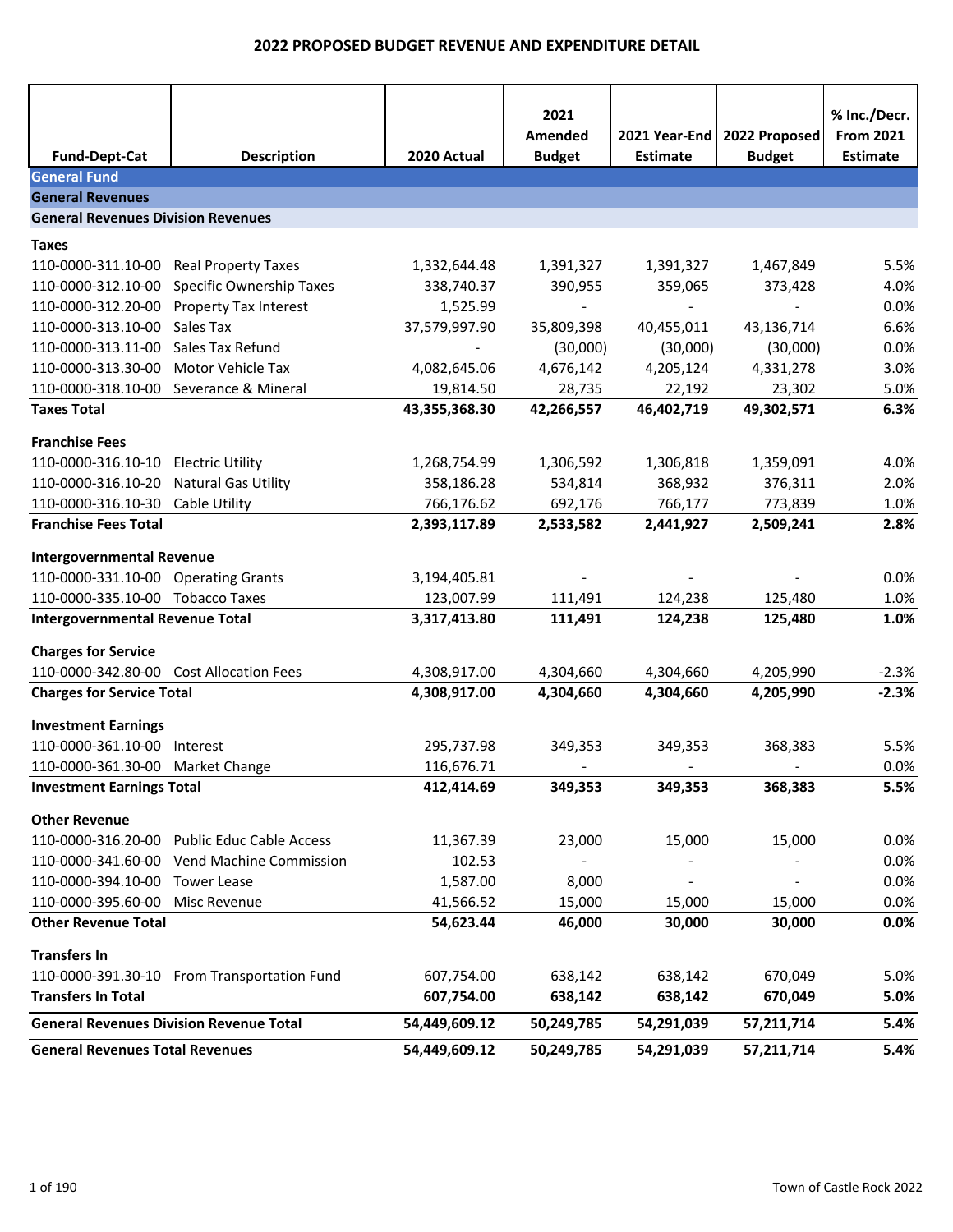|                                                |                                         |             | 2021<br>Amended | 2021 Year-End   | 2022 Proposed | % Inc./Decr.<br><b>From 2021</b> |
|------------------------------------------------|-----------------------------------------|-------------|-----------------|-----------------|---------------|----------------------------------|
| <b>Fund-Dept-Cat</b><br><b>Town Council</b>    | <b>Description</b>                      | 2020 Actual | <b>Budget</b>   | <b>Estimate</b> | <b>Budget</b> | <b>Estimate</b>                  |
| <b>Town Council Division Expenditures</b>      |                                         |             |                 |                 |               |                                  |
|                                                |                                         |             |                 |                 |               |                                  |
| Personnel                                      |                                         |             |                 |                 |               |                                  |
| 110-1100-411.10-20                             | Part-Time                               | 59,169.70   | 60,330          | 60,330          | 60,330        | 0.0%                             |
| 110-1100-411.20-10                             | Social Security                         | 3,761.85    | 3,740           | 3,770           | 3,740         | $-0.8%$                          |
| 110-1100-411.20-20                             | Medicare                                | 879.69      | 870             | 880             | 870           | $-1.1%$                          |
| 110-1100-411.20-30                             | Unemployment                            | 88.74       | 180             | 180             | 180           | 0.0%                             |
| 110-1100-411.20-40                             | <b>Workers Compensation</b>             |             | 1,250           | 10              |               | $-100.0%$                        |
| 110-1100-411.22-80                             | Rec Center Membership                   | 2,122.10    | 1,850           | 1,850           | 1,850         | 0.0%                             |
| <b>Personnel Total</b>                         |                                         | 66,022.08   | 68,220          | 67,020          | 66,970        | $-0.1%$                          |
| <b>Services &amp; Other</b>                    |                                         |             |                 |                 |               |                                  |
| 110-1100-411.30-70                             | <b>Oth Professional Services</b>        | 1,000.00    | 2,100           |                 | 2,100         | 100.0%                           |
| 110-1100-411.50-21                             | Communications-Cellular                 | 1,683.56    | 1,900           | 1,900           | 1,900         | 0.0%                             |
| 110-1100-411.50-40                             | <b>Printing and Binding</b>             | 2,396.00    | 3,800           | 3,800           | 3,800         | 0.0%                             |
| 110-1100-411.50-60                             | Travel                                  | 124.50      | 2,600           | 1,300           | 2,600         | 100.0%                           |
| 110-1100-411.50-61 Food & Beverage             |                                         | 5,670.90    | 12,500          | 9,580           | 12,500        | 30.5%                            |
| 110-1100-411.50-70                             | Dues & Subscriptions                    | 44,652.96   | 38,700          | 36,970          | 38,700        | 4.7%                             |
| 110-1100-411.50-80                             | <b>Miscellaneous Services</b>           | 3,331.35    | 14,000          | 6,420           | 14,000        | 118.1%                           |
| 110-1100-411.51-10                             | Training                                | 814.00      | 5,100           | 5,100           | 5,100         | 0.0%                             |
| 110-1100-411.51-40                             | <b>Travel Training</b>                  | 784.50      | 2,100           | 2,100           | 2,100         | 0.0%                             |
| 110-1100-411.51-50                             | <b>Meals Training</b>                   | 343.00      | 1,000           | 1,000           | 1,000         | 0.0%                             |
| 110-1100-411.80-12                             | <b>Boards &amp; Commissions Appr</b>    |             | 6,000           | 6,000           | 6,000         | 0.0%                             |
| 110-1100-411.80-13                             | DC Housing Authority                    | 35,000.00   | 35,000          | 35,000          | 35,000        | 0.0%                             |
| 110-1100-411.80-14                             | DC Govt Partnership                     |             | 750             | 750             | 750           | 0.0%                             |
| 110-1100-411.80-16                             | DC Youth Program                        | 19,800.00   | 19,800          | 19,800          | 19,800        | 0.0%                             |
| 110-1100-411.80-23                             | Castle Rock Museum                      | 39,750.00   | 41,000          | 41,000          | 42,250        | 3.1%                             |
| 110-1100-411.80-26                             | <b>Chamber of Commerce</b>              | 99,720.00   | 99,720          | 99,720          | 110,815       | 11.1%                            |
| 110-1100-411.80-32                             | Nonprofit Grants                        | 8,000.00    | 8,000           | 8,000           | 8,000         | 0.0%                             |
| 110-1100-411.80-33                             | Donation                                | 1,000.00    |                 |                 |               | 0.0%                             |
| <b>Services &amp; Other Total</b>              |                                         | 264,070.77  | 294,070         | 278,440         | 306,415       | 10.1%                            |
|                                                |                                         |             |                 |                 |               |                                  |
| <b>Supplies</b>                                |                                         |             |                 |                 |               |                                  |
| 110-1100-411.61-10 Office Supplies             |                                         |             | 1,600           | 1,600           | 1,600         | 0.0%                             |
| 110-1100-411.61-20 Operating Supplies          |                                         | 967.05      | 810             | 520             | 810           | 55.8%                            |
| 110-1100-411.61-27 Clothing & Uniforms         |                                         | 227.00      | 810             |                 | 810           | 100.0%                           |
|                                                | 110-1100-411.61-30 Computer-Hardware    | 4,222.93    |                 |                 |               | 0.0%                             |
| 110-1100-411.61-31 Computer-Software           |                                         |             |                 | 390             |               | $-100.0%$                        |
|                                                | 110-1100-411.61-39 Computer Replacement |             |                 |                 | 5,776         | 100.0%                           |
| <b>Supplies Total</b>                          |                                         | 5,416.98    | 3,220           | 2,510           | 8,996         | 258.4%                           |
| <b>Town Council Division Expenditure Total</b> |                                         | 335,509.83  | 365,510         | 347,970         | 382,381       | 9.9%                             |
| <b>Town Council Total Expenditures</b>         |                                         | 335,509.83  | 365,510         | 347,970         | 382,381       | 9.9%                             |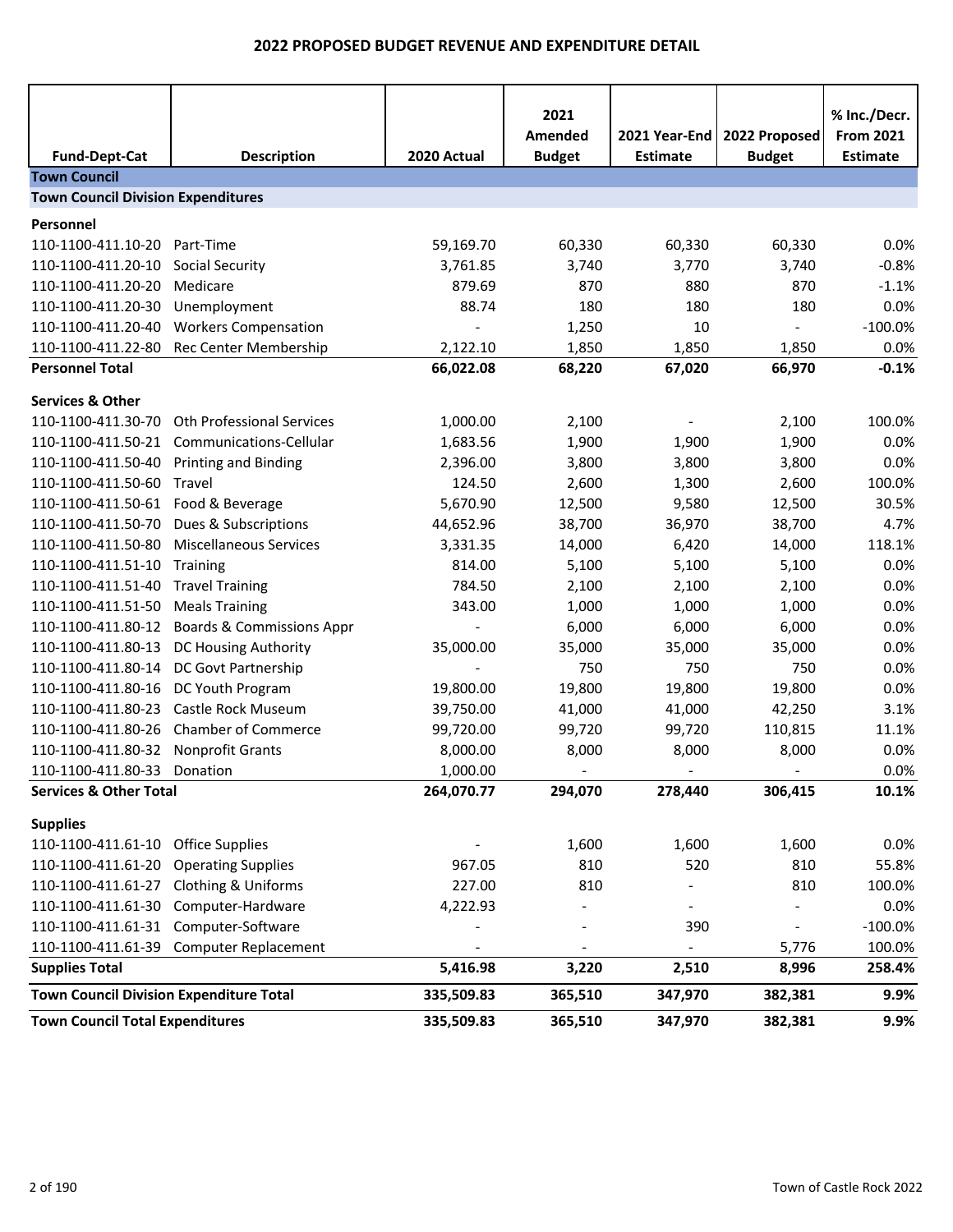| <b>Fund-Dept-Cat</b>                      | <b>Description</b>                          | 2020 Actual              | 2021<br>Amended<br><b>Budget</b> | 2021 Year-End<br><b>Estimate</b> | 2022 Proposed<br><b>Budget</b> | % Inc./Decr.<br><b>From 2021</b><br><b>Estimate</b> |  |  |
|-------------------------------------------|---------------------------------------------|--------------------------|----------------------------------|----------------------------------|--------------------------------|-----------------------------------------------------|--|--|
| <b>Town Manager</b>                       |                                             |                          |                                  |                                  |                                |                                                     |  |  |
| <b>Town Manager Division Expenditures</b> |                                             |                          |                                  |                                  |                                |                                                     |  |  |
| Personnel                                 |                                             |                          |                                  |                                  |                                |                                                     |  |  |
| 110-1300-413.10-10                        | Regular                                     | 626,626.75               | 627,120                          | 650,430                          | 682,590                        | 4.9%                                                |  |  |
| 110-1300-413.20-10                        | <b>Social Security</b>                      | 32,005.09                | 38,880                           | 40,390                           | 42,320                         | 4.8%                                                |  |  |
| 110-1300-413.20-20                        | Medicare                                    | 9,041.99                 | 9,090                            | 9,360                            | 9,810                          | 4.8%                                                |  |  |
| 110-1300-413.20-30                        | Unemployment                                | 1,928.94                 | 1,880                            | 1,940                            | 2,020                          | 4.1%                                                |  |  |
| 110-1300-413.20-40                        | <b>Workers Compensation</b>                 | 238.36                   | 380                              | 430                              | 470                            | 9.3%                                                |  |  |
| 110-1300-413.20-41                        | <b>Workers Comp Claims</b>                  |                          | 160                              | 160                              | $\overline{\phantom{a}}$       | $-100.0%$                                           |  |  |
| 110-1300-413.20-50                        | Medical & Dental                            | 104,854.38               | 106,890                          | 104,650                          | 113,530                        | 8.5%                                                |  |  |
| 110-1300-413.20-55                        | <b>Vision Benefit</b>                       | 213.73                   | 430                              | 380                              | 420                            | 10.5%                                               |  |  |
| 110-1300-413.20-60                        | Life, LTD, AD&D                             | 3,047.06                 | 3,760                            | 3,220                            | 3,510                          | 9.0%                                                |  |  |
| 110-1300-413.20-70                        | Retirement                                  | 71,678.89                | 111,020                          | 68,000                           | 68,480                         | 0.7%                                                |  |  |
| 110-1300-413.22-05                        | <b>Other Benefits</b>                       | 6,816.23                 | 7,090                            | 7,090                            | 7,090                          | 0.0%                                                |  |  |
| 110-1300-413.22-10                        | Vehicle Allowance                           | 7,408.82                 | 7,340                            | 7,340                            | 7,340                          | 0.0%                                                |  |  |
| 110-1300-413.22-20                        | <b>Cell Phone Allowance</b>                 | 290.00                   | 250                              | 250                              | 250                            | 0.0%                                                |  |  |
| 110-1300-413.22-80                        | Rec Center Membership                       | 2,053.80                 | 2,270                            | 2,660                            | 3,000                          | 12.8%                                               |  |  |
| <b>Personnel Total</b>                    |                                             | 866,204.04               | 916,560                          | 896,300                          | 940,830                        | 5.0%                                                |  |  |
| <b>Services &amp; Other</b>               |                                             |                          |                                  |                                  |                                |                                                     |  |  |
| 110-1300-413.30-70                        | Oth Professional Services                   | 380.00                   | 100                              |                                  | 100                            | 100.0%                                              |  |  |
| 110-1300-413.40-32                        | Repair & Maint-Equipment                    |                          | 410                              |                                  | 410                            | 100.0%                                              |  |  |
| 110-1300-413.40-40                        | <b>Equipment Rentals</b>                    | 652.89                   | 1,300                            | 910                              | 1,300                          | 42.9%                                               |  |  |
| 110-1300-413.50-20                        | Communications-Telephone                    | 994.53                   | 240                              | 340                              | 1,000                          | 194.1%                                              |  |  |
| 110-1300-413.50-21                        | Communications-Cellular                     | 1,338.73                 | 2,130                            | 1,090                            | 2,130                          | 95.4%                                               |  |  |
|                                           | 110-1300-413.50-22 Software Maint Agreement | 24,785.86                | 10,100                           | 8,496                            | 12,516                         | 47.3%                                               |  |  |
| 110-1300-413.50-30                        | Advertising                                 | 1,083.08                 |                                  | 340                              | $\overline{\phantom{a}}$       | $-100.0%$                                           |  |  |
| 110-1300-413.50-40                        | <b>Printing and Binding</b>                 | 87.74                    | 14,800                           | 70                               | 14,800                         |                                                     |  |  |
| 110-1300-413.50-60                        | Travel                                      | 26.50                    | 1,100                            | 550                              | 1,100                          | 100.0%                                              |  |  |
| 110-1300-413.50-61 Food & Beverage        |                                             | 2,669.78                 | 10,000                           | 10,000                           | 10,000                         | 0.0%                                                |  |  |
|                                           | 110-1300-413.50-70 Dues & Subscriptions     | 11,848.65                | 6,000                            | 9,920                            | 6,000                          | $-39.5%$                                            |  |  |
| 110-1300-413.50-75                        | Postage                                     | 142.55                   | 5,500                            | 170                              | 5,500                          |                                                     |  |  |
| 110-1300-413.50-80                        | <b>Miscellaneous Services</b>               | 309.85                   | 830                              | 550                              | 830                            | 50.9%                                               |  |  |
| 110-1300-413.51-10 Training               |                                             | 1,621.20                 | 6,000                            | 590                              | 6,000                          |                                                     |  |  |
| 110-1300-413.51-40 Travel Training        |                                             | 1,319.38                 | 7,100                            | 3,550                            | 7,100                          | 100.0%                                              |  |  |
| 110-1300-413.51-50                        | <b>Meals Training</b>                       | 219.00                   | 1,300                            | 650                              | 1,300                          | 100.0%                                              |  |  |
| 110-1300-413.51-60                        | <b>Professional Licensing</b>               |                          | 720                              |                                  | 720                            | 100.0%                                              |  |  |
| 110-1300-413.80-33                        | Donation                                    | 1,000.00                 |                                  |                                  |                                | 0.0%                                                |  |  |
| 110-1300-413.80-39                        | <b>Biennial Community Survey</b>            | $\overline{\phantom{a}}$ | 70,000                           | 73,150                           | 20,000                         | $-72.7%$                                            |  |  |
| <b>Services &amp; Other Total</b>         |                                             | 48,479.74                | 137,630                          | 110,376                          | 90,806                         | $-17.7%$                                            |  |  |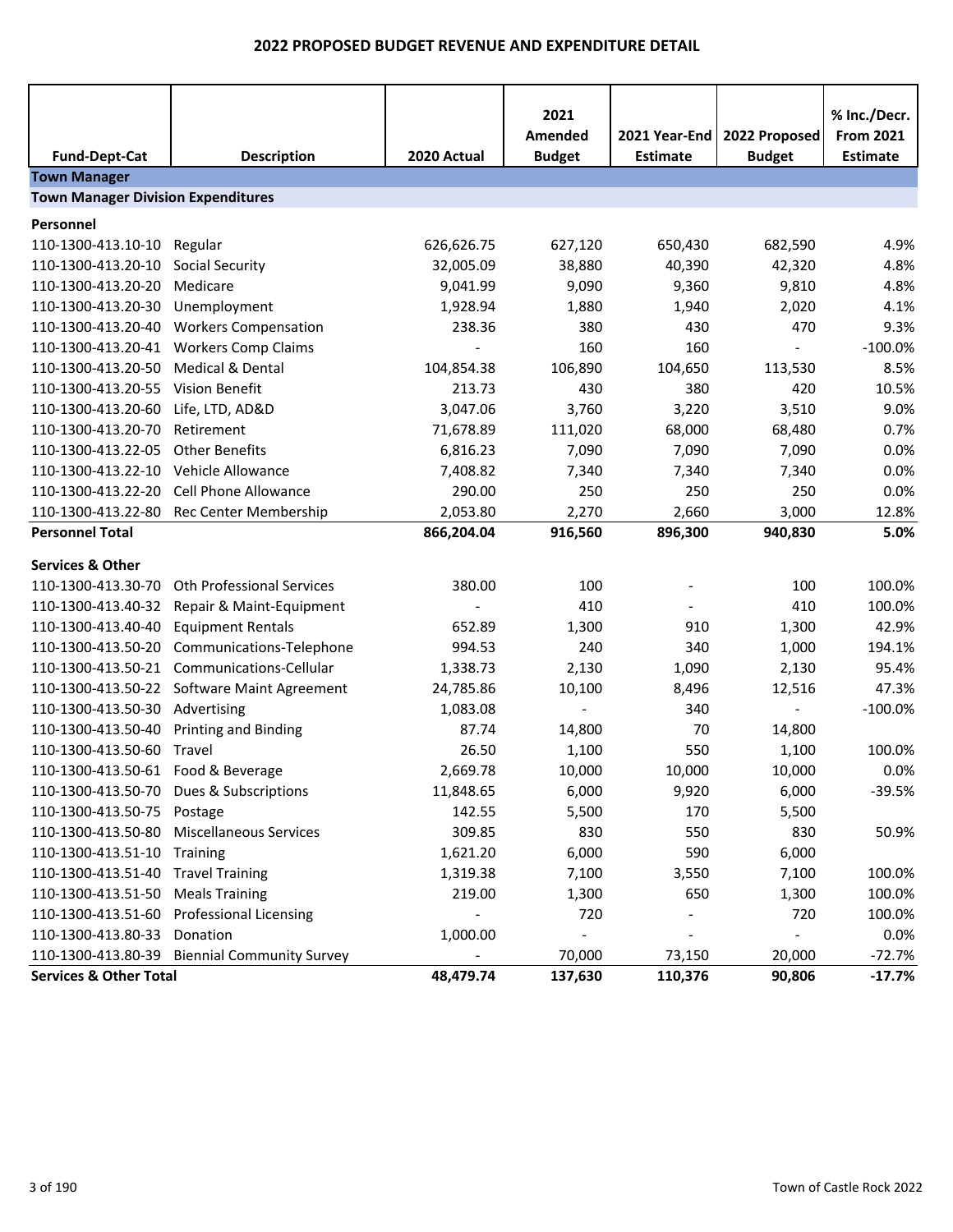|                                                |                                              |             | 2021          |                 |                | % Inc./Decr.     |
|------------------------------------------------|----------------------------------------------|-------------|---------------|-----------------|----------------|------------------|
|                                                |                                              |             | Amended       | 2021 Year-End   | 2022 Proposed  | <b>From 2021</b> |
| <b>Fund-Dept-Cat</b>                           | <b>Description</b>                           | 2020 Actual | <b>Budget</b> | <b>Estimate</b> | <b>Budget</b>  | <b>Estimate</b>  |
| <b>Supplies</b>                                |                                              |             |               |                 |                |                  |
| 110-1300-413.61-10 Office Supplies             |                                              | 332.69      | 1,000         | 240             | 1,100          | 358.3%           |
| 110-1300-413.61-11                             | <b>Books &amp; Publications</b>              | 776.52      | 1,500         | 60              | 1,500          |                  |
|                                                | 110-1300-413.61-12 Office Eq-Furn/Noncapital |             | 100           |                 | 100            | 100.0%           |
| 110-1300-413.61-20                             | <b>Operating Supplies</b>                    | 4,861.48    | 7,500         |                 | 7,500          | 100.0%           |
| 110-1300-413.61-30                             | Computer-Hardware                            | 52.88       |               | 110             |                | $-100.0\%$       |
| 110-1300-413.61-31                             | Computer-Software                            | 81.65       | 100           | 3,240           | 100            | $-96.9%$         |
| 110-1300-413.61-39                             | <b>Computer Replacement</b>                  |             | 1,440         | 3,610           | 3,256          | $-9.8%$          |
| <b>Supplies Total</b>                          |                                              | 6,105.22    | 11,640        | 7,260           | 13,556         | 86.7%            |
| <b>Town Manager Division Expenditure Total</b> |                                              | 920,789.00  | 1,065,830     | 1,013,936       | 1,045,192      | 3.1%             |
| <b>Town Manager Total Expenditures</b>         |                                              | 920,789.00  | 1,065,830     | 1,013,936       | 1,045,192      | 3.1%             |
| <b>Town Clerk</b>                              |                                              |             |               |                 |                |                  |
| <b>Town Clerk Division Revenues</b>            |                                              |             |               |                 |                |                  |
| <b>Licenses &amp; Permits</b>                  |                                              |             |               |                 |                |                  |
| 110-1310-321.20-00 Liquor                      |                                              | 29,472.50   | 23,995        | 24,000          | 28,127         | 17.2%            |
| <b>Licenses &amp; Permits Total</b>            |                                              | 29,472.50   | 23,995        | 24,000          | 28,127         | 17.2%            |
| <b>Charges for Service</b>                     |                                              |             |               |                 |                |                  |
|                                                | 110-1310-340.41-00 Open Records Request Cost | 2,459.59    | 1,200         | 700             | 1,200          | 71.4%            |
| <b>Charges for Service Total</b>               |                                              | 2,459.59    | 1,200         | 700             | 1,200          | 71.4%            |
| <b>Town Clerk Division Revenue Total</b>       |                                              | 31,932.09   | 25,195        | 24,700          | 29,327         | 18.7%            |
| <b>Town Clerk Division Expenditures</b>        |                                              |             |               |                 |                |                  |
| Personnel                                      |                                              |             |               |                 |                |                  |
| 110-1310-413.10-10 Regular                     |                                              | 204,437.07  | 214,460       | 216,660         | 218,250        | 0.7%             |
| 110-1310-413.20-10                             | <b>Social Security</b>                       | 11,911.99   | 13,300        | 13,450          | 13,530         | 0.6%             |
| 110-1310-413.20-20                             | Medicare                                     | 2,913.65    | 3,110         | 3,150           | 3,160          | 0.3%             |
| 110-1310-413.20-30                             | Unemployment                                 | 635.41      | 640           | 660             | 650            | $-1.5%$          |
|                                                | 110-1310-413.20-40 Workers Compensation      | 75.66       | 130           | 150             | 150            | 0.0%             |
|                                                | 110-1310-413.20-41 Workers Comp Claims       |             | 60            | 60              | $\blacksquare$ | $-100.0\%$       |
| 110-1310-413.20-50 Medical & Dental            |                                              | 44,903.93   | 24,330        | 33,650          | 36,000         | 7.0%             |
| 110-1310-413.20-55 Vision Benefit              |                                              | 155.30      | 90            | 160             | 170            | 6.3%             |
| 110-1310-413.20-60                             | Life, LTD, AD&D                              | 1,021.65    | 1,290         | 1,100           | 1,150          | 4.6%             |
| 110-1310-413.20-70                             | Retirement                                   | 14,310.52   | 15,010        | 15,170          | 15,280         | 0.7%             |
| 110-1310-413.22-05                             | <b>Other Benefits</b>                        | 6,816.23    | 7,090         | 7,090           | 7,090          | $0.0\%$          |
| <b>Personnel Total</b>                         |                                              | 287,181.41  | 279,510       | 291,300         | 295,430        | 1.4%             |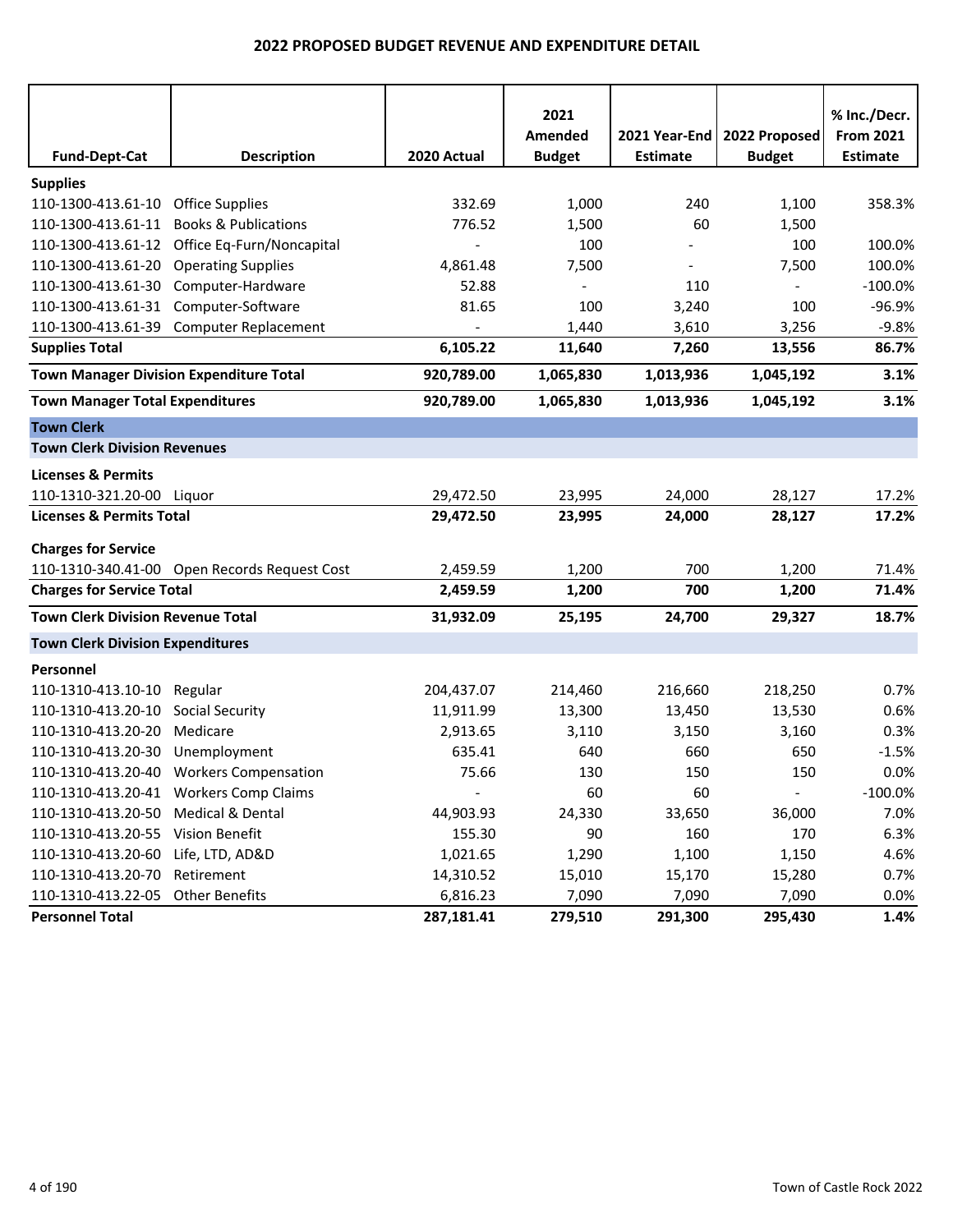|                                              |                                  |             | 2021           |                 |                          | % Inc./Decr.     |
|----------------------------------------------|----------------------------------|-------------|----------------|-----------------|--------------------------|------------------|
|                                              |                                  |             | Amended        | 2021 Year-End   | 2022 Proposed            | <b>From 2021</b> |
| <b>Fund-Dept-Cat</b>                         | <b>Description</b>               | 2020 Actual | <b>Budget</b>  | <b>Estimate</b> | <b>Budget</b>            | <b>Estimate</b>  |
| <b>Services &amp; Other</b>                  |                                  |             |                |                 |                          |                  |
| 110-1310-413.30-70                           | <b>Oth Professional Services</b> | 341.61      | 4,000          | 600             | 4,000                    |                  |
| 110-1310-413.30-74                           | <b>Contract Labor</b>            | 2,250.00    | 15,000         | 2,000           | 5,000                    | 150.0%           |
| 110-1310-413.30-90                           | <b>Technical Services</b>        | 156.00      |                |                 |                          | 0.0%             |
| 110-1310-413.40-40                           | <b>Equipment Rentals</b>         | 631.97      | $\overline{a}$ | 800             | $\overline{\phantom{a}}$ | $-100.0%$        |
| 110-1310-413.50-20                           | Communications-Telephone         | 205.31      | 280            | 120             | 280                      | 133.3%           |
| 110-1310-413.50-21                           | Communications-Cellular          | 237.28      | 360            | 180             | 360                      | 100.0%           |
| 110-1310-413.50-22                           | Software Maint Agreement         | 153.31      | 1,100          | 500             | 2,845                    | 469.0%           |
| 110-1310-413.50-30                           | Advertising                      |             | 510            |                 | $\overline{a}$           | 0.0%             |
| 110-1310-413.50-31 Legal Notices             |                                  | 298.28      | 6,100          | 1,200           | 1,000                    | $-16.7%$         |
| 110-1310-413.50-40                           | <b>Printing and Binding</b>      | 216.57      | 2,000          | 100             | 400                      | 300.0%           |
| 110-1310-413.50-60 Travel                    |                                  | 25.88       | 510            | 260             | 520                      | 100.0%           |
| 110-1310-413.50-61 Food & Beverage           |                                  |             | 110            | 110             | 110                      | 0.0%             |
| 110-1310-413.50-70                           | Dues & Subscriptions             | 535.00      | 610            | 610             | 620                      | 1.6%             |
| 110-1310-413.50-75                           | Postage                          | 1,363.20    | 810            | 480             | 810                      | 68.8%            |
| 110-1310-413.50-80                           | <b>Miscellaneous Services</b>    | 24.85       |                | 60              | $\overline{a}$           | $-100.0%$        |
| 110-1310-413.51-10                           | Training                         | 204.50      | 1,600          | 1,600           | 1,600                    | 0.0%             |
| 110-1310-413.51-40                           | <b>Travel Training</b>           |             | 2,090          | 1,050           | 2,090                    | 99.1%            |
| 110-1310-413.51-50                           | <b>Meals Training</b>            |             | 510            | 260             | 510                      | 96.2%            |
| 110-1310-413.80-28                           | Elections                        | 52,269.51   | 70,000         | 70,000          | 110,000                  | 57.1%            |
| 110-1310-413.80-29                           | <b>Background Checks</b>         |             | 1,000          | 200             | 200                      | 0.0%             |
| 110-1310-413.80-52                           | Codification                     | 5,273.56    | 6,000          | 8,720           | 6,000                    | $-31.2%$         |
| <b>Services &amp; Other Total</b>            |                                  | 64,186.83   | 112,590        | 88,850          | 136,345                  | 53.5%            |
| <b>Supplies</b>                              |                                  |             |                |                 |                          |                  |
| 110-1310-413.61-10                           | <b>Office Supplies</b>           | 722.53      | 1,000          | 500             | 1,000                    | 100.0%           |
| 110-1310-413.61-20                           | <b>Operating Supplies</b>        | 402.19      |                | 508             | $\blacksquare$           | $-100.0%$        |
| 110-1310-413.61-30                           | Computer-Hardware                | 651.89      |                | 12              | $\blacksquare$           | $-100.0%$        |
| 110-1310-413.61-31 Computer-Software         |                                  |             |                | 11,000          | 20,000                   | 81.8%            |
| <b>Supplies Total</b>                        |                                  | 1,776.61    | 1,000          | 12,020          | 21,000                   | 74.7%            |
| <b>Town Clerk Division Expenditure Total</b> |                                  | 353,144.85  | 393,100        | 392,170         | 452,775                  | 15.5%            |
| <b>Town Clerk Total Revenues</b>             |                                  | 31,932.09   | 25,195         | 24,700          | 29,327                   | 18.7%            |
| <b>Town Clerk Total Expenditures</b>         |                                  | 353,144.85  | 393,100        | 392,170         | 452,775                  | 15.5%            |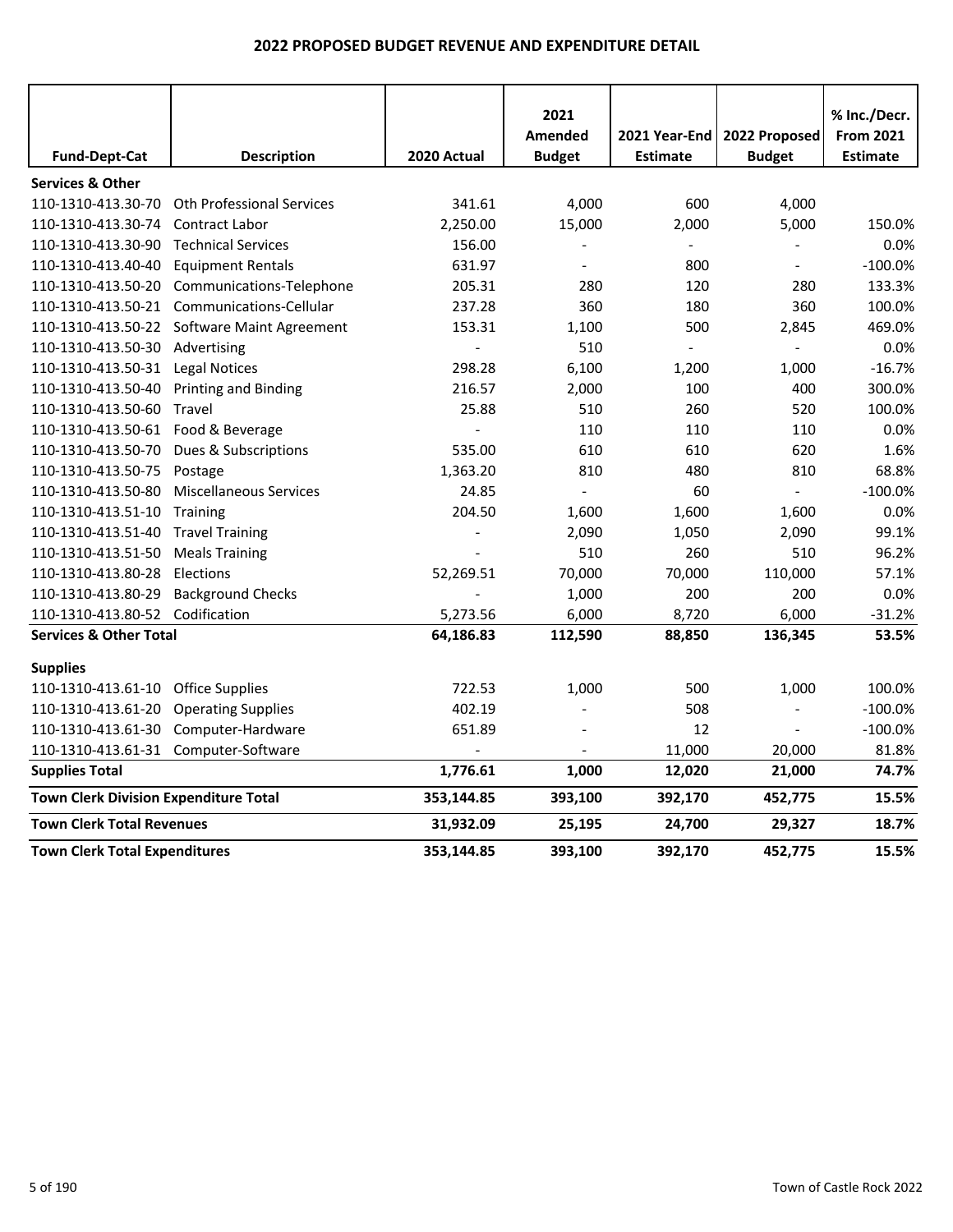|                                               |                                         |             | 2021                      |                                    |                                | % Inc./Decr.                        |
|-----------------------------------------------|-----------------------------------------|-------------|---------------------------|------------------------------------|--------------------------------|-------------------------------------|
| <b>Fund-Dept-Cat</b>                          | <b>Description</b>                      | 2020 Actual | Amended<br><b>Budget</b>  | 2021 Year-End  <br><b>Estimate</b> | 2022 Proposed<br><b>Budget</b> | <b>From 2021</b><br><b>Estimate</b> |
| <b>Municipal Court</b>                        |                                         |             |                           |                                    |                                |                                     |
| <b>Municipal Court Division Revenues</b>      |                                         |             |                           |                                    |                                |                                     |
| <b>Charges for Service</b>                    |                                         |             |                           |                                    |                                |                                     |
| 110-1311-340.80-00                            | Court Cost                              | 12,373.00   | 20,744                    | 17,580                             | 21,093                         | 20.0%                               |
| <b>Charges for Service Total</b>              |                                         | 12,373.00   | 20,744                    | 17,580                             | 21,093                         | 20.0%                               |
|                                               |                                         |             |                           |                                    |                                |                                     |
| <b>Fines &amp; Forfeitures</b>                |                                         |             |                           |                                    |                                |                                     |
| 110-1311-351.10-00                            | <b>Traffic Fines</b>                    | 146,684.66  | 252,692                   | 191,568                            | 224,242                        | 17.1%                               |
| 110-1311-351.12-00                            | Court Fine Surcharge                    | 58,720.00   | 90,326                    | 84,004                             | 86,391                         | 2.8%                                |
| 110-1311-351.13-00                            | <b>Parking Fines</b>                    | 10,714.00   | 23,131                    | 8,940                              | 18,458                         | 106.5%                              |
| 110-1311-351.16-00                            | Defer Judge & Sentence                  | 9,789.00    | 11,057                    | 14,276                             | 15,402                         | 7.9%                                |
| 110-1311-351.25-00                            | <b>General Fines</b>                    | 19,762.89   | 19,149                    | 19,960                             | 20,160                         | 1.0%                                |
| 110-1311-351.30-00                            | <b>Miscellaneous Fines</b>              | 3,423.00    | 3,771                     | 3,457                              | 3,491                          | 1.0%                                |
| <b>Fines &amp; Forfeitures Total</b>          |                                         | 249,093.55  | 400,126                   | 322,205                            | 368,144                        | 14.3%                               |
| <b>Other Revenue</b>                          |                                         |             |                           |                                    |                                |                                     |
| 110-1311-395.60-00                            | Misc Revenue                            | 15.03       |                           |                                    |                                | 0.0%                                |
| <b>Other Revenue Total</b>                    |                                         | 15.03       |                           |                                    |                                | 0.0%                                |
| <b>Municipal Court Division Revenue Total</b> |                                         | 261,481.58  | 420,870                   | 339,785                            | 389,237                        | 14.6%                               |
| <b>Municipal Court Division Expenditures</b>  |                                         |             |                           |                                    |                                |                                     |
| Personnel                                     |                                         |             |                           |                                    |                                |                                     |
| 110-1311-413.10-10 Regular                    |                                         | 194,380.77  | 229,510                   | 245,070                            | 253,150                        | 3.3%                                |
| 110-1311-413.10-20                            | Part-Time                               | 34,229.00   | 49,820                    | 49,820                             | 49,820                         | 0.0%                                |
| 110-1311-413.10-40                            | Overtime                                | 39.60       | $\mathbb{Z}^{\mathbb{Z}}$ | $\overline{a}$                     | $\mathbf{L}$                   | 0.0%                                |
| 110-1311-413.20-10                            | <b>Social Security</b>                  | 14,015.01   | 17,320                    | 18,190                             | 18,780                         | 3.2%                                |
| 110-1311-413.20-20                            | Medicare                                | 3,277.67    | 4,050                     | 4,250                              | 4,390                          | 3.3%                                |
| 110-1311-413.20-30                            | Unemployment                            | 690.08      | 840                       | 880                                | 910                            | 3.4%                                |
|                                               | 110-1311-413.20-40 Workers Compensation | 73.66       | 1,170                     | 200                                | 210                            | 5.0%                                |
| 110-1311-413.20-41                            | <b>Workers Comp Claims</b>              |             | 180                       | 180                                | $\omega$                       | $-100.0%$                           |
| 110-1311-413.20-50                            | Medical & Dental                        | 38,399.76   | 56,090                    | 45,850                             | 49,050                         | 7.0%                                |
| 110-1311-413.20-55 Vision Benefit             |                                         | 232.76      | 340                       | 240                                | 260                            | 8.3%                                |
| 110-1311-413.20-60                            | Life, LTD, AD&D                         | 970.70      | 1,380                     | 1,280                              | 1,350                          | 5.5%                                |
| 110-1311-413.20-70                            | Retirement                              | 13,609.50   | 16,070                    | 17,150                             | 17,720                         | 3.3%                                |
| 110-1311-413.22-80                            | Rec Center Membership                   | 1,012.80    | 2,960                     | 2,960                              | 2,960                          | 0.0%                                |
| <b>Personnel Total</b>                        |                                         | 300,931.31  | 379,730                   | 386,070                            | 398,600                        | 3.3%                                |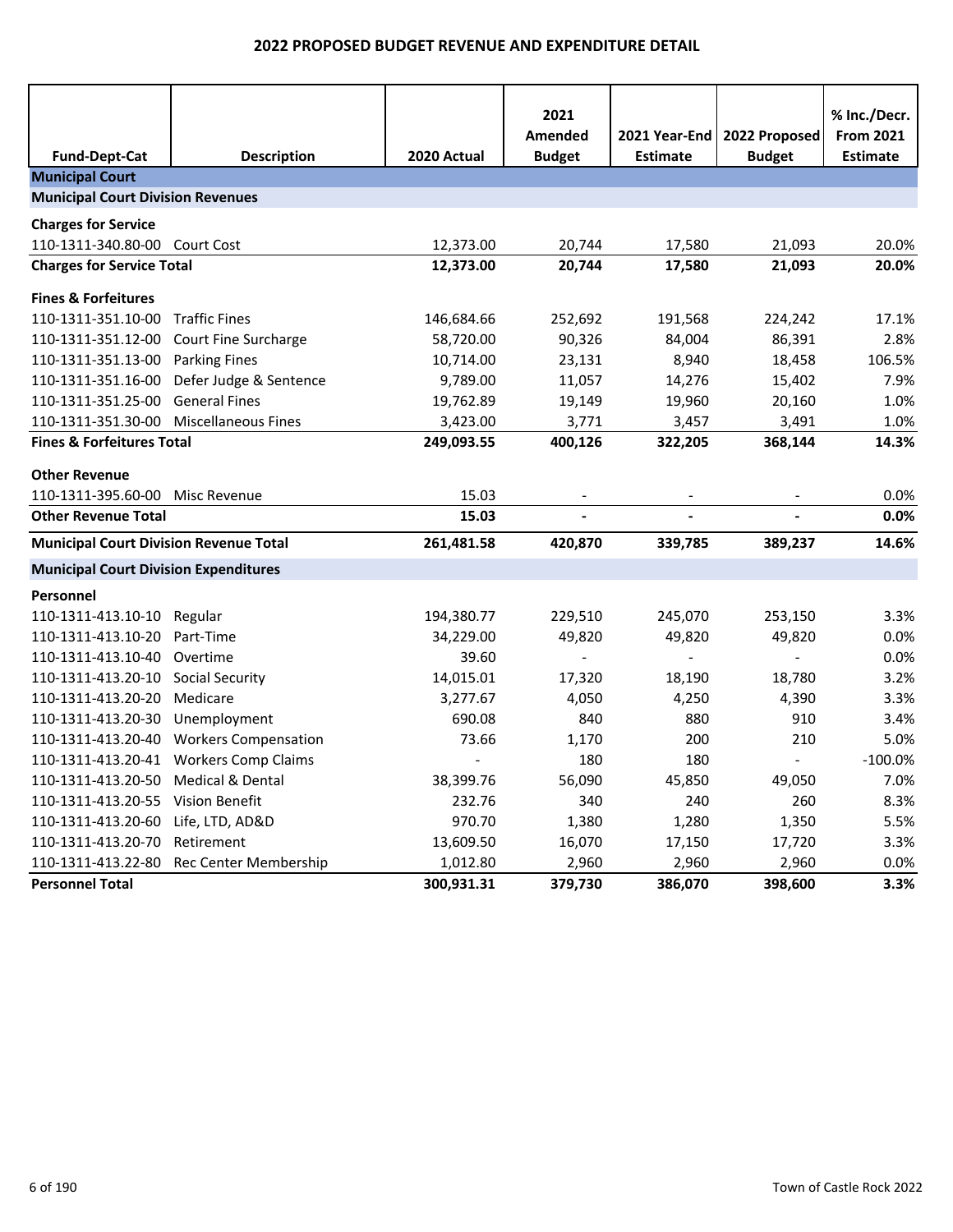|                                           |                                                   |                          | 2021          |                          |               | % Inc./Decr.     |
|-------------------------------------------|---------------------------------------------------|--------------------------|---------------|--------------------------|---------------|------------------|
|                                           |                                                   |                          | Amended       | 2021 Year-End            | 2022 Proposed | <b>From 2021</b> |
| <b>Fund-Dept-Cat</b>                      | <b>Description</b>                                | 2020 Actual              | <b>Budget</b> | <b>Estimate</b>          | <b>Budget</b> | <b>Estimate</b>  |
| <b>Services &amp; Other</b>               |                                                   |                          |               |                          |               |                  |
| 110-1311-413.30-50                        | <b>Legal Services</b>                             | 3,144.50                 | 10,500        | 4,030                    | 10,500        | 160.6%           |
| 110-1311-413.30-70                        | <b>Oth Professional Services</b>                  | 1,069.00                 | 3,200         | 1,350                    | 3,200         | 137.0%           |
| 110-1311-413.40-26                        | <b>Recycling Services</b>                         |                          | 430           | $\overline{\phantom{a}}$ | 430           | 100.0%           |
|                                           | 110-1311-413.40-32 Repair & Maint-Equipment       |                          | 4,600         | 840                      | 4,600         | 447.6%           |
| 110-1311-413.50-20                        | Communications-Telephone                          | 324.30                   | 310           | 380                      | 320           | $-15.8%$         |
|                                           | 110-1311-413.50-21 Communications-Cellular        | 392.05                   | 660           | 1,050                    | 500           | $-52.4%$         |
|                                           | 110-1311-413.50-22 Software Maint Agreement       | $\overline{\phantom{a}}$ | 6,900         | 3,000                    | 2,475         | $-17.5%$         |
| 110-1311-413.50-50                        | <b>Bank Fee</b>                                   | 1,698.48                 | 4,800         | 2,500                    | 4,800         | 92.0%            |
| 110-1311-413.50-60                        | Travel                                            | 16.10                    | 1,000         | 500                      | 1,000         | 100.0%           |
| 110-1311-413.50-61 Food & Beverage        |                                                   | 1,066.03                 | 610           | 310                      | 620           | 100.0%           |
| 110-1311-413.50-70                        | Dues & Subscriptions                              | 729.49                   | 160           | 2,450                    | 160           | $-93.5%$         |
| 110-1311-413.50-75 Postage                |                                                   | 33.00                    | 200           |                          | 210           | 100.0%           |
| 110-1311-413.51-10                        | Training                                          |                          | 1,600         | 1,000                    | 1,700         | 70.0%            |
| 110-1311-413.51-40                        | <b>Travel Training</b>                            |                          | 1,000         | 500                      | 1,000         | 100.0%           |
| 110-1311-413.80-33                        | Donation                                          | 9,100.00                 | 11,200        | 11,200                   | 11,200        | 0.0%             |
| <b>Services &amp; Other Total</b>         |                                                   | 17,572.95                | 47,170        | 29,110                   | 42,715        | 46.7%            |
| <b>Supplies</b>                           |                                                   |                          |               |                          |               |                  |
| 110-1311-413.61-10                        | <b>Office Supplies</b>                            | 1,693.63                 | 1,900         | 1,880                    | 1,900         | 1.1%             |
| 110-1311-413.61-11                        | <b>Books &amp; Publications</b>                   |                          |               | 90                       |               | $-100.0%$        |
|                                           | 110-1311-413.61-12 Office Eq-Furn/Noncapital      |                          | 9,878         | 9,880                    |               | $-100.0%$        |
| 110-1311-413.61-20                        | <b>Operating Supplies</b>                         | 1,422.78                 | 4,600         | 7,060                    | 4,600         | $-34.8%$         |
| 110-1311-413.61-30                        | Computer-Hardware                                 |                          |               | 800                      |               | $-100.0%$        |
| 110-1311-413.61-31                        | Computer-Software                                 | 8,591.37                 | 1,284         | 15,000                   | 11,088        | $-26.1%$         |
| 110-1311-413.61-33                        | <b>Teen Court Supplies</b>                        |                          | 4,800         | 2,400                    | 4,800         | 100.0%           |
| 110-1311-413.61-39                        | <b>Computer Replacement</b>                       |                          | 4,030         | 4,030                    | 3,460         | $-14.1%$         |
| <b>Supplies Total</b>                     |                                                   | 11,707.78                | 26,492        | 41,140                   | 25,848        | $-37.2%$         |
|                                           | <b>Municipal Court Division Expenditure Total</b> | 330,212.04               | 453,392       | 456,320                  | 467,163       | 2.4%             |
| <b>Municipal Court Total Revenues</b>     |                                                   | 261,481.58               | 420,870       | 339,785                  | 389,237       | 14.6%            |
| <b>Municipal Court Total Expenditures</b> |                                                   | 330,212.04               | 453,392       | 456,320                  | 467,163       | 2.4%             |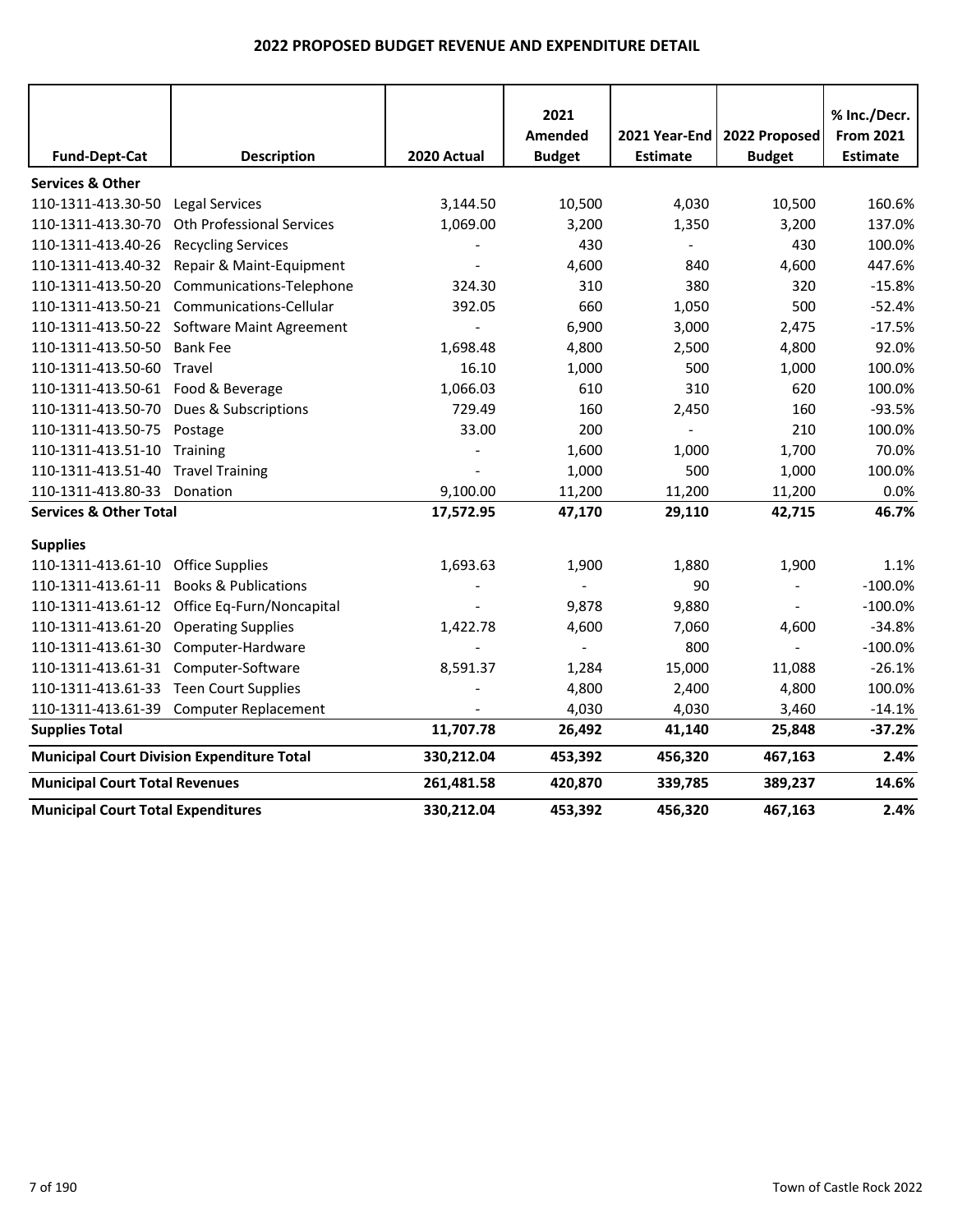| <b>Fund-Dept-Cat</b>                         | <b>Description</b>                                  | 2020 Actual              | 2021<br>Amended<br><b>Budget</b> | 2021 Year-End<br><b>Estimate</b> | 2022 Proposed<br><b>Budget</b>  | % Inc./Decr.<br><b>From 2021</b><br><b>Estimate</b> |
|----------------------------------------------|-----------------------------------------------------|--------------------------|----------------------------------|----------------------------------|---------------------------------|-----------------------------------------------------|
| <b>Human Resources</b>                       |                                                     |                          |                                  |                                  |                                 |                                                     |
| <b>Human Resources Division Expenditures</b> |                                                     |                          |                                  |                                  |                                 |                                                     |
| Personnel                                    |                                                     |                          |                                  |                                  |                                 |                                                     |
| 110-1320-413.10-10                           | Regular                                             | 409,308.04               | 405,720                          | 371,930                          | 386,130                         | 3.8%                                                |
| 110-1320-413.20-10                           | <b>Social Security</b>                              | 24,752.05                | 25,150                           | 22,810                           | 23,940                          | 5.0%                                                |
| 110-1320-413.20-20                           | Medicare                                            | 5,788.75                 | 5,880                            | 5,340                            | 5,600                           | 4.9%                                                |
| 110-1320-413.20-30                           | Unemployment                                        | 1,234.26                 | 1,220                            | 1,120                            | 1,160                           | 3.6%                                                |
| 110-1320-413.20-40                           | <b>Workers Compensation</b>                         | 152.30                   | 240                              | 250                              | 270                             | 8.0%                                                |
| 110-1320-413.20-41                           | <b>Workers Comp Claims</b>                          |                          | 110                              | 110                              | $\blacksquare$                  | $-100.0%$                                           |
| 110-1320-413.20-50                           | Medical & Dental                                    | 59,432.36                | 67,490                           | 72,390                           | 77,460                          | 7.0%                                                |
| 110-1320-413.20-55                           | Vision Benefit                                      | 295.96                   | 370                              | 330                              | 370                             | 12.1%                                               |
| 110-1320-413.20-60                           | Life, LTD, AD&D                                     | 1,870.65                 | 2,430                            | 1,950                            | 2,040                           | 4.6%                                                |
| 110-1320-413.20-70                           | Retirement                                          | 28,358.64                | 27,450                           | 26,040                           | 27,030                          | 3.8%                                                |
| 110-1320-413.22-80                           | Rec Center Membership                               | 1,264.24                 | 1,560                            | 1,560                            | 1,560                           | 0.0%                                                |
| <b>Personnel Total</b>                       |                                                     | 532,457.25               | 537,620                          | 503,830                          | 525,560                         | 4.3%                                                |
| <b>Services &amp; Other</b>                  |                                                     |                          |                                  |                                  |                                 |                                                     |
| 110-1320-413.22-50                           | <b>Tuition Reimbursement</b>                        | 14,374.97                | 30,600                           | 30,600                           | 30,600                          | 0.0%                                                |
| 110-1320-413.22-70                           | <b>Relocation Cost</b>                              |                          | 5,100                            | $\blacksquare$                   | 5,100                           | 100.0%                                              |
| 110-1320-413.30-60                           | <b>Medical Services</b>                             | 4,542.65                 | 5,100                            | 6,660                            | 5,100                           | $-23.4%$                                            |
| 110-1320-413.30-70                           | <b>Oth Professional Services</b>                    | 406.50                   |                                  | $\overline{\phantom{a}}$         |                                 | 100.0%                                              |
| 110-1320-413.40-40                           |                                                     |                          | 2,000                            | 3,050                            | 2,000                           | 24.6%                                               |
|                                              | <b>Equipment Rentals</b>                            | 2,342.72                 | 3,800                            |                                  | 3,800                           |                                                     |
| 110-1320-413.50-20                           | Communications-Telephone<br>Communications-Cellular | 389.99                   | 290<br>$\blacksquare$            | 480<br>300                       | 390<br>$\overline{\phantom{a}}$ | $-18.8%$<br>$-100.0%$                               |
| 110-1320-413.50-21                           |                                                     | 469.37                   |                                  |                                  |                                 |                                                     |
|                                              | 110-1320-413.50-22 Software Maint Agreement         |                          | 2,700                            | 26,582                           | 1,653                           | $-93.8%$                                            |
| 110-1320-413.50-30 Advertising               |                                                     | 22,261.45                | 28,200                           | 21,030                           | 28,200                          | 34.1%                                               |
| 110-1320-413.50-40                           | <b>Printing and Binding</b>                         | 489.30                   | 1,000                            | 500                              | 1,000                           | 100.0%                                              |
| 110-1320-413.50-60                           | Travel                                              | 8.63                     | 460                              | 230                              | 460                             | 100.0%<br>100.0%                                    |
| 110-1320-413.50-61                           | Food & Beverage                                     | 351.23                   | 4,100                            | 2,050                            | 4,100                           |                                                     |
| 110-1320-413.50-65                           | Recruitment                                         | $\overline{\phantom{a}}$ | 1,000                            | 500                              | 1,000                           | 100.0%                                              |
|                                              | 110-1320-413.50-70 Dues & Subscriptions             | 8,025.60                 | 780                              | 19,050                           | 780                             | $-95.9%$                                            |
| 110-1320-413.50-75 Postage                   |                                                     | 51.55                    | 260                              | 90                               | 260                             | 188.9%                                              |
|                                              | 110-1320-413.50-80 Miscellaneous Services           | 75.55                    |                                  | 50                               |                                 | $-100.0\%$                                          |
| 110-1320-413.51-10 Training                  |                                                     |                          | 5,000                            | 530                              | 5,000                           |                                                     |
| 110-1320-413.51-30 Town Wide Training        |                                                     | 2,515.12                 | 53,100                           | 40,000                           | 53,100                          | 32.8%                                               |
| 110-1320-413.51-40 Travel Training           |                                                     | 404.96                   | 2,500                            |                                  | 2,500                           | 100.0%                                              |
| 110-1320-413.51-50 Meals Training            |                                                     |                          | 300                              | 150                              | 300                             | 100.0%                                              |
| 110-1320-413.80-29                           | <b>Background Checks</b>                            | 265.00                   | $\qquad \qquad \blacksquare$     |                                  | $\overline{\phantom{a}}$        | 0.0%                                                |
| <b>Services &amp; Other Total</b>            |                                                     | 56,974.59                | 146,290                          | 151,852                          | 145,343                         | $-4.3%$                                             |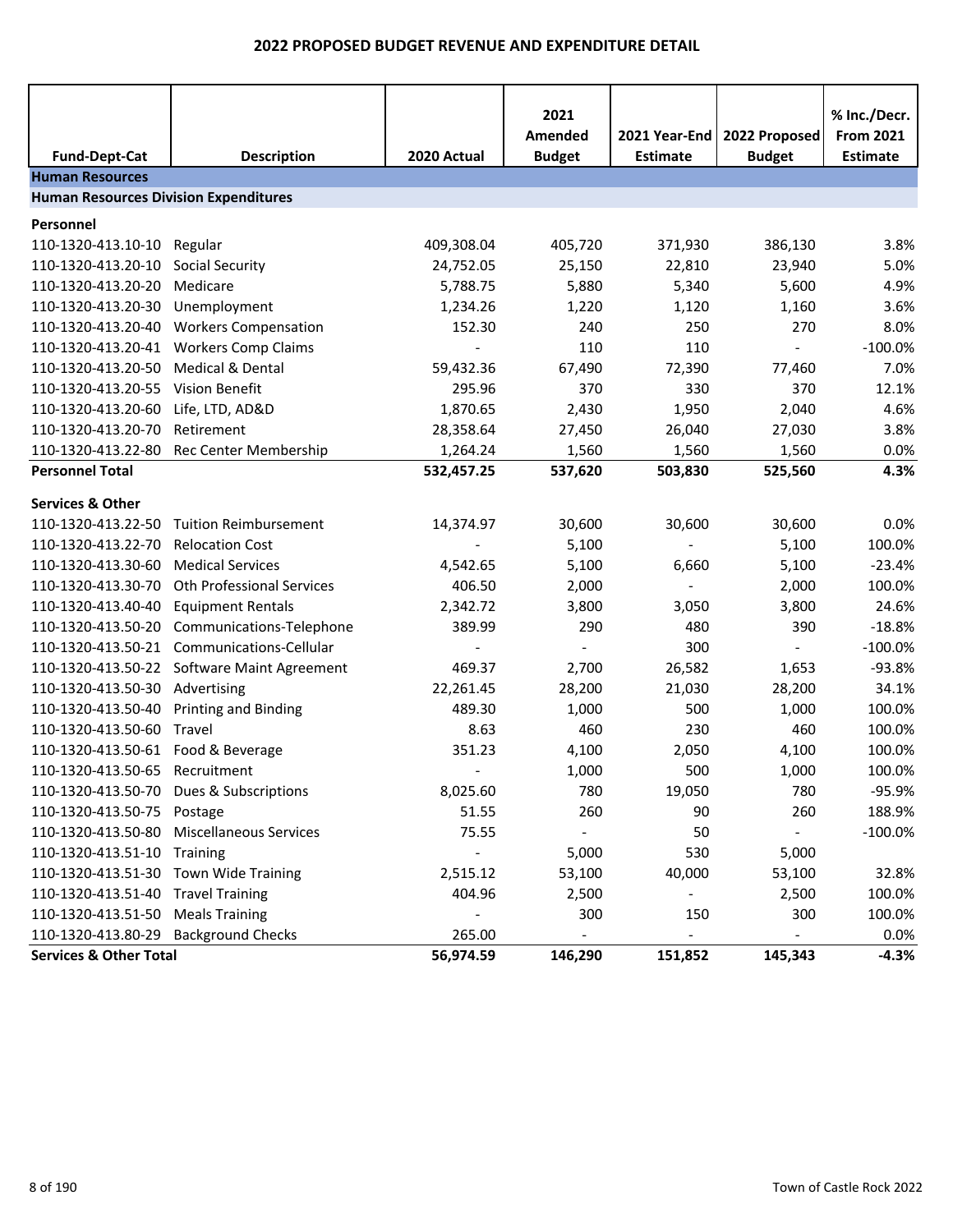|                                           |                                                      |             | 2021<br>Amended | 2021 Year-End   | 2022 Proposed | % Inc./Decr.<br><b>From 2021</b> |
|-------------------------------------------|------------------------------------------------------|-------------|-----------------|-----------------|---------------|----------------------------------|
| <b>Fund-Dept-Cat</b>                      | <b>Description</b>                                   | 2020 Actual | <b>Budget</b>   | <b>Estimate</b> | <b>Budget</b> | <b>Estimate</b>                  |
| <b>Supplies</b>                           |                                                      |             |                 |                 |               |                                  |
| 110-1320-413.61-10                        | <b>Office Supplies</b>                               | 324.86      | 3,200           | 1,580           | 3,200         | 102.5%                           |
| 110-1320-413.61-11                        | <b>Books &amp; Publications</b>                      | 19.33       | 300             |                 | 300           | 100.0%                           |
| 110-1320-413.61-12                        | Office Eq-Furn/Noncapital                            | 283.60      |                 |                 |               | 0.0%                             |
| 110-1320-413.61-20                        | <b>Operating Supplies</b>                            | 1,399.05    | 3,700           | 2,340           | 3,700         | 58.1%                            |
| 110-1320-413.61-30                        | Computer-Hardware                                    | 68.32       |                 |                 |               | 0.0%                             |
| 110-1320-413.61-31                        | Computer-Software                                    | 170.20      |                 | 1,790           |               | $-100.0%$                        |
| <b>Supplies Total</b>                     |                                                      | 2,265.36    | 7,200           | 5,710           | 7,200         | 26.1%                            |
|                                           | Human Resources Division Expenditure Total           | 591,697.20  | 691,110         | 661,392         | 678,103       | 2.5%                             |
|                                           | <b>HR-Employee Recognition Division Expenditures</b> |             |                 |                 |               |                                  |
| <b>Services &amp; Other</b>               |                                                      |             |                 |                 |               |                                  |
| 110-1321-413.10-10                        | Regular                                              | 29,839.88   |                 | 87,310          |               | $-100.0\%$                       |
| 110-1321-413.20-10                        | Social Security                                      | 1,622.66    |                 | 5,270           |               | $-100.0%$                        |
| 110-1321-413.20-20                        | Medicare                                             | 381.24      |                 | 1,270           |               | $-100.0%$                        |
| 110-1321-413.20-30                        | Unemployment                                         | 78.46       |                 | 260             |               | $-100.0\%$                       |
| 110-1321-413.20-40                        | <b>Workers Compensation</b>                          | 55.22       |                 | 1,180           |               | $-100.0%$                        |
| 110-1321-413.22-60                        | <b>Employee Recognition</b>                          | 29,665.31   | 129,000         | 11,240          | 129,000       |                                  |
| <b>Services &amp; Other Total</b>         |                                                      | 61,642.77   | 129,000         | 106,530         | 129,000       | 21.1%                            |
|                                           | HR-Employee Recognition Division Expenditure Total   | 61,642.77   | 129,000         | 106,530         | 129,000       | 21.1%                            |
| <b>Human Resources Total Expenditures</b> |                                                      | 653,339.97  | 820,110         | 767,922         | 807,103       | 5.1%                             |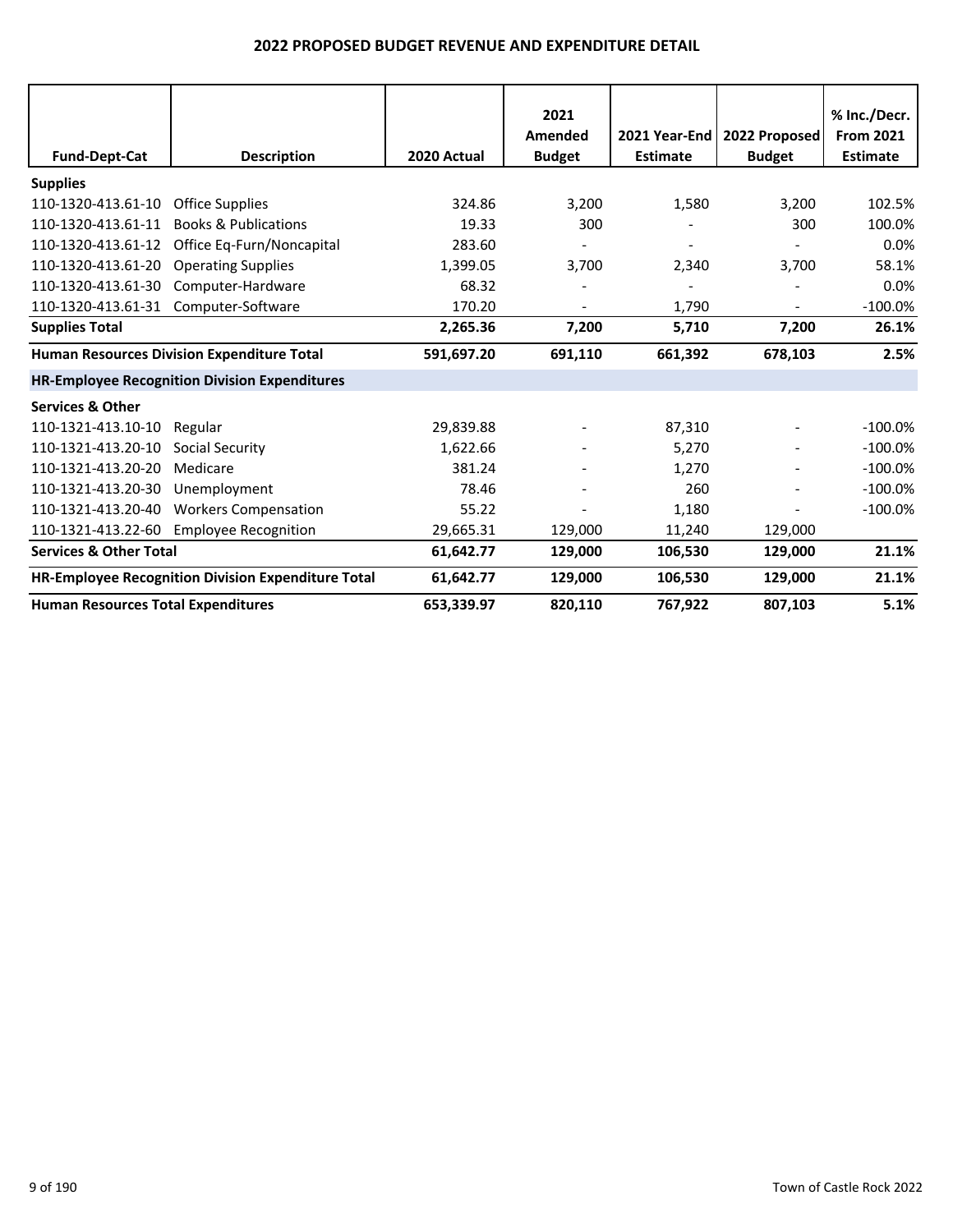|                                               |                                                       |             | 2021<br>Amended | 2021 Year-End            | 2022 Proposed            | % Inc./Decr.<br><b>From 2021</b> |
|-----------------------------------------------|-------------------------------------------------------|-------------|-----------------|--------------------------|--------------------------|----------------------------------|
| <b>Fund-Dept-Cat</b>                          | <b>Description</b>                                    | 2020 Actual | <b>Budget</b>   | <b>Estimate</b>          | <b>Budget</b>            | <b>Estimate</b>                  |
| <b>Community Relations</b>                    |                                                       |             |                 |                          |                          |                                  |
|                                               | <b>Community Relations Division Expenditures</b>      |             |                 |                          |                          |                                  |
| Personnel                                     |                                                       |             |                 |                          |                          |                                  |
| 110-1330-413.10-10                            | Regular                                               | 304,572.06  | 318,450         | 306,810                  | 325,320                  | 6.0%                             |
| 110-1330-413.10-40                            | Overtime                                              | 5,498.95    |                 |                          |                          | 0.0%                             |
| 110-1330-413.20-10                            | <b>Social Security</b>                                | 18,546.71   | 19,740          | 18,820                   | 20,170                   | 7.2%                             |
| 110-1330-413.20-20                            | Medicare                                              | 4,337.44    | 4,620           | 4,400                    | 4,720                    | 7.3%                             |
| 110-1330-413.20-30                            | Unemployment                                          | 934.32      | 960             | 920                      | 980                      | 6.5%                             |
| 110-1330-413.20-40                            | <b>Workers Compensation</b>                           | 117.29      | 190             | 210                      | 230                      | 9.5%                             |
| 110-1330-413.20-41                            | <b>Workers Comp Claims</b>                            |             | 70              | 70                       | $\equiv$                 | $-100.0%$                        |
| 110-1330-413.20-50                            | Medical & Dental                                      | 75,311.94   | 80,090          | 85,700                   | 91,370                   | 6.6%                             |
| 110-1330-413.20-55                            | <b>Vision Benefit</b>                                 | 310.46      | 340             | 310                      | 340                      | 9.7%                             |
| 110-1330-413.20-60                            | Life, LTD, AD&D                                       | 1,525.11    | 1,910           | 1,620                    | 1,700                    | 4.9%                             |
| 110-1330-413.20-65                            | <b>Short Term Disability</b>                          |             |                 | 1,230                    | $\overline{\phantom{0}}$ | $-100.0%$                        |
| 110-1330-413.20-70                            | Retirement                                            | 21,705.04   | 22,290          | 21,480                   | 22,770                   | 6.0%                             |
| 110-1330-413.22-20                            | <b>Cell Phone Allowance</b>                           | 348.00      | 290             | 290                      | 290                      | 0.0%                             |
| 110-1330-413.22-80                            | Rec Center Membership                                 | 759.60      | 2,630           | 2,630                    | 2,630                    | 0.0%                             |
| <b>Personnel Total</b>                        |                                                       | 433,966.92  | 451,580         | 444,490                  | 470,520                  | 5.9%                             |
| <b>Services &amp; Other</b>                   |                                                       |             |                 |                          |                          |                                  |
| 110-1330-413.30-70                            | <b>Oth Professional Services</b>                      | 205,885.05  | 239,400         | 218,340                  | 251,400                  | 15.1%                            |
| 110-1330-413.30-72                            | Marketing                                             | 369.37      | 28,600          | 21,440                   | 28,600                   | 33.4%                            |
| 110-1330-413.40-40                            | <b>Equipment Rentals</b>                              | 3,110.81    | 3,500           | 2,980                    | 3,500                    | 17.5%                            |
| 110-1330-413.50-20                            | Communications-Telephone                              | 265.96      | 170             | 230                      | 270                      | 17.4%                            |
| 110-1330-413.50-21                            | Communications-Cellular                               | 1,472.08    | 3,310           | 1,280                    | 3,310                    | 158.6%                           |
|                                               | 110-1330-413.50-22 Software Maint Agreement           | 49,683.66   | 31,150          | 36,122                   | 51,508                   | 42.6%                            |
| 110-1330-413.50-40                            | <b>Printing and Binding</b>                           | 50,271.67   | 60,100          | 61,920                   | 60,100                   | $-2.9%$                          |
| 110-1330-413.50-60                            | Travel                                                |             | 1,050           |                          | 1,050                    | 100.0%                           |
| 110-1330-413.50-61                            | Food & Beverage                                       | 2,405.98    | 1,000           |                          | 1,000                    | 100.0%                           |
| 110-1330-413.50-70                            | Dues & Subscriptions                                  | 3,860.00    | 2,540           | 4,650                    | 2,540                    | $-45.4%$                         |
| 110-1330-413.50-75 Postage                    |                                                       | 59.50       | 51,000          | 90,020                   | 51,000                   | $-43.4%$                         |
| 110-1330-413.50-80                            | <b>Miscellaneous Services</b>                         |             | 2,500           | 1,210                    | 2,500                    | 106.6%                           |
| 110-1330-413.51-10 Training                   |                                                       | 1,955.00    | 20,000          | 10,000                   | 20,000                   | 100.0%                           |
| 110-1330-413.51-40 Travel Training            |                                                       |             | 6,000           | 3,000                    | 6,000                    | 100.0%                           |
| 110-1330-413.51-50 Meals Training             |                                                       |             | 1,000           | 500                      | 1,000                    | 100.0%                           |
| <b>Services &amp; Other Total</b>             |                                                       | 319,339.08  | 451,320         | 451,692                  | 483,778                  | 7.1%                             |
|                                               |                                                       |             |                 |                          |                          |                                  |
| <b>Supplies</b>                               |                                                       |             |                 |                          |                          |                                  |
| 110-1330-413.61-10 Office Supplies            |                                                       | 1,221.39    | 960             | 90                       | 960                      |                                  |
|                                               | 110-1330-413.61-12 Office Eq-Furn/Noncapital          |             | 960             | 680                      | 960                      | 41.2%                            |
| 110-1330-413.61-20 Operating Supplies         |                                                       | 1,022.03    | 2,970           | 320                      | 2,970                    |                                  |
| 110-1330-413.61-27 Clothing & Uniforms        |                                                       |             | 200             | 100                      | 200                      | 100.0%                           |
| 110-1330-413.61-31 Computer-Software          |                                                       | 1,329.07    |                 | 11,350                   | 50,000                   | 340.5%                           |
|                                               | 110-1330-413.61-39 Computer Replacement               |             | 980             | $\overline{\phantom{a}}$ | $\blacksquare$           | 0.0%                             |
| <b>Supplies Total</b>                         |                                                       | 3,572.49    | 6,070           | 12,540                   | 55,090                   | 339.3%                           |
|                                               | <b>Community Relations Division Expenditure Total</b> | 756,878.49  | 908,970         | 908,722                  | 1,009,388                | 11.1%                            |
| <b>Community Relations Total Expenditures</b> |                                                       | 756,878.49  | 908,970         | 908,722                  | 1,009,388                | 11.1%                            |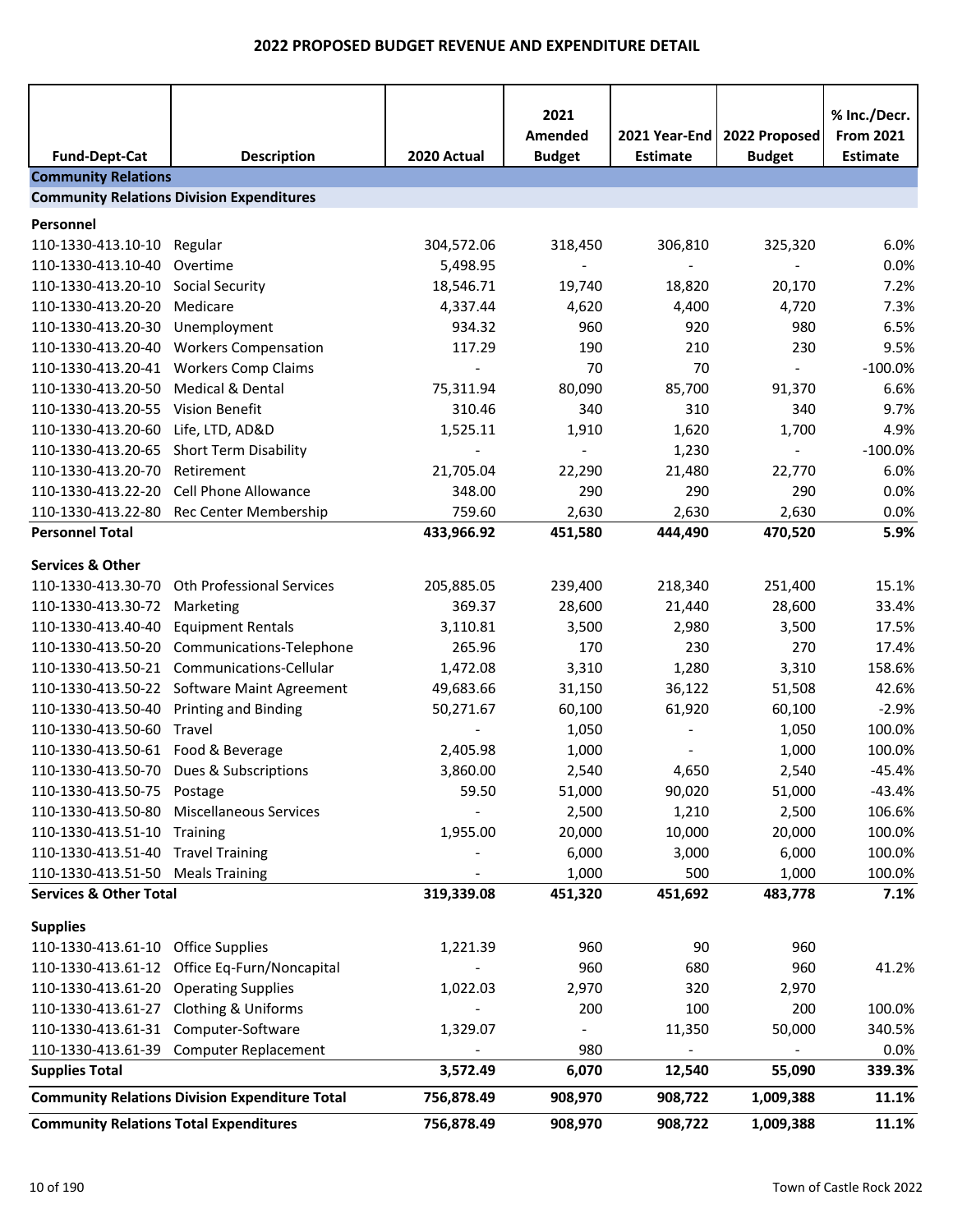|                                         |                                                     |                          | 2021<br>Amended              | 2021 Year-End   | 2022 Proposed            | % Inc./Decr.<br><b>From 2021</b> |
|-----------------------------------------|-----------------------------------------------------|--------------------------|------------------------------|-----------------|--------------------------|----------------------------------|
| <b>Fund-Dept-Cat</b>                    | <b>Description</b>                                  | 2020 Actual              | <b>Budget</b>                | <b>Estimate</b> | <b>Budget</b>            | <b>Estimate</b>                  |
| <b>DOIT</b>                             |                                                     |                          |                              |                 |                          |                                  |
|                                         | <b>Information Technology Division Expenditures</b> |                          |                              |                 |                          |                                  |
| Personnel                               |                                                     |                          |                              |                 |                          |                                  |
| 110-1340-413.10-10                      | Regular                                             | 1,706,925.94             | 1,870,410                    | 1,800,220       | 1,911,790                | 6.2%                             |
| 110-1340-413.10-20                      | Part-Time                                           | 36,061.72                | 33,790                       | 33,790          | 33,790                   | 0.0%                             |
| 110-1340-413.10-35                      | Temporary                                           | 7,789.60                 | 15,000                       | 15,000          | 15,000                   | 0.0%                             |
| 110-1340-413.10-40 Overtime             |                                                     | 9,722.81                 | 5,330                        | 5,330           | 5,330                    | 0.0%                             |
| 110-1340-413.20-10                      | Social Security                                     | 105,316.88               | 118,990                      | 114,240         | 121,890                  | 6.7%                             |
| 110-1340-413.20-20                      | Medicare                                            | 24,854.36                | 27,830                       | 26,720          | 28,510                   | 6.7%                             |
| 110-1340-413.20-30                      | Unemployment                                        | 5,303.94                 | 5,760                        | 5,570           | 5,900                    | 5.9%                             |
| 110-1340-413.20-40                      | <b>Workers Compensation</b>                         | 616.68                   | 2,140                        | 2,080           | 2,460                    | 18.3%                            |
| 110-1340-413.20-41                      | <b>Workers Comp Claims</b>                          |                          | 450                          | 450             | $\blacksquare$           | $-100.0%$                        |
| 110-1340-413.20-50                      | Medical & Dental                                    | 286,918.07               | 322,500                      | 312,720         | 346,610                  | 10.8%                            |
| 110-1340-413.20-55                      | Vision Benefit                                      | 1,184.37                 | 1,530                        | 1,380           | 1,610                    | 16.7%                            |
| 110-1340-413.20-60                      | Life, LTD, AD&D                                     | 8,348.89                 | 11,220                       | 9,340           | 10,040                   | 7.5%                             |
| 110-1340-413.20-65                      | <b>Short Term Disability</b>                        | $\overline{\phantom{a}}$ | $\overline{\phantom{a}}$     | 3,690           | $\overline{\phantom{a}}$ | $-100.0%$                        |
| 110-1340-413.20-70                      | Retirement                                          | 121,731.66               | 129,950                      | 126,570         | 133,830                  | 5.7%                             |
| 110-1340-413.22-80                      | Rec Center Membership                               | 5,300.46                 | 8,560                        | 8,830           | 9,290                    | 5.2%                             |
| <b>Personnel Total</b>                  |                                                     | 2,320,075.38             | 2,553,460                    | 2,465,930       | 2,626,050                | 6.5%                             |
|                                         |                                                     |                          |                              |                 |                          |                                  |
| <b>Services &amp; Other</b>             |                                                     |                          |                              |                 |                          |                                  |
| 110-1340-413.30-70                      | <b>Oth Professional Services</b>                    | 68.53                    |                              |                 |                          | 0.0%                             |
| 110-1340-413.30-74                      | <b>Contract Labor</b>                               | 3,306.60                 | 25,000                       | 12,500          | 25,000                   | 100.0%                           |
| 110-1340-413.30-90                      | <b>Technical Services</b>                           | 64,355.79                | 132,500                      | 66,250          | 132,500                  | 100.0%                           |
| 110-1340-413.40-26                      | <b>Recycling Services</b>                           | 819.00                   | $\blacksquare$               | $\blacksquare$  |                          | 0.0%                             |
| 110-1340-413.40-33                      | Repair & Maint-Vehicles                             | 5,714.26                 | 4,840                        | 4,840           | 5,710                    | 18.0%                            |
| 110-1340-413.40-40                      | <b>Equipment Rentals</b>                            | 8,138.88                 | 16,000                       | 9,500           | 16,000                   | 68.4%                            |
| 110-1340-413.50-10                      | Insurance                                           | 14,183.36                | 14,240                       | 21,410          | 15,660                   | $-26.9%$                         |
| 110-1340-413.50-19                      | Communications-Data                                 | 9,300.00                 | 22,500                       | 6,980           | 23,060                   | 230.4%                           |
|                                         | 110-1340-413.50-20 Communications-Telephone         | 5,250.90                 | 3,400                        | 3,400           | 5,250                    | 54.4%                            |
|                                         | 110-1340-413.50-21 Communications-Cellular          | 18,735.51                | 17,680                       | 17,680          | 18,740                   | 6.0%                             |
|                                         | 110-1340-413.50-22 Software Maint Agreement         | 409,412.67               | 370,700                      | 646,232         | 346,835                  | $-46.3%$                         |
|                                         | 110-1340-413.50-23 Hardware Maint Agreement         | 63,368.08                | 168,900                      | 200,000         | 66,536                   | $-66.7%$                         |
| 110-1340-413.50-40 Printing and Binding |                                                     | 45.75                    | 150                          | 50              | 150                      | 200.0%                           |
| 110-1340-413.50-60 Travel               |                                                     | 15.00                    | 460                          | 230             | 460                      | 100.0%                           |
| 110-1340-413.50-61 Food & Beverage      |                                                     | 480.38                   | 1,400                        | 700             | 1,400                    | 100.0%                           |
|                                         | 110-1340-413.50-70 Dues & Subscriptions             | 12,376.26                | 10,200                       | 10,200          | 10,200                   | 0.0%                             |
| 110-1340-413.50-75 Postage              |                                                     | 98.32                    | 200                          | 100             | 200                      | 100.0%                           |
| 110-1340-413.50-80                      | <b>Miscellaneous Services</b>                       | 1,753.73                 | $\qquad \qquad \blacksquare$ | 1,340           |                          | $-100.0%$                        |
| 110-1340-413.50-87 IT Governance        |                                                     | 78,689.41                | 115,000                      | 100,000         | 115,000                  | 15.0%                            |
| 110-1340-413.51-10 Training             |                                                     | 4,907.70                 | 35,000                       | 17,500          | 35,000                   | 100.0%                           |
| 110-1340-413.51-30 Town Wide Training   |                                                     | 6,255.00                 | 24,000                       | 12,000          | 24,000                   | 100.0%                           |
| 110-1340-413.51-40 Travel Training      |                                                     | 569.34                   | 8,200                        | 4,100           | 8,200                    | 100.0%                           |
| 110-1340-413.51-50 Meals Training       |                                                     |                          | 2,000                        | 1,000           | 2,000                    | 100.0%                           |
| 110-1340-413.80-59                      | <b>PEG Expenses</b>                                 | 11,367.39                | 23,000                       | 18,950          | 23,000                   | 21.4%                            |
| <b>Services &amp; Other Total</b>       |                                                     | 719,211.86               | 995,370                      | 1,154,962       | 874,901                  | $-24.3%$                         |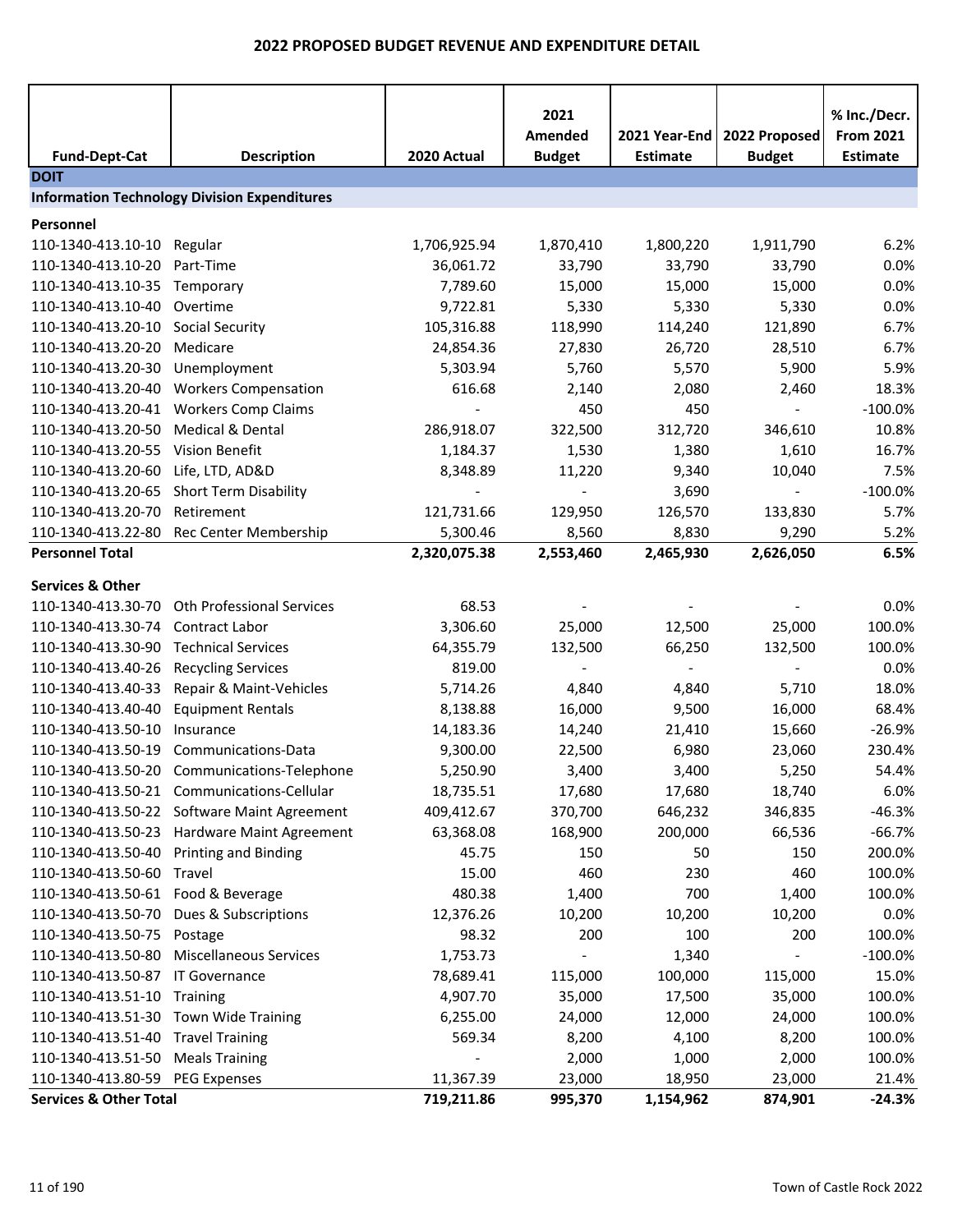|                                |                                                          |              | 2021<br>Amended |                 | 2021 Year-End   2022 Proposed | % Inc./Decr.<br><b>From 2021</b> |
|--------------------------------|----------------------------------------------------------|--------------|-----------------|-----------------|-------------------------------|----------------------------------|
| <b>Fund-Dept-Cat</b>           | <b>Description</b>                                       | 2020 Actual  | <b>Budget</b>   | <b>Estimate</b> | <b>Budget</b>                 | <b>Estimate</b>                  |
| <b>Supplies</b>                |                                                          |              |                 |                 |                               |                                  |
| 110-1340-413.61-10             | <b>Office Supplies</b>                                   | 1,042.85     | 3,100           | 1,500           | 3,100                         | 106.7%                           |
| 110-1340-413.61-11             | <b>Books &amp; Publications</b>                          |              | 510             |                 | 510                           | 100.0%                           |
| 110-1340-413.61-14             | Equipment / Noncapital                                   |              | 19,000          | 9,500           | 19,000                        | 100.0%                           |
| 110-1340-413.61-20             | <b>Operating Supplies</b>                                | 7,490.44     | 28,500          | 9,320           | 28,500                        | 205.8%                           |
| 110-1340-413.61-23             | Gasoline                                                 | 1,262.68     | 1,800           | 1,300           | 1,800                         | 38.5%                            |
| 110-1340-413.61-30             | Computer-Hardware                                        | 21,445.20    | 98,860          | 49,430          | 91,486                        | 85.1%                            |
| 110-1340-413.61-31             | Computer-Software                                        | 164,471.27   | 241,820         | 241,180         | 199,220                       | $-17.4%$                         |
| 110-1340-413.61-32             | <b>Telecommunication Eqpmnt</b>                          | 2,103.22     | 9,000           | 2,300           | 9,000                         | 291.3%                           |
| 110-1340-413.61-39             | <b>Computer Replacement</b>                              | 368,556.03   | 9,950           | 9,230           | 41,611                        | 350.8%                           |
| <b>Supplies Total</b>          |                                                          | 566,371.69   | 412,540         | 323,760         | 394,227                       | 21.8%                            |
| <b>Transfers Out</b>           |                                                          |              |                 |                 |                               |                                  |
| 110-1340-413.91-85             | Vehicle Replace Program                                  |              | 13,480          | 13,480          | 15,116                        | 12.1%                            |
| <b>Transfers Out Total</b>     |                                                          |              | 13,480          | 13,480          | 15,116                        | 12.1%                            |
|                                | <b>Information Technology Division Expenditure Total</b> | 3,605,658.93 | 3,974,850       | 3,958,132       | 3,910,294                     | $-1.2%$                          |
| <b>DOIT Total Expenditures</b> |                                                          | 3,605,658.93 | 3,974,850       | 3,958,132       | 3,910,294                     | $-1.2%$                          |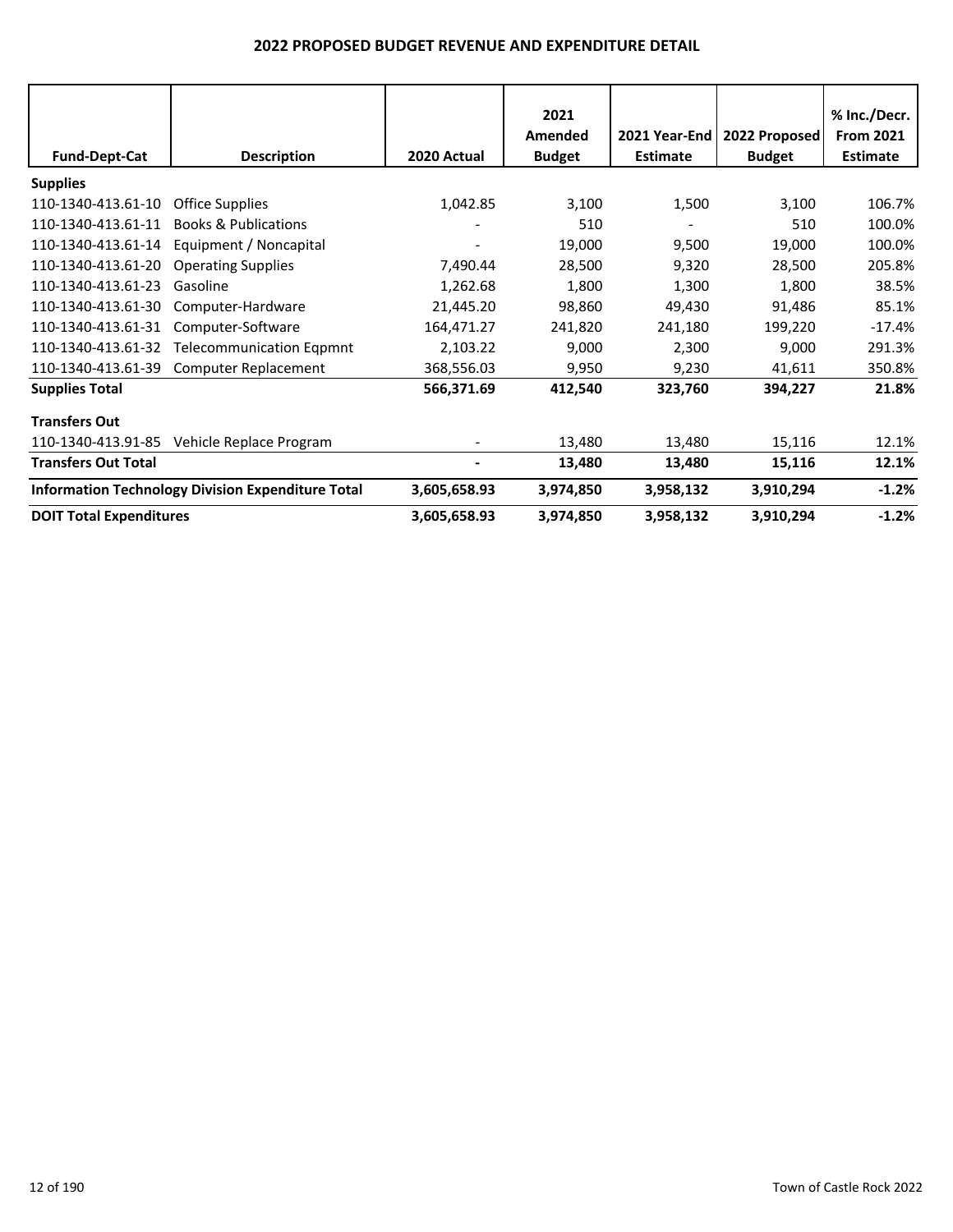| <b>Fund-Dept-Cat</b>                              | <b>Description</b>                                   | 2020 Actual              | 2021<br>Amended<br><b>Budget</b> | 2021 Year-End<br><b>Estimate</b> | 2022 Proposed<br><b>Budget</b> | % Inc./Decr.<br><b>From 2021</b><br><b>Estimate</b> |  |  |
|---------------------------------------------------|------------------------------------------------------|--------------------------|----------------------------------|----------------------------------|--------------------------------|-----------------------------------------------------|--|--|
| <b>Facilities</b>                                 |                                                      |                          |                                  |                                  |                                |                                                     |  |  |
| <b>Facility Maintenance Division Expenditures</b> |                                                      |                          |                                  |                                  |                                |                                                     |  |  |
| Personnel                                         |                                                      |                          |                                  |                                  |                                |                                                     |  |  |
| 110-1360-413.10-10                                | Regular                                              | 335,126.98               | 393,850                          | 377,220                          | 393,690                        | 4.4%                                                |  |  |
| 110-1360-413.10-20                                | Part-Time                                            | 15,634.08                | 20,600                           | 20,600                           | 20,600                         | 0.0%                                                |  |  |
| 110-1360-413.10-40                                | Overtime                                             | 5,339.79                 | 5,000                            | 5,000                            | 5,000                          | 0.0%                                                |  |  |
| 110-1360-413.20-10                                | <b>Social Security</b>                               | 21,527.18                | 26,010                           | 24,730                           | 26,000                         | 5.1%                                                |  |  |
| 110-1360-413.20-20                                | Medicare                                             | 5,034.54                 | 6,080                            | 5,780                            | 6,080                          | 5.2%                                                |  |  |
| 110-1360-413.20-30                                | Unemployment                                         | 1,074.04                 | 1,260                            | 1,210                            | 1,260                          | 4.1%                                                |  |  |
| 110-1360-413.20-40                                | <b>Workers Compensation</b>                          | 5,850.75                 | 7,840                            | 7,620                            | 8,160                          | 7.1%                                                |  |  |
| 110-1360-413.20-41                                | <b>Workers Comp Claims</b>                           | $\overline{\phantom{a}}$ | 2,930                            | 2,930                            | $\sim$                         | $-100.0%$                                           |  |  |
| 110-1360-413.20-50                                | Medical & Dental                                     | 76,671.55                | 99,000                           | 89,300                           | 95,550                         | 7.0%                                                |  |  |
| 110-1360-413.20-55                                | <b>Vision Benefit</b>                                | 410.17                   | 520                              | 470                              | 520                            | 10.6%                                               |  |  |
| 110-1360-413.20-60                                | Life, LTD, AD&D                                      | 1,582.87                 | 2,480                            | 1,900                            | 1,990                          | 4.7%                                                |  |  |
| 110-1360-413.20-70                                | Retirement                                           | 23,162.27                | 27,570                           | 26,210                           | 27,560                         | 5.2%                                                |  |  |
| 110-1360-413.22-80                                | Rec Center Membership                                | 8,496.14                 | 15,330                           | 15,330                           | 15,330                         | 0.0%                                                |  |  |
| <b>Personnel Total</b>                            |                                                      | 499,910.36               | 608,470                          | 578,300                          | 601,740                        | 4.1%                                                |  |  |
| <b>Services &amp; Other</b>                       |                                                      |                          |                                  |                                  |                                |                                                     |  |  |
| 110-1360-413.30-70                                | <b>Oth Professional Services</b>                     | 6,944.45                 |                                  |                                  |                                | 0.0%                                                |  |  |
| 110-1360-413.40-10                                | <b>Utilities - Electric</b>                          | 72,023.49                |                                  | 100,000                          | 120,000                        | 20.0%                                               |  |  |
| 110-1360-413.40-11                                | <b>Utilities - Natural Gas</b>                       | 23,620.77                | 199,880                          |                                  |                                | $-44.2%$                                            |  |  |
| 110-1360-413.40-12                                | Water-Stormwater-Sewer                               |                          | 15,000                           | 48,380                           | 27,000                         | 18.9%                                               |  |  |
| 110-1360-413.40-20                                | <b>Custodial Services</b>                            | 11,838.02<br>780.73      | 14,270                           | 12,000                           | 14,270                         | 0.0%                                                |  |  |
|                                                   |                                                      |                          |                                  |                                  |                                | 0.0%                                                |  |  |
| 110-1360-413.40-23<br>110-1360-413.40-26          | <b>Disposal Services</b>                             | 10,953.75                | 12,500                           | 12,500                           | 12,500<br>20,520               | $-20.0%$                                            |  |  |
| 110-1360-413.40-30                                | <b>Recycling Services</b>                            | 24,105.25<br>79,550.94   | 20,520                           | 25,640                           |                                | $-19.0%$                                            |  |  |
| 110-1360-413.40-32                                | Repair & Maint-Buildings<br>Repair & Maint-Equipment | 14,351.89                | 127,491<br>16,004                | 150,000<br>10,000                | 121,491<br>16,004              | 60.0%                                               |  |  |
| 110-1360-413.40-33                                | Repair & Maint-Vehicles                              | 11,319.00                | 28,480                           | 28,480                           | 20,000                         | $-29.8%$                                            |  |  |
| 110-1360-413.40-40                                | <b>Equipment Rentals</b>                             | 8,081.79                 | 5,000                            | 5,000                            | 5,000                          | 0.0%                                                |  |  |
| 110-1360-413.50-10 Insurance                      |                                                      | 6,823.74                 | 10,090                           | 10,090                           | 11,100                         | 10.0%                                               |  |  |
|                                                   | 110-1360-413.50-20 Communications-Telephone          | 3,788.07                 | 2,900                            | 2,900                            | 3,790                          | 30.7%                                               |  |  |
|                                                   | 110-1360-413.50-21 Communications-Cellular           | 5,636.95                 | 7,400                            | 7,400                            | 6,000                          | $-18.9%$                                            |  |  |
|                                                   | 110-1360-413.50-22 Software Maint Agreement          | 2,909.93                 | 7,600                            | 2,910                            | 8,140                          | 179.7%                                              |  |  |
| 110-1360-413.50-40 Printing and Binding           |                                                      | 555.35                   |                                  |                                  |                                | 0.0%                                                |  |  |
| 110-1360-413.50-61 Food & Beverage                |                                                      | 152.34                   | $\overline{\phantom{a}}$         | $\overline{\phantom{a}}$         | $\overline{\phantom{a}}$       | 0.0%                                                |  |  |
| 110-1360-413.50-70                                | Dues & Subscriptions                                 | 574.00                   | 1,000                            | 1,000                            | 1,000                          | 0.0%                                                |  |  |
| 110-1360-413.50-80                                | <b>Miscellaneous Services</b>                        | 865.03                   | 100                              | 1,000                            | 100                            | -90.0%                                              |  |  |
| 110-1360-413.51-10 Training                       |                                                      | 1,610.99                 | 8,200                            | 8,200                            | 8,200                          | 0.0%                                                |  |  |
| <b>Services &amp; Other Total</b>                 |                                                      | 286,486.48               | 476,435                          | 425,500                          | 395,115                        | $-7.1%$                                             |  |  |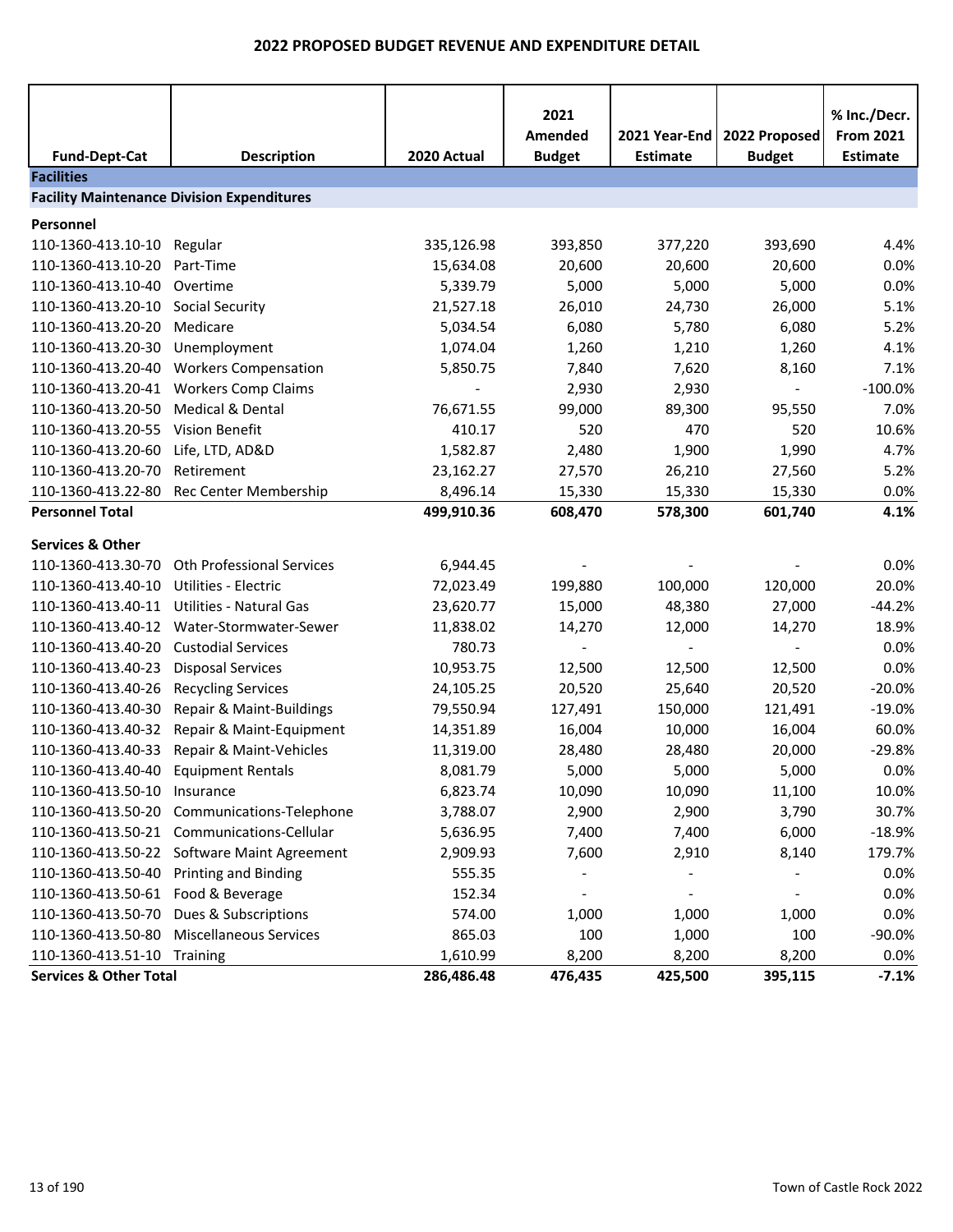|                                                |                                                        |              | 2021           |                          |                          | % Inc./Decr.     |
|------------------------------------------------|--------------------------------------------------------|--------------|----------------|--------------------------|--------------------------|------------------|
|                                                |                                                        |              | Amended        | 2021 Year-End            | 2022 Proposed            | <b>From 2021</b> |
| <b>Fund-Dept-Cat</b>                           | <b>Description</b>                                     | 2020 Actual  | <b>Budget</b>  | <b>Estimate</b>          | <b>Budget</b>            | <b>Estimate</b>  |
| <b>Supplies</b>                                |                                                        |              |                |                          |                          |                  |
| 110-1360-413.61-10 Office Supplies             |                                                        | 36.36        | 500            | 250                      | 500                      | 100.0%           |
| 110-1360-413.61-12                             | Office Eq-Furn/Noncapital                              | 5,989.50     |                |                          |                          | 0.0%             |
| 110-1360-413.61-14                             | Equipment / Noncapital                                 | 7,687.57     | 4,000          | 4,000                    | 4,000                    | 0.0%             |
| 110-1360-413.61-20                             | <b>Operating Supplies</b>                              | 66,428.96    | 61,800         | 61,800                   | 61,800                   | 0.0%             |
| 110-1360-413.61-22                             | Parts                                                  | 31.19        |                |                          |                          | 0.0%             |
| 110-1360-413.61-23                             | Gasoline                                               | 4,939.94     | 10,410         | 10,410                   | 10,410                   | 0.0%             |
| 110-1360-413.61-27                             | <b>Clothing &amp; Uniforms</b>                         | 1,934.73     | 2,800          | 2,800                    | 2,800                    | 0.0%             |
| 110-1360-413.61-30                             | Computer-Hardware                                      | 2,015.88     |                |                          |                          | 0.0%             |
| 110-1360-413.61-31                             | Computer-Software                                      | 1,071.95     | $\blacksquare$ | $\overline{\phantom{a}}$ | $\overline{\phantom{a}}$ | 0.0%             |
| 110-1360-413.61-34                             | Tools                                                  | 5,648.23     | 1,100          | 4,000                    | 1,100                    | $-72.5%$         |
| 110-1360-413.61-39                             | Computer Replacement                                   |              | 1,650          | 6,038                    | 9,237                    | 53.0%            |
| <b>Supplies Total</b>                          |                                                        | 95,784.31    | 82,260         | 89,298                   | 89,847                   | 0.6%             |
| <b>Transfers Out</b>                           |                                                        |              |                |                          |                          |                  |
|                                                | 110-1360-413.91-85 Vehicle Replace Program             |              | 66,023         | 66,023                   | 55,721                   | $-15.6%$         |
| <b>Transfers Out Total</b>                     |                                                        |              | 66,023         | 66,023                   | 55,721                   | $-15.6%$         |
|                                                |                                                        |              |                |                          |                          |                  |
|                                                | <b>Facility Maintenance Division Expenditure Total</b> | 882,181.15   | 1,233,188      | 1,159,121                | 1,142,423                | $-1.4%$          |
| <b>Facility Services Division Expenditures</b> |                                                        |              |                |                          |                          |                  |
| Personnel                                      |                                                        |              |                |                          |                          |                  |
| 110-1361-413.10-10                             | Regular                                                | 132,929.10   | 138,199        | 135,230                  | 140,610                  | 4.0%             |
| 110-1361-413.10-20                             | Part-Time                                              | 1,640.31     | 15,600         | 15,600                   | 15,600                   | 0.0%             |
| 110-1361-413.10-40                             | Overtime                                               | 173.07       |                | 50                       |                          | $-100.0%$        |
| 110-1361-413.20-10                             | Social Security                                        | 8,011.29     | 9,534          | 9,210                    | 9,680                    | 5.1%             |
| 110-1361-413.20-20                             | Medicare                                               | 1,873.63     | 2,224          | 2,150                    | 2,260                    | 5.1%             |
| 110-1361-413.20-30                             | Unemployment                                           | 407.18       | 465            | 450                      | 470                      | 4.4%             |
| 110-1361-413.20-40                             | <b>Workers Compensation</b>                            | 2,636.91     | 2,970          | 3,060                    | 3,590                    | 17.3%            |
| 110-1361-413.20-50                             | Medical & Dental                                       | 29,728.31    | 30,140         | 30,130                   | 32,200                   | 6.9%             |
| 110-1361-413.20-55 Vision Benefit              |                                                        | 199.67       | 140            | 150                      | 140                      | $-6.7%$          |
| 110-1361-413.20-60 Life, LTD, AD&D             |                                                        | 348.79       | 1,008          | 600                      | 750                      | 25.0%            |
| 110-1361-413.20-70 Retirement                  |                                                        | 9,317.09     | 9,452          | 9,470                    | 9,840                    | 3.9%             |
| <b>Personnel Total</b>                         |                                                        | 187,265.35   | 209,732        | 206,100                  | 215,140                  | 4.4%             |
|                                                |                                                        |              |                |                          |                          |                  |
| <b>Services &amp; Other</b>                    |                                                        |              |                |                          |                          |                  |
|                                                | 110-1361-413.40-32 Repair & Maint-Equipment            |              | 2,000          | 2,000                    | 2,000                    | 0.0%             |
|                                                | 110-1361-413.50-21 Communications-Cellular             | 3,157.92     | 4,650          | 3,400                    | 4,650                    | 36.8%            |
| <b>Services &amp; Other Total</b>              |                                                        | 3,157.92     | 6,650          | 5,400                    | 6,650                    | 23.2%            |
| <b>Supplies</b>                                |                                                        |              |                |                          |                          |                  |
|                                                | 110-1361-413.61-14 Equipment / Noncapital              |              |                | 701                      |                          | $-100.0%$        |
| 110-1361-413.61-20 Operating Supplies          |                                                        | 31,529.42    | 28,200         | 28,200                   | 28,200                   | 0.0%             |
| 110-1361-413.61-21 Cleaning Supplies           |                                                        | 13,324.09    |                |                          |                          | 0.0%             |
| 110-1361-413.61-27 Clothing & Uniforms         |                                                        | 330.49       |                |                          |                          | 0.0%             |
| <b>Supplies Total</b>                          |                                                        | 45,184.00    | 28,200         | 28,901                   | 28,200                   | $-2.4%$          |
|                                                | <b>Facility Services Division Expenditure Total</b>    | 235,607.27   | 244,582        | 240,401                  | 249,990                  | 4.0%             |
| <b>Facilities Total Expenditures</b>           |                                                        | 1,117,788.42 | 1,477,770      | 1,399,522                | 1,392,413                | $-0.5%$          |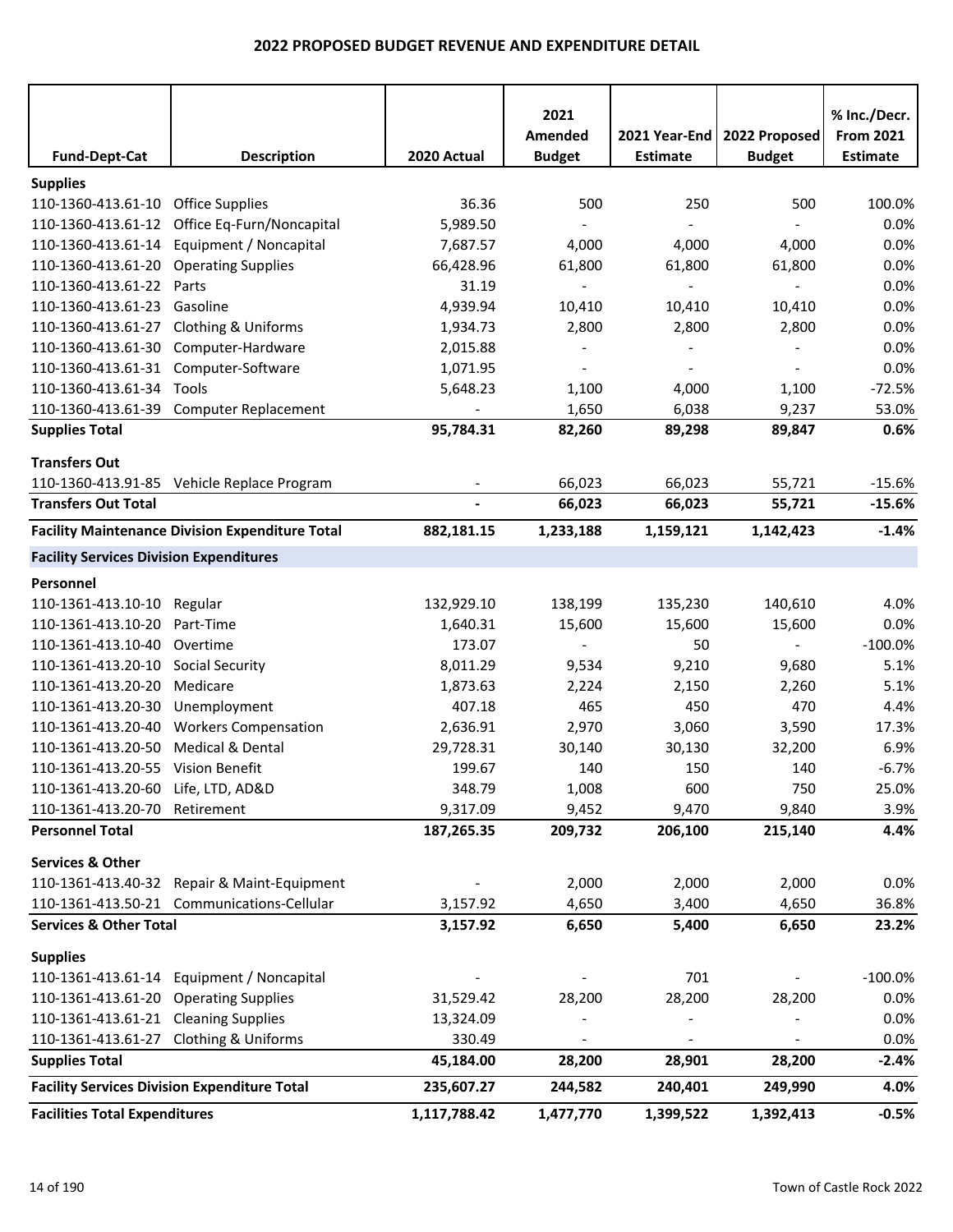|                                              |                                             |             | 2021                     |                                  |                                | % Inc./Decr.                        |
|----------------------------------------------|---------------------------------------------|-------------|--------------------------|----------------------------------|--------------------------------|-------------------------------------|
| <b>Fund-Dept-Cat</b>                         | <b>Description</b>                          | 2020 Actual | Amended<br><b>Budget</b> | 2021 Year-End<br><b>Estimate</b> | 2022 Proposed<br><b>Budget</b> | <b>From 2021</b><br><b>Estimate</b> |
| <b>Finance - Departmental</b>                |                                             |             |                          |                                  |                                |                                     |
| <b>Administration Division Revenues</b>      |                                             |             |                          |                                  |                                |                                     |
| <b>Charges for Service</b>                   |                                             |             |                          |                                  |                                |                                     |
| 110-1500-340.16-00 Financial Services        |                                             |             | 2,500                    |                                  |                                | 0.0%                                |
| <b>Charges for Service Total</b>             |                                             |             | 2,500                    |                                  |                                | 0.0%                                |
| <b>Administration Division Revenue Total</b> |                                             |             | 2,500                    |                                  |                                | 0.0%                                |
| <b>Administration Division Expenditures</b>  |                                             |             |                          |                                  |                                |                                     |
| Personnel                                    |                                             |             |                          |                                  |                                |                                     |
| 110-1500-415.10-10                           | Regular                                     | 292,234.23  | 298,070                  | 304,090                          | 310,750                        | 2.2%                                |
| 110-1500-415.10-20                           | Part-Time                                   | 2,537.25    |                          | 1,340                            |                                | $-100.0%$                           |
| 110-1500-415.10-40                           | Overtime                                    | 496.38      |                          | 30                               | $\blacksquare$                 | $-100.0%$                           |
| 110-1500-415.20-10                           | Social Security                             | 16,141.08   | 18,480                   | 18,800                           | 19,270                         | 2.5%                                |
| 110-1500-415.20-20                           | Medicare                                    | 4,170.37    | 4,320                    | 4,400                            | 4,510                          | 2.5%                                |
| 110-1500-415.20-30                           | Unemployment                                | 908.21      | 890                      | 920                              | 930                            | 1.1%                                |
| 110-1500-415.20-40                           | <b>Workers Compensation</b>                 | 161.98      | 180                      | 230                              | 220                            | $-4.4%$                             |
| 110-1500-415.20-41                           | <b>Workers Comp Claims</b>                  |             | 80                       | 80                               | $\blacksquare$                 | $-100.0%$                           |
| 110-1500-415.20-50                           | Medical & Dental                            | 53,260.73   | 31,510                   | 55,500                           | 59,340                         | 6.9%                                |
| 110-1500-415.20-55                           | Vision Benefit                              | 405.60      | 150                      | 220                              | 240                            | 9.1%                                |
| 110-1500-415.20-60                           | Life, LTD, AD&D                             | 1,451.26    | 1,790                    | 1,570                            | 1,640                          | 4.5%                                |
| 110-1500-415.20-70                           | Retirement                                  | 20,341.33   | 19,350                   | 21,180                           | 21,750                         | 2.7%                                |
| 110-1500-415.22-05                           | <b>Other Benefits</b>                       | 6,828.40    | 7,090                    | 7,090                            | 7,090                          | 0.0%                                |
| 110-1500-415.22-20                           | Cell Phone Allowance                        | 29.00       | 20                       | 20                               | 20                             | 0.0%                                |
| 110-1500-415.22-60                           | <b>Employee Recognition</b>                 |             | 80                       | 80                               | 80                             | 0.0%                                |
| 110-1500-415.22-80                           | Rec Center Membership                       | 1,139.40    | 1,700                    | 1,700                            | 1,700                          | 0.0%                                |
| <b>Personnel Total</b>                       |                                             | 400,105.22  | 383,710                  | 417,250                          | 427,540                        | 2.5%                                |
| <b>Services &amp; Other</b>                  |                                             |             |                          |                                  |                                |                                     |
| 110-1500-415.30-70                           | Oth Professional Services                   | 101.45      | 50                       | 1,850                            | 50                             | $-97.3%$                            |
| 110-1500-415.30-74 Contract Labor            |                                             | 3,501.75    | 2,500                    | 1,250                            | 2,500                          | 100.0%                              |
| 110-1500-415.30-75 Investment Services       |                                             | 350.00      |                          | 1,050                            | $\overline{\phantom{a}}$       | $-100.0%$                           |
|                                              | 110-1500-415.40-32 Repair & Maint-Equipment |             | 2,000                    |                                  | 2,000                          | 100.0%                              |
| 110-1500-415.40-40                           | <b>Equipment Rentals</b>                    | 11,297.89   | 22,000                   | 18,030                           | 22,000                         | 22.0%                               |
| 110-1500-415.50-20                           | Communications-Telephone                    | 1,634.84    | 1,160                    | 1,390                            | 1,640                          | 18.0%                               |
| 110-1500-415.50-21                           | Communications-Cellular                     | 167.38      | 330                      | 160                              | 330                            | 106.3%                              |
|                                              | 110-1500-415.50-22 Software Maint Agreement | 2,217.17    | 6,200                    | 4,855                            | 6,200                          | 27.7%                               |
|                                              | 110-1500-415.50-23 Hardware Maint Agreement | 2,580.50    |                          | 1,500                            |                                | $-100.0%$                           |
| 110-1500-415.50-40                           | <b>Printing and Binding</b>                 | 4,137.36    | 300                      | 3,250                            | 300                            | $-90.8%$                            |
| 110-1500-415.50-60                           | Travel                                      |             | 260                      |                                  | 260                            | 100.0%                              |
| 110-1500-415.50-61 Food & Beverage           |                                             | 77.43       | 260                      | 260                              | 260                            | 0.0%                                |
| 110-1500-415.50-70                           | Dues & Subscriptions                        | 1,815.77    | 1,100                    | 550                              | 1,100                          | 100.0%                              |
| 110-1500-415.50-75 Postage                   |                                             | 7,082.83    | 5,200                    | 8,640                            | 5,200                          | $-39.8%$                            |
| 110-1500-415.50-80                           | <b>Miscellaneous Services</b>               | 216.00      |                          | 220                              |                                | $-100.0%$                           |
| 110-1500-415.51-10                           | Training                                    | 6,849.08    | 19,200                   | 9,600                            | 19,200                         | 100.0%                              |
| 110-1500-415.51-40 Travel Training           |                                             | 983.65      | 1,900                    | 950                              | 1,900                          | 100.0%                              |
| 110-1500-415.51-50                           | <b>Meals Training</b>                       |             | 610                      | 310                              | 620                            | 100.0%                              |
| <b>Services &amp; Other Total</b>            |                                             | 43,013.10   | 63,070                   | 53,865                           | 63,560                         | 18.0%                               |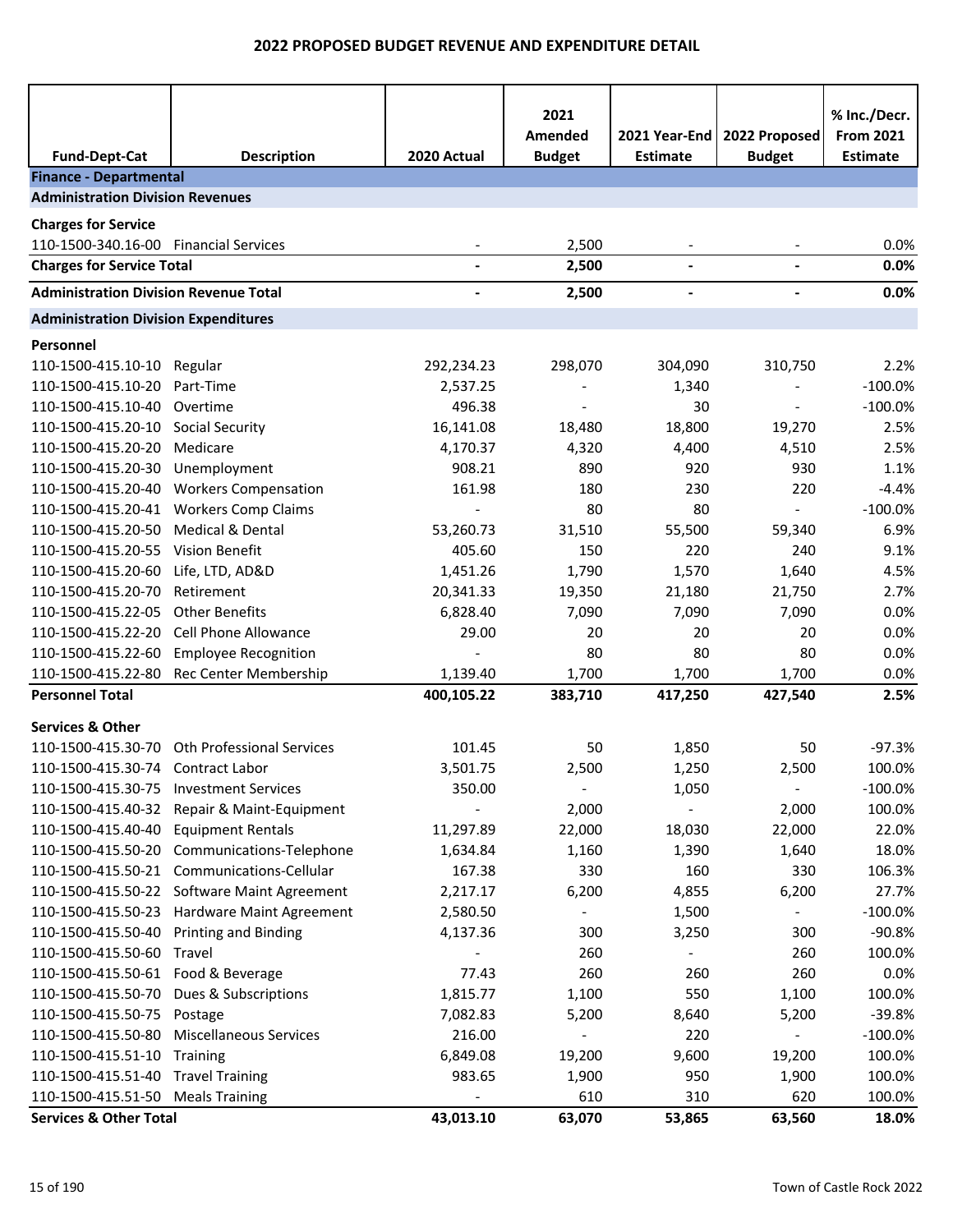|                                                  |                                              |             | 2021           |                          |                | % Inc./Decr.     |
|--------------------------------------------------|----------------------------------------------|-------------|----------------|--------------------------|----------------|------------------|
|                                                  |                                              |             | Amended        | 2021 Year-End            | 2022 Proposed  | <b>From 2021</b> |
| <b>Fund-Dept-Cat</b>                             | <b>Description</b>                           | 2020 Actual | <b>Budget</b>  | <b>Estimate</b>          | <b>Budget</b>  | <b>Estimate</b>  |
| <b>Supplies</b>                                  |                                              |             |                |                          |                |                  |
| 110-1500-415.61-10                               | <b>Office Supplies</b>                       | 2,088.91    | 9,400          | 3,000                    | 9,500          | 216.7%           |
| 110-1500-415.61-11                               | <b>Books &amp; Publications</b>              | 592.03      | 610            | 500                      | 610            | 22.0%            |
|                                                  | 110-1500-415.61-12 Office Eq-Furn/Noncapital | 684.00      |                |                          | $\blacksquare$ | 0.0%             |
| 110-1500-415.61-20                               | <b>Operating Supplies</b>                    | 2,092.83    | 6,600          | 1,000                    | 6,700          |                  |
| 110-1500-415.61-27                               | Clothing & Uniforms                          | 1,815.97    | $\blacksquare$ | $\overline{\phantom{a}}$ | $\blacksquare$ | 0.0%             |
| 110-1500-415.61-30                               | Computer-Hardware                            | 5,212.65    | 3,060          | 2,000                    | 3,060          | 53.0%            |
| 110-1500-415.61-31                               | Computer-Software                            | 863.10      |                | 1,800                    | $\overline{a}$ | $-100.0%$        |
| 110-1500-415.61-39                               | <b>Computer Replacement</b>                  |             |                | 860                      | 3,256          | 278.6%           |
| <b>Supplies Total</b>                            |                                              | 13,349.49   | 19,670         | 9,160                    | 23,126         | 152.5%           |
| <b>Administration Division Expenditure Total</b> |                                              | 456,467.81  | 466,450        | 480,275                  | 514,226        | 7.1%             |
| <b>Accounting Division Expenditures</b>          |                                              |             |                |                          |                |                  |
| Personnel                                        |                                              |             |                |                          |                |                  |
| 110-1510-415.10-10 Regular                       |                                              | 667,889.29  | 701,270        | 691,350                  | 710,800        | 2.8%             |
| 110-1510-415.10-20                               | Part-Time                                    | 33,930.42   | 19,140         | 19,140                   | 19,140         | 0.0%             |
| 110-1510-415.10-30                               | Seasonal                                     | 2,826.32    |                |                          |                | 0.0%             |
| 110-1510-415.10-40                               | Overtime                                     | 2,209.05    |                | 530                      | $\overline{a}$ | $-100.0%$        |
| 110-1510-415.20-10                               | <b>Social Security</b>                       | 42,105.56   | 44,660         | 43,550                   | 45,260         | 3.9%             |
| 110-1510-415.20-20                               | Medicare                                     | 9,847.18    | 10,450         | 10,180                   | 10,580         | 3.9%             |
| 110-1510-415.20-30                               | Unemployment                                 | 2,135.09    | 2,160          | 2,130                    | 2,190          | 2.8%             |
| 110-1510-415.20-40                               | <b>Workers Compensation</b>                  | 263.83      | 820            | 650                      | 900            | 38.5%            |
| 110-1510-415.20-41                               | <b>Workers Comp Claims</b>                   |             | 310            | 310                      | L.             | $-100.0%$        |
| 110-1510-415.20-50                               | Medical & Dental                             | 160,372.39  | 177,650        | 144,970                  | 149,470        | 3.1%             |
| 110-1510-415.20-55                               | Vision Benefit                               | 720.69      | 800            | 650                      | 710            | 9.2%             |
| 110-1510-415.20-60                               | Life, LTD, AD&D                              | 3,280.31    | 4,210          | 3,570                    | 3,760          | 5.3%             |
| 110-1510-415.20-65                               | Short Term Disability                        | 2,477.80    | $\blacksquare$ |                          | $\overline{a}$ | 0.0%             |
| 110-1510-415.20-70                               | Retirement                                   | 46,872.70   | 46,270         | 48,400                   | 49,760         | 2.8%             |
| 110-1510-415.22-20                               | <b>Cell Phone Allowance</b>                  | 435.00      | 370            | 370                      | 370            | 0.0%             |
| 110-1510-415.22-80                               | Rec Center Membership                        | 1,755.94    | 3,620          | 3,620                    | 3,620          | 0.0%             |
| <b>Personnel Total</b>                           |                                              | 977,121.57  | 1,011,730      | 969,420                  | 996,560        | 2.8%             |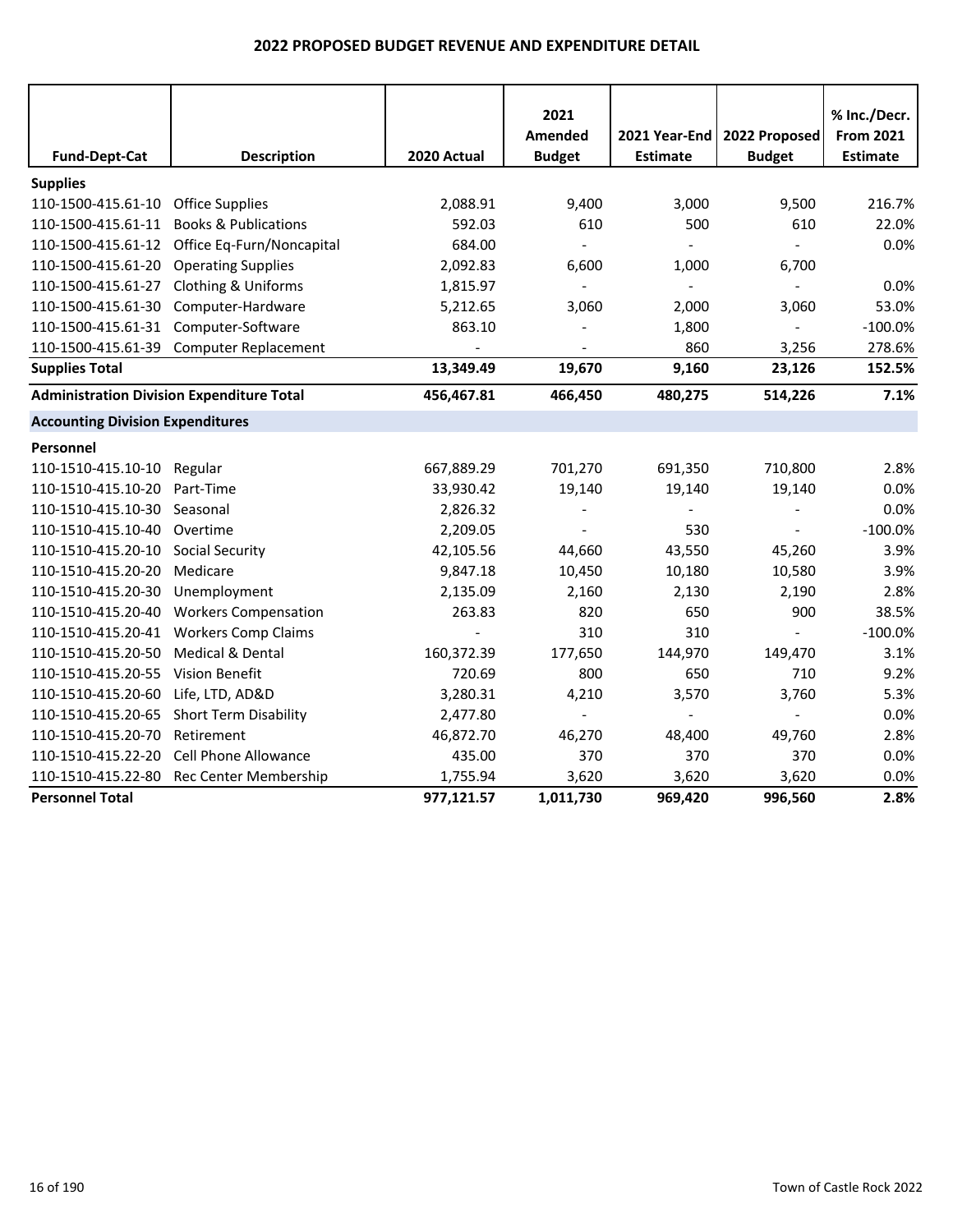|                                                   |                                          |              | 2021                     |                 |                          | % Inc./Decr.     |
|---------------------------------------------------|------------------------------------------|--------------|--------------------------|-----------------|--------------------------|------------------|
|                                                   |                                          |              | Amended                  | 2021 Year-End   | 2022 Proposed            | <b>From 2021</b> |
| <b>Fund-Dept-Cat</b>                              | <b>Description</b>                       | 2020 Actual  | <b>Budget</b>            | <b>Estimate</b> | <b>Budget</b>            | <b>Estimate</b>  |
| <b>Services &amp; Other</b>                       |                                          |              |                          |                 |                          |                  |
| 110-1510-415.30-20                                | <b>Auditing Services</b>                 | 58,080.00    | 66,500                   | 66,500          | 66,500                   | 0.0%             |
| 110-1510-415.30-70                                | Oth Professional Services                | 1,010.00     | 1,300                    | 6,000           | 57,300                   |                  |
| 110-1510-415.30-75                                | <b>Investment Services</b>               | 86,620.34    | 81,600                   | 81,600          | 81,600                   | 0.0%             |
| 110-1510-415.50-20                                | Communications-Telephone                 |              | 1,000                    |                 |                          | 0.0%             |
| 110-1510-415.50-21                                | Communications-Cellular                  |              | 640                      |                 | $\overline{\phantom{a}}$ | 0.0%             |
| 110-1510-415.50-22                                | <b>Software Maint Agreement</b>          | 172,791.71   | 154,000                  | 154,000         | 418,542                  | 171.8%           |
| 110-1510-415.50-40                                | <b>Printing and Binding</b>              |              | 1,500                    | 500             | 1,500                    | 200.0%           |
| 110-1510-415.50-70                                | Dues & Subscriptions                     | 250.00       | 1,400                    | 700             | 1,400                    | 100.0%           |
| 110-1510-415.50-75                                | Postage                                  |              | $\overline{\phantom{a}}$ | 140             | $\overline{\phantom{a}}$ | $-100.0%$        |
| 110-1510-415.50-80                                | <b>Miscellaneous Services</b>            | 1,180.62     | 2,900                    | 1,000           | 2,900                    | 190.0%           |
| 110-1510-415.51-10                                | Training                                 | 184.00       | 2,000                    | 1,000           | 2,100                    | 110.0%           |
| 110-1510-415.51-40                                | <b>Travel Training</b>                   | 727.32       | 270                      | 140             | 270                      | 92.9%            |
| 110-1510-415.51-60                                | <b>Professional Licensing</b>            | 153.20       |                          |                 |                          | 0.0%             |
| <b>Services &amp; Other Total</b>                 |                                          | 320,997.19   | 313,110                  | 311,580         | 632,112                  | 102.9%           |
| <b>Supplies</b>                                   |                                          |              |                          |                 |                          |                  |
| 110-1510-415.61-11                                | <b>Books &amp; Publications</b>          | 129.00       |                          |                 |                          | 0.0%             |
| 110-1510-415.61-30                                | Computer-Hardware                        | 2,129.26     |                          | 500             |                          | $-100.0%$        |
| 110-1510-415.61-31 Computer-Software              |                                          | 823.71       | 122,000                  | 122,000         | 14,690                   | $-88.0%$         |
| 110-1510-415.61-39                                | <b>Computer Replacement</b>              |              | 2,990                    | 2,990           | 9,597                    | 221.0%           |
| <b>Supplies Total</b>                             |                                          | 3,081.97     | 124,990                  | 125,490         | 24,287                   | $-80.7%$         |
| <b>Accounting Division Expenditure Total</b>      |                                          | 1,301,200.73 | 1,449,830                | 1,406,490       | 1,652,959                | 17.5%            |
| <b>Budget &amp; Finance Division Expenditures</b> |                                          |              |                          |                 |                          |                  |
| Personnel                                         |                                          |              |                          |                 |                          |                  |
| 110-1520-415.10-10                                | Regular                                  | 222,054.01   | 234,870                  | 217,550         | 240,090                  | 10.4%            |
| 110-1520-415.20-10                                | Social Security                          | 13,567.94    | 14,560                   | 13,410          | 14,890                   | 11.0%            |
| 110-1520-415.20-20                                | Medicare                                 | 3,173.18     | 3,410                    | 3,140           | 3,480                    | 10.8%            |
| 110-1520-415.20-30                                | Unemployment                             | 669.68       | 700                      | 650             | 720                      | 10.8%            |
|                                                   | 110-1520-415.20-40 Workers Compensation  | 83.92        | 140                      | 150             | 170                      | 13.3%            |
|                                                   | 110-1520-415.20-41 Workers Comp Claims   |              | 90                       | 90              | $\overline{\phantom{a}}$ | $-100.0%$        |
| 110-1520-415.20-50                                | Medical & Dental                         | 36,881.17    | 42,670                   | 33,350          | 38,800                   | 16.3%            |
| 110-1520-415.20-55 Vision Benefit                 |                                          | 200.65       | 200                      | 180             | 190                      | 5.6%             |
| 110-1520-415.20-60                                | Life, LTD, AD&D                          | 1,087.28     | 1,410                    | 1,140           | 1,270                    | 11.4%            |
| 110-1520-415.20-70                                | Retirement                               | 15,508.66    | 12,150                   | 15,230          | 16,810                   | 10.4%            |
| 110-1520-415.22-20                                | Cell Phone Allowance                     | 406.00       | 340                      | 340             | 340                      | 0.0%             |
|                                                   | 110-1520-415.22-80 Rec Center Membership | 1,996.46     | 430                      | 550             | 800                      | 45.5%            |
| <b>Personnel Total</b>                            |                                          | 295,628.95   | 310,970                  | 285,780         | 317,560                  | 11.1%            |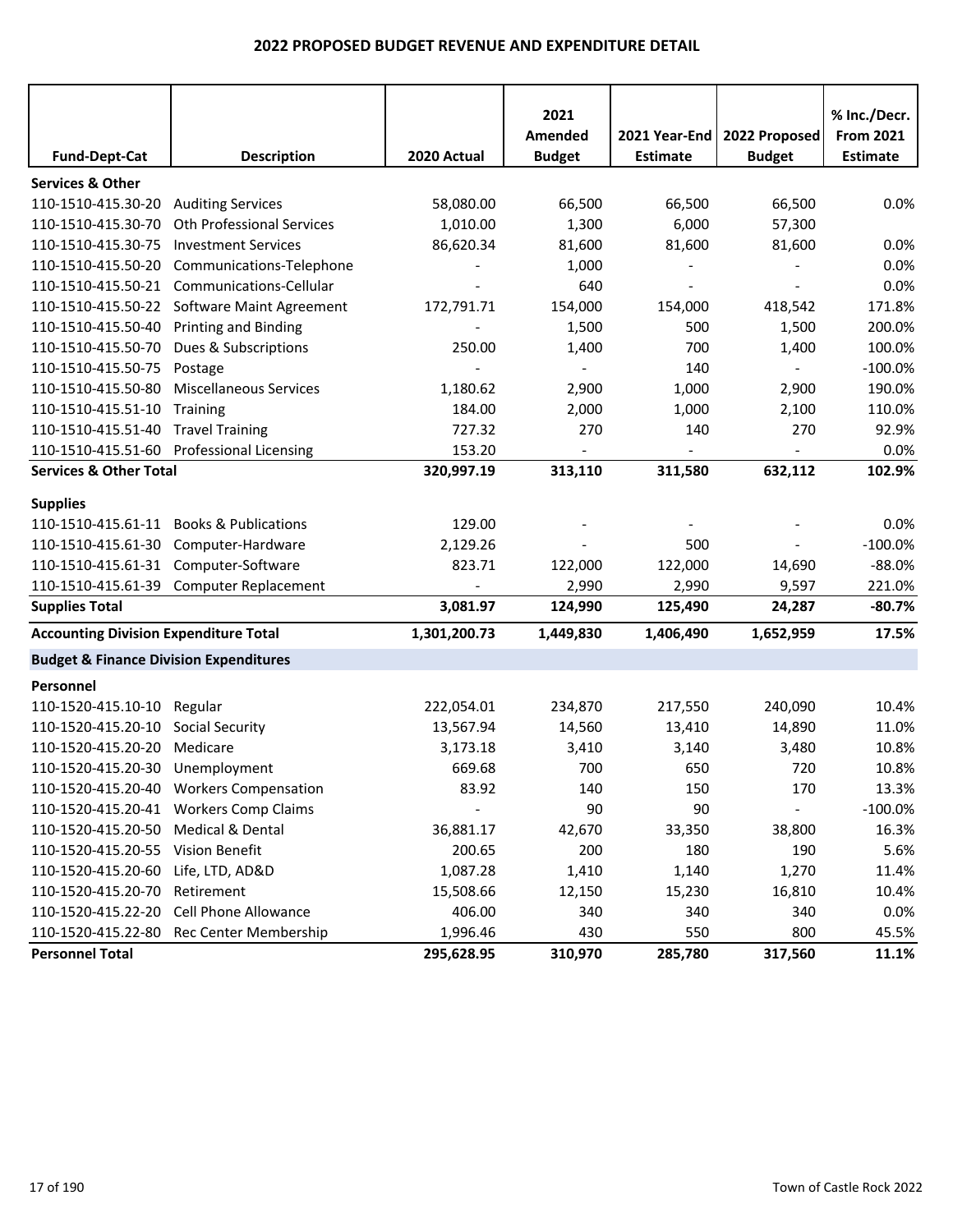|                                        |                                                        |                          | 2021                     |                              |                          | % Inc./Decr.     |
|----------------------------------------|--------------------------------------------------------|--------------------------|--------------------------|------------------------------|--------------------------|------------------|
|                                        |                                                        |                          | Amended                  | 2021 Year-End                | 2022 Proposed            | <b>From 2021</b> |
| <b>Fund-Dept-Cat</b>                   | <b>Description</b>                                     | 2020 Actual              | <b>Budget</b>            | <b>Estimate</b>              | <b>Budget</b>            | <b>Estimate</b>  |
| <b>Services &amp; Other</b>            |                                                        |                          |                          |                              |                          |                  |
| 110-1520-415.30-70                     | <b>Oth Professional Services</b>                       | 11,340.00                | 11,000                   | 11,000                       | 11,000                   | 0.0%             |
| 110-1520-415.50-22                     | <b>Software Maint Agreement</b>                        | 718.20                   | $\sim$                   | 1,000                        | 1,390                    | 39.0%            |
| 110-1520-415.50-40                     | <b>Printing and Binding</b>                            | 87.84                    | 1,100                    | 550                          | 1,100                    | 100.0%           |
| 110-1520-415.50-61 Food & Beverage     |                                                        | 66.05                    |                          |                              | $\overline{a}$           | 0.0%             |
| 110-1520-415.50-70                     | Dues & Subscriptions                                   | 200.00                   | 350                      | 350                          | 350                      | 0.0%             |
| 110-1520-415.51-10 Training            |                                                        | 170.00                   | 2,000                    | 1,000                        | 2,000                    | 100.0%           |
| 110-1520-415.51-40 Travel Training     |                                                        | 1,038.04                 | 270                      | 140                          | 270                      | 92.9%            |
| 110-1520-415.80-29                     | <b>Background Checks</b>                               | 40.00                    | $\overline{\phantom{a}}$ | $\qquad \qquad \blacksquare$ | $\overline{\phantom{a}}$ | 0.0%             |
| <b>Services &amp; Other Total</b>      |                                                        | 13,660.13                | 14,720                   | 14,040                       | 16,110                   | 14.7%            |
| <b>Supplies</b>                        |                                                        |                          |                          |                              |                          |                  |
| 110-1520-415.61-10 Office Supplies     |                                                        | 142.74                   |                          |                              |                          | 0.0%             |
| 110-1520-415.61-31 Computer-Software   |                                                        | 499.64                   |                          | 2,180                        | $\overline{\phantom{0}}$ | $-100.0%$        |
|                                        | 110-1520-415.61-39 Computer Replacement                | $\overline{\phantom{a}}$ |                          | $\blacksquare$               | 4,884                    | 100.0%           |
| <b>Supplies Total</b>                  |                                                        | 642.38                   |                          | 2,180                        | 4,884                    | 124.0%           |
|                                        | <b>Budget &amp; Finance Division Expenditure Total</b> | 309,931.46               | 325,690                  | 302,000                      | 338,554                  | 12.1%            |
| <b>Revenue Division Revenues</b>       |                                                        |                          |                          |                              |                          |                  |
| <b>Licenses &amp; Permits</b>          |                                                        |                          |                          |                              |                          |                  |
| 110-1525-321.10-00                     | <b>Business</b>                                        | 60,666.00                | 43,865                   | 60,666                       | 61,272                   | 1.0%             |
| 110-1525-321.30-00 Solicitor & Peddler |                                                        | 6,160.00                 | 2,839                    | 2,839                        | 2,896                    | 2.0%             |
| <b>Licenses &amp; Permits Total</b>    |                                                        | 66,826.00                | 46,704                   | 63,505                       | 64,168                   | 1.0%             |
|                                        |                                                        |                          |                          |                              |                          |                  |
| <b>Charges for Service</b>             |                                                        |                          |                          |                              |                          |                  |
| 110-1525-340.25-00 PIF Administration  |                                                        | 25,000.00                | 25,000                   | 25,000                       | 25,000                   | 0.0%             |
| <b>Charges for Service Total</b>       |                                                        | 25,000.00                | 25,000                   | 25,000                       | 25,000                   | 0.0%             |
| <b>Revenue Division Revenue Total</b>  |                                                        | 91,826.00                | 71,704                   | 88,505                       | 89,168                   | 0.8%             |
| <b>Revenue Division Expenditures</b>   |                                                        |                          |                          |                              |                          |                  |
| Personnel                              |                                                        |                          |                          |                              |                          |                  |
| 110-1525-415.10-10 Regular             |                                                        | 403,881.14               | 564,030                  | 471,560                      | 576,030                  | 22.2%            |
| 110-1525-415.10-20 Part-Time           |                                                        | 53,193.12                | 71,580                   | 65,930                       |                          | $-100.0%$        |
| 110-1525-415.10-30 Seasonal            |                                                        | 674.48                   |                          |                              |                          | 0.0%             |
| 110-1525-415.10-40 Overtime            |                                                        | 81.21                    |                          |                              |                          | 0.0%             |
| 110-1525-415.20-10 Social Security     |                                                        | 26,934.70                | 34,970                   | 32,790                       | 35,710                   | 8.9%             |
| 110-1525-415.20-20                     | Medicare                                               | 6,299.07                 | 8,180                    | 7,670                        | 8,350                    | 8.9%             |
| 110-1525-415.20-30 Unemployment        |                                                        | 1,383.38                 | 1,690                    | 1,610                        | 1,730                    | 7.5%             |
|                                        | 110-1525-415.20-40 Workers Compensation                | 165.84                   | 340                      | 360                          | 400                      | 11.1%            |
|                                        | 110-1525-415.20-41 Workers Comp Claims                 |                          | 140                      | 140                          |                          | $-100.0\%$       |
| 110-1525-415.20-50                     | Medical & Dental                                       | 104,414.96               | 122,750                  | 119,320                      | 130,540                  | 9.4%             |
| 110-1525-415.20-55 Vision Benefit      |                                                        | 387.49                   | 520                      | 500                          | 600                      | 20.0%            |
| 110-1525-415.20-60                     | Life, LTD, AD&D                                        | 2,369.73                 | 3,380                    | 2,820                        | 3,050                    | 8.2%             |
| 110-1525-415.20-70                     | Retirement                                             | 31,908.25                | 38,790                   | 37,400                       | 40,320                   | 7.8%             |
|                                        | 110-1525-415.22-20 Cell Phone Allowance                | 287.14                   | 240                      | 240                          | 240                      | 0.0%             |
|                                        | 110-1525-415.22-80 Rec Center Membership               | 2,058.00                 | 3,400                    | 3,400                        | 3,400                    | 0.0%             |
| <b>Personnel Total</b>                 |                                                        | 634,038.51               | 850,010                  | 743,740                      | 800,370                  | 7.6%             |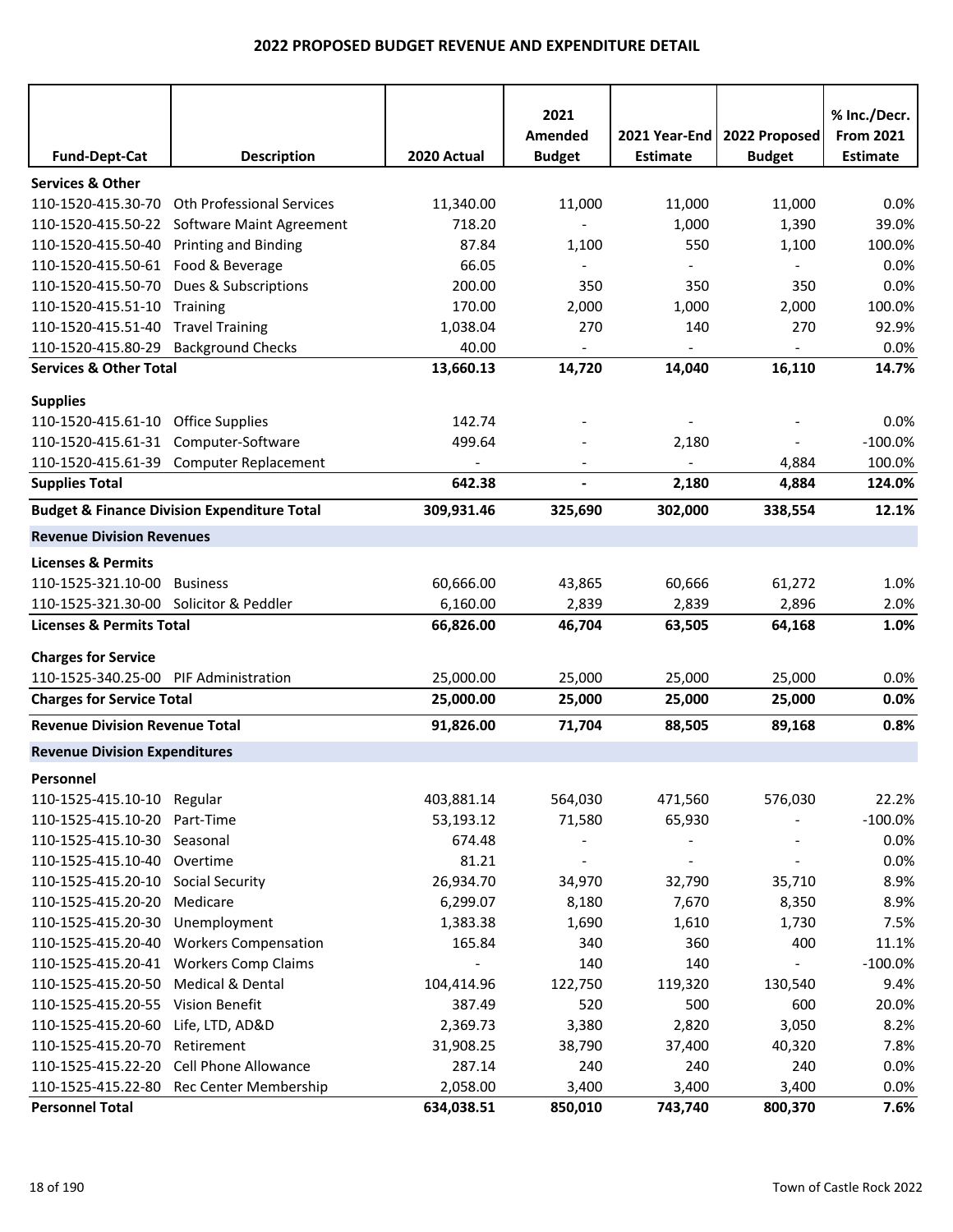|                                              |                                                  |              | 2021          |                 |               | % Inc./Decr.     |
|----------------------------------------------|--------------------------------------------------|--------------|---------------|-----------------|---------------|------------------|
|                                              |                                                  |              | Amended       | 2021 Year-End   | 2022 Proposed | <b>From 2021</b> |
| <b>Fund-Dept-Cat</b>                         | <b>Description</b>                               | 2020 Actual  | <b>Budget</b> | <b>Estimate</b> | <b>Budget</b> | <b>Estimate</b>  |
| <b>Services &amp; Other</b>                  |                                                  |              |               |                 |               |                  |
| 110-1525-415.30-50                           | <b>Legal Services</b>                            | 462.34       |               | 120             |               | $-100.0%$        |
| 110-1525-415.30-70                           | <b>Oth Professional Services</b>                 | 920.40       | 900           | 800             | 900           | 12.5%            |
| 110-1525-415.40-40                           | <b>Equipment Rentals</b>                         | 116.16       |               | 200             |               | $-100.0%$        |
|                                              | 110-1525-415.50-22 Software Maint Agreement      | 2,921.90     | 105,900       | 111,500         | 66,826        | $-40.1%$         |
| 110-1525-415.50-40                           | <b>Printing and Binding</b>                      | 520.91       | 1,400         | 910             | 1,400         | 53.9%            |
| 110-1525-415.50-61                           | Food & Beverage                                  |              | 510           |                 | 520           | 100.0%           |
| 110-1525-415.50-70                           | Dues & Subscriptions                             | 250.00       | 200           | 300             | 200           | $-33.3%$         |
| 110-1525-415.50-75                           | Postage                                          | 2,887.00     | 6,500         | 3,000           | 6,600         | 120.0%           |
| 110-1525-415.51-10                           | Training                                         | 100.00       | 2,000         | 1,000           | 2,100         | 110.0%           |
| 110-1525-415.51-40                           | <b>Travel Training</b>                           | 427.64       | 270           | 700             | 270           | $-61.4%$         |
| 110-1525-415.80-29 Background Checks         |                                                  | 90.00        | 1,500         | 750             | 1,500         | 100.0%           |
| <b>Services &amp; Other Total</b>            |                                                  | 8,696.35     | 119,180       | 119,280         | 80,316        | $-32.7%$         |
| <b>Supplies</b>                              |                                                  |              |               |                 |               |                  |
| 110-1525-415.61-10                           | <b>Office Supplies</b>                           |              | 6,600         |                 | 6,700         | 100.0%           |
|                                              | 110-1525-415.61-12 Office Eq-Furn/Noncapital     |              | 300           |                 | 1,510         | 100.0%           |
| 110-1525-415.61-20                           | <b>Operating Supplies</b>                        | 1,558.63     | 400           | 400             | 410           | 2.5%             |
| 110-1525-415.61-23 Gasoline                  |                                                  |              | 20            |                 |               | 0.0%             |
| 110-1525-415.61-30                           | Computer-Hardware                                | 1,502.90     | 100           | 2,370           | 310           | $-86.9%$         |
| 110-1525-415.61-31                           | Computer-Software                                | 44,217.08    | 1,510         | 770             | 100           | $-87.0%$         |
|                                              | 110-1525-415.61-39 Computer Replacement          |              | 2,620         | 1,512           | 5,792         | 283.1%           |
| <b>Supplies Total</b>                        |                                                  | 47,278.61    | 11,550        | 5,052           | 14,822        | 193.4%           |
| <b>Revenue Division Expenditure Total</b>    |                                                  | 690,013.47   | 980,740       | 868,072         | 895,508       | 3.2%             |
| <b>Finance - Departmental Total Revenues</b> |                                                  | 91,826.00    | 74,204        | 88,505          | 89,168        | 0.8%             |
|                                              | <b>Finance - Departmental Total Expenditures</b> | 2,757,613.47 | 3,222,710     | 3,056,837       | 3,401,247     | 11.3%            |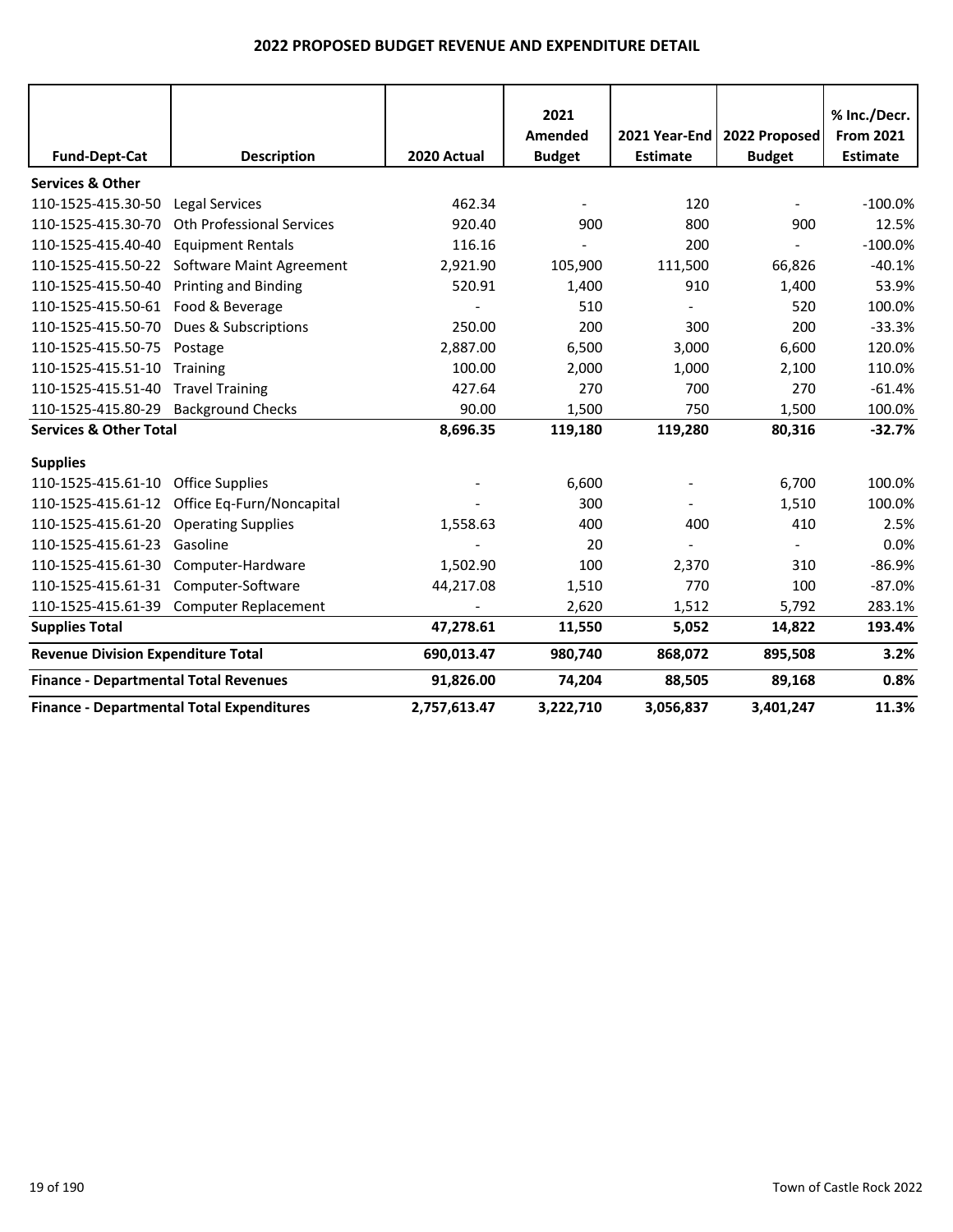| <b>Fund-Dept-Cat</b>                           | <b>Description</b>                           | 2020 Actual  | 2021<br>Amended<br><b>Budget</b> | 2021 Year-End<br><b>Estimate</b> | 2022 Proposed<br><b>Budget</b> | % Inc./Decr.<br><b>From 2021</b><br><b>Estimate</b> |
|------------------------------------------------|----------------------------------------------|--------------|----------------------------------|----------------------------------|--------------------------------|-----------------------------------------------------|
| <b>Finance Non-Departmental</b>                |                                              |              |                                  |                                  |                                |                                                     |
| <b>Non-Departmental Division Revenues</b>      |                                              |              |                                  |                                  |                                |                                                     |
| <b>Charges for Service</b>                     |                                              |              |                                  |                                  |                                |                                                     |
| 110-1530-341.91-00 Admin Fee                   |                                              | 6,000.00     |                                  |                                  |                                | 0.0%                                                |
| <b>Charges for Service Total</b>               |                                              | 6,000.00     |                                  |                                  |                                | 0.0%                                                |
|                                                |                                              |              |                                  |                                  |                                |                                                     |
| <b>Contributions &amp; Donations</b>           |                                              |              |                                  |                                  |                                |                                                     |
|                                                | 110-1530-380.00-00 Contributions & Donations | 38,309.20    |                                  |                                  |                                | 0.0%                                                |
| <b>Contributions &amp; Donations Total</b>     |                                              | 38,309.20    |                                  |                                  |                                | 0.0%                                                |
| <b>Other Revenue</b>                           |                                              |              |                                  |                                  |                                |                                                     |
| 110-1530-395.10-00                             | Reimbursements                               | 31,238.01    |                                  |                                  |                                | 0.0%                                                |
| 110-1530-395.60-00                             | Misc Revenue                                 | 250.00       |                                  |                                  |                                | 0.0%                                                |
| <b>Other Revenue Total</b>                     |                                              | 31,488.01    |                                  |                                  |                                | 0.0%                                                |
| <b>Transfers In</b>                            |                                              |              |                                  |                                  |                                |                                                     |
|                                                | 110-1530-391.30-55 From Water Resources Fund |              |                                  |                                  | 49,210                         | 100.0%                                              |
| 110-1530-391.40-01 Interfund Princ-132         |                                              | 1,245,404.00 | 301,965                          | 301,965                          | 288,059                        | $-4.6%$                                             |
| 110-1530-391.40-06                             | Interfund Princ-133                          | 144,831.00   | 147,003                          | 147,003                          | 149,208                        | 1.5%                                                |
| 110-1530-391.40-07                             | Interfund Princ-126                          | 753,107.22   | 245,137                          | 245,137                          | 612,303                        | 149.8%                                              |
| 110-1530-391.40-08                             | Interfund Princ-131                          | 146,138.00   |                                  |                                  | $\overline{a}$                 | 0.0%                                                |
| 110-1530-391.40-50                             | Interfund Int-133                            | 15,706.00    | 13,533                           | 13,533                           | 11,328                         | $-16.3%$                                            |
| 110-1530-391.40-51 Interfund Int-132           |                                              | 40,912.00    | 23,337                           | 23,337                           | 17,701                         | $-24.2%$                                            |
| 110-1530-391.40-53                             | Interfund Int-214                            | 7,512.00     | 7,512                            | 7,512                            | 7,512                          | 0.0%                                                |
| 110-1530-391.40-56                             | Interfund Int-126                            | 29,219.78    | 41,963                           | 41,963                           | 26,207                         | $-37.6%$                                            |
| 110-1530-391.40-57 Interfund Int-131           |                                              | 1,644.03     | $\blacksquare$                   | $\blacksquare$                   |                                | 0.0%                                                |
| <b>Transfers In Total</b>                      |                                              | 2,384,474.03 | 780,450                          | 780,450                          | 1,161,528                      | 48.8%                                               |
| <b>Non-Departmental Division Revenue Total</b> |                                              | 2,460,271.24 | 780,450                          | 780,450                          | 1,161,528                      | 48.8%                                               |
| <b>Non-Departmental Division Expenditures</b>  |                                              |              |                                  |                                  |                                |                                                     |
| Personnel                                      |                                              |              |                                  |                                  |                                |                                                     |
| 110-1530-415.10-20 Part-Time                   |                                              | 21,612.94    |                                  |                                  |                                | 0.0%                                                |
| <b>Personnel Total</b>                         |                                              | 21,612.94    |                                  | $\overline{a}$                   |                                | 0.0%                                                |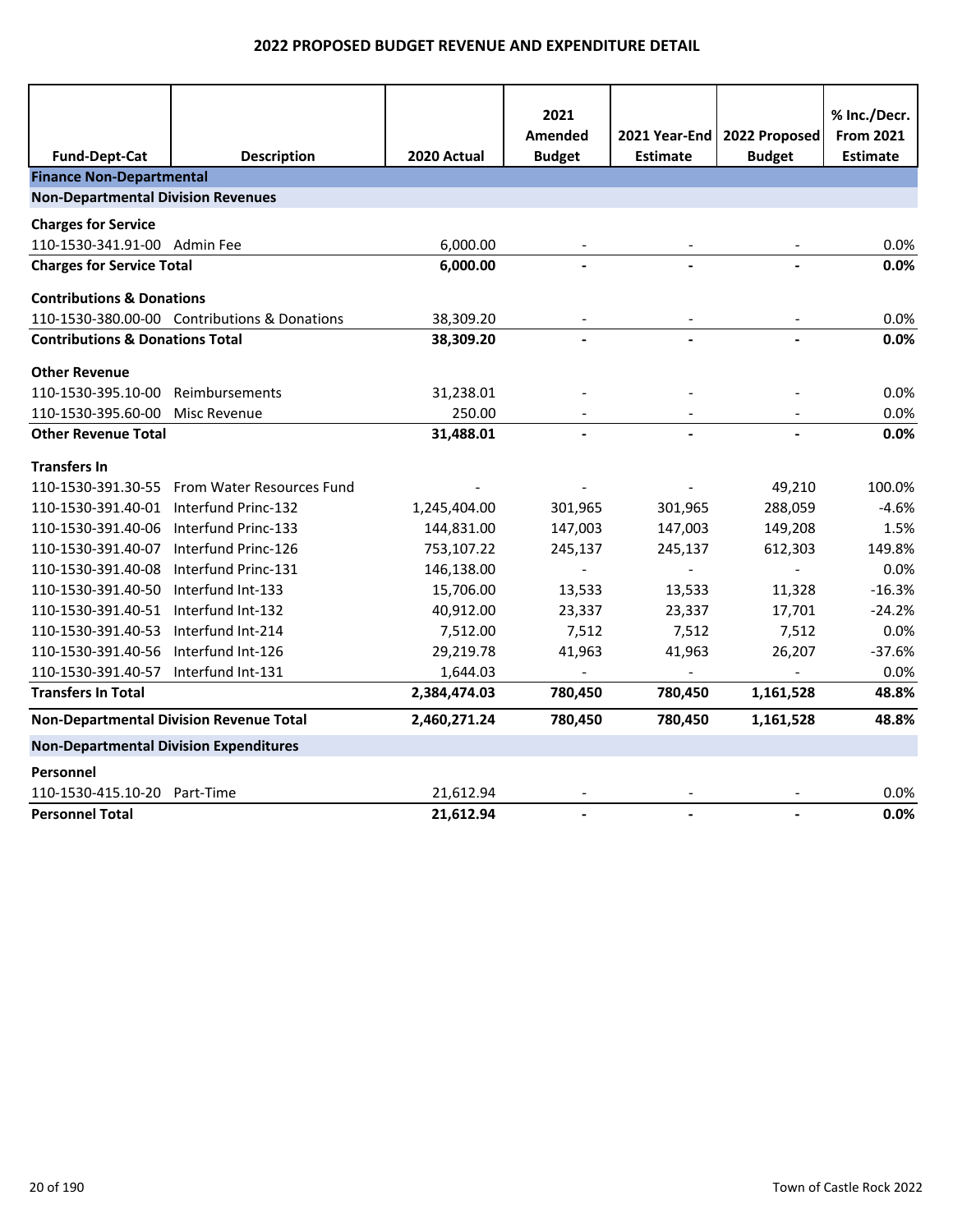|                                                             |                                                    |                         | 2021<br>Amended | 2021 Year-End   | 2022 Proposed            | % Inc./Decr.<br><b>From 2021</b> |
|-------------------------------------------------------------|----------------------------------------------------|-------------------------|-----------------|-----------------|--------------------------|----------------------------------|
| <b>Fund-Dept-Cat</b>                                        | <b>Description</b>                                 | 2020 Actual             | <b>Budget</b>   | <b>Estimate</b> | <b>Budget</b>            | <b>Estimate</b>                  |
| <b>Services &amp; Other</b>                                 |                                                    |                         |                 |                 |                          |                                  |
| 110-1530-415.30-70                                          | <b>Oth Professional Services</b>                   | 214,475.89              | 165,000         | 43,670          | 215,000                  | 392.3%                           |
| 110-1530-415.40-10                                          | Utilities - Electric                               | 4,331.41                | $\sim$          | 5,000           | 4,330                    | $-13.4%$                         |
| 110-1530-415.40-12                                          | Water-Stormwater-Sewer                             | 11,946.82               | 12,330          | 11,710          | 12,330                   | 5.3%                             |
| 110-1530-415.40-40                                          | <b>Equipment Rentals</b>                           | 7,336.45                | 15,300          | 5,390           | 15,300                   | 183.9%                           |
| 110-1530-415.50-10                                          | Insurance                                          | 127,716.99              | 156,110         | 156,110         | 171,720                  | 10.0%                            |
| 110-1530-415.50-20                                          | Communications-Telephone                           | 111,592.49              | 96,010          | 136,980         | 111,590                  | $-18.5%$                         |
| 110-1530-415.50-22                                          | Software Maint Agreement                           | 7,793.49                | 7,100           | 7,100           | 7,100                    | 0.0%                             |
| 110-1530-415.50-40                                          | <b>Printing and Binding</b>                        | 2,457.41                |                 |                 |                          | 0.0%                             |
| 110-1530-415.50-50<br>110-1530-415.50-51 Administrative Fee | <b>Bank Fee</b>                                    | 14,813.40<br>217,450.89 | 16,600          | 15,430          | 16,600                   | 7.6%                             |
| 110-1530-415.50-61 Food & Beverage                          |                                                    |                         | 246,833         | 246,833         | 216,564                  | $-12.3%$<br>0.0%                 |
| 110-1530-415.50-70                                          | Dues & Subscriptions                               | 2,916.58<br>179.00      |                 |                 |                          | 0.0%                             |
| 110-1530-415.50-80                                          | <b>Miscellaneous Services</b>                      | 18,850.00               | 175,000         | 8,640           | 175,000                  |                                  |
| 110-1530-415.80-11                                          | <b>Employee Appreciation</b>                       | $\blacksquare$          | 50,000          | 50,000          | $\overline{\phantom{a}}$ | $-100.0%$                        |
| 110-1530-415.80-19                                          | <b>Environmental Initiatives</b>                   | 31.34                   | 5,100           | 4,070           | 5,100                    | 25.3%                            |
| 110-1530-415.80-33                                          | Donation                                           | 500.00                  |                 | 3,000           |                          | $-100.0%$                        |
|                                                             | 110-1530-415.80-41 Econmic Dev Asstnc Progrm       | 1,853,210.00            |                 |                 |                          | 0.0%                             |
| <b>Services &amp; Other Total</b>                           |                                                    | 2,595,602.16            | 945,383         | 693,933         | 950,634                  | 37.0%                            |
|                                                             |                                                    |                         |                 |                 |                          |                                  |
| <b>Supplies</b>                                             |                                                    |                         |                 |                 |                          |                                  |
| 110-1530-415.61-10                                          | <b>Office Supplies</b>                             | 326.73                  |                 | 410             |                          | $-100.0%$                        |
| 110-1530-415.61-20                                          | <b>Operating Supplies</b>                          | 4,517.02                | 135,000         | 22,860          | 135,000                  | 490.6%                           |
| 110-1530-415.61-30                                          | Computer-Hardware                                  | 9,949.12                |                 |                 |                          | 0.0%                             |
| 110-1530-415.61-31 Computer-Software                        |                                                    | 149.83                  |                 |                 |                          | 0.0%                             |
|                                                             | 110-1530-415.61-39 Computer Replacement            |                         | 3,090           |                 |                          | 0.0%                             |
| <b>Supplies Total</b>                                       |                                                    | 14,942.70               | 138,090         | 23,270          | 135,000                  | 480.2%                           |
| Capital                                                     |                                                    |                         |                 |                 |                          |                                  |
| 110-1530-415.70-10 Site Improvements                        |                                                    | 44,648.76               |                 | 6,000           |                          | $-100.0%$                        |
|                                                             | 110-1530-415.76-35 Downtown Quiet Zone             | 38,448.53               | 166,140         | 166,140         |                          | $-100.0\%$                       |
| 110-1530-415.77-66 PSTF Project                             |                                                    | 1,251,274.57            |                 | 77,870          |                          | $-100.0\%$                       |
| 110-1530-415.79-11 Property Acquisition                     |                                                    | 132,986.62              | 28,293          | 28,290          |                          | $-100.0\%$                       |
| <b>Capital Total</b>                                        |                                                    | 1,467,358.48            | 194,433         | 278,300         | $\overline{\phantom{a}}$ | $-100.0%$                        |
| <b>Transfers Out</b>                                        |                                                    |                         |                 |                 |                          |                                  |
| 110-1530-415.90-36 Interfund Princ-211                      |                                                    | 44,976.00               |                 |                 |                          | 0.0%                             |
| 110-1530-415.91-09 PS Miller Trust Fund                     |                                                    | 175,000.00              | 175,000         | 175,000         | 175,000                  | 0.0%                             |
| 110-1530-415.91-26 Parking Fund                             |                                                    | 1,500,000.00            |                 |                 |                          | 0.0%                             |
| <b>Transfers Out Total</b>                                  |                                                    | 1,719,976.00            | 175,000         | 175,000         | 175,000                  | 0.0%                             |
|                                                             |                                                    |                         |                 |                 |                          |                                  |
|                                                             | Non-Departmental Division Expenditure Total        | 5,819,492.28            | 1,452,906       | 1,170,503       | 1,260,634                | 7.7%                             |
|                                                             | <b>Finance Non-Departmental Total Revenues</b>     | 2,460,271.24            | 780,450         | 780,450         | 1,161,528                | 48.8%                            |
|                                                             | <b>Finance Non-Departmental Total Expenditures</b> | 5,819,492.28            | 1,452,906       | 1,170,503       | 1,260,634                | 7.7%                             |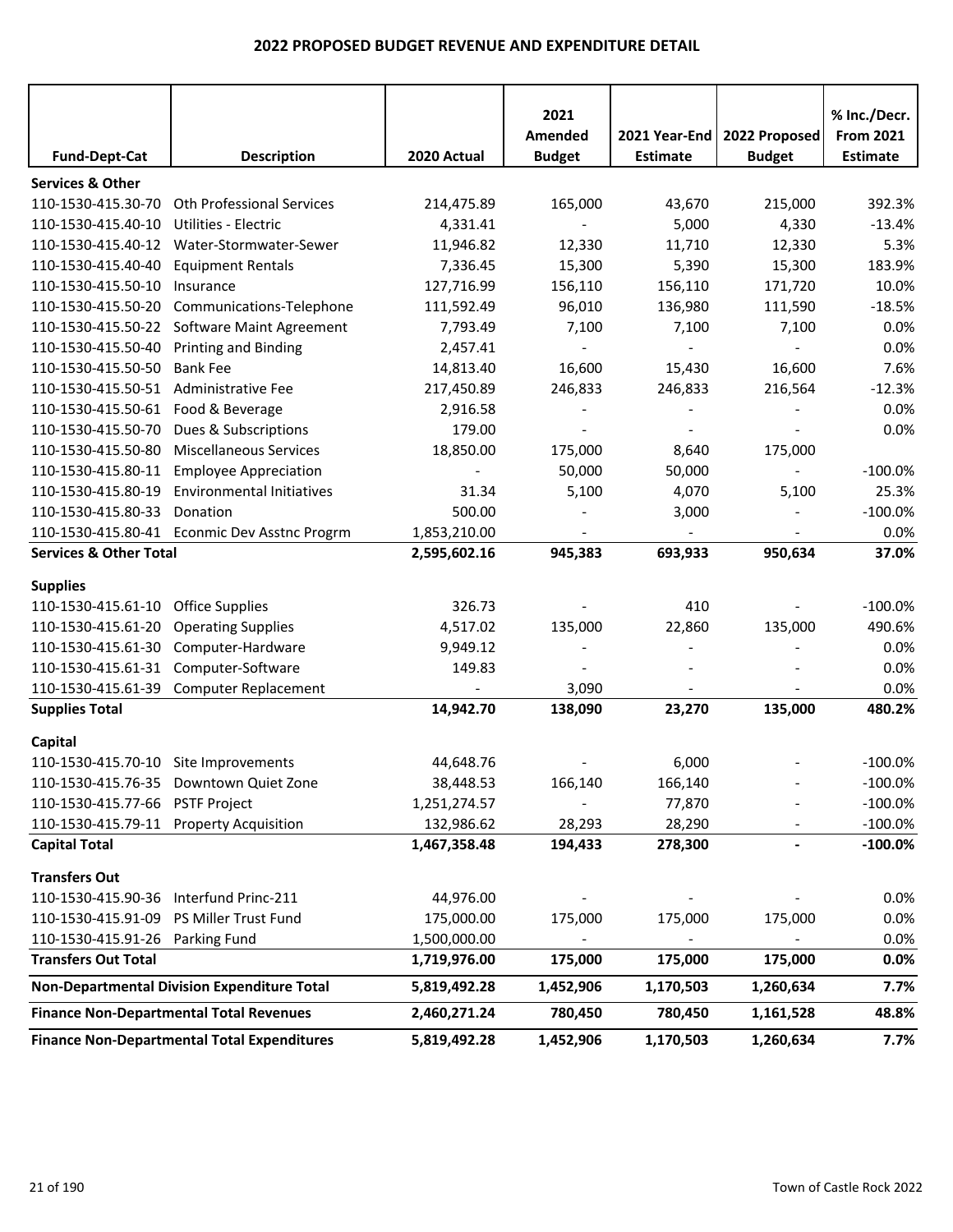|                                              |                                              |             | 2021                     |                                  |                                | % Inc./Decr.                        |
|----------------------------------------------|----------------------------------------------|-------------|--------------------------|----------------------------------|--------------------------------|-------------------------------------|
| <b>Fund-Dept-Cat</b>                         | <b>Description</b>                           | 2020 Actual | Amended<br><b>Budget</b> | 2021 Year-End<br><b>Estimate</b> | 2022 Proposed<br><b>Budget</b> | <b>From 2021</b><br><b>Estimate</b> |
| <b>Town Attorney</b>                         |                                              |             |                          |                                  |                                |                                     |
| <b>Administration Division Revenues</b>      |                                              |             |                          |                                  |                                |                                     |
| <b>Charges for Service</b>                   |                                              |             |                          |                                  |                                |                                     |
| 110-1600-341.85-01 Service Plan Review       |                                              | 250.00      |                          |                                  |                                | 0.0%                                |
| <b>Charges for Service Total</b>             |                                              | 250.00      | $\blacksquare$           |                                  |                                | 0.0%                                |
| <b>Administration Division Revenue Total</b> |                                              | 250.00      |                          |                                  |                                | 0.0%                                |
| <b>Administration Division Expenditures</b>  |                                              |             |                          |                                  |                                |                                     |
| Personnel                                    |                                              |             |                          |                                  |                                |                                     |
| 110-1600-416.10-10                           | Regular                                      | 540,955.11  | 670,430                  | 575,000                          | 655,670                        | 14.0%                               |
| 110-1600-416.10-20                           | Part-Time                                    | 18,650.89   | 42,040                   | 111,310                          | 42,040                         | $-62.2%$                            |
| 110-1600-416.20-10                           | <b>Social Security</b>                       | 27,322.56   | 44,170                   | 42,340                           | 43,260                         | 2.2%                                |
| 110-1600-416.20-20                           | Medicare                                     | 8,208.65    | 10,330                   | 9,900                            | 10,120                         | 2.2%                                |
| 110-1600-416.20-30                           | Unemployment                                 | 1,724.42    | 2,140                    | 2,060                            | 2,090                          | 1.5%                                |
| 110-1600-416.20-40                           | <b>Workers Compensation</b>                  | 203.23      | 1,280                    | 1,580                            | 1,330                          | $-15.8%$                            |
| 110-1600-416.20-41                           | <b>Workers Comp Claims</b>                   |             | 420                      | 420                              |                                | $-100.0%$                           |
| 110-1600-416.20-50                           | <b>Medical &amp; Dental</b>                  | 50,054.91   | 116,750                  | 88,960                           | 97,290                         | 9.4%                                |
| 110-1600-416.20-55                           | Vision Benefit                               | 214.11      | 520                      | 440                              | 510                            | 15.9%                               |
| 110-1600-416.20-60                           | Life, LTD, AD&D                              | 1,853.24    | 4,020                    | 3,030                            | 3,430                          | 13.2%                               |
| 110-1600-416.20-65                           | Short Term Disability                        | 1,903.85    |                          |                                  |                                | 0.0%                                |
| 110-1600-416.20-70                           | Retirement                                   | 86,737.29   | 108,860                  | 65,700                           | 64,530                         | $-1.8%$                             |
| 110-1600-416.22-10                           | Vehicle Allowance                            | 7,683.62    | 7,910                    | 7,910                            | 7,910                          | 0.0%                                |
| 110-1600-416.22-20                           | <b>Cell Phone Allowance</b>                  | 305.93      | 490                      | 490                              | 490                            | 0.0%                                |
| 110-1600-416.22-60                           | <b>Employee Recognition</b>                  | 4,331.35    | 10                       | 10                               | 10                             | 0.0%                                |
| 110-1600-416.22-80                           | Rec Center Membership                        | 126.60      | 3,880                    | 4,270                            | 4,610                          | 8.0%                                |
| <b>Personnel Total</b>                       |                                              | 750,275.76  | 1,013,250                | 913,420                          | 933,290                        | 2.2%                                |
| <b>Services &amp; Other</b>                  |                                              |             |                          |                                  |                                |                                     |
| 110-1600-416.30-10                           | <b>Assessment Services</b>                   | 550.00      |                          | 1,650                            |                                | $-100.0%$                           |
| 110-1600-416.30-50                           | Legal Services                               | 28,291.40   | 55,000                   | 28,000                           | 55,000                         | 96.4%                               |
|                                              | 110-1600-416.30-55 Legal Prosecution Service | 34,630.00   | 50,000                   | 48,470                           | 50,000                         | 3.2%                                |
| 110-1600-416.30-70                           | <b>Oth Professional Services</b>             | 27,763.09   | 1,500                    |                                  | 1,500                          | 100.0%                              |
| 110-1600-416.40-40                           | <b>Equipment Rentals</b>                     | 884.65      | 350                      | 510                              | 360                            | $-29.4%$                            |
| 110-1600-416.50-20                           | Communications-Telephone                     | 325.47      | 180                      | 550                              | 330                            | $-40.0%$                            |
| 110-1600-416.50-21                           | Communications-Cellular                      | 825.69      | 3,570                    | 800                              | 9,100                          |                                     |
|                                              | 110-1600-416.50-22 Software Maint Agreement  | 359.44      | 1,100                    | 3,737                            | 12,379                         | 231.3%                              |
| 110-1600-416.50-40 Printing and Binding      |                                              | 285.50      |                          |                                  |                                | 0.0%                                |
| 110-1600-416.50-60                           | Travel                                       |             | 600                      | 600                              | 600                            | 0.0%                                |
| 110-1600-416.50-61 Food & Beverage           |                                              | 769.44      | 400                      | 480                              | 1,900                          | 295.8%                              |
| 110-1600-416.50-70                           | Dues & Subscriptions                         | 11,063.97   | 13,800                   | 18,000                           | 13,800                         | $-23.3%$                            |
| 110-1600-416.50-75 Postage                   |                                              | 34.55       | 410                      | 300                              | 410                            | 36.7%                               |
| 110-1600-416.50-80                           | <b>Miscellaneous Services</b>                | 83.70       | 25,000                   |                                  | 25,000                         | 100.0%                              |
| 110-1600-416.51-10                           | Training                                     | 2,040.00    | 2,500                    | 2,250                            | 12,500                         | 455.6%                              |
| 110-1600-416.51-40                           | <b>Travel Training</b>                       | 116.98      | 1,300                    | 1,300                            | 13,300                         |                                     |
| 110-1600-416.51-50                           | <b>Meals Training</b>                        |             | 850                      | 850                              | 2,850                          | 235.3%                              |
| <b>Services &amp; Other Total</b>            |                                              | 108,023.88  | 156,560                  | 107,497                          | 199,029                        | 85.2%                               |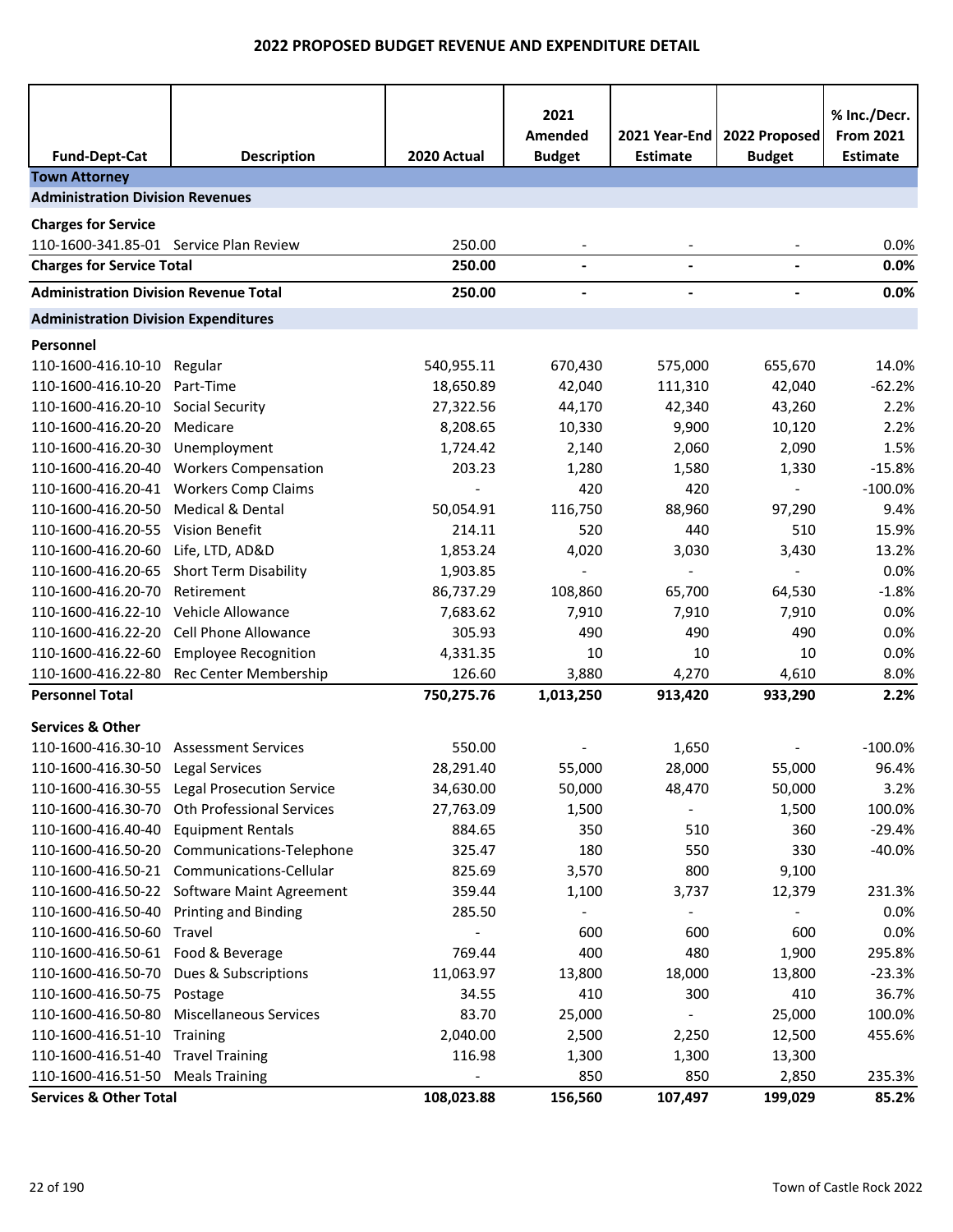|                                         |                                                  |             | 2021          |                 |               | % Inc./Decr.     |
|-----------------------------------------|--------------------------------------------------|-------------|---------------|-----------------|---------------|------------------|
|                                         |                                                  |             | Amended       | 2021 Year-End   | 2022 Proposed | <b>From 2021</b> |
| <b>Fund-Dept-Cat</b>                    | <b>Description</b>                               | 2020 Actual | <b>Budget</b> | <b>Estimate</b> | <b>Budget</b> | <b>Estimate</b>  |
| <b>Supplies</b>                         |                                                  |             |               |                 |               |                  |
| 110-1600-416.61-10                      | <b>Office Supplies</b>                           | 600.61      | 1,500         | 600             | 3,500         | 483.3%           |
| 110-1600-416.61-11                      | <b>Books &amp; Publications</b>                  |             | 3,000         | 100             | 3,000         |                  |
| 110-1600-416.61-12                      | Office Eq-Furn/Noncapital                        | 978.73      |               | 2,100           |               | $-100.0\%$       |
| 110-1600-416.61-20                      | <b>Operating Supplies</b>                        | 400.99      | 1,300         | 500             | 3,800         |                  |
| 110-1600-416.61-30                      | Computer-Hardware                                | 6,477.28    |               | 4,000           | 3,000         | $-25.0%$         |
| 110-1600-416.61-31                      | Computer-Software                                | 313.86      |               | 3,290           |               | $-100.0\%$       |
|                                         | 110-1600-416.61-32 Telecommunication Eqpmnt      | 29.99       |               |                 |               | $0.0\%$          |
|                                         | 110-1600-416.61-39 Computer Replacement          | 9.46        | 770           | 858             |               | $-100.0\%$       |
| <b>Supplies Total</b>                   |                                                  | 8,810.92    | 6,570         | 11,448          | 13,300        | 16.2%            |
|                                         | <b>Administration Division Expenditure Total</b> | 867,110.56  | 1,176,380     | 1,032,365       | 1,145,619     | 11.0%            |
| <b>Town Attorney Total Revenues</b>     |                                                  | 250.00      |               |                 |               | $0.0\%$          |
| <b>Town Attorney Total Expenditures</b> |                                                  | 867,110.56  | 1,176,380     | 1,032,365       | 1,145,619     | 11.0%            |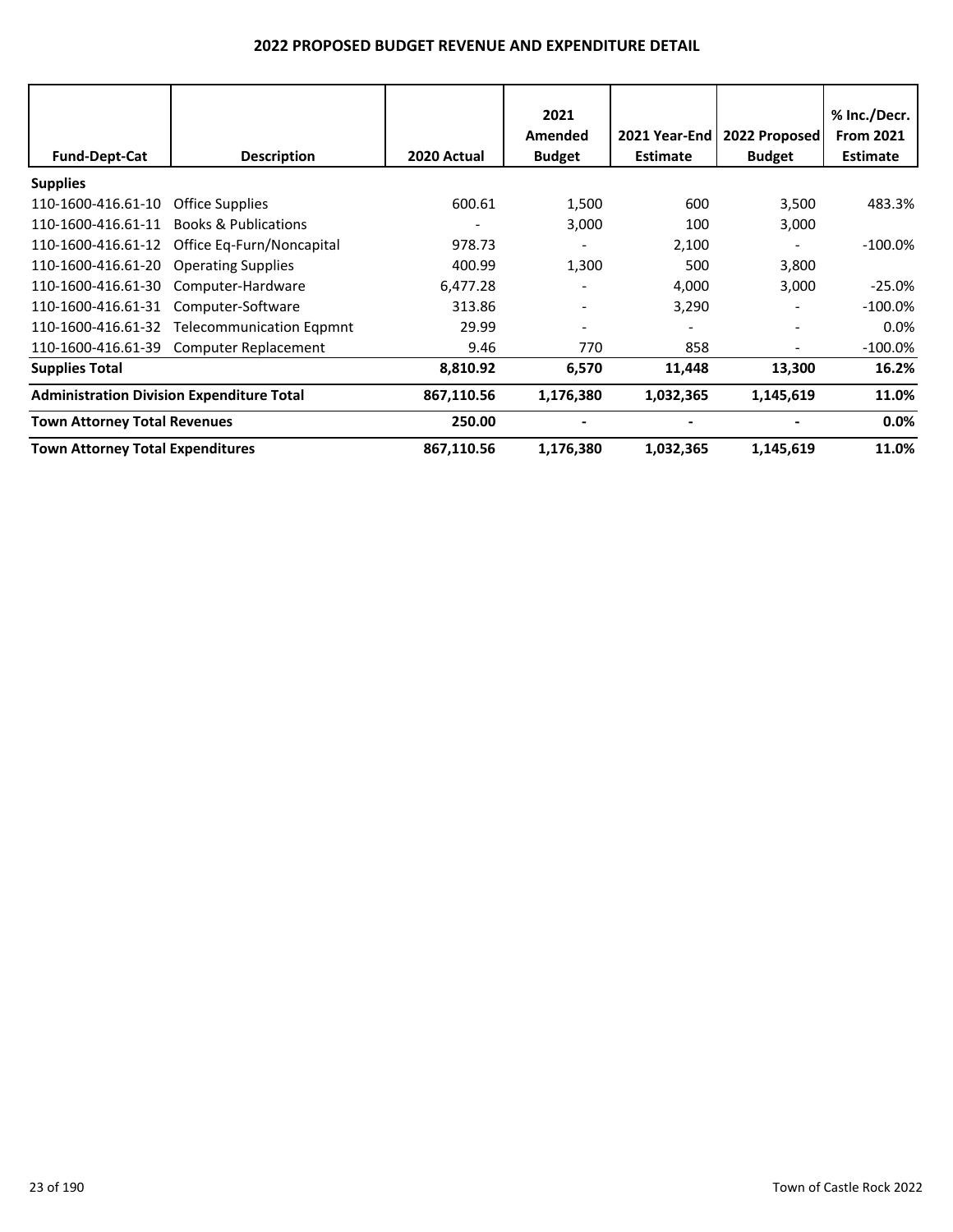|                                                   |                                              |                          | 2021<br>Amended          | 2021 Year-End            | 2022 Proposed            | % Inc./Decr.<br><b>From 2021</b> |
|---------------------------------------------------|----------------------------------------------|--------------------------|--------------------------|--------------------------|--------------------------|----------------------------------|
| <b>Fund-Dept-Cat</b>                              | <b>Description</b>                           | 2020 Actual              | <b>Budget</b>            | <b>Estimate</b>          | <b>Budget</b>            | <b>Estimate</b>                  |
| <b>Development Services</b>                       |                                              |                          |                          |                          |                          |                                  |
| <b>Administration Division Expenditures</b>       |                                              |                          |                          |                          |                          |                                  |
| <b>Supplies</b>                                   |                                              |                          |                          |                          |                          |                                  |
| 110-1900-419.61-31 Computer-Software              |                                              |                          |                          | 6,780                    |                          | $-100.0%$                        |
| <b>Supplies Total</b>                             |                                              | L.                       | $\blacksquare$           | 6,780                    | $\blacksquare$           | $-100.0%$                        |
| <b>Administration Division Expenditure Total</b>  |                                              | $\blacksquare$           | $\blacksquare$           | 6,780                    | $\overline{\phantom{a}}$ | $-100.0%$                        |
| <b>CDBG Division Revenues</b>                     |                                              |                          |                          |                          |                          |                                  |
| <b>Intergovernmental Revenue</b>                  |                                              |                          |                          |                          |                          |                                  |
| 110-1905-331.10-00 Operating Grants               |                                              | $\overline{\phantom{a}}$ |                          |                          | 230,932                  | 100.0%                           |
| <b>Intergovernmental Revenue Total</b>            |                                              |                          | $\blacksquare$           | $\blacksquare$           | 230,932                  | 100.0%                           |
| <b>CDBG Division Revenue Total</b>                |                                              | $\blacksquare$           | $\blacksquare$           | $\blacksquare$           | 230,932                  | 100.0%                           |
| <b>CDBG Division Expenditures</b>                 |                                              |                          |                          |                          |                          |                                  |
| Personnel                                         |                                              |                          |                          |                          |                          |                                  |
| 110-1905-419.10-20 Part-Time                      |                                              |                          |                          |                          | 32,927                   | 100.0%                           |
| 110-1905-419.20-10 Social Security                |                                              |                          |                          |                          | 2,041                    | 100.0%                           |
| 110-1905-419.20-20                                | Medicare                                     |                          |                          |                          | 477                      | 100.0%                           |
| 110-1905-419.20-30                                | Unemployment                                 |                          |                          |                          | 99                       | 100.0%                           |
| 110-1905-419.20-40                                | <b>Workers Compensation</b>                  |                          |                          |                          | 23                       | 100.0%                           |
| 110-1905-419.20-60                                | Life, LTD, AD&D                              |                          |                          |                          | 356                      | 100.0%                           |
| <b>Personnel Total</b>                            |                                              |                          |                          |                          | 35,923                   | 100.0%                           |
| <b>Services &amp; Other</b>                       |                                              |                          |                          |                          |                          |                                  |
|                                                   | 110-1905-419.30-70 Oth Professional Services |                          |                          |                          | 195,009                  | 100.0%                           |
| <b>Services &amp; Other Total</b>                 |                                              |                          |                          |                          | 195,009                  | 100.0%                           |
| <b>CDBG Division Expenditure Total</b>            |                                              |                          |                          |                          | 230,932                  | 100.0%                           |
| <b>DS Planning &amp; Zoning Division Revenues</b> |                                              |                          |                          |                          |                          |                                  |
| <b>Charges for Service</b>                        |                                              |                          |                          |                          |                          |                                  |
| 110-1910-341.89-00 Sign Plazas Admin              |                                              | 29,940.00                | 18,150                   | 29,190                   | 29,481                   | 1.0%                             |
| <b>Charges for Service Total</b>                  |                                              | 29,940.00                | 18,150                   | 29,190                   | 29,481                   | 1.0%                             |
| <b>Other Revenue</b>                              |                                              |                          |                          |                          |                          |                                  |
| 110-1910-395.60-00                                | Misc Revenue                                 | 1.68                     | $\overline{\phantom{a}}$ |                          |                          | 0.0%                             |
| <b>Other Revenue Total</b>                        |                                              | 1.68                     | $\overline{\phantom{0}}$ | $\overline{\phantom{m}}$ | $\frac{1}{2}$            | 0.0%                             |
|                                                   | DS Planning & Zoning Division Revenue Total  | 29,941.68                | 18,150                   | 29,190                   | 29,481                   | 1.0%                             |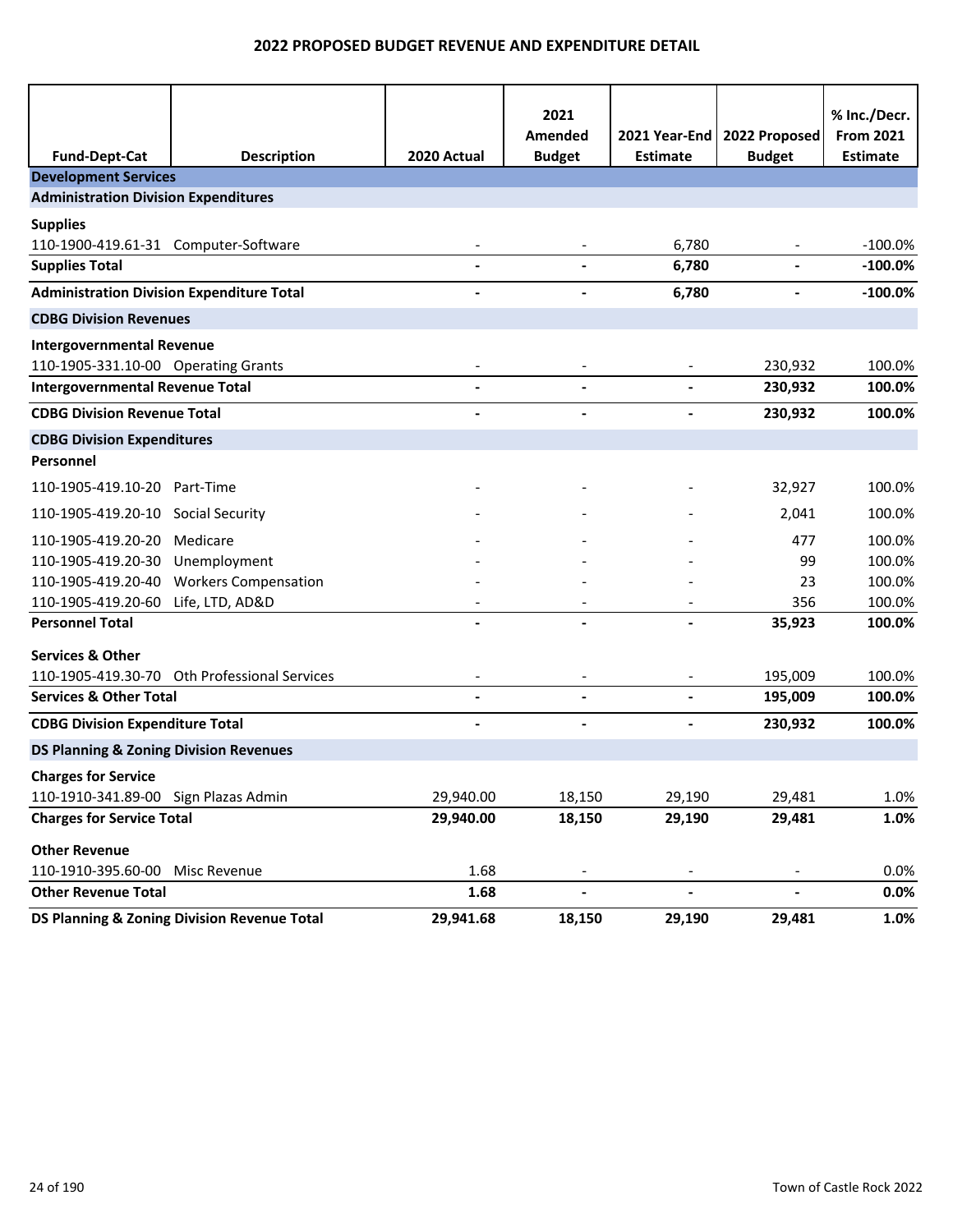|                                                       |                                              |                          | 2021<br>Amended | 2021 Year-End   | 2022 Proposed | % Inc./Decr.<br><b>From 2021</b> |  |  |  |
|-------------------------------------------------------|----------------------------------------------|--------------------------|-----------------|-----------------|---------------|----------------------------------|--|--|--|
| <b>Fund-Dept-Cat</b>                                  | <b>Description</b>                           | 2020 Actual              | <b>Budget</b>   | <b>Estimate</b> | <b>Budget</b> | <b>Estimate</b>                  |  |  |  |
| <b>DS Planning &amp; Zoning Division Expenditures</b> |                                              |                          |                 |                 |               |                                  |  |  |  |
| Personnel                                             |                                              |                          |                 |                 |               |                                  |  |  |  |
| 110-1910-419.10-10                                    | Regular                                      | 203,962.04               | 456,080         | 371,000         | 286,640       | $-22.7%$                         |  |  |  |
| 110-1910-419.10-40                                    | Overtime                                     | 224.76                   |                 |                 |               | 0.0%                             |  |  |  |
| 110-1910-419.20-10                                    | Social Security                              | 12,366.45                | 28,280          | 22,920          | 17,770        | $-22.5%$                         |  |  |  |
| 110-1910-419.20-20                                    | Medicare                                     | 2,936.18                 | 6,610           | 5,360           | 4,160         | $-22.4%$                         |  |  |  |
| 110-1910-419.20-30                                    | Unemployment                                 | 620.18                   | 1,370           | 1,120           | 860           | $-23.2%$                         |  |  |  |
| 110-1910-419.20-40                                    | <b>Workers Compensation</b>                  | 247.29                   | 1,520           | 1,550           | 1,270         | $-18.1%$                         |  |  |  |
| 110-1910-419.20-41                                    | <b>Workers Comp Claims</b>                   | $\overline{\phantom{a}}$ | 560             | 560             | $\sim$        | $-100.0%$                        |  |  |  |
| 110-1910-419.20-50                                    | Medical & Dental                             | 29,959.37                | 64,090          | 47,710          | 46,570        | $-2.4%$                          |  |  |  |
| 110-1910-419.20-55                                    | <b>Vision Benefit</b>                        | 176.80                   | 320             | 240             | 180           | $-25.0%$                         |  |  |  |
| 110-1910-419.20-60                                    | Life, LTD, AD&D                              | 916.25                   | 2,740           | 1,930           | 1,510         | $-21.8%$                         |  |  |  |
| 110-1910-419.20-70                                    | Retirement                                   | 14,198.46                | 21,950          | 25,970          | 20,060        | $-22.8%$                         |  |  |  |
| 110-1910-419.22-05                                    | <b>Other Benefits</b>                        | 2,087.21                 | 3,540           | 3,540           | 3,540         | 0.0%                             |  |  |  |
| 110-1910-419.22-60                                    | <b>Employee Recognition</b>                  |                          | 50              | 50              | 50            | 0.0%                             |  |  |  |
| 110-1910-419.22-80                                    | Rec Center Membership                        | 3,266.68                 | 2,390           | 2,620           | 2,760         | 5.3%                             |  |  |  |
| <b>Personnel Total</b>                                |                                              | 270,961.67               | 589,500         | 484,570         | 385,370       | $-20.5%$                         |  |  |  |
| <b>Services &amp; Other</b>                           |                                              |                          |                 |                 |               |                                  |  |  |  |
| 110-1910-419.30-10                                    | <b>Assessment Services</b>                   | 1,925.00                 | 16,400          | 8,200           | 16,400        | 100.0%                           |  |  |  |
| 110-1910-419.30-70                                    | <b>Oth Professional Services</b>             | 502.95                   | 15,700          |                 | 15,700        | 100.0%                           |  |  |  |
|                                                       |                                              |                          |                 |                 |               |                                  |  |  |  |
| 110-1910-419.30-74                                    | Contract Labor                               |                          | 1,500           |                 | 1,500         | 100.0%                           |  |  |  |
| 110-1910-419.40-33                                    | Repair & Maint-Vehicles                      | 1,097.09                 | 1,750           | 1,240           | 1,400         | 12.9%                            |  |  |  |
| 110-1910-419.40-40                                    | <b>Equipment Rentals</b>                     |                          | 550             |                 | 560           | 100.0%                           |  |  |  |
| 110-1910-419.50-20                                    | Communications-Telephone                     | 278.19                   | 530             | 20              | 530           |                                  |  |  |  |
| 110-1910-419.50-21                                    | Communications-Cellular                      | 1,865.33                 | 3,450           | 1,840           | 3,450         | 87.5%                            |  |  |  |
| 110-1910-419.50-22                                    | Software Maint Agreement                     | 478.80                   |                 | 6,293           | 6,840         | 8.7%                             |  |  |  |
| 110-1910-419.50-40                                    | <b>Printing and Binding</b>                  | 50.25                    | 2,200           |                 | 2,200         | 100.0%                           |  |  |  |
| 110-1910-419.50-60                                    | Travel                                       | 1.50                     | 1,000           |                 | 1,000         | 100.0%                           |  |  |  |
| 110-1910-419.50-61 Food & Beverage                    |                                              | 674.42                   | 510             | 80              | 750           |                                  |  |  |  |
|                                                       | 110-1910-419.50-70 Dues & Subscriptions      | 751.60                   | 1,500           | 1,490           | 1,500         | 0.7%                             |  |  |  |
| 110-1910-419.50-75 Postage                            |                                              | 2,665.25                 | 900             | 1,510           | 3,000         | 98.7%                            |  |  |  |
| 110-1910-419.51-10 Training                           |                                              | 210.59                   | 1,300           | 650             | 1,300         | 100.0%                           |  |  |  |
| 110-1910-419.51-40 Travel Training                    |                                              | 10.20                    | 1,500           | 750             | 1,500         | 100.0%                           |  |  |  |
| 110-1910-419.51-50                                    | <b>Meals Training</b>                        |                          | 510             | 260             | 510           | 96.2%                            |  |  |  |
|                                                       | 110-1910-419.51-60 Professional Licensing    | 85.00                    | 100             | 50              | 100           | 100.0%                           |  |  |  |
| 110-1910-419.80-29 Background Checks                  |                                              | 12.50                    | 300             |                 | 300           | 100.0%                           |  |  |  |
|                                                       | 110-1910-419.80-34 Historic Presrvtn Commiss | 109.93                   | 5,600           | 5,600           | 3,500         | $-37.5%$                         |  |  |  |
| <b>Services &amp; Other Total</b>                     |                                              | 10,718.60                | 55,300          | 27,983          | 62,040        | 121.7%                           |  |  |  |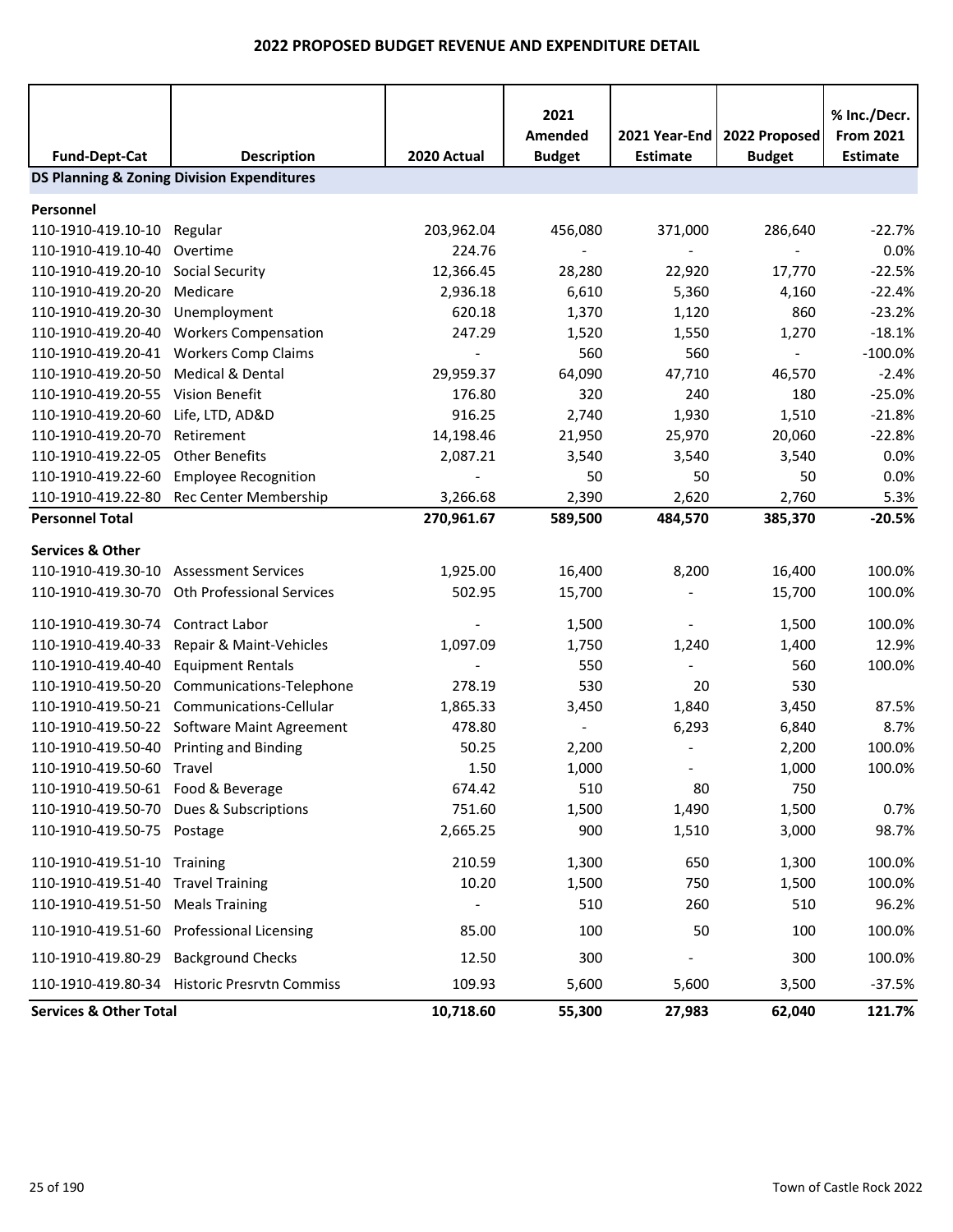|                                                |                                                 | 2020 Actual | 2021<br>Amended | 2021 Year-End<br><b>Estimate</b> | 2022 Proposed | % Inc./Decr.<br><b>From 2021</b><br><b>Estimate</b> |
|------------------------------------------------|-------------------------------------------------|-------------|-----------------|----------------------------------|---------------|-----------------------------------------------------|
| <b>Fund-Dept-Cat</b>                           | <b>Description</b>                              |             | <b>Budget</b>   |                                  | <b>Budget</b> |                                                     |
| <b>Supplies</b>                                |                                                 |             |                 |                                  |               |                                                     |
| 110-1910-419.61-10                             | <b>Office Supplies</b>                          | 22.96       | 1,000           | 120                              | 500           | 316.7%                                              |
| 110-1910-419.61-11                             | <b>Books &amp; Publications</b>                 |             | 250             |                                  | 250           | 100.0%                                              |
| 110-1910-419.61-12                             | Office Eq-Furn/Noncapital                       | 127.49      |                 |                                  | 150           | 100.0%                                              |
| 110-1910-419.61-20                             | <b>Operating Supplies</b>                       | 151.29      | 1,000           | 120                              | 800           |                                                     |
| 110-1910-419.61-23                             | Gasoline                                        | 735.32      | 1,580           | 460                              | 1,250         | 171.7%                                              |
| 110-1910-419.61-27                             | <b>Clothing &amp; Uniforms</b>                  |             | 1,700           |                                  | 500           | 100.0%                                              |
| 110-1910-419.61-30                             | Computer-Hardware                               | 1,520.62    | 510             | 470                              | 1,500         | 219.2%                                              |
| 110-1910-419.61-31                             | Computer-Software                               | 555.03      | 1,000           | 10,170                           | 1,000         | $-90.2%$                                            |
| 110-1910-419.61-39                             | Computer Replacement                            |             | 670             |                                  | 2,536         | 100.0%                                              |
| <b>Supplies Total</b>                          |                                                 | 3,112.71    | 7,710           | 11,340                           | 8,486         | $-25.2%$                                            |
| <b>Transfers Out</b>                           |                                                 |             |                 |                                  |               |                                                     |
| 110-1910-419.91-85                             | Vehicle Replace Program                         |             | 4,419           | 4,419                            | 3,960         | $-10.4%$                                            |
| <b>Transfers Out Total</b>                     |                                                 |             | 4,419           | 4,419                            | 3,960         | $-10.4%$                                            |
|                                                | DS Planning & Zoning Division Expenditure Total | 284,792.98  | 656,929         | 528,312                          | 459,856       | $-13.0%$                                            |
| <b>Development Services Total Revenues</b>     |                                                 | 29,941.68   | 18,150          | 29,190                           | 260,413       |                                                     |
| <b>Development Services Total Expenditures</b> |                                                 | 284,792.98  | 656,929         | 535,092                          | 690,788       | 29.1%                                               |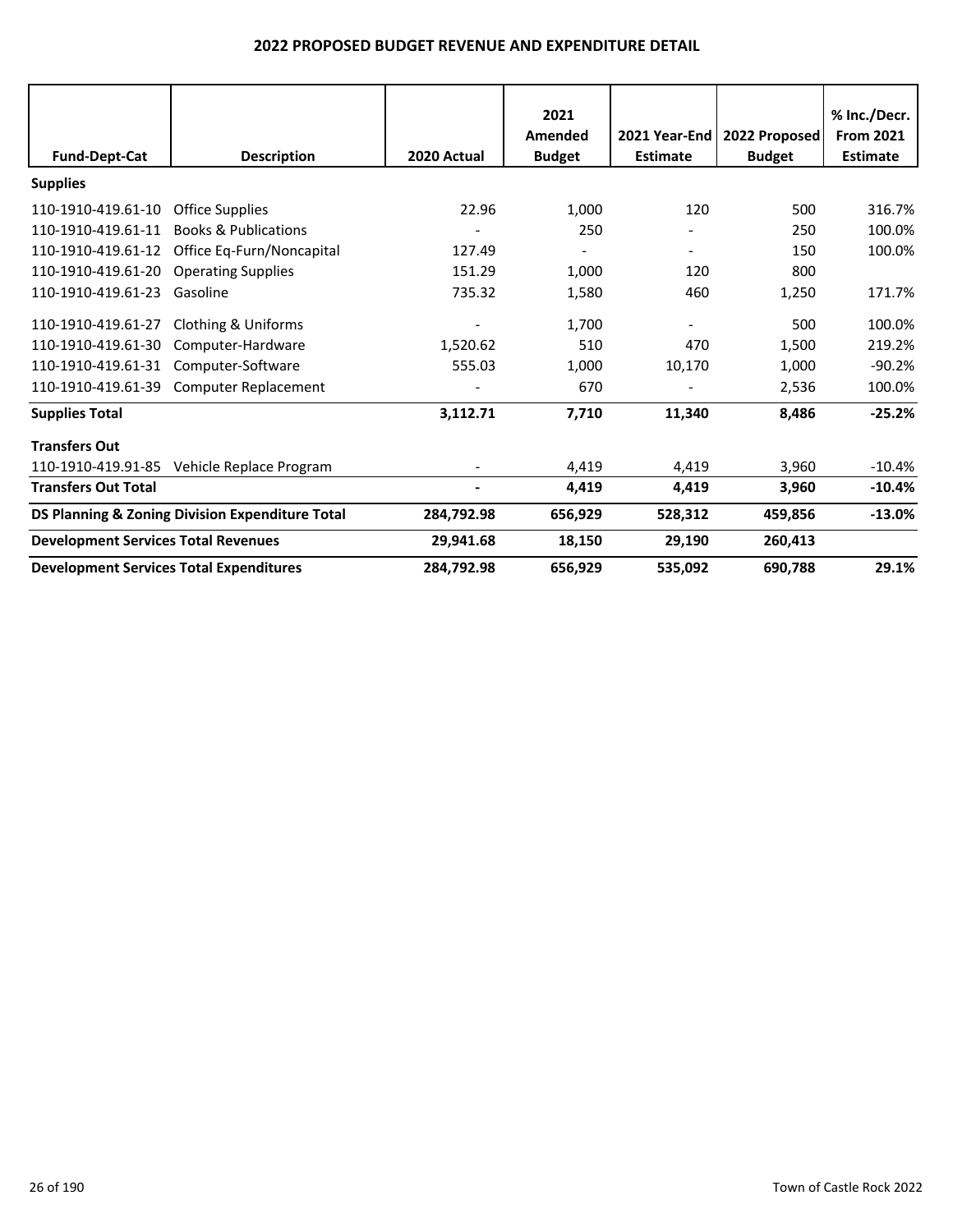| <b>Fund-Dept-Cat</b>                         | <b>Description</b>                           | 2020 Actual | 2021<br>Amended<br><b>Budget</b> | 2021 Year-End<br><b>Estimate</b> | 2022 Proposed<br><b>Budget</b> | % Inc./Decr.<br><b>From 2021</b><br><b>Estimate</b> |
|----------------------------------------------|----------------------------------------------|-------------|----------------------------------|----------------------------------|--------------------------------|-----------------------------------------------------|
| <b>Police</b>                                |                                              |             |                                  |                                  |                                |                                                     |
| <b>Administration Division Revenues</b>      |                                              |             |                                  |                                  |                                |                                                     |
| <b>Intergovernmental Revenue</b>             |                                              |             |                                  |                                  |                                |                                                     |
|                                              | 110-2100-330.70-00 Douglas Cnty School Distr | 184,610.00  | 191,994                          | 192,000                          | 199,680                        | 4.0%                                                |
| 110-2100-331.10-00 Operating Grants          |                                              | 13,924.75   | 8,000                            | 8,000                            | 8,000                          | 0.0%                                                |
| 110-2100-334.10-00 Operating Grants          |                                              | 64,057.87   | 50,000                           | 50,000                           | 50,000                         | 0.0%                                                |
| <b>Intergovernmental Revenue Total</b>       |                                              | 262,592.62  | 249,994                          | 250,000                          | 257,680                        | 3.1%                                                |
| <b>Charges for Service</b>                   |                                              |             |                                  |                                  |                                |                                                     |
| 110-2100-340.20-00 Police Reports            |                                              | 24,587.17   | 20,000                           | 20,000                           | 20,000                         | 0.0%                                                |
|                                              | 110-2100-340.90-00 Animal Control LicenseFee | 15,670.00   | 10,000                           | 15,670                           | 15,983                         | 2.0%                                                |
| <b>Charges for Service Total</b>             |                                              | 40,257.17   | 30,000                           | 35,670                           | 35,983                         | 0.9%                                                |
| <b>Fines &amp; Forfeitures</b>               |                                              |             |                                  |                                  |                                |                                                     |
| 110-2100-351.15-00                           | <b>DUI Fines</b>                             | 18,911.66   | 23,863                           | 23,156                           | 23,620                         | 2.0%                                                |
| 110-2100-351.17-00 Restitution               |                                              | 1,614.33    |                                  |                                  |                                | 0.0%                                                |
| <b>Fines &amp; Forfeitures Total</b>         |                                              | 20,525.99   | 23,863                           | 23,156                           | 23,620                         | 2.0%                                                |
| <b>Contributions &amp; Donations</b>         |                                              |             |                                  |                                  |                                |                                                     |
| 110-2100-380.50-00 Misc Contributions        |                                              | 40.00       |                                  |                                  |                                | 0.0%                                                |
| <b>Contributions &amp; Donations Total</b>   |                                              | 40.00       | $\overline{\phantom{a}}$         |                                  |                                | 0.0%                                                |
| <b>Other Revenue</b>                         |                                              |             |                                  |                                  |                                |                                                     |
| 110-2100-395.10-00                           | Reimbursements                               | 181,172.10  | 167,358                          | 184,795                          | 188,491                        | 2.0%                                                |
| 110-2100-395.51-00                           | PD Evidence                                  | 451.31      |                                  |                                  |                                | 0.0%                                                |
| 110-2100-395.60-00 Misc Revenue              |                                              | 4,164.53    |                                  |                                  | $\blacksquare$                 | 0.0%                                                |
| <b>Other Revenue Total</b>                   |                                              | 185,787.94  | 167,358                          | 184,795                          | 188,491                        | 2.0%                                                |
| <b>Administration Division Revenue Total</b> |                                              | 509,203.72  | 471,215                          | 493,621                          | 505,774                        | 2.5%                                                |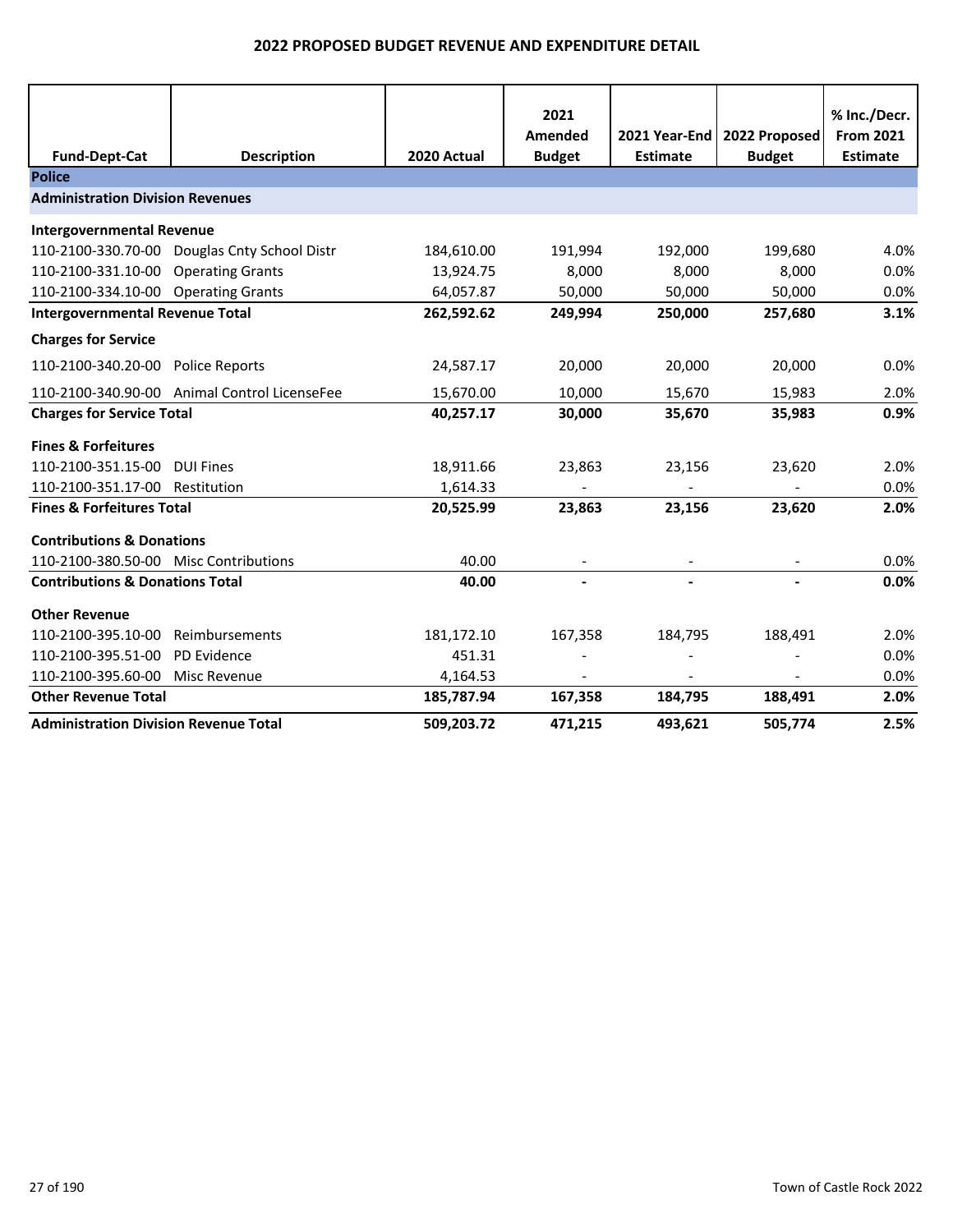|                                             |                                              |                          | 2021<br>Amended          | 2021 Year-End   | 2022 Proposed  | % Inc./Decr.<br><b>From 2021</b> |
|---------------------------------------------|----------------------------------------------|--------------------------|--------------------------|-----------------|----------------|----------------------------------|
| <b>Fund-Dept-Cat</b>                        | <b>Description</b>                           | 2020 Actual              | <b>Budget</b>            | <b>Estimate</b> | <b>Budget</b>  | <b>Estimate</b>                  |
| <b>Administration Division Expenditures</b> |                                              |                          |                          |                 |                |                                  |
| Personnel                                   |                                              |                          |                          |                 |                |                                  |
| 110-2100-421.10-10 Regular                  |                                              | 340,323.48               | 399,390                  | 399,520         | 411,550        | 3.0%                             |
| 110-2100-421.10-40                          | Overtime                                     | 842.35                   | 1,000                    | 1,000           | 1,000          | 0.0%                             |
| 110-2100-421.20-10                          | <b>Social Security</b>                       | 17,582.54                | 24,620                   | 24,640          | 25,580         | 3.8%                             |
| 110-2100-421.20-20                          | Medicare                                     | 4,867.72                 | 5,770                    | 5,760           | 5,980          | 3.8%                             |
| 110-2100-421.20-30                          | Unemployment                                 | 1,056.47                 | 930                      | 1,210           | 1,240          | 2.5%                             |
| 110-2100-421.20-40                          | <b>Workers Compensation</b>                  | 1,844.78                 | 2,890                    | 3,090           | 3,230          | 4.5%                             |
| 110-2100-421.20-41                          | <b>Workers Comp Claims</b>                   |                          | 1,160                    | 1,160           | $\blacksquare$ | $-100.0%$                        |
| 110-2100-421.20-50                          | Medical & Dental                             | 51,149.55                | 61,437                   | 66,150          | 73,590         | 11.3%                            |
| 110-2100-421.20-55                          | <b>Vision Benefit</b>                        | 264.80                   | 248                      | 310             | 340            | 9.7%                             |
| 110-2100-421.20-60                          | Life, LTD, AD&D                              | 1,691.62                 | 2,888                    | 2,050           | 2,140          | 4.4%                             |
| 110-2100-421.20-70                          | Retirement                                   | 26,763.31                | 36,292                   | 9,950           | 15,650         | 57.3%                            |
| 110-2100-421.20-71                          | <b>FPPA Pension</b>                          |                          | $\overline{\phantom{0}}$ | 15,290          | 19,270         | 26.0%                            |
| 110-2100-421.22-05                          | <b>Other Benefits</b>                        | 8,744.52                 | 9,090                    | 9,090           | 9,090          | 0.0%                             |
| 110-2100-421.22-40                          | <b>Uniform Allowance</b>                     | 580.15                   | $\blacksquare$           | 190             | $\blacksquare$ | $-100.0%$                        |
| 110-2100-421.22-60                          | <b>Employee Recognition</b>                  | 2,519.49                 | 2,000                    | 2,000           | 2,000          | 0.0%                             |
| 110-2100-421.22-80                          | Rec Center Membership                        | 1,329.30                 | 760                      | 760             | 760            | 0.0%                             |
| <b>Personnel Total</b>                      |                                              | 459,560.08               | 548,475                  | 542,170         | 571,420        | 5.4%                             |
| <b>Services &amp; Other</b>                 |                                              |                          |                          |                 |                |                                  |
| 110-2100-421.40-10                          | <b>Utilities - Electric</b>                  | 62,617.96                | 65,000                   | 63,810          | 65,000         | 1.9%                             |
| 110-2100-421.40-11                          | Utilities - Natural Gas                      | 172.86                   | 1,300                    | 1,150           | 1,300          | 13.0%                            |
|                                             | 110-2100-421.40-12 Water-Stormwater-Sewer    | 9,758.60                 | 7,820                    | 10,710          | 9,760          | $-8.9%$                          |
| 110-2100-421.50-31                          | <b>Legal Notices</b>                         |                          | 100                      |                 | $\blacksquare$ | 0.0%                             |
| 110-2100-421.50-40                          | Printing and Binding                         | 761.81                   |                          |                 | 350            | 100.0%                           |
| 110-2100-421.50-60                          | Travel                                       | 1,460.79                 | 3,000                    | 2,180           | 3,000          | 37.6%                            |
| 110-2100-421.50-61 Food & Beverage          |                                              | 1,059.58                 | 1,000                    | 3,920           | 2,200          | $-43.9%$                         |
|                                             | 110-2100-421.50-70 Dues & Subscriptions      | 17,178.50                | 18,100                   | 17,790          | 18,100         | 1.7%                             |
| 110-2100-421.50-80                          | Miscellaneous Services                       | $\overline{\phantom{a}}$ | $\overline{\phantom{a}}$ | 1,460           | $\blacksquare$ | $-100.0\%$                       |
| 110-2100-421.51-10                          | Training                                     | 2,208.00                 | 4,300                    | 2,930           | 4,300          | 46.8%                            |
| 110-2100-421.51-40                          | <b>Travel Training</b>                       | (333.30)                 | 3,500                    | 1,750           | 3,500          | 100.0%                           |
| 110-2100-421.51-50                          | <b>Meals Training</b>                        | 219.90                   | 600                      | 300             | 600            | 100.0%                           |
| 110-2100-421.51-60                          | <b>Professional Licensing</b>                | 30.00                    | 250                      |                 | 100            | 100.0%                           |
|                                             | 110-2100-421.80-12 Boards & Commissions Appr |                          | 100                      | 100             |                | $-100.0%$                        |
| <b>Services &amp; Other Total</b>           |                                              | 95,134.70                | 105,070                  | 106,100         | 108,210        | 2.0%                             |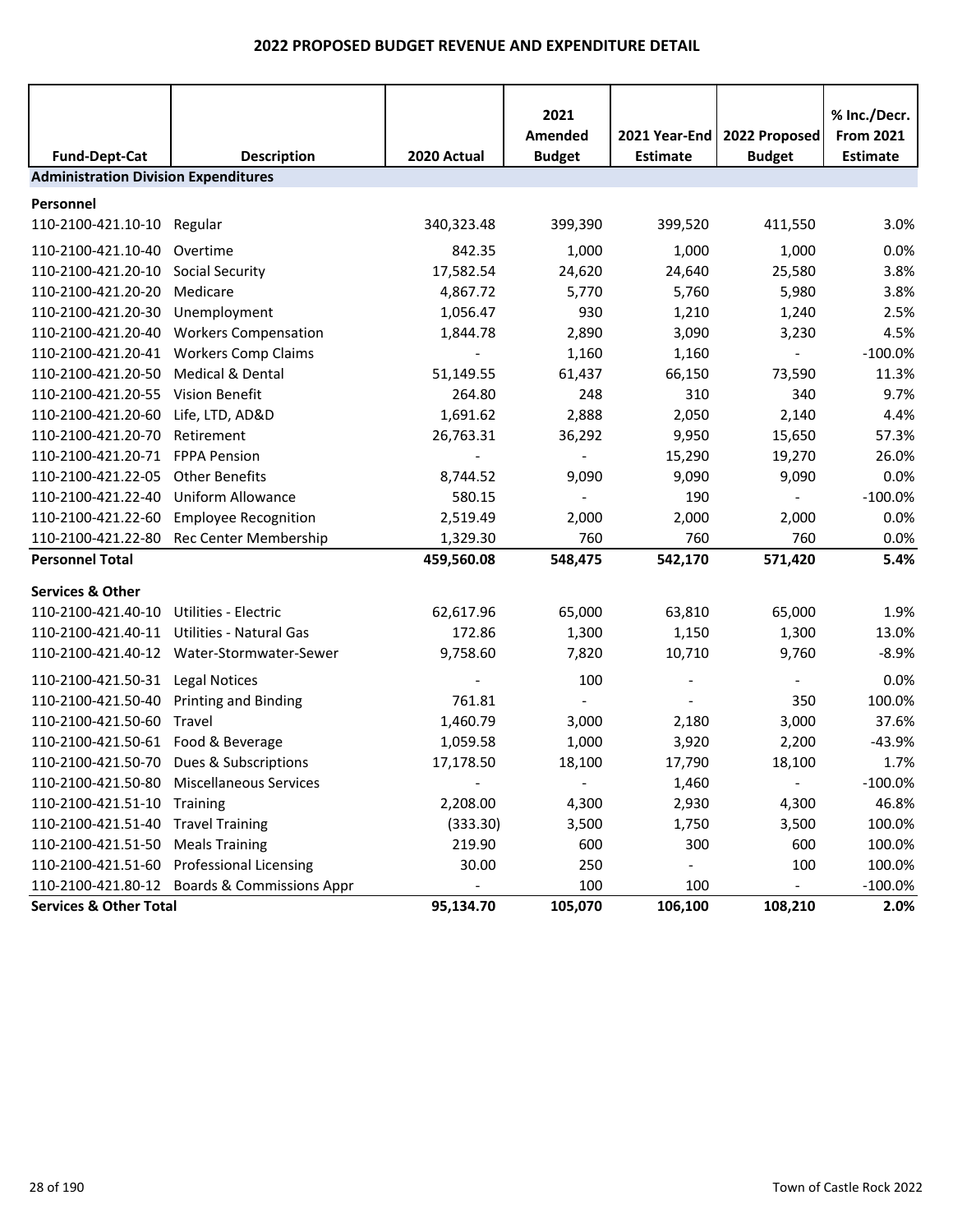| <b>Fund-Dept-Cat</b>                                           | <b>Description</b>                                                 | 2020 Actual                     | 2021<br>Amended<br><b>Budget</b> | 2021 Year-End<br><b>Estimate</b> | 2022 Proposed<br><b>Budget</b>            | % Inc./Decr.<br><b>From 2021</b><br><b>Estimate</b> |
|----------------------------------------------------------------|--------------------------------------------------------------------|---------------------------------|----------------------------------|----------------------------------|-------------------------------------------|-----------------------------------------------------|
| <b>Supplies</b>                                                |                                                                    |                                 |                                  |                                  |                                           |                                                     |
| 110-2100-421.61-10<br>110-2100-421.61-11                       | <b>Office Supplies</b><br><b>Books &amp; Publications</b>          | 1,900.88<br>4,094.64            | 2,113<br>4,500                   | 2,900<br>4,850                   | 3,002<br>4,500                            | 3.5%<br>$-7.2%$                                     |
| 110-2100-421.61-12<br>110-2100-421.61-20<br>110-2100-421.61-23 | Office Eq-Furn/Noncapital<br><b>Operating Supplies</b><br>Gasoline | 9,020.57<br>11,662.20<br>348.99 | 5,100<br>6,000<br>230            | 570<br>2,240<br>50               | 10,000<br>7,200<br>230                    | 221.4%<br>360.0%                                    |
| 110-2100-421.61-31<br>110-2100-421.61-39                       | Computer-Software<br>Computer Replacement                          |                                 | 3,000<br>1,870                   | 7,790                            | $\frac{1}{2}$<br>$\overline{\phantom{a}}$ | $-100.0\%$<br>0.0%                                  |
| <b>Supplies Total</b>                                          |                                                                    | 27,027.28                       | 22,813                           | 18,400                           | 24,932                                    | 35.5%                                               |
| <b>Administration Division Expenditure Total</b>               |                                                                    | 581,722.06                      | 676,358                          | 666,670                          | 704,562                                   | 5.7%                                                |
| <b>Operations Division Revenues</b>                            |                                                                    |                                 |                                  |                                  |                                           |                                                     |
| <b>Other Revenue</b><br>110-2110-395.10-20                     | <b>Special Event Contracts</b>                                     | 20,190.00                       | 40,800                           | 20,593                           | 21,005                                    | 2.0%                                                |
| <b>Other Revenue Total</b>                                     |                                                                    | 20,190.00                       | 40,800                           | 20,593                           | 21,005                                    | 2.0%                                                |
| <b>Operations Division Revenue Total</b>                       |                                                                    | 20,190.00                       | 40,800                           | 20,593                           | 21,005                                    | 2.0%                                                |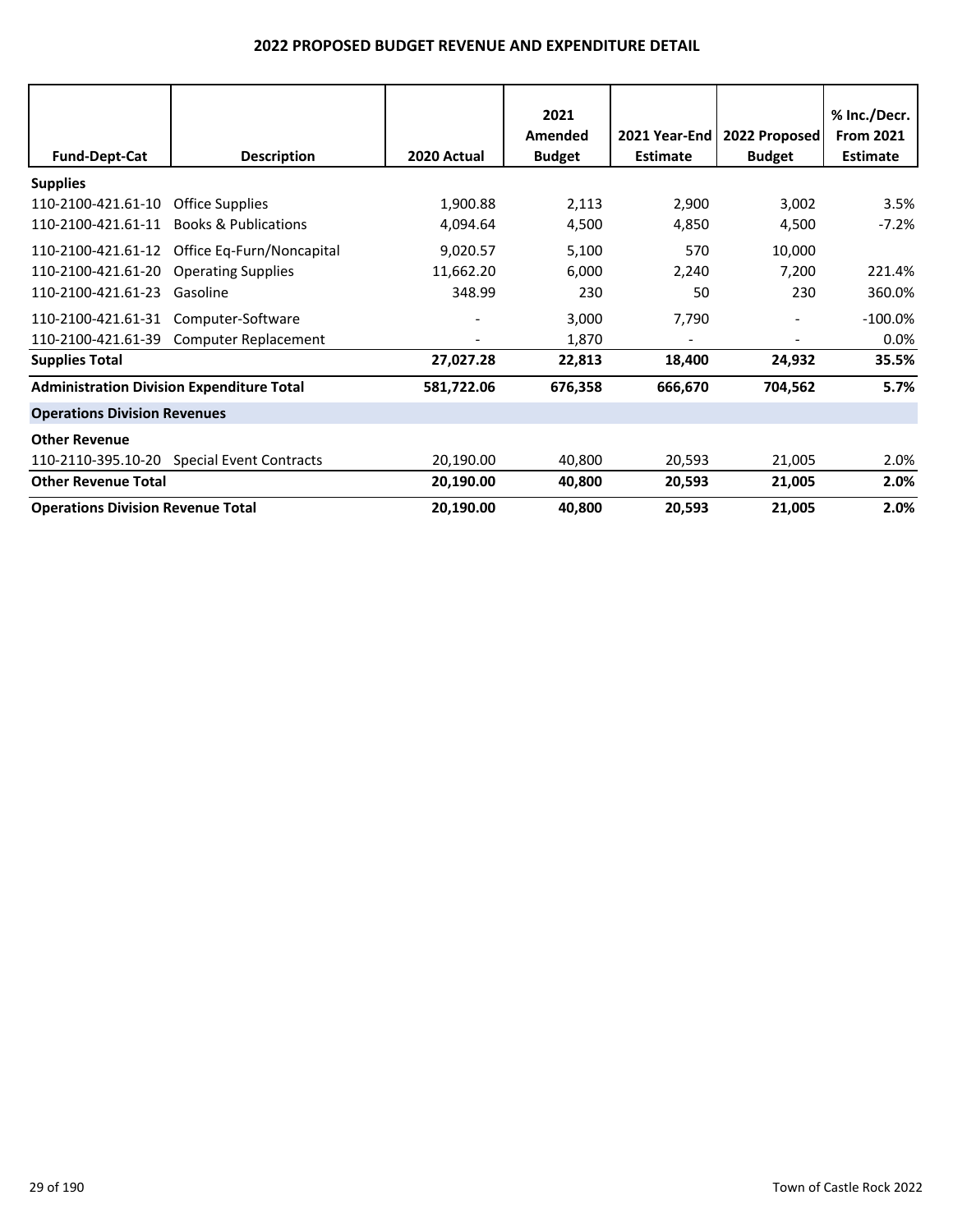|                                         |                                             |                | 2021<br><b>Amended</b>   | 2021 Year-End   | 2022 Proposed    | % Inc./Decr.<br><b>From 2021</b> |
|-----------------------------------------|---------------------------------------------|----------------|--------------------------|-----------------|------------------|----------------------------------|
| <b>Fund-Dept-Cat</b>                    | <b>Description</b>                          | 2020 Actual    | <b>Budget</b>            | <b>Estimate</b> | <b>Budget</b>    | <b>Estimate</b>                  |
| <b>Operations Division Expenditures</b> |                                             |                |                          |                 |                  |                                  |
| Personnel                               |                                             |                |                          |                 |                  |                                  |
| 110-2110-421.10-10                      | Regular                                     | 4,421,806.34   | 4,365,010                | 4,491,900       | 5,217,680        | 16.2%                            |
| 110-2110-421.10-40                      | Overtime                                    | 87,344.32      | 153,220                  | 153,220         | 164,710          | 7.5%                             |
|                                         | 110-2110-421.10-41 Special Events Overtime  | 18,165.82      | 40,520                   | 40,520          | 43,560           | 7.5%                             |
| 110-2110-421.10-99                      | <b>Voluntary Contracts</b>                  | 13,271.40      | $\blacksquare$           | 16,010          | $\omega_{\rm c}$ | $-100.0%$                        |
| 110-2110-421.20-10                      | <b>Social Security</b>                      | 274,965.76     | 282,640                  | 287,890         | 315,070          | 9.4%                             |
| 110-2110-421.20-20                      | Medicare                                    | 64,306.35      | 66,100                   | 67,330          | 78,680           | 16.9%                            |
| 110-2110-421.20-30                      | Unemployment                                | 13,706.73      | 13,680                   | 14,130          | 16,280           | 15.2%                            |
| 110-2110-421.20-40                      | <b>Workers Compensation</b>                 | 41,823.38      | 72,690                   | 76,990          | 90,730           | 17.9%                            |
| 110-2110-421.20-41                      | <b>Workers Comp Claims</b>                  | 52,936.03      | 31,230                   | 32,340          | 52,270           | 61.6%                            |
| 110-2110-421.20-50                      | Medical & Dental                            | 722,695.08     | 677,320                  | 782,040         | 915,200          | 17.0%                            |
| 110-2110-421.20-55 Vision Benefit       |                                             | 3,451.87       | 3,270                    | 3,470           | 4,100            | 18.2%                            |
| 110-2110-421.20-60                      | Life, LTD, AD&D                             | 21,293.46      | 28,840                   | 22,690          | 26,520           | 16.9%                            |
| 110-2110-421.20-70                      | Retirement                                  | 388,511.18     | 447,880                  | 7,200           | $\blacksquare$   | $-100.0%$                        |
| 110-2110-421.20-71                      | <b>FPPA Pension</b>                         |                | $\overline{\phantom{0}}$ | 354,750         | 516,740          | 45.7%                            |
| 110-2110-421.22-40                      | <b>Uniform Allowance</b>                    | 29,072.05      | 29,580                   | 29,580          | 32,180           | 8.8%                             |
| 110-2110-421.22-80                      | Rec Center Membership                       | 7,840.47       | 16,290                   | 16,290          | 19,230           | 18.1%                            |
| <b>Personnel Total</b>                  |                                             | 6,161,190.24   | 6,228,270                | 6,396,350       | 7,492,950        | 17.1%                            |
| <b>Services &amp; Other</b>             |                                             |                |                          |                 |                  |                                  |
| 110-2110-421.30-43                      | <b>Wellness Services</b>                    | 4,975.00       | 20,000                   | 20,000          | 20,000           | 0.0%                             |
| 110-2110-421.30-60                      | <b>Medical Services</b>                     | 5,888.97       | 10,000                   | 5,000           | 10,000           | 100.0%                           |
| 110-2110-421.40-40                      | <b>Equipment Rentals</b>                    |                | $\overline{\phantom{0}}$ | 1,940           | $\blacksquare$   | $-100.0%$                        |
| 110-2110-421.50-19                      | Communications-Data                         | 15,000.00      | 22,430                   | 3,000           | $\blacksquare$   | $-100.0%$                        |
| 110-2110-421.50-40                      | <b>Printing and Binding</b>                 | 11,105.45      | 12,000                   | 5,290           | 9,000            | 70.1%                            |
| 110-2110-421.50-65                      | Recruitment                                 | 6,706.90       | 15,000                   | 7,500           | 15,000           | 100.0%                           |
| 110-2110-421.50-80                      | <b>Miscellaneous Services</b>               | 16.00          | 8,400                    | 540             | 5,400            |                                  |
| 110-2110-421.51-10                      | <b>Training</b>                             | 27,816.00      | 30,000                   | 24,260          | 38,750           | 59.7%                            |
| 110-2110-421.51-16                      | <b>Explorers Training</b>                   | $\overline{a}$ | 2,500                    | 2,500           | 2,500            | 0.0%                             |
| 110-2110-421.51-40                      | <b>Travel Training</b>                      | 7,320.53       | 25,000                   | 5,480           | 25,000           | 356.2%                           |
| 110-2110-421.51-50                      | <b>Meals Training</b>                       | 964.36         | 8,000                    | 2,200           | 7,000            | 218.2%                           |
| 110-2110-421.80-29                      | <b>Background Checks</b>                    | 14,741.78      | 10,000                   | 3,480           | 10,000           | 187.4%                           |
|                                         | 110-2110-421.80-55 Juvenile Assessment Cntr | 24,227.00      | 24,000                   | 24,130          | 24,000           | $-0.5%$                          |
| <b>Services &amp; Other Total</b>       |                                             | 118,761.99     | 187,330                  | 105,320         | 166,650          | 58.2%                            |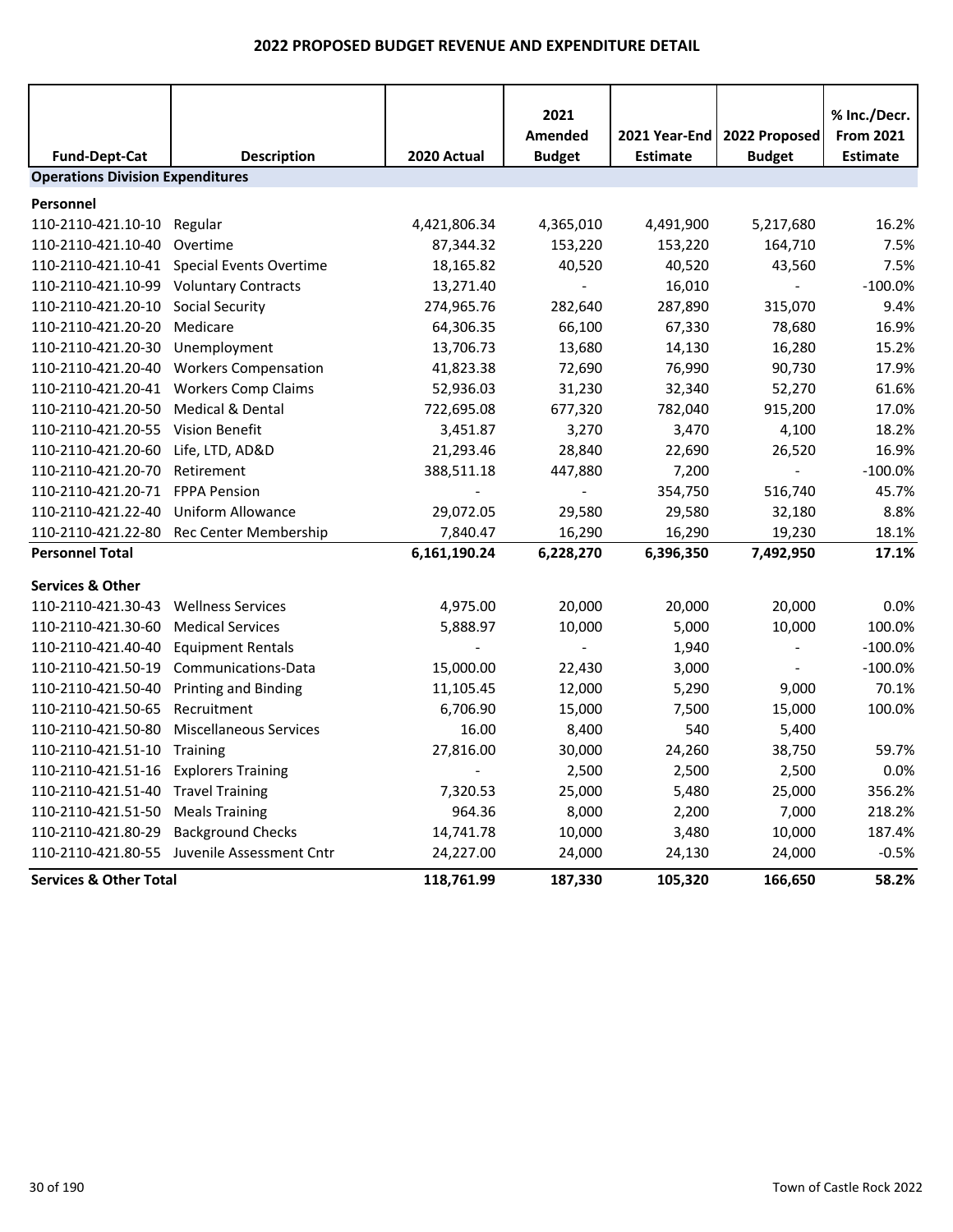|                                               |                                          |              | 2021                     |                                  |                                | % Inc./Decr.                        |
|-----------------------------------------------|------------------------------------------|--------------|--------------------------|----------------------------------|--------------------------------|-------------------------------------|
| <b>Fund-Dept-Cat</b>                          | <b>Description</b>                       | 2020 Actual  | Amended<br><b>Budget</b> | 2021 Year-End<br><b>Estimate</b> | 2022 Proposed<br><b>Budget</b> | <b>From 2021</b><br><b>Estimate</b> |
| <b>Supplies</b>                               |                                          |              |                          |                                  |                                |                                     |
| 110-2110-421.61-10                            | <b>Office Supplies</b>                   | 1,938.88     | 5,000                    | 1,060                            | 2,000                          | 88.7%                               |
| 110-2110-421.61-14                            | Equipment / Noncapital                   | 127,476.90   | 258,120                  | 138,120                          | $\overline{\phantom{a}}$       | $-100.0%$                           |
| 110-2110-421.61-20                            | <b>Operating Supplies</b>                | 56,875.84    | 50,000                   | 23,060                           | 82,900                         | 259.5%                              |
| 110-2110-421.61-24                            | K-9 Supplies                             | 7,400.48     | 10,000                   | 14,430                           | 10,000                         | $-30.7%$                            |
| 110-2110-421.61-25                            | DC Regional SWAT Supplies                | 8,707.42     | 12,000                   | 3,300                            | 12,000                         | 263.6%                              |
| 110-2110-421.61-27                            | Clothing & Uniforms                      | 63,472.22    | 60,000                   | 53,260                           | 79,621                         | 49.5%                               |
| 110-2110-421.61-30                            | Computer-Hardware                        | 104,171.68   | 50,000                   | 700                              | 26,000                         |                                     |
| 110-2110-421.61-31                            | Computer-Software                        | 2,274.42     | 1,000                    |                                  |                                | 0.0%                                |
| 110-2110-421.61-38                            | <b>Explorers Supplies</b>                | 257.59       | 2,500                    | 2,200                            | 2,500                          | 13.6%                               |
| 110-2110-421.61-39                            | <b>Computer Replacement</b>              |              | 7,730                    |                                  |                                | 0.0%                                |
| 110-2110-421.61-40                            | <b>Wellness Supplies</b>                 | 7,667.60     | 20,000                   | 20,000                           | 20,000                         | 0.0%                                |
| <b>Supplies Total</b>                         |                                          | 380,243.03   | 476,350                  | 256,130                          | 235,021                        | $-8.2%$                             |
| <b>Operations Division Expenditure Total</b>  |                                          | 6,660,195.26 | 6,891,950                | 6,757,800                        | 7,894,621                      | 16.8%                               |
| <b>Support Services Division Expenditures</b> |                                          |              |                          |                                  |                                |                                     |
| Personnel                                     |                                          |              |                          |                                  |                                |                                     |
| 110-2120-421.10-10                            | Regular                                  | 1,738,575.77 | 1,851,380                | 1,755,750                        | 1,865,120                      | 6.2%                                |
| 110-2120-421.10-20                            | Part-Time                                | 25,148.93    | 26,680                   | 26,680                           | 26,680                         | 0.0%                                |
| 110-2120-421.10-40                            | Overtime                                 | 33,693.83    | 64,750                   | 64,750                           | 69,610                         | 7.5%                                |
| 110-2120-421.10-99                            | <b>Voluntary Contracts</b>               | 2,046.98     |                          | 610                              |                                | $-100.0%$                           |
| 110-2120-421.20-10                            | <b>Social Security</b>                   | 109,886.54   | 120,660                  | 111,220                          | 115,220                        | 3.6%                                |
| 110-2120-421.20-20                            | Medicare                                 | 25,699.15    | 28,200                   | 26,590                           | 28,440                         | 7.0%                                |
| 110-2120-421.20-30                            | Unemployment                             | 5,442.83     | 6,100                    | 5,550                            | 5,880                          | 6.0%                                |
| 110-2120-421.20-40                            | <b>Workers Compensation</b>              | 3,227.27     | 9,210                    | 7,570                            | 9,030                          | 19.3%                               |
| 110-2120-421.20-41                            | <b>Workers Comp Claims</b>               | 624.56       | 4,400                    | 4,400                            | 12,840                         | 191.8%                              |
| 110-2120-421.20-50                            | Medical & Dental                         | 243,964.72   | 235,863                  | 272,030                          | 298,000                        | 9.6%                                |
| 110-2120-421.20-55                            | <b>Vision Benefit</b>                    | 1,728.07     | 1,382                    | 1,520                            | 1,630                          | 7.2%                                |
| 110-2120-421.20-60 Life, LTD, AD&D            |                                          | 8,390.32     | 11,742                   | 9,260                            | 9,960                          | 7.6%                                |
|                                               | 110-2120-421.20-65 Short Term Disability | 2,530.80     |                          |                                  |                                | 0.0%                                |
| 110-2120-421.20-70 Retirement                 |                                          | 131,375.31   | 165,038                  | 106,930                          | 102,520                        | $-4.1%$                             |
| 110-2120-421.20-71 FPPA Pension               |                                          |              | $\sim$                   | 24,520                           | 37,940                         | 54.7%                               |
| 110-2120-421.22-40 Uniform Allowance          |                                          | 2,612.80     | 3,620                    | 3,620                            | 3,620                          | 0.0%                                |
|                                               | 110-2120-421.22-80 Rec Center Membership | 3,722.33     | 7,830                    | 8,250                            | 8,560                          | 3.8%                                |
| <b>Personnel Total</b>                        |                                          | 2,338,670.21 | 2,536,855                | 2,429,250                        | 2,595,050                      | 6.8%                                |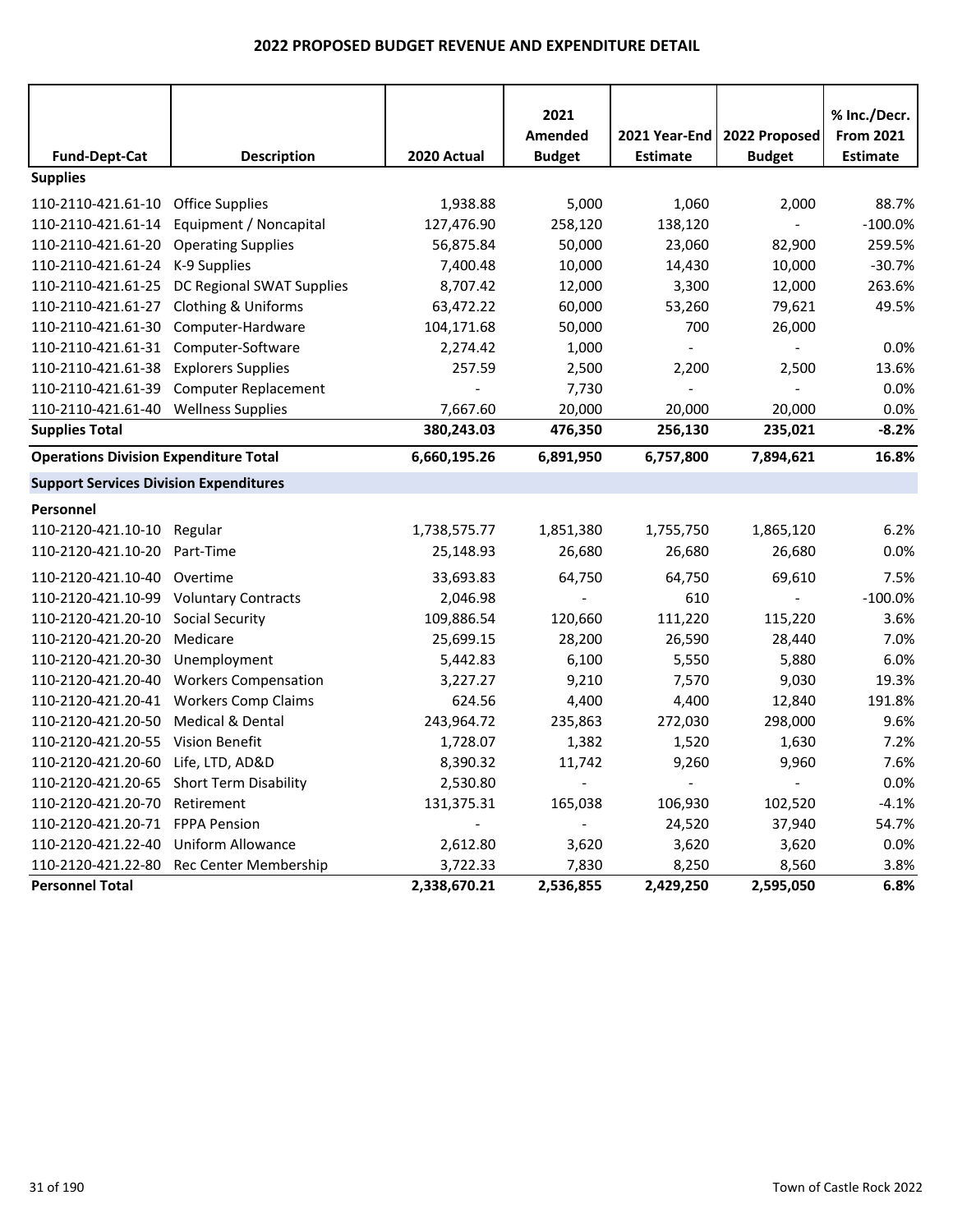|                                        |                                                    |              | 2021<br>Amended | 2021 Year-End   | 2022 Proposed | % Inc./Decr.<br><b>From 2021</b> |
|----------------------------------------|----------------------------------------------------|--------------|-----------------|-----------------|---------------|----------------------------------|
| <b>Fund-Dept-Cat</b>                   | <b>Description</b>                                 | 2020 Actual  | <b>Budget</b>   | <b>Estimate</b> | <b>Budget</b> | Estimate                         |
| <b>Services &amp; Other</b>            |                                                    |              |                 |                 |               |                                  |
| 110-2120-421.30-60                     | <b>Medical Services</b>                            | 7,360.00     | 8,000           | 3,750           | 10,000        | 166.7%                           |
| 110-2120-421.30-70                     | Oth Professional Services                          | 27,749.35    | 25,100          | 32,260          | 25,100        | $-22.2%$                         |
| 110-2120-421.40-26                     | <b>Recycling Services</b>                          |              | 1,000           | 1,000           | 1,000         | 0.0%                             |
| 110-2120-421.40-30                     | Repair & Maint-Buildings                           | 5,828.10     | 6,000           | 30,270          | 6,000         | $-80.2%$                         |
| 110-2120-421.40-32                     | Repair & Maint-Equipment                           | 3,684.89     | 9,000           | 15,060          | 9,000         | $-40.2%$                         |
| 110-2120-421.40-33                     | Repair & Maint-Vehicles                            | 190,934.92   | 227,750         | 199,130         | 230,000       | 15.5%                            |
| 110-2120-421.40-34                     | Outsourced Vehicle Repair                          |              | 2,000           |                 | 2,000         | 100.0%                           |
| 110-2120-421.40-40                     | <b>Equipment Rentals</b>                           | 18,893.08    | 20,000          | 14,420          | 20,000        | 38.7%                            |
| 110-2120-421.40-41                     | <b>Facility Rental</b>                             |              | 3,000           | 4,200           | 3,000         | $-28.6%$                         |
| 110-2120-421.40-43                     | <b>Property Rental</b>                             | 500.00       | 500             | 1,500           | 500           | $-66.7%$                         |
| 110-2120-421.50-10                     | Insurance                                          | 123,894.52   | 152,420         | 210,540         | 167,660       | $-20.4%$                         |
| 110-2120-421.50-19                     | Communications-Data                                |              |                 |                 | 22,430        | 100.0%                           |
| 110-2120-421.50-20                     | Communications-Telephone                           | 50,466.11    | 50,000          | 65,180          | 50,470        | $-22.6%$                         |
| 110-2120-421.50-21                     | Communications-Cellular                            | 82,732.17    | 79,830          | 87,520          | 82,730        | $-5.5%$                          |
|                                        | 110-2120-421.50-22 Software Maint Agreement        | 242,778.38   | 240,000         | 221,241         | 268,282       | 21.3%                            |
| 110-2120-421.50-23                     | Hardware Maintenance                               |              |                 |                 | 40,392        | 100.0%                           |
| 110-2120-421.50-50                     | <b>Bank Fee</b>                                    | 668.81       | 700             | 640             | 700           | 9.4%                             |
| 110-2120-421.50-75                     | Postage                                            | 4,133.30     | 6,000           | 7,810           | 6,000         | $-23.2%$                         |
| 110-2120-421.50-80                     | <b>Miscellaneous Services</b>                      | 8,886.10     | 11,200          | 3,360           | 11,400        | 239.3%                           |
| 110-2120-421.51-10                     | Training                                           | 2,910.00     | 20,000          | 3,750           | 20,000        | 433.3%                           |
| 110-2120-421.51-40 Travel Training     |                                                    | 2,834.00     | 9,000           | 690             | 9,000         |                                  |
| 110-2120-421.51-50 Meals Training      |                                                    | 737.00       | 2,500           | 640             | 2,500         | 290.6%                           |
| <b>Services &amp; Other Total</b>      |                                                    | 774,990.73   | 874,000         | 902,961         | 988,164       | 9.4%                             |
| <b>Supplies</b>                        |                                                    |              |                 |                 |               |                                  |
| 110-2120-421.61-10 Office Supplies     |                                                    | 3,910.40     | 5,000           | 4,750           | 3,500         | $-26.3%$                         |
| 110-2120-421.61-20 Operating Supplies  |                                                    | 6,940.67     | 15,000          | 19,800          | 382,567       |                                  |
| 110-2120-421.61-22 Parts               |                                                    |              | 500             |                 |               | 0.0%                             |
| 110-2120-421.61-23 Gasoline            |                                                    | 90,390.69    | 127,700         | 110,000         | 135,200       | 22.9%                            |
| 110-2120-421.61-27 Clothing & Uniforms |                                                    | 11,270.36    | 20,000          | 3,630           | 20,000        | 451.0%                           |
| 110-2120-421.61-28 Weapons Systems     |                                                    | 70,523.10    | 121,614         | 76,350          | 67,100        | $-12.1%$                         |
|                                        | 110-2120-421.61-30 Computer-Hardware               | 12,020.74    | 13,000          | 8,570           | 172,503       |                                  |
| 110-2120-421.61-31 Computer-Software   |                                                    | 19,952.04    | 20,000          | 33,700          | 240,940       |                                  |
|                                        | 110-2120-421.61-32 Communication Equipment         | 3,834.83     | 2,500           | 1,680           | 6,000         | 257.1%                           |
|                                        | 110-2120-421.61-39 Computer Replacement            |              | 12,120          | 137,380         | 23,358        | $-83.0%$                         |
| <b>Supplies Total</b>                  |                                                    | 218,842.83   | 337,434         | 395,860         | 1,051,168     | 165.5%                           |
| <b>Transfers Out</b>                   |                                                    |              |                 |                 |               |                                  |
|                                        | 110-2120-421.91-06 General Long-Term Pln           |              |                 |                 | 600,000       | 100.0%                           |
|                                        | 110-2120-421.91-85 Vehicle Replace Program         |              | 661,120         | 661,120         | 796,803       | 20.5%                            |
| <b>Transfers Out Total</b>             |                                                    |              | 661,120         | 661,120         | 1,396,803     | 111.3%                           |
|                                        | <b>Support Services Division Expenditure Total</b> | 3,332,503.77 | 4,409,409       | 4,389,191       | 6,031,185     | 37.4%                            |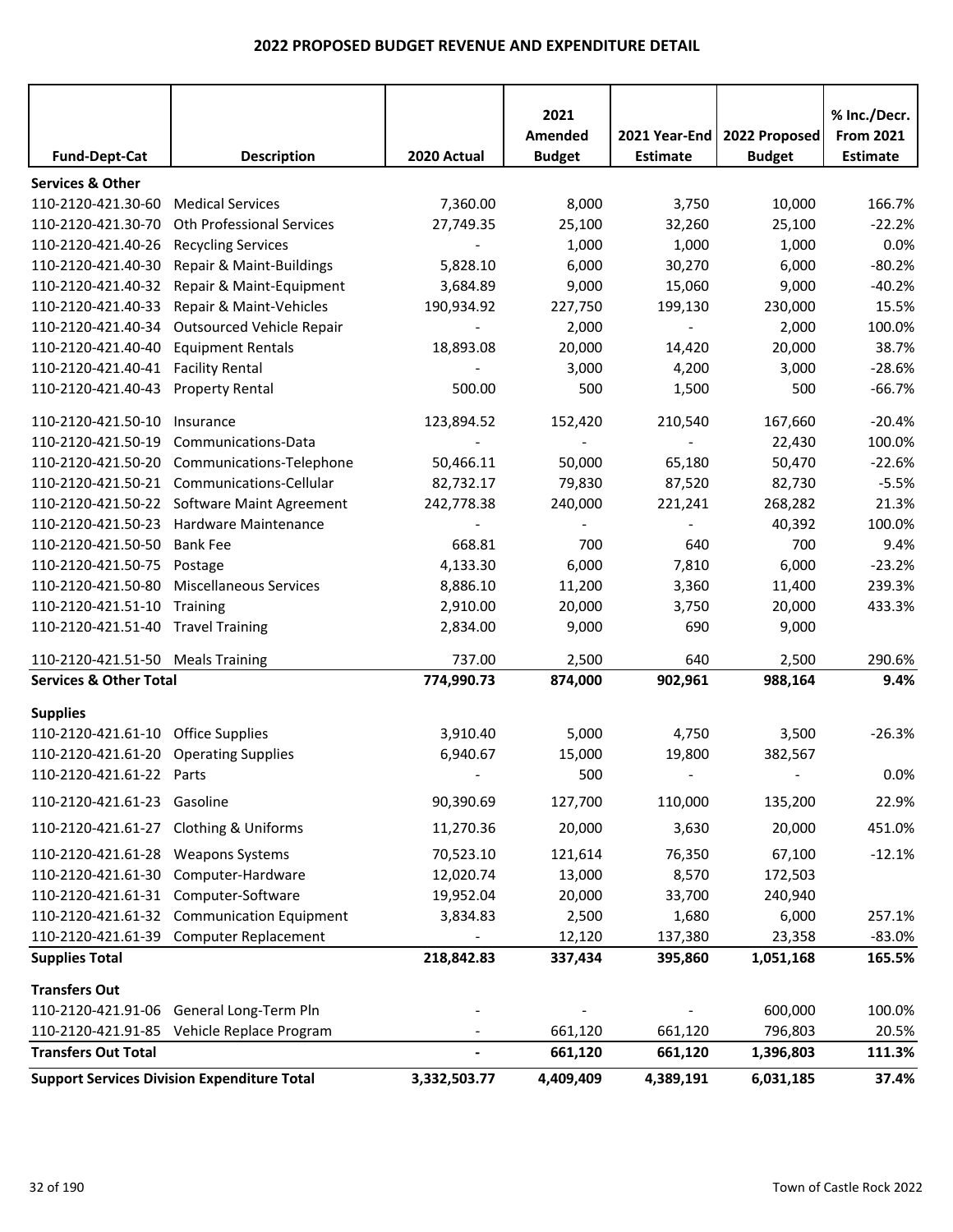|                      |                    |             | 2021          |                 |                                           | % Inc./Decr.    |
|----------------------|--------------------|-------------|---------------|-----------------|-------------------------------------------|-----------------|
|                      |                    |             | Amended       |                 | 2021 Year-End   2022 Proposed   From 2021 |                 |
| <b>Fund-Dept-Cat</b> | <b>Description</b> | 2020 Actual | <b>Budget</b> | <b>Estimate</b> | <b>Budget</b>                             | <b>Estimate</b> |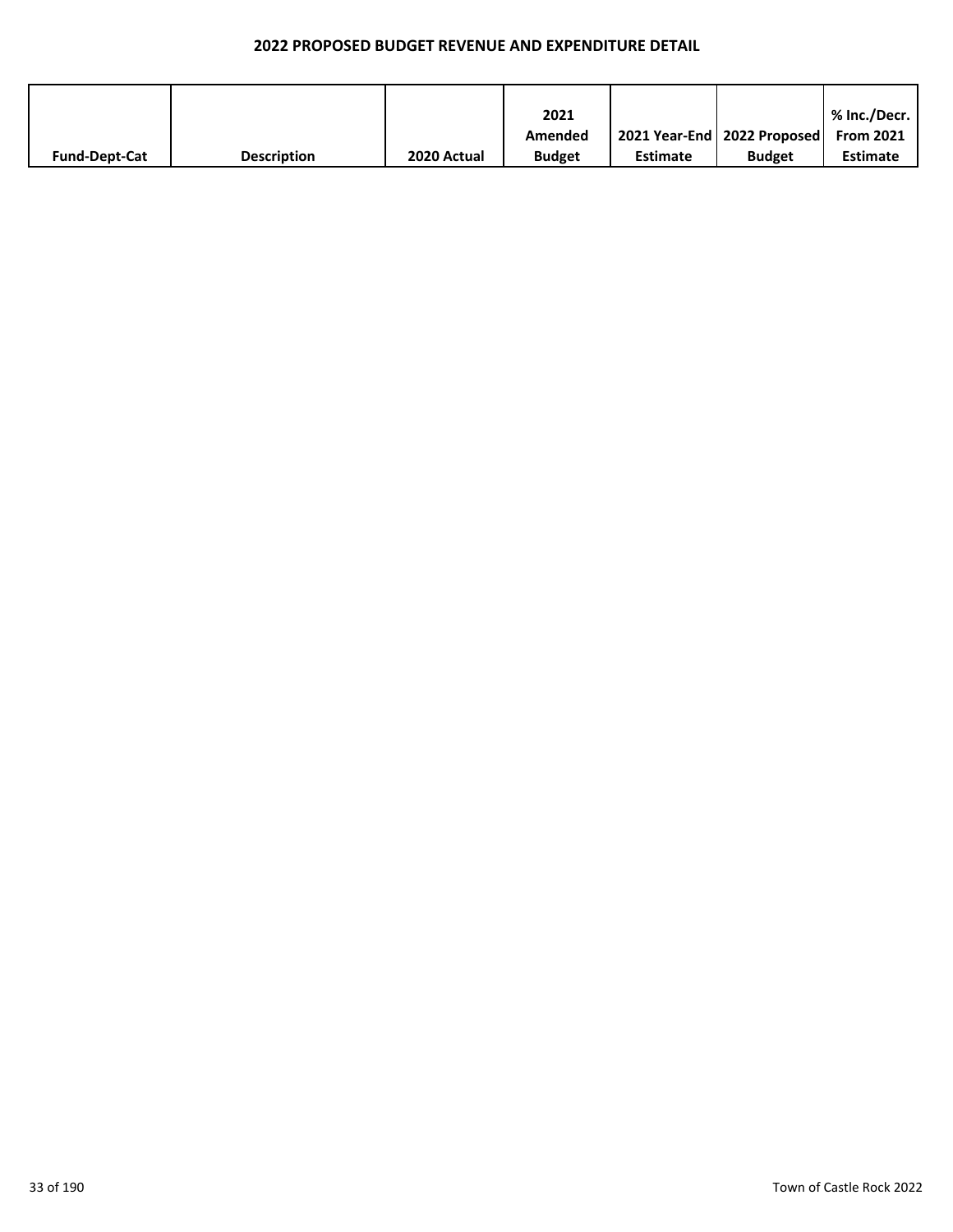| <b>Fund-Dept-Cat</b>                            | <b>Description</b>                                   | 2020 Actual  | 2021<br>Amended<br><b>Budget</b> | 2021 Year-End<br><b>Estimate</b> | 2022 Proposed<br><b>Budget</b> | % Inc./Decr.<br><b>From 2021</b><br><b>Estimate</b> |
|-------------------------------------------------|------------------------------------------------------|--------------|----------------------------------|----------------------------------|--------------------------------|-----------------------------------------------------|
| <b>Special Operations Division Expenditures</b> |                                                      |              |                                  |                                  |                                |                                                     |
| Personnel                                       |                                                      |              |                                  |                                  |                                |                                                     |
| 110-2140-421.10-10                              | Regular                                              | 1,679,459.95 | 1,753,590                        | 1,844,450                        | 2,015,350                      | 9.3%                                                |
| 110-2140-421.10-40                              | Overtime                                             | 30,705.87    | 70,310                           | 70,310                           | 75,580                         | 7.5%                                                |
| 110-2140-421.10-99                              | <b>Voluntary Contracts</b>                           | 46,986.17    | 78,000                           | 78,000                           | 78,000                         | 0.0%                                                |
| 110-2140-421.20-10                              | <b>Social Security</b>                               | 106,020.32   | 117,920                          | 122,190                          | 134,470                        | 10.1%                                               |
| 110-2140-421.20-20                              | Medicare                                             | 24,882.74    | 27,580                           | 28,580                           | 31,450                         | 10.0%                                               |
| 110-2140-421.20-30                              | Unemployment                                         | 5,311.87     | 5,710                            | 5,990                            | 6,510                          | 8.7%                                                |
| 110-2140-421.20-40                              | <b>Workers Compensation</b>                          | 16,431.53    | 29,490                           | 31,770                           | 35,340                         | 11.2%                                               |
| 110-2140-421.20-41                              | <b>Workers Comp Claims</b>                           |              | 10,410                           | 10,410                           |                                | $-100.0%$                                           |
| 110-2140-421.20-50                              | Medical & Dental                                     | 248,806.15   | 227,620                          | 272,100                          | 291,230                        | 7.0%                                                |
| 110-2140-421.20-55 Vision Benefit               |                                                      | 1,195.21     | 1,030                            | 1,280                            | 1,380                          | 7.8%                                                |
| 110-2140-421.20-60                              | Life, LTD, AD&D                                      | 8,299.73     | 12,120                           | 9,530                            | 10,490                         | 10.1%                                               |
| 110-2140-421.20-70                              | Retirement                                           | 144,186.23   | 182,170                          | (2,050)                          | 10,040                         | -589.8%                                             |
| 110-2140-421.20-71                              | <b>FPPA Pension</b>                                  |              |                                  | 141,210                          | 191,880                        | 35.9%                                               |
| 110-2140-421.22-40                              | Uniform Allowance                                    | 10,692.44    | 9,050                            | 9,050                            | 9,050                          | 0.0%                                                |
| 110-2140-421.22-80                              | Rec Center Membership                                | 5,813.54     | 6,870                            | 6,870                            | 6,870                          | 0.0%                                                |
| <b>Personnel Total</b>                          |                                                      | 2,328,791.75 | 2,531,870                        | 2,629,690                        | 2,897,640                      | 10.2%                                               |
| <b>Services &amp; Other</b>                     |                                                      |              |                                  |                                  |                                |                                                     |
| 110-2140-421.50-61 Food & Beverage              |                                                      |              | 1,800                            |                                  | 1,800                          | 100.0%                                              |
| 110-2140-421.50-81 Animal Disposal Fee          |                                                      |              | 820                              |                                  | 500                            | 100.0%                                              |
|                                                 | 110-2140-421.50-86 Animal Control Service            | 10,295.00    | 10,500                           | 10,500                           | 12,000                         | 14.3%                                               |
| 110-2140-421.51-10 Training                     |                                                      | 8,239.10     | 15,000                           | 31,080                           | 17,500                         | $-43.7%$                                            |
| 110-2140-421.51-40 Travel Training              |                                                      | 4,249.10     | 14,000                           | 13,660                           | 12,000                         | $-12.2%$                                            |
| 110-2140-421.51-50 Meals Training               |                                                      | 1,580.44     | 5,000                            | 4,340                            | 5,000                          | 15.2%                                               |
| <b>Services &amp; Other Total</b>               |                                                      | 24,363.64    | 47,120                           | 59,580                           | 48,800                         | $-18.1%$                                            |
| <b>Supplies</b>                                 |                                                      |              |                                  |                                  |                                |                                                     |
| 110-2140-421.61-10 Office Supplies              |                                                      | 961.22       | 1,000                            | 370                              | 1,000                          | 170.3%                                              |
| 110-2140-421.61-20                              | <b>Operating Supplies</b>                            | 31,274.82    | 15,600                           | 18,720                           | 40,100                         | 114.2%                                              |
| 110-2140-421.61-27                              | <b>Clothing &amp; Uniforms</b>                       | 11,747.23    | 15,000                           | 6,460                            | 18,606                         | 188.0%                                              |
| 110-2140-421.61-31                              | Computer-Software                                    | 3,047.96     | 3,000                            | 280                              |                                | $-100.0%$                                           |
| 110-2140-421.61-39                              | <b>Computer Replacement</b>                          |              | 7,360                            |                                  |                                | 0.0%                                                |
| <b>Supplies Total</b>                           |                                                      | 47,031.23    | 41,960                           | 25,830                           | 59,706                         | 131.2%                                              |
| Capital                                         |                                                      |              |                                  |                                  |                                |                                                     |
|                                                 | 110-2140-421.70-30 Machinery & Equipment             | 71,273.00    | 15,000                           | 15,000                           | 61,116                         | 307.4%                                              |
| <b>Capital Total</b>                            |                                                      | 71,273.00    | 15,000                           | 15,000                           | 61,116                         | 307.4%                                              |
|                                                 | <b>Special Operations Division Expenditure Total</b> | 2,471,459.62 | 2,635,950                        | 2,730,100                        | 3,067,262                      | 12.4%                                               |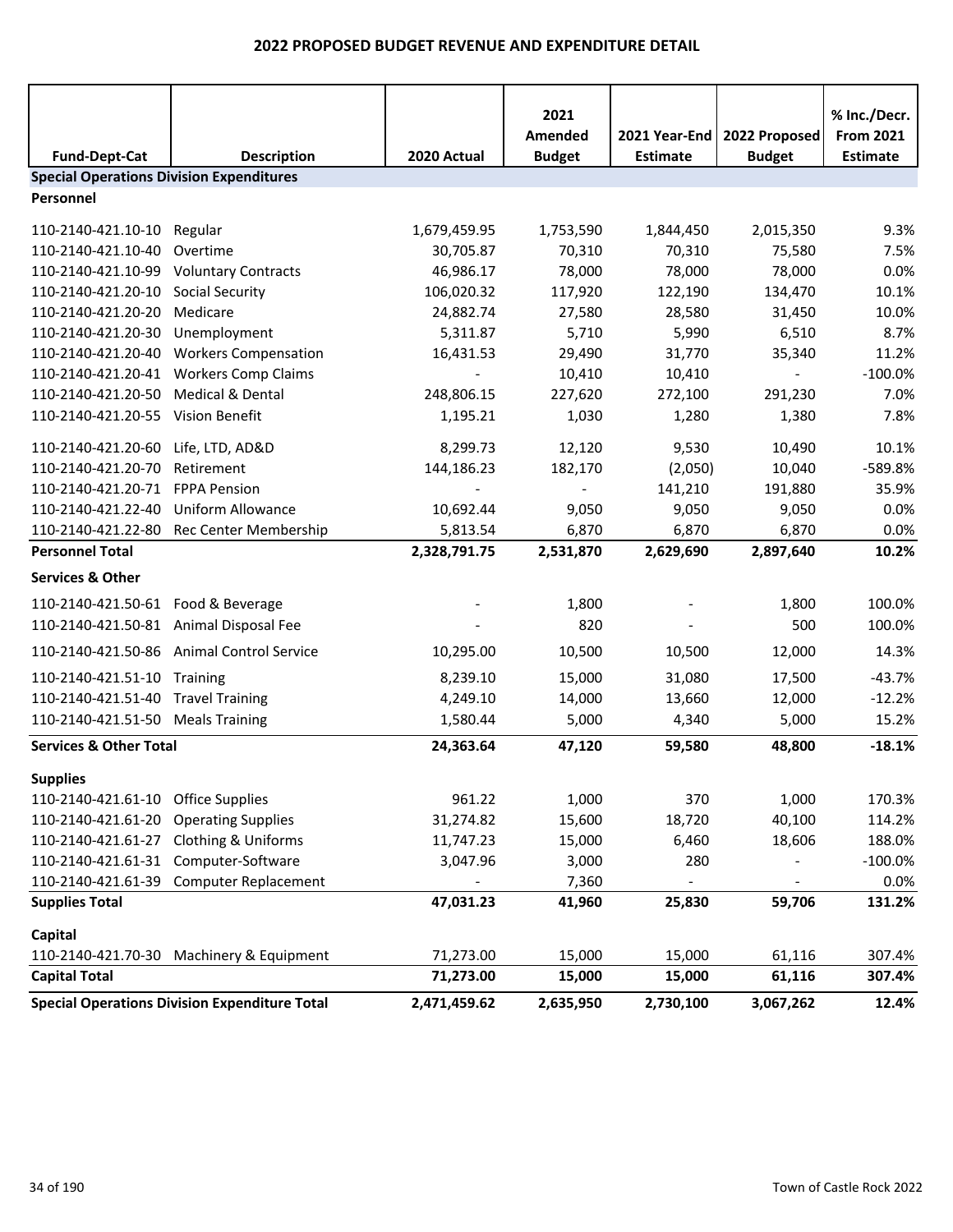| <b>Fund-Dept-Cat</b>                         | <b>Description</b>                           | 2020 Actual              | 2021<br>Amended<br><b>Budget</b> | 2021 Year-End<br><b>Estimate</b> | 2022 Proposed<br><b>Budget</b> | % Inc./Decr.<br><b>From 2021</b><br>Estimate |  |
|----------------------------------------------|----------------------------------------------|--------------------------|----------------------------------|----------------------------------|--------------------------------|----------------------------------------------|--|
| <b>Investigations Division Revenues</b>      |                                              |                          |                                  |                                  |                                |                                              |  |
| <b>Other Revenue</b>                         |                                              |                          |                                  |                                  |                                |                                              |  |
| 110-2150-395.10-00 Reimbursements            |                                              |                          | 15,000                           |                                  |                                | 0.0%                                         |  |
| <b>Other Revenue Total</b>                   |                                              | $\blacksquare$           | 15,000                           | $\overline{\phantom{a}}$         | $\overline{\phantom{a}}$       | 0.0%                                         |  |
| <b>Investigations Division Revenue Total</b> |                                              | $\overline{\phantom{a}}$ | 15,000                           | $\overline{\phantom{a}}$         | $\blacksquare$                 | 0.0%                                         |  |
| <b>Investigations Division Expenditures</b>  |                                              |                          |                                  |                                  |                                |                                              |  |
| Personnel                                    |                                              |                          |                                  |                                  |                                |                                              |  |
| 110-2150-421.10-10 Regular                   |                                              | 1,251,391.57             | 1,310,270                        | 1,343,980                        | 1,419,990                      | 5.7%                                         |  |
| 110-2150-421.10-20                           | Part-Time                                    | 3,054.72                 | 44,730                           | 44,730                           | 44,730                         | 0.0%                                         |  |
| 110-2150-421.10-40 Overtime                  |                                              | 39,298.07                | 57,900                           | 57,900                           | 62,240                         | 7.5%                                         |  |
| 110-2150-421.10-99 Voluntary Contracts       |                                              | 1,037.00                 | $\sim$                           | 610                              | $\sim$                         | $-100.0%$                                    |  |
| 110-2150-421.20-10 Social Security           |                                              | 76,703.99                | 83,040                           | 86,660                           | 92,890                         | 7.2%                                         |  |
| 110-2150-421.20-20                           | Medicare                                     | 18,162.41                | 19,420                           | 20,270                           | 21,720                         | 7.2%                                         |  |
| 110-2150-421.20-30                           | Unemployment                                 | 3,913.20                 | 4,020                            | 4,260                            | 4,490                          | 5.4%                                         |  |
|                                              | 110-2150-421.20-40 Workers Compensation      | 8,865.71                 | 16,440                           | 17,940                           | 20,140                         | 12.3%                                        |  |
| 110-2150-421.20-41                           | <b>Workers Comp Claims</b>                   |                          | 6,200                            | 6,200                            | 40                             | $-99.4%$                                     |  |
| 110-2150-421.20-50 Medical & Dental          |                                              | 205,583.39               | 213,460                          | 234,770                          | 251,040                        | 6.9%                                         |  |
| 110-2150-421.20-55 Vision Benefit            |                                              | 1,042.39                 | 1,120                            | 1,100                            | 1,200                          | 9.1%                                         |  |
| 110-2150-421.20-60                           | Life, LTD, AD&D                              | 6,013.13                 | 8,310                            | 7,030                            | 7,490                          | 6.5%                                         |  |
| 110-2150-421.20-70                           | Retirement                                   | 101,931.49               | 128,460                          | 16,110                           | 24,650                         | 53.0%                                        |  |
| 110-2150-421.20-71 FPPA Pension              |                                              |                          |                                  | 79,950                           | 106,500                        | 33.2%                                        |  |
| 110-2150-421.22-40                           | <b>Uniform Allowance</b>                     | 5,532.88                 | 5,430                            | 5,430                            | 5,430                          | 0.0%                                         |  |
|                                              | 110-2150-421.22-80 Rec Center Membership     | 971.60                   | 2,200                            | 2,200                            | 2,200                          | 0.0%                                         |  |
| <b>Personnel Total</b>                       |                                              | 1,723,501.55             | 1,901,000                        | 1,929,140                        | 2,064,750                      | 7.0%                                         |  |
| <b>Services &amp; Other</b>                  |                                              |                          |                                  |                                  |                                |                                              |  |
|                                              | 110-2150-421.50-22 Software Maint Agreement  | 11,977.68                | 12,000                           | 27,051                           |                                | $-100.0%$                                    |  |
|                                              | 110-2150-421.50-80 Miscellaneous Services    | 24,245.90                | 15,000                           | 22,660                           | 25,000                         | 10.3%                                        |  |
| 110-2150-421.50-82 Impact Unit               |                                              | 2,400.00                 | 3,000                            | 7,260                            | 3,000                          | $-58.7%$                                     |  |
| 110-2150-421.51-10 Training                  |                                              | 5,677.16                 | 20,000                           | 22,080                           | 20,000                         | $-9.4%$                                      |  |
| 110-2150-421.51-40 Travel Training           |                                              | 2,664.58                 | 12,000                           | 350                              | 12,000                         |                                              |  |
| 110-2150-421.51-50 Meals Training            |                                              | 708.50                   | 5,000                            | 700                              | 5,000                          |                                              |  |
| 110-2150-421.80-33 Donation                  |                                              |                          | 200                              | 200                              | 200                            | 0.0%                                         |  |
|                                              | 110-2150-421.80-57 Volunteer Rec Ctr Membrsh | 3,275.27                 | 4,853                            | 4,853                            | 4,853                          | 0.0%                                         |  |
| <b>Services &amp; Other Total</b>            |                                              | 50,949.09                | 72,053                           | 85,154                           | 70,053                         | $-17.7%$                                     |  |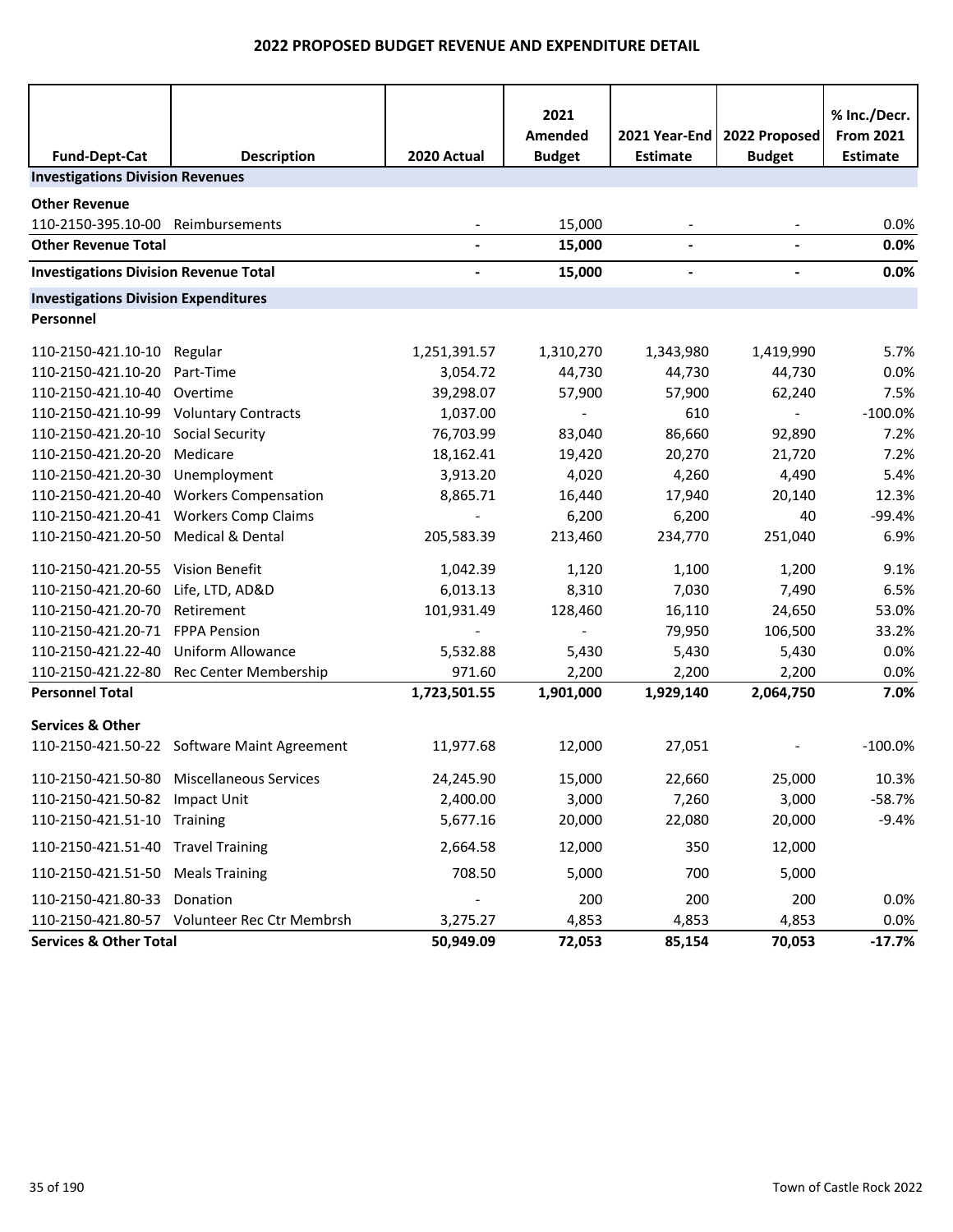| <b>Fund-Dept-Cat</b>                             | <b>Description</b>                                  | 2020 Actual           | 2021<br>Amended<br><b>Budget</b> | 2021 Year-End<br><b>Estimate</b> | 2022 Proposed<br><b>Budget</b> | % Inc./Decr.<br><b>From 2021</b><br><b>Estimate</b> |
|--------------------------------------------------|-----------------------------------------------------|-----------------------|----------------------------------|----------------------------------|--------------------------------|-----------------------------------------------------|
| <b>Supplies</b>                                  |                                                     |                       |                                  |                                  |                                |                                                     |
| 110-2150-421.61-10<br>110-2150-421.61-20         | <b>Office Supplies</b><br><b>Operating Supplies</b> | 1,456.77<br>4,554.86  | 2,000<br>6,000                   | 1,810<br>730                     | 2,000<br>9,000                 | 10.5%                                               |
| 110-2150-421.61-27<br>110-2150-421.61-30         | Clothing & Uniforms<br>Computer-Hardware            | 8,575.39<br>6,531.80  | 7,500<br>5,000                   | 1,750                            | 7,500                          | 100.0%<br>$-100.0\%$                                |
| 110-2150-421.61-31<br>110-2150-421.61-39         | Computer-Software<br><b>Computer Replacement</b>    | 10,467.55<br>1,664.54 | 18,000<br>8,380                  | 23,010                           |                                | $-100.0\%$<br>$0.0\%$                               |
| <b>Supplies Total</b>                            |                                                     | 33,250.91             | 46,880                           | 27,300                           | 18,500                         | $-32.2%$                                            |
| Capital<br>110-2150-421.70-30                    | Machinery & Equipment                               | 14,858.00             | 15,000                           | 15,000                           | 15,000                         | $0.0\%$                                             |
| <b>Capital Total</b>                             |                                                     | 14,858.00             | 15,000                           | 15,000                           | 15,000                         | 0.0%                                                |
| <b>Investigations Division Expenditure Total</b> |                                                     | 1,822,559.55          | 2,034,933                        | 2,056,594                        | 2,168,303                      | 5.4%                                                |
| <b>Police Total Revenues</b>                     |                                                     | 529,393.72            | 527,015                          | 514,214                          | 526,779                        | 2.4%                                                |
| <b>Police Total Expenditures</b>                 |                                                     | 14,868,440.26         | 16,648,600                       | 16,600,355                       | 19,865,933                     | 19.7%                                               |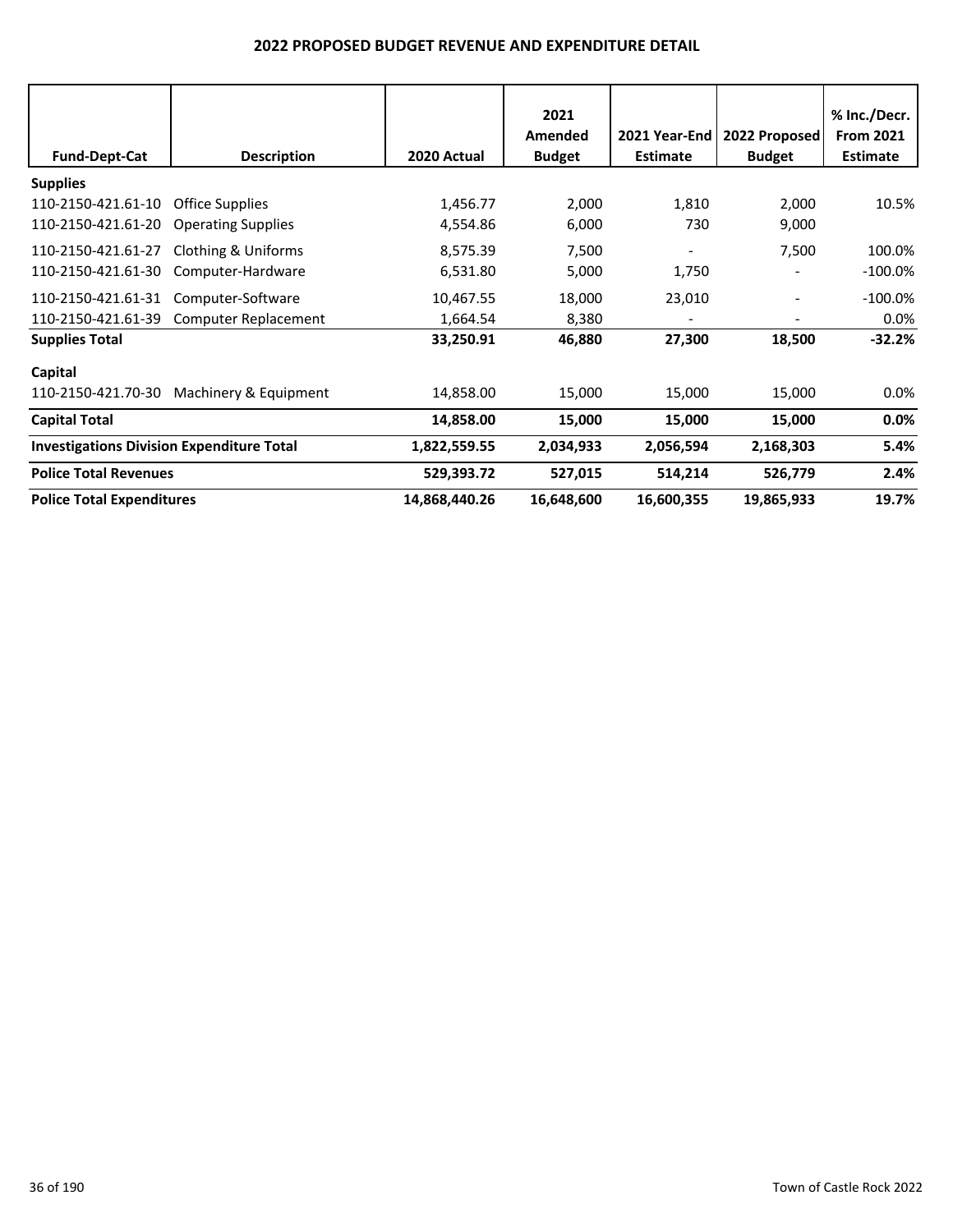| <b>Fund-Dept-Cat</b>                         | <b>Description</b>                           | 2020 Actual | 2021<br>Amended<br><b>Budget</b> | 2021 Year-End<br><b>Estimate</b> | 2022 Proposed<br><b>Budget</b> | % Inc./Decr.<br><b>From 2021</b><br><b>Estimate</b> |
|----------------------------------------------|----------------------------------------------|-------------|----------------------------------|----------------------------------|--------------------------------|-----------------------------------------------------|
| <b>Fire</b>                                  |                                              |             |                                  |                                  |                                |                                                     |
| <b>Administration Division Revenues</b>      |                                              |             |                                  |                                  |                                |                                                     |
| <b>Other Revenue</b>                         |                                              |             |                                  |                                  |                                |                                                     |
|                                              | 110-2200-395.10-30 DC Emrgncy Tele Authrity  |             | 5,883                            |                                  |                                | 0.0%                                                |
| <b>Other Revenue Total</b>                   |                                              |             | 5,883                            |                                  |                                | 0.0%                                                |
| <b>Administration Division Revenue Total</b> |                                              |             | 5,883                            |                                  |                                | 0.0%                                                |
| <b>Administration Division Expenditures</b>  |                                              |             |                                  |                                  |                                |                                                     |
| Personnel                                    |                                              |             |                                  |                                  |                                |                                                     |
| 110-2200-422.10-10                           | Regular                                      | 457,026.04  | 423,426                          | 436,600                          | 444,010                        | 1.7%                                                |
| 110-2200-422.10-40                           | Overtime                                     | 1,535.43    | 6,580                            | 6,580                            | 6,580                          | 0.0%                                                |
| 110-2200-422.20-10                           | <b>Social Security</b>                       | 7,646.97    | 18,820                           | 15,810                           | 19,680                         | 24.5%                                               |
| 110-2200-422.20-20                           | Medicare                                     | 5,633.11    | 6,549                            | 6,440                            | 6,850                          | 6.4%                                                |
| 110-2200-422.20-30                           | Unemployment                                 | 1,380.96    | 1,361                            | 1,410                            | 1,430                          | 1.4%                                                |
| 110-2200-422.20-40                           | <b>Workers Compensation</b>                  | 1,891.34    | 2,377                            | 2,550                            | 2,670                          | 4.7%                                                |
| 110-2200-422.20-41                           | <b>Workers Comp Claims</b>                   |             | 1,050                            | 1,050                            |                                | $-100.0%$                                           |
| 110-2200-422.20-50                           | <b>Medical &amp; Dental</b>                  | 83,720.99   | 76,824                           | 76,500                           | 81,690                         | 6.8%                                                |
| 110-2200-422.20-55                           | <b>Vision Benefit</b>                        | 340.32      | 344                              | 320                              | 340                            | 6.3%                                                |
| 110-2200-422.20-60                           | Life, LTD, AD&D                              | 2,272.93    | 2,702                            | 2,230                            | 2,330                          | 4.5%                                                |
| 110-2200-422.20-70                           | Retirement                                   | 8,957.44    | 21,240                           | 17,940                           | 22,220                         | 23.9%                                               |
| 110-2200-422.20-71                           | <b>FPPA Pension</b>                          | 37,799.18   | 4,888                            | 19,120                           | 13,290                         | $-30.5%$                                            |
| 110-2200-422.22-05                           | <b>Other Benefits</b>                        | 503.98      | 520                              | 520                              | 520                            | 0.0%                                                |
| 110-2200-422.22-60                           | <b>Employee Recognition</b>                  | 4,733.36    | 200                              | 2,890                            | 200                            | $-93.1%$                                            |
|                                              | 110-2200-422.22-62 Special Recognition Event | 21,265.30   | 15,000                           | 15,000                           | 15,000                         | 0.0%                                                |
| 110-2200-422.22-80                           | Rec Center Membership                        | 1,139.40    | 736                              | 740                              | 740                            | 0.0%                                                |
| <b>Personnel Total</b>                       |                                              | 635,846.75  | 582,617                          | 605,700                          | 617,550                        | 2.0%                                                |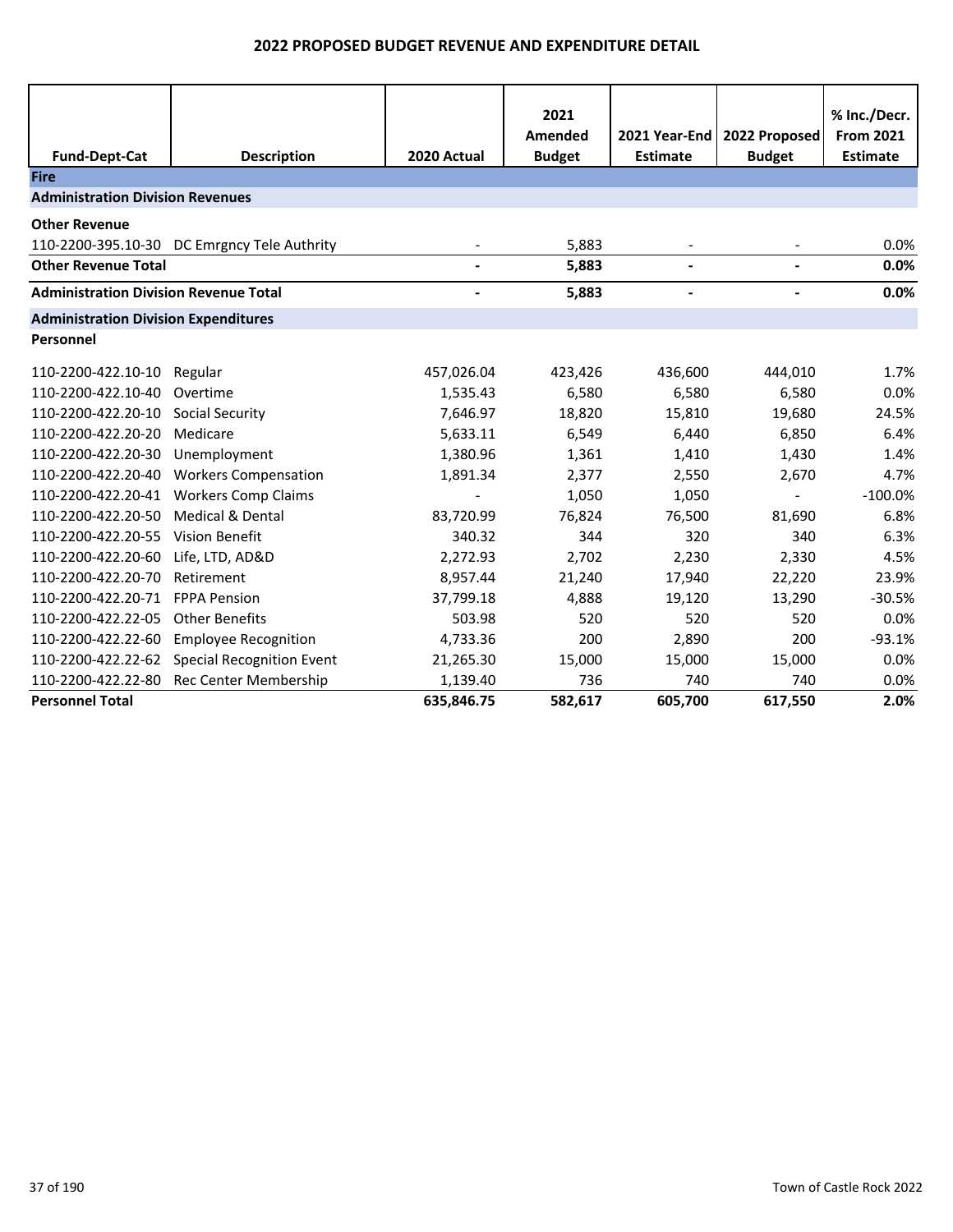|                                    |                                           |             | 2021          |                 |                               | % Inc./Decr.     |
|------------------------------------|-------------------------------------------|-------------|---------------|-----------------|-------------------------------|------------------|
|                                    |                                           |             | Amended       |                 | 2021 Year-End   2022 Proposed | <b>From 2021</b> |
| <b>Fund-Dept-Cat</b>               | <b>Description</b>                        | 2020 Actual | <b>Budget</b> | <b>Estimate</b> | <b>Budget</b>                 | <b>Estimate</b>  |
| <b>Services &amp; Other</b>        |                                           |             |               |                 |                               |                  |
| 110-2200-422.30-10                 | <b>Assessment Services</b>                | 1,480.00    | 13,500        | 4,950           | 13,500                        | 172.7%           |
| 110-2200-422.30-60                 | <b>Medical Services</b>                   | 84,372.00   | 113,870       | 79,090          | 113,870                       | 44.0%            |
| 110-2200-422.30-70                 | <b>Oth Professional Services</b>          | 15,630.00   |               | 30,890          |                               | $-100.0%$        |
| 110-2200-422.40-10                 | Utilities - Electric                      | 47,163.75   | 51,000        | 55,680          | 51,000                        | $-8.4%$          |
| 110-2200-422.40-11                 | <b>Utilities - Natural Gas</b>            | 16,847.85   | 41,190        | 39,820          | 35,000                        | $-12.1%$         |
|                                    | 110-2200-422.40-12 Water-Stormwater-Sewer | 33,922.77   | 34,530        | 29,310          | 34,530                        | 17.8%            |
| 110-2200-422.40-40                 | <b>Equipment Rentals</b>                  |             |               | 1,120           |                               | $-100.0%$        |
| 110-2200-422.50-19                 | Communications-Data                       | 47,223.25   | 39,910        | 13,450          | 39,910                        | 196.7%           |
| 110-2200-422.50-20                 | Communications-Telephone                  | 56,873.33   | 52,300        | 51,940          | 56,870                        | 9.5%             |
| 110-2200-422.50-21                 | Communications-Cellular                   | 34,863.15   | 42,330        | 31,120          | 42,330                        | 36.0%            |
|                                    | 110-2200-422.50-22 Software Maintenance   | 19,581.72   | 51,091        | 60,371          | 68,706                        | 13.8%            |
| 110-2200-422.50-40                 | Printing and Binding                      | 341.17      | 880           | 780             | 880                           | 12.8%            |
| 110-2200-422.50-60                 | Travel                                    | 419.73      |               |                 |                               | 0.0%             |
| 110-2200-422.50-61 Food & Beverage |                                           | 85.88       | 1,000         | 1,000           | 1,000                         | 0.0%             |
| 110-2200-422.50-70                 | Dues & Subscriptions                      | 17,567.46   | 14,000        | 30,000          | 14,000                        | $-53.3%$         |
| 110-2200-422.50-75                 | Postage                                   | 2,670.26    | 3,400         | 2,800           | 3,400                         | 21.4%            |
| 110-2200-422.51-10                 | Training                                  | 3,035.00    | 11,500        | 9,810           | 11,500                        | 17.2%            |
| 110-2200-422.51-40                 | <b>Travel Training</b>                    | 2,897.96    | 6,030         | 3,020           | 6,030                         | 99.7%            |
| 110-2200-422.51-50                 | <b>Meals Training</b>                     | 811.00      | 1,400         | 700             | 1,400                         | 100.0%           |
| 110-2200-422.80-12                 | Boards & Commissions Appr                 |             | 500           |                 | 500                           | 100.0%           |
| 110-2200-422.80-33                 | Donation                                  | 600.00      | 600           | 600             | 600                           | 0.0%             |
| <b>Services &amp; Other Total</b>  |                                           | 386,386.28  | 479,031       | 446,451         | 495,026                       | 10.9%            |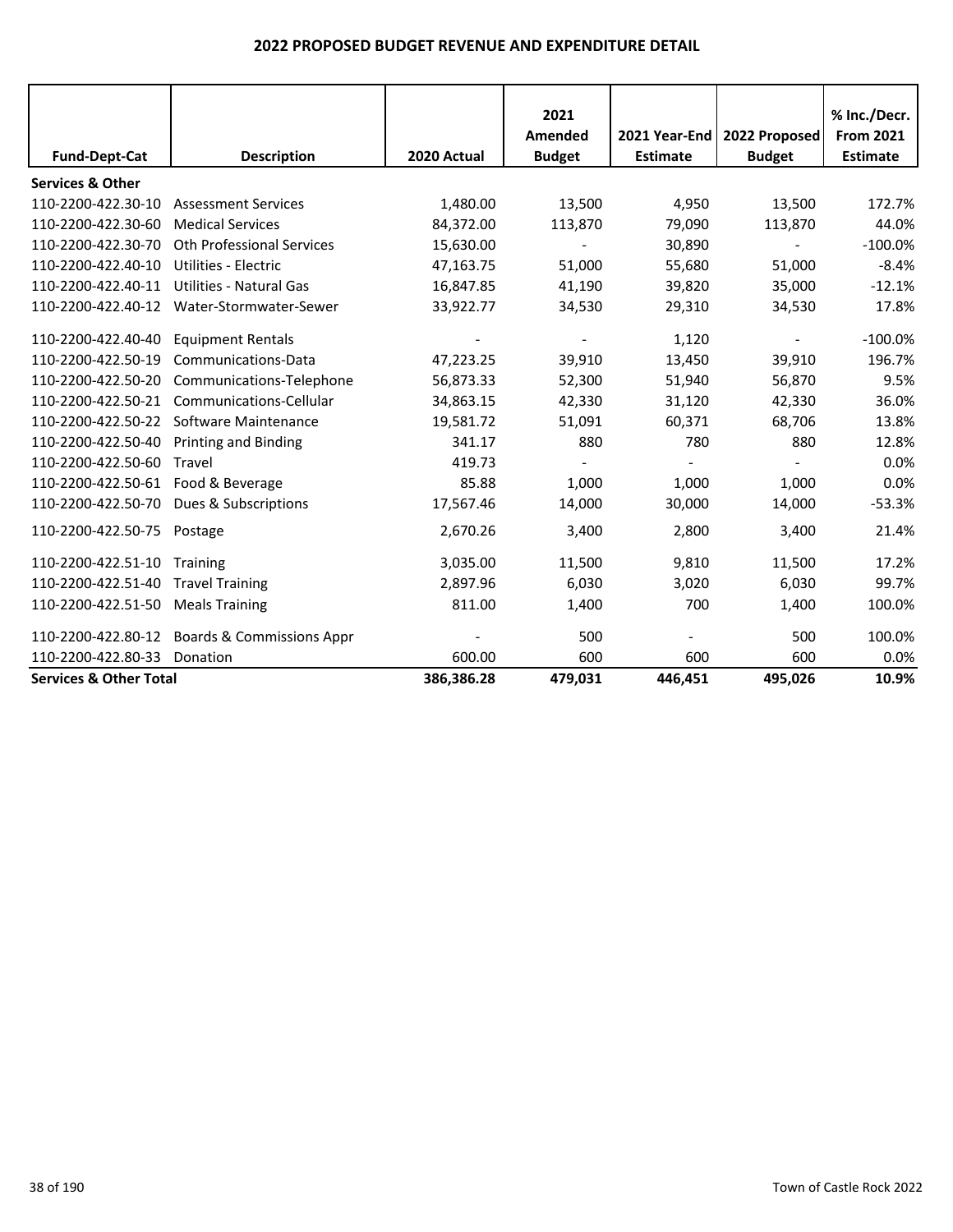| <b>Fund-Dept-Cat</b>                       | <b>Description</b>                               | 2020 Actual              | 2021<br>Amended<br><b>Budget</b> | 2021 Year-End<br><b>Estimate</b> | 2022 Proposed<br><b>Budget</b> | % Inc./Decr.<br><b>From 2021</b><br><b>Estimate</b> |
|--------------------------------------------|--------------------------------------------------|--------------------------|----------------------------------|----------------------------------|--------------------------------|-----------------------------------------------------|
| <b>Supplies</b>                            |                                                  |                          |                                  |                                  |                                |                                                     |
| 110-2200-422.61-10 Office Supplies         |                                                  | 2,897.25                 | 6,100                            | 3,500                            | 6,100                          | 74.3%                                               |
| 110-2200-422.61-11                         | <b>Books &amp; Publications</b>                  | 1,185.94                 | 1,200                            | 330                              | 1,200                          | 263.6%                                              |
| 110-2200-422.61-20 Operating Supplies      |                                                  | 154.95                   | 260                              |                                  | 260                            | 100.0%                                              |
| 110-2200-422.61-23                         | Gasoline                                         |                          |                                  | 1,793                            | $\sim$                         | $-100.0%$                                           |
| 110-2200-422.61-31                         | Computer-Software                                | 340.35                   | 2,750                            | 1,070                            | 2,750                          | 157.0%                                              |
| 110-2200-422.61-39                         | Computer Replacement                             |                          | 6,400                            | 1,036                            | 11,037                         |                                                     |
| <b>Supplies Total</b>                      |                                                  | 4,578.49                 | 16,710                           | 7,729                            | 21,347                         | 176.2%                                              |
|                                            | <b>Administration Division Expenditure Total</b> | 1,026,811.52             | 1,078,358                        | 1,059,880                        | 1,133,923                      | 7.0%                                                |
| <b>Operations Division Revenues</b>        |                                                  |                          |                                  |                                  |                                |                                                     |
| <b>Licenses &amp; Permits</b>              |                                                  |                          |                                  |                                  |                                |                                                     |
| 110-2210-322.20-00 Fire Permits-Reports    |                                                  | 49,660.99                | 34,120                           | 40,707                           | 41,521                         | 2.0%                                                |
| <b>Licenses &amp; Permits Total</b>        |                                                  | 49,660.99                | 34,120                           | 40,707                           | 41,521                         | 2.0%                                                |
| <b>Intergovernmental Revenue</b>           |                                                  |                          |                                  |                                  |                                |                                                     |
| 110-2210-331.10-00 Operating Grants        |                                                  | 18,128.49                |                                  |                                  |                                | 0.0%                                                |
| <b>Intergovernmental Revenue Total</b>     |                                                  | 18,128.49                |                                  |                                  |                                | 0.0%                                                |
| <b>Charges for Service</b>                 |                                                  |                          |                                  |                                  |                                |                                                     |
| 110-2210-340.11-00                         | <b>Fire Contracts</b>                            | 962,561.42               | 973,632                          | 981,812                          | 991,630                        | 1.0%                                                |
| 110-2210-340.11-10                         | Liberty Village                                  | 267,526.94               | 263,808                          | 272,877                          | 275,606                        | 1.0%                                                |
| 110-2210-340.11-20 Crowfoot Valley         |                                                  | 4,676.37                 | 4,090                            | 4,769                            | 4,817                          | 1.0%                                                |
| 110-2210-340.12-00 EMS Transport Fees      |                                                  | 848,181.88               | 1,234,746                        | 1,234,746                        | 1,247,093                      | 1.0%                                                |
| 110-2210-341.45-00 CPAT Testing            |                                                  |                          | 3,714                            |                                  |                                | 0.0%                                                |
| 110-2210-341.46-00 CPR Class               |                                                  | 160.00                   | 4,249                            | 2,297                            | 2,320                          | 1.0%                                                |
| <b>Charges for Service Total</b>           |                                                  | 2,083,106.61             | 2,484,239                        | 2,496,501                        | 2,521,466                      | 1.0%                                                |
| <b>Fines &amp; Forfeitures</b>             |                                                  |                          |                                  |                                  |                                |                                                     |
| 110-2210-351.17-00 Restitution             |                                                  | 399.66                   |                                  |                                  |                                | 0.0%                                                |
| <b>Fines &amp; Forfeitures Total</b>       |                                                  | 399.66                   |                                  |                                  |                                | 0.0%                                                |
| <b>Contributions &amp; Donations</b>       |                                                  |                          |                                  |                                  |                                |                                                     |
| 110-2210-380.10-00 Philip S Miller Trust   |                                                  | 31,309.00                | 28,000                           | 28,000                           | 28,000                         | 0.0%                                                |
| <b>Contributions &amp; Donations Total</b> |                                                  | 31,309.00                | 28,000                           | 28,000                           | 28,000                         | 0.0%                                                |
| <b>Other Revenue</b>                       |                                                  |                          |                                  |                                  |                                |                                                     |
| 110-2210-395.10-00                         | Reimbursements                                   | 698.30                   |                                  |                                  |                                | 0.0%                                                |
| 110-2210-395.20-10                         | <b>UFDA Refunds</b>                              | $\overline{\phantom{a}}$ | 5,789                            | 5,789                            | 5,847                          | 1.0%                                                |
| 110-2210-395.60-00 Misc Revenue            |                                                  | 540.00                   |                                  | $\overline{\phantom{a}}$         | $\blacksquare$                 | 0.0%                                                |
| <b>Other Revenue Total</b>                 |                                                  | 1,238.30                 | 5,789                            | 5,789                            | 5,847                          | 1.0%                                                |
| <b>Operations Division Revenue Total</b>   |                                                  | 2,183,843.05             | 2,552,148                        | 2,570,997                        | 2,596,834                      | 1.0%                                                |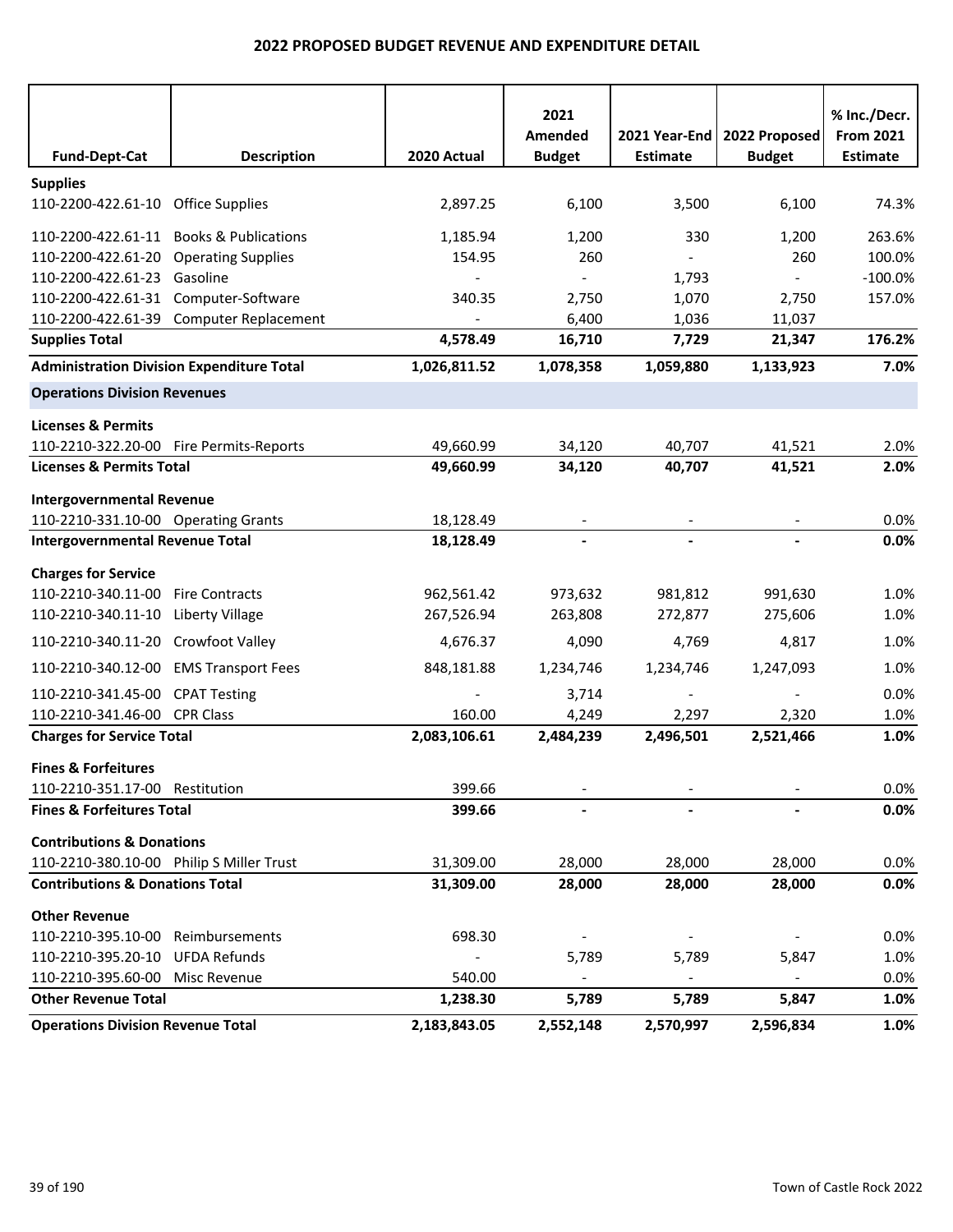| <b>Fund-Dept-Cat</b>                    | <b>Description</b>                           | 2020 Actual   | 2021<br>Amended<br><b>Budget</b> | 2021 Year-End<br><b>Estimate</b> | 2022 Proposed<br><b>Budget</b> | % Inc./Decr.<br><b>From 2021</b><br><b>Estimate</b> |
|-----------------------------------------|----------------------------------------------|---------------|----------------------------------|----------------------------------|--------------------------------|-----------------------------------------------------|
| <b>Operations Division Expenditures</b> |                                              |               |                                  |                                  |                                |                                                     |
| Personnel                               |                                              |               |                                  |                                  |                                |                                                     |
| 110-2210-422.10-10                      | Regular                                      | 7,519,938.65  | 7,615,860                        | 7,581,880                        | 8,182,940                      | 7.9%                                                |
| 110-2210-422.10-40                      | Overtime                                     | 804,947.43    | 580,520                          | 580,520                          | 639,060                        | 10.1%                                               |
| 110-2210-422.20-10                      | <b>Social Security</b>                       | 4,883.29      |                                  | 210                              |                                | $-100.0%$                                           |
| 110-2210-422.20-20                      | Medicare                                     | 98,205.77     | 154,241                          | 135,280                          | 165,170                        | 22.1%                                               |
| 110-2210-422.20-30                      | Unemployment                                 | 25,029.10     | 33,175                           | 30,240                           | 35,510                         | 17.4%                                               |
| 110-2210-422.20-40                      | <b>Workers Compensation</b>                  | 75,553.73     | 136,310                          | 141,020                          | 155,480                        | 10.3%                                               |
| 110-2210-422.20-41                      | <b>Workers Comp Claims</b>                   | 9,741.33      | 65,460                           | 79,640                           | 56,770                         | $-28.7%$                                            |
| 110-2210-422.20-50                      | Medical & Dental                             | 1,280,746.78  | 1,247,328                        | 1,301,060                        | 1,405,730                      | 8.0%                                                |
| 110-2210-422.20-55                      | Vision Benefit                               | 6,010.92      | 5,674                            | 5,570                            | 6,100                          | 9.5%                                                |
| 110-2210-422.20-60                      | Life, LTD, AD&D                              | 36,090.45     | 63,180                           | 38,060                           | 41,540                         | 9.1%                                                |
| 110-2210-422.20-70                      | Retirement                                   | 5,394.20      |                                  | 120                              | $\overline{\phantom{a}}$       | $-100.0%$                                           |
| 110-2210-422.20-71                      | <b>FPPA Pension</b>                          | 887,091.47    | 862,670                          | 795,460                          | 839,250                        | 5.5%                                                |
| 110-2210-422.20-72                      | <b>Volunteer Fire Pension</b>                | 20,440.00     | 22,210                           | 22,210                           | 22,210                         | 0.0%                                                |
| 110-2210-422.22-20                      | Cell Phone Allowance                         | 287.50        | 220                              | 220                              | 220                            | 0.0%                                                |
|                                         | 110-2210-422.22-80 Rec Center Membership     | 11,379.58     | 16,892                           | 16,890                           | 17,630                         | 4.4%                                                |
| <b>Personnel Total</b>                  |                                              | 10,785,740.20 | 10,803,740                       | 10,728,380                       | 11,567,610                     | 7.8%                                                |
| <b>Services &amp; Other</b>             |                                              |               |                                  |                                  |                                |                                                     |
| 110-2210-422.30-30                      | <b>Dispatch Services</b>                     | 139,231.71    | 147,100                          | 171,292                          | 171,293                        | 0.0%                                                |
| 110-2210-422.30-65                      | <b>EMS Billing</b>                           | 76,655.21     | 83,600                           | 77,070                           | 83,600                         | 8.5%                                                |
| 110-2210-422.30-70                      | Oth Professional Services                    | 39,310.50     | 33,680                           | 39,310                           | 33,870                         | $-13.8%$                                            |
| 110-2210-422.30-90                      | <b>Technical Services</b>                    | 38,132.34     | 38,800                           | 38,800                           | 38,800                         | 0.0%                                                |
| 110-2210-422.40-27                      | OutsourcedVehicle Washing                    | 409.61        |                                  |                                  |                                | 0.0%                                                |
| 110-2210-422.40-30                      | Repair & Maint-Buildings                     | 31,839.89     |                                  |                                  |                                | 0.0%                                                |
| 110-2210-422.40-32                      | Repair & Maint-Equipment                     | 41,180.96     |                                  |                                  |                                | 0.0%                                                |
| 110-2210-422.40-33                      | Repair & Maint-Vehicles                      | 65,967.50     |                                  |                                  |                                | 0.0%                                                |
| 110-2210-422.40-34                      | <b>Outsourced Vehicle Repair</b>             | 83,061.58     |                                  | 5,600                            |                                | $-100.0%$                                           |
| 110-2210-422.40-40 Equipment Rentals    |                                              | 17,531.97     |                                  | 1,000                            |                                | $-100.0%$                                           |
| 110-2210-422.50-10 Insurance            |                                              | 92,693.49     | 98,580                           | 98,580                           | 108,440                        | 10.0%                                               |
|                                         | 110-2210-422.50-20 Communications-Telephone  | 1,630.83      | 70                               | 30                               | 1,630                          |                                                     |
| 110-2210-422.50-40 Printing and Binding |                                              |               | 200                              | 500                              | 200                            | $-60.0%$                                            |
| 110-2210-422.50-50                      | <b>Bank Fee</b>                              | 4,951.18      | 2,500                            | 5,490                            | 2,500                          | $-54.5%$                                            |
| 110-2210-422.50-60 Travel               |                                              | 1,344.50      | 770                              | 1,760                            | 770                            | $-56.3%$                                            |
| 110-2210-422.50-61 Food & Beverage      |                                              | 22.79         |                                  | 990                              |                                | $-100.0%$                                           |
|                                         | 110-2210-422.50-70 Dues & Subscriptions      | 3,954.47      | 950                              | 2,030                            | 950                            | $-53.2%$                                            |
| 110-2210-422.50-80                      | <b>Miscellaneous Services</b>                | 15,952.30     | 8,000                            | 16,560                           | 8,000                          | $-51.7%$                                            |
| 110-2210-422.51-10 Training             |                                              | 1,500.00      | 410                              | 410                              | 410                            | 0.0%                                                |
| 110-2210-422.51-40 Travel Training      |                                              | 1,838.62      | 1,600                            | 1,600                            | 1,600                          | 0.0%                                                |
| 110-2210-422.51-50                      | <b>Meals Training</b>                        | 398.00        |                                  |                                  |                                | 0.0%                                                |
|                                         | 110-2210-422.51-60 Professional Licensing    | 16.41         |                                  |                                  |                                | 0.0%                                                |
|                                         | 110-2210-422.80-57 Volunteer Rec Ctr Membrsh | 1,392.60      | 864                              | 864                              | 864                            | 0.0%                                                |
| <b>Services &amp; Other Total</b>       |                                              | 659,016.46    | 417,124                          | 461,886                          | 452,927                        | $-1.9%$                                             |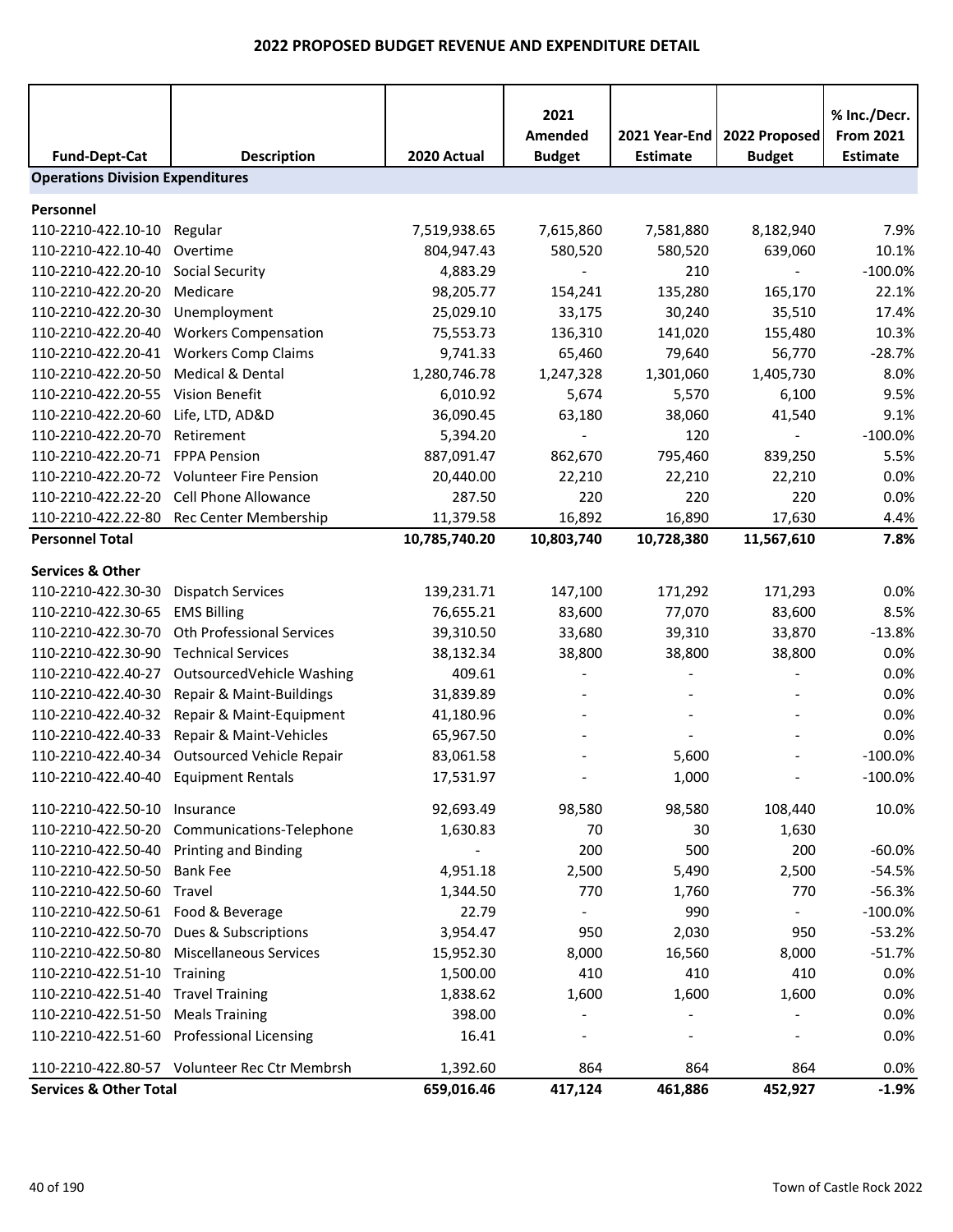|                                              |                                              |               | 2021<br>Amended |                 | 2021 Year-End   2022 Proposed | % Inc./Decr.<br><b>From 2021</b> |
|----------------------------------------------|----------------------------------------------|---------------|-----------------|-----------------|-------------------------------|----------------------------------|
| <b>Fund-Dept-Cat</b>                         | <b>Description</b>                           | 2020 Actual   | <b>Budget</b>   | <b>Estimate</b> | <b>Budget</b>                 | <b>Estimate</b>                  |
| <b>Supplies</b>                              |                                              |               |                 |                 |                               |                                  |
| 110-2210-422.61-10 Office Supplies           |                                              |               | 2,000           |                 | 2,000                         | 100.0%                           |
|                                              | 110-2210-422.61-12 Office Eq-Furn/Noncapital | 33,586.28     |                 |                 |                               | $0.0\%$                          |
|                                              | 110-2210-422.61-14 Equipment / Noncapital    | 183,023.39    |                 |                 |                               | $0.0\%$                          |
| 110-2210-422.61-20 Operating Supplies        |                                              | 388,206.69    | 80,000          | 80,000          | 83,700                        | 4.6%                             |
| 110-2210-422.61-22                           | Parts                                        | 85,699.65     |                 |                 |                               | $0.0\%$                          |
| 110-2210-422.61-23                           | Gasoline                                     | 50,909.11     |                 |                 |                               | $0.0\%$                          |
| 110-2210-422.61-27                           | <b>Clothing &amp; Uniforms</b>               | 142,112.07    |                 |                 |                               | 0.0%                             |
| 110-2210-422.61-30                           | Computer-Hardware                            | 1,131.07      | 1,987           | 500             | 1,987                         | 297.4%                           |
| 110-2210-422.61-31                           | Computer-Software                            | 1,955.65      | 2,000           | 38,900          | 2,000                         | $-94.9%$                         |
|                                              | 110-2210-422.61-32 Telecommunication Eqpmnt  | 3,634.56      |                 | 240             |                               | $-100.0\%$                       |
| 110-2210-422.61-34                           | <b>Tools</b>                                 | 7,322.00      |                 |                 |                               | $0.0\%$                          |
|                                              | 110-2210-422.61-39 Computer Replacement      |               | 9,230           | 9,650           | 14,465                        | 49.9%                            |
| <b>Supplies Total</b>                        |                                              | 897,580.47    | 95,217          | 129,290         | 104,152                       | $-19.4%$                         |
| <b>Operations Division Expenditure Total</b> |                                              | 12,342,337.13 | 11,316,081      | 11,319,556      | 12,124,689                    | 7.1%                             |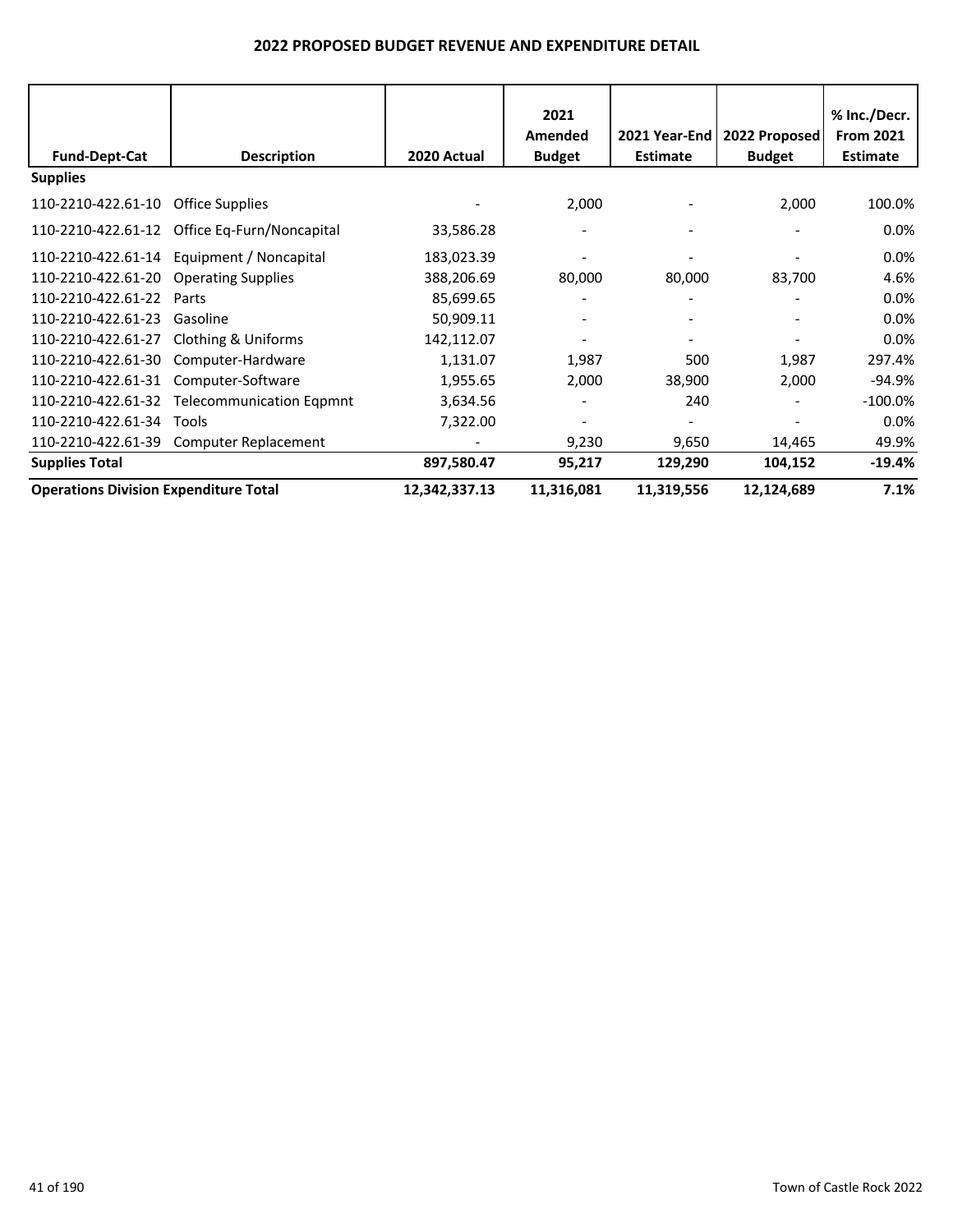|                                          |                                          |             | 2021<br>Amended          | 2021 Year-End   | 2022 Proposed  | % Inc./Decr.<br><b>From 2021</b> |
|------------------------------------------|------------------------------------------|-------------|--------------------------|-----------------|----------------|----------------------------------|
| <b>Fund-Dept-Cat</b>                     | <b>Description</b>                       | 2020 Actual | <b>Budget</b>            | <b>Estimate</b> | <b>Budget</b>  | <b>Estimate</b>                  |
| <b>Life Safety Division Expenditures</b> |                                          |             |                          |                 |                |                                  |
| Personnel                                |                                          |             |                          |                 |                |                                  |
| 110-2220-422.10-10                       | Regular                                  | 476,420.04  | 385,580                  | 467,330         | 480,390        | 2.8%                             |
| 110-2220-422.10-20                       | Part-Time                                | 36,247.45   | 40,800                   | 40,800          | 40,800         | 0.0%                             |
| 110-2220-422.10-40                       | Overtime                                 | 44,569.88   | 31,960                   | 31,960          | 34,360         | 7.5%                             |
| 110-2220-422.20-10                       | <b>Social Security</b>                   | 4,467.01    | 2,530                    | 3,780           | 2,530          | $-33.1%$                         |
| 110-2220-422.20-20                       | Medicare                                 | 6,921.99    | 8,160                    | 8,600           | 9,690          | 12.7%                            |
| 110-2220-422.20-30                       | Unemployment                             | 1,688.43    | 1,740                    | 1,900           | 2,060          | 8.4%                             |
| 110-2220-422.20-40                       | <b>Workers Compensation</b>              | 5,801.95    | 8,090                    | 9,830           | 10,340         | 5.2%                             |
| 110-2220-422.20-41                       | <b>Workers Comp Claims</b>               |             | 4,200                    | 4,200           |                | $-100.0%$                        |
| 110-2220-422.20-50                       | <b>Medical &amp; Dental</b>              | 90,233.57   | 67,820                   | 86,410          | 92,460         | 7.0%                             |
| 110-2220-422.20-55                       | <b>Vision Benefit</b>                    | 386.26      | 340                      | 370             | 430            | 16.2%                            |
| 110-2220-422.20-60 Life, LTD, AD&D       |                                          | 2,128.78    | 3,110                    | 2,270           | 2,510          | 10.6%                            |
| 110-2220-422.20-65                       | <b>Short Term Disability</b>             | 3,991.68    | $\overline{\phantom{a}}$ |                 | $\sim$         | 0.0%                             |
| 110-2220-422.20-70                       | Retirement                               | 2,815.28    | $\overline{\phantom{a}}$ | 810             | $\blacksquare$ | $-100.0%$                        |
| 110-2220-422.20-71                       | <b>FPPA Pension</b>                      | 57,870.57   | 44,340                   | 51,150          | 50,440         | $-1.4%$                          |
|                                          | 110-2220-422.22-80 Rec Center Membership | 1,638.13    | 4,080                    | 4,080           | 4,080          | 0.0%                             |
| <b>Personnel Total</b>                   |                                          | 735,181.02  | 602,750                  | 713,490         | 730,090        | 2.3%                             |
| <b>Services &amp; Other</b>              |                                          |             |                          |                 |                |                                  |
| 110-2220-422.50-21                       | Communications-Cellular                  | 3,821.42    | 3,530                    | 4,480           | 3,820          | $-14.7%$                         |
| 110-2220-422.50-40                       | <b>Printing and Binding</b>              |             | 150                      |                 | 150            | 100.0%                           |
| 110-2220-422.50-60                       | Travel                                   |             | 4,100                    | 2,050           | 4,100          | 100.0%                           |
| 110-2220-422.50-61 Food & Beverage       |                                          |             | 100                      | $\overline{a}$  | 100            | 100.0%                           |
| 110-2220-422.50-70                       | Dues & Subscriptions                     |             | $\blacksquare$           | 3,290           | $\blacksquare$ | $-100.0%$                        |
| 110-2220-422.50-80                       | <b>Miscellaneous Services</b>            | 12.00       | 480                      |                 | 480            | 100.0%                           |
| 110-2220-422.51-10                       | Training                                 | 3,832.00    | 21,500                   | 21,500          | 21,500         | 0.0%                             |
| 110-2220-422.51-40 Travel Training       |                                          |             | 4,100                    | 2,000           | 4,100          | 105.0%                           |
| 110-2220-422.51-50                       | <b>Meals Training</b>                    |             | 2,800                    | 200             | 2,800          |                                  |
| 110-2220-422.80-29                       | <b>Background Checks</b>                 |             | 520                      |                 | 520            | 100.0%                           |
| <b>Services &amp; Other Total</b>        |                                          | 7,665.42    | 37,280                   | 33,520          | 37,570         | 12.1%                            |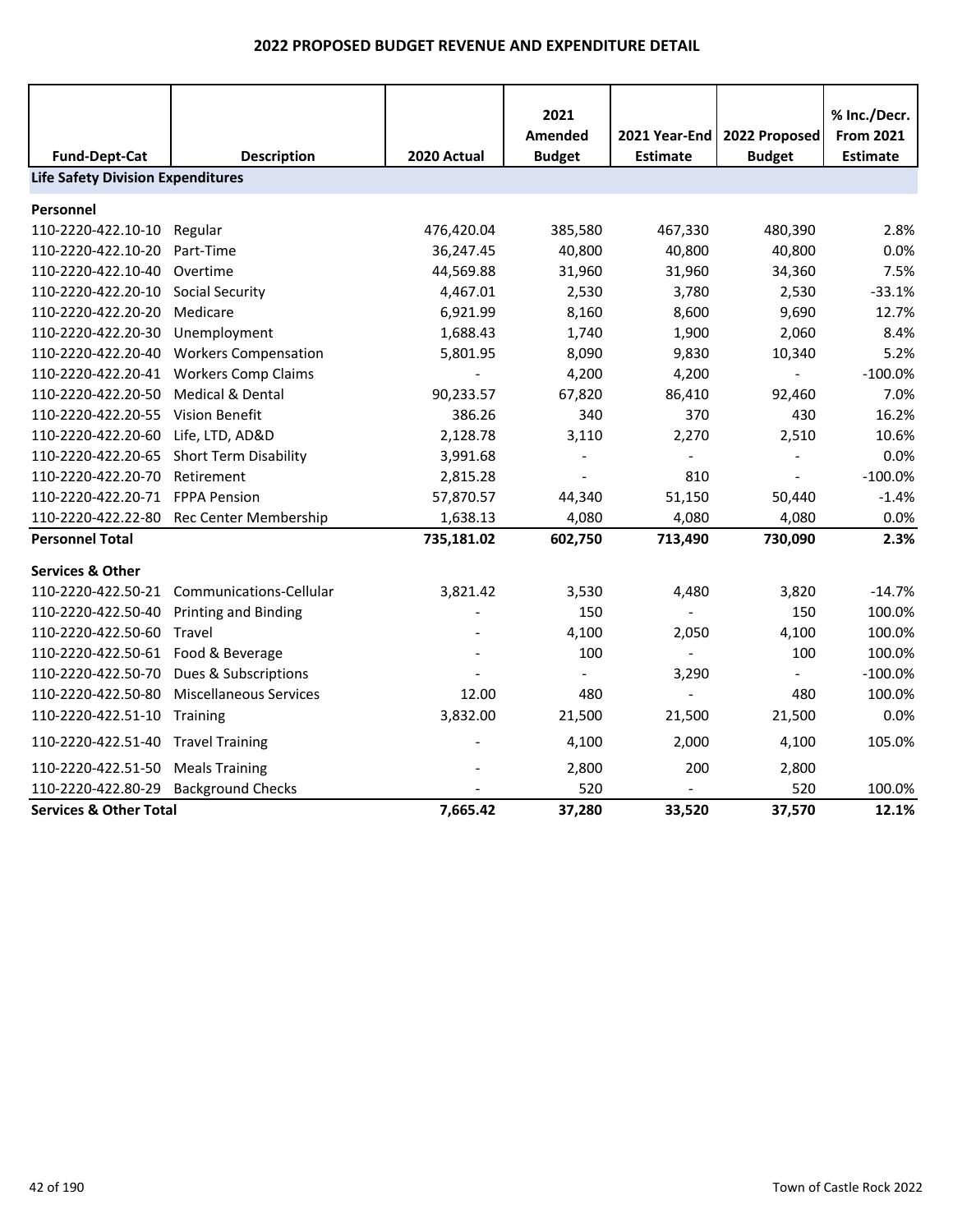|                                        |                                             |             | 2021           |                 |               | % Inc./Decr.     |
|----------------------------------------|---------------------------------------------|-------------|----------------|-----------------|---------------|------------------|
|                                        |                                             |             | <b>Amended</b> | 2021 Year-End   | 2022 Proposed | <b>From 2021</b> |
| <b>Fund-Dept-Cat</b>                   | <b>Description</b>                          | 2020 Actual | <b>Budget</b>  | <b>Estimate</b> | <b>Budget</b> | <b>Estimate</b>  |
| <b>Supplies</b>                        |                                             |             |                |                 |               |                  |
| 110-2220-422.61-10 Office Supplies     |                                             |             | 100            | 100             | 100           | 0.0%             |
|                                        | 110-2220-422.61-11 Books & Publications     | 268.50      | 1,900          |                 | 1,900         | 100.0%           |
| 110-2220-422.61-20 Operating Supplies  |                                             | 16,226.12   | 30,700         | 18,630          | 30,700        | 64.8%            |
| 110-2220-422.61-22 Parts               |                                             |             | 1,050          | $\overline{a}$  | 1,050         | 100.0%           |
| 110-2220-422.61-27 Clothing & Uniforms |                                             | 2,246.70    | 18,900         | 1,290           | 18,900        |                  |
| 110-2220-422.61-30 Computer-Hardware   |                                             | 239.22      | 15,866         | 2,660           | 15,866        | 496.5%           |
| 110-2220-422.61-31 Computer-Software   |                                             | 223.32      | 14,330         | 8,580           | 10,750        | 25.3%            |
|                                        | 110-2220-422.61-32 Telecommunication Eqpmnt | 14.42       | $\overline{a}$ |                 |               | 0.0%             |
|                                        | 110-2220-422.61-39 Computer Replacement     |             | 940            | 4,620           | 4,164         | $-9.9%$          |
| <b>Supplies Total</b>                  |                                             | 19,218.28   | 83,786         | 35,880          | 83,430        | 132.5%           |
| Life Safety Division Expenditure Total |                                             | 762,064.72  | 723,816        | 782,890         | 851,090       | 8.7%             |
| <b>Training Division Revenues</b>      |                                             |             |                |                 |               |                  |
| <b>Charges for Service</b>             |                                             |             |                |                 |               |                  |
| 110-2230-340.14-00 Training Provided   |                                             |             | 3,449          |                 |               | 0.0%             |
| <b>Charges for Service Total</b>       |                                             |             | 3,449          | $\overline{a}$  |               | 0.0%             |
| <b>Training Division Revenue Total</b> |                                             |             | 3,449          |                 |               | 0.0%             |
| <b>Training Division Expenditures</b>  |                                             |             |                |                 |               |                  |
| Personnel                              |                                             |             |                |                 |               |                  |
| 110-2230-422.10-10                     | Regular                                     | 242,559.58  | 348,930        | 249,720         | 365,270       | 46.3%            |
| 110-2230-422.10-40                     | Overtime                                    | 1,917.66    |                | 790             | 5,000         |                  |
| 110-2230-422.20-20                     | Medicare                                    | 2,879.25    | 5,060          | 3,440           | 5,300         | 54.1%            |
| 110-2230-422.20-30                     | Unemployment                                | 735.87      | 1,050          | 760             | 1,100         | 44.7%            |
| 110-2230-422.20-40                     | <b>Workers Compensation</b>                 | 2,698.07    | 6,320          | 4,740           | 7,010         | 47.9%            |
|                                        | 110-2230-422.20-41 Workers Comp Claims      |             | 1,890          | 1,890           |               | $-100.0%$        |
| 110-2230-422.20-50                     | <b>Medical &amp; Dental</b>                 | 40,240.68   | 61,250         | 42,470          | 67,090        | 58.0%            |
| 110-2230-422.20-55                     | Vision Benefit                              | 155.36      | 260            | 160             | 250           | 56.3%            |
| 110-2230-422.20-60                     | Life, LTD, AD&D                             | 1,204.71    | 2,090          | 1,310           | 1,900         | 45.0%            |
| 110-2230-422.20-71 FPPA Pension        |                                             | 29,861.26   | 40,130         | 27,180          | 38,350        | 41.1%            |
|                                        | 110-2230-422.22-80 Rec Center Membership    | 1,076.10    | 2,510          | 2,510           | 3,240         | 29.1%            |
| <b>Personnel Total</b>                 |                                             | 323,328.54  | 469,490        | 334,970         | 494,510       | 47.6%            |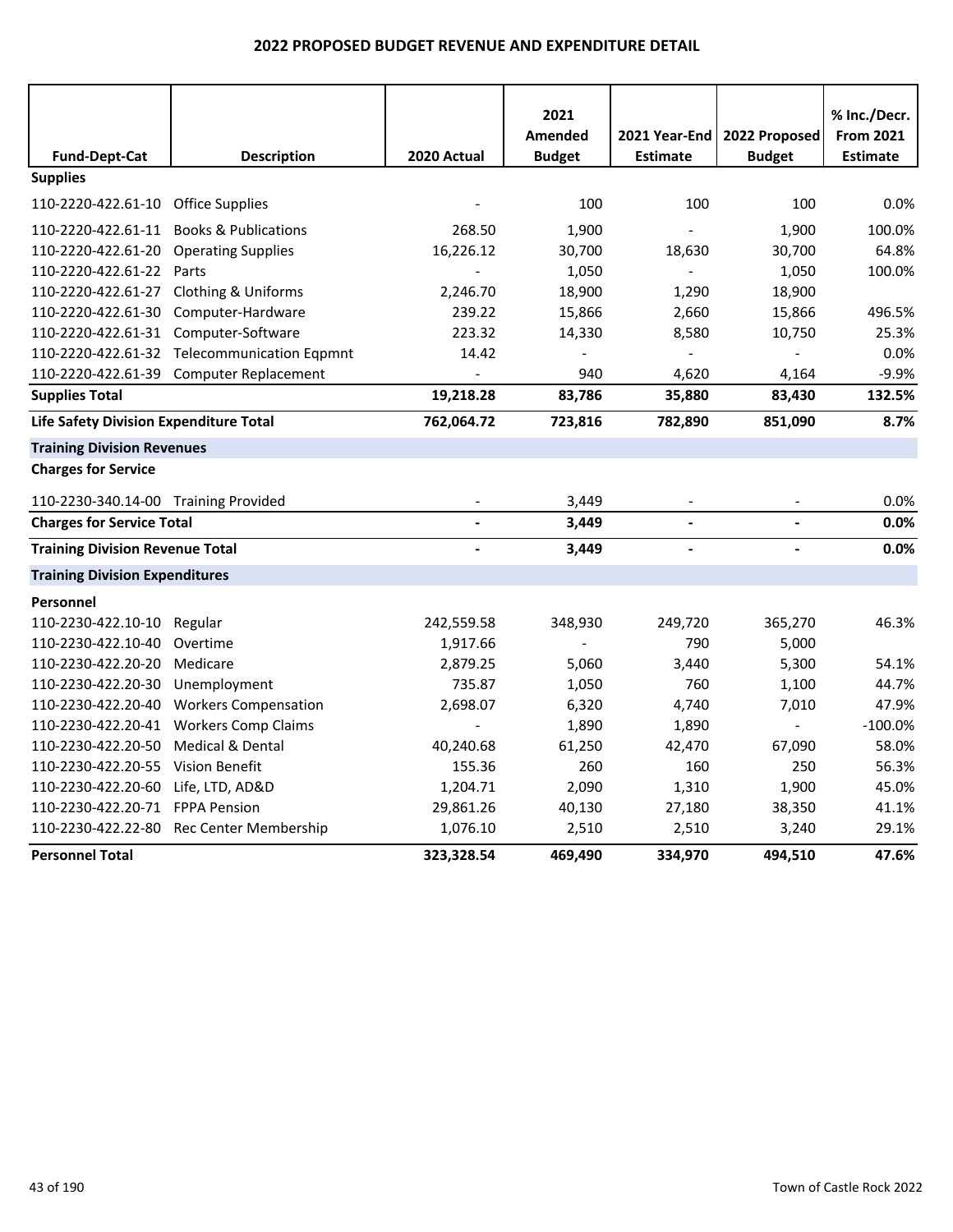|                                                  |                                             |             | 2021<br>Amended          | 2021 Year-End   | 2022 Proposed                | % Inc./Decr.<br><b>From 2021</b> |
|--------------------------------------------------|---------------------------------------------|-------------|--------------------------|-----------------|------------------------------|----------------------------------|
| <b>Fund-Dept-Cat</b>                             | <b>Description</b>                          | 2020 Actual | <b>Budget</b>            | <b>Estimate</b> | <b>Budget</b>                | <b>Estimate</b>                  |
| <b>Services &amp; Other</b>                      |                                             |             |                          |                 |                              |                                  |
| 110-2230-422.40-23                               | <b>Disposal Services</b>                    | 1,301.87    | 1,000                    |                 | 1,000                        | 100.0%                           |
| 110-2230-422.40-25                               | Portable Restrooms                          | 990.00      | 1,400                    | 1,270           | 1,400                        | 10.2%                            |
| 110-2230-422.40-32                               | Repair & Maint-Equipment                    | 14,543.25   |                          |                 |                              | 0.0%                             |
| 110-2230-422.40-40                               | <b>Equipment Rentals</b>                    | 1,717.80    | 5,400                    | 1,630           | 5,400                        | 231.3%                           |
| 110-2230-422.40-41                               | <b>Facility Rental</b>                      | 206.57      |                          |                 |                              | 0.0%                             |
| 110-2230-422.50-61 Food & Beverage               |                                             | 225.28      | $\overline{\phantom{a}}$ | 150             | $\overline{\phantom{a}}$     | $-100.0%$                        |
| 110-2230-422.50-70                               | Dues & Subscriptions                        | 240.00      | 2,000                    | 1,000           | 2,000                        | 100.0%                           |
| 110-2230-422.51-10                               | Training                                    | 4,330.42    | 88,700                   | 88,700          | 120,700                      | 36.1%                            |
| 110-2230-422.51-40                               | <b>Travel Training</b>                      | 3,964.66    | 6,200                    | 6,200           | 6,200                        | 0.0%                             |
| 110-2230-422.51-50                               | <b>Meals Training</b>                       | 1,409.10    | 2,000                    | 2,000           | 2,000                        | 0.0%                             |
| 110-2230-422.51-60                               | <b>Professional Licensing</b>               | 6,298.46    | 8,100                    | 8,100           | 8,100                        | 0.0%                             |
| <b>Services &amp; Other Total</b>                |                                             | 35,227.41   | 114,800                  | 109,050         | 146,800                      | 34.6%                            |
| <b>Supplies</b>                                  |                                             |             |                          |                 |                              |                                  |
| 110-2230-422.61-11                               | <b>Books &amp; Publications</b>             | 8,435.22    | 8,480                    | 450             | 8,480                        |                                  |
| 110-2230-422.61-20                               | <b>Operating Supplies</b>                   | 20,801.46   | 5,600                    | 8,290           | 5,600                        | $-32.5%$                         |
| 110-2230-422.61-27                               | Clothing & Uniforms                         | 316.94      |                          |                 | 1,400                        | 100.0%                           |
| 110-2230-422.61-30                               | Computer-Hardware                           | 114.57      |                          |                 |                              | 0.0%                             |
| 110-2230-422.61-31 Computer-Software             |                                             | 13,151.24   | 11,520                   | 15,000          | 11,520                       | $-23.2%$                         |
|                                                  | 110-2230-422.61-39 Computer Replacement     |             | 3,210                    |                 | $\overline{\phantom{a}}$     | 0.0%                             |
| <b>Supplies Total</b>                            |                                             | 42,819.43   | 28,810                   | 23,740          | 27,000                       | 13.7%                            |
| <b>Training Division Expenditure Total</b>       |                                             | 401,375.38  | 613,100                  | 467,760         | 668,310                      | 42.9%                            |
| <b>Special Operations Division Revenues</b>      |                                             |             |                          |                 |                              |                                  |
| <b>Charges for Service</b>                       |                                             |             |                          |                 |                              |                                  |
|                                                  | 110-2250-340.13-00 Wildfire Deployment Fees | 273,643.84  | 243,103                  | 243,103         | 247,965                      | 2.0%                             |
| <b>Charges for Service Total</b>                 |                                             | 273,643.84  | 243,103                  | 243,103         | 247,965                      | 2.0%                             |
| <b>Special Operations Division Revenue Total</b> |                                             | 273,643.84  | 243,103                  | 243,103         | 247,965                      | 2.0%                             |
| <b>Special Operations Division Expenditures</b>  |                                             |             |                          |                 |                              |                                  |
| Personnel                                        |                                             |             |                          |                 |                              |                                  |
| 110-2250-422.10-10 Regular                       |                                             | 64,454.27   |                          | 340             |                              | $-100.0%$                        |
| 110-2250-422.10-40                               | Overtime                                    | 29,135.60   | 148,110                  | 148,110         | 148,110                      | 0.0%                             |
| 110-2250-422.20-20                               | Medicare                                    | 1,199.21    | 9,180                    | 9,190           | 9,180                        | $-0.1%$                          |
| 110-2250-422.20-30 Unemployment                  |                                             | 280.79      | 2,150                    | 2,150           | 2,150                        | 0.0%                             |
|                                                  | 110-2250-422.20-40 Workers Compensation     | 675.87      | 440                      | 450             | 740                          | 64.4%                            |
|                                                  | 110-2250-422.20-41 Workers Comp Claims      |             | 1,730                    | 1,730           |                              | $-100.0%$                        |
| 110-2250-422.20-50                               | Medical & Dental                            | 9,311.16    | $\overline{\phantom{a}}$ | 70              | $\qquad \qquad \blacksquare$ | $-100.0%$                        |
| 110-2250-422.20-55 Vision Benefit                |                                             | 47.68       | $\blacksquare$           |                 |                              | 0.0%                             |
| 110-2250-422.20-60                               | Life, LTD, AD&D                             | 258.68      | 3,670                    | $\overline{a}$  | $\overline{a}$               | 0.0%                             |
| 110-2250-422.20-71 FPPA Pension                  |                                             | 272.70      | 1,780                    | 1,820           | 1,780                        | $-2.2%$                          |
| <b>Personnel Total</b>                           |                                             | 105,635.96  | 167,060                  | 163,860         | 161,960                      | $-1.2%$                          |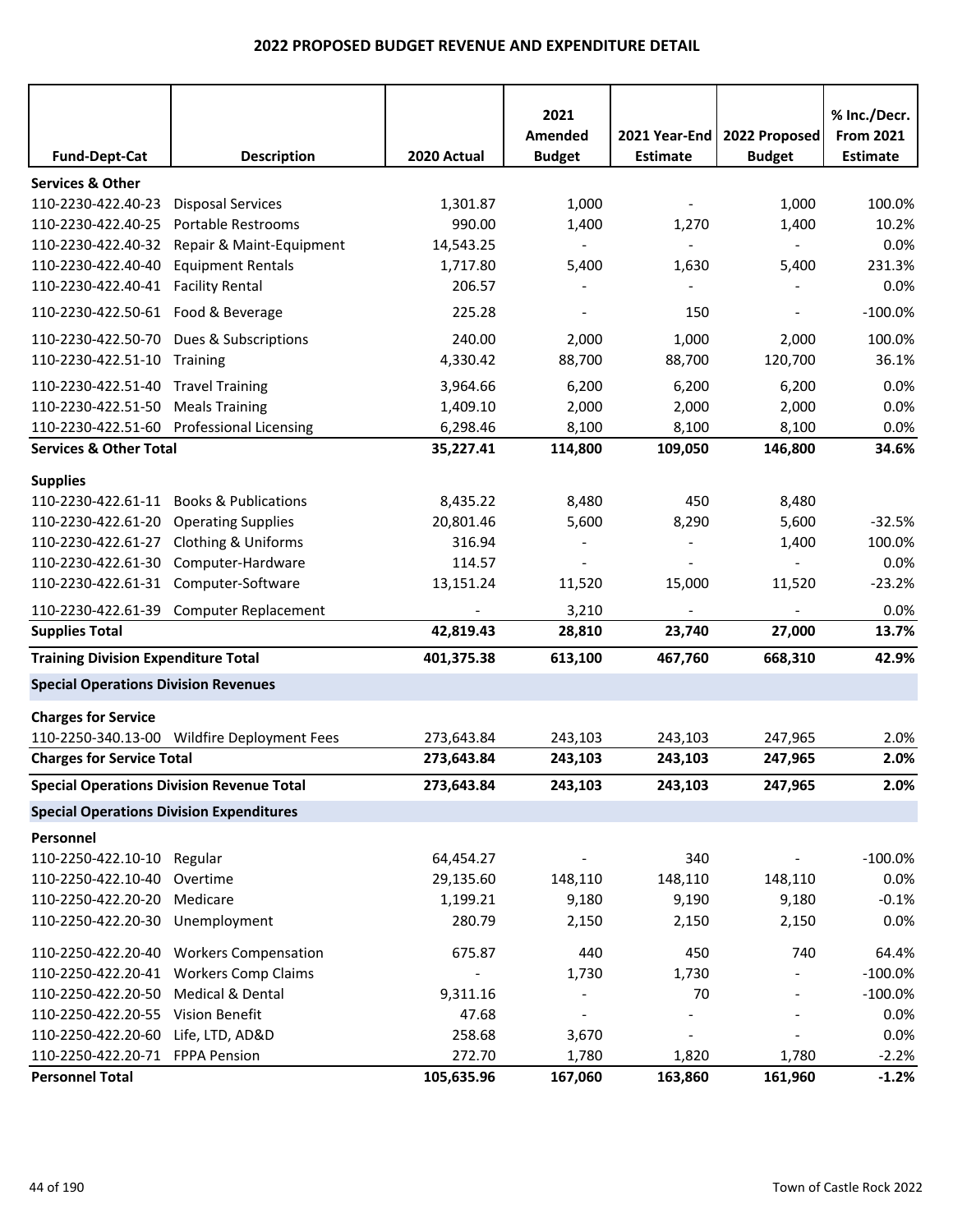|                                                     |                                                      |                | 2021<br>Amended | 2021 Year-End   | 2022 Proposed            | % Inc./Decr.<br><b>From 2021</b> |
|-----------------------------------------------------|------------------------------------------------------|----------------|-----------------|-----------------|--------------------------|----------------------------------|
| <b>Fund-Dept-Cat</b><br><b>Services &amp; Other</b> | <b>Description</b>                                   | 2020 Actual    | <b>Budget</b>   | <b>Estimate</b> | <b>Budget</b>            | <b>Estimate</b>                  |
|                                                     |                                                      |                |                 |                 |                          |                                  |
|                                                     | 110-2250-422.40-32 Repair & Maint-Equipment          |                | 800             | 420             | 800                      | 90.5%                            |
|                                                     | 110-2250-422.40-34 Outsourced Vehicle Repair         | 132.00         | 3,000           |                 | 3,000                    | 100.0%                           |
| 110-2250-422.50-60                                  | Travel                                               | 8,623.35       | 5,000           | 2,500           | 5,000                    | 100.0%                           |
| 110-2250-422.50-61 Food & Beverage                  |                                                      | 786.75         | 1,000           | 500             | 1,000                    | 100.0%                           |
| 110-2250-422.50-80                                  | <b>Miscellaneous Services</b>                        | 35.00          |                 | 60              |                          | $-100.0%$                        |
| 110-2250-422.51-10                                  | Training                                             | 2,335.00       | 43,500          | 11,440          | 43,500                   | 280.2%                           |
| 110-2250-422.51-40 Travel Training                  |                                                      | 320.00         | 1,000           | 500             | 1,000                    | 100.0%                           |
| 110-2250-422.51-50 Meals Training                   |                                                      |                | 400             | 200             | 400                      | 100.0%                           |
| <b>Services &amp; Other Total</b>                   |                                                      | 12,232.10      | 54,700          | 15,620          | 54,700                   | 250.2%                           |
| <b>Supplies</b>                                     |                                                      |                |                 |                 |                          |                                  |
|                                                     | 110-2250-422.61-11 Books & Publications              | 156.00         | 500             |                 | 500                      | 100.0%                           |
|                                                     | 110-2250-422.61-14 Equipment / Noncapital            | 2,224.56       | 25,000          | 12,500          | 25,000                   | 100.0%                           |
| 110-2250-422.61-20 Operating Supplies               |                                                      | 18,819.00      | 10,000          | 5,000           | 10,000                   | 100.0%                           |
| 110-2250-422.61-23 Gasoline                         |                                                      | 1,470.84       | 610             | 410             | 1,470                    | 258.5%                           |
| 110-2250-422.61-27 Clothing & Uniforms              |                                                      | 4,131.14       | 10,000          | 13,610          | 10,000                   | $-26.5%$                         |
| <b>Supplies Total</b>                               |                                                      | 26,801.54      | 46,110          | 31,520          | 46,970                   | 49.0%                            |
|                                                     | <b>Special Operations Division Expenditure Total</b> | 144,669.60     | 267,870         | 211,000         | 263,630                  | 24.9%                            |
| <b>Logistics Division Expenditures</b>              |                                                      |                |                 |                 |                          |                                  |
| Personnel                                           |                                                      |                |                 |                 |                          |                                  |
| 110-2260-422.10-10 Regular                          |                                                      |                | 261,394         | 261,350         | 273,090                  | 4.5%                             |
| 110-2260-422.10-40                                  | Overtime                                             |                |                 | 520             | $\overline{\phantom{a}}$ | $-100.0%$                        |
| 110-2260-422.20-10                                  | <b>Social Security</b>                               |                | 4,819           | 4,660           | 4,940                    | 6.0%                             |
| 110-2260-422.20-20                                  | Medicare                                             |                | 3,790           | 3,590           | 3,960                    | 10.3%                            |
| 110-2260-422.20-30                                  | Unemployment                                         |                | 784             | 790             | 820                      | 3.8%                             |
|                                                     | 110-2260-422.20-40 Workers Compensation              |                | 4,233           | 4,400           | 4,700                    | 6.8%                             |
| 110-2260-422.20-50 Medical & Dental                 |                                                      |                | 42,788          | 40,830          | 45,330                   | 11.0%                            |
| 110-2260-422.20-55 Vision Benefit                   |                                                      |                | 172             | 150             | 170                      | 13.3%                            |
| 110-2260-422.20-60 Life, LTD, AD&D                  |                                                      |                | 1,568           | 1,370           | 1,430                    | 4.4%                             |
| 110-2260-422.20-70 Retirement                       |                                                      |                | 5,441           | 5,310           | 5,580                    | 5.1%                             |
| 110-2260-422.20-71 FPPA Pension                     |                                                      |                | 21,122          | 19,700          | 20,310                   | 3.1%                             |
|                                                     | 110-2260-422.22-80 Rec Center Membership             |                | 2,202           |                 |                          | 0.0%                             |
| <b>Personnel Total</b>                              |                                                      | $\blacksquare$ | 348,313         | 342,670         | 360,330                  | 5.2%                             |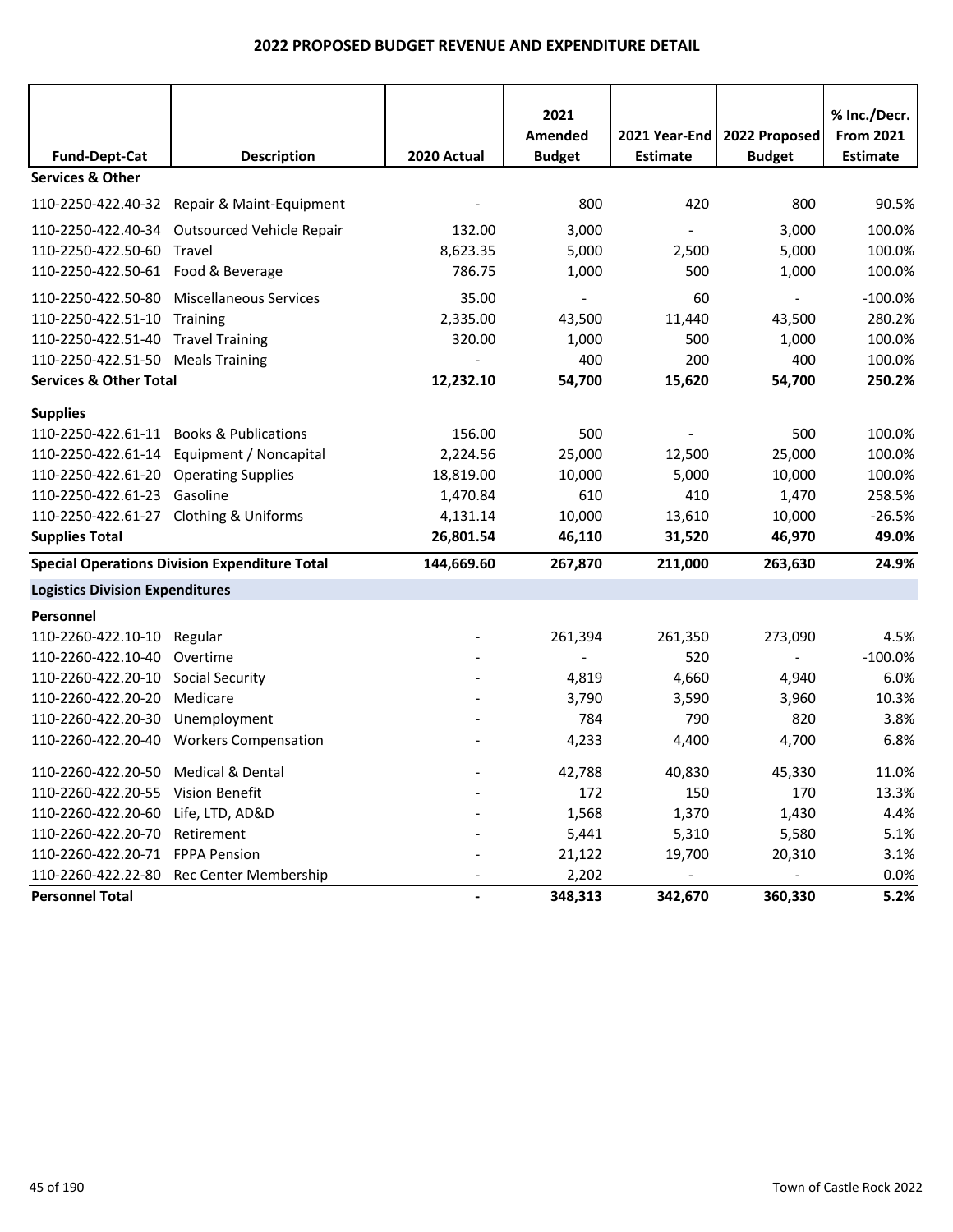|                                               |                                                    |                          | 2021<br>Amended | 2021 Year-End   | 2022 Proposed | % Inc./Decr.<br><b>From 2021</b> |
|-----------------------------------------------|----------------------------------------------------|--------------------------|-----------------|-----------------|---------------|----------------------------------|
| <b>Fund-Dept-Cat</b>                          | <b>Description</b>                                 | 2020 Actual              | <b>Budget</b>   | <b>Estimate</b> | <b>Budget</b> | <b>Estimate</b>                  |
| <b>Services &amp; Other</b>                   |                                                    |                          |                 |                 |               |                                  |
| 110-2260-422.40-26                            | <b>Recycling Services</b>                          |                          | 5,600           |                 | 5,600         | 100.0%                           |
| 110-2260-422.40-27                            | OutsourcedVehicle Washing                          |                          | 200             | 1,420           | 200           | $-85.9%$                         |
| 110-2260-422.40-30                            | Repair & Maint-Buildings                           |                          | 78,872          | 91,300          | 27,300        | $-70.1%$                         |
| 110-2260-422.40-32                            | Repair & Maint-Equipment                           |                          | 51,110          | 79,570          | 51,110        | $-35.8%$                         |
| 110-2260-422.40-33                            | Repair & Maint-Vehicles                            |                          | 126,850         | 44,920          |               | $-100.0%$                        |
|                                               | 110-2260-422.40-34 Outsourced Vehicle Repair       |                          | 115,200         | 58,510          | 115,200       | 96.9%                            |
| 110-2260-422.40-40                            | <b>Equipment Rentals</b>                           |                          | 18,300          | 10,310          | 18,600        | 80.4%                            |
| 110-2260-422.50-83                            | Hazardous Waste Disposal                           |                          | 2,300           |                 | 2,300         | 100.0%                           |
| <b>Services &amp; Other Total</b>             |                                                    |                          | 398,432         | 286,030         | 220,310       | $-23.0%$                         |
| <b>Supplies</b>                               |                                                    |                          |                 |                 |               |                                  |
|                                               | 110-2260-422.61-12 Office Eq-Furn/Noncapital       |                          | 71,440          | 118,160         | 51,500        | $-56.4%$                         |
|                                               | 110-2260-422.61-14 Equipment / Noncapital          |                          | 29,774          | 57,774          | 1,500         | $-97.4%$                         |
| 110-2260-422.61-20 Operating Supplies         |                                                    |                          | 130,400         | 89,700          | 130,000       | 44.9%                            |
| 110-2260-422.61-22 Parts                      |                                                    |                          | 75,000          | 106,700         | 75,000        | $-29.7%$                         |
| 110-2260-422.61-23 Gasoline                   |                                                    |                          | 81,450          | 41,340          | 5,000         | $-87.9%$                         |
| 110-2260-422.61-27                            | <b>Clothing &amp; Uniforms</b>                     |                          | 180,000         | 180,000         | 220,400       | 22.4%                            |
|                                               | 110-2260-422.61-32 Telecommunication Eqpmnt        |                          | 30,600          | 54,540          | 30,600        | $-43.9%$                         |
| <b>Supplies Total</b>                         |                                                    |                          | 598,664         | 648,214         | 514,000       | $-20.7%$                         |
| <b>Transfers Out</b>                          |                                                    |                          |                 |                 |               |                                  |
|                                               | 110-2260-422.91-85 Vehicle Replace Program         |                          | 1,701,897       | 1,701,900       | 1,670,838     | $-1.8%$                          |
| <b>Transfers Out Total</b>                    |                                                    | $\blacksquare$           | 1,701,897       | 1,701,900       | 1,670,838     | $-1.8%$                          |
| <b>Logistics Division Expenditure Total</b>   |                                                    | $\overline{\phantom{a}}$ | 3,047,306       | 2,978,814       | 2,765,478     | $-7.2%$                          |
| <b>Capital Projects Division Expenditures</b> |                                                    |                          |                 |                 |               |                                  |
| Capital                                       |                                                    |                          |                 |                 |               |                                  |
| 110-2275-422.70-42 Furniture & Fixtures       |                                                    |                          | 18,720          |                 |               | 0.0%                             |
| <b>Capital Total</b>                          |                                                    |                          | 18,720          |                 |               | 0.0%                             |
| <b>Transfers Out</b>                          |                                                    |                          |                 |                 |               |                                  |
|                                               | 110-2275-422.91-06 General Long Term Planing       | 1,003,743.00             | 687,144         | 687,144         | 687,144       | 0.0%                             |
| <b>Transfers Out Total</b>                    |                                                    | 1,003,743.00             | 687,144         | 687,144         | 687,144       | 0.0%                             |
|                                               | <b>Capital Projects Division Expenditure Total</b> | 1,003,743.00             | 705,864         | 687,144         | 687,144       | 0.0%                             |
| <b>Fire Total Revenues</b>                    |                                                    | 2,457,486.89             | 2,804,583       | 2,814,100       | 2,844,799     | 1.1%                             |
| <b>Fire Total Expenditures</b>                |                                                    | 15,681,001.35            | 17,752,395      | 17,507,044      | 18,494,264    | 5.6%                             |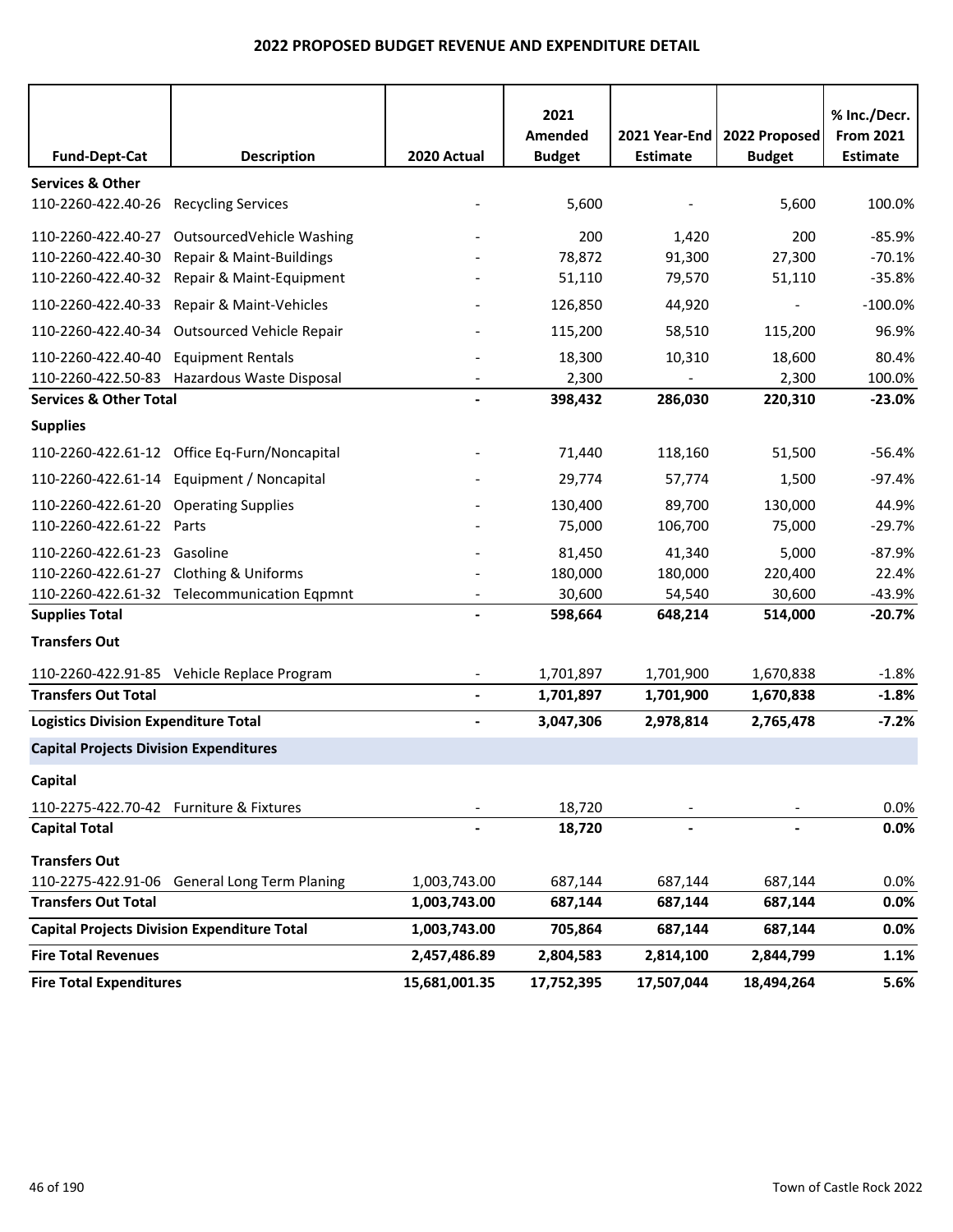|                                              |                                  |                | 2021<br>Amended | 2021 Year-End   | 2022 Proposed            | % Inc./Decr.<br><b>From 2021</b> |
|----------------------------------------------|----------------------------------|----------------|-----------------|-----------------|--------------------------|----------------------------------|
| <b>Fund-Dept-Cat</b>                         | <b>Description</b>               | 2020 Actual    | <b>Budget</b>   | <b>Estimate</b> | <b>Budget</b>            | <b>Estimate</b>                  |
| <b>Parks</b>                                 |                                  |                |                 |                 |                          |                                  |
| <b>Administration Division Revenues</b>      |                                  |                |                 |                 |                          |                                  |
| <b>Charges for Service</b>                   |                                  |                |                 |                 |                          |                                  |
| 110-5200-340.50-00                           | Park Fees                        | 6,405.00       | 15,000          | 15,000          | 15,450                   | 3.0%                             |
| 110-5200-340.60-00                           | <b>Prk Concession Commission</b> |                | 2,000           | 2,000           | 2,000                    | 0.0%                             |
| 110-5200-341.65-00 Equipment Rental          |                                  | 2,156.25       | 7,000           | 7,000           | 7,000                    | 0.0%                             |
| <b>Charges for Service Total</b>             |                                  | 8,561.25       | 24,000          | 24,000          | 24,450                   | 1.9%                             |
|                                              |                                  |                |                 |                 |                          |                                  |
| <b>Other Revenue</b>                         |                                  |                |                 |                 |                          |                                  |
| 110-5200-394.40-10 Zip Line Lease Agrmt      |                                  | 111,274.44     | 236,482         | 236,482         | $\overline{\phantom{a}}$ | $-100.0%$                        |
| <b>Other Revenue Total</b>                   |                                  | 111,274.44     | 236,482         | 236,482         | $\overline{\phantom{0}}$ | $-100.0%$                        |
| <b>Administration Division Revenue Total</b> |                                  | 119,835.69     | 260,482         | 260,482         | 24,450                   | $-90.6%$                         |
| <b>Administration Division Expenditures</b>  |                                  |                |                 |                 |                          |                                  |
| Personnel                                    |                                  |                |                 |                 |                          |                                  |
| 110-5200-452.10-10                           | Regular                          | 261,567.52     | 275,820         | 286,030         | 339,770                  | 18.8%                            |
| 110-5200-452.10-20                           | Part-Time                        | 39,765.27      | 23,720          | 23,720          | 23,720                   | 0.0%                             |
| 110-5200-452.10-40                           | Overtime                         | 105.22         |                 |                 |                          | 0.0%                             |
| 110-5200-452.20-10                           | <b>Social Security</b>           | 17,637.46      | 18,570          | 19,180          | 22,540                   | 17.5%                            |
| 110-5200-452.20-20                           | Medicare                         | 4,367.15       | 4,340           | 4,490           | 5,270                    | 17.4%                            |
| 110-5200-452.20-30                           | Unemployment                     | 921.10         | 900             | 930             | 1,090                    | 17.2%                            |
| 110-5200-452.20-40                           | <b>Workers Compensation</b>      | 82.29          | 660             | 210             | 500                      | 138.1%                           |
| 110-5200-452.20-41                           | <b>Workers Comp Claims</b>       | $\blacksquare$ | 340             | 340             | $\equiv$                 | $-100.0%$                        |
| 110-5200-452.20-50                           | Medical & Dental                 | 24,647.98      | 30,320          | 34,690          | 38,280                   | 10.4%                            |
| 110-5200-452.20-55                           | <b>Vision Benefit</b>            | 250.03         | 150             | 190             | 190                      | 0.0%                             |
| 110-5200-452.20-60                           | Life, LTD, AD&D                  | 1,275.34       | 1,660           | 1,450           | 1,780                    | 22.8%                            |
| 110-5200-452.20-70                           | Retirement                       | 19,653.06      | 10,920          | 20,020          | 23,780                   | 18.8%                            |
| 110-5200-452.22-05                           | <b>Other Benefits</b>            | 4,106.61       | 4,320           | 4,320           | 4,320                    | 0.0%                             |
| 110-5200-452.22-60                           | <b>Employee Recognition</b>      |                | 60              | 60              | 60                       | 0.0%                             |
| 110-5200-452.22-80                           | Rec Center Membership            | 442.86         | 2,940           | 2,940           | 2,940                    | 0.0%                             |
| <b>Personnel Total</b>                       |                                  | 374,821.89     | 374,720         | 398,570         | 464,240                  | 16.5%                            |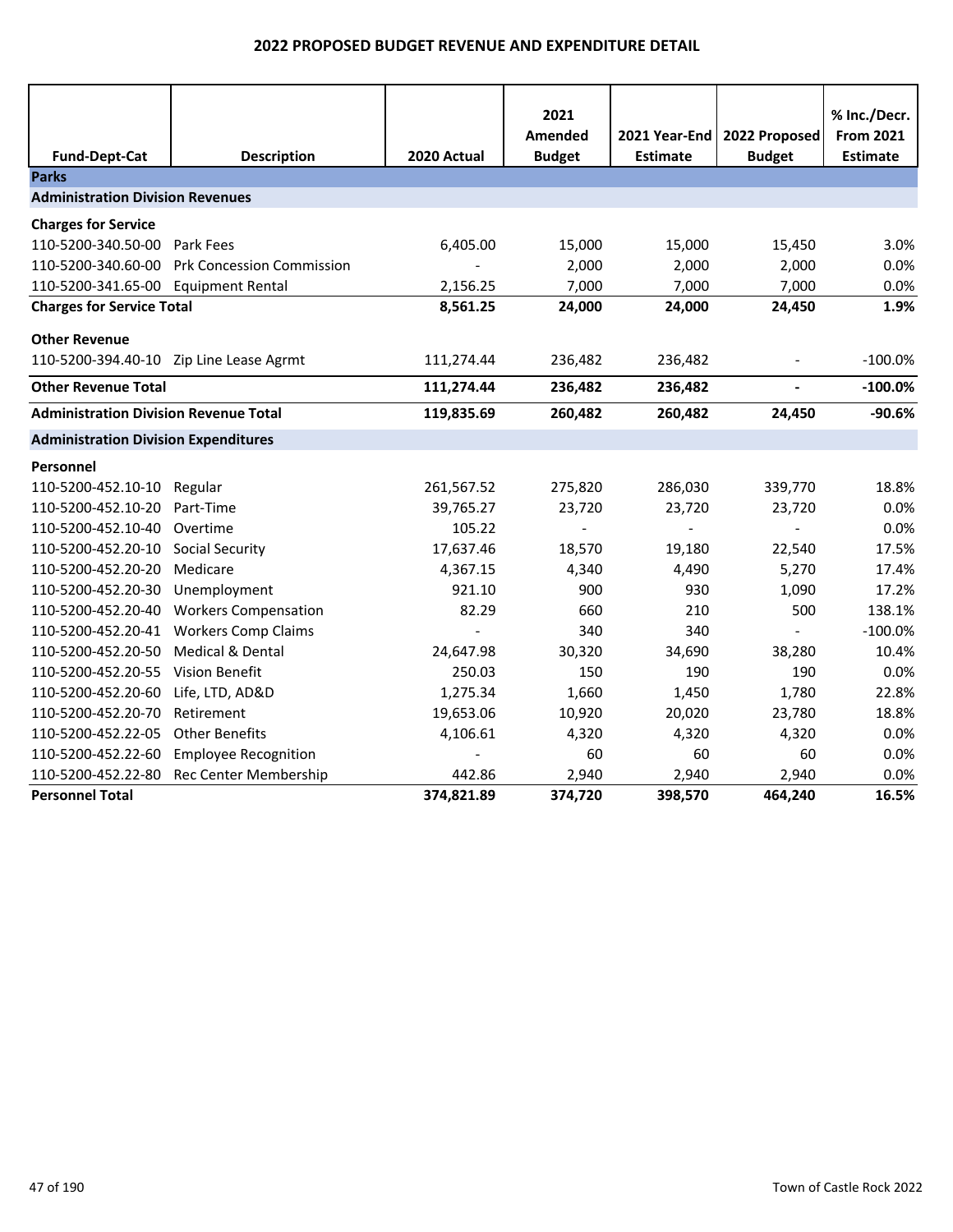|                                        |                                                  |             | 2021                     |                                  |                                | % Inc./Decr.                 |
|----------------------------------------|--------------------------------------------------|-------------|--------------------------|----------------------------------|--------------------------------|------------------------------|
| <b>Fund-Dept-Cat</b>                   | <b>Description</b>                               | 2020 Actual | Amended<br><b>Budget</b> | 2021 Year-End<br><b>Estimate</b> | 2022 Proposed<br><b>Budget</b> | <b>From 2021</b><br>Estimate |
| <b>Services &amp; Other</b>            |                                                  |             |                          |                                  |                                |                              |
| 110-5200-452.30-70                     | <b>Oth Professional Services</b>                 | 31,101.50   | 65,000                   | 68,810                           | 65,000                         | $-5.5%$                      |
| 110-5200-452.30-90                     | <b>Technical Services</b>                        | 1.99        | $\overline{\phantom{a}}$ | $\blacksquare$                   | $\overline{\phantom{a}}$       | 0.0%                         |
| 110-5200-452.40-10                     | Utilities - Electric                             | 10,572.09   | 31,000                   | 12,750                           | 28,000                         | 119.6%                       |
|                                        | 110-5200-452.40-11 Utilities - Natural Gas       | 951.99      | 3,750                    | 2,210                            | 2,000                          | $-9.5%$                      |
|                                        | 110-5200-452.40-12 Water-Stormwater-Sewer        | 15,747.53   | 22,330                   | 12,700                           | 22,330                         | 75.8%                        |
| 110-5200-452.40-23                     | <b>Disposal Services</b>                         | 947.22      | 1,200                    | 2,100                            | 1,200                          | $-42.9%$                     |
| 110-5200-452.40-26                     | <b>Recycling Services</b>                        |             | 3,600                    | 3,600                            | 3,600                          | 0.0%                         |
| 110-5200-452.40-33                     | Repair & Maint-Vehicles                          | 2,666.62    | 4,720                    | 3,290                            | 4,720                          | 43.5%                        |
| 110-5200-452.40-40                     | <b>Equipment Rentals</b>                         | 7,492.59    | 11,500                   | 7,100                            | 11,500                         | 62.0%                        |
| 110-5200-452.50-20                     | Communications-Telephone                         | 3,031.58    | 1,560                    | 1,610                            | 3,030                          | 88.2%                        |
| 110-5200-452.50-21                     | Communications-Cellular                          | 24,217.39   | 30,470                   | 12,480                           | 30,470                         | 144.2%                       |
|                                        | 110-5200-452.50-22 Software Maintenance          | 31,470.11   | 58,370                   | 53,674                           | 68,650                         | 27.9%                        |
| 110-5200-452.50-40                     | <b>Printing and Binding</b>                      | 8,428.17    | 20,000                   | 1,110                            | 4,500                          | 305.4%                       |
| 110-5200-452.50-60 Travel              |                                                  | 10.77       |                          |                                  |                                | 0.0%                         |
| 110-5200-452.50-61 Food & Beverage     |                                                  | 1,121.21    | 4,500                    | 760                              | 4,500                          | 492.1%                       |
|                                        | 110-5200-452.50-70 Dues & Subscriptions          | 5,849.10    | 7,200                    | 5,980                            | 7,200                          | 20.4%                        |
| 110-5200-452.50-75 Postage             |                                                  | 3,377.09    | 260                      |                                  | 260                            | 100.0%                       |
| 110-5200-452.50-80                     | <b>Miscellaneous Services</b>                    | 110,500.00  | 109,800                  | 110,500                          | 110,500                        | 0.0%                         |
| 110-5200-452.51-10                     | Training                                         | 110.00      | 5,000                    |                                  | 5,000                          | 100.0%                       |
| 110-5200-452.51-40 Travel Training     |                                                  | 34.15       | 3,000                    |                                  | 3,000                          | 100.0%                       |
| 110-5200-452.51-50 Meals Training      |                                                  | 89.70       | 2,000                    |                                  | 2,000                          | 100.0%                       |
|                                        | 110-5200-452.51-60 Professional Licensing        |             | 1,100                    |                                  | 1,100                          | 100.0%                       |
| <b>Services &amp; Other Total</b>      |                                                  | 257,720.80  | 386,360                  | 298,674                          | 378,560                        | 26.8%                        |
| <b>Supplies</b>                        |                                                  |             |                          |                                  |                                |                              |
| 110-5200-452.61-10 Office Supplies     |                                                  | 1,129.68    | 4,000                    | 2,190                            | 4,000                          | 82.7%                        |
|                                        | 110-5200-452.61-11 Books & Publications          | 32.10       | 400                      | $\sim$                           | 400                            | 100.0%                       |
| 110-5200-452.61-20 Operating Supplies  |                                                  | 5,147.22    | 8,000                    | 1,120                            | 8,000                          |                              |
| 110-5200-452.61-23 Gasoline            |                                                  | 570.56      | 2,700                    | 300                              | 2,000                          |                              |
| 110-5200-452.61-27 Clothing & Uniforms |                                                  | 923.03      | 1,800                    |                                  | 1,800                          | 100.0%                       |
|                                        | 110-5200-452.61-30 Computer-Hardware             | 4,243.52    |                          |                                  |                                | 0.0%                         |
| 110-5200-452.61-31 Computer-Software   |                                                  |             | $\blacksquare$           | 9,350                            | $\blacksquare$                 | $-100.0\%$                   |
|                                        | 110-5200-452.61-39 Computer Replacement          |             | 5,790                    | 10,360                           | 2,896                          | $-72.1%$                     |
| <b>Supplies Total</b>                  |                                                  | 12,046.11   | 22,690                   | 23,320                           | 19,096                         | $-18.1%$                     |
| <b>Transfers Out</b>                   |                                                  |             |                          |                                  |                                |                              |
|                                        | 110-5200-452.91-85 Vehicle Replace Program       |             | 10,147                   | 10,147                           | 21,208                         | 109.0%                       |
| <b>Transfers Out Total</b>             |                                                  |             | 10,147                   | 10,147                           | 21,208                         | 109.0%                       |
|                                        | <b>Administration Division Expenditure Total</b> | 644,588.80  | 793,917                  | 730,711                          | 883,104                        | 20.9%                        |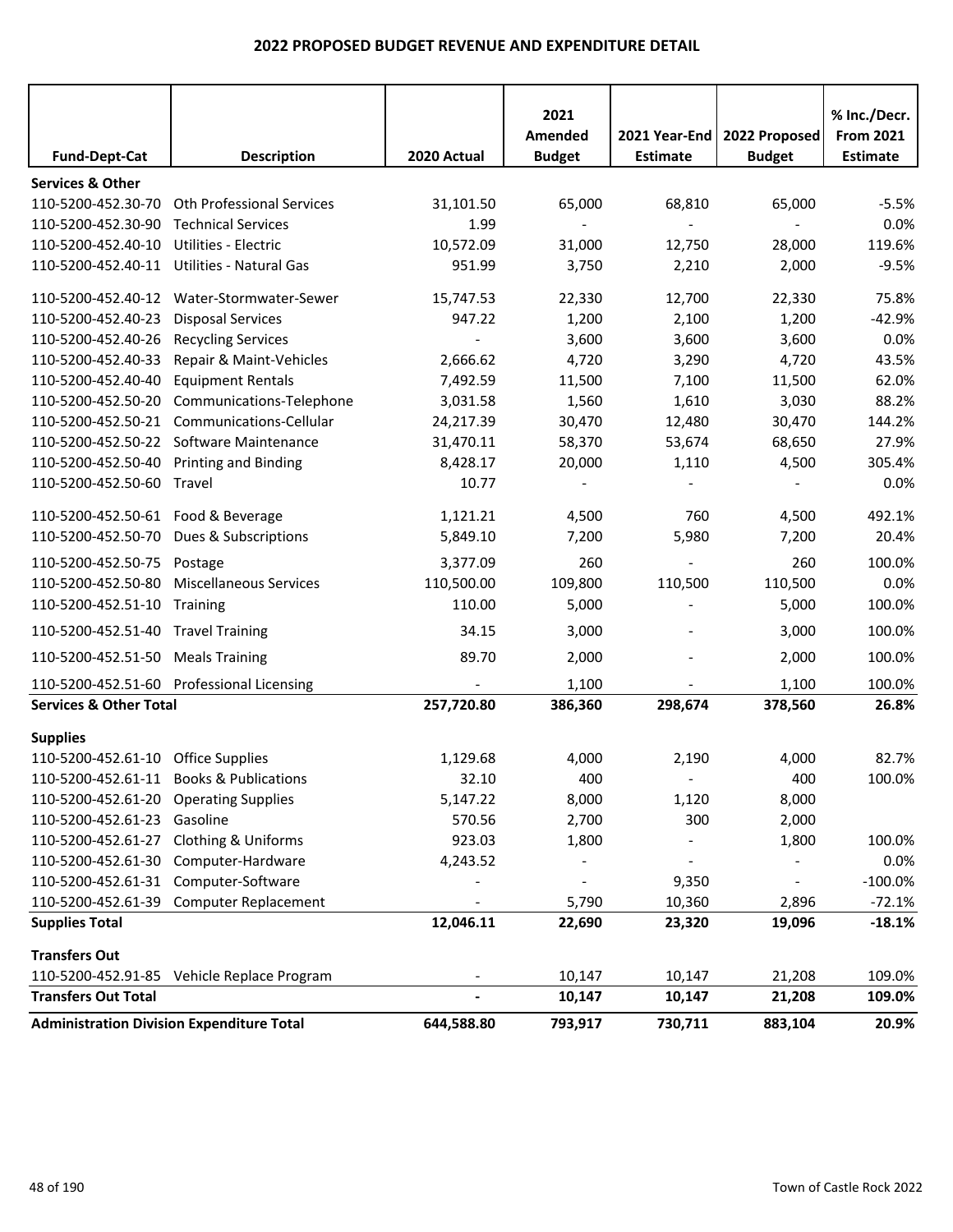|                                              |                                              |              | 2021          |                 |               | % Inc./Decr.     |  |  |
|----------------------------------------------|----------------------------------------------|--------------|---------------|-----------------|---------------|------------------|--|--|
|                                              |                                              |              | Amended       | 2021 Year-End   | 2022 Proposed | <b>From 2021</b> |  |  |
| <b>Fund-Dept-Cat</b>                         | <b>Description</b>                           | 2020 Actual  | <b>Budget</b> | <b>Estimate</b> | <b>Budget</b> | <b>Estimate</b>  |  |  |
| <b>Developed Parks Division Expenditures</b> |                                              |              |               |                 |               |                  |  |  |
| Personnel                                    |                                              |              |               |                 |               |                  |  |  |
| 110-5210-452.10-10 Regular                   |                                              | 590,634.51   | 582,660       | 678,520         | 722,300       | 6.5%             |  |  |
| 110-5210-452.10-20 Part-Time                 |                                              | 72,780.00    |               |                 |               | 0.0%             |  |  |
| 110-5210-452.10-30 Seasonal                  |                                              | 115,877.90   | 295,700       | 295,700         | 295,700       | 0.0%             |  |  |
| 110-5210-452.10-40 Overtime                  |                                              | 2,855.80     | 17,040        | 17,040          | 17,040        | 0.0%             |  |  |
| 110-5210-452.20-10 Social Security           |                                              | 42,822.67    | 55,510        | 61,200          | 64,170        | 4.9%             |  |  |
| 110-5210-452.20-20                           | Medicare                                     | 10,015.17    | 12,980        | 14,310          | 15,010        | 4.9%             |  |  |
| 110-5210-452.20-30                           | Unemployment                                 | 2,128.71     | 2,690         | 2,970           | 3,110         | 4.7%             |  |  |
| 110-5210-452.20-40                           | <b>Workers Compensation</b>                  | 6,213.55     | 11,470        | 12,270          | 13,170        | 7.3%             |  |  |
|                                              | 110-5210-452.20-41 Workers Comp Claims       | 24,026.42    | 4,420         | 4,420           | 11,820        | 167.4%           |  |  |
| 110-5210-452.20-50 Medical & Dental          |                                              | 118,398.23   | 118,530       | 142,160         | 153,330       | 7.9%             |  |  |
| 110-5210-452.20-55                           | <b>Vision Benefit</b>                        | 701.75       | 750           | 820             | 910           | 11.0%            |  |  |
| 110-5210-452.20-60                           | Life, LTD, AD&D                              | 2,884.27     | 3,500         | 3,510           | 3,820         | 8.8%             |  |  |
| 110-5210-452.20-70                           | Retirement                                   | 41,321.68    | 39,370        | 47,530          | 50,560        | 6.4%             |  |  |
|                                              | 110-5210-452.22-80 Rec Center Membership     | 665.40       | 1,850         | 3,000           | 3,320         | 10.7%            |  |  |
| <b>Personnel Total</b>                       |                                              | 1,031,326.06 | 1,146,470     | 1,283,450       | 1,354,260     | 5.5%             |  |  |
| <b>Services &amp; Other</b>                  |                                              |              |               |                 |               |                  |  |  |
| 110-5210-452.30-60                           | <b>Medical Services</b>                      | 170.00       | 680           | 1,530           | 680           | $-55.6%$         |  |  |
|                                              | 110-5210-452.30-70 Oth Professional Services | 24,129.26    | 50,000        | 50,000          | 25,000        | $-50.0%$         |  |  |
| 110-5210-452.40-10                           | Utilities - Electric                         | 92,642.22    | 133,000       | 91,990          | 120,000       | 30.5%            |  |  |
| 110-5210-452.40-11                           | Utilities - Natural Gas                      | 3,597.02     | 3,770         | 7,830           | 3,770         | $-51.9%$         |  |  |
|                                              | 110-5210-452.40-12 Water-Stormwater-Sewer    | 640,106.09   | 686,300       | 686,300         | 686,300       | 0.0%             |  |  |
|                                              | 110-5210-452.40-21 Landscaping Services      | 112.65       |               |                 |               | 0.0%             |  |  |
| 110-5210-452.40-23 Disposal Services         |                                              | 32,205.09    | 20,000        | 31,530          | 20,000        | $-36.6%$         |  |  |
| 110-5210-452.40-25 Portable Restrooms        |                                              | 52,012.97    | 50,000        | 65,800          | 50,000        | $-24.0%$         |  |  |
| 110-5210-452.40-26 Recycling Services        |                                              | 350.00       | 9,100         | 2,100           | 9,100         | 333.3%           |  |  |
|                                              | 110-5210-452.40-30 Repair & Maint-Buildings  | 723.15       |               |                 |               | 0.0%             |  |  |
|                                              | 110-5210-452.40-31 Repair & Maint-Grounds    | 24,046.35    | 30,000        | 1,990           | 42,400        |                  |  |  |
|                                              | 110-5210-452.40-32 Repair & Maint-Equipment  | 1,821.75     | 6,700         | 590             | 6,700         |                  |  |  |
|                                              | 110-5210-452.40-33 Repair & Maint-Vehicles   | 83,146.00    | 78,920        | 96,530          | 83,150        | $-13.9%$         |  |  |
| 110-5210-452.40-40 Equipment Rentals         |                                              | 1,263.93     | 2,000         | 2,010           | 2,000         | $-0.5%$          |  |  |
| 110-5210-452.50-10 Insurance                 |                                              | 31,902.28    | 39,510        | 43,280          | 43,460        | 0.4%             |  |  |
|                                              | 110-5210-452.50-20 Communications-Telephone  | 12,457.66    | 16,000        | 12,950          | 14,000        | 8.1%             |  |  |
|                                              | 110-5210-452.50-21 Communications-Cellular   | 1,040.26     |               |                 |               | 0.0%             |  |  |
|                                              | 110-5210-452.50-22 Software Maintenance      |              |               | 9,712           | 926           | $-90.5%$         |  |  |
| 110-5210-452.50-60 Travel                    |                                              | 12.00        |               |                 |               | 0.0%             |  |  |
|                                              | 110-5210-452.50-70 Dues & Subscriptions      | 2,299.08     | 4,600         | 6,260           | 4,600         | $-26.5%$         |  |  |
|                                              | 110-5210-452.50-80 Miscellaneous Services    | 1,246.40     |               | 970             |               | $-100.0\%$       |  |  |
| 110-5210-452.51-10 Training                  |                                              | 745.00       | 5,000         |                 | 5,000         | 100.0%           |  |  |
| 110-5210-452.51-40 Travel Training           |                                              | 12.00        |               |                 |               | 0.0%             |  |  |
|                                              | 110-5210-452.51-60 Professional Licensing    | 1,500.00     | 6,535         |                 | 6,535         | 100.0%           |  |  |
| 110-5210-452.80-29 Background Checks         |                                              | 50.00        | 1,500         | 590             | 1,500         | 154.2%           |  |  |
| <b>Services &amp; Other Total</b>            |                                              | 1,007,591.16 | 1,143,615     | 1,111,962       | 1,125,121     | 1.2%             |  |  |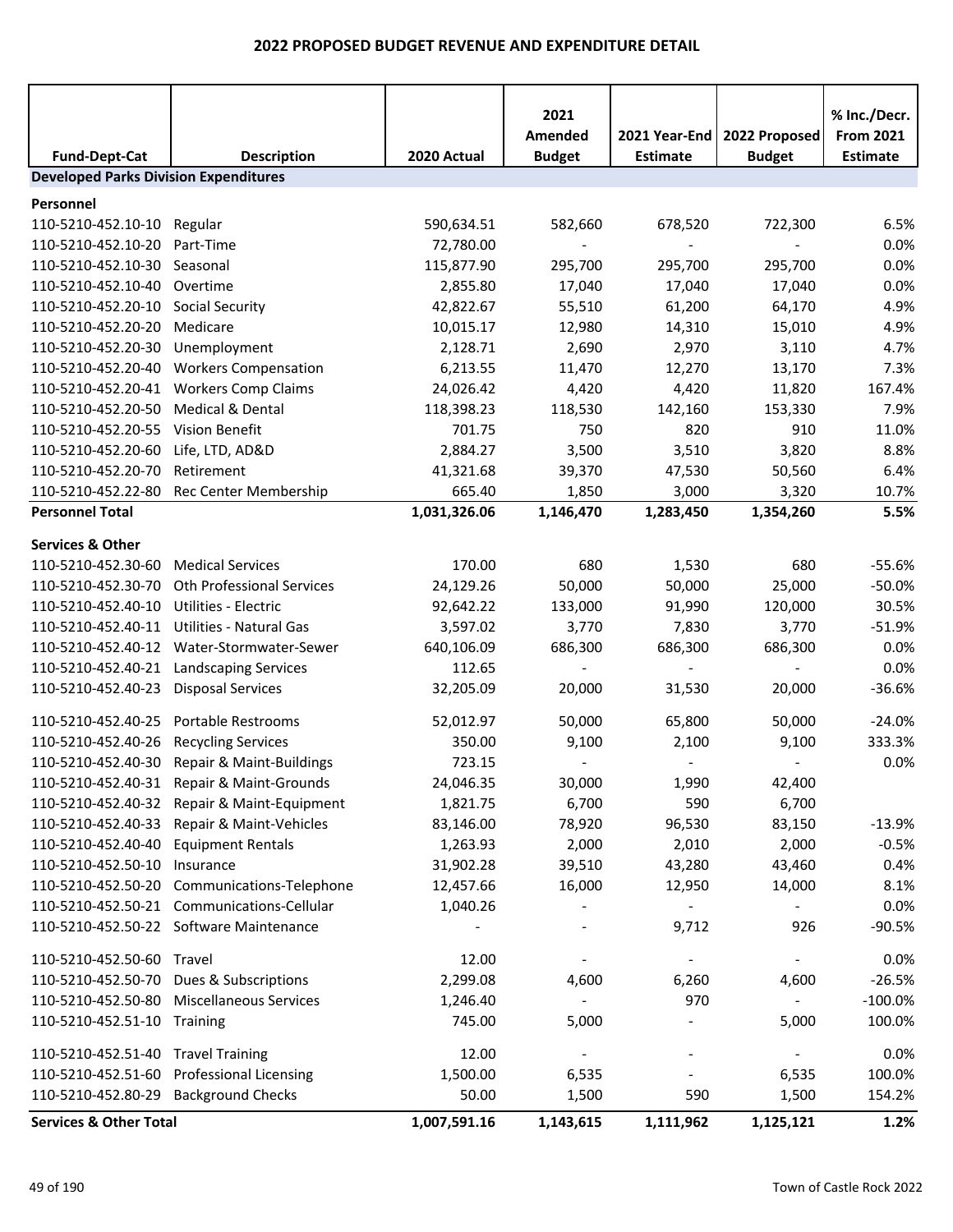| <b>Fund-Dept-Cat</b>                    | <b>Description</b>                                | 2020 Actual    | 2021<br>Amended<br><b>Budget</b> | 2021 Year-End<br><b>Estimate</b> | 2022 Proposed<br><b>Budget</b> | % Inc./Decr.<br><b>From 2021</b><br><b>Estimate</b> |
|-----------------------------------------|---------------------------------------------------|----------------|----------------------------------|----------------------------------|--------------------------------|-----------------------------------------------------|
| <b>Supplies</b>                         |                                                   |                |                                  |                                  |                                |                                                     |
| 110-5210-452.61-10 Office Supplies      |                                                   | 771.71         |                                  |                                  |                                | 0.0%                                                |
| 110-5210-452.61-11                      | <b>Books &amp; Publications</b>                   | 79.90          |                                  | 30                               | $\overline{a}$                 | $-100.0%$                                           |
| 110-5210-452.61-14                      | Equipment / Noncapital                            |                |                                  | 4,990                            |                                | $-100.0%$                                           |
| 110-5210-452.61-20 Operating Supplies   |                                                   | 82,955.92      | 166,125                          | 98,050                           | 185,150                        | 88.8%                                               |
| 110-5210-452.61-22                      | Parts                                             | 12,671.19      | 18,500                           | 26,970                           | 18,500                         | $-31.4%$                                            |
| 110-5210-452.61-23                      | Gasoline                                          | 31,816.69      | 39,320                           | 39,320                           | 39,320                         | 0.0%                                                |
| 110-5210-452.61-26                      | Chemicals & Fertilizer                            | 34,703.23      | 42,250                           | 42,250                           | 44,750                         | 5.9%                                                |
| 110-5210-452.61-27                      | <b>Clothing &amp; Uniforms</b>                    | 10,639.29      | 10,000                           | 15,360                           | 10,000                         | $-34.9%$                                            |
| 110-5210-452.61-31 Computer-Software    |                                                   |                | 8,000                            | 3,260                            | $\blacksquare$                 | $-100.0%$                                           |
|                                         | 110-5210-452.61-39 Computer Replacement           |                | 2,910                            | 6,220                            | 8,689                          | 39.7%                                               |
| <b>Supplies Total</b>                   |                                                   | 173,637.93     | 287,105                          | 236,450                          | 306,409                        | 29.6%                                               |
| Capital                                 |                                                   |                |                                  |                                  |                                |                                                     |
|                                         | 110-5210-452.70-30 Machinery & Equipment          | 5,000.00       | 5,306                            | 5,306                            | 5,412                          | 2.0%                                                |
| <b>Capital Total</b>                    |                                                   | 5,000.00       | 5,306                            | 5,306                            | 5,412                          | 2.0%                                                |
| <b>Transfers Out</b>                    |                                                   |                |                                  |                                  |                                |                                                     |
|                                         | 110-5210-452.91-85 Vehicle Replace Program        |                | 295,163                          | 295,163                          | 278,268                        | $-5.7%$                                             |
| <b>Transfers Out Total</b>              |                                                   | $\blacksquare$ | 295,163                          | 295,163                          | 278,268                        | $-5.7%$                                             |
|                                         | <b>Developed Parks Division Expenditure Total</b> | 2,217,555.15   | 2,877,659                        | 2,932,331                        | 3,069,470                      | 4.7%                                                |
| <b>Open Space Division Expenditures</b> |                                                   |                |                                  |                                  |                                |                                                     |
| Personnel                               |                                                   |                |                                  |                                  |                                |                                                     |
| 110-5220-452.10-10 Regular              |                                                   | 215,474.63     | 270,800                          | 226,880                          | 240,270                        | 5.9%                                                |
| 110-5220-452.10-30 Seasonal             |                                                   | 4,968.00       | $\overline{\phantom{a}}$         | $\overline{\phantom{a}}$         | $\overline{\phantom{a}}$       | 0.0%                                                |
| 110-5220-452.10-40 Overtime             |                                                   | 1,225.67       | 3,710                            | 3,710                            | 3,710                          | 0.0%                                                |
| 110-5220-452.20-10 Social Security      |                                                   | 13,352.85      | 17,020                           | 14,090                           | 15,130                         | 7.4%                                                |
| 110-5220-452.20-20 Medicare             |                                                   | 3,122.88       | 3,980                            | 3,300                            | 3,540                          | 7.3%                                                |
| 110-5220-452.20-30 Unemployment         |                                                   | 669.39         | 820                              | 690                              | 730                            | 5.8%                                                |
|                                         | 110-5220-452.20-40 Workers Compensation           | 3,589.61       | 4,470                            | 4,720                            | 5,110                          | 8.3%                                                |
|                                         | 110-5220-452.20-41 Workers Comp Claims            | 10,642.69      | 1,370                            | 2,820                            | 4,710                          | 67.0%                                               |
| 110-5220-452.20-50 Medical & Dental     |                                                   | 65,585.60      | 89,550                           | 78,350                           | 87,260                         | 11.4%                                               |
| 110-5220-452.20-55 Vision Benefit       |                                                   | 300.03         | 430                              | 290                              | 340                            | 17.2%                                               |
| 110-5220-452.20-60                      | Life, LTD, AD&D                                   | 879.29         | 1,620                            | 1,110                            | 1,270                          | 14.4%                                               |
| 110-5220-452.20-70 Retirement           |                                                   | 15,041.96      | 18,960                           | 15,960                           | 16,820                         | 5.4%                                                |
|                                         | 110-5220-452.22-80 Rec Center Membership          | 3,034.88       | 3,170                            | 3,640                            | 3,900                          | 7.1%                                                |
| <b>Personnel Total</b>                  |                                                   | 337,887.48     | 415,900                          | 355,560                          | 382,790                        | 7.7%                                                |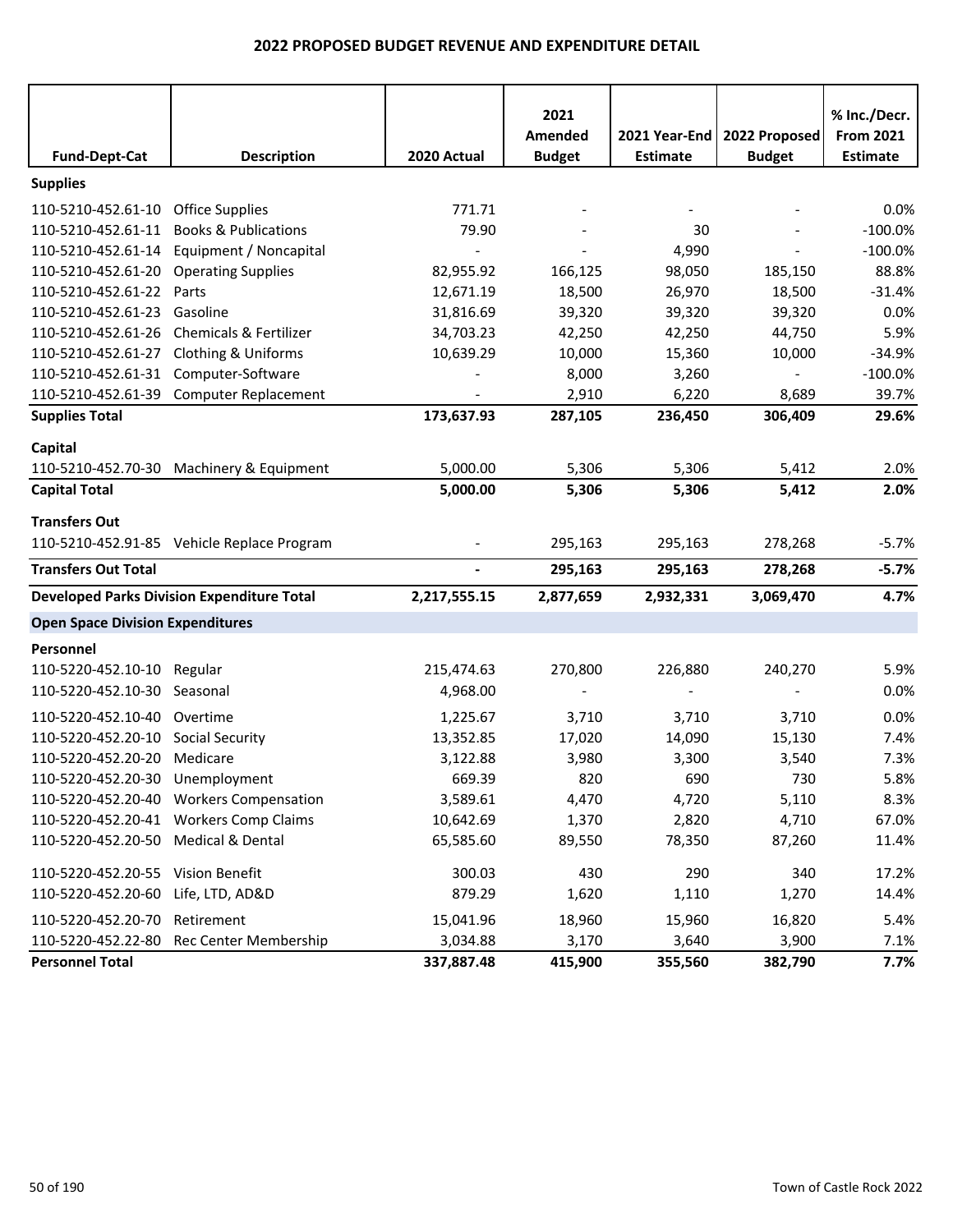|                                              |                                                        |                | 2021          |                 |                | % Inc./Decr.     |
|----------------------------------------------|--------------------------------------------------------|----------------|---------------|-----------------|----------------|------------------|
|                                              |                                                        |                | Amended       | 2021 Year-End   | 2022 Proposed  | <b>From 2021</b> |
| <b>Fund-Dept-Cat</b>                         | <b>Description</b>                                     | 2020 Actual    | <b>Budget</b> | <b>Estimate</b> | <b>Budget</b>  | <b>Estimate</b>  |
| <b>Services &amp; Other</b>                  |                                                        |                |               |                 |                |                  |
|                                              | 110-5220-452.30-70 Oth Professional Services           |                | 10,000        |                 | 10,000         | 100.0%           |
|                                              | 110-5220-452.40-31 Repair & Maint-Grounds              |                | 13,300        | 13,300          | 13,300         | 0.0%             |
| 110-5220-452.40-33                           | Repair & Maint-Vehicles                                | 1,158.75       | 5,380         | 10,090          | 5,000          | $-50.5%$         |
| 110-5220-452.50-61 Food & Beverage           |                                                        | 92.71          |               |                 |                | 0.0%             |
| <b>Services &amp; Other Total</b>            |                                                        | 1,251.46       | 28,680        | 23,390          | 28,300         | 21.0%            |
| <b>Supplies</b>                              |                                                        |                |               |                 |                |                  |
| 110-5220-452.61-10 Office Supplies           |                                                        | 57.83          |               |                 |                | 0.0%             |
| 110-5220-452.61-20 Operating Supplies        |                                                        | 10,359.48      | 18,000        | 13,330          | 18,000         | 35.0%            |
| 110-5220-452.61-23 Gasoline                  |                                                        | 814.59         | 2,020         | 630             | 2,020          | 220.6%           |
|                                              | 110-5220-452.61-26 Chemicals & Fertilizer              | 1,913.90       |               |                 |                | 0.0%             |
| 110-5220-452.61-31 Computer-Software         |                                                        |                |               | 340             | $\blacksquare$ | $-100.0%$        |
|                                              | 110-5220-452.61-39 Computer Replacement                |                |               |                 | 3,804          | 100.0%           |
| <b>Supplies Total</b>                        |                                                        | 13,145.80      | 20,020        | 14,300          | 23,824         | 66.6%            |
| <b>Transfers Out</b>                         |                                                        |                |               |                 |                |                  |
|                                              | 110-5220-452.91-85 Vehicle Replace Program             |                | 17,080        | 17,080          | 24,071         | 40.9%            |
| <b>Transfers Out Total</b>                   |                                                        | $\blacksquare$ | 17,080        | 17,080          | 24,071         | 40.9%            |
| <b>Open Space Division Expenditure Total</b> |                                                        | 352,284.74     | 481,680       | 410,330         | 458,985        | 11.9%            |
|                                              | <b>Streetscape-Trail Mainten Division Expenditures</b> |                |               |                 |                |                  |
| Personnel                                    |                                                        |                |               |                 |                |                  |
| 110-5230-452.10-10 Regular                   |                                                        | 369,594.09     | 379,090       | 417,690         | 443,280        | 6.1%             |
| 110-5230-452.10-40 Overtime                  |                                                        | 3,977.54       | 1,400         | 5,430           | 1,400          | $-74.2%$         |
| 110-5230-452.20-10                           | <b>Social Security</b>                                 | 22,726.68      | 23,590        | 26,040          | 27,570         | 5.9%             |
| 110-5230-452.20-20                           | Medicare                                               | 5,315.14       | 5,520         | 6,090           | 6,450          | 5.9%             |
| 110-5230-452.20-30                           | Unemployment                                           | 1,127.78       | 1,140         | 1,270           | 1,330          | 4.7%             |
|                                              | 110-5230-452.20-40 Workers Compensation                | 4,897.29       | 4,930         | 5,760           | 6,230          | 8.2%             |
|                                              | 110-5230-452.20-41 Workers Comp Claims                 | 24,622.42      | 1,930         | 1,930           | 11,360         | 488.6%           |
| 110-5230-452.20-50 Medical & Dental          |                                                        | 85,282.18      | 93,400        | 105,620         | 117,510        | 11.3%            |
| 110-5230-452.20-55 Vision Benefit            |                                                        | 456.98         | 520           | 530             | 600            | 13.2%            |
| 110-5230-452.20-60 Life, LTD, AD&D           |                                                        | 1,825.04       | 2,270         | 2,150           | 2,340          | 8.8%             |
| 110-5230-452.20-70 Retirement                |                                                        | 25,863.65      | 26,540        | 29,370          | 31,030         | 5.7%             |
|                                              | 110-5230-452.22-80 Rec Center Membership               | 1,772.40       | 2,990         | 2,990           | 2,990          | 0.0%             |
| <b>Personnel Total</b>                       |                                                        | 547,461.19     | 543,320       | 604,870         | 652,090        | 7.8%             |
| <b>Services &amp; Other</b>                  |                                                        |                |               |                 |                |                  |
|                                              | 110-5230-452.30-70 Oth Professional Services           | 45,521.00      | 20,000        | 10,000          | 20,000         | 100.0%           |
| 110-5230-452.40-10 Utilities - Electric      |                                                        | 3,309.41       | 5,320         | 4,090           | 5,000          | 22.3%            |
|                                              | 110-5230-452.40-12 Water-Stormwater-Sewer              | 252,351.35     | 258,690       | 258,690         | 273,690        | 5.8%             |
|                                              | 110-5230-452.40-31 Repair & Maint-Grounds              |                | 5,100         |                 | 5,100          | 100.0%           |
|                                              | 110-5230-452.40-33 Repair & Maint-Vehicles             | 3,821.00       | 10,880        | 3,780           | 7,000          | 85.2%            |
|                                              | 110-5230-452.50-20 Communications-Telephone            | 1,362.62       | 1,880         | 1,450           | 1,500          | 3.5%             |
| <b>Services &amp; Other Total</b>            |                                                        | 306,365.38     | 301,870       | 278,010         | 312,290        | 12.3%            |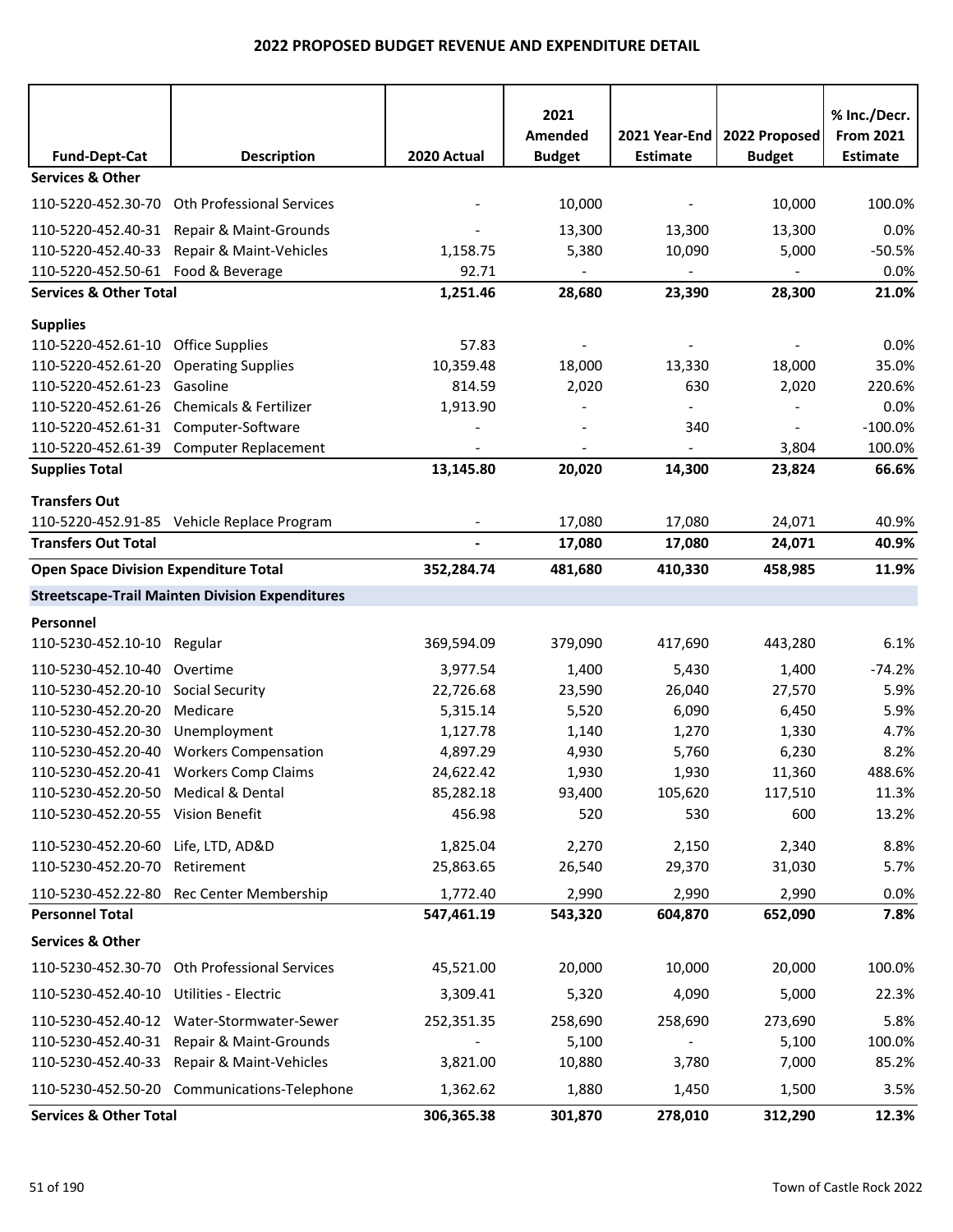| <b>Fund-Dept-Cat</b>                                              | <b>Description</b>                                          | 2020 Actual | 2021<br>Amended<br><b>Budget</b> | 2021 Year-End<br><b>Estimate</b> | 2022 Proposed<br><b>Budget</b> | % Inc./Decr.<br><b>From 2021</b><br><b>Estimate</b> |
|-------------------------------------------------------------------|-------------------------------------------------------------|-------------|----------------------------------|----------------------------------|--------------------------------|-----------------------------------------------------|
|                                                                   |                                                             |             |                                  |                                  |                                |                                                     |
| <b>Supplies</b>                                                   |                                                             |             |                                  |                                  |                                |                                                     |
| 110-5230-452.61-20 Operating Supplies<br>110-5230-452.61-22 Parts |                                                             | 19,381.71   | 30,000                           | 30,000<br>40                     | 42,000                         | 40.0%<br>$-100.0%$                                  |
| 110-5230-452.61-23 Gasoline                                       |                                                             | 2,927.99    | 5,550                            | 5,550                            | 5,550                          | 0.0%                                                |
| 110-5230-452.61-31 Computer-Software                              |                                                             |             |                                  | 340                              |                                | $-100.0%$                                           |
|                                                                   | 110-5230-452.61-39 Computer Replacement                     |             |                                  |                                  | 6,341                          | 100.0%                                              |
| <b>Supplies Total</b>                                             |                                                             | 22,309.70   | 35,550                           | 35,930                           | 53,891                         | 50.0%                                               |
| <b>Transfers Out</b>                                              |                                                             |             |                                  |                                  |                                |                                                     |
|                                                                   | 110-5230-452.91-85 Vehicle Replace Program                  |             | 26,235                           | 26,235                           | 17,231                         | $-34.3%$                                            |
| <b>Transfers Out Total</b>                                        |                                                             |             | 26,235                           | 26,235                           | 17,231                         | $-34.3%$                                            |
|                                                                   | <b>Streetscape-Trail Mainten Division Expenditure Total</b> | 876,136.27  | 906,975                          | 945,045                          | 1,035,502                      | 9.6%                                                |
|                                                                   |                                                             |             |                                  |                                  |                                |                                                     |
| <b>POST Division Revenues</b>                                     |                                                             |             |                                  |                                  |                                |                                                     |
| <b>Contributions &amp; Donations</b>                              |                                                             |             |                                  |                                  |                                |                                                     |
| 110-5240-380.50-00 Misc Contributions                             |                                                             | 12,310.00   |                                  |                                  |                                | 0.0%                                                |
| <b>Contributions &amp; Donations Total</b>                        |                                                             | 12,310.00   |                                  |                                  |                                | 0.0%                                                |
| <b>POST Division Revenue Total</b>                                |                                                             | 12,310.00   |                                  |                                  |                                | 0.0%                                                |
| <b>POST Division Expenditures</b>                                 |                                                             |             |                                  |                                  |                                |                                                     |
| <b>Services &amp; Other</b>                                       |                                                             |             |                                  |                                  |                                |                                                     |
| 110-5240-452.50-40 Printing and Binding                           |                                                             | 1,623.39    | 2,000                            | 2,000                            | 2,000                          | 0.0%                                                |
| 110-5240-452.50-61 Food & Beverage                                |                                                             | 89.75       | 800                              | 800                              | 800                            | 0.0%                                                |
|                                                                   | 110-5240-452.50-70 Dues & Subscriptions                     |             | 100                              |                                  | 100                            | 100.0%                                              |
| 110-5240-452.50-75                                                | Postage                                                     | 624.00      | 1,000                            | 1,000                            | 1,000                          | 0.0%                                                |
| 110-5240-452.51-10                                                | <b>Training</b>                                             | 190.00      | 600                              |                                  | 600                            | 100.0%                                              |
| 110-5240-452.51-40 Travel Training                                |                                                             |             | 400                              |                                  | 400                            | 100.0%                                              |
| 110-5240-452.51-50 Meals Training                                 |                                                             |             | 200                              |                                  | 200                            | 100.0%                                              |
| <b>Services &amp; Other Total</b>                                 |                                                             | 2,527.14    | 5,100                            | 3,800                            | 5,100                          | 34.2%                                               |
| <b>Supplies</b>                                                   |                                                             |             |                                  |                                  |                                |                                                     |
| 110-5240-452.61-20 Operating Supplies                             |                                                             | 15,820.69   | 4,900                            | 15,420                           | 4,900                          | $-68.2%$                                            |
| <b>Supplies Total</b>                                             |                                                             | 15,820.69   | 4,900                            | 15,420                           | 4,900                          | $-68.2%$                                            |
| <b>POST Division Expenditure Total</b>                            |                                                             | 18,347.83   | 10,000                           | 19,220                           | 10,000                         | $-48.0%$                                            |
| <b>Capital Projects Division Revenues</b>                         |                                                             |             |                                  |                                  |                                |                                                     |
| <b>Intergovernmental Revenue</b>                                  |                                                             |             |                                  |                                  |                                |                                                     |
| 110-5275-334.20-00 Capital Grants                                 |                                                             |             |                                  |                                  | 2,000,000                      | 100.0%                                              |
| <b>Intergovernmental Revenue Total</b>                            |                                                             |             |                                  |                                  | 2,000,000                      | 100.0%                                              |
| <b>Contributions &amp; Donations</b>                              |                                                             |             |                                  |                                  |                                |                                                     |
|                                                                   | 110-5275-380.20-00 Developer Contributions                  |             |                                  |                                  | 1,308,000                      | 100.0%                                              |
| <b>Contributions &amp; Donations Total</b>                        |                                                             | ۰           | $\overline{\phantom{a}}$         |                                  | 1,308,000                      | 100.0%                                              |
| <b>Capital Projects Division Revenue Total</b>                    |                                                             | -           |                                  |                                  | 3,308,000                      | 100.0%                                              |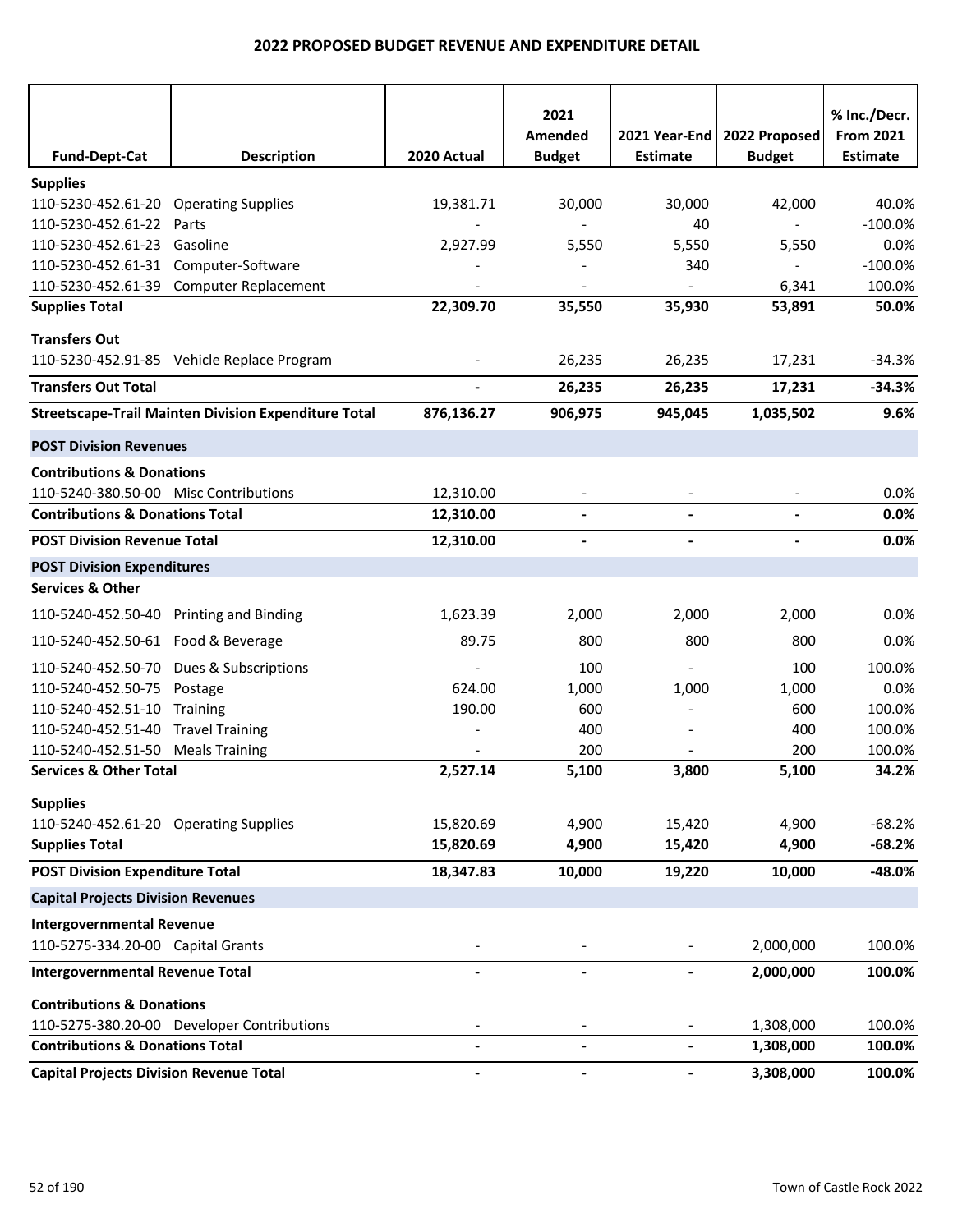|                                               |                                                    |               | 2021                     |                 |                                                | % Inc./Decr.                        |
|-----------------------------------------------|----------------------------------------------------|---------------|--------------------------|-----------------|------------------------------------------------|-------------------------------------|
| <b>Fund-Dept-Cat</b>                          | <b>Description</b>                                 | 2020 Actual   | Amended<br><b>Budget</b> | <b>Estimate</b> | 2021 Year-End   2022 Proposed<br><b>Budget</b> | <b>From 2021</b><br><b>Estimate</b> |
| <b>Capital Projects Division Expenditures</b> |                                                    |               |                          |                 |                                                |                                     |
| Capital                                       |                                                    |               |                          |                 |                                                |                                     |
| 110-5275-452.70-10 Site Improvements          |                                                    | 27,335.52     | 1,474,146                | 1,474,142       |                                                | $-100.0\%$                          |
|                                               | 110-5275-452.75-14 Annual Trail Improvements       | 138,295.42    | 1,317,900                | 1,317,900       | 4,868,000                                      | 269.4%                              |
|                                               | 110-5275-452.75-17 Open Space Acquisition          | 102,930.62    | 47,053                   | 47,050          |                                                | $-100.0\%$                          |
| <b>Capital Total</b>                          |                                                    | 268,561.56    | 2,839,099                | 2,839,092       | 4,868,000                                      | 71.5%                               |
|                                               | <b>Capital Projects Division Expenditure Total</b> | 268,561.56    | 2,839,099                | 2,839,092       | 4,868,000                                      | 71.5%                               |
| <b>Transfers Division Expenditures</b>        |                                                    |               |                          |                 |                                                |                                     |
| <b>Transfers Out</b>                          |                                                    |               |                          |                 |                                                |                                     |
| 110-5290-452.90-36                            | Interfund Princ-211                                | 109,605.95    | 45,651                   | 45,651          | 46,336                                         | 1.5%                                |
| 110-5290-452.90-66                            | Interfund Int-211                                  | 19,024.00     | 18,349                   | 18,349          | 17,664                                         | $-3.7%$                             |
| 110-5290-452.91-55                            | Water Resource Fund                                | 60,395.00     |                          |                 |                                                | 0.0%                                |
| 110-5290-452.91-80 Fleet Fund                 |                                                    | 3,500.00      |                          |                 |                                                | 0.0%                                |
| <b>Transfers Out Total</b>                    |                                                    | 192,524.95    | 64,000                   | 64,000          | 64,000                                         | 0.0%                                |
| <b>Transfers Division Expenditure Total</b>   |                                                    | 192,524.95    | 64,000                   | 64,000          | 64,000                                         | 0.0%                                |
| <b>Parks Total Revenues</b>                   |                                                    | 132,145.69    | 260,482                  | 260,482         | 3,332,450                                      |                                     |
| <b>Parks Total Expenditures</b>               |                                                    | 4,569,999.30  | 7,973,330                | 7,940,729       | 10,389,061                                     | 30.8%                               |
| <b>General Fund Total Revenues</b>            |                                                    | 60,444,338.01 | 55,160,734               | 59,142,465      | 65,845,415                                     | 11.3%                               |
| <b>General Fund Total Expenditures</b>        |                                                    | 52,921,771.73 | 58,342,782               | 57,087,619      | 64,714,255                                     | 13.4%                               |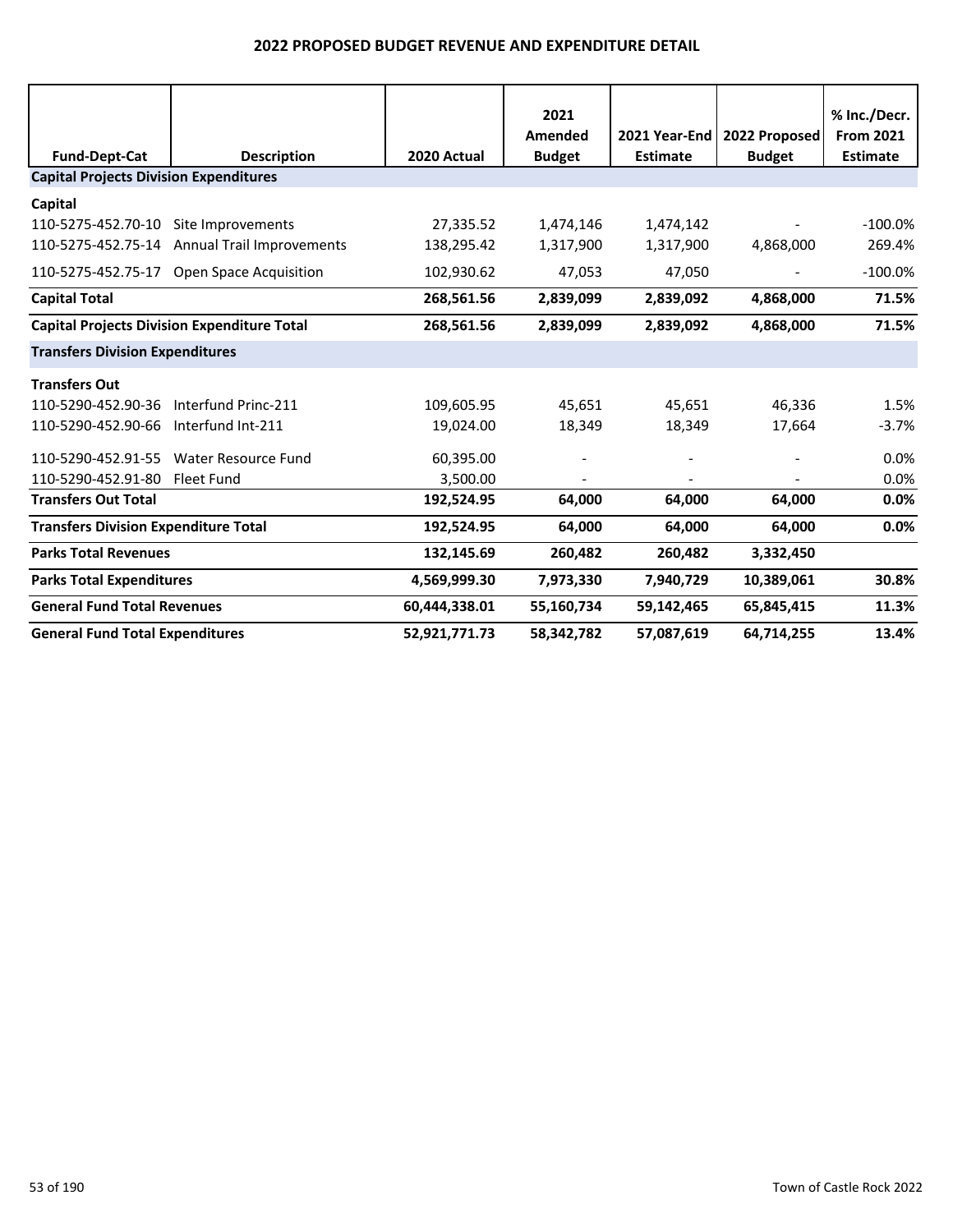| <b>Fund-Dept-Cat</b>                           | <b>Description</b>                                  | 2020 Actual  | 2021<br>Amended<br><b>Budget</b> | 2021 Year-End<br><b>Estimate</b> | 2022 Proposed<br><b>Budget</b> | % Inc./Decr.<br><b>From 2021</b><br><b>Estimate</b> |
|------------------------------------------------|-----------------------------------------------------|--------------|----------------------------------|----------------------------------|--------------------------------|-----------------------------------------------------|
|                                                |                                                     |              |                                  |                                  |                                |                                                     |
| <b>Economic Development Fund</b>               |                                                     |              |                                  |                                  |                                |                                                     |
| <b>Town Manager Division Revenues</b>          |                                                     |              |                                  |                                  |                                |                                                     |
| Taxes                                          |                                                     |              |                                  |                                  |                                |                                                     |
|                                                | 111-1300-313.22-00 Commercial Bldg Use Tax          | 1,881,787.72 | 735,408                          | 735,408                          | 650,000                        | $-11.6%$                                            |
| <b>Taxes Total</b>                             |                                                     | 1,881,787.72 | 735,408                          | 735,408                          | 650,000                        | $-11.6%$                                            |
| <b>Intergovernmental Revenue</b>               |                                                     |              |                                  |                                  |                                |                                                     |
| 111-1300-331.10-00 Operating Grants            |                                                     | 61,030.98    |                                  |                                  |                                | 0.0%                                                |
| <b>Intergovernmental Revenue Total</b>         |                                                     | 61,030.98    | $\blacksquare$                   | $\blacksquare$                   |                                | 0.0%                                                |
| <b>Investment Earnings</b>                     |                                                     |              |                                  |                                  |                                |                                                     |
| 111-1300-361.10-00                             | Interest                                            | 97,505.18    | 36,729                           | 36,729                           | 84,088                         | 128.9%                                              |
| 111-1300-361.30-00 Market Change               |                                                     | 43,078.28    |                                  |                                  |                                | 0.0%                                                |
| <b>Investment Earnings Total</b>               |                                                     | 140,583.46   | 36,729                           | 36,729                           | 84,088                         | 128.9%                                              |
| <b>Other Revenue</b>                           |                                                     |              |                                  |                                  |                                |                                                     |
| 111-1300-395.60-00                             | Misc Revenue                                        |              |                                  | 25,000                           |                                | $-100.0%$                                           |
| <b>Other Revenue Total</b>                     |                                                     |              |                                  | 25,000                           |                                | $-100.0%$                                           |
| <b>Town Manager Division Revenue Total</b>     |                                                     | 2,083,402.16 | 772,137                          | 797,137                          | 734,088                        | $-7.9%$                                             |
| <b>Town Manager Division Expenditures</b>      |                                                     |              |                                  |                                  |                                |                                                     |
| <b>Services &amp; Other</b>                    |                                                     |              |                                  |                                  |                                |                                                     |
| 111-1300-413.30-70                             | <b>Oth Professional Services</b>                    | 34,537.50    | 50,000                           | 50,000                           | 50,000                         | 0.0%                                                |
|                                                | 111-1300-413.80-15 Downtown Merchants               | 75,000.00    | 75,000                           | 75,000                           | 75,000                         | 0.0%                                                |
| 111-1300-413.80-18                             | <b>CREDCO</b>                                       | 210,086.00   | 210,090                          | 210,090                          | 226,892                        | 8.0%                                                |
| 111-1300-413.80-20                             | <b>DDA</b>                                          | 178,226.00   | 195,000                          | 175,860                          | 195,000                        | 10.9%                                               |
| 111-1300-413.80-41 Economic Assistance         |                                                     | 596,347.99   | 4,900,455                        | 4,876,999                        | 254,792                        | $-94.8%$                                            |
| 111-1300-413.80-56 Loan to CRURA               |                                                     |              | 50,000                           |                                  | 50,000                         | 100.0%                                              |
| <b>Services &amp; Other Total</b>              |                                                     | 1,094,197.49 | 5,480,545                        | 5,387,949                        | 851,684                        | $-84.2%$                                            |
| <b>Transfers Out</b>                           |                                                     |              |                                  |                                  |                                |                                                     |
| 111-1300-413.91-60                             | Stormwater Fund                                     | 100,000.00   |                                  |                                  |                                | 0.0%                                                |
| <b>Transfers Out Total</b>                     |                                                     | 100,000.00   | $\overline{\phantom{0}}$         |                                  | L.                             | 0.0%                                                |
| <b>Town Manager Division Expenditure Total</b> |                                                     | 1,194,197.49 | 5,480,545                        | 5,387,949                        | 851,684                        | $-84.2%$                                            |
|                                                | <b>Economic Development Fund Total Revenues</b>     | 2,083,402.16 | 772,137                          | 797,137                          | 734,088                        | $-7.9%$                                             |
|                                                | <b>Economic Development Fund Total Expenditures</b> | 1,194,197.49 | 5,480,545                        | 5,387,949                        | 851,684                        | $-84.2%$                                            |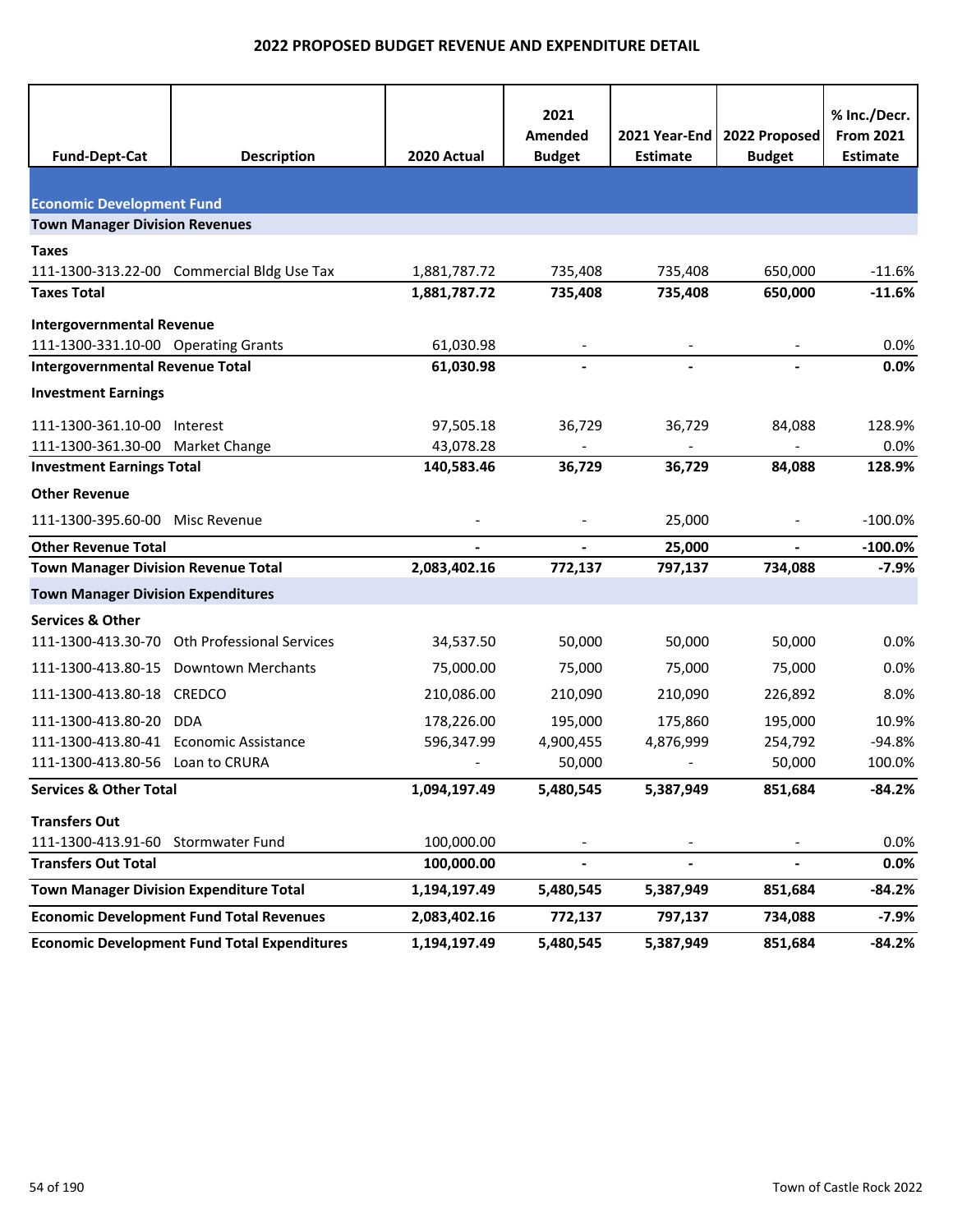| <b>Fund-Dept-Cat</b>                             | <b>Description</b>                           | 2020 Actual   | 2021<br>Amended<br><b>Budget</b> | 2021 Year-End I<br><b>Estimate</b> | 2022 Proposed<br><b>Budget</b> | % Inc./Decr.<br><b>From 2021</b><br><b>Estimate</b> |
|--------------------------------------------------|----------------------------------------------|---------------|----------------------------------|------------------------------------|--------------------------------|-----------------------------------------------------|
| <b>Parking Fund</b>                              |                                              |               |                                  |                                    |                                |                                                     |
| <b>Administration Division Revenues</b>          |                                              |               |                                  |                                    |                                |                                                     |
| <b>Investment Earnings</b>                       |                                              |               |                                  |                                    |                                |                                                     |
| 112-0000-361.10-00 Interest                      |                                              | 660.46        |                                  |                                    | 1,219                          | 100.0%                                              |
| <b>Investment Earnings Total</b>                 |                                              | 660.46        |                                  |                                    | 1,219                          | 100.0%                                              |
| <b>Administration Division Revenue Total</b>     |                                              | 660.46        |                                  | $\overline{a}$                     | 1,219                          | 100.0%                                              |
| <b>Public Transit Division Revenues</b>          |                                              |               |                                  |                                    |                                |                                                     |
| <b>Transfers In</b>                              |                                              |               |                                  |                                    |                                |                                                     |
|                                                  | 112-3130-391.30-10 From Transportation Fund  |               | 80,000                           | 80,000                             | 80,000                         | 0.0%                                                |
| 112-3130-391.30-26 DDA                           |                                              |               |                                  |                                    | 150,000                        | 100.0%                                              |
| <b>Transfers In Total</b>                        |                                              |               | 80,000                           | 80,000                             | 230,000                        | 187.5%                                              |
| <b>Public Transit Division Revenue Total</b>     |                                              |               | 80,000                           | 80,000                             | 230,000                        | 187.5%                                              |
| <b>Public Transit Division Expenditures</b>      |                                              |               |                                  |                                    |                                |                                                     |
| <b>Services &amp; Other</b>                      |                                              |               |                                  |                                    |                                |                                                     |
|                                                  | 112-3130-431.30-70 Oth Professional Services |               | 80,000                           | 80,000                             | 80,000                         | 0.0%                                                |
|                                                  | 112-3130-431.40-30 Repair & Maint-Buildings  |               |                                  |                                    | 150,000                        | 100.0%                                              |
| <b>Services &amp; Other Total</b>                |                                              |               | 80,000                           | 80,000                             | 230,000                        | 187.5%                                              |
| <b>Public Transit Division Expenditure Total</b> |                                              |               | 80,000                           | 80,000                             | 230,000                        | 187.5%                                              |
| <b>Debt Service Division Revenues</b>            |                                              |               |                                  |                                    |                                |                                                     |
| <b>Taxes</b>                                     |                                              |               |                                  |                                    |                                |                                                     |
| 112-3180-311.31-00 Property Tax GID              |                                              |               | $\overline{\phantom{a}}$         |                                    | 200,000                        | 100.0%                                              |
| <b>Taxes Total</b>                               |                                              |               |                                  |                                    | 200,000                        | 100.0%                                              |
| <b>Other Revenue</b>                             |                                              |               |                                  |                                    |                                |                                                     |
| 112-3180-393.40-20 COP Proceeds                  |                                              | 9,952,716.40  |                                  |                                    |                                | 0.0%                                                |
| <b>Other Revenue Total</b>                       |                                              | 9,952,716.40  | $\blacksquare$                   | $\overline{a}$                     | $\overline{a}$                 | 0.0%                                                |
| <b>Transfers In</b>                              |                                              |               |                                  |                                    |                                |                                                     |
|                                                  | 112-3180-391.30-05 Trans From General Fund   | 1,500,000.00  |                                  |                                    |                                | 0.0%                                                |
| <b>Transfers In Total</b>                        |                                              | 1,500,000.00  | $\overline{a}$                   | L,                                 |                                | 0.0%                                                |
| <b>Debt Service Division Revenue Total</b>       |                                              | 11,452,716.40 | $\overline{a}$                   |                                    | 200,000                        | 100.0%                                              |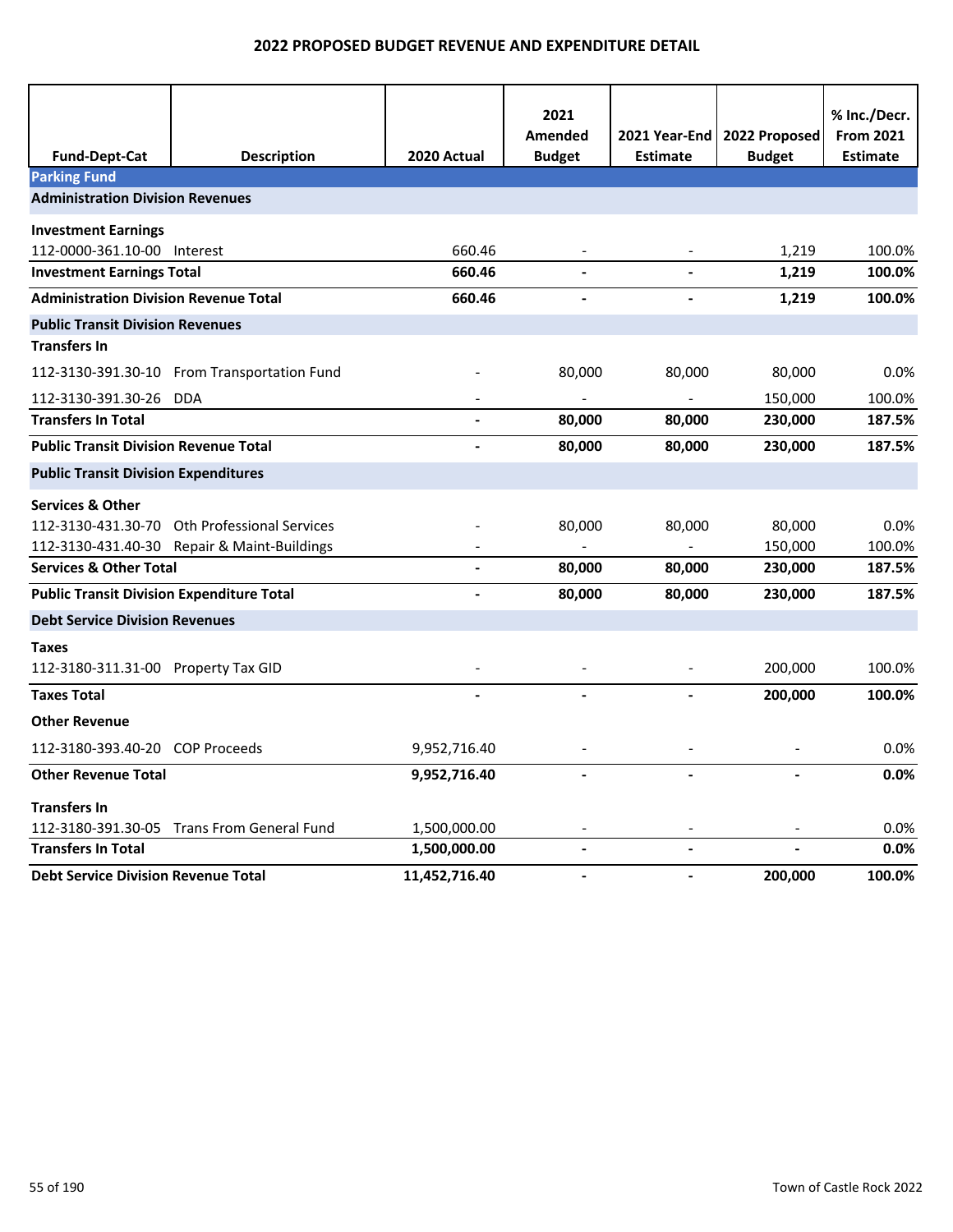|                                                |                                            |               | 2021          |                 |                               | % Inc./Decr.     |
|------------------------------------------------|--------------------------------------------|---------------|---------------|-----------------|-------------------------------|------------------|
|                                                |                                            |               | Amended       |                 | 2021 Year-End   2022 Proposed | <b>From 2021</b> |
| <b>Fund-Dept-Cat</b>                           | <b>Description</b>                         | 2020 Actual   | <b>Budget</b> | <b>Estimate</b> | <b>Budget</b>                 | <b>Estimate</b>  |
| <b>Debt Service Division Expenditures</b>      |                                            |               |               |                 |                               |                  |
| <b>Services &amp; Other</b>                    |                                            |               |               |                 |                               |                  |
| 112-3180-431.80-94 Encore-Parking              |                                            |               | 596,898       | 9,750,000       |                               | $-100.0\%$       |
| <b>Services &amp; Other Total</b>              |                                            |               | 596,898       | 9,750,000       |                               | $-100.0\%$       |
| Capital                                        |                                            |               |               |                 |                               |                  |
| 112-3180-431.70-10 Site Improvements           |                                            |               | 9,968,102     |                 |                               | 0.0%             |
| <b>Capital Total</b>                           |                                            |               | 9,968,102     |                 |                               | 0.0%             |
| Debt & Financing                               |                                            |               |               |                 |                               |                  |
| 112-3180-431.88-19                             | <b>Bond-COP Issue Costs</b>                | 194,978.84    |               |                 |                               | 0.0%             |
| 112-3180-431.88-67                             | 2020 COP Interest                          |               | 433,329       | 433,329         | 339,400                       | $-21.7%$         |
| <b>Debt &amp; Financing Total</b>              |                                            | 194,978.84    | 433,329       | 433,329         | 339,400                       | $-21.7%$         |
| <b>Transfers Out</b>                           |                                            |               |               |                 |                               |                  |
| 112-3180-431.91-60                             | <b>Stormwater Fund</b>                     | 93,000.00     |               |                 |                               | 0.0%             |
| <b>Transfers Out Total</b>                     |                                            | 93,000.00     |               |                 |                               | 0.0%             |
| <b>Debt Service Division Expenditure Total</b> |                                            | 287,978.84    | 10,998,329    | 10,183,329      | 339,400                       | $-96.7%$         |
| <b>Parking Fund Total Revenues</b>             |                                            | 11,453,376.86 | 80,000        | 80,000          | 431,219                       | 439.0%           |
| <b>Parking Fund Total Expenditures</b>         |                                            | 287,978.84    | 11,078,329    | 10,263,329      | 569,400                       | $-94.5%$         |
| 120-8100-481.40-40 Equipment Rentals           |                                            |               |               | 170             |                               | $-100.0%$        |
|                                                | 120-8100-481.50-21 Communications-Cellular |               |               | 1,210           |                               | $-100.0%$        |
| <b>Services &amp; Other Total</b>              |                                            |               |               | 1,380           |                               | $-100.0%$        |
| <b>Division Expenditure Total</b>              |                                            |               |               | 1,380           |                               | $-100.0%$        |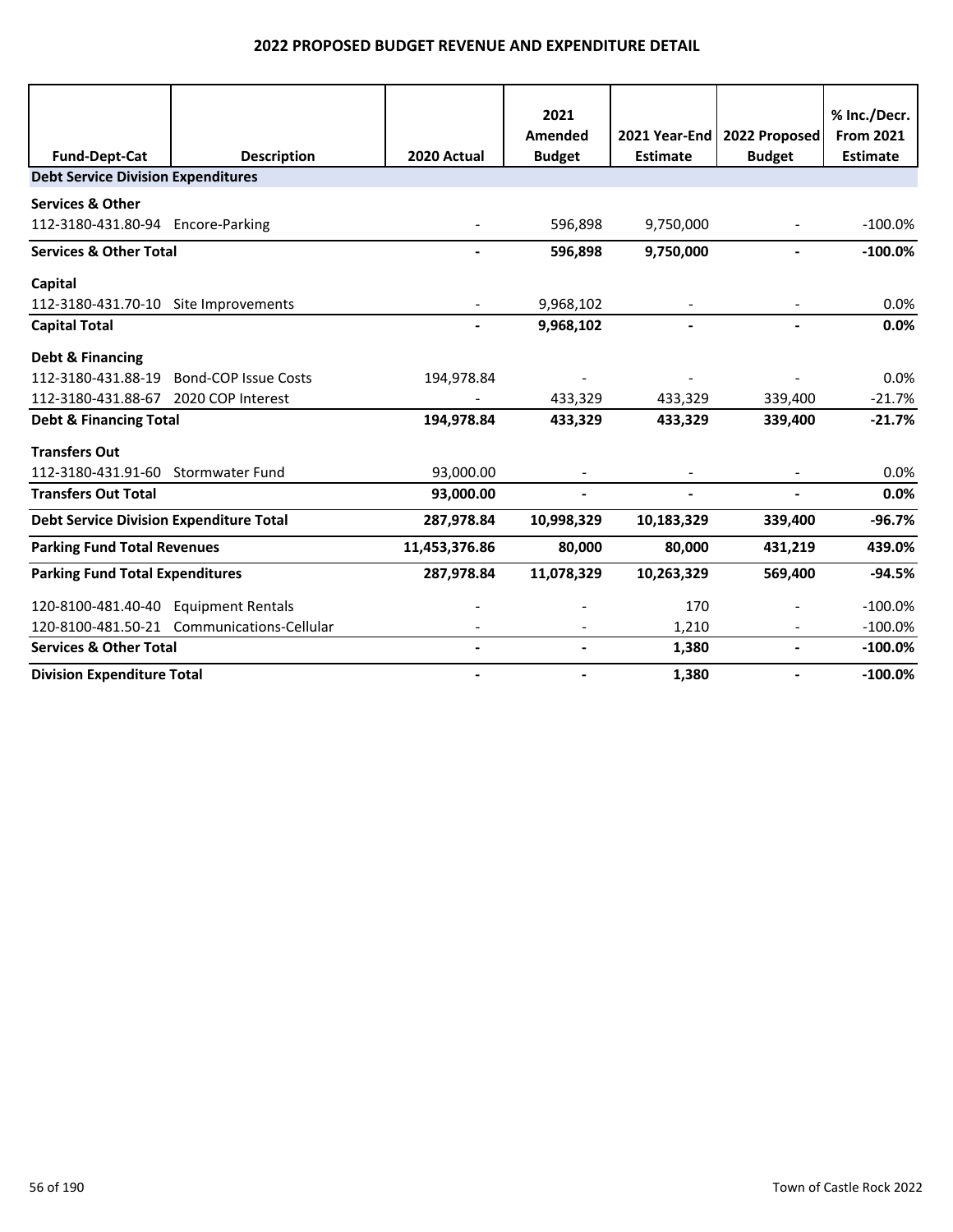| <b>Fund-Dept-Cat</b>                         | <b>Description</b>                          | 2020 Actual   | 2021<br>Amended<br><b>Budget</b> | 2021 Year-End<br><b>Estimate</b> | 2022 Proposed<br><b>Budget</b> | % Inc./Decr.<br><b>From 2021</b><br><b>Estimate</b> |
|----------------------------------------------|---------------------------------------------|---------------|----------------------------------|----------------------------------|--------------------------------|-----------------------------------------------------|
|                                              |                                             |               |                                  |                                  |                                |                                                     |
| <b>Transportation Fund</b>                   |                                             |               |                                  |                                  |                                |                                                     |
| <b>Administration Division Revenues</b>      |                                             |               |                                  |                                  |                                |                                                     |
| <b>Intergovernmental Revenue</b>             |                                             |               |                                  |                                  |                                |                                                     |
| <b>Taxes</b>                                 |                                             |               |                                  |                                  |                                |                                                     |
| 120-3100-313.10-00 Sales Tax                 |                                             | 13,077,347.39 | 12,461,201                       | 14,077,814                       | 15,011,011                     | 6.6%                                                |
| 120-3100-313.11-00 Sales Tax Refund          |                                             |               | (13,000)                         | (13,000)                         | (13,000)                       | 0.0%                                                |
|                                              | 120-3100-313.12-00 Sales Tax-DC Shareback   | 2,509,749.10  | 2,546,229                        | 2,610,139                        | 2,714,545                      | 4.0%                                                |
|                                              | 120-3100-313.20-00 Residential Bldg Use Tax | 3,507,004.06  | 2,165,522                        | 3,865,281                        | 2,803,639                      | $-27.5%$                                            |
| 120-3100-313.30-00 Motor Vehicle Tax         |                                             | 2,214,111.63  | 2,535,979                        | 2,280,535                        | 2,348,951                      | 3.0%                                                |
| 120-3100-313.30-10 County Shareback          |                                             | 534,343.18    | 575,452                          | 550,373                          | 566,884                        | 3.0%                                                |
| <b>Intergovernmental Revenue Total</b>       |                                             | 3,044,092.28  | 3,121,681                        | 3,160,512                        | 3,281,429                      | 3.8%                                                |
| <b>Taxes Total</b>                           |                                             | 18,798,463.08 | 17,149,702                       | 20,210,630                       | 20,150,601                     | $-0.3%$                                             |
| <b>Intergovernmental Revenue</b>             |                                             |               |                                  |                                  |                                |                                                     |
| 120-3100-330.10-00 Highway User Tax          |                                             | 1,883,555.65  | 2,043,106                        | 2,203,203                        | 2,225,235                      | 1.0%                                                |
| 120-3100-330.20-00 Road & Bridge             |                                             | 2,463,235.53  | 2,120,404                        | 2,512,500                        | 2,562,750                      | 2.0%                                                |
| 120-3100-331.10-00 Operating Grants          |                                             | 18,152.02     |                                  |                                  |                                | 0.0%                                                |
| <b>Intergovernmental Revenue Total</b>       |                                             | 4,364,943.20  | 4,163,510                        | 4,715,703                        | 4,787,985                      | 1.5%                                                |
| <b>Investment Earnings</b>                   |                                             |               |                                  |                                  |                                |                                                     |
| 120-3100-361.10-00 Interest                  |                                             | 141,231.65    | 218,921                          | 218,921                          | 112,865                        | $-48.4%$                                            |
| 120-3100-361.30-00 Market Change             |                                             | 27,571.70     |                                  |                                  |                                | 0.0%                                                |
| <b>Investment Earnings Total</b>             |                                             | 168,803.35    | 218,921                          | 218,921                          | 112,865                        | $-48.4%$                                            |
| <b>Other Revenue</b>                         |                                             |               |                                  |                                  |                                |                                                     |
|                                              | 120-3100-341.60-00 Vend Machine Commission  | 117.88        |                                  |                                  |                                | 0.0%                                                |
| 120-3100-395.60-00 Misc Revenue              |                                             | 3,170.65      |                                  | 10,000                           | 2,000                          | $-80.0%$                                            |
| <b>Other Revenue Total</b>                   |                                             | 3,288.53      |                                  | 10,000                           | 2,000                          | $-80.0%$                                            |
| <b>Administration Division Revenue Total</b> |                                             | 26,379,590.44 | 24,653,814                       | 28,315,766                       | 28,334,880                     | 0.1%                                                |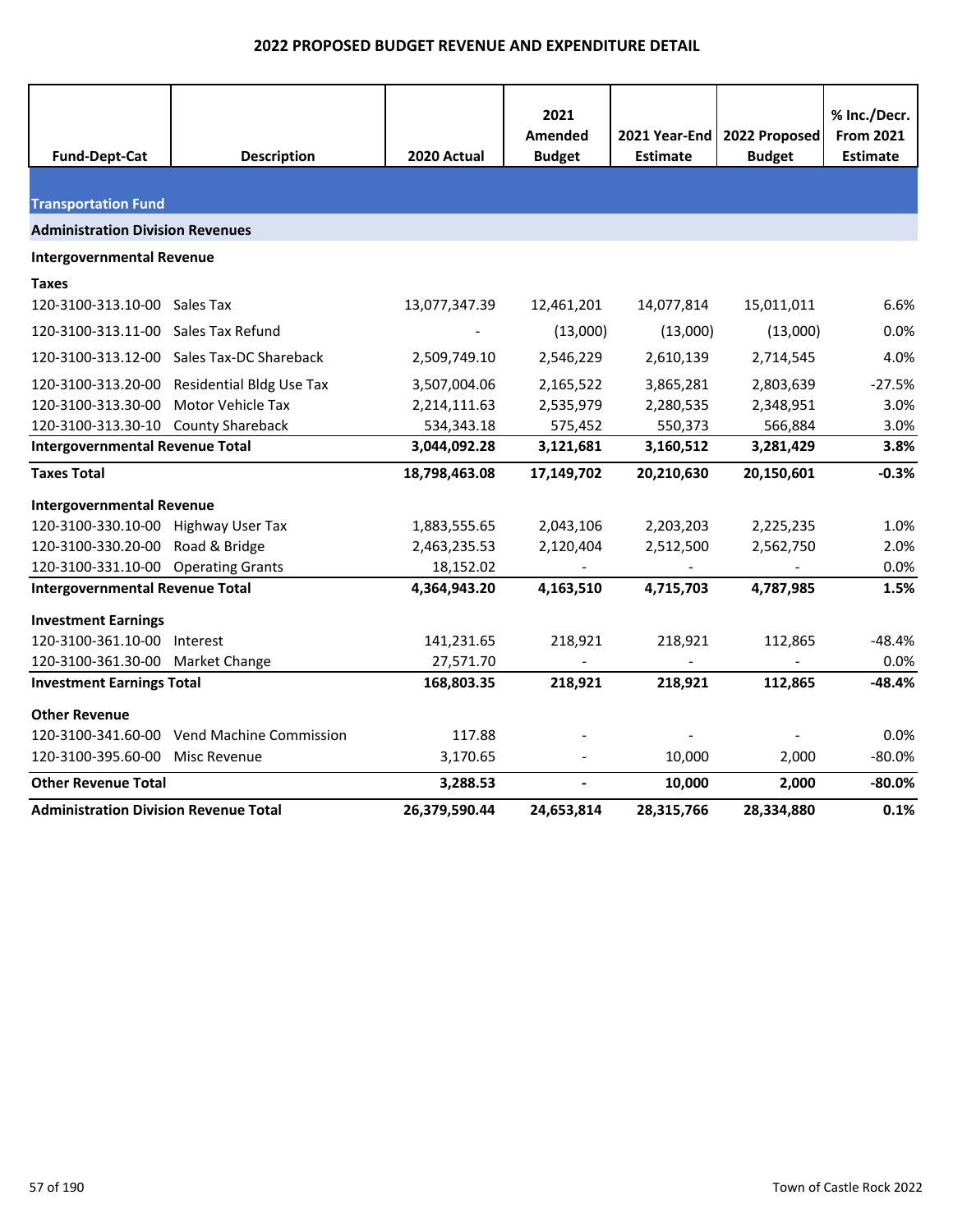|                                             |                             |             | 2021          |               |                | % Inc./Decr.     |
|---------------------------------------------|-----------------------------|-------------|---------------|---------------|----------------|------------------|
|                                             |                             |             | Amended       | 2021 Year-End | 2022 Proposed  | <b>From 2021</b> |
| <b>Fund-Dept-Cat</b>                        | <b>Description</b>          | 2020 Actual | <b>Budget</b> | Estimate      | <b>Budget</b>  | <b>Estimate</b>  |
| <b>Administration Division Expenditures</b> |                             |             |               |               |                |                  |
| Personnel                                   |                             |             |               |               |                |                  |
| 120-3100-431.10-10                          | Regular                     | 169,756.17  | 187,120       | 188,150       | 192,980        | 2.6%             |
| 120-3100-431.10-20                          | Part-Time                   | 2,428.02    |               | 700           |                | $-100.0\%$       |
| 120-3100-431.10-40                          | Overtime                    | 385.13      | 500           | 500           | 500            | 0.0%             |
| 120-3100-431.20-10                          | Social Security             | 10,092.69   | 11,630        | 11,680        | 12,000         | 2.7%             |
| 120-3100-431.20-20                          | Medicare                    | 2,448.39    | 2,720         | 2,730         | 2,810          | 2.9%             |
| 120-3100-431.20-30                          | Unemployment                | 529.18      | 560           | 570           | 580            | 1.8%             |
| 120-3100-431.20-40                          | <b>Workers Compensation</b> | 865.54      | 820           | 830           | 910            | 9.6%             |
| 120-3100-431.20-41                          | <b>Workers Comp Claims</b>  |             | 230           | 230           | $\blacksquare$ | $-100.0\%$       |
| 120-3100-431.20-50                          | Medical & Dental            | 43,008.45   | 49,930        | 28,950        | 29,760         | 2.8%             |
| 120-3100-431.20-55                          | Vision Benefit              | 201.47      | 230           | 140           | 150            | 7.1%             |
| 120-3100-431.20-60                          | Life, LTD, AD&D             | 680.71      | 1,130         | 910           | 1,020          | 12.1%            |
| 120-3100-431.20-70                          | Retirement                  | 12,079.77   | 5,220         | 13,210        | 13,540         | 2.5%             |
| 120-3100-431.22-05                          | Other Benefits              | 2,324.99    | 2,270         | 2,270         | 2,270          | 0.0%             |
| 120-3100-431.22-60                          | <b>Employee Recognition</b> | 2,984.68    | 4,500         | 4,500         | 4,500          | 0.0%             |
| 120-3100-431.22-80                          | Rec Center Membership       | 1,019.00    | 840           | 840           | 840            | 0.0%             |
| <b>Personnel Total</b>                      |                             | 248,804.19  | 267,700       | 256,210       | 261,860        | 2.2%             |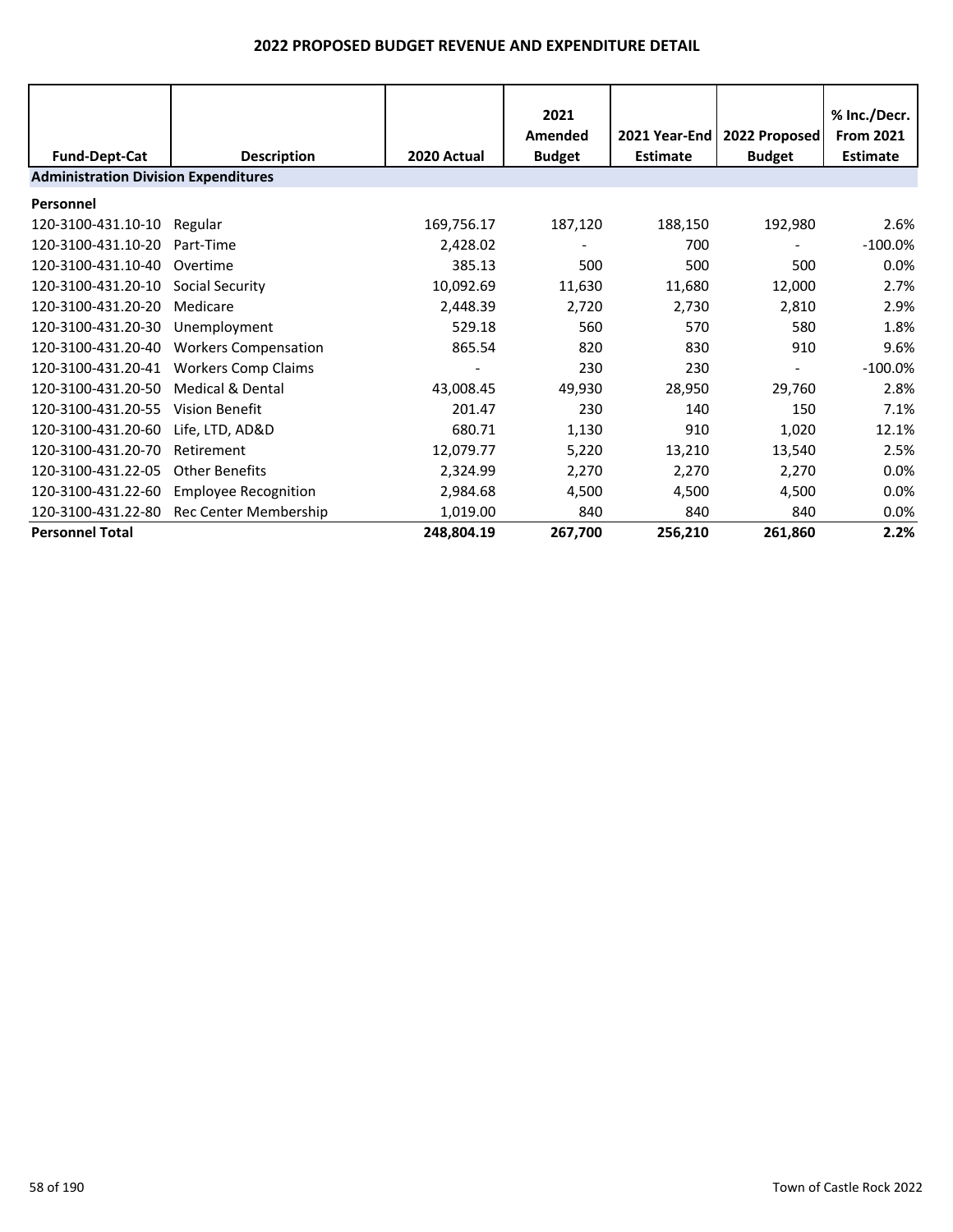|                                         |                                             |             | 2021                     |                                  |                                | % Inc./Decr.                        |
|-----------------------------------------|---------------------------------------------|-------------|--------------------------|----------------------------------|--------------------------------|-------------------------------------|
| <b>Fund-Dept-Cat</b>                    | <b>Description</b>                          | 2020 Actual | Amended<br><b>Budget</b> | 2021 Year-End<br><b>Estimate</b> | 2022 Proposed<br><b>Budget</b> | <b>From 2021</b><br><b>Estimate</b> |
| <b>Services &amp; Other</b>             |                                             |             |                          |                                  |                                |                                     |
| 120-3100-431.30-10                      | <b>Assessment Services</b>                  |             | 1,000                    |                                  |                                | 0.0%                                |
| 120-3100-431.30-70                      | <b>Oth Professional Services</b>            | 810.00      | 1,270                    | 2,250                            | 1,270                          | $-43.6%$                            |
|                                         | 120-3100-431.30-71 Admin Cost Allocations   | 46,973.00   | 46,970                   | 46,970                           | 47,690                         | 1.5%                                |
| 120-3100-431.40-11                      | <b>Utilities - Natural Gas</b>              |             | 11,000                   | $\overline{\phantom{a}}$         | 11,000                         | 100.0%                              |
| 120-3100-431.40-20                      | <b>Custodial Services</b>                   |             | 1,400                    |                                  | 1,400                          | 100.0%                              |
| 120-3100-431.40-23                      | <b>Disposal Services</b>                    | 947.32      | 920                      | 1,940                            | 920                            | $-52.6%$                            |
| 120-3100-431.40-26                      | <b>Recycling Services</b>                   | 10,269.77   | 710                      | 11,140                           | 710                            | $-93.6%$                            |
| 120-3100-431.40-30                      | Repair & Maint-Buildings                    | 812.91      | 6,030                    | 35,390                           | 6,030                          | $-83.0%$                            |
| 120-3100-431.40-40                      | <b>Equipment Rentals</b>                    | 4,916.93    | 10,000                   | 3,740                            | 10,000                         | 167.4%                              |
| 120-3100-431.50-10                      | Insurance                                   | 3,027.60    | 5,920                    | 4,740                            | 6,510                          | 37.3%                               |
| 120-3100-431.50-20                      | Communications-Telephone                    | 4,662.04    | 1,090                    | 1,940                            | 4,660                          | 140.2%                              |
|                                         | 120-3100-431.50-21 Communications-Cellular  | 5,832.47    | 2,950                    | 3,130                            | 5,830                          | 86.3%                               |
|                                         | 120-3100-431.50-22 Software Maint Agreement | 1,167.62    | 12,600                   | 4,062                            | 32,441                         |                                     |
| 120-3100-431.50-31 Legal Notices        |                                             |             |                          | 80                               | $\overline{\phantom{a}}$       | $-100.0%$                           |
| 120-3100-431.50-40 Printing and Binding |                                             | 853.00      | 1,000                    |                                  | 1,000                          | 100.0%                              |
| 120-3100-431.50-50                      | <b>Bank Fee</b>                             | 5,154.51    | 2,600                    | 5,370                            | 2,600                          | $-51.6%$                            |
| 120-3100-431.50-51 Administrative Fee   |                                             | 27,672.93   | 31,701                   | 44,000                           | 70,380                         | 60.0%                               |
| 120-3100-431.50-60 Travel               |                                             | 92.85       | 1,000                    |                                  | 1,000                          | 100.0%                              |
| 120-3100-431.50-61 Food & Beverage      |                                             | 768.24      | 3,100                    | 1,000                            | 3,100                          | 210.0%                              |
|                                         | 120-3100-431.50-70 Dues & Subscriptions     |             | 1,500                    | 2,370                            | 1,500                          | $-36.7%$                            |
| 120-3100-431.50-75                      | Postage                                     | 111.30      | 410                      | 320                              | 410                            | 28.1%                               |
| 120-3100-431.50-80                      | <b>Miscellaneous Services</b>               |             | 3,000                    |                                  | 3,000                          | 100.0%                              |
| 120-3100-431.51-10 Training             |                                             | 517.00      | 1,700                    | 500                              | 1,700                          | 240.0%                              |
| 120-3100-431.51-40 Travel Training      |                                             |             | 1,665                    |                                  | 1,665                          | 100.0%                              |
|                                         | 120-3100-431.51-60 Professional Licensing   |             | 50                       |                                  | 50                             | 100.0%                              |
| 120-3100-431.80-29                      | <b>Background Checks</b>                    |             | 100                      | 100                              | 100                            | 0.0%                                |
| <b>Services &amp; Other Total</b>       |                                             | 114,589.49  | 149,686                  | 169,042                          | 214,966                        | 27.2%                               |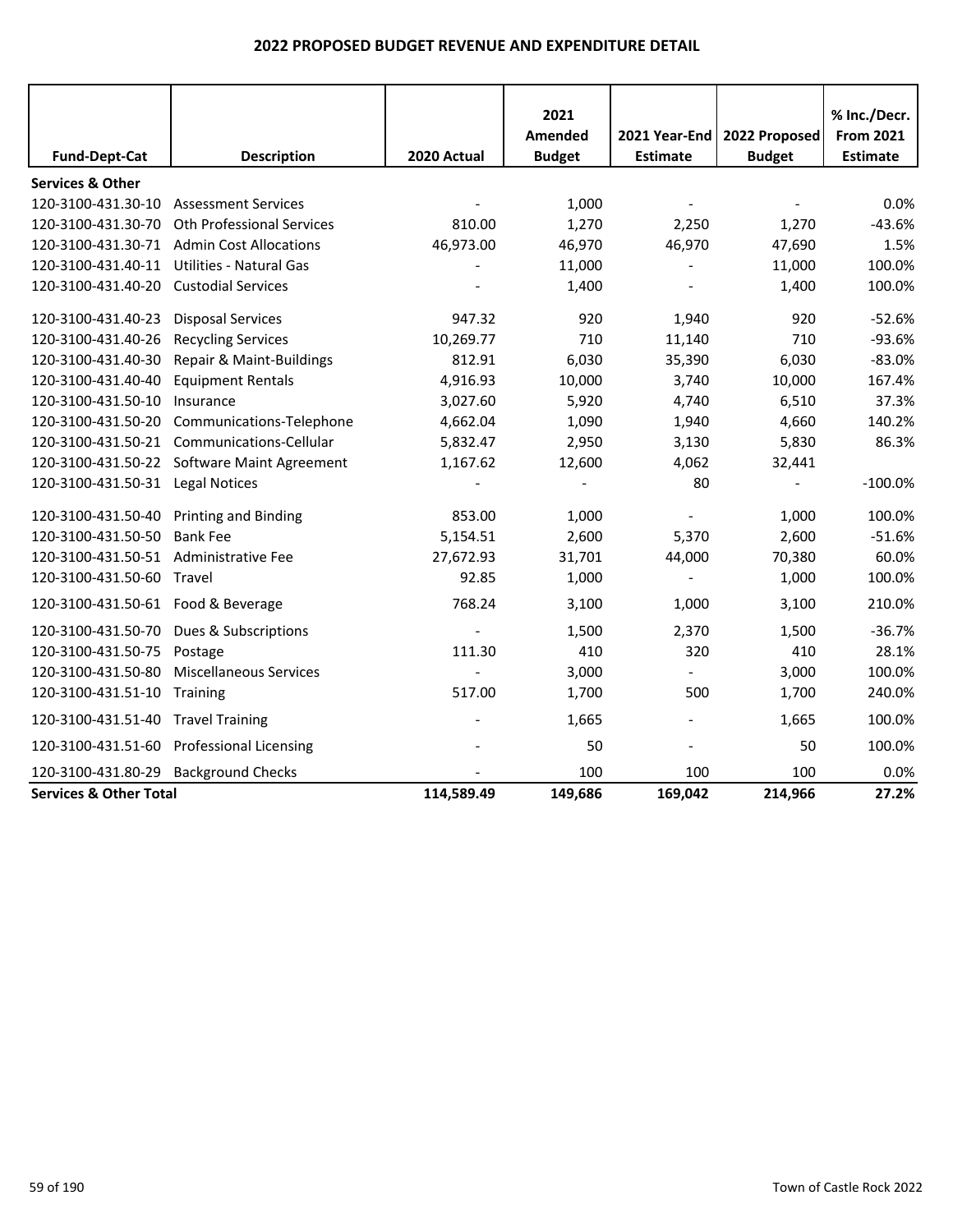|                                                  |                                              |              | 2021           |                          |                          | % Inc./Decr.     |
|--------------------------------------------------|----------------------------------------------|--------------|----------------|--------------------------|--------------------------|------------------|
|                                                  |                                              |              | Amended        | 2021 Year-End            | 2022 Proposed            | <b>From 2021</b> |
| <b>Fund-Dept-Cat</b>                             | <b>Description</b>                           | 2020 Actual  | <b>Budget</b>  | <b>Estimate</b>          | <b>Budget</b>            | <b>Estimate</b>  |
| <b>Supplies</b>                                  |                                              |              |                |                          |                          |                  |
| 120-3100-431.61-10 Office Supplies               |                                              | 1,910.95     | 2,000          | 2,830                    | 2,000                    | $-29.3%$         |
| 120-3100-431.61-11                               | <b>Books &amp; Publications</b>              | 87.88        | $\blacksquare$ | $\blacksquare$           | $\blacksquare$           | 0.0%             |
| 120-3100-431.61-20 Operating Supplies            |                                              | 2,703.70     | 2,000          | 3,240                    | 2,000                    | $-38.3%$         |
| 120-3100-431.61-27 Clothing & Uniforms           |                                              | 10.00        | $\blacksquare$ | $\overline{\phantom{a}}$ | $\sim$                   | 0.0%             |
| 120-3100-431.61-30                               | Computer-Hardware                            |              | 1,000          | $\overline{\phantom{a}}$ | 1,000                    | 100.0%           |
| 120-3100-431.61-31 Computer-Software             |                                              | 2,034.31     | 1,000          | 1,310                    | 1,000                    | $-23.7%$         |
|                                                  | 120-3100-431.61-39 Computer Replacement      |              | 2,580          | 5,950                    | $\blacksquare$           | $-100.0\%$       |
| <b>Supplies Total</b>                            |                                              | 6,746.84     | 8,580          | 13,330                   | 6,000                    | $-55.0%$         |
| <b>Administration Division Expenditure Total</b> |                                              | 370,140.52   | 425,966        | 438,582                  | 482,826                  | 10.1%            |
| <b>Street Operations Division Revenues</b>       |                                              |              |                |                          |                          |                  |
| <b>Other Revenue</b>                             |                                              |              |                |                          |                          |                  |
| 120-3110-395.10-00 Reimbursements                |                                              | 12,418.76    |                |                          |                          | 0.0%             |
|                                                  | 120-3110-395.50-00 Sale of Recycle Materials | 3,008.75     | 1,000          | 2,628                    | 2,655                    | 1.0%             |
| <b>Other Revenue Total</b>                       |                                              | 15,427.51    | 1,000          | 2,628                    | 2,655                    | 1.0%             |
| <b>Street Operations Division Revenue Total</b>  |                                              | 15,427.51    | 1,000          | 2,628                    | 2,655                    | 1.0%             |
| <b>Street Operations Division Expenditures</b>   |                                              |              |                |                          |                          |                  |
| Personnel                                        |                                              |              |                |                          |                          |                  |
| 120-3110-431.10-10 Regular                       |                                              | 1,278,918.94 | 1,360,970      | 1,331,590                | 1,520,440                | 14.2%            |
| 120-3110-431.10-20                               | Part-Time                                    | 25.33        | $\sim$         | $\overline{\phantom{a}}$ | $\overline{\phantom{a}}$ | 0.0%             |
| 120-3110-431.10-30 Seasonal                      |                                              |              | 55,600         | 55,600                   | 55,600                   | 0.0%             |
| 120-3110-431.10-40 Overtime                      |                                              | 52,554.19    | 64,420         | 64,420                   | 64,420                   | 0.0%             |
| 120-3110-431.20-10 Social Security               |                                              | 78,066.92    | 91,820         | 88,550                   | 101,710                  | 14.9%            |
| 120-3110-431.20-20                               | Medicare                                     | 18,345.56    | 21,470         | 20,710                   | 23,790                   | 14.9%            |
| 120-3110-431.20-30                               | Unemployment                                 | 3,905.28     | 4,440          | 4,290                    | 4,920                    | 14.7%            |
| 120-3110-431.20-40                               | <b>Workers Compensation</b>                  | 21,713.54    | 37,970         | 36,730                   | 33,020                   | $-10.1%$         |
|                                                  | 120-3110-431.20-41 Workers Comp Claims       | 1,093.51     | 13,280         | 13,280                   | 14,620                   | 10.1%            |
| 120-3110-431.20-50 Medical & Dental              |                                              | 352,356.10   | 340,430        | 374,860                  | 459,610                  | 22.6%            |
| 120-3110-431.20-55                               | Vision Benefit                               | 1,577.64     | 1,510          | 1,550                    | 1,910                    | 23.2%            |
| 120-3110-431.20-60                               | Life, LTD, AD&D                              | 6,061.66     | 9,340          | 7,000                    | 8,490                    | 21.3%            |
| 120-3110-431.20-70                               | Retirement                                   | 88,473.65    | 92,720         | 95,210                   | 110,940                  | 16.5%            |
| 120-3110-431.22-05                               | <b>Other Benefits</b>                        | 2,264.75     | 2,270          | 2,270                    | 2,270                    | 0.0%             |
| 120-3110-431.22-80                               | Rec Center Membership                        | 4,829.56     | 7,020          | 7,680                    | 9,960                    | 29.7%            |
| <b>Personnel Total</b>                           |                                              | 1,910,186.63 | 2,103,260      | 2,103,740                | 2,411,700                | 14.6%            |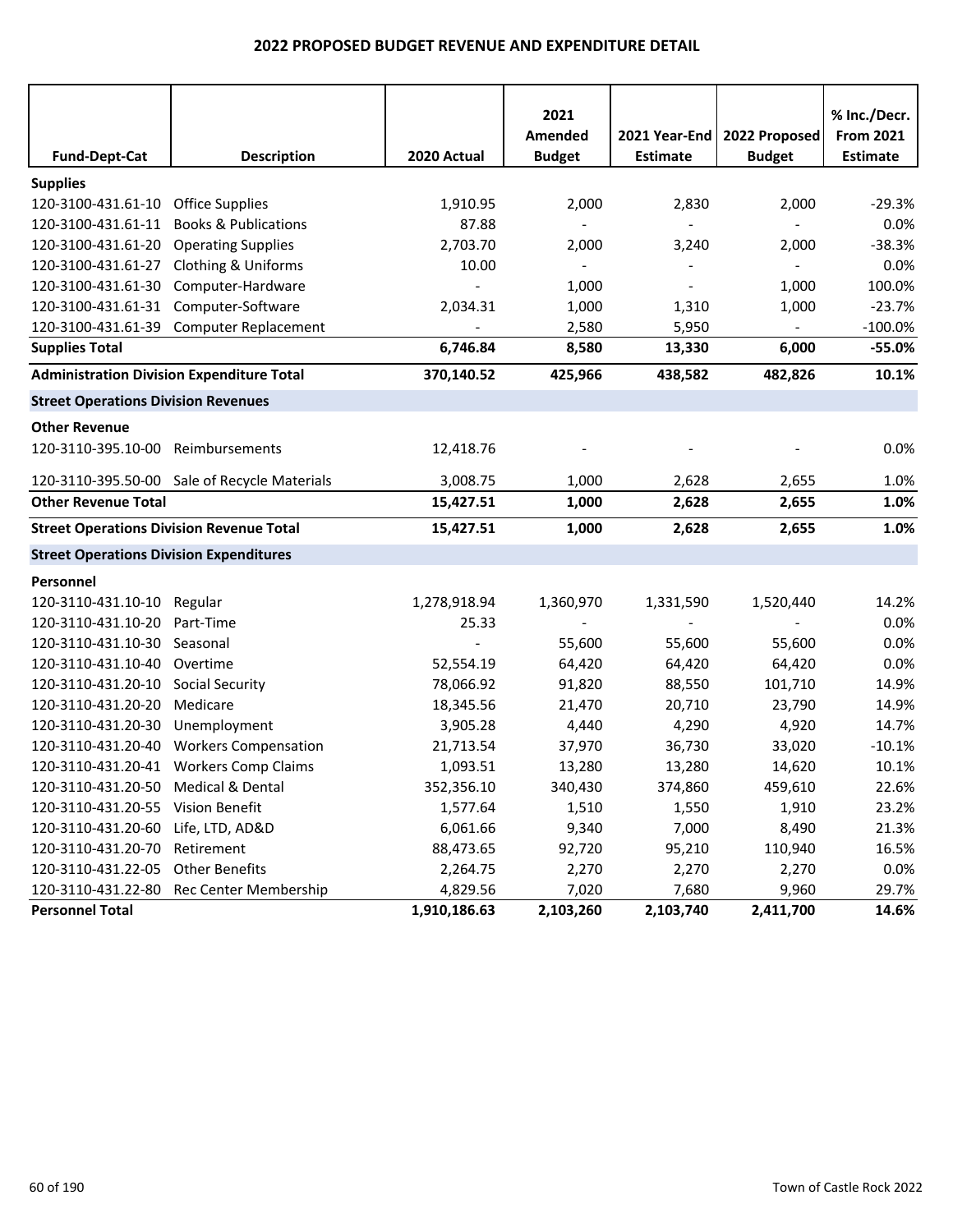| <b>Fund-Dept-Cat</b>                   | <b>Description</b>                           | 2020 Actual  | 2021<br>Amended<br><b>Budget</b> | 2021 Year-End<br><b>Estimate</b> | 2022 Proposed<br><b>Budget</b> | % Inc./Decr.<br><b>From 2021</b><br><b>Estimate</b> |
|----------------------------------------|----------------------------------------------|--------------|----------------------------------|----------------------------------|--------------------------------|-----------------------------------------------------|
|                                        |                                              |              |                                  |                                  |                                |                                                     |
| <b>Services &amp; Other</b>            |                                              |              |                                  |                                  |                                |                                                     |
| 120-3110-431.30-60                     | <b>Medical Services</b>                      | 746.00       | 1,800                            | 1,280                            | 1,000                          | $-21.9%$                                            |
| 120-3110-431.30-70                     | <b>Oth Professional Services</b>             | 52,410.93    | 171,169                          | 116,350                          | 171,169                        | 47.1%                                               |
| 120-3110-431.30-71                     | <b>Admin Cost Allocations</b>                | 488,524.00   | 488,520                          | 488,520                          | 496,010                        | 1.5%                                                |
| 120-3110-431.30-90 Technical Services  |                                              |              | 10,100                           | $\blacksquare$                   | 5,100                          | 100.0%                                              |
| 120-3110-431.40-12                     | Water-Stormwater-Sewer                       | 17,759.27    | 23,300                           | 15,550                           | 20,000                         | 28.6%                                               |
| 120-3110-431.40-23                     | <b>Disposal Services</b>                     | 42,456.61    | 53,540                           | 56,300                           | 53,540                         | $-4.9%$                                             |
| 120-3110-431.40-25                     | <b>Portable Restrooms</b>                    | 2,296.30     | 2,500                            | 2,470                            | 2,500                          | 1.2%                                                |
| 120-3110-431.40-30                     | Repair & Maint-Buildings                     | 9,090.60     | 2,750                            | 12,070                           | 2,750                          | $-77.2%$                                            |
| 120-3110-431.40-33                     | Repair & Maint-Vehicles                      | 340,891.90   | 303,630                          | 443,750                          | 344,724                        | $-22.3%$                                            |
| 120-3110-431.40-35                     | Repair & Maint-Streets                       |              | 13,500                           |                                  | 13,500                         | 100.0%                                              |
| 120-3110-431.40-40                     | <b>Equipment Rentals</b>                     | 1,172.72     | 30,000                           | 36,070                           | 30,000                         | $-16.8%$                                            |
| 120-3110-431.50-10                     | Insurance                                    | 15,224.94    | 29,800                           | 23,930                           | 32,780                         | 37.0%                                               |
| 120-3110-431.50-20                     | Communications-Telephone                     | 7,865.85     | 5,630                            | 7,810                            | 7,870                          | 0.8%                                                |
| 120-3110-431.50-21                     | Communications-Cellular                      | 16,707.46    | 19,940                           | 14,230                           | 21,140                         | 48.6%                                               |
|                                        | 120-3110-431.50-22 Software Maint Agreement  | 23,320.54    | 24,200                           | 36,280                           | 24,200                         | $-33.3%$                                            |
| 120-3110-431.50-51                     | Administrative Fee                           | 27,672.91    | 31,701                           | 41,000                           | 70,380                         | 71.7%                                               |
| 120-3110-431.50-60 Travel              |                                              |              | 710                              |                                  | 730                            | 100.0%                                              |
|                                        |                                              |              |                                  |                                  |                                |                                                     |
| 120-3110-431.50-61 Food & Beverage     |                                              | 777.09       | 1,600                            | 1,550                            | 1,600                          | 3.2%                                                |
| 120-3110-431.50-70                     | Dues & Subscriptions                         | 76.90        | 460                              | 190                              | 460                            | 142.1%                                              |
| 120-3110-431.50-80                     | <b>Miscellaneous Services</b>                |              | 1,000                            | 500                              | 1,000                          | 100.0%                                              |
| 120-3110-431.51-10 Training            |                                              |              | 8,800                            | 4,400                            | 8,800                          | 100.0%                                              |
| 120-3110-431.51-50                     | <b>Meals Training</b>                        |              | 260                              |                                  |                                | 0.0%                                                |
| 120-3110-431.51-60                     | <b>Professional Licensing</b>                |              | 2,000                            |                                  |                                | 0.0%                                                |
| 120-3110-431.80-29                     | <b>Background Checks</b>                     | 200.00       | 100                              | 2,990                            | 100                            | $-96.7%$                                            |
| <b>Services &amp; Other Total</b>      |                                              | 1,047,194.02 | 1,227,010                        | 1,305,240                        | 1,309,353                      | 0.3%                                                |
|                                        |                                              |              |                                  |                                  |                                |                                                     |
| <b>Supplies</b>                        |                                              |              |                                  |                                  |                                |                                                     |
| 120-3110-431.61-10 Office Supplies     |                                              | 919.02       |                                  | 1,650                            |                                | $-100.0\%$                                          |
| 120-3110-431.61-11                     | <b>Books &amp; Publications</b>              |              | 510                              |                                  |                                | 0.0%                                                |
|                                        | 120-3110-431.61-12 Office Eq-Furn/Noncapital | 3,911.30     |                                  |                                  |                                | 0.0%                                                |
| 120-3110-431.61-20 Operating Supplies  |                                              | 644,072.20   | 591,956                          | 320,000                          | 503,124                        | 57.2%                                               |
| 120-3110-431.61-22 Parts               |                                              | 1,546.18     |                                  | 1,390                            |                                | $-100.0%$                                           |
| 120-3110-431.61-23 Gasoline            |                                              | 54,603.34    | 82,830                           | 41,100                           | 84,530                         | 105.7%                                              |
| 120-3110-431.61-27 Clothing & Uniforms |                                              | 12,615.26    | 11,900                           | 15,000                           | 15,100                         | 0.7%                                                |
|                                        | 120-3110-431.61-30 Computer-Hardware         | 6,516.79     |                                  |                                  |                                | 0.0%                                                |
| 120-3110-431.61-31 Computer-Software   |                                              | 749.15       | 38,455                           |                                  |                                | 0.0%                                                |
|                                        | 120-3110-431.61-32 Communication Equipment   | 46.88        | 8,100                            | 410                              | 8,100                          |                                                     |
| 120-3110-431.61-34 Tools               |                                              | 7,764.84     | 10,000                           | 4,950                            | 10,000                         | 102.0%                                              |
|                                        | 120-3110-431.61-39 Computer Replacement      |              | 980                              | 6,258                            | 3,804                          | $-39.2%$                                            |
| <b>Supplies Total</b>                  |                                              | 732,744.96   | 744,731                          | 390,758                          | 624,658                        | 59.9%                                               |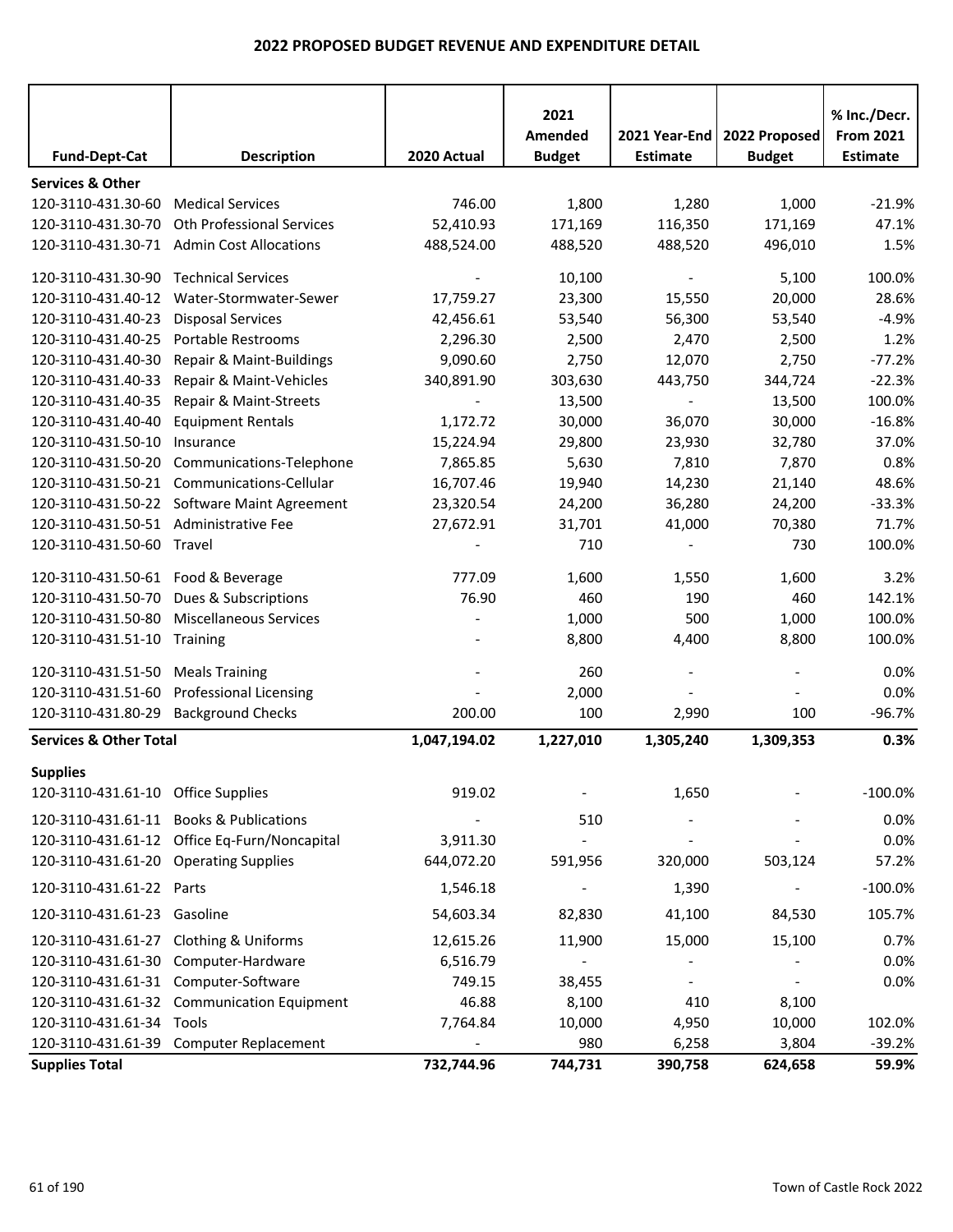|                                   |                                                                        |              | 2021          |                 |               | % Inc./Decr.     |
|-----------------------------------|------------------------------------------------------------------------|--------------|---------------|-----------------|---------------|------------------|
|                                   |                                                                        |              | Amended       | 2021 Year-End   | 2022 Proposed | <b>From 2021</b> |
| <b>Fund-Dept-Cat</b>              | <b>Description</b>                                                     | 2020 Actual  | <b>Budget</b> | <b>Estimate</b> | <b>Budget</b> | <b>Estimate</b>  |
| Capital                           |                                                                        |              |               |                 |               |                  |
|                                   | 120-3110-431.70-30 Machinery & Equipment                               | 7,295.00     |               |                 |               | 0.0%             |
| <b>Capital Total</b>              |                                                                        | 7,295.00     |               |                 |               | 0.0%             |
| <b>Transfers Out</b>              |                                                                        |              |               |                 |               |                  |
|                                   | 120-3110-431.91-85 Vehicle Replace Program                             | 652,019.00   | 655,274       | 655,274         | 595,280       | $-9.2%$          |
| <b>Transfers Out Total</b>        |                                                                        | 652,019.00   | 655,274       | 655,274         | 595,280       | $-9.2%$          |
|                                   | <b>Street Operations Division Expenditure Total</b>                    | 4,349,439.61 | 4,730,275     | 4,455,012       | 4,940,991     | 10.9%            |
|                                   |                                                                        |              |               |                 |               |                  |
|                                   | <b>Transp Planning &amp; Traffic Engineering Division Revenues</b>     |              |               |                 |               |                  |
| <b>Other Revenue</b>              |                                                                        |              |               |                 |               |                  |
| 120-3120-395.10-00 Reimbursements |                                                                        | 8,056.00     |               |                 |               | 0.0%             |
|                                   | 120-3120-395.50-00 Sale of Recycle Materials                           |              | 500           | 500             | 500           | $0.0\%$          |
| <b>Other Revenue Total</b>        |                                                                        | 8,056.00     | 500           | 500             | 500           | $0.0\%$          |
|                                   | Transp Planning & Traffic Engineering Division Revenue                 | 8,056.00     | 500           | 500             | 500           | 0.0%             |
|                                   | <b>Transp Planning &amp; Traffic Engineering Division Expenditures</b> |              |               |                 |               |                  |
| Personnel                         |                                                                        |              |               |                 |               |                  |
| 120-3120-431.10-10                | Regular                                                                | 726,154.25   | 894,520       | 850,400         | 923,840       | 8.6%             |
| 120-3120-431.10-20                | Part-Time                                                              | 21,137.98    | 20,000        | 20,000          | 20,000        | 0.0%             |
| 120-3120-431.10-30                | Seasonal                                                               | 2,875.61     | 39,500        | 39,500          | 39,500        | 0.0%             |
| 120-3120-431.10-40                | Overtime                                                               | 2,501.53     | 3,280         | 3,280           | 3,280         | 0.0%             |
| 120-3120-431.20-10                | <b>Social Security</b>                                                 | 45,130.94    | 59,350        | 56,240          | 61,170        | 8.8%             |
| 120-3120-431.20-20                | Medicare                                                               | 10,642.86    | 13,880        | 13,150          | 14,310        | 8.8%             |
| 120-3120-431.20-30                | Unemployment                                                           | 2,275.47     | 2,870         | 2,740           | 2,960         | 8.0%             |
| 120-3120-431.20-40                | <b>Workers Compensation</b>                                            | 3,215.23     | 8,250         | 7,540           | 8,810         | 16.8%            |
| 120-3120-431.20-41                | <b>Workers Comp Claims</b>                                             | 1,522.50     | 2,740         | 2,740           | 12,870        | 369.7%           |
| 120-3120-431.20-50                | Medical & Dental                                                       | 143,110.84   | 184,760       | 165,520         | 186,550       | 12.7%            |
| 120-3120-431.20-55 Vision Benefit |                                                                        | 680.04       | 900           | 810             | 900           | 11.1%            |
| 120-3120-431.20-60                | Life, LTD, AD&D                                                        | 3,602.22     | 5,400         | 4,390           | 4,860         | 10.7%            |
| 120-3120-431.20-70                | Retirement                                                             | 51,699.95    | 55,790        | 59,910          | 64,900        | 8.3%             |
| 120-3120-431.22-05                | <b>Other Benefits</b>                                                  | 2,264.75     | 2,270         | 2,270           | 2,270         | 0.0%             |
| 120-3120-431.22-80                | Rec Center Membership                                                  | 3,228.18     | 6,000         | 6,390           | 6,730         | 5.3%             |
| <b>Personnel Total</b>            |                                                                        | 1,020,042.35 | 1,299,510     | 1,234,880       | 1,352,950     | 9.6%             |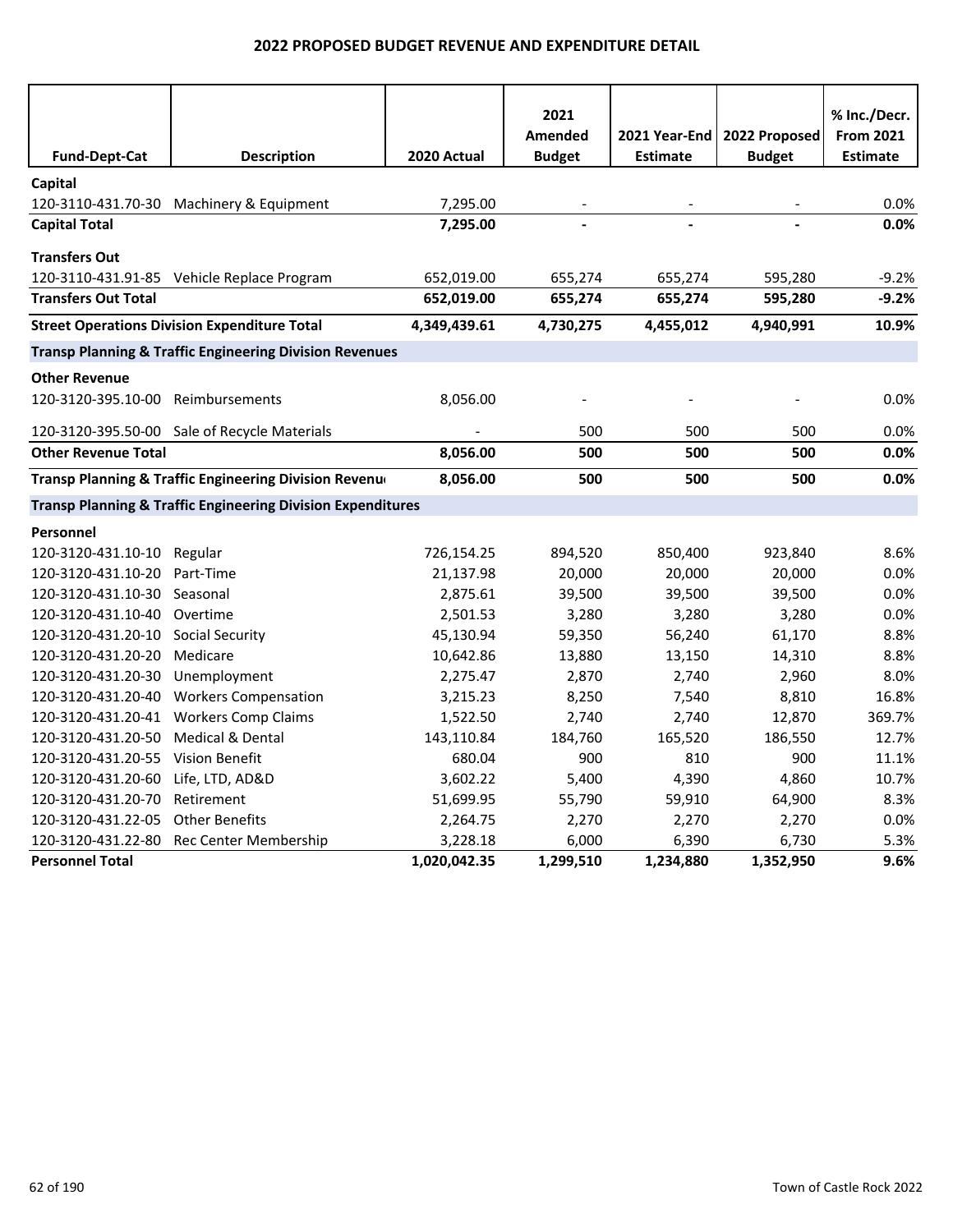|                                         |                                             |              | 2021                     |                 |                          | % Inc./Decr.     |
|-----------------------------------------|---------------------------------------------|--------------|--------------------------|-----------------|--------------------------|------------------|
|                                         |                                             |              | Amended                  | 2021 Year-End   | 2022 Proposed            | <b>From 2021</b> |
| <b>Fund-Dept-Cat</b>                    | <b>Description</b>                          | 2020 Actual  | <b>Budget</b>            | <b>Estimate</b> | <b>Budget</b>            | <b>Estimate</b>  |
| <b>Services &amp; Other</b>             |                                             |              |                          |                 |                          |                  |
| 120-3120-431.30-40                      | <b>Engineering Services</b>                 | 14,500.00    | 15,000                   | 7,500           | 15,000                   | 100.0%           |
| 120-3120-431.30-60                      | <b>Medical Services</b>                     | 110.00       | 260                      |                 | 260                      | 100.0%           |
| 120-3120-431.30-70                      | Oth Professional Services                   | 77,689.12    | 220,000                  |                 | 80,000                   | 100.0%           |
|                                         | 120-3120-431.30-71 Admin Cost Allocations   | 169,105.00   | 169,110                  | 169,110         | 171,700                  | 1.5%             |
| 120-3120-431.30-90                      | <b>Technical Services</b>                   | 18,466.80    | 20,375                   | 22,980          | 24,975                   | 8.7%             |
| 120-3120-431.40-10                      | <b>Utilities - Electric</b>                 | 1,014,087.29 | 1,223,620                | 1,156,000       | 1,200,000                | 3.8%             |
| 120-3120-431.40-30                      | Repair & Maint-Buildings                    | 434.37       | $\overline{\phantom{a}}$ | 5,400           | $\sim$                   | $-100.0%$        |
| 120-3120-431.40-32                      | Repair & Maint-Equipment                    | 226,946.48   | 276,305                  | 120,110         | 417,400                  | 247.5%           |
| 120-3120-431.40-33                      | Repair & Maint-Vehicles                     | 16,196.28    | 28,020                   | 19,430          | 22,000                   | 13.2%            |
| 120-3120-431.40-35                      | Repair & Maint-Streets                      | 243,675.02   | 290,000                  |                 | 377,000                  | 100.0%           |
| 120-3120-431.40-40                      | <b>Equipment Rentals</b>                    |              |                          | 100             |                          | $-100.0%$        |
| 120-3120-431.50-10                      | Insurance                                   | 31,617.48    | 70,360                   | 49,650          | 77,400                   | 55.9%            |
| 120-3120-431.50-20                      | Communications-Telephone                    | 3,095.23     | 4,260                    | 2,920           | 4,260                    | 45.9%            |
| 120-3120-431.50-21                      | Communications-Cellular                     | 7,187.44     | 9,100                    | 7,190           | 7,000                    | $-2.6%$          |
|                                         | 120-3120-431.50-22 Software Maint Agreement | 69,709.34    | 44,300                   | 73,292          | 5,926                    | $-91.9%$         |
| 120-3120-431.50-40 Printing and Binding |                                             | 1,434.00     |                          | 8,090           | $\blacksquare$           | $-100.0%$        |
| 120-3120-431.50-51 Administrative Fee   |                                             | 27,672.91    | 31,701                   | 44,035          | 70,380                   | 59.8%            |
| 120-3120-431.50-60 Travel               |                                             | 90.91        | 510                      |                 | 510                      | 100.0%           |
| 120-3120-431.50-61 Food & Beverage      |                                             | 78.60        | 100                      | 410             | 500                      | 22.0%            |
|                                         | 120-3120-431.50-70 Dues & Subscriptions     | 2,041.55     | 2,000                    | 4,940           | 2,000                    | $-59.5%$         |
| 120-3120-431.50-75                      | Postage                                     | 3,148.22     |                          | 3,590           | $\overline{\phantom{a}}$ | $-100.0%$        |
| 120-3120-431.50-80                      | <b>Miscellaneous Services</b>               | 2,609.29     | 5,100                    | 4,830           | 5,100                    | 5.6%             |
| 120-3120-431.51-10                      | Training                                    | 333.00       | 7,000                    | 4,010           | 7,000                    | 74.6%            |
| 120-3120-431.51-50 Meals Training       |                                             |              | 500                      |                 | 500                      | 100.0%           |
|                                         | 120-3120-431.51-60 Professional Licensing   | 90.00        |                          |                 |                          | 0.0%             |
| <b>Services &amp; Other Total</b>       |                                             | 1,930,318.33 | 2,417,621                | 1,703,587       | 2,488,911                | 46.1%            |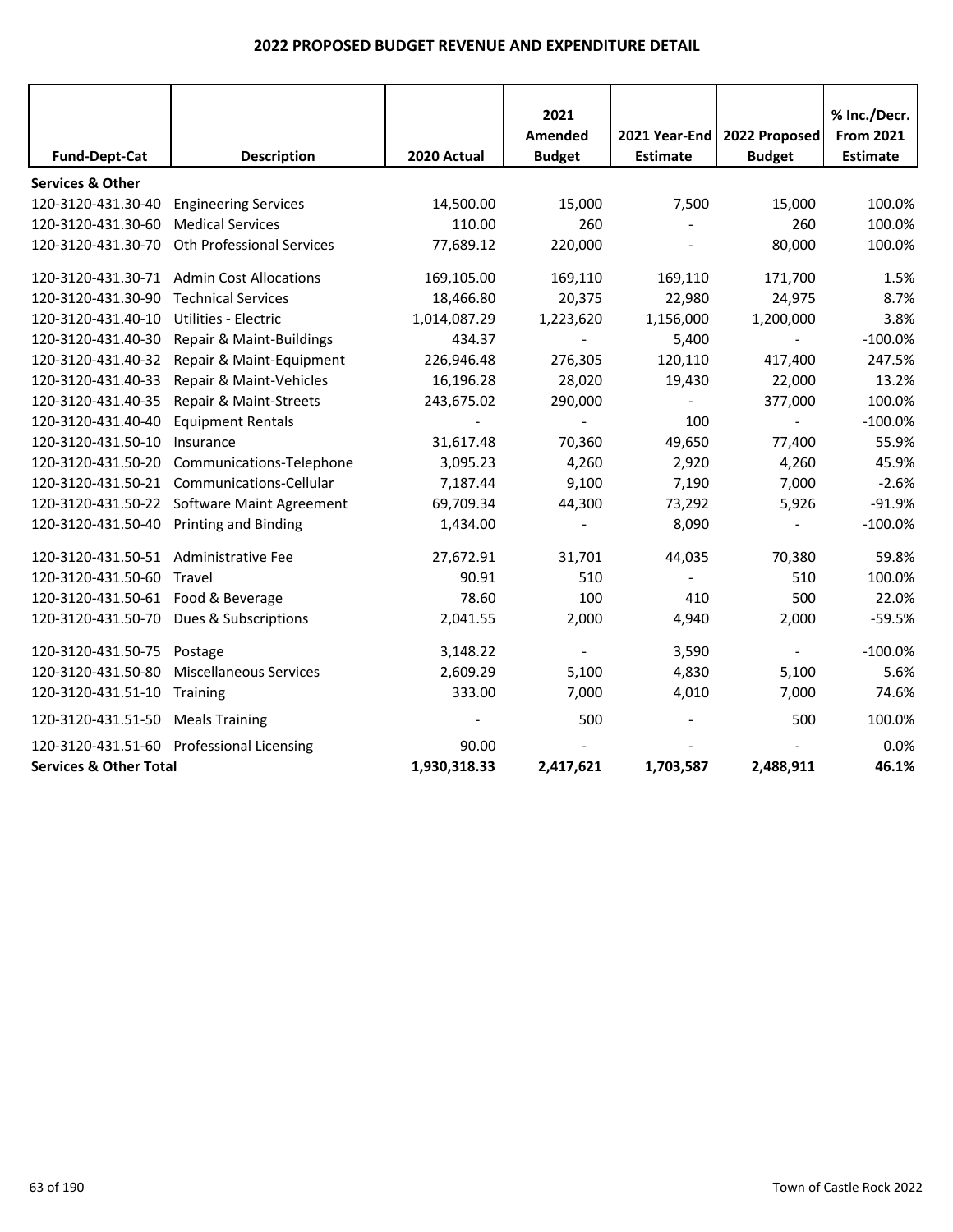|                                                  |                                                                   |                          | 2021<br>Amended          | 2021 Year-End            | 2022 Proposed  | % Inc./Decr.<br><b>From 2021</b> |
|--------------------------------------------------|-------------------------------------------------------------------|--------------------------|--------------------------|--------------------------|----------------|----------------------------------|
| <b>Fund-Dept-Cat</b>                             | <b>Description</b>                                                | 2020 Actual              | <b>Budget</b>            | <b>Estimate</b>          | <b>Budget</b>  | <b>Estimate</b>                  |
| <b>Supplies</b>                                  |                                                                   |                          |                          |                          |                |                                  |
| 120-3120-431.61-10 Office Supplies               |                                                                   | 102.94                   |                          |                          |                | 0.0%                             |
| 120-3120-431.61-11                               | <b>Books &amp; Publications</b>                                   | 29.39                    | 200                      |                          | 200            | 100.0%                           |
|                                                  | 120-3120-431.61-12 Office Eq-Furn/Noncapital                      | 8,597.00                 |                          |                          |                | 0.0%                             |
| 120-3120-431.61-14                               | Equipment / Noncapital                                            | 18,162.60                | 44,600                   | 22,300                   | 21,642         | $-3.0%$                          |
| 120-3120-431.61-20                               | <b>Operating Supplies</b>                                         | 97,592.13                | 91,800                   | 100,000                  | 101,800        | 1.8%                             |
| 120-3120-431.61-23                               | Gasoline                                                          | 5,745.45                 | 8,950                    | 3,320                    | 8,950          | 169.6%                           |
| 120-3120-431.61-27                               | <b>Clothing &amp; Uniforms</b>                                    | 2,734.69                 | 4,000                    | 6,910                    | 4,000          | $-42.1%$                         |
| 120-3120-431.61-30                               | Computer-Hardware                                                 | 49.99                    | 6,182                    | 680                      | 6,182          |                                  |
| 120-3120-431.61-31                               | Computer-Software                                                 | 2,383.91                 | 5,000                    | 2,080                    | 5,000          | 140.4%                           |
| 120-3120-431.61-32                               | <b>Communication Equipment</b>                                    | 185.82                   |                          |                          |                | 0.0%                             |
|                                                  | 120-3120-431.61-39 Computer Replacement                           |                          | 1,340                    | 2,674                    | 6,341          | 137.1%                           |
| <b>Supplies Total</b>                            |                                                                   | 135,583.92               | 162,072                  | 137,964                  | 154,115        | 11.7%                            |
| Capital                                          |                                                                   |                          |                          |                          |                |                                  |
|                                                  | 120-3120-431.70-30 Machinery & Equipment                          | 6,551.99                 | $\overline{\phantom{a}}$ | $\overline{\phantom{a}}$ |                | 0.0%                             |
| <b>Capital Total</b>                             |                                                                   | 6,551.99                 | $\blacksquare$           | $\blacksquare$           |                | 0.0%                             |
| <b>Transfers Out</b>                             |                                                                   |                          |                          |                          |                |                                  |
|                                                  | 120-3120-431.91-85 Vehicle Replace Program                        | 68,928.00                | 74,797                   | 74,797                   | 77,450         | 3.6%                             |
| <b>Transfers Out Total</b>                       |                                                                   | 68,928.00                | 74,797                   | 74,797                   | 77,450         | 3.6%                             |
|                                                  | <b>Transp Planning &amp; Traffic Engineering Division Expendi</b> | 3,161,424.59             | 3,954,000                | 3,151,228                | 4,073,426      | 29.3%                            |
| <b>Public Transit Division Expenditures</b>      |                                                                   |                          |                          |                          |                |                                  |
| <b>Services &amp; Other</b>                      |                                                                   |                          |                          |                          |                |                                  |
| 120-3130-431.30-70                               | <b>Oth Professional Services</b>                                  | 68,437.10                | 56,600                   | 77,880                   | 86,600         | 11.2%                            |
| 120-3130-431.30-90                               | <b>Technical Services</b>                                         |                          | 3,100                    |                          | 3,100          | 100.0%                           |
|                                                  | 120-3130-431.50-21 Communications-Cellular                        |                          | 840                      |                          |                | 0.0%                             |
|                                                  | 120-3130-431.50-22 Software Maint Agreement                       |                          |                          |                          | 926            | 100.0%                           |
| 120-3130-431.50-30 Advertising                   |                                                                   |                          | 2,000                    | $\overline{\phantom{a}}$ | 2,000          | 100.0%                           |
| <b>Services &amp; Other Total</b>                |                                                                   | 68,437.10                | 62,540                   | 77,880                   | 92,626         | 18.9%                            |
| <b>Supplies</b>                                  |                                                                   |                          |                          |                          |                |                                  |
| 120-3130-431.61-31 Computer-Software             |                                                                   |                          | $\blacksquare$           | 4,280                    |                | $-100.0\%$                       |
| <b>Supplies Total</b>                            |                                                                   | $\overline{\phantom{a}}$ | $\blacksquare$           | 4,280                    | $\blacksquare$ | $-100.0\%$                       |
| <b>Public Transit Division Expenditure Total</b> |                                                                   | 68,437.10                | 62,540                   | 82,160                   | 92,626         | 12.7%                            |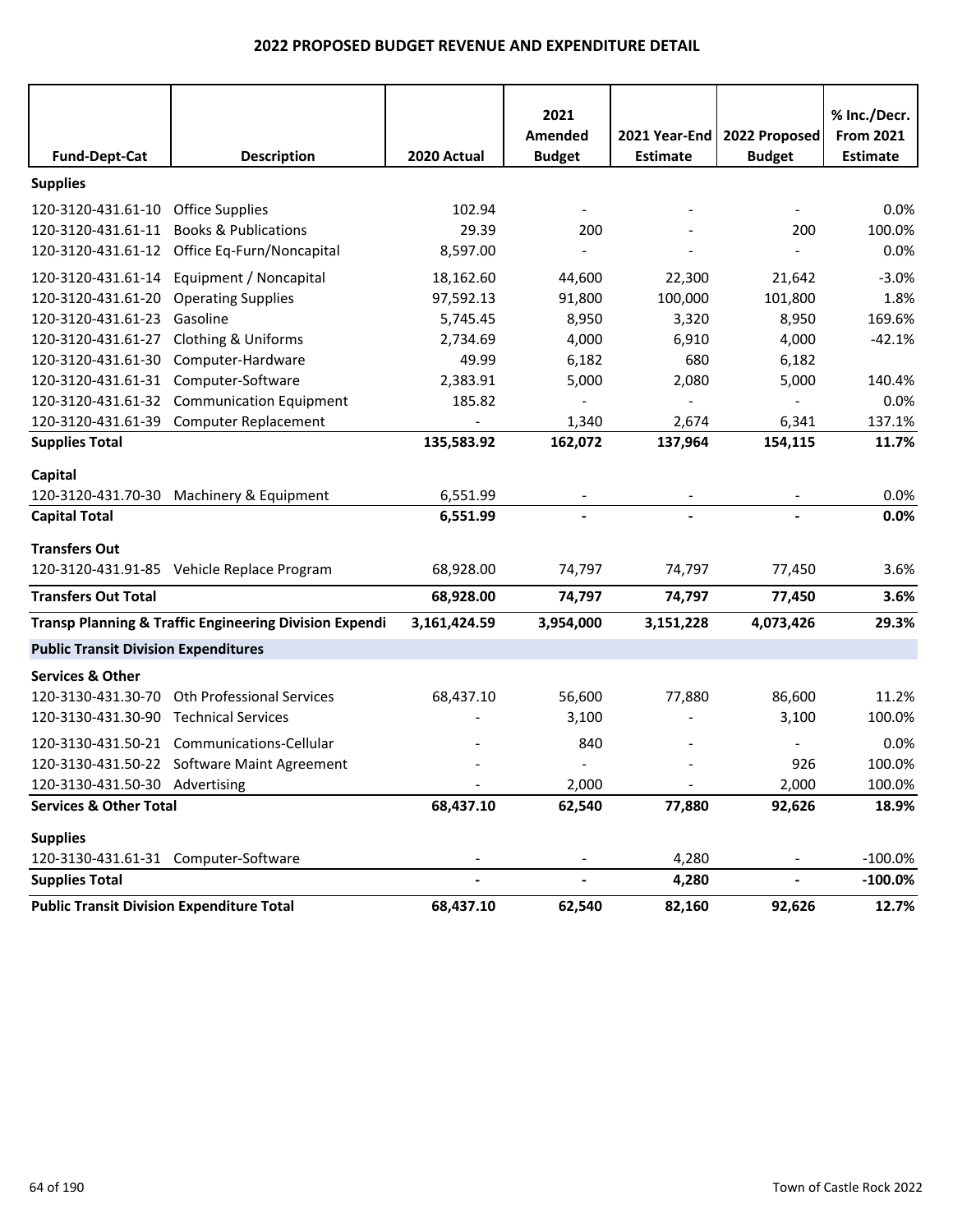|                                          |                              |              | 2021<br>Amended | 2021 Year-End   | 2022 Proposed | % Inc./Decr.<br><b>From 2021</b> |  |  |
|------------------------------------------|------------------------------|--------------|-----------------|-----------------|---------------|----------------------------------|--|--|
| <b>Fund-Dept-Cat</b>                     | <b>Description</b>           | 2020 Actual  | <b>Budget</b>   | <b>Estimate</b> | <b>Budget</b> | <b>Estimate</b>                  |  |  |
| <b>Engineering Division Expenditures</b> |                              |              |                 |                 |               |                                  |  |  |
| Personnel                                |                              |              |                 |                 |               |                                  |  |  |
| 120-3140-431.10-10                       | Regular                      | 772,472.60   | 938,220         | 907,370         | 974,280       | 7.4%                             |  |  |
| 120-3140-431.10-40                       | Overtime                     | 7,755.23     | 12,000          | 12,000          | 12,000        | 0.0%                             |  |  |
| 120-3140-431.20-10                       | Social Security              | 46,722.11    | 58,910          | 56,410          | 61,150        | 8.4%                             |  |  |
| 120-3140-431.20-20                       | Medicare                     | 11,014.27    | 13,780          | 13,190          | 14,300        | 8.4%                             |  |  |
| 120-3140-431.20-30                       | Unemployment                 | 2,358.33     | 2,850           | 2,760           | 2,960         | 7.3%                             |  |  |
| 120-3140-431.20-40                       | <b>Workers Compensation</b>  | 4,088.30     | 7,650           | 6,470           | 7,140         | 10.4%                            |  |  |
| 120-3140-431.20-41                       | <b>Workers Comp Claims</b>   |              | 2,010           | 2,010           |               | $-100.0\%$                       |  |  |
| 120-3140-431.20-50                       | <b>Medical &amp; Dental</b>  | 146,498.30   | 179,150         | 171,510         | 184,950       | 7.8%                             |  |  |
| 120-3140-431.20-55                       | Vision Benefit               | 635.86       | 900             | 780             | 900           | 15.4%                            |  |  |
| 120-3140-431.20-60                       | Life, LTD, AD&D              | 3,970.18     | 5,760           | 4,690           | 5,110         | 9.0%                             |  |  |
| 120-3140-431.20-65                       | <b>Short Term Disability</b> | 2,395.48     |                 |                 |               | $0.0\%$                          |  |  |
| 120-3140-431.20-70                       | Retirement                   | 54,566.32    | 59,460          | 64,280          | 69,040        | 7.4%                             |  |  |
| 120-3140-431.22-05                       | <b>Other Benefits</b>        | 2,264.34     | 2,270           | 2,270           | 2,270         | $0.0\%$                          |  |  |
| 120-3140-431.22-80                       | Rec Center Membership        | 1,339.02     | 2,040           | 2,040           | 2,040         | 0.0%                             |  |  |
| <b>Personnel Total</b>                   |                              | 1,056,080.34 | 1,285,000       | 1,245,780       | 1,336,140     | 7.3%                             |  |  |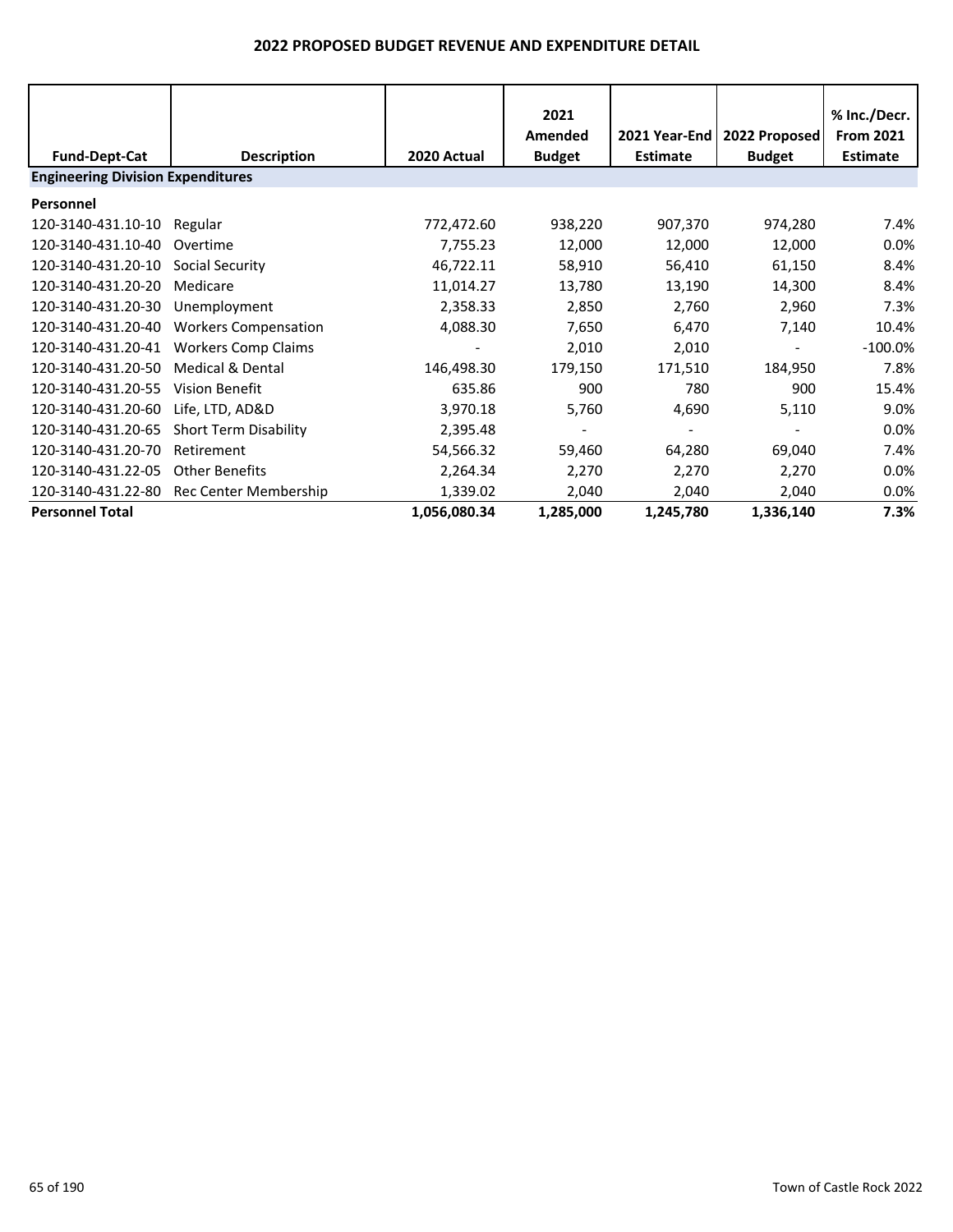|                                               |                                              |              | 2021<br>Amended | 2021 Year-End            | 2022 Proposed  | % Inc./Decr.<br><b>From 2021</b> |
|-----------------------------------------------|----------------------------------------------|--------------|-----------------|--------------------------|----------------|----------------------------------|
| <b>Fund-Dept-Cat</b>                          | <b>Description</b>                           | 2020 Actual  | <b>Budget</b>   | <b>Estimate</b>          | <b>Budget</b>  | <b>Estimate</b>                  |
| <b>Services &amp; Other</b>                   |                                              |              |                 |                          |                |                                  |
| 120-3140-431.30-40 Engineering Services       |                                              |              | 15,000          |                          | 15,000         | 100.0%                           |
| 120-3140-431.30-70                            | <b>Oth Professional Services</b>             | 119.00       | $\blacksquare$  |                          | $\blacksquare$ | 0.0%                             |
|                                               | 120-3140-431.30-71 Admin Cost Allocations    | 234,868.00   | 234,870         | 234,870                  | 238,470        | 1.5%                             |
| 120-3140-431.40-30                            | Repair & Maint-Buildings                     | 434.37       |                 | 5,400                    |                | $-100.0%$                        |
| 120-3140-431.40-33                            | Repair & Maint-Vehicles                      | 3,988.83     | 8,307           | 5,340                    | 8,000          | 49.8%                            |
| 120-3140-431.40-35                            | Repair & Maint-Streets                       | 4,619,306.36 | 11,500,000      | 11,500,000               | 18,500,000     | 60.9%                            |
|                                               | 120-3140-431.40-42 Repair & Maint - Bridges  | (862.68)     | 540,862         | 535,862                  | 280,000        | $-47.8%$                         |
| 120-3140-431.50-10                            | Insurance                                    | 10,898.50    | 21,470          | 17,020                   | 23,620         | 38.8%                            |
| 120-3140-431.50-20                            | Communications-Telephone                     | 21.51        | 1,390           |                          | 1,000          | 100.0%                           |
|                                               | 120-3140-431.50-21 Communications-Cellular   | 5,219.81     | 10,750          | 5,820                    | 7,000          | 20.3%                            |
|                                               | 120-3140-431.50-22 Software Maint Agreement  | 4,599.34     | 9,100           | 500                      | 6,000          |                                  |
| 120-3140-431.50-30 Advertising                |                                              |              | 200             |                          | $\sim$         | 0.0%                             |
| 120-3140-431.50-31 Legal Notices              |                                              | 476.44       | 850             | 720                      | 500            | $-30.6%$                         |
| 120-3140-431.50-40 Printing and Binding       |                                              | 3,164.00     | 6,600           |                          | 6,000          | 100.0%                           |
| 120-3140-431.50-51 Administrative Fee         |                                              | 27,672.91    | 31,701          | 38,000                   | 70,380         | 85.2%                            |
| 120-3140-431.50-60 Travel                     |                                              |              | 510             |                          | 510            | 100.0%                           |
| 120-3140-431.50-61 Food & Beverage            |                                              | 1,242.24     | 250             | 1,120                    | 250            | $-77.7%$                         |
|                                               | 120-3140-431.50-70 Dues & Subscriptions      | 2,363.45     | 1,000           | 3,130                    | 1,000          | $-68.1%$                         |
| 120-3140-431.50-75 Postage                    |                                              | 1,727.07     | 4,000           | 3,180                    | 4,000          | 25.8%                            |
| 120-3140-431.51-10 Training                   |                                              | 565.00       | 8,400           | 400                      | 5,450          |                                  |
| 120-3140-431.51-50 Meals Training             |                                              |              | 500             |                          | 200            | 100.0%                           |
|                                               | 120-3140-431.51-60 Professional Licensing    |              | 50              |                          | 50             | 100.0%                           |
| <b>Services &amp; Other Total</b>             |                                              | 4,915,804.15 | 12,395,810      | 12,351,362               | 19,167,430     | 55.2%                            |
| <b>Supplies</b>                               |                                              |              |                 |                          |                |                                  |
| 120-3140-431.61-10 Office Supplies            |                                              | 345.24       |                 |                          |                | 0.0%                             |
|                                               | 120-3140-431.61-11 Books & Publications      | 218.34       | 510             |                          | 260            | 100.0%                           |
|                                               | 120-3140-431.61-12 Office Eq-Furn/Noncapital | 6,218.50     |                 | $\overline{\phantom{a}}$ |                | 0.0%                             |
| 120-3140-431.61-20 Operating Supplies         |                                              | 2,344.51     | 4,100           | 3,460                    | 3,600          | 4.1%                             |
| 120-3140-431.61-23 Gasoline                   |                                              | 3,863.37     | 8,400           | 830                      | 7,000          |                                  |
| 120-3140-431.61-27 Clothing & Uniforms        |                                              | 862.81       | 2,000           | 1,650                    | 2,000          | 21.2%                            |
|                                               | 120-3140-431.61-30 Computer-Hardware         | 238.94       | 9,250           | 9,170                    | 6,750          | $-26.4%$                         |
| 120-3140-431.61-31 Computer-Software          |                                              | 4,856.44     | 6,300           | 5,000                    | 6,300          | 26.0%                            |
|                                               | 120-3140-431.61-32 Communication Equipment   | 61.82        | $\blacksquare$  | 80                       | $\sim$         | $-100.0%$                        |
|                                               | 120-3140-431.61-39 Computer Replacement      |              | 2,230           | 4,746                    | 3,804          | $-19.9%$                         |
| <b>Supplies Total</b>                         |                                              | 19,009.97    | 32,790          | 24,936                   | 29,714         | 19.2%                            |
| <b>Transfers Out</b>                          |                                              |              |                 |                          |                |                                  |
|                                               | 120-3140-431.91-85 Vehicle Replace Program   | 26,313.00    | 19,368          | 19,368                   | 18,475         | $-4.6%$                          |
| <b>Transfers Out Total</b>                    |                                              | 26,313.00    | 19,368          | 19,368                   | 18,475         | $-4.6%$                          |
| <b>Engineering Division Expenditure Total</b> |                                              | 6,017,207.46 | 13,732,968      | 13,641,446               | 20,551,759     | 50.7%                            |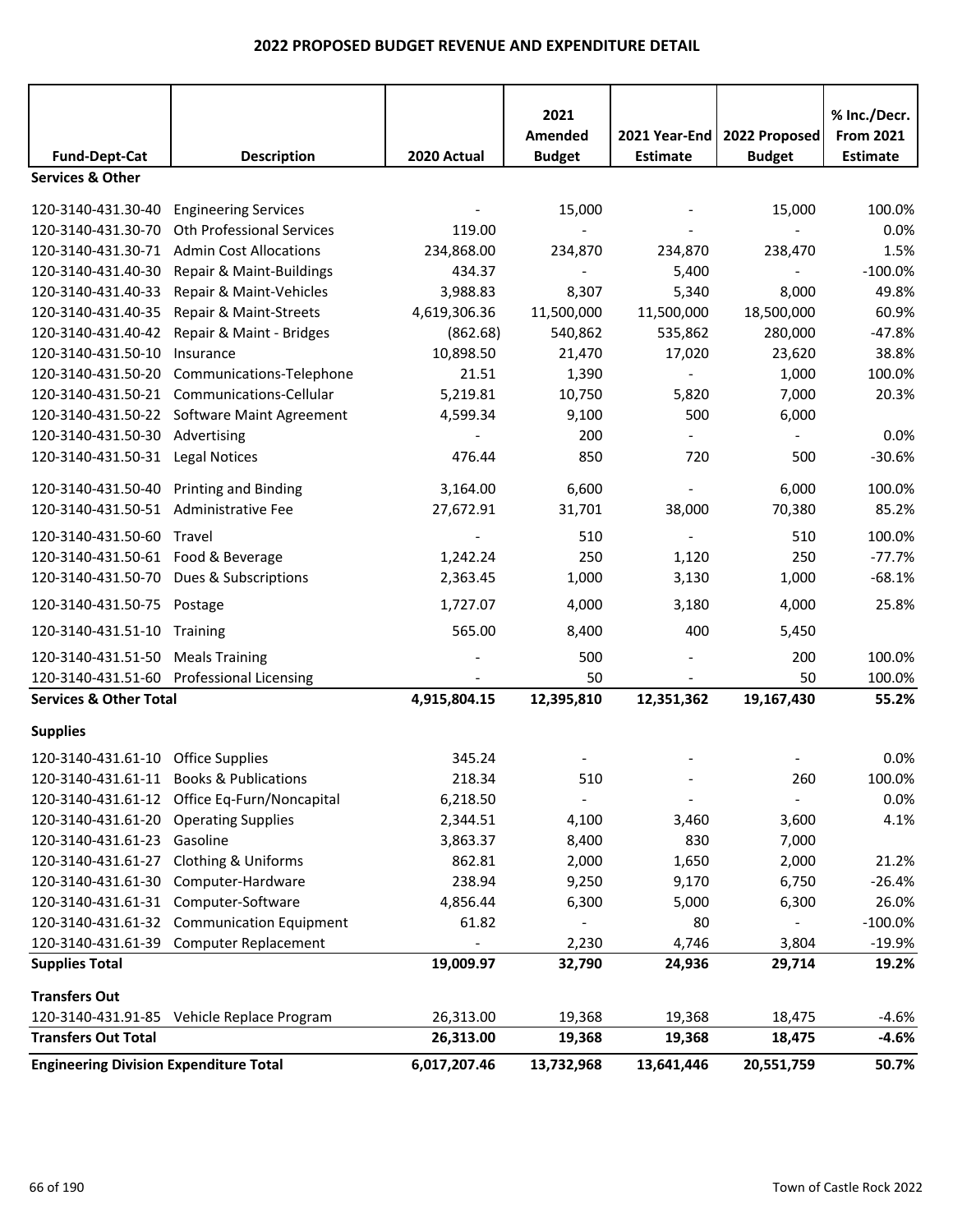|                                                |                                                    |                          | 2021                     |                                    |                                | % Inc./Decr.                        |
|------------------------------------------------|----------------------------------------------------|--------------------------|--------------------------|------------------------------------|--------------------------------|-------------------------------------|
| <b>Fund-Dept-Cat</b>                           | <b>Description</b>                                 | 2020 Actual              | Amended<br><b>Budget</b> | 2021 Year-End  <br><b>Estimate</b> | 2022 Proposed<br><b>Budget</b> | <b>From 2021</b><br><b>Estimate</b> |
| <b>Capital Projects Division Revenues</b>      |                                                    |                          |                          |                                    |                                |                                     |
| <b>Intergovernmental Revenue</b>               |                                                    |                          |                          |                                    |                                |                                     |
| 120-3175-332.20-00 Capital Grants              |                                                    | 38,647.49                |                          |                                    |                                | 0.0%                                |
| <b>Intergovernmental Revenue Total</b>         |                                                    | 38,647.49                |                          |                                    |                                | 0.0%                                |
|                                                |                                                    |                          |                          |                                    |                                |                                     |
| <b>Contributions &amp; Donations</b>           |                                                    |                          |                          |                                    |                                |                                     |
| <b>Contributions &amp; Donations Total</b>     | 120-3175-380.20-00 Developer Contributions         | 161,476.00<br>161,476.00 |                          |                                    |                                | 0.0%<br>0.0%                        |
|                                                |                                                    |                          |                          |                                    |                                | 0.0%                                |
| <b>Capital Projects Division Revenue Total</b> |                                                    | 200,123.49               | $\overline{a}$           | $\overline{\phantom{a}}$           |                                |                                     |
| <b>Capital Projects Division Expenditures</b>  |                                                    |                          |                          |                                    |                                |                                     |
| <b>Services &amp; Other</b>                    |                                                    |                          |                          |                                    |                                |                                     |
|                                                | 120-3175-431.30-70 Oth Professional Services       | 59,385.00                |                          |                                    |                                | 0.0%                                |
|                                                | 120-3175-431.40-35 Repair & Maint-Streets          | 3,579,180.30             |                          | 214,960                            |                                | $-100.0%$                           |
| 120-3175-431.50-75 Postage                     |                                                    | 410.54                   |                          |                                    |                                | 0.0%                                |
| <b>Services &amp; Other Total</b>              |                                                    | 3,638,975.84             |                          | 214,960                            |                                | $-100.0%$                           |
| <b>Supplies</b>                                |                                                    |                          |                          |                                    |                                |                                     |
| 120-3175-431.61-20 Operating Supplies          |                                                    | 4,502.53                 |                          |                                    |                                | 0.0%                                |
| <b>Supplies Total</b>                          |                                                    | 4,502.53                 |                          |                                    |                                | 0.0%                                |
| Capital                                        |                                                    |                          |                          |                                    |                                |                                     |
| 120-3175-431.70-20                             | <b>Building Improvements</b>                       |                          |                          |                                    | 226,750                        | 100.0%                              |
| 120-3175-431.75-24                             | Misc Projects & Studies                            | 15,092.50                | 110,004                  | 110,000                            | 75,000                         | $-31.8%$                            |
| 120-3175-431.75-25                             | <b>Traffic Safety Improvmnts</b>                   | 258,119.99               | 300,000                  | 300,000                            | 100,000                        | $-66.7%$                            |
| 120-3175-431.75-26                             | <b>Traffic Signal Program</b>                      | 399,135.45               | 1,038,484                | 1,038,480                          | 501,200                        | $-51.7%$                            |
| 120-3175-431.75-28                             | <b>Nebrhood Traffic Calming</b>                    | 11,778.60                | 62,271                   | 62,270                             | 25,000                         | -59.9%                              |
| 120-3175-431.75-32                             | Development Related Proj                           | 6,100.00                 | 139,125                  | 139,130                            | 50,000                         | $-64.1%$                            |
| 120-3175-431.76-78                             | <b>ADA Ramps</b>                                   |                          | 80,000                   | 80,000                             | 80,000                         | 0.0%                                |
| 120-3175-431.77-62                             | Craig & Gould North                                | 313,446.59               | 3,390,755                | 3,390,760                          |                                | $-100.0%$                           |
| 120-3175-431.78-46                             | Downtown Alleyways                                 | 51,802.86                | 687,174                  | 687,170                            |                                | $-100.0%$                           |
|                                                | 120-3175-431.79-02 Illuminated Street Signs        |                          | 57,000                   | 57,000                             | 58,000                         | 1.8%                                |
| <b>Capital Total</b>                           |                                                    | 1,055,475.99             | 5,864,813                | 5,864,810                          | 1,115,950                      | $-81.0%$                            |
|                                                | <b>Capital Projects Division Expenditure Total</b> | 4,698,954.36             | 5,864,813                | 6,079,770                          | 1,115,950                      | $-81.6%$                            |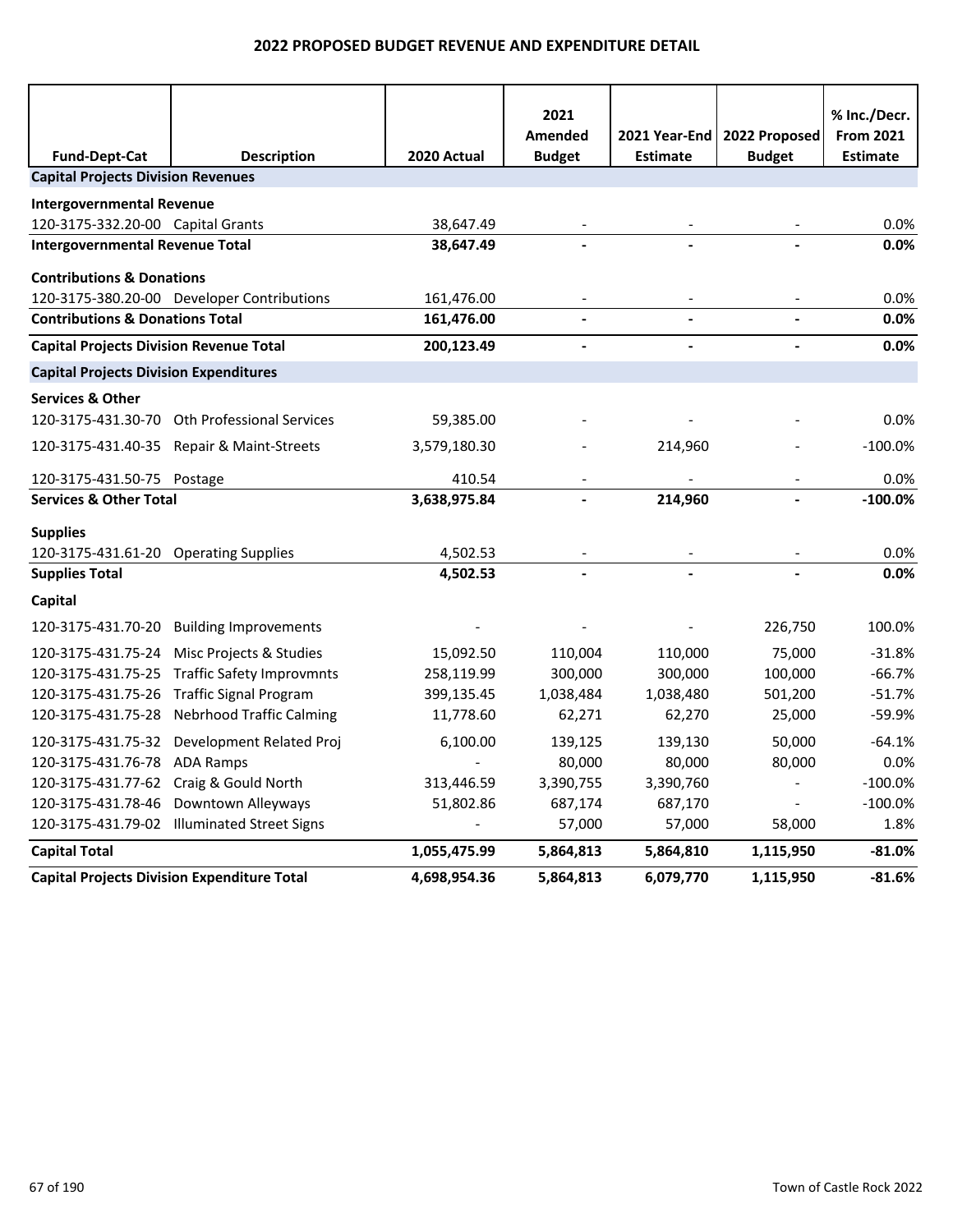|                                                |                                              |               | 2021          |                 |               | % Inc./Decr.     |
|------------------------------------------------|----------------------------------------------|---------------|---------------|-----------------|---------------|------------------|
|                                                |                                              |               | Amended       | 2021 Year-End   | 2022 Proposed | <b>From 2021</b> |
| <b>Fund-Dept-Cat</b>                           | <b>Description</b>                           | 2020 Actual   | <b>Budget</b> | <b>Estimate</b> | <b>Budget</b> | <b>Estimate</b>  |
| <b>Debt Service Division Expenditures</b>      |                                              |               |               |                 |               |                  |
| Debt & Financing                               |                                              |               |               |                 |               |                  |
| 120-3180-431.88-51 2016 Bond Principal         |                                              | 635,000.00    | 665,000       | 665,000         | 690,000       | 3.8%             |
| 120-3180-431.88-52 2016 Bond Interest          |                                              | 267,325.00    | 244,500       | 244,500         | 217,400       | $-11.1%$         |
| 120-3180-431.88-99 Paying Agent Fees           |                                              | 300.00        |               |                 |               | 0.0%             |
| <b>Debt &amp; Financing Total</b>              |                                              | 902,625.00    | 909,500       | 909,500         | 907,400       | $-0.2%$          |
| <b>Debt Service Division Expenditure Total</b> |                                              | 902,625.00    | 909,500       | 909,500         | 907,400       | $-0.2%$          |
| <b>Transfers Division Expenditures</b>         |                                              |               |               |                 |               |                  |
| <b>Transfers Out</b>                           |                                              |               |               |                 |               |                  |
| 120-3190-431.91-05 General Fund                |                                              | 607,754.00    | 638,142       | 638,142         | 670,049       | 5.0%             |
|                                                | 120-3190-431.91-11 Transp Capital Projects F |               |               |                 | 3,350,000     | 100.0%           |
| 120-3190-431.91-26 Parking Fund                |                                              |               | 80,000        | 80,000          | 80,000        | 0.0%             |
| 120-3190-431.91-80 Fleet Fund                  |                                              |               |               |                 | 463,156       | 100.0%           |
| <b>Transfers Out Total</b>                     |                                              | 607,754.00    | 718,142       | 718,142         | 4,563,205     |                  |
| <b>Transfers Division Expenditure Total</b>    |                                              | 607,754.00    | 718,142       | 718,142         | 4,563,205     |                  |
| <b>Transportation Fund Total Revenues</b>      |                                              | 26,603,197.44 | 24,655,314    | 28,318,894      | 28,338,035    | 0.1%             |
| <b>Total Expenditures</b>                      |                                              |               |               | 1,380           |               | $-100.0%$        |
| <b>Transportation Fund Total Expenditures</b>  |                                              | 20,175,982.64 | 30,398,204    | 29,475,840      | 36,728,183    | 24.6%            |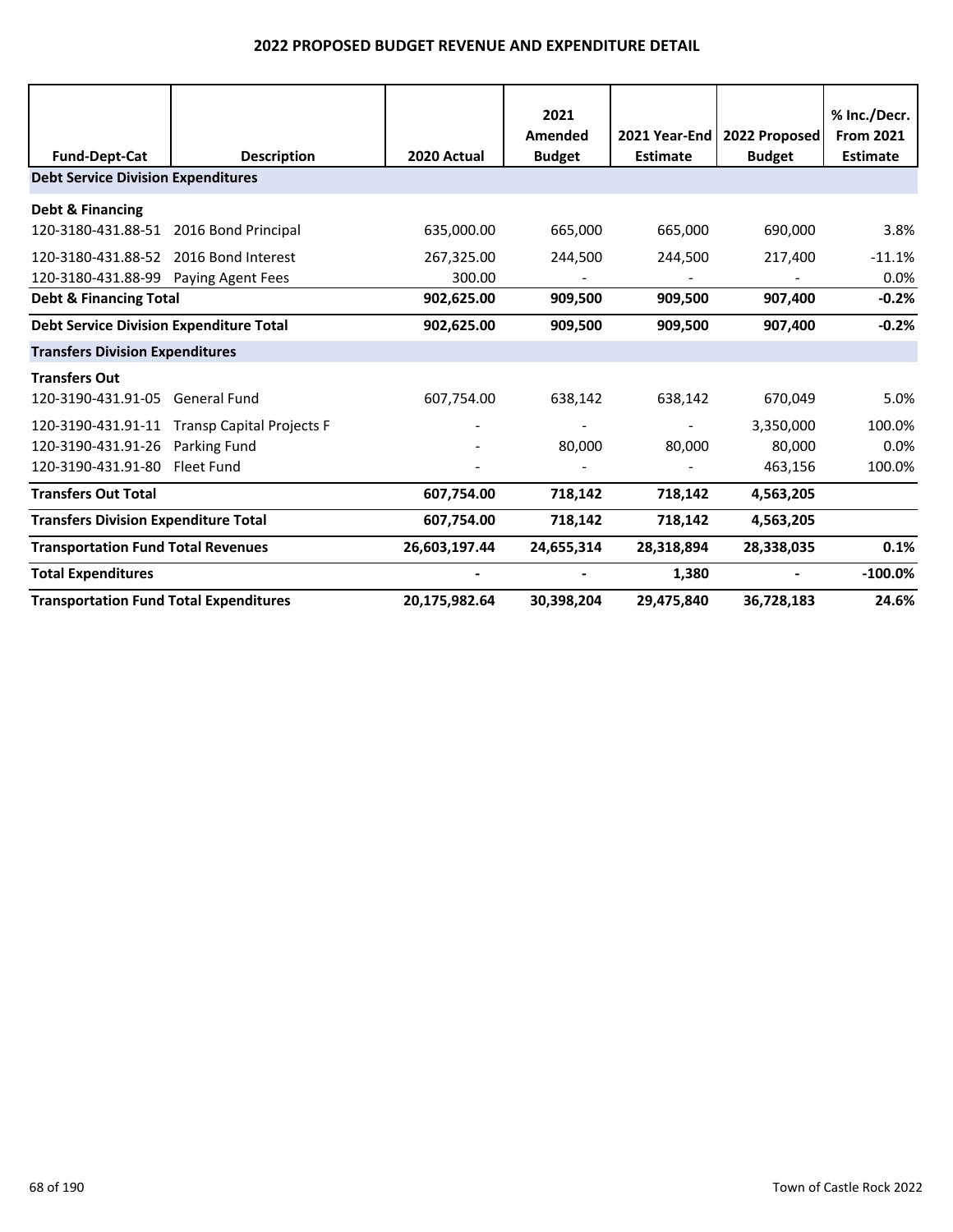|                                                    |                                             |                | 2021          |                 |               | % Inc./Decr.     |
|----------------------------------------------------|---------------------------------------------|----------------|---------------|-----------------|---------------|------------------|
|                                                    |                                             |                | Amended       | 2021 Year-End   | 2022 Proposed | <b>From 2021</b> |
| <b>Fund-Dept-Cat</b>                               | <b>Description</b>                          | 2020 Actual    | <b>Budget</b> | <b>Estimate</b> | <b>Budget</b> | <b>Estimate</b>  |
| <b>Conservation Trust Fund</b>                     |                                             |                |               |                 |               |                  |
| <b>Administration Division Revenues</b>            |                                             |                |               |                 |               |                  |
| <b>Licenses &amp; Permits</b>                      |                                             |                |               |                 |               |                  |
| 122-5410-321.50-00 Recreational License            |                                             | 118,734.25     | 140,608       | 140,608         | 146,232       | 4.0%             |
| <b>Licenses &amp; Permits Total</b>                |                                             | 118,734.25     | 140,608       | 140,608         | 146,232       | 4.0%             |
| <b>Intergovernmental Revenue</b>                   |                                             |                |               |                 |               |                  |
|                                                    | 122-5410-330.40-00 Open Space Shareback     | $\blacksquare$ | 5,000,207     | 5,000,207       | 1,146,200     | $-77.1%$         |
| 122-5410-331.10-00 Operating Grants                |                                             | 969.92         |               |                 |               | 0.0%             |
| <b>Intergovernmental Revenue Total</b>             |                                             | 969.92         | 5,000,207     | 5,000,207       | 1,146,200     | $-77.1%$         |
| <b>Investment Earnings</b>                         |                                             |                |               |                 |               |                  |
| 122-5410-361.10-00 Interest                        |                                             | 1,580.90       | 1,594         | 1,594           | 2,807         | 76.1%            |
| 122-5410-361.30-00 Market Change                   |                                             | 53.67          |               |                 |               | 0.0%             |
| <b>Investment Earnings Total</b>                   |                                             | 1,634.57       | 1,594         | 1,594           | 2,807         | 76.1%            |
| <b>Administration Division Revenue Total</b>       |                                             | 121,338.74     | 5,142,409     | 5,142,409       | 1,295,239     | $-74.8%$         |
| <b>Administration Division Expenditures</b>        |                                             |                |               |                 |               |                  |
| <b>Services &amp; Other</b>                        |                                             |                |               |                 |               |                  |
| 122-5410-454.80-25 Public Art                      |                                             |                |               |                 | 15,000        | 100.0%           |
| <b>Services &amp; Other Total</b>                  |                                             |                |               |                 | 15,000        | 100.0%           |
| <b>Administration Division Expenditure Total</b>   |                                             |                |               |                 | 15,000        | 100.0%           |
| <b>Capital Projects Division Expenditures</b>      |                                             |                |               |                 |               |                  |
| Capital                                            |                                             |                |               |                 |               |                  |
| 122-5475-454.70-10 Site Improvements               |                                             | 15,340.00      |               |                 |               | 0.0%             |
|                                                    | 122-5475-454.75-18 Various P&R Improvements | 374,188.94     | 5,115,741     | 5,115,740       | 1,000,000     | $-80.5%$         |
| <b>Capital Total</b>                               |                                             | 389,528.94     | 5,115,741     | 5,115,740       | 1,000,000     | $-80.5%$         |
| <b>Capital Projects Division Expenditure Total</b> |                                             | 389,528.94     | 5,115,741     | 5,115,740       | 1,000,000     | $-80.5%$         |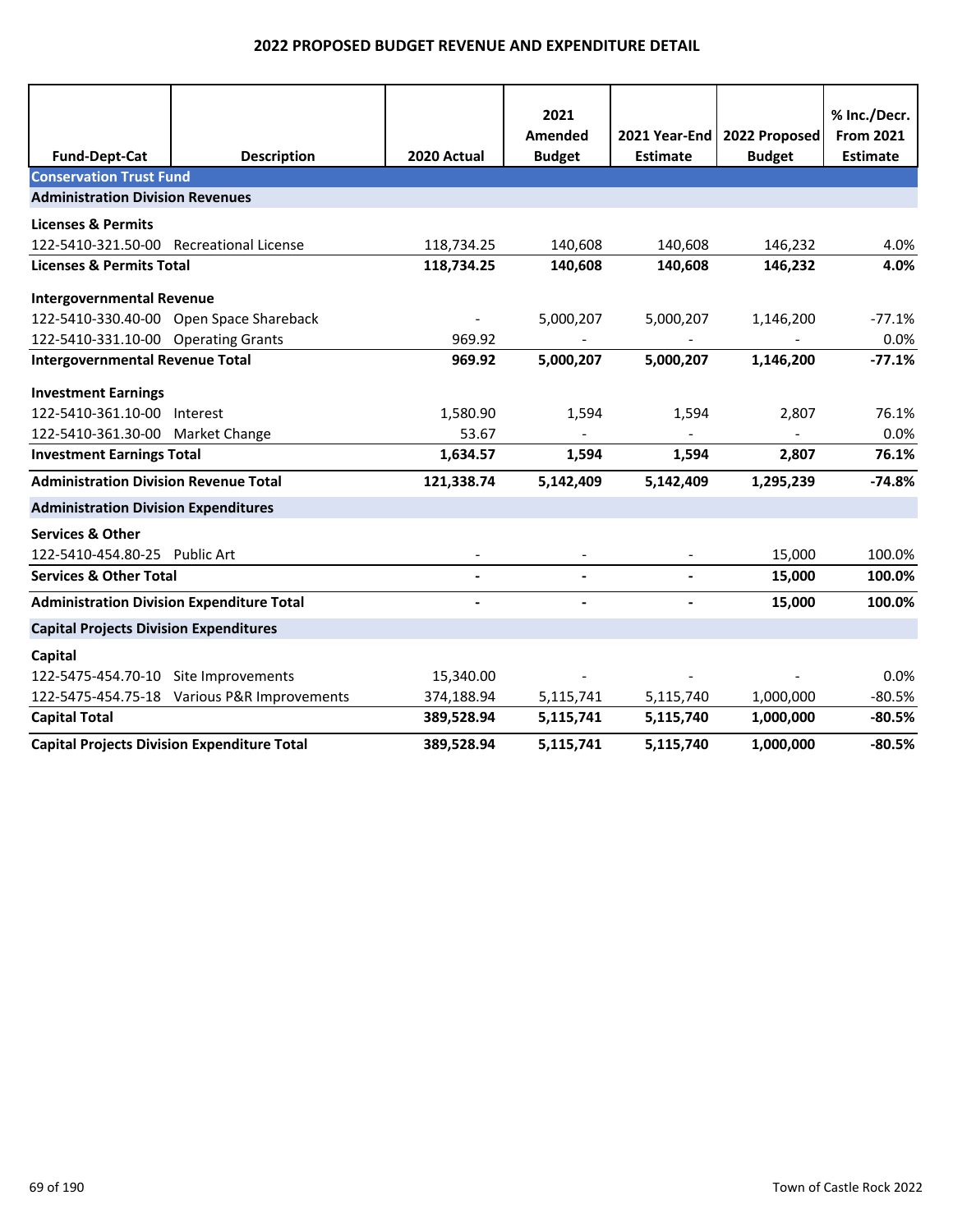|                                                 |                                                   |                          | 2021<br>Amended          | 2021 Year-End   | 2022 Proposed            | % Inc./Decr.<br><b>From 2021</b> |
|-------------------------------------------------|---------------------------------------------------|--------------------------|--------------------------|-----------------|--------------------------|----------------------------------|
| <b>Fund-Dept-Cat</b>                            | <b>Description</b>                                | 2020 Actual              | <b>Budget</b>            | <b>Estimate</b> | <b>Budget</b>            | <b>Estimate</b>                  |
| <b>Lottery Funds Division Revenues</b>          |                                                   |                          |                          |                 |                          |                                  |
| <b>Intergovernmental Revenue</b>                |                                                   |                          |                          |                 |                          |                                  |
| 122-5420-330.30-00 Lottery Funds                |                                                   | 540,567.91               | 434,449                  | 529,910         | 545,807                  | 3.0%                             |
| <b>Intergovernmental Revenue Total</b>          |                                                   | 540,567.91               | 434,449                  | 529,910         | 545,807                  | 3.0%                             |
| <b>Lottery Funds Division Revenue Total</b>     |                                                   | 540,567.91               | 434,449                  | 529,910         | 545,807                  | 3.0%                             |
| <b>Lottery Funds Division Expenditures</b>      |                                                   |                          |                          |                 |                          |                                  |
| Personnel                                       |                                                   |                          |                          |                 |                          |                                  |
| 122-5420-454.10-10 Regular                      |                                                   | 71,739.50                | 115,040                  | 115,800         | 119,630                  | 3.3%                             |
| 122-5420-454.10-20                              | Part-Time                                         | 330.23                   | $\overline{\phantom{a}}$ |                 | $\overline{\phantom{a}}$ | 0.0%                             |
| 122-5420-454.20-10                              | Social Security                                   | 4,377.32                 | 7,130                    | 7,100           | 7,420                    | 4.5%                             |
| 122-5420-454.20-20                              | Medicare                                          | 1,023.70                 | 1,670                    | 1,660           | 1,730                    | 4.2%                             |
| 122-5420-454.20-30                              | Unemployment                                      | 217.74                   | 340                      | 350             | 360                      | 2.9%                             |
| 122-5420-454.20-40                              | <b>Workers Compensation</b>                       | 26.97                    | 70                       | 80              | 80                       | 0.0%                             |
| 122-5420-454.20-41                              | <b>Workers Comp Claims</b>                        | $\overline{\phantom{a}}$ | 20                       | 20              | $\sim$                   | $-100.0%$                        |
| 122-5420-454.20-50                              | <b>Medical &amp; Dental</b>                       | 17,339.75                | 32,240                   | 25,930          | 27,060                   | 4.4%                             |
| 122-5420-454.20-55 Vision Benefit               |                                                   | 80.08                    | 150                      | 140             | 150                      | 7.1%                             |
| 122-5420-454.20-60                              | Life, LTD, AD&D                                   | 361.13                   | 690                      | 530             | 630                      | 18.9%                            |
| 122-5420-454.20-70                              | Retirement                                        | 5,044.81                 | 8,050                    | 8,110           | 8,370                    | 3.2%                             |
|                                                 | 122-5420-454.22-80 Rec Center Membership          | 886.20                   | 1,380                    | 1,380           | 1,380                    | 0.0%                             |
| <b>Personnel Total</b>                          |                                                   | 101,427.43               | 166,780                  | 161,100         | 166,810                  | 3.5%                             |
| <b>Services &amp; Other</b>                     |                                                   |                          |                          |                 |                          |                                  |
| 122-5420-454.30-70                              | <b>Oth Professional Services</b>                  | 72,753.94                |                          | 41,070          |                          | $-100.0%$                        |
|                                                 | 122-5420-454.40-31 Repair & Maint-Grounds         | 5,486.51                 | 7,000                    | 3,500           | 7,000                    | 100.0%                           |
| <b>Services &amp; Other Total</b>               |                                                   | 78,240.45                | 7,000                    | 44,570          | 7,000                    | $-84.3%$                         |
| <b>Supplies</b>                                 |                                                   |                          |                          |                 |                          |                                  |
|                                                 | 122-5420-454.61-14 Equipment / Noncapital         |                          | 5,000                    | 2,500           | 5,000                    | 100.0%                           |
| 122-5420-454.61-20 Operating Supplies           |                                                   | 11,224.00                | 102,500                  | 51,250          | 102,500                  | 100.0%                           |
|                                                 | 122-5420-454.61-39 Computer Replacement           |                          |                          |                 | 1,268                    | 100.0%                           |
| <b>Supplies Total</b>                           |                                                   | 11,224.00                | 107,500                  | 53,750          | 108,768                  | 102.4%                           |
| <b>Lottery Funds Division Expenditure Total</b> |                                                   | 190,891.88               | 281,280                  | 259,420         | 282,578                  | 8.9%                             |
| <b>Conservation Trust Fund Total Revenues</b>   |                                                   | 661,906.65               | 5,576,858                | 5,672,319       | 1,841,046                | $-67.5%$                         |
|                                                 | <b>Conservation Trust Fund Total Expenditures</b> | 580,420.82               | 5,397,021                | 5,375,160       | 1,297,578                | $-75.9%$                         |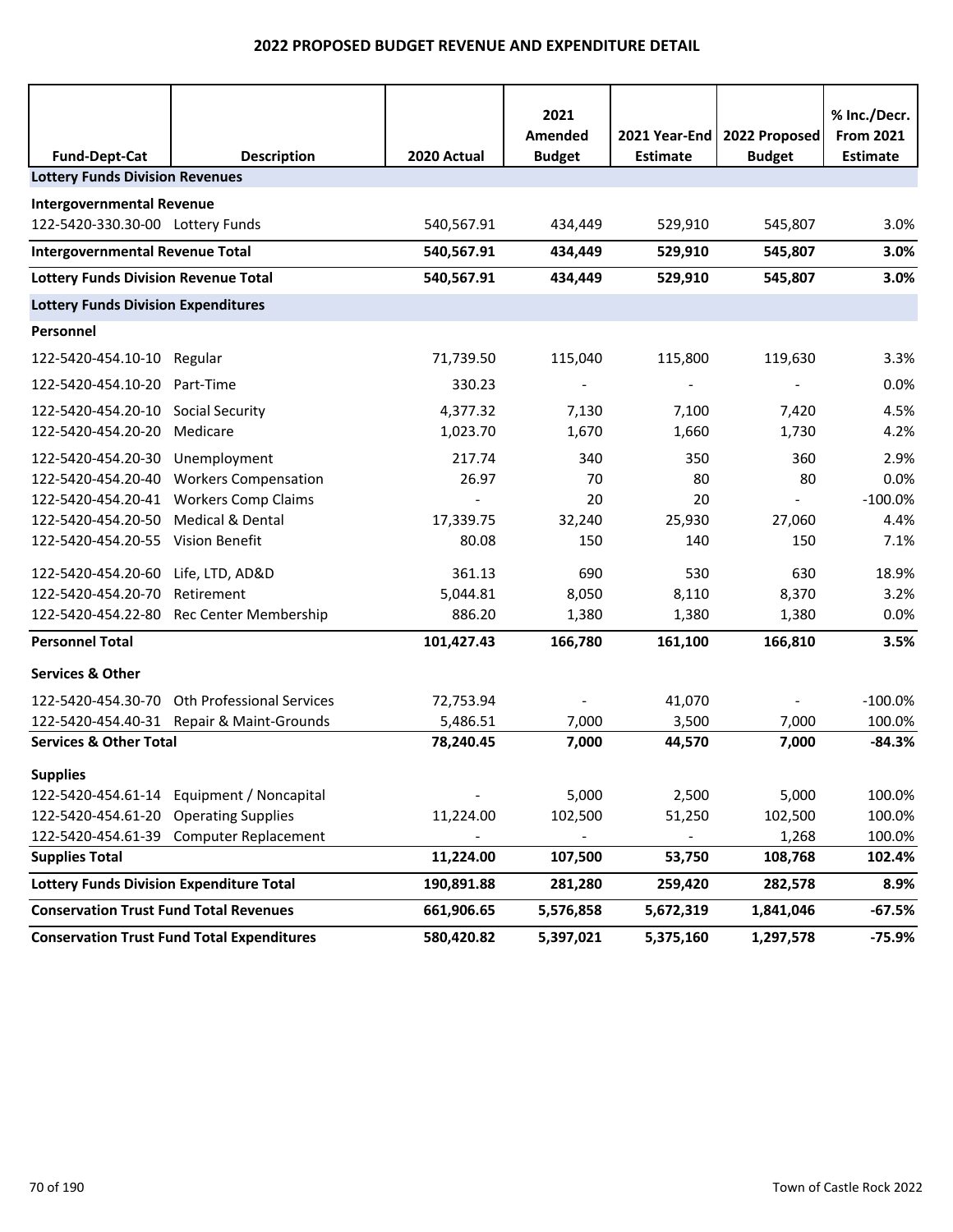| <b>Fund-Dept-Cat</b>                             | <b>Description</b>                                    | 2020 Actual | 2021<br>Amended<br><b>Budget</b> | 2021 Year-End<br><b>Estimate</b> | 2022 Proposed<br><b>Budget</b> | % Inc./Decr.<br><b>From 2021</b><br><b>Estimate</b> |
|--------------------------------------------------|-------------------------------------------------------|-------------|----------------------------------|----------------------------------|--------------------------------|-----------------------------------------------------|
| <b>Philip S. Miller Trust Fund</b>               |                                                       |             |                                  |                                  |                                |                                                     |
| <b>Special Events Division Division Revenues</b> |                                                       |             |                                  |                                  |                                |                                                     |
| <b>Charges for Service</b>                       |                                                       |             |                                  |                                  |                                |                                                     |
| 123-5010-341.48-00 Special Events                |                                                       | 46,011.65   | 190,000                          | 190,000                          | 199,500                        | 5.0%                                                |
| 123-5010-341.48-05                               | Sponsorship Revenue                                   |             | 10,000                           | 10,000                           | 10,000                         | 0.0%                                                |
|                                                  | 123-5010-341.49-00 Beverage Sales Revenue             | 14,257.25   | 36,000                           | 36,000                           | 37,800                         | 5.0%                                                |
| <b>Charges for Service Total</b>                 |                                                       | 60,268.90   | 236,000                          | 236,000                          | 247,300                        | 4.8%                                                |
| <b>Transfers In</b>                              |                                                       |             |                                  |                                  |                                |                                                     |
|                                                  | 123-5010-391.30-05 Trans From General Fund            | 175,000.00  | 175,000                          | 175,000                          | 175,000                        | 0.0%                                                |
| <b>Transfers In Total</b>                        |                                                       | 175,000.00  | 175,000                          | 175,000                          | 175,000                        | 0.0%                                                |
|                                                  | <b>Special Events Division Division Revenue Total</b> | 235,268.90  | 411,000                          | 411,000                          | 422,300                        | 2.8%                                                |
|                                                  | <b>Special Events Division Division Expenditures</b>  |             |                                  |                                  |                                |                                                     |
| Personnel                                        |                                                       |             |                                  |                                  |                                |                                                     |
| 123-5010-450.10-10 Regular                       |                                                       | 64,633.83   | 70,480                           | 70,960                           | 73,310                         | 3.3%                                                |
| 123-5010-450.10-20                               | Part-Time                                             | 928.42      |                                  |                                  |                                | 0.0%                                                |
| 123-5010-450.10-30 Seasonal                      |                                                       | 14,342.46   | 7,000                            | 7,000                            | 7,000                          | 0.0%                                                |
| 123-5010-450.20-10                               | <b>Social Security</b>                                | 4,983.23    | 4,800                            | 4,750                            | 4,980                          | 4.8%                                                |
| 123-5010-450.20-20                               | Medicare                                              | 1,165.41    | 1,120                            | 1,110                            | 1,160                          | 4.5%                                                |
| 123-5010-450.20-30 Unemployment                  |                                                       | 254.18      | 230                              | 230                              | 240                            | 4.4%                                                |
|                                                  | 123-5010-450.20-40 Workers Compensation               | 1,346.59    | 1,250                            | 1,290                            | 1,360                          | 5.4%                                                |
| 123-5010-450.20-50                               | <b>Medical &amp; Dental</b>                           | 18,741.85   | 18,460                           | 18,540                           | 19,460                         | 5.0%                                                |
| 123-5010-450.20-55                               | Vision Benefit                                        | 86.12       | 90                               | 80                               | 90                             | 12.5%                                               |
| 123-5010-450.20-60 Life, LTD, AD&D               |                                                       | 374.95      | 420                              | 370                              | 380                            | 2.7%                                                |
| 123-5010-450.20-70 Retirement                    |                                                       | 5,439.49    | 4,930                            | 5,050                            | 5,130                          | 1.6%                                                |
|                                                  | 123-5010-450.22-80 Rec Center Membership              | 136.32      | 900                              | 900                              | 900                            | 0.0%                                                |
| <b>Personnel Total</b>                           |                                                       | 112,432.85  | 109,680                          | 110,280                          | 114,010                        | 3.4%                                                |
| <b>Services &amp; Other</b>                      |                                                       |             |                                  |                                  |                                |                                                     |
|                                                  | 123-5010-450.30-70 Oth Professional Services          | 246,645.85  | 262,000                          | 293,000                          | 262,000                        | $-10.6%$                                            |
| 123-5010-450.30-72 Marketing                     |                                                       |             | 10,500                           | 3,500                            | 10,500                         | 200.0%                                              |
| 123-5010-450.50-10 Insurance                     |                                                       |             | 5,210                            | $\blacksquare$                   | 5,730                          | 100.0%                                              |
|                                                  | 123-5010-450.50-21 Communications-Cellular            |             | 2,000                            | 2,000                            |                                | $-100.0%$                                           |
|                                                  | 123-5010-450.50-22 Software Maint Agreement           |             | 910                              |                                  | 910                            | 100.0%                                              |
| 123-5010-450.50-30 Advertising                   |                                                       |             | 5,300                            | 2,650                            | 5,300                          | 100.0%                                              |
| 123-5010-450.50-61 Food & Beverage               |                                                       | 795.71      | 1,000                            | 1,620                            | 1,100                          | $-32.1%$                                            |
|                                                  | 123-5010-450.50-70 Dues & Subscriptions               | 99.00       | $\overline{\phantom{a}}$         |                                  | $\blacksquare$                 | 0.0%                                                |
| 123-5010-450.50-75 Postage                       |                                                       |             | 1,500                            |                                  | 1,500                          | 100.0%                                              |
| 123-5010-450.51-50 Meals Training                |                                                       | 162.50      |                                  |                                  |                                | 0.0%                                                |
| <b>Services &amp; Other Total</b>                |                                                       | 247,703.06  | 288,420                          | 302,770                          | 287,040                        | $-5.2%$                                             |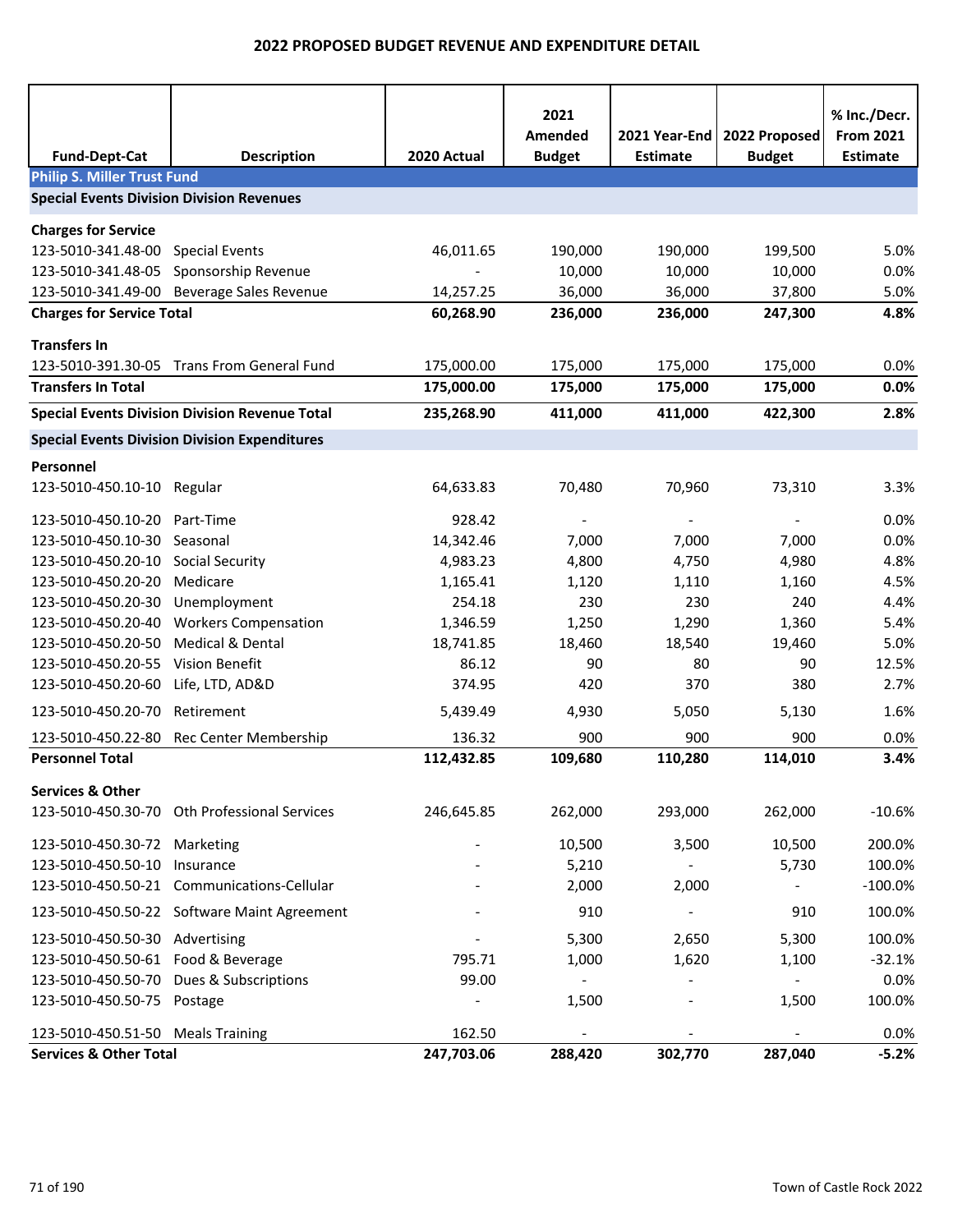| <b>Fund-Dept-Cat</b>                                  | <b>Description</b>                                        | 2020 Actual | 2021<br>Amended<br><b>Budget</b> | 2021 Year-End<br><b>Estimate</b> | 2022 Proposed<br><b>Budget</b> | % Inc./Decr.<br><b>From 2021</b><br><b>Estimate</b> |
|-------------------------------------------------------|-----------------------------------------------------------|-------------|----------------------------------|----------------------------------|--------------------------------|-----------------------------------------------------|
|                                                       |                                                           |             |                                  |                                  |                                |                                                     |
| <b>Supplies</b><br>123-5010-450.61-10 Office Supplies |                                                           |             | 260                              |                                  | 260                            | 100.0%                                              |
| 123-5010-450.61-20 Operating Supplies                 |                                                           | 14,197.93   | 10,300                           | 11,300                           | 10,300                         | $-8.9%$                                             |
| 123-5010-450.61-23 Gasoline                           |                                                           |             | 100                              |                                  | 100                            | 100.0%                                              |
| 123-5010-450.61-27 Clothing & Uniforms                |                                                           |             | 1,000                            |                                  | 1,000                          | 100.0%                                              |
| 123-5010-450.61-30 Computer-Hardware                  |                                                           | 498.88      |                                  |                                  |                                | 0.0%                                                |
| 123-5010-450.61-31 Computer-Software                  |                                                           |             |                                  | 340                              | $\overline{\phantom{a}}$       | $-100.0%$                                           |
|                                                       | 123-5010-450.61-39 Computer Replacement                   |             |                                  |                                  | 720                            | 100.0%                                              |
| <b>Supplies Total</b>                                 |                                                           | 14,696.81   | 11,660                           | 11,640                           | 12,380                         | 6.4%                                                |
|                                                       | <b>Special Events Division Division Expenditure Total</b> | 374,832.72  | 409,760                          | 424,690                          | 413,430                        | $-2.7%$                                             |
| <b>Administration Division Revenues</b>               |                                                           |             |                                  |                                  |                                |                                                     |
| <b>Intergovernmental Revenue</b>                      |                                                           |             |                                  |                                  |                                |                                                     |
| 123-0000-331.10-00 Operating Grants                   |                                                           | 166.67      | $\overline{\phantom{a}}$         |                                  |                                | 0.0%                                                |
| <b>Intergovernmental Revenue Total</b>                |                                                           | 166.67      |                                  |                                  |                                | 0.0%                                                |
| <b>Administration Division Revenue Total</b>          |                                                           | 166.67      | $\blacksquare$                   | $\blacksquare$                   | $\blacksquare$                 | 0.0%                                                |
| <b>Administration Division Revenues</b>               |                                                           |             |                                  |                                  |                                |                                                     |
| <b>Investment Earnings</b>                            |                                                           |             |                                  |                                  |                                |                                                     |
| 123-5000-361.10-00 Interest                           |                                                           | 1,004.85    | 1,037                            | 1,037                            | 1,002                          | $-3.4%$                                             |
| 123-5000-361.30-00 Market Change                      |                                                           | 243.20      |                                  |                                  |                                | 0.0%                                                |
| <b>Investment Earnings Total</b>                      |                                                           | 1,248.05    | 1,037                            | 1,037                            | 1,002                          | $-3.4%$                                             |
| <b>Contributions &amp; Donations</b>                  |                                                           |             |                                  |                                  |                                |                                                     |
| 123-5000-380.10-00 Philip S Miller Trust              |                                                           | 287,195.00  | 255,000                          | 255,000                          | 255,000                        | 0.0%                                                |
| <b>Contributions &amp; Donations Total</b>            |                                                           | 287,195.00  | 255,000                          | 255,000                          | 255,000                        | 0.0%                                                |
| <b>Other Revenue</b>                                  |                                                           |             |                                  |                                  |                                |                                                     |
| 123-5000-395.60-00 Misc Revenue                       |                                                           | 383.98      |                                  |                                  |                                | 0.0%                                                |
| <b>Other Revenue Total</b>                            |                                                           | 383.98      | $\blacksquare$                   |                                  |                                | 0.0%                                                |
| <b>Administration Division Revenue Total</b>          |                                                           | 288,827.03  | 256,037                          | 256,037                          | 256,002                        | 0.0%                                                |
| <b>Administration Division Expenditures</b>           |                                                           |             |                                  |                                  |                                |                                                     |
| <b>Services &amp; Other</b>                           |                                                           |             |                                  |                                  |                                |                                                     |
|                                                       | 123-5000-450.30-70 Oth Professional Services              | 1,470.00    | 31,500                           | 15,750                           | 31,500                         | 100.0%                                              |
| 123-5000-450.80-23 Castle Rock Museum                 |                                                           | 39,750.00   | 41,000                           | 41,000                           | 42,250                         | 3.1%                                                |
| 123-5000-450.80-24 Senior Center                      |                                                           | 70,000.00   | 70,000                           | 70,000                           | 70,000                         | 0.0%                                                |
|                                                       | 123-5000-450.80-27 July 4th Special Event                 | 40,000.00   | 45,000                           | 45,000                           | 45,000                         | 0.0%                                                |
|                                                       | 123-5000-450.80-31 Hist Preservation Grants               | 7,000.00    | 15,000                           | 15,000                           | 15,000                         | 0.0%                                                |
| 123-5000-450.80-32 Nonprofit Grants                   |                                                           | 40,000.00   | 42,000                           | 42,000                           | 40,000                         | $-4.8%$                                             |
| <b>Services &amp; Other Total</b>                     |                                                           | 198,220.00  | 244,500                          | 228,750                          | 243,750                        | 6.6%                                                |
| <b>Administration Division Expenditure Total</b>      |                                                           | 198,220.00  | 244,500                          | 228,750                          | 243,750                        | 6.6%                                                |
| <b>Philip S. Miller Trust Fund Total Revenues</b>     |                                                           | 524,262.60  | 667,037                          | 667,037                          | 678,302                        | 1.7%                                                |
|                                                       | <b>Philip S. Miller Trust Fund Total Expenditures</b>     | 573,052.72  | 654,260                          | 653,440                          | 657,180                        | 0.6%                                                |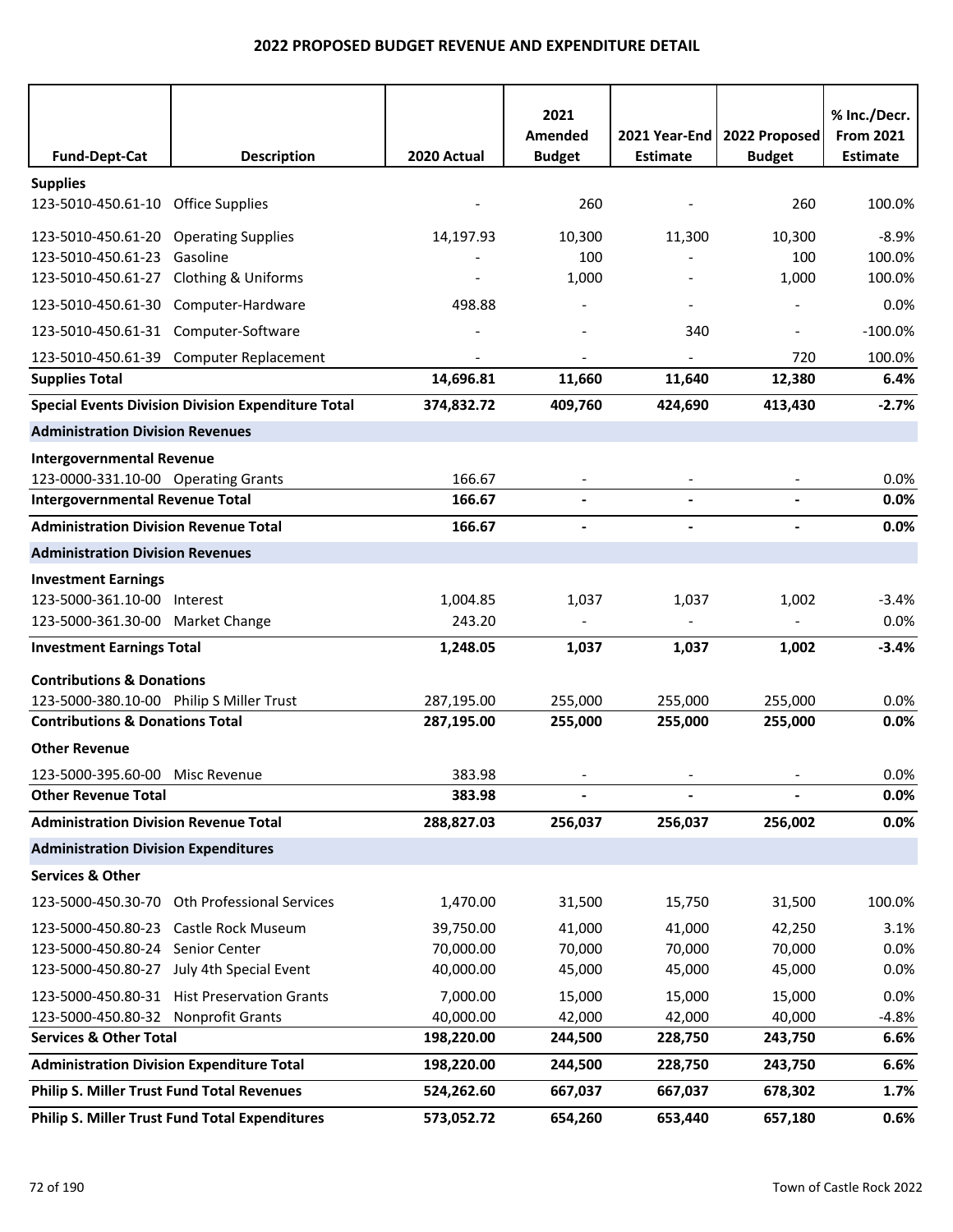|                                              |                    |             | 2021<br>Amended          | 2021 Year-End   | 2022 Proposed            | % Inc./Decr.<br><b>From 2021</b> |
|----------------------------------------------|--------------------|-------------|--------------------------|-----------------|--------------------------|----------------------------------|
| <b>Fund-Dept-Cat</b>                         | <b>Description</b> | 2020 Actual | <b>Budget</b>            | <b>Estimate</b> | <b>Budget</b>            | <b>Estimate</b>                  |
| <b>Public Art Fund</b>                       |                    |             |                          |                 |                          |                                  |
| <b>General Division Revenues</b>             |                    |             |                          |                 |                          |                                  |
| <b>Other Revenue</b>                         |                    |             |                          |                 |                          |                                  |
| 124-0000-395.60-00 Misc Revenue              |                    | 5.86        |                          |                 |                          | 0.0%                             |
| <b>Other Revenue Total</b>                   |                    | 5.86        | $\blacksquare$           |                 | $\blacksquare$           | 0.0%                             |
| <b>General Division Revenue Total</b>        |                    | 5.86        |                          |                 | $\overline{\phantom{a}}$ | 0.0%                             |
| <b>Public Art Division Revenues</b>          |                    |             |                          |                 |                          |                                  |
| <b>Investment Earnings</b>                   |                    |             |                          |                 |                          |                                  |
| 124-5001-361.10-00 Interest                  |                    | 671.33      | 1,720                    | 1,720           | 837                      | $-51.3%$                         |
| 124-5001-361.30-00 Market Change             |                    | 197.42      |                          |                 |                          | 0.0%                             |
| <b>Investment Earnings Total</b>             |                    | 868.75      | 1,720                    | 1,720           | 837                      | $-51.3%$                         |
| <b>Contributions &amp; Donations</b>         |                    |             |                          |                 |                          |                                  |
| 124-5001-380.10-00 Philip S Miller Trust     |                    | 25,890.00   | 25,000                   | 25,000          | 25,000                   | 0.0%                             |
| <b>Contributions &amp; Donations Total</b>   |                    | 25,890.00   | 25,000                   | 25,000          | 25,000                   | 0.0%                             |
| <b>Public Art Division Revenue Total</b>     |                    | 26,758.75   | 26,720                   | 26,720          | 25,837                   | $-3.3%$                          |
| <b>Public Art Division Expenditures</b>      |                    |             |                          |                 |                          |                                  |
| <b>Services &amp; Other</b>                  |                    |             |                          |                 |                          |                                  |
| 124-5001-450.80-25 Public Art                |                    | 13,819.35   | 25,000                   | 25,000          | 25,000                   | 0.0%                             |
| <b>Services &amp; Other Total</b>            |                    | 13,819.35   | 25,000                   | 25,000          | 25,000                   | 0.0%                             |
| <b>Supplies</b>                              |                    |             |                          |                 |                          |                                  |
| 124-5001-450.61-20 Operating Supplies        |                    | 343.70      | $\overline{\phantom{a}}$ |                 |                          | 0.0%                             |
| <b>Supplies Total</b>                        |                    | 343.70      | $\blacksquare$           |                 | $\blacksquare$           | 0.0%                             |
| <b>Public Art Division Expenditure Total</b> |                    | 14,163.05   | 25,000                   | 25,000          | 25,000                   | 0.0%                             |
| <b>Public Art Fund Total Revenues</b>        |                    | 26,764.61   | 26,720                   | 26,720          | 25,837                   | $-3.3%$                          |
| <b>Public Art Fund Total Expenditures</b>    |                    | 14,163.05   | 25,000                   | 25,000          | 25,000                   | 0.0%                             |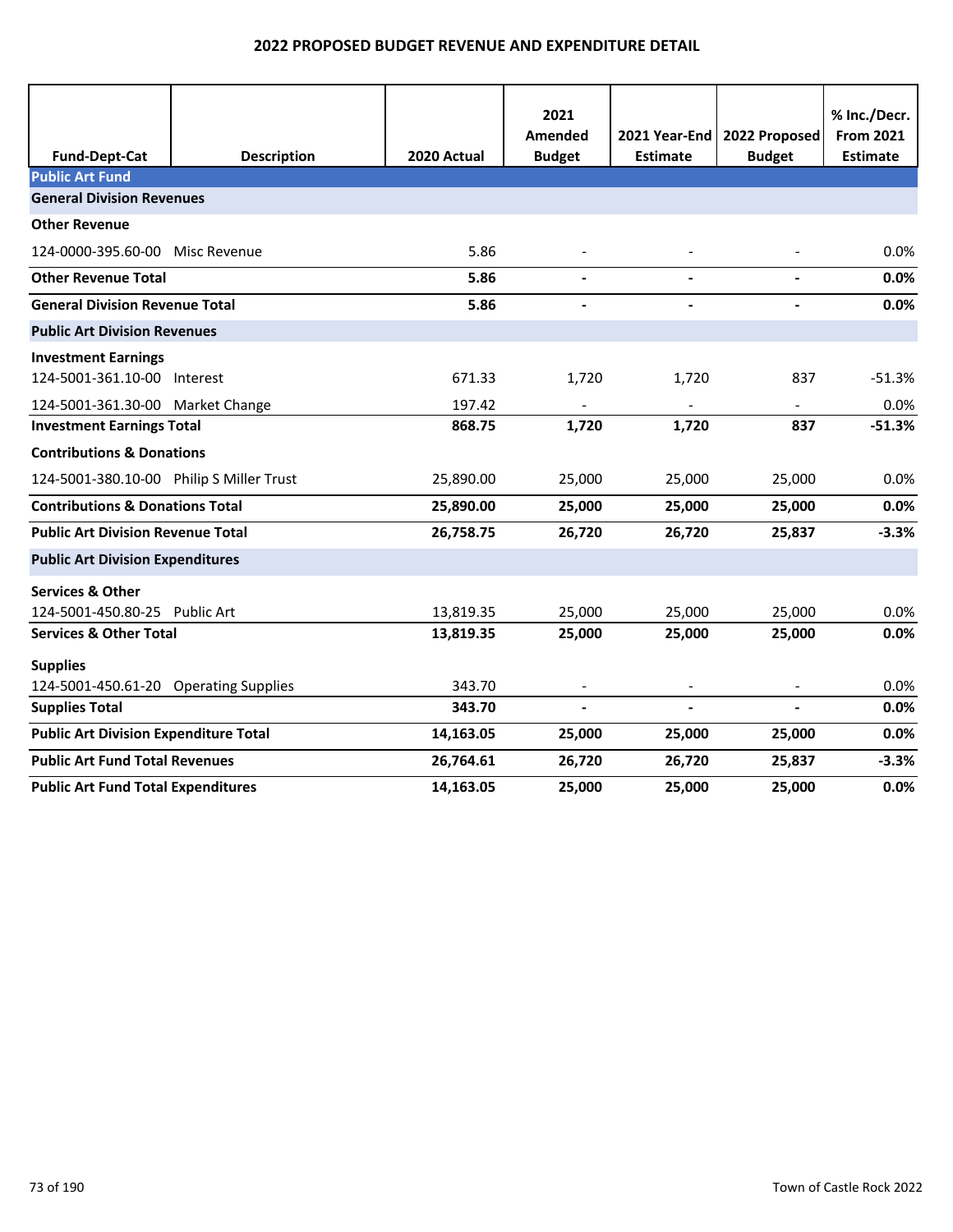|                                              |                                            |             | 2021<br>Amended | 2021 Year-End | 2022 Proposed | % Inc./Decr.<br><b>From 2021</b> |  |  |
|----------------------------------------------|--------------------------------------------|-------------|-----------------|---------------|---------------|----------------------------------|--|--|
| <b>Fund-Dept-Cat</b>                         | <b>Description</b>                         | 2020 Actual | <b>Budget</b>   | Estimate      | <b>Budget</b> | <b>Estimate</b>                  |  |  |
| <b>Police Forfeiture Fund</b>                |                                            |             |                 |               |               |                                  |  |  |
| <b>Administration Division Revenues</b>      |                                            |             |                 |               |               |                                  |  |  |
| <b>Investment Earnings</b>                   |                                            |             |                 |               |               |                                  |  |  |
| 125-2100-361.10-00 Interest                  |                                            | 148.41      | 256             | 256           | 151           | $-41.0%$                         |  |  |
| <b>Investment Earnings Total</b>             |                                            | 148.41      | 256             | 256           | 151           | $-41.0\%$                        |  |  |
| <b>Administration Division Revenue Total</b> |                                            | 148.41      | 256             | 256           | 151           | $-41.0%$                         |  |  |
| <b>Administration Division Expenditures</b>  |                                            |             |                 |               |               |                                  |  |  |
| <b>Services &amp; Other</b>                  |                                            |             |                 |               |               |                                  |  |  |
| 125-2100-421.80-90 Contingency               |                                            |             |                 |               |               | $0.0\%$                          |  |  |
| <b>Transfers Division Revenues</b>           |                                            |             |                 |               |               |                                  |  |  |
| <b>Transfers In</b>                          |                                            |             |                 |               |               |                                  |  |  |
|                                              | 125-2190-391.30-05 Trans From General Fund |             |                 |               |               | $0.0\%$                          |  |  |
| <b>Police Forfeiture Fund Total Revenues</b> |                                            | 148.41      | 256             | 256           | 151           | $-41.0\%$                        |  |  |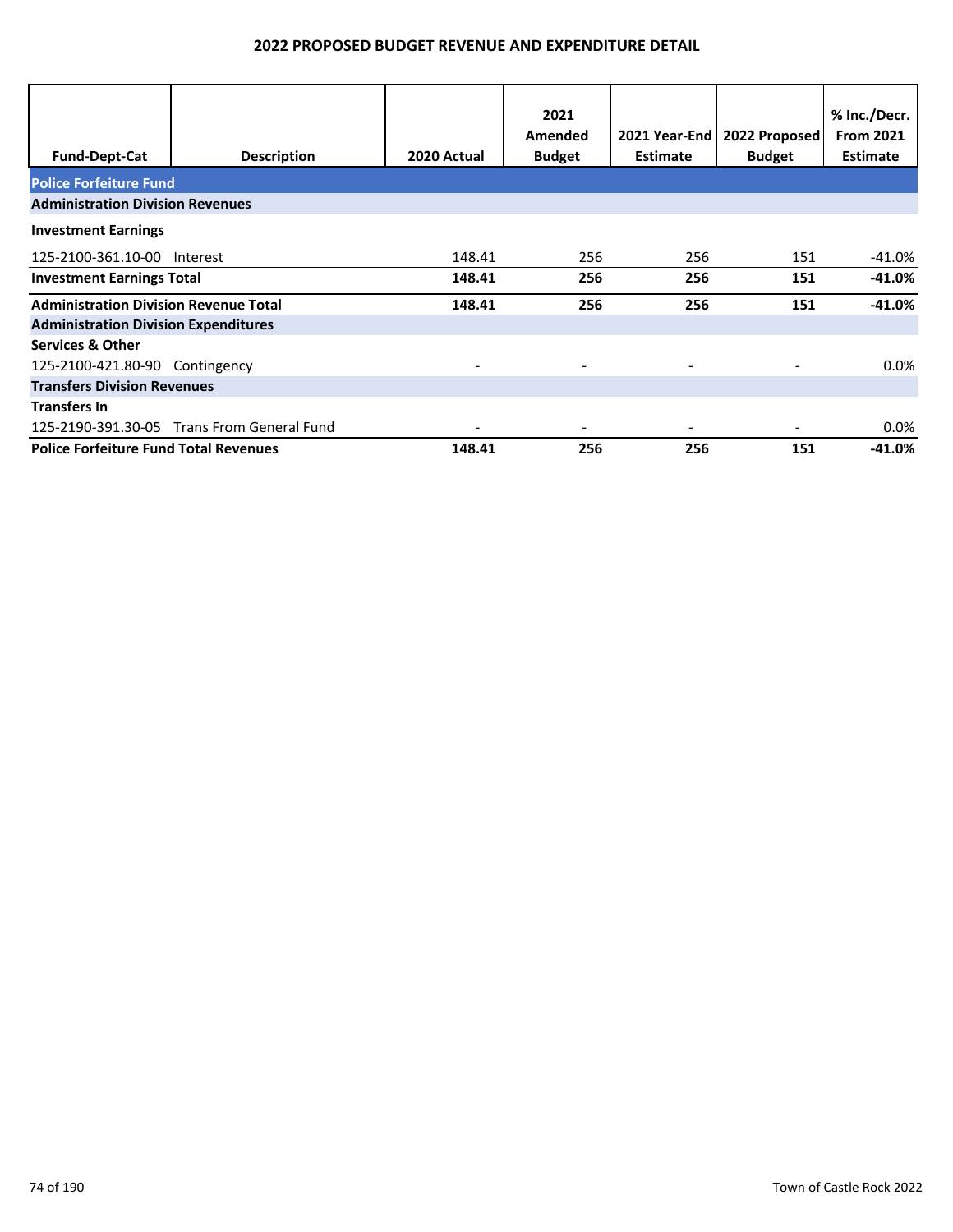| <b>Fund-Dept-Cat</b>                         | <b>Description</b>                                  | 2020 Actual  | 2021<br>Amended<br><b>Budget</b> | 2021 Year-End<br><b>Estimate</b> | 2022 Proposed<br><b>Budget</b> | % Inc./Decr.<br><b>From 2021</b><br><b>Estimate</b> |
|----------------------------------------------|-----------------------------------------------------|--------------|----------------------------------|----------------------------------|--------------------------------|-----------------------------------------------------|
| <b>Downtown Development TIF Fund</b>         |                                                     |              |                                  |                                  |                                |                                                     |
| <b>Administration Division Revenues</b>      |                                                     |              |                                  |                                  |                                |                                                     |
| <b>Taxes</b>                                 |                                                     |              |                                  |                                  |                                |                                                     |
| 126-6400-311.30-00 Property Tax TIF          |                                                     | 412,012.89   | 471,426                          | 642,601                          | 687,538                        | 7.0%                                                |
| 126-6400-313.14-00 Sales Tax TIF             |                                                     | 1,414,996.00 | 1,213,286                        | 1,296,949                        | 1,385,418                      | 6.8%                                                |
| <b>Taxes Total</b>                           |                                                     | 1,827,008.89 | 1,684,712                        | 1,939,550                        | 2,072,956                      | 6.9%                                                |
| <b>Other Revenue</b>                         |                                                     |              |                                  |                                  |                                |                                                     |
| 126-6400-395.60-00 Misc Revenue              |                                                     | 3,575.00     |                                  |                                  |                                | 0.0%                                                |
| <b>Other Revenue Total</b>                   |                                                     | 3,575.00     |                                  |                                  |                                | 0.0%                                                |
| <b>Administration Division Revenue Total</b> |                                                     | 1,830,583.89 | 1,684,712                        | 1,939,550                        | 2,072,956                      | 6.9%                                                |
| <b>Administration Division Expenditures</b>  |                                                     |              |                                  |                                  |                                |                                                     |
| <b>Services &amp; Other</b>                  |                                                     |              |                                  |                                  |                                |                                                     |
| 126-6400-464.30-50 Legal Services            |                                                     | 1,664.00     | 10,000                           | 7,420                            | 10,000                         | 34.8%                                               |
|                                              | 126-6400-464.30-70 Oth Professional Services        | 4,000.00     | 10,000                           | 10,000                           | 10,000                         | 0.0%                                                |
| 126-6400-464.50-50                           | <b>Bank Fee</b>                                     | 413.77       |                                  | 160                              | $\overline{\phantom{a}}$       | $-100.0%$                                           |
| 126-6400-464.50-51 Administrative Fee        |                                                     | 6,180.18     |                                  | 6,023                            |                                | $-100.0%$                                           |
| 126-6400-464.80-02 TDS/Riverwalk             |                                                     | 606,334.95   | 500,000                          | 768,907                          | 1,110,643                      | 44.4%                                               |
|                                              | 126-6400-464.80-05 Mercantile Commons               |              |                                  | 33,514                           | 33,514                         | 0.0%                                                |
| 126-6400-464.80-94 Encore-Parking            |                                                     | 1,305,880.00 | 338,293                          | 500,000                          | 921,145                        | 84.2%                                               |
| <b>Services &amp; Other Total</b>            |                                                     | 1,924,472.90 | 858,293                          | 1,326,024                        | 2,085,302                      | 57.3%                                               |
| <b>Supplies</b>                              |                                                     |              |                                  |                                  |                                |                                                     |
| 126-6400-464.61-20 Operating Supplies        |                                                     | 15,000.00    |                                  |                                  |                                | 0.0%                                                |
| <b>Supplies Total</b>                        |                                                     | 15,000.00    |                                  |                                  |                                | 0.0%                                                |
| Capital                                      |                                                     |              |                                  |                                  |                                |                                                     |
|                                              | 126-6400-464.78-22 Downtown Improvements            |              | 565,219                          | 483,796                          |                                | $-100.0%$                                           |
| <b>Capital Total</b>                         |                                                     |              | 565,219                          | 483,796                          |                                | $-100.0\%$                                          |
| <b>Transfers Out</b>                         |                                                     |              |                                  |                                  |                                |                                                     |
| 126-6400-464.90-30 Interfund Princ-110       |                                                     | 753,107.22   | 765,936                          |                                  | 612,303                        | 100.0%                                              |
| 126-6400-464.90-60 Interfund Int-110         |                                                     | 29,219.78    | 16,391                           |                                  | 26,207                         | 100.0%                                              |
| 126-6400-464.91-12 Parking Fund              |                                                     |              |                                  |                                  | 150,000                        | 100.0%                                              |
| 126-6400-464.91-30                           | <b>Transportation Capital</b>                       |              | 750,000                          | 750,000                          |                                | $-100.0\%$                                          |
| <b>Transfers Out Total</b>                   |                                                     | 782,327.00   | 1,532,327                        | 750,000                          | 788,510                        | 5.1%                                                |
|                                              | <b>Administration Division Expenditure Total</b>    | 2,721,799.90 | 2,955,839                        | 2,559,820                        | 2,873,812                      | 12.3%                                               |
|                                              | <b>Downtown Development TIF Fund Total Revenues</b> | 1,830,583.89 | 1,684,712                        | 1,939,550                        | 2,072,956                      | 6.9%                                                |
|                                              | Downtown Development TIF Fund Total Expenditures    | 2,721,799.90 | 2,955,839                        | 2,559,820                        | 2,873,812                      | 12.3%                                               |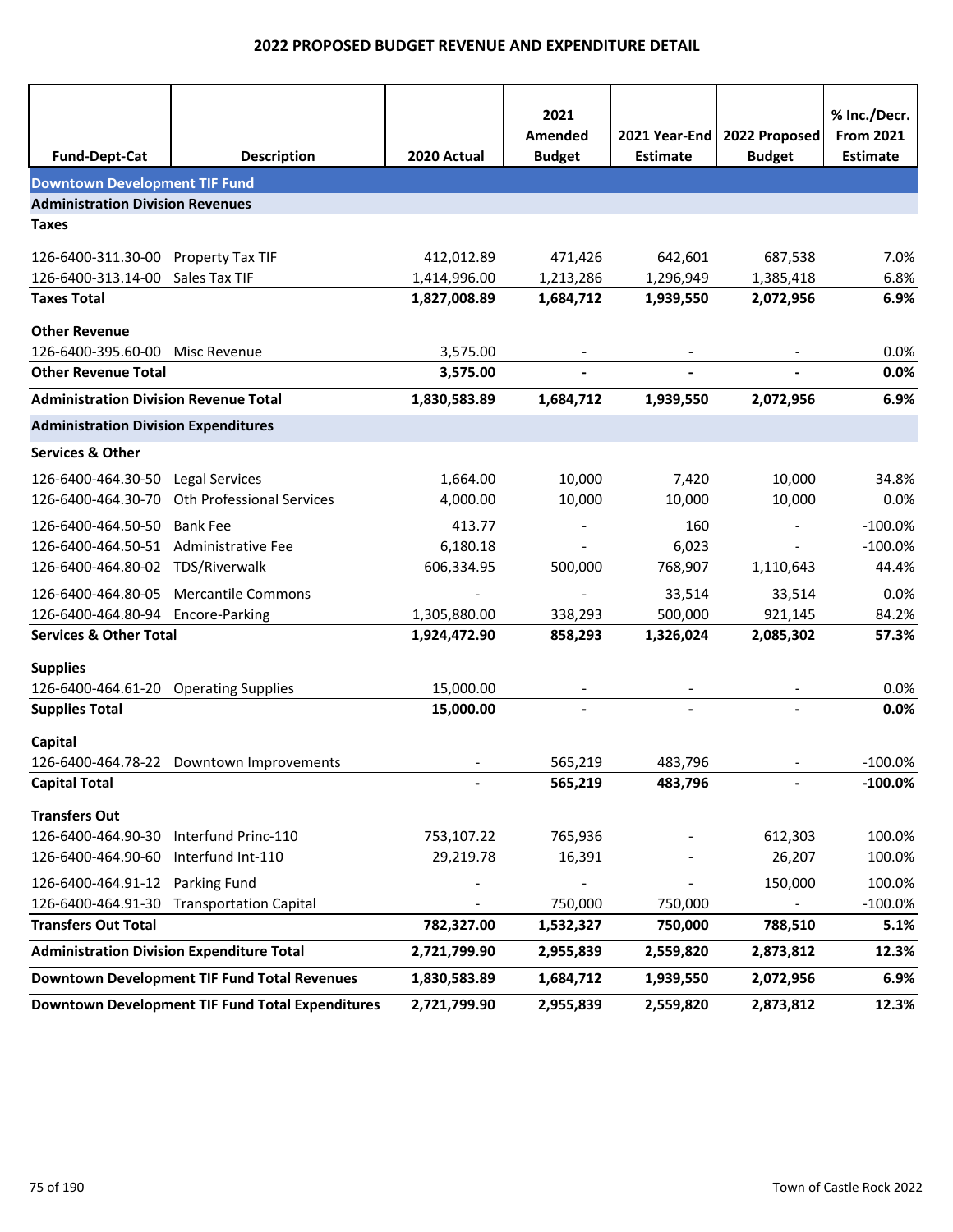| <b>Fund-Dept-Cat</b>                           | <b>Description</b>                                   | 2020 Actual  | 2021<br>Amended<br><b>Budget</b> | 2021 Year-End<br><b>Estimate</b> | 2022 Proposed<br><b>Budget</b> | % Inc./Decr.<br><b>From 2021</b><br><b>Estimate</b> |
|------------------------------------------------|------------------------------------------------------|--------------|----------------------------------|----------------------------------|--------------------------------|-----------------------------------------------------|
| <b>Parks and Recreation Capital Fund</b>       |                                                      |              |                                  |                                  |                                |                                                     |
| <b>Capital Projects Division Revenues</b>      |                                                      |              |                                  |                                  |                                |                                                     |
| <b>Investment Earnings</b>                     |                                                      |              |                                  |                                  |                                |                                                     |
| 130-0000-361.30-00 Market Change               |                                                      | 20,522.09    |                                  |                                  |                                | 0.0%                                                |
| <b>Investment Earnings Total</b>               |                                                      | 20,522.09    | $\blacksquare$                   |                                  |                                | 0.0%                                                |
| <b>Capital Projects Division Revenue Total</b> |                                                      | 20,522.09    |                                  |                                  |                                | 0.0%                                                |
| <b>Capital Projects Division Revenues</b>      |                                                      |              |                                  |                                  |                                |                                                     |
| <b>Investment Earnings</b>                     |                                                      |              |                                  |                                  |                                |                                                     |
| 130-5275-361.10-00 Interest                    |                                                      | 45,611.31    | 106,783                          | 106,783                          | 144,197                        | 35.0%                                               |
| <b>Investment Earnings Total</b>               |                                                      | 45,611.31    | 106,783                          | 106,783                          | 144,197                        | 35.0%                                               |
| <b>Impact Fees</b>                             |                                                      |              |                                  |                                  |                                |                                                     |
| 130-5275-372.10-00 Impact Fees                 |                                                      | 6,629,432.33 | 5,131,455                        | 7,133,000                        | 5,763,200                      | $-19.2%$                                            |
|                                                | 130-5275-372.10-10 Multi-Family Impact Fees          | 471,164.00   | 562,506                          | 3,516,000                        | 1,041,700                      | $-70.4%$                                            |
| <b>Impact Fees Total</b>                       |                                                      | 7,100,596.33 | 5,693,961                        | 10,649,000                       | 6,804,900                      | $-36.1%$                                            |
| <b>Capital Projects Division Revenue Total</b> |                                                      | 7,146,207.64 | 5,800,744                        | 10,755,783                       | 6,949,097                      | $-35.4%$                                            |
| <b>Capital Projects Division Expenditures</b>  |                                                      |              |                                  |                                  |                                |                                                     |
| <b>Services &amp; Other</b>                    |                                                      |              |                                  |                                  |                                |                                                     |
|                                                | 130-5275-452.30-70 Oth Professional Services         | 14,632.60    |                                  | 5,620                            | 209,120                        |                                                     |
| 130-5275-452.40-10 Utilities - Electric        |                                                      |              | 30,000                           | 30,000                           |                                | $-100.0\%$                                          |
|                                                | 130-5275-452.40-12 Water-Stormwater-Sewer            |              | 32,000                           | 32,000                           |                                | $-100.0%$                                           |
|                                                | 130-5275-452.50-80 Miscellaneous Services            | 110,500.00   | 109,800                          | 110,500                          | 109,800                        | $-0.6%$                                             |
| <b>Services &amp; Other Total</b>              |                                                      | 125,132.60   | 171,800                          | 178,120                          | 318,920                        | 79.1%                                               |
| Capital                                        |                                                      |              |                                  |                                  |                                |                                                     |
| 130-5275-452.75-21 Future Park Planning        |                                                      | 208,082.81   | 5,750,065                        | 4,450,070                        | 450,000                        | $-89.9%$                                            |
| <b>Capital Total</b>                           |                                                      | 208,082.81   | 5,750,065                        | 4,450,070                        | 450,000                        | $-89.9%$                                            |
|                                                | <b>Capital Projects Division Expenditure Total</b>   | 333,215.41   | 5,921,865                        | 4,628,190                        | 768,920                        | $-83.4%$                                            |
| <b>Debt Service Division Expenditures</b>      |                                                      |              |                                  |                                  |                                |                                                     |
| <b>Debt &amp; Financing</b>                    |                                                      |              |                                  |                                  |                                |                                                     |
|                                                | 130-5280-452.88-45 COP Trust Admin Fee               | 2,000.00     | 2,000                            | 2,000                            | 2,000                          | 0.0%                                                |
| 130-5280-452.88-47 2013 COP Interest           |                                                      | 323,812.50   | 308,413                          | 308,413                          | 294,413                        | $-4.5%$                                             |
| 130-5280-452.88-48 2013 COP Principal          |                                                      | 385,000.00   | 400,000                          | 400,000                          | 415,000                        | 3.8%                                                |
| <b>Debt &amp; Financing Total</b>              |                                                      | 710,812.50   | 710,413                          | 710,413                          | 711,413                        | 0.1%                                                |
| <b>Debt Service Division Expenditure Total</b> |                                                      | 710,812.50   | 710,413                          | 710,413                          | 711,413                        | 0.1%                                                |
|                                                | Parks and Recreation Capital Fund Total Revenues     | 7,166,729.73 | 5,800,744                        | 10,755,783                       | 6,949,097                      | $-35.4%$                                            |
|                                                | Parks and Recreation Capital Fund Total Expenditures | 1,044,027.91 | 6,632,278                        | 5,338,603                        | 1,480,333                      | $-72.3%$                                            |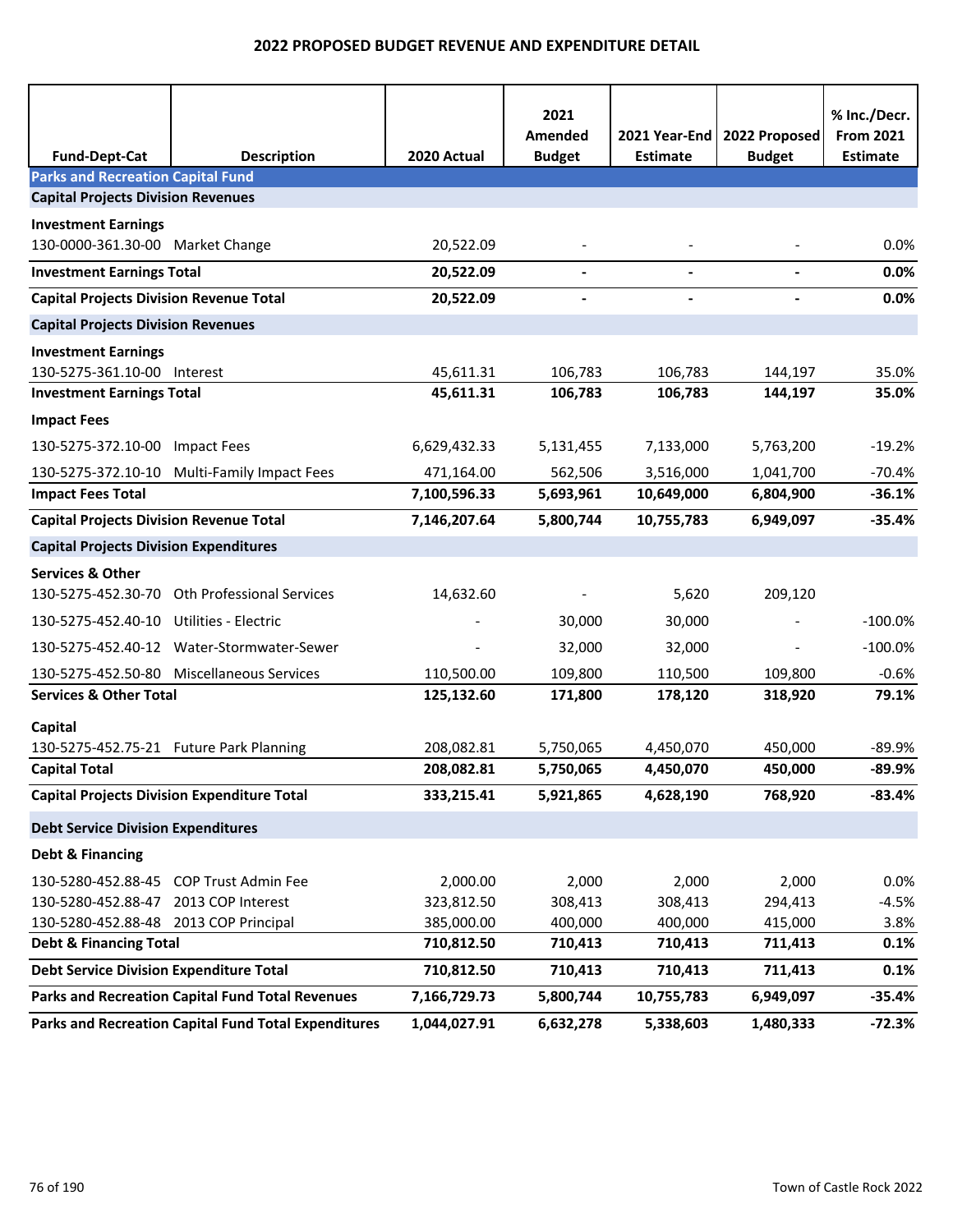|                                                   |                                 |             | 2021           |                          |                          | % Inc./Decr.     |
|---------------------------------------------------|---------------------------------|-------------|----------------|--------------------------|--------------------------|------------------|
|                                                   |                                 |             | Amended        | 2021 Year-End            | 2022 Proposed            | <b>From 2021</b> |
| <b>Fund-Dept-Cat</b>                              | <b>Description</b>              | 2020 Actual | <b>Budget</b>  | <b>Estimate</b>          | <b>Budget</b>            | <b>Estimate</b>  |
| <b>Facilities Capital Fund</b>                    |                                 |             |                |                          |                          |                  |
| <b>Capital Projects Division Revenues</b>         |                                 |             |                |                          |                          |                  |
| <b>Investment Earnings</b>                        |                                 |             |                |                          |                          |                  |
| 131-1875-361.10-00                                | Interest                        | 12,843.63   | 27,885         | 27,885                   | 27,594                   | $-1.0%$          |
| 131-1875-361.30-00 Market Change                  |                                 | 5,827.34    |                |                          |                          | 0.0%             |
| <b>Investment Earnings Total</b>                  |                                 | 18,670.97   | 27,885         | 27,885                   | 27,594                   | $-1.0%$          |
| <b>Impact Fees</b>                                |                                 |             |                |                          |                          |                  |
| 131-1875-372.10-00                                | <b>Impact Fees</b>              | 376,920.92  | 274,107        | 375,000                  | 303,200                  | $-19.2%$         |
| 131-1875-372.10-10                                | <b>Multi-Family Impact Fees</b> | 35,127.00   | 29,500         | 185,250                  | 54,780                   | $-70.4%$         |
| 131-1875-372.10-20                                | Non. Res. Impact Fees           | 10,353.41   | 15,503         | 3,550                    | 2,984                    | $-15.9%$         |
| <b>Impact Fees Total</b>                          |                                 | 422,401.33  | 319,110        | 563,800                  | 360,964                  | $-36.0%$         |
| <b>Capital Projects Division Revenue Total</b>    |                                 | 441,072.30  | 346,995        | 591,685                  | 388,558                  | $-34.3%$         |
| <b>Transfers Division Revenues</b>                |                                 |             |                |                          |                          |                  |
| <b>Transfers In</b>                               |                                 |             |                |                          |                          |                  |
| 131-1890-391.40-06                                | Interfund Princ-133             | 23,799.00   | 24,156         | 24,156                   | 24,518                   | 1.5%             |
| 131-1890-391.40-50                                | Interfund Int-133               | 3,010.00    | 2,653          | 2,653                    | 2,291                    | $-13.6%$         |
| <b>Transfers In Total</b>                         |                                 | 26,809.00   | 26,809         | 26,809                   | 26,809                   | 0.0%             |
| <b>Transfers Division Revenue Total</b>           |                                 | 26,809.00   | 26,809         | 26,809                   | 26,809                   | 0.0%             |
| <b>Transfers Division Expenditures</b>            |                                 |             |                |                          |                          |                  |
| <b>Transfers Out</b>                              |                                 |             |                |                          |                          |                  |
| 131-1890-418.90-30                                | Interfund Princ-110             | 146,138.00  |                |                          |                          | 0.0%             |
| 131-1890-418.90-60                                | Interfund Int-110               | 1,644.03    |                |                          |                          | 0.0%             |
| <b>Transfers Out Total</b>                        |                                 | 147,782.03  | $\blacksquare$ | $\overline{\phantom{a}}$ | $\blacksquare$           | 0.0%             |
| <b>Transfers Division Expenditure Total</b>       |                                 | 147,782.03  | $\overline{a}$ | $\overline{\phantom{a}}$ | $\overline{\phantom{a}}$ | 0.0%             |
| <b>Facilities Capital Fund Total Revenues</b>     |                                 | 467,881.30  | 373,804        | 618,494                  | 415,367                  | $-32.8%$         |
| <b>Facilities Capital Fund Total Expenditures</b> |                                 | 147,782.03  | $\blacksquare$ | $\blacksquare$           | $\blacksquare$           | 0.0%             |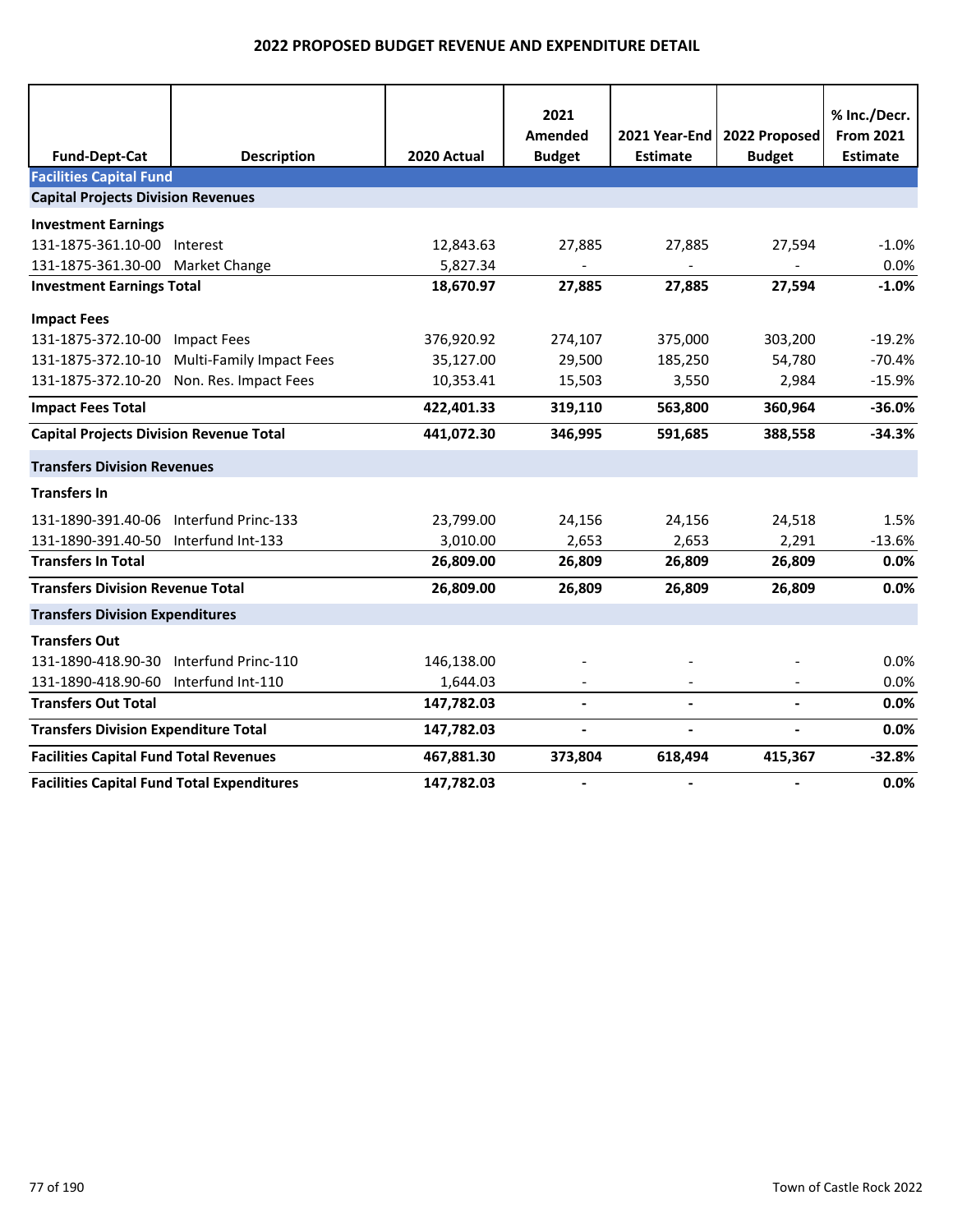| <b>Fund-Dept-Cat</b>                               | <b>Description</b>                          | 2020 Actual  | 2021<br>Amended<br><b>Budget</b> | <b>Estimate</b> | 2021 Year-End   2022 Proposed<br><b>Budget</b> | % Inc./Decr.<br><b>From 2021</b><br><b>Estimate</b> |
|----------------------------------------------------|---------------------------------------------|--------------|----------------------------------|-----------------|------------------------------------------------|-----------------------------------------------------|
| <b>Fire Capital Fund</b>                           |                                             |              |                                  |                 |                                                |                                                     |
| <b>Capital Projects Division Revenues</b>          |                                             |              |                                  |                 |                                                |                                                     |
| <b>Intergovernmental Revenue</b>                   |                                             |              |                                  |                 |                                                |                                                     |
| 132-2275-331.10-00 Operating Grants                |                                             | 59,840.00    |                                  |                 |                                                | 0.0%                                                |
| <b>Intergovernmental Revenue Total</b>             |                                             | 59,840.00    |                                  |                 |                                                | 0.0%                                                |
| <b>Investment Earnings</b>                         |                                             |              |                                  |                 |                                                |                                                     |
| 132-2275-361.10-00 Interest                        |                                             | 23,581.49    | 24,017                           | 24,017          | 56,257                                         | 134.2%                                              |
| 132-2275-361.30-00 Market Change                   |                                             | 11,256.16    |                                  |                 |                                                | 0.0%                                                |
| <b>Investment Earnings Total</b>                   |                                             | 34,837.65    | 24,017                           | 24,017          | 56,257                                         | 134.2%                                              |
| <b>Impact Fees</b>                                 |                                             |              |                                  |                 |                                                |                                                     |
| 132-2275-372.10-00 Impact Fees                     |                                             | 1,108,896.39 | 825,613                          | 1,150,000       | 929,600                                        | $-19.2%$                                            |
|                                                    | 132-2275-372.10-10 Multi-Family Impact Fees | 108,367.00   | 90,152                           | 567,000         | 168,080                                        | $-70.4%$                                            |
|                                                    | 132-2275-372.10-20 Non. Res. Impact Fees    | 46,107.58    | 54,535                           | 12,760          | 9,454                                          | $-25.9%$                                            |
| <b>Impact Fees Total</b>                           |                                             | 1,263,370.97 | 970,300                          | 1,729,760       | 1,107,134                                      | $-36.0%$                                            |
| <b>Other Revenue</b>                               |                                             |              |                                  |                 |                                                |                                                     |
| 132-2275-395.60-00 Misc Revenue                    |                                             | 261.71       |                                  |                 |                                                | 0.0%                                                |
| <b>Other Revenue Total</b>                         |                                             | 261.71       |                                  |                 |                                                | 0.0%                                                |
| <b>Capital Projects Division Revenue Total</b>     |                                             | 1,358,310.33 | 994,317                          | 1,753,777       | 1,163,391                                      | $-33.7%$                                            |
| <b>Capital Projects Division Expenditures</b>      |                                             |              |                                  |                 |                                                |                                                     |
| <b>Services &amp; Other</b>                        |                                             |              |                                  |                 |                                                |                                                     |
|                                                    | 132-2275-422.40-31 Repair & Maint-Grounds   | 715.75       |                                  |                 |                                                | 0.0%                                                |
| <b>Services &amp; Other Total</b>                  |                                             | 715.75       |                                  |                 |                                                | 0.0%                                                |
| Capital                                            |                                             |              |                                  |                 |                                                |                                                     |
|                                                    | 132-2275-422.70-30 Machinery & Equipment    | 77,379.40    | 70,000                           | 10,000          | 10,000                                         | 0.0%                                                |
| <b>Capital Total</b>                               |                                             | 77,379.40    | 70,000                           | 10,000          | 10,000                                         | 0.0%                                                |
| <b>Capital Projects Division Expenditure Total</b> |                                             | 78,095.15    | 70,000                           | 10,000          | 10,000                                         | 0.0%                                                |
| <b>Transfers Division Expenditures</b>             |                                             |              |                                  |                 |                                                |                                                     |
| <b>Transfers Out</b>                               |                                             |              |                                  |                 |                                                |                                                     |
| 132-2290-422.90-30 Interfund Princ-110             |                                             | 1,245,404.00 | 301,965                          | 301,965         | 288,059                                        | $-4.6%$                                             |
| 132-2290-422.90-60 Interfund Int-110               |                                             | 40,912.00    | 23,337                           | 23,337          | 17,701                                         | $-24.2%$                                            |
| 132-2290-422.91-80 Fleet Fund                      |                                             |              |                                  |                 | 100,000                                        | 100.0%                                              |
| <b>Transfers Out Total</b>                         |                                             | 1,286,316.00 | 325,302                          | 325,302         | 405,760                                        | 24.7%                                               |
| <b>Transfers Division Expenditure Total</b>        |                                             | 1,286,316.00 | 325,302                          | 325,302         | 405,760                                        | 24.7%                                               |
| <b>Fire Capital Fund Total Revenues</b>            |                                             | 1,358,310.33 | 994,317                          | 1,753,777       | 1,163,391                                      | $-33.7%$                                            |
| <b>Fire Capital Fund Total Expenditures</b>        |                                             | 1,364,411.15 | 395,302                          | 335,302         | 415,760                                        | 24.0%                                               |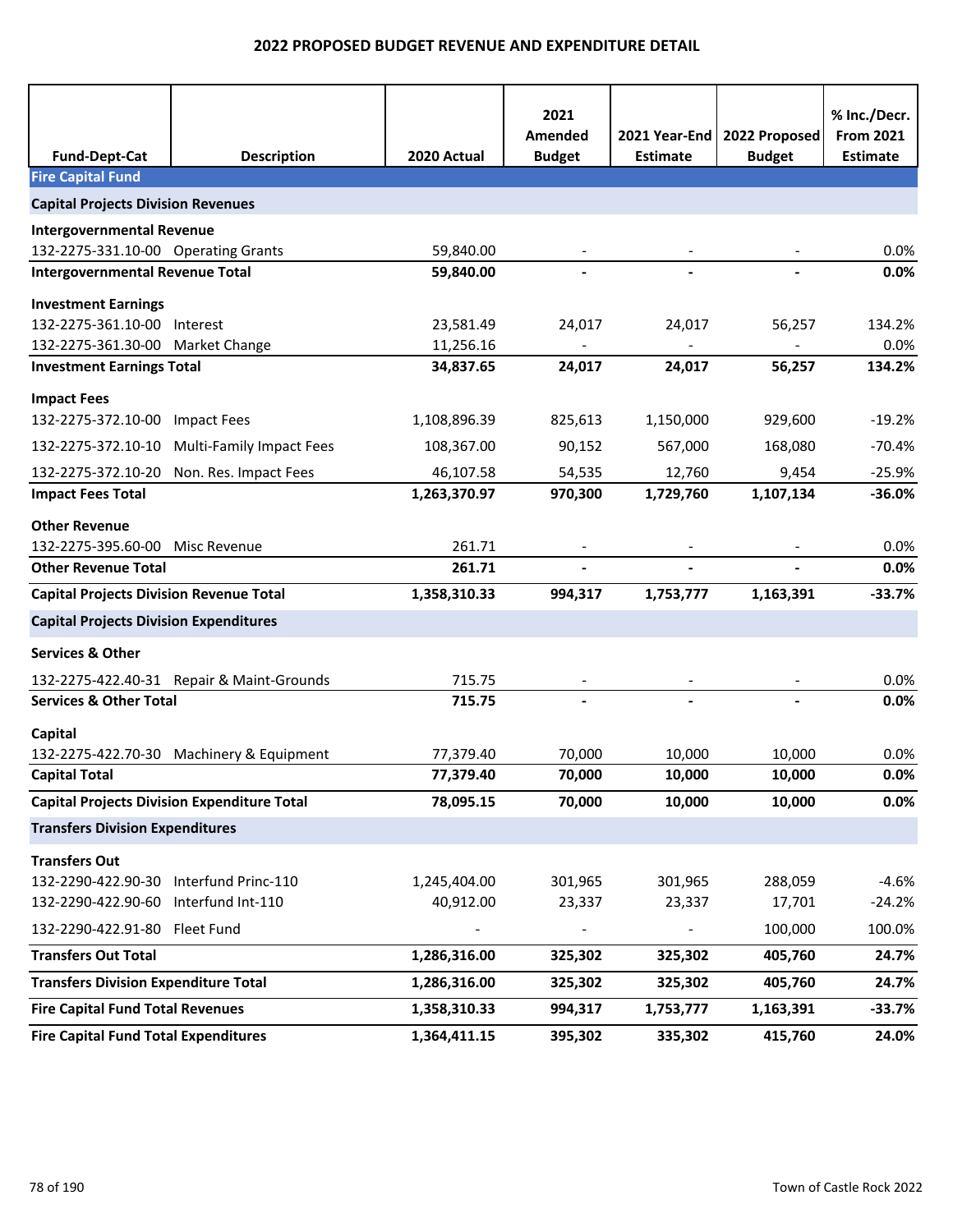| <b>Fund-Dept-Cat</b>                               | <b>Description</b>                        | 2020 Actual | 2021<br>Amended<br><b>Budget</b> | 2021 Year-End<br><b>Estimate</b> | 2022 Proposed<br><b>Budget</b> | % Inc./Decr.<br><b>From 2021</b><br><b>Estimate</b> |
|----------------------------------------------------|-------------------------------------------|-------------|----------------------------------|----------------------------------|--------------------------------|-----------------------------------------------------|
| <b>Police Capital Fund</b>                         |                                           |             |                                  |                                  |                                |                                                     |
| <b>Capital Projects Division Revenues</b>          |                                           |             |                                  |                                  |                                |                                                     |
| <b>Investment Earnings</b>                         |                                           |             |                                  |                                  |                                |                                                     |
| 133-2175-361.10-00 Interest                        |                                           | 2,124.30    | 7,853                            | 7,853                            | 3,405                          | $-56.6%$                                            |
| 133-2175-361.30-00 Market Change                   |                                           | 793.32      | $\overline{\phantom{a}}$         | $\overline{\phantom{a}}$         | $\overline{\phantom{a}}$       | 0.0%                                                |
| <b>Investment Earnings Total</b>                   |                                           | 2,917.62    | 7,853                            | 7,853                            | 3,405                          | $-56.6%$                                            |
| <b>Impact Fees</b>                                 |                                           |             |                                  |                                  |                                |                                                     |
| 133-2175-372.10-00 Impact Fees                     |                                           | 555,936.60  | 414,706                          | 574,000                          | 464,000                        | $-19.2%$                                            |
| 133-2175-372.10-10                                 | <b>Multi-Family Impact Fees</b>           | 53,695.00   | 45,194                           | 282,750                          | 83,820                         | -70.4%                                              |
|                                                    | 133-2175-372.10-20 Non. Res. Impact Fees  | 20,520.02   | 25,786                           | 3,806                            | 3,680                          | $-3.3%$                                             |
| <b>Impact Fees Total</b>                           |                                           | 630,151.62  | 485,686                          | 860,556                          | 551,500                        | -35.9%                                              |
| <b>Capital Projects Division Revenue Total</b>     |                                           | 633,069.24  | 493,539                          | 868,409                          | 554,905                        | $-36.1%$                                            |
| <b>Capital Projects Division Expenditures</b>      |                                           |             |                                  |                                  |                                |                                                     |
| Capital                                            |                                           |             |                                  |                                  |                                |                                                     |
| 133-2175-421.70-10 Site Improvements               |                                           |             | 491,873                          | 491,873                          |                                | $-100.0%$                                           |
|                                                    | 133-2175-421.70-30 Machinery & Equipment  | 22,030.90   |                                  |                                  |                                | 0.0%                                                |
|                                                    | 133-2175-421.78-16 PD Basement Renovation |             |                                  |                                  | 500,000                        | 100.0%                                              |
| <b>Capital Total</b>                               |                                           | 22,030.90   | 491,873                          | 491,873                          | 500,000                        | 1.7%                                                |
| <b>Capital Projects Division Expenditure Total</b> |                                           | 22,030.90   | 491,873                          | 491,873                          | 500,000                        | 1.7%                                                |
| <b>Transfers Division Expenditures</b>             |                                           |             |                                  |                                  |                                |                                                     |
| <b>Transfers Out</b>                               |                                           |             |                                  |                                  |                                |                                                     |
| 133-2190-421.90-30 Interfund Princ-110             |                                           | 144,831.00  | 147,003                          | 147,003                          | 149,208                        | 1.5%                                                |
| 133-2190-421.90-31 Interfund Princ-131             |                                           | 23,799.00   | 24,156                           | 24,156                           | 24,518                         | 1.5%                                                |
| 133-2190-421.90-60 Interfund Int-110               |                                           | 15,706.00   | 13,533                           | 13,533                           | 11,328                         | $-16.3%$                                            |
| 133-2190-421.90-61 Interfund Int-131               |                                           | 3,010.00    | 2,653                            | 2,653                            | 2,291                          | $-13.6%$                                            |
| 133-2190-421.91-80 Fleet Fund                      |                                           | 119,497.00  |                                  |                                  | 256,668                        | 100.0%                                              |
| <b>Transfers Out Total</b>                         |                                           | 306,843.00  | 187,345                          | 187,345                          | 444,013                        | 137.0%                                              |
| <b>Transfers Division Expenditure Total</b>        |                                           | 306,843.00  | 187,345                          | 187,345                          | 444,013                        | 137.0%                                              |
| <b>Police Capital Fund Total Revenues</b>          |                                           | 633,069.24  | 493,539                          | 868,409                          | 554,905                        | $-36.1%$                                            |
| <b>Police Capital Fund Total Expenditures</b>      |                                           | 328,873.90  | 679,218                          | 679,218                          | 944,013                        | 39.0%                                               |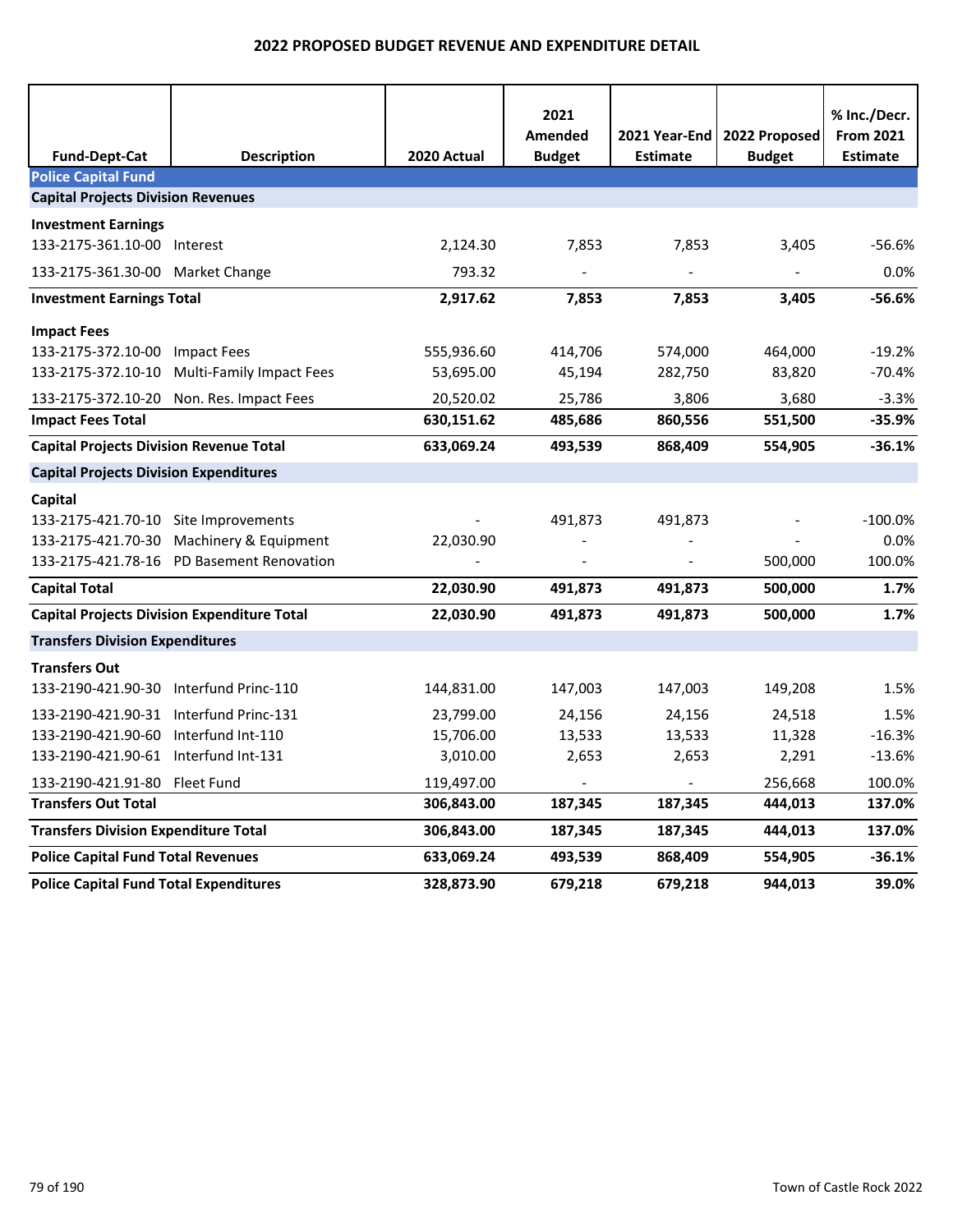|                                            |                                              |               | 2021           |                 |               | % Inc./Decr.     |
|--------------------------------------------|----------------------------------------------|---------------|----------------|-----------------|---------------|------------------|
|                                            |                                              |               | <b>Amended</b> | 2021 Year-End   | 2022 Proposed | <b>From 2021</b> |
| <b>Fund-Dept-Cat</b>                       | <b>Description</b>                           | 2020 Actual   | <b>Budget</b>  | <b>Estimate</b> | <b>Budget</b> | <b>Estimate</b>  |
| <b>Transportation Capital Fund</b>         |                                              |               |                |                 |               |                  |
| <b>General Division Revenues</b>           |                                              |               |                |                 |               |                  |
| <b>Taxes</b>                               |                                              |               |                |                 |               |                  |
|                                            | 135-0000-313.20-00 Residential Bldg Use Tax  | 2,651,060.22  | 1,951,894      | 3,483,972       | 2,527,060     | $-27.5%$         |
| <b>Taxes Total</b>                         |                                              | 2,651,060.22  | 1,951,894      | 3,483,972       | 2,527,060     | $-27.5%$         |
| <b>Intergovernmental Revenue</b>           |                                              |               |                |                 |               |                  |
| 135-0000-331.20-00 Capital Grants          |                                              | 134,305.44    |                | 4,506,160       | 7,128,800     | 58.2%            |
| <b>Intergovernmental Revenue Total</b>     |                                              | 134,305.44    |                | 4,506,160       | 7,128,800     | 58.2%            |
| <b>Investment Earnings</b>                 |                                              |               |                |                 |               |                  |
| 135-0000-361.10-00 Interest                |                                              | 181,433.09    | 103,412        | 103,412         | 206,688       | 99.9%            |
| 135-0000-361.30-00 Market Change           |                                              | 66,204.97     |                |                 |               | 0.0%             |
| <b>Investment Earnings Total</b>           |                                              | 247,638.06    | 103,412        | 103,412         | 206,688       | 99.9%            |
| <b>Impact Fees</b>                         |                                              |               |                |                 |               |                  |
| 135-0000-372.10-00                         | <b>Impact Fees</b>                           | 11,689,952.80 | 7,959,243      | 8,699,000       | 7,933,600     | $-8.8%$          |
| 135-0000-372.10-10                         | <b>Multi-Family Impact Fees</b>              | 399,620.00    | 1,028,016      | 5,033,250       | 1,683,220     | $-66.6%$         |
|                                            | 135-0000-372.10-20 Non. Res. Impact Fees     | 389,877.49    | 437,486        | 77,043          | 304,838       | 295.7%           |
| <b>Impact Fees Total</b>                   |                                              | 12,479,450.29 | 9,424,745      | 13,809,293      | 9,921,658     | $-28.2%$         |
| <b>Contributions &amp; Donations</b>       |                                              |               |                |                 |               |                  |
|                                            | 135-0000-380.20-00 Developer Contributions   | 19,650.00     |                |                 |               | 0.0%             |
|                                            | 135-0000-380.70-00 Governmental Contribution | 591,265.88    |                |                 | 1,000,000     | 100.0%           |
| <b>Contributions &amp; Donations Total</b> |                                              | 610,915.88    |                |                 | 1,000,000     | 100.0%           |
| <b>Other Revenue</b>                       |                                              |               |                |                 |               |                  |
| 135-0000-395.60-00                         | <b>Misc Revenue</b>                          | 145.73        |                |                 |               | 0.0%             |
| <b>Other Revenue Total</b>                 |                                              | 145.73        |                |                 |               | 0.0%             |
| <b>Transfers In</b>                        |                                              |               |                |                 |               |                  |
| 135-0000-391.30-07 From DDA TIF Fund       |                                              |               | 750,000        | 750,000         |               | $-100.0%$        |
|                                            | 135-0000-391.30-10 From Transportation Fund  |               |                |                 | 3,350,000     | 100.0%           |
| <b>Transfers In Total</b>                  |                                              |               | 750,000        | 750,000         | 3,350,000     | 346.7%           |
| <b>General Division Revenue Total</b>      |                                              | 16,123,515.62 | 12,230,051     | 22,652,837      | 24,134,206    | 6.5%             |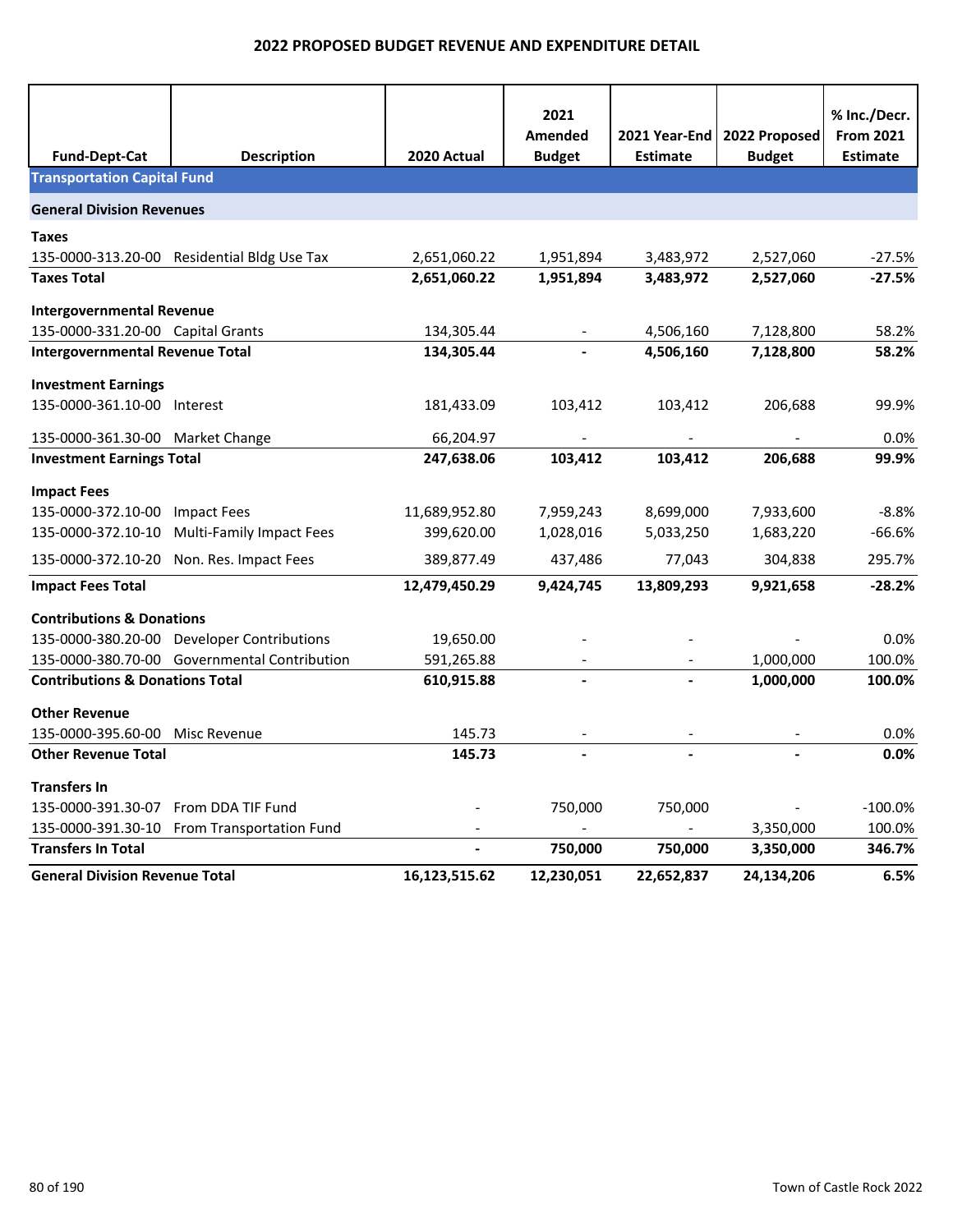|                                               |                                                    |               | 2021<br>Amended | 2021 Year-End   | 2022 Proposed  | % Inc./Decr.<br><b>From 2021</b> |
|-----------------------------------------------|----------------------------------------------------|---------------|-----------------|-----------------|----------------|----------------------------------|
| <b>Fund-Dept-Cat</b>                          | <b>Description</b>                                 | 2020 Actual   | <b>Budget</b>   | <b>Estimate</b> | <b>Budget</b>  | <b>Estimate</b>                  |
| <b>Capital Projects Division Expenditures</b> |                                                    |               |                 |                 |                |                                  |
| Capital                                       |                                                    |               |                 |                 |                |                                  |
| 135-3175-431.70-20                            | <b>Building Improvements</b>                       | 165,200.67    |                 | 5,350           |                | $-100.0%$                        |
| 135-3175-431.77-05                            | Plum Creek Pkwy Widening                           | 6,896,541.04  | 1,150,005       | 1,150,010       | 7,836,800      |                                  |
| 135-3175-431.77-08                            | Wolfensberger Widening                             |               |                 |                 | 2,500,000      | 100.0%                           |
| 135-3175-431.78-38                            | Impr Hwy 86 & Allen Way                            | 168,083.90    | 255,536         | 255,540         |                | $-100.0%$                        |
| 135-3175-431.78-39                            | Impr Hwy 86 & Crowfoot                             | 487,374.29    | 524,219         | 524,220         |                | $-100.0%$                        |
| 135-3175-431.78-41                            | Crystal Valley Pkwy Inter                          | 662,440.51    | 6,537,559       | 2,600,000       | 13,600,000     | 423.1%                           |
| 135-3175-431.78-67                            | Plum Creek/Wolfensberger                           | 13,514.00     | 137,378         | 137,380         |                | $-100.0%$                        |
| 135-3175-431.78-69                            | Impr Hwy 86 & 5th Street                           | 82,266.17     | 1,275,676       | 1,275,680       | 7,000,000      | 448.7%                           |
| 135-3175-431.78-82                            | PlumCrk/Gilb Roundabout                            | 976,829.98    | 992,919         | 992,920         |                | $-100.0%$                        |
| 135-3175-431.78-83                            | Crowfoot Valley Rd Wideni                          |               |                 |                 | 2,000,000      | 100.0%                           |
| 135-3175-431.78-84                            | <b>Ridge Road Widening</b>                         | 21,497.98     | 980,970         | 980,970         | 5,225,000      | 432.6%                           |
| 135-3175-431.78-85                            | 5th Street Widening                                |               | 1,500,000       | 1,500,000       | 453,000        | $-69.8%$                         |
| 135-3175-431.78-99                            | Crowfoot-Timber Rdbt                               |               | 416,321         | 416,320         |                | $-100.0%$                        |
| 135-3175-431.79-10                            | Wilcox/South Roundabout                            | 9,000.00      | 2,591,000       | 2,591,000       |                | $-100.0%$                        |
| 135-3175-431.79-15                            | <b>Founders Pwky</b>                               |               |                 |                 | 1,500,000      | 100.0%                           |
| 135-3175-431.79-17                            | PlumCrk/CV Rdbt                                    |               |                 |                 | 2,500,000      | 100.0%                           |
| <b>Capital Total</b>                          |                                                    | 9,482,748.54  | 16,361,583      | 12,429,390      | 42,614,800     | 242.9%                           |
|                                               | <b>Capital Projects Division Expenditure Total</b> | 9,482,748.54  | 16,361,583      | 12,429,390      | 42,614,800     | 242.9%                           |
| <b>Debt Service Division Revenues</b>         |                                                    |               |                 |                 |                |                                  |
| <b>Other Revenue</b>                          |                                                    |               |                 |                 |                |                                  |
| 135-3180-393.40-10                            | <b>Revenue Bond Proceeds</b>                       | 18,533,252.50 |                 |                 |                | 0.0%                             |
| <b>Other Revenue Total</b>                    |                                                    | 18,533,252.50 | $\blacksquare$  |                 | $\blacksquare$ | 0.0%                             |
| <b>Debt Service Division Revenue Total</b>    |                                                    | 18,533,252.50 |                 |                 |                | 0.0%                             |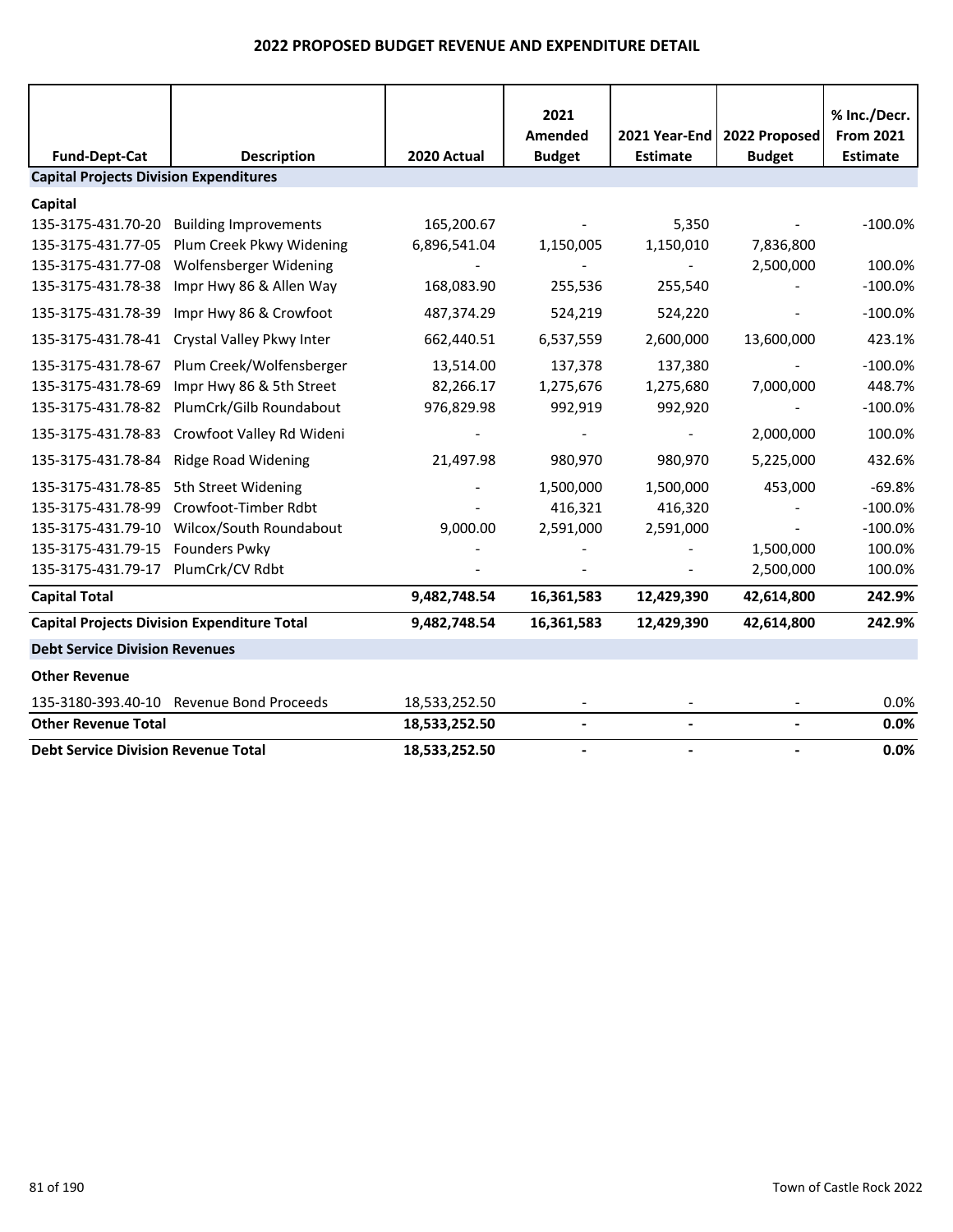| <b>Fund-Dept-Cat</b>                           | <b>Description</b>                                    | 2020 Actual   | 2021<br>Amended<br><b>Budget</b> | 2021 Year-End<br><b>Estimate</b> | 2022 Proposed<br><b>Budget</b> | % Inc./Decr.<br><b>From 2021</b><br><b>Estimate</b> |
|------------------------------------------------|-------------------------------------------------------|---------------|----------------------------------|----------------------------------|--------------------------------|-----------------------------------------------------|
| <b>Debt Service Division Expenditures</b>      |                                                       |               |                                  |                                  |                                |                                                     |
| Debt & Financing                               |                                                       |               |                                  |                                  |                                |                                                     |
| 135-3180-431.88-19                             | <b>Bond-COP Issue Costs</b>                           | 193,532.20    |                                  |                                  |                                | 0.0%                                                |
| 135-3180-431.88-33                             | 2013 Bond Interest                                    | 725,468.23    | 831,169                          | 831,169                          | 362,387                        | $-56.4%$                                            |
| 135-3180-431.88-34 2013 Bond Principal         |                                                       | 510,000.00    | 515,000                          | 515,000                          | $\overline{\phantom{a}}$       | $-100.0\%$                                          |
|                                                | 135-3180-431.88-60 Payment to Escrow Agent            | 18,452,326.53 |                                  |                                  |                                | 0.0%                                                |
| 135-3180-431.88-99 Paying Agent Fees           |                                                       | 300.00        |                                  |                                  |                                | 0.0%                                                |
| <b>Debt &amp; Financing Total</b>              |                                                       | 19,881,626.96 | 1,346,169                        | 1,346,169                        | 362,387                        | $-73.1%$                                            |
| <b>Debt Service Division Expenditure Total</b> |                                                       | 19,881,626.96 | 1,346,169                        | 1,346,169                        | 362,387                        | $-73.1%$                                            |
| <b>Transfers Division Expenditures</b>         |                                                       |               |                                  |                                  |                                |                                                     |
| <b>Transfers Out</b>                           |                                                       |               |                                  |                                  |                                |                                                     |
| 135-3190-431.91-80 Fleet Fund                  |                                                       |               | 33,000                           | 33,000                           |                                | $-100.0\%$                                          |
| <b>Transfers Out Total</b>                     |                                                       |               | 33,000                           | 33,000                           |                                | $-100.0\%$                                          |
| <b>Transfers Division Expenditure Total</b>    |                                                       |               | 33,000                           | 33,000                           |                                | $-100.0\%$                                          |
|                                                | <b>Transportation Capital Fund Total Revenues</b>     | 34,656,768.12 | 12,230,051                       | 22,652,837                       | 24,134,206                     | 6.5%                                                |
|                                                | <b>Transportation Capital Fund Total Expenditures</b> | 29,364,375.50 | 17,740,752                       | 13,808,559                       | 42,977,187                     | 211.2%                                              |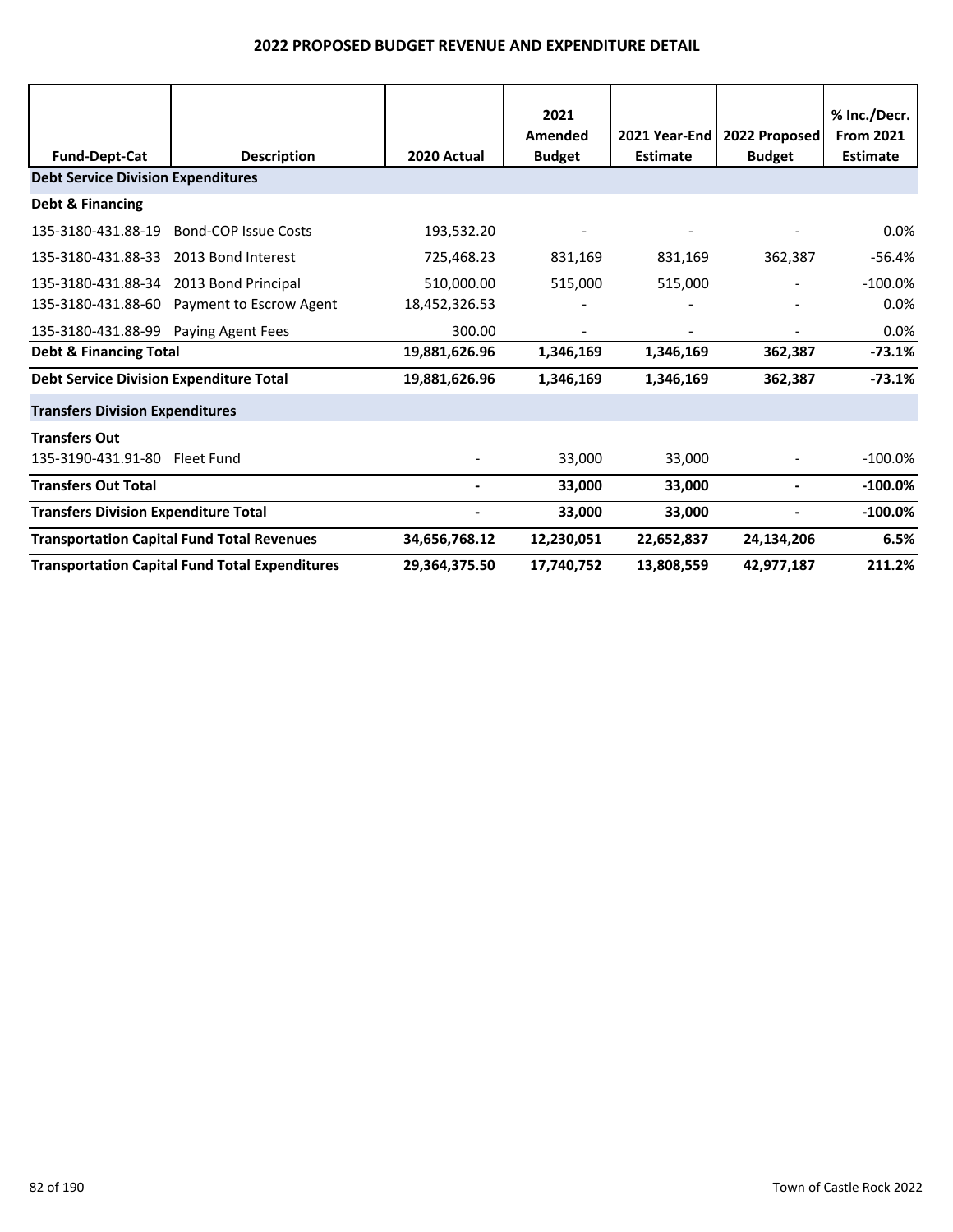| <b>Fund-Dept-Cat</b>                           | <b>Description</b>                                | 2020 Actual              | 2021<br>Amended<br><b>Budget</b> | 2021 Year-End<br><b>Estimate</b> | 2022 Proposed<br><b>Budget</b> | % Inc./Decr.<br><b>From 2021</b><br><b>Estimate</b> |
|------------------------------------------------|---------------------------------------------------|--------------------------|----------------------------------|----------------------------------|--------------------------------|-----------------------------------------------------|
| <b>General Long Term Planning Fund</b>         |                                                   |                          |                                  |                                  |                                |                                                     |
| <b>General Division Revenues</b>               |                                                   |                          |                                  |                                  |                                |                                                     |
| <b>Taxes</b>                                   |                                                   |                          |                                  |                                  |                                |                                                     |
|                                                | 136-0000-313.20-00 Residential Bldg Use Tax       | 2,063,853.98             | 1,515,089                        | 2,704,312                        | 1,961,543                      | $-27.5%$                                            |
| <b>Taxes Total</b>                             |                                                   | 2,063,853.98             | 1,515,089                        | 2,704,312                        | 1,961,543                      | $-27.5%$                                            |
| <b>Intergovernmental Revenue</b>               |                                                   |                          |                                  |                                  |                                |                                                     |
| 136-0000-331.10-00 Operating Grants            |                                                   | 2,194.26                 |                                  |                                  |                                | 0.0%                                                |
| <b>Intergovernmental Revenue Total</b>         |                                                   | 2,194.26                 |                                  |                                  |                                | 0.0%                                                |
| <b>Investment Earnings</b>                     |                                                   |                          |                                  |                                  |                                |                                                     |
| 136-0000-361.10-00 Interest                    |                                                   | 23,306.09                | 28,088                           | 28,088                           | 28,180                         | 0.3%                                                |
| 136-0000-361.30-00 Market Change               |                                                   | 9,371.30                 | $\blacksquare$                   | $\blacksquare$                   | $\blacksquare$                 | 0.0%                                                |
| <b>Investment Earnings Total</b>               |                                                   | 32,677.39                | 28,088                           | 28,088                           | 28,180                         | 0.3%                                                |
| <b>Other Revenue</b>                           |                                                   |                          |                                  |                                  |                                |                                                     |
| 136-0000-395.10-00                             | Reimbursements                                    |                          | 125,000                          | 125,000                          |                                | $-100.0\%$                                          |
| 136-0000-395.60-00 Misc Revenue                |                                                   | 407.78                   |                                  |                                  |                                | 0.0%                                                |
| <b>Other Revenue Total</b>                     |                                                   | 407.78                   | 125,000                          | 125,000                          | $\blacksquare$                 | $-100.0%$                                           |
| <b>Transfers In</b>                            |                                                   |                          |                                  |                                  |                                |                                                     |
|                                                | 136-0000-391.30-05 Trans From General Fund        | 1,003,743.00             | 687,143                          | 687,143                          | 1,287,144                      | 87.3%                                               |
| <b>Transfers In Total</b>                      |                                                   | 1,003,743.00             | 687,143                          | 687,143                          | 1,287,144                      | 87.3%                                               |
| <b>General Division Revenue Total</b>          |                                                   | 3,102,876.41             | 2,355,320                        | 3,544,543                        | 3,276,867                      | $-7.6%$                                             |
| <b>Public Works Division Expenditures</b>      |                                                   |                          |                                  |                                  |                                |                                                     |
| <b>Services &amp; Other</b>                    |                                                   |                          |                                  |                                  |                                |                                                     |
|                                                | 136-1820-418.40-31 Repair & Maint-Grounds         | 18,836.40                | 86,175                           | 43,090                           | 292,532                        |                                                     |
| <b>Services &amp; Other Total</b>              |                                                   | 18,836.40                | 86,175                           | 43,090                           | 292,532                        |                                                     |
| <b>Public Works Division Expenditure Total</b> |                                                   | 18,836.40                | 86,175                           | 43,090                           | 292,532                        |                                                     |
|                                                | <b>Parks and Recreation Division Expenditures</b> |                          |                                  |                                  |                                |                                                     |
| <b>Services &amp; Other</b>                    |                                                   |                          |                                  |                                  |                                |                                                     |
|                                                | 136-1830-418.40-31 Repair & Maint-Grounds         | 44,049.90                | 138,100                          | 113,108                          | 17,000                         | $-85.0%$                                            |
| <b>Services &amp; Other Total</b>              |                                                   | 44,049.90                | 138,100                          | 113,108                          | 17,000                         | $-85.0%$                                            |
| Capital                                        |                                                   |                          |                                  |                                  |                                |                                                     |
| 136-1830-418.70-10 Site Improvements           |                                                   |                          | 375,000                          | 375,000                          |                                | $-100.0%$                                           |
|                                                | 136-1830-418.78-47 Park Turf Replacement          |                          | 216,000                          | 216,000                          | 331,000                        | 53.2%                                               |
| <b>Capital Total</b>                           |                                                   | $\overline{\phantom{0}}$ | 591,000                          | 591,000                          | 331,000                        | -44.0%                                              |
|                                                | Parks and Recreation Division Expenditure Total   | 44,049.90                | 729,100                          | 704,108                          | 348,000                        | $-50.6%$                                            |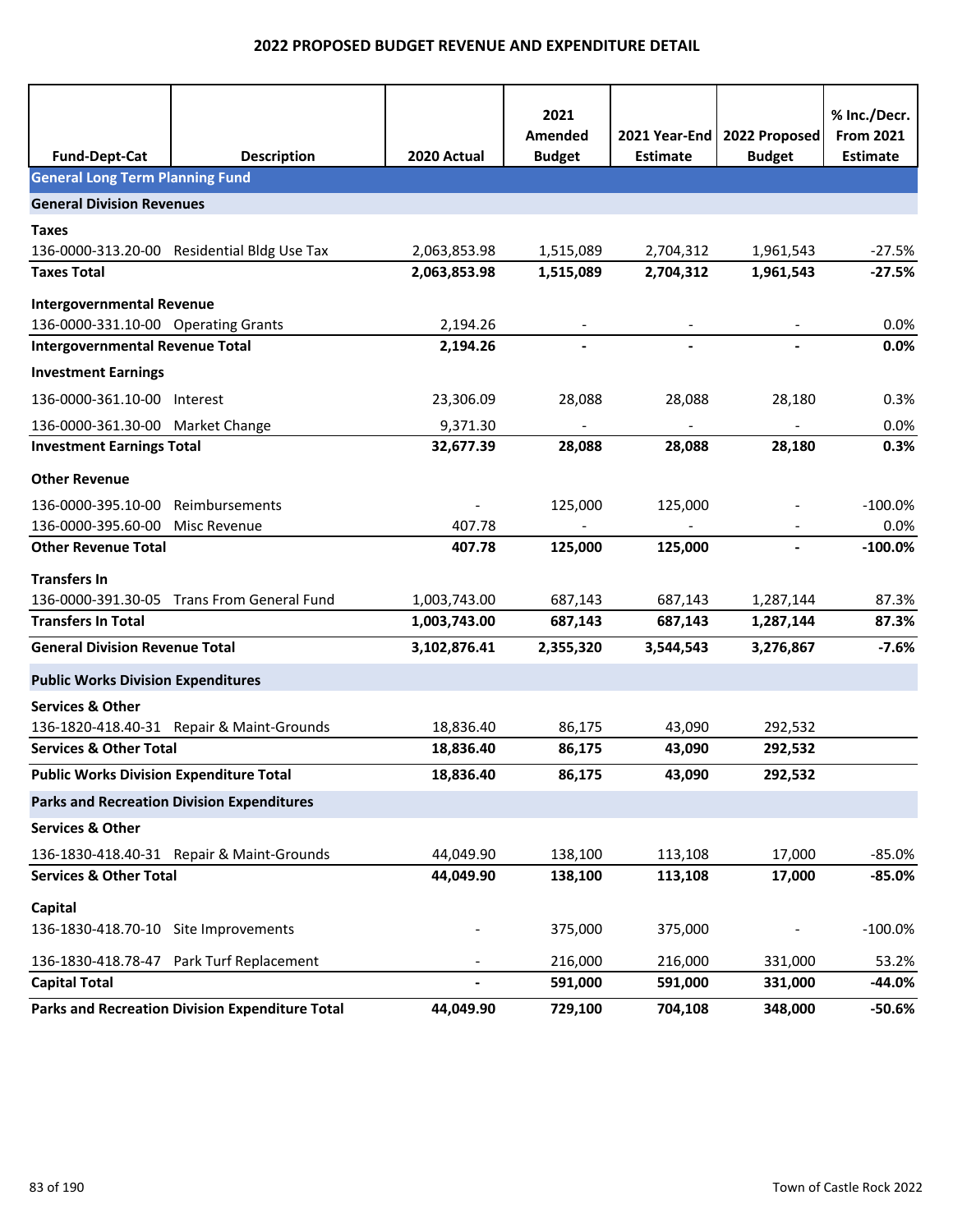|                                              |                                                                           |                          | 2021<br>Amended          | 2021 Year-End            | 2022 Proposed  | % Inc./Decr.<br><b>From 2021</b> |
|----------------------------------------------|---------------------------------------------------------------------------|--------------------------|--------------------------|--------------------------|----------------|----------------------------------|
| <b>Fund-Dept-Cat</b>                         | <b>Description</b><br><b>Information Technology Division Expenditures</b> | 2020 Actual              | <b>Budget</b>            | <b>Estimate</b>          | <b>Budget</b>  | <b>Estimate</b>                  |
|                                              |                                                                           |                          |                          |                          |                |                                  |
| <b>Supplies</b>                              |                                                                           |                          |                          |                          |                |                                  |
| 136-1840-418.61-30 Computer-Hardware         |                                                                           | 96,221.12                | 75,000                   | 75,000                   | 22,000         | $-70.7%$                         |
| 136-1840-418.61-31 Computer-Software         |                                                                           | 29,142.75                | 17,000                   | 17,000                   | 13,000         | $-23.5%$                         |
|                                              | 136-1840-418.61-32 Telecommunication Eqpmnt                               |                          | 20,600                   | 10,750                   | 5,000          | $-53.5%$                         |
|                                              | 136-1840-418.61-36 Data Communication Eqpmnt                              | 19,020.35                | 20,600                   | 20,600                   | 33,000         | 60.2%                            |
| <b>Supplies Total</b>                        |                                                                           | 144,384.22               | 133,200                  | 123,350                  | 73,000         | $-40.8%$                         |
| Capital                                      |                                                                           |                          |                          |                          |                |                                  |
| 136-1840-418.70-30                           | Machinery & Equipment                                                     |                          | 40,000                   | 40,000                   | 110,000        | 175.0%                           |
| 136-1840-418.76-80                           | <b>Network Devices</b>                                                    | 209,621.79               | 229,200                  | 229,200                  | 292,600        | 27.7%                            |
| 136-1840-418.76-83                           | <b>Computer Servers</b>                                                   | 84,968.06                | 100,000                  | 100,000                  | 152,000        | 52.0%                            |
| <b>Capital Total</b>                         |                                                                           | 294,589.85               | 369,200                  | 369,200                  | 554,600        | 50.2%                            |
|                                              | <b>Information Technology Division Expenditure Total</b>                  | 438,974.07               | 502,400                  | 492,550                  | 627,600        | 27.4%                            |
| <b>Police Division Expenditures</b>          |                                                                           |                          |                          |                          |                |                                  |
| <b>Supplies</b>                              |                                                                           |                          |                          |                          |                |                                  |
| 136-1850-418.61-20 Operating Supplies        |                                                                           | 15,500.00                |                          |                          |                | 0.0%                             |
| <b>Supplies Total</b>                        |                                                                           | 15,500.00                |                          |                          |                | 0.0%                             |
|                                              |                                                                           |                          |                          |                          |                |                                  |
| Capital                                      | 136-1850-418.70-30 Machinery & Equipment                                  |                          | 78,385                   | 78,385                   | 75,000         | $-4.3%$                          |
| <b>Capital Total</b>                         |                                                                           |                          | 78,385                   | 78,385                   | 75,000         | $-4.3%$                          |
|                                              |                                                                           |                          |                          |                          |                |                                  |
| <b>Police Division Expenditure Total</b>     |                                                                           | 15,500.00                | 78,385                   | 78,385                   | 75,000         | $-4.3%$                          |
| <b>Facilities Division Expenditures</b>      |                                                                           |                          |                          |                          |                |                                  |
| <b>Services &amp; Other</b>                  |                                                                           |                          |                          |                          |                |                                  |
|                                              | 136-1860-418.30-70 Oth Professional Services                              | 98,068.00                | 326,932                  | 326,932                  |                | $-100.0%$                        |
| 136-1860-418.30-90 Technical Services        |                                                                           | 11,616.20                | 44,200                   | 44,200                   | 12,000         | $-72.9%$                         |
| 136-1860-418.40-29 Repair & Maint-ADA        |                                                                           | $\overline{\phantom{a}}$ | $\overline{\phantom{a}}$ | $\overline{\phantom{a}}$ | 100,000        | 100.0%                           |
|                                              | 136-1860-418.40-30 Repair & Maint-Buildings                               | 150,767.06               | 300,000                  | 150,000                  | 150,000        | 0.0%                             |
| <b>Services &amp; Other Total</b>            |                                                                           | 260,451.26               | 671,132                  | 521,132                  | 262,000        | $-49.7%$                         |
| <b>Supplies</b>                              |                                                                           |                          |                          |                          |                |                                  |
| 136-1860-418.61-20 Operating Supplies        |                                                                           | 310.54                   |                          |                          |                | 0.0%                             |
| <b>Supplies Total</b>                        |                                                                           | 310.54                   | $\overline{\phantom{a}}$ |                          | $\blacksquare$ | 0.0%                             |
| <b>Facilities Division Expenditure Total</b> |                                                                           | 260,761.80               | 671,132                  | 521,132                  | 262,000        | $-49.7%$                         |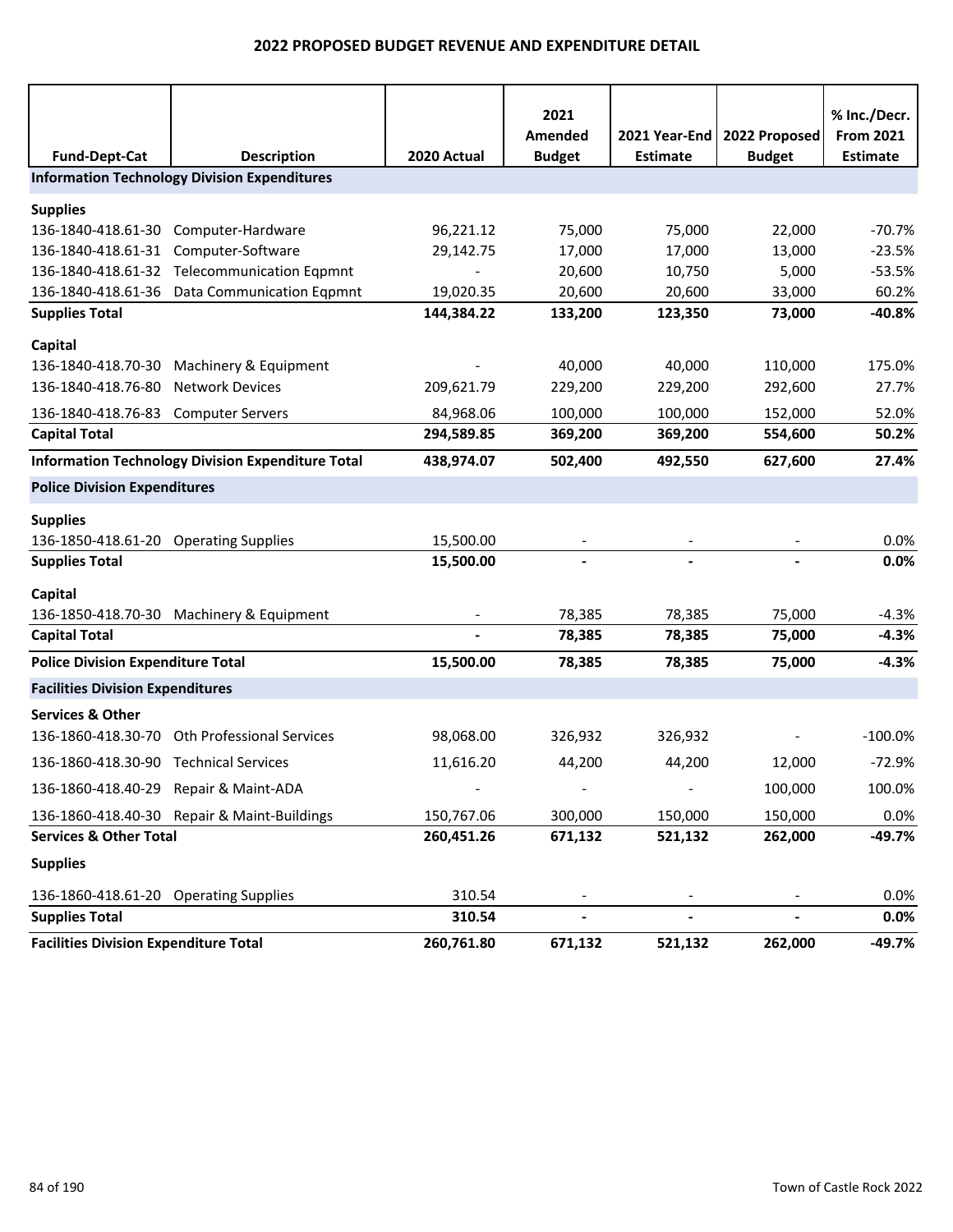|                                                    |                                                           |              | 2021<br>Amended |                 | 2021 Year-End   2022 Proposed | % Inc./Decr.<br><b>From 2021</b> |
|----------------------------------------------------|-----------------------------------------------------------|--------------|-----------------|-----------------|-------------------------------|----------------------------------|
| <b>Fund-Dept-Cat</b>                               | <b>Description</b>                                        | 2020 Actual  | <b>Budget</b>   | <b>Estimate</b> | <b>Budget</b>                 | <b>Estimate</b>                  |
| <b>Fire Division Expenditures</b>                  |                                                           |              |                 |                 |                               |                                  |
| <b>Services &amp; Other</b>                        |                                                           |              |                 |                 |                               |                                  |
|                                                    | 136-1870-418.40-30 Repair & Maint-Buildings               |              | 150,000         | 150,000         |                               | $-100.0%$                        |
| <b>Services &amp; Other Total</b>                  |                                                           |              | 150,000         | 150,000         |                               | $-100.0\%$                       |
| <b>Supplies</b>                                    |                                                           |              |                 |                 |                               |                                  |
|                                                    | 136-1870-418.61-14 Equipment / Noncapital                 | 16,322.69    |                 |                 | 31,950                        | 100.0%                           |
| <b>Supplies Total</b>                              |                                                           | 16,322.69    |                 |                 | 31,950                        | 100.0%                           |
| Capital                                            |                                                           |              |                 |                 |                               |                                  |
| 136-1870-418.70-20                                 | <b>Building Improvements</b>                              |              | 250,000         | 250,000         |                               | $-100.0%$                        |
|                                                    | 136-1870-418.70-30 Machinery & Equipment                  |              | 1,108,084       | 1,108,080       | 714,136                       | $-35.6%$                         |
| <b>Capital Total</b>                               |                                                           |              | 1,358,084       | 1,358,080       | 714,136                       | $-47.4%$                         |
| <b>Fire Division Expenditure Total</b>             |                                                           | 16,322.69    | 1,508,084       | 1,508,080       | 746,086                       | $-50.5%$                         |
| <b>Capital Projects Division Revenues</b>          |                                                           |              |                 |                 |                               |                                  |
| <b>Other Revenue</b>                               |                                                           |              |                 |                 |                               |                                  |
| 136-1875-393.70-00 Capital Leases                  |                                                           |              |                 | 120             |                               | $-100.0%$                        |
| <b>Other Revenue Total</b>                         |                                                           |              |                 | 120             |                               | $-100.0\%$                       |
| <b>Capital Projects Division Revenue Total</b>     |                                                           |              |                 | 120             |                               | $-100.0%$                        |
| <b>Capital Projects Division Expenditures</b>      |                                                           |              |                 |                 |                               |                                  |
| <b>Services &amp; Other</b>                        |                                                           |              |                 |                 |                               |                                  |
| 136-1875-418.80-60 Bad Debt Expense                |                                                           | 1,320.00     |                 |                 |                               | 0.0%                             |
| <b>Services &amp; Other Total</b>                  |                                                           | 1,320.00     |                 |                 |                               | 0.0%                             |
| <b>Supplies</b>                                    |                                                           |              |                 |                 |                               |                                  |
| 136-1875-418.61-20 Operating Supplies              |                                                           |              |                 |                 | 1,671,859                     | 100.0%                           |
| <b>Supplies Total</b>                              |                                                           |              |                 |                 | 1,671,859                     | 100.0%                           |
| Capital                                            |                                                           |              |                 |                 |                               |                                  |
|                                                    | 136-1875-418.70-30 Machinery & Equipment                  |              | 2,008,857       | 2,008,857       |                               | $-100.0%$                        |
| <b>Capital Total</b>                               |                                                           |              | 2,008,857       | 2,008,857       |                               | $-100.0\%$                       |
| <b>Capital Projects Division Expenditure Total</b> |                                                           | 1,320.00     | 2,008,857       | 2,008,857       | 1,671,859                     | $-16.8%$                         |
|                                                    | <b>General Long Term Planning Fund Total Revenues</b>     | 3,102,876.41 | 2,355,320       | 3,544,663       | 3,276,867                     | $-7.6%$                          |
|                                                    | <b>General Long Term Planning Fund Total Expenditures</b> | 795,764.86   | 5,584,133       | 5,356,202       | 4,023,077                     | $-24.9%$                         |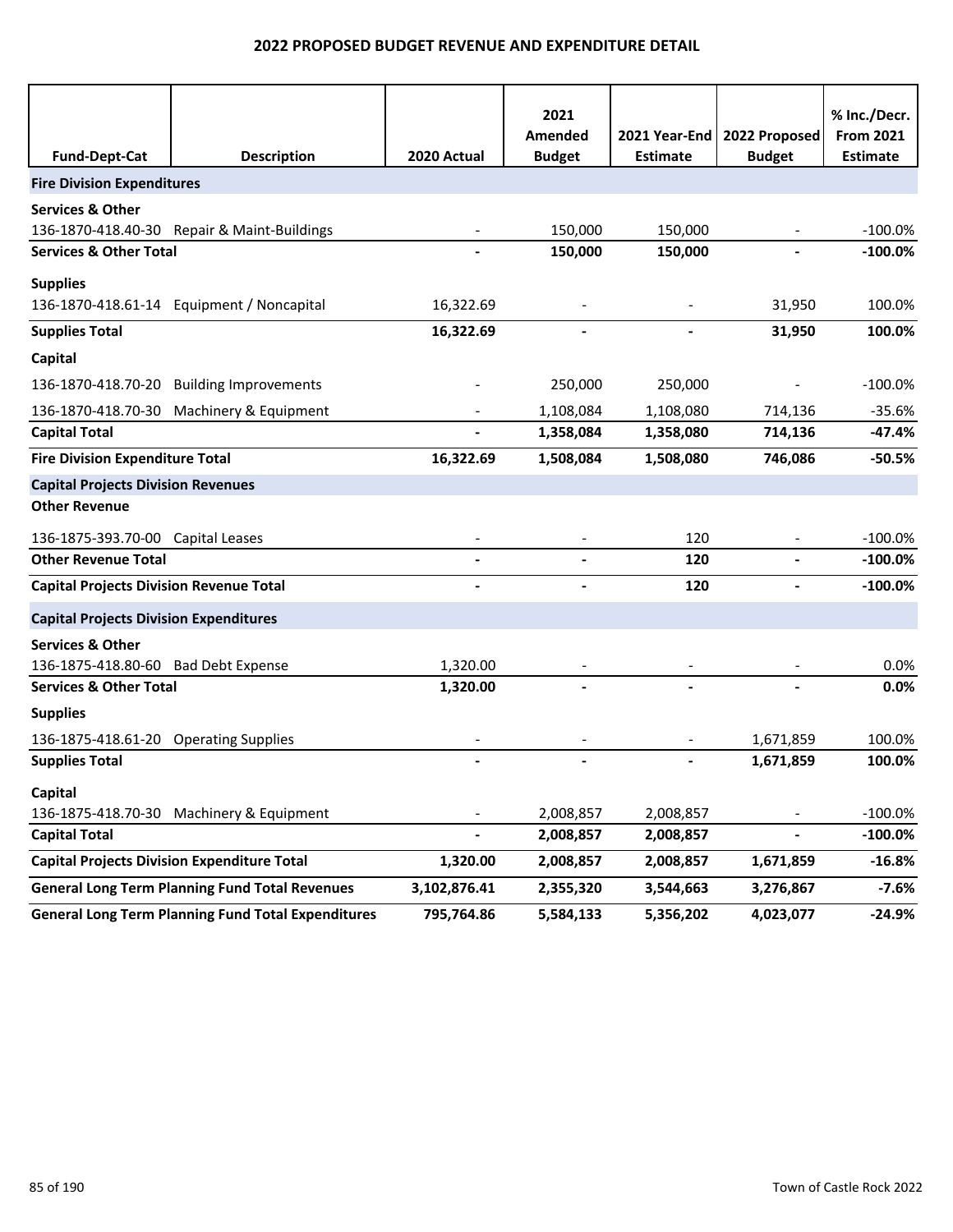| <b>Fund-Dept-Cat</b>                             | <b>Description</b>                           | 2020 Actual | 2021<br>Amended<br><b>Budget</b> | Estimate                     | 2021 Year-End   2022 Proposed<br><b>Budget</b> | % Inc./Decr.<br><b>From 2021</b><br><b>Estimate</b> |
|--------------------------------------------------|----------------------------------------------|-------------|----------------------------------|------------------------------|------------------------------------------------|-----------------------------------------------------|
| <b>Parks and Recreation Lodging Tax Fund</b>     |                                              |             |                                  |                              |                                                |                                                     |
| <b>Administration Division Revenues</b>          |                                              |             |                                  |                              |                                                |                                                     |
| <b>Taxes</b>                                     |                                              |             |                                  |                              |                                                |                                                     |
| 143-0000-314.20-00 Lodging Tax                   |                                              |             |                                  |                              | 650,000                                        | 100.0%                                              |
| <b>Taxes Total</b>                               |                                              |             |                                  |                              | 650,000                                        | 100.0%                                              |
| <b>Investment Earnings</b>                       |                                              |             |                                  |                              |                                                |                                                     |
| 143-0000-361.10-00 Interest                      |                                              |             |                                  |                              | 297                                            | 100.0%                                              |
| <b>Investment Earnings Total</b>                 |                                              |             |                                  |                              | 297                                            | 100.0%                                              |
| <b>Administration Division Revenue Total</b>     |                                              |             |                                  |                              | 650,297                                        | 100.0%                                              |
| <b>Public Art Division Expenditures</b>          |                                              |             |                                  |                              |                                                |                                                     |
| <b>Services &amp; Other</b>                      |                                              |             |                                  |                              |                                                |                                                     |
|                                                  | 143-5001-450.30-70 Oth Professional Services |             |                                  |                              | 15,000                                         | 100.0%                                              |
| <b>Services &amp; Other Total</b>                |                                              |             |                                  |                              | 15,000                                         | 100.0%                                              |
| <b>Public Art Division Expenditure Total</b>     |                                              |             |                                  |                              | 15,000                                         | 100.0%                                              |
| <b>Administration Division Expenditures</b>      |                                              |             |                                  |                              |                                                |                                                     |
| <b>Services &amp; Other</b>                      |                                              |             |                                  |                              |                                                |                                                     |
|                                                  | 143-5200-452.30-70 Oth Professional Services |             |                                  |                              | 100,000                                        | 100.0%                                              |
| <b>Services &amp; Other Total</b>                |                                              |             |                                  | $\overline{\phantom{a}}$     | 100,000                                        | 100.0%                                              |
| <b>Administration Division Expenditure Total</b> |                                              |             |                                  |                              | 100,000                                        | 100.0%                                              |
| <b>Open Space Division Expenditures</b>          |                                              |             |                                  |                              |                                                |                                                     |
| Personnel                                        |                                              |             |                                  |                              |                                                |                                                     |
| 143-5220-452.10-10 Regular                       |                                              |             |                                  |                              | 48,830                                         | 100.0%                                              |
| 143-5220-452.20-10 Social Security               |                                              |             |                                  |                              | 3,030                                          | 100.0%                                              |
| 143-5220-452.20-20 Medicare                      |                                              |             |                                  |                              | 710                                            | 100.0%                                              |
| 143-5220-452.20-30 Unemployment                  |                                              |             |                                  |                              | 150                                            | 100.0%                                              |
|                                                  | 143-5220-452.20-40 Workers Compensation      |             |                                  |                              | 810                                            | 100.0%                                              |
| 143-5220-452.20-50 Medical & Dental              |                                              |             |                                  |                              | 21,760                                         | 100.0%                                              |
| 143-5220-452.20-55 Vision Benefit                |                                              |             |                                  |                              | 80                                             | 100.0%                                              |
| 143-5220-452.20-60 Life, LTD, AD&D               |                                              |             |                                  |                              | 260                                            | 100.0%                                              |
| 143-5220-452.20-70 Retirement                    |                                              |             |                                  |                              | 3,420                                          | 100.0%                                              |
|                                                  | 143-5220-452.22-80 Rec Center Membership     |             |                                  |                              | 730                                            | 100.0%                                              |
| <b>Personnel Total</b>                           |                                              |             |                                  | $\blacksquare$               | 79,780                                         | 100.0%                                              |
| <b>Open Space Division Expenditure Total</b>     |                                              |             | $\overline{\phantom{a}}$         | $\qquad \qquad \blacksquare$ | 79,780                                         | 100.0%                                              |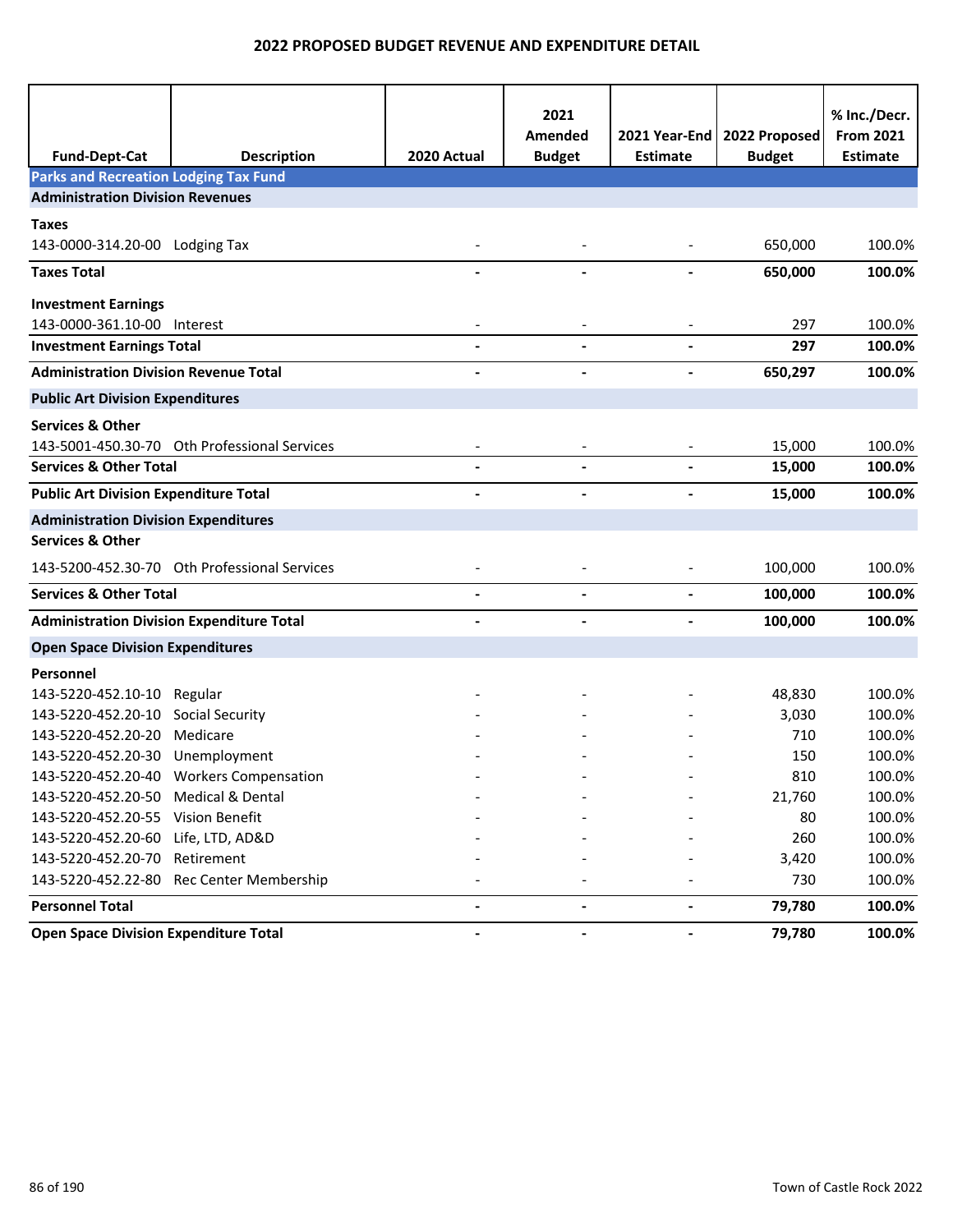| <b>Fund-Dept-Cat</b>                               | <b>Description</b>                                          | 2020 Actual | 2021<br>Amended<br><b>Budget</b> | 2021 Year-End<br><b>Estimate</b> | 2022 Proposed<br><b>Budget</b> | % Inc./Decr.<br><b>From 2021</b><br><b>Estimate</b> |
|----------------------------------------------------|-------------------------------------------------------------|-------------|----------------------------------|----------------------------------|--------------------------------|-----------------------------------------------------|
|                                                    | <b>Streetscape-Trail Mainten Division Expenditures</b>      |             |                                  |                                  |                                |                                                     |
| <b>Services &amp; Other</b>                        |                                                             |             |                                  |                                  |                                |                                                     |
|                                                    | 143-5230-452.40-31 Repair & Maint-Grounds                   |             |                                  |                                  | 175,000                        | 100.0%                                              |
| <b>Services &amp; Other Total</b>                  |                                                             |             |                                  |                                  | 175,000                        | 100.0%                                              |
|                                                    | <b>Streetscape-Trail Mainten Division Expenditure Total</b> |             |                                  |                                  | 175,000                        | 100.0%                                              |
| <b>Capital Projects Division Expenditures</b>      |                                                             |             |                                  |                                  |                                |                                                     |
| Capital                                            |                                                             |             |                                  |                                  |                                |                                                     |
| 143-5275-452.70-10 Site Improvements               |                                                             |             |                                  |                                  | 50,000                         | 100.0%                                              |
|                                                    | 143-5275-452.70-30 Machinery & Equipment                    |             |                                  |                                  | 111,100                        | 100.0%                                              |
| <b>Capital Total</b>                               |                                                             |             |                                  |                                  | 161,100                        | 100.0%                                              |
| <b>Capital Projects Division Expenditure Total</b> |                                                             |             |                                  |                                  | 161,100                        | 100.0%                                              |
|                                                    | Parks and Recreation Lodging Tax Fund Total Revenues        |             |                                  |                                  | 650,297                        | 100.0%                                              |
|                                                    | Parks and Recreation Lodging Tax Fund Total Expendit        |             | $\blacksquare$                   | $\overline{\phantom{a}}$         | 530,880                        | 100.0%                                              |
| 210-4350-442.61-22 Parts                           |                                                             |             |                                  | 190                              | $\overline{\phantom{a}}$       | $-100.0%$                                           |
| <b>Supplies Total</b>                              |                                                             |             |                                  | 190                              |                                | $-100.0%$                                           |
| <b>Division Expenditure Total</b>                  |                                                             |             |                                  | 190                              |                                | $-100.0%$                                           |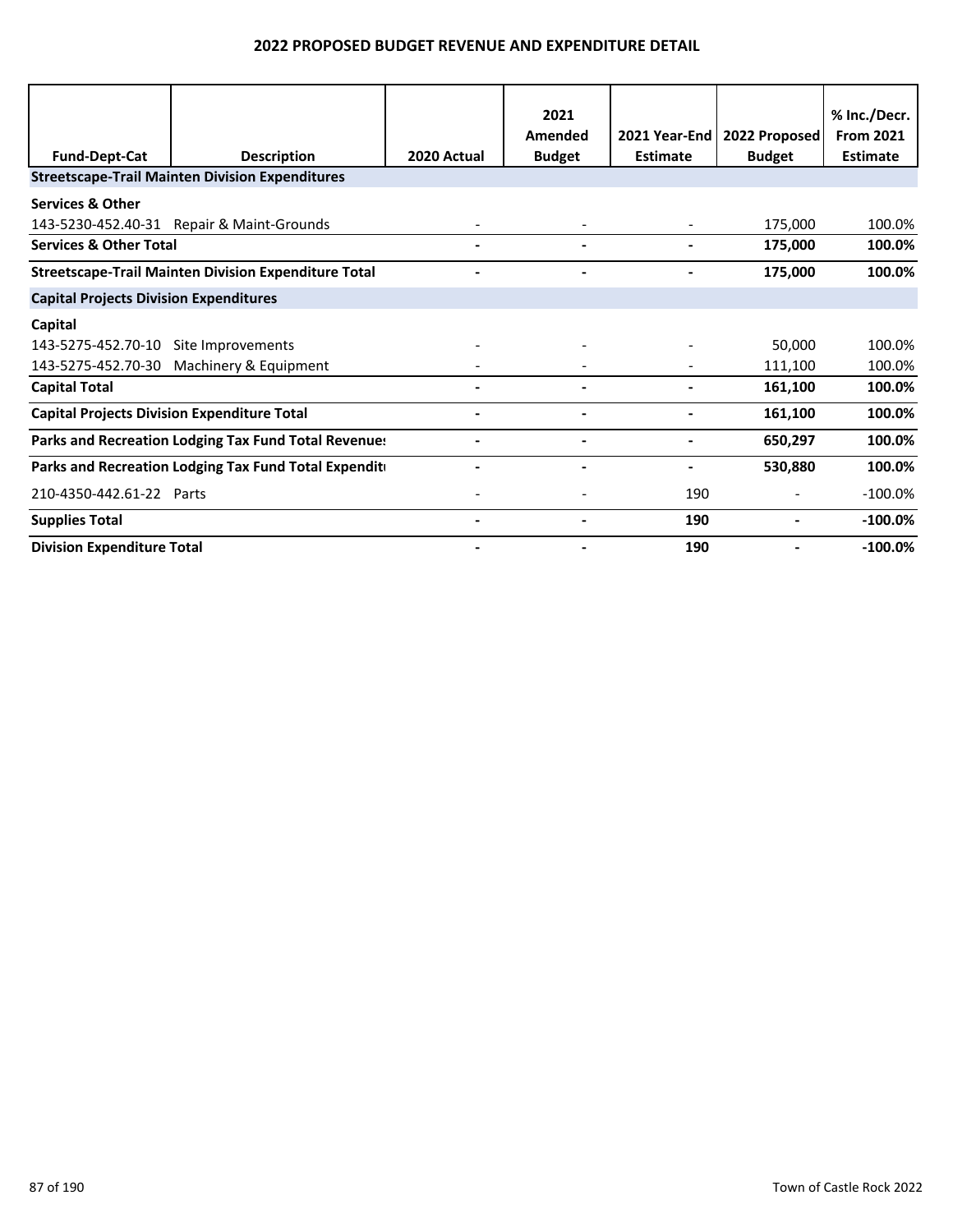|                                              |                                            |               | 2021          |                 |               | % Inc./Decr.     |
|----------------------------------------------|--------------------------------------------|---------------|---------------|-----------------|---------------|------------------|
|                                              |                                            |               | Amended       | 2021 Year-End   | 2022 Proposed | <b>From 2021</b> |
| <b>Fund-Dept-Cat</b>                         | <b>Description</b>                         | 2020 Actual   | <b>Budget</b> | <b>Estimate</b> | <b>Budget</b> | <b>Estimate</b>  |
| <b>Water Fund</b>                            |                                            |               |               |                 |               |                  |
| <b>Administration Division Revenues</b>      |                                            |               |               |                 |               |                  |
| <b>Intergovernmental Revenue</b>             |                                            |               |               |                 |               |                  |
| 210-4200-331.10-00 Operating Grants          |                                            | 17,927.05     |               |                 |               | 0.0%             |
| <b>Intergovernmental Revenue Total</b>       |                                            | 17,927.05     |               |                 |               | 0.0%             |
| <b>Charges for Service</b>                   |                                            |               |               |                 |               |                  |
| 210-4200-341.10-00 Metered Water Sales       |                                            | 13,871,094.00 | 13,600,892    | 13,873,449      | 14,754,953    | 6.4%             |
| 210-4200-341.15-00 Bulk Water Sales          |                                            | 513,200.51    | 500,000       | 515,636         | 500,000       | $-3.0%$          |
|                                              | 210-4200-341.25-00 Water Service Charges   | 2,787,919.20  | 2,800,000     | 2,902,397       | 3,083,835     | 6.3%             |
| 210-4200-341.84-00 Inspection Fee            |                                            | 22,370.00     | 20,000        | 19,431          | 20,000        | 2.9%             |
| <b>Charges for Service Total</b>             |                                            | 17,194,583.71 | 16,920,892    | 17,310,913      | 18,358,788    | 6.1%             |
| <b>Investment Earnings</b>                   |                                            |               |               |                 |               |                  |
| 210-4200-361.10-00 Interest                  |                                            | 296,426.69    | 104,082       | 87,276          | 262,630       | 200.9%           |
| 210-4200-361.30-00 Market Change             |                                            | 116,401.47    |               |                 |               | 0.0%             |
| <b>Investment Earnings Total</b>             |                                            | 412,828.16    | 104,082       | 87,276          | 262,630       | 200.9%           |
| <b>System Development Fees</b>               |                                            |               |               |                 |               |                  |
| 210-4200-375.00-00 Tap Fees                  |                                            | (202.54)      |               |                 |               | 0.0%             |
| <b>System Development Fees Total</b>         |                                            | (202.54)      |               |                 |               | 0.0%             |
| <b>Other Revenue</b>                         |                                            |               |               |                 |               |                  |
|                                              | 210-4200-341.60-00 Vend Machine Commission | 219.27        | 240           |                 | 240           | 100.0%           |
| 210-4200-394.10-00                           | <b>Tower Lease</b>                         | 135,729.14    | 116,050       | 88,756          | 120,401       | 35.7%            |
| 210-4200-395.10-00                           | Reimbursements                             |               | 400           | 10,072          | 400           | $-96.0%$         |
| 210-4200-395.60-00                           | Misc Revenue                               | 2,773.22      | 2,800         |                 | 2,800         | 100.0%           |
| <b>Other Revenue Total</b>                   |                                            | 138,721.63    | 119,490       | 98,828          | 123,841       | 25.3%            |
| <b>Administration Division Revenue Total</b> |                                            | 17,763,858.01 | 17,144,464    | 17,497,017      | 18,745,259    | 7.1%             |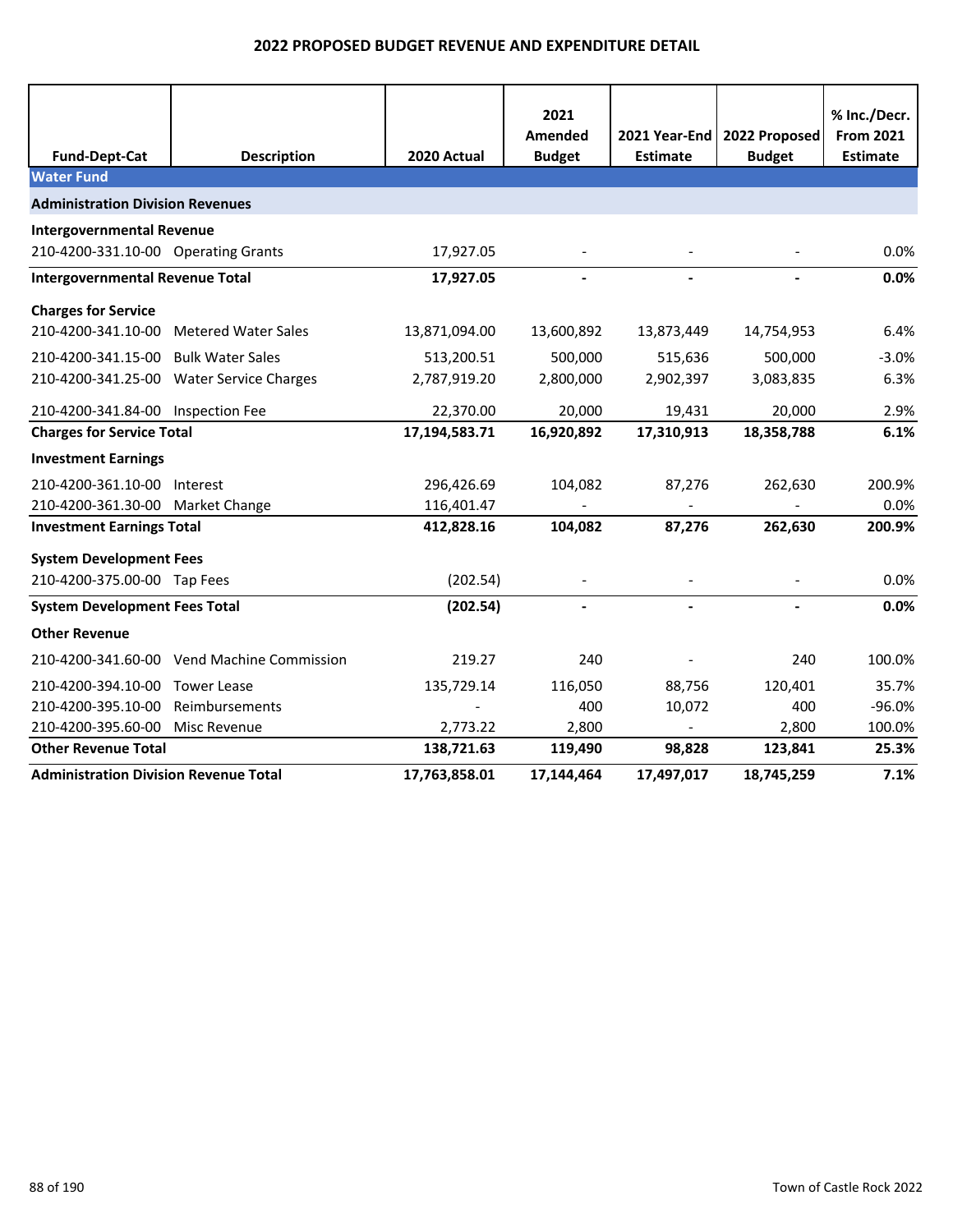|                                             |                              |             | 2021<br>Amended | 2021 Year-End I | 2022 Proposed | % Inc./Decr.<br><b>From 2021</b> |  |
|---------------------------------------------|------------------------------|-------------|-----------------|-----------------|---------------|----------------------------------|--|
| <b>Fund-Dept-Cat</b>                        | <b>Description</b>           | 2020 Actual | <b>Budget</b>   | <b>Estimate</b> | <b>Budget</b> | <b>Estimate</b>                  |  |
| <b>Administration Division Expenditures</b> |                              |             |                 |                 |               |                                  |  |
| Personnel                                   |                              |             |                 |                 |               |                                  |  |
| 210-4200-442.10-10                          | Regular                      | 216,869.68  | 221,720         | 222,760         | 231,850       | 4.1%                             |  |
| 210-4200-442.10-20                          | Part-Time                    | 45.12       |                 | 120             |               | $-100.0%$                        |  |
| 210-4200-442.10-40                          | Overtime                     | 159.66      | 820             | 820             | 820           | 0.0%                             |  |
| 210-4200-442.20-10                          | Social Security              | 12,412.52   | 13,800          | 13,750          | 14,430        | 5.0%                             |  |
| 210-4200-442.20-20                          | Medicare                     | 3,080.99    | 3,230           | 3,220           | 3,370         | 4.7%                             |  |
| 210-4200-442.20-30                          | Unemployment                 | 661.74      | 670             | 670             | 700           | 4.5%                             |  |
| 210-4200-442.20-40                          | <b>Workers Compensation</b>  | 776.89      | 1,040           | 1,110           | 1,160         | 4.5%                             |  |
| 210-4200-442.20-41                          | <b>Workers Comp Claims</b>   |             | 460             | 460             |               | $-100.0\%$                       |  |
| 210-4200-442.20-50                          | <b>Medical &amp; Dental</b>  | 43,459.10   | 37,840          | 44,290          | 47,470        | 7.2%                             |  |
| 210-4200-442.20-55                          | <b>Vision Benefit</b>        | 164.45      | 160             | 180             | 200           | 11.1%                            |  |
| 210-4200-442.20-60                          | Life, LTD, AD&D              | 1,042.92    | 1,340           | 1,140           | 1,210         | 6.1%                             |  |
| 210-4200-442.20-65                          | <b>Short Term Disability</b> | 763.23      |                 |                 |               | 0.0%                             |  |
| 210-4200-442.20-70                          | Retirement                   | 14,832.00   | 3,800           | 15,990          | 16,290        | 1.9%                             |  |
| 210-4200-442.22-05                          | <b>Other Benefits</b>        | 2,185.72    | 2,270           | 2,270           | 2,270         | 0.0%                             |  |
| 210-4200-442.22-50                          | <b>Tuition Reimbursement</b> | 513.99      |                 |                 |               | 0.0%                             |  |
| 210-4200-442.22-60                          | <b>Employee Recognition</b>  | 1,073.83    | 2,770           | 2,770           | 2,770         | 0.0%                             |  |
| 210-4200-442.22-80                          | Rec Center Membership        | 4,336.68    | 5,420           | 5,440           | 5,480         | 0.7%                             |  |
| <b>Personnel Total</b>                      |                              | 302,378.52  | 295,340         | 314,990         | 328,020       | 4.1%                             |  |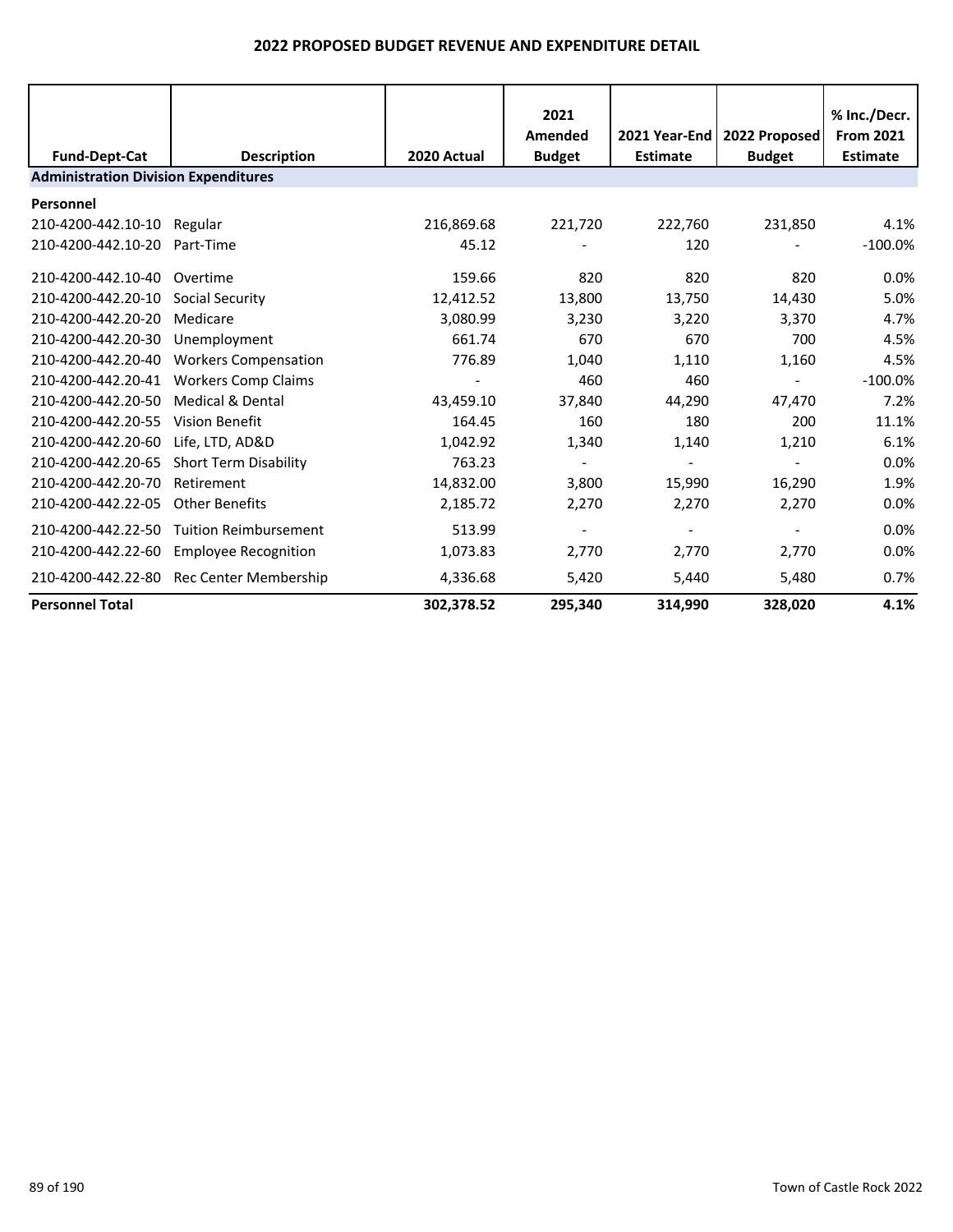|                                                   |                                            |              | 2021<br>Amended | 2021 Year-End            | 2022 Proposed | % Inc./Decr.<br><b>From 2021</b> |
|---------------------------------------------------|--------------------------------------------|--------------|-----------------|--------------------------|---------------|----------------------------------|
| <b>Fund-Dept-Cat</b>                              | <b>Description</b>                         | 2020 Actual  | <b>Budget</b>   | <b>Estimate</b>          | <b>Budget</b> | <b>Estimate</b>                  |
| <b>Services &amp; Other</b><br>210-4200-442.30-50 | Legal Services                             |              |                 |                          | 6,000         | 100.0%                           |
|                                                   |                                            |              |                 |                          |               |                                  |
| 210-4200-442.30-70                                | <b>Oth Professional Services</b>           | 3,289.20     | 3,000           | 512                      |               | $-100.0%$                        |
|                                                   | 210-4200-442.30-71 Admin Cost Allocations  | 688,881.00   | 815,390         | 815,388                  | 830,040       | 1.8%                             |
| 210-4200-442.30-72 Marketing                      |                                            | 23,909.11    | 14,000          | 16,068                   | 34,000        | 111.6%                           |
| 210-4200-442.30-90                                | <b>Technical Services</b>                  | 6,229.95     | 300             | 8,348                    | 300           | $-96.4%$                         |
| 210-4200-442.40-10 Utilities - Electric           |                                            | 19,718.75    | 31,600          | 26,048                   | 32,000        | 22.9%                            |
|                                                   | 210-4200-442.40-11 Utilities - Natural Gas | 3,856.64     | 6,200           | 5,932                    | 6,000         | 1.2%                             |
|                                                   | 210-4200-442.40-12 Water-Stormwater-Sewer  | 10,736.54    | 10,000          | 11,356                   | 21,000        | 84.9%                            |
| 210-4200-442.40-20                                | <b>Custodial Services</b>                  | 195.46       | 600             | $\overline{\phantom{a}}$ | 600           | 100.0%                           |
| 210-4200-442.40-23                                | <b>Disposal Services</b>                   | 1,456.00     | 1,118           | 1,536                    | 1,118         | $-27.2%$                         |
| 210-4200-442.40-26                                | <b>Recycling Services</b>                  | 3,265.80     | 1,712           | 3,736                    | 3,000         | $-19.7%$                         |
| 210-4200-442.40-30                                | Repair & Maint-Buildings                   | 1,910.87     | 2,500           | 1,596                    | 5,000         | 213.3%                           |
| 210-4200-442.40-31                                | Repair & Maint-Grounds                     | 5,963.63     | 1,035           | 1,476                    | 1,035         | $-29.9%$                         |
| 210-4200-442.40-32                                | Repair & Maint-Equipment                   | 1,369.74     | 2,000           | 4,892                    | 3,000         | $-38.7%$                         |
| 210-4200-442.40-33                                | Repair & Maint-Vehicles                    | 87,344.08    | 70,000          | 103,032                  | 70,000        | $-32.1%$                         |
| 210-4200-442.40-40                                | <b>Equipment Rentals</b>                   | 4,481.99     | 6,700           | 3,468                    | 6,700         | 93.2%                            |
| 210-4200-442.50-10                                | Insurance                                  | 258,778.37   | 287,160         | 236,960                  | 315,880       | 33.3%                            |
| 210-4200-442.50-20                                | Communications-Telephone                   | 28,951.30    | 18,500          | 18,136                   | 18,800        | 3.7%                             |
| 210-4200-442.50-21                                | Communications-Cellular                    | 2,820.31     | 3,600           | 20,108                   | 8,000         | $-60.2%$                         |
| 210-4200-442.50-22                                | <b>Software Maint Agreement</b>            | 1,873.39     | 2,300           | 2,300                    | 2,300         | 0.0%                             |
| 210-4200-442.50-23                                | Hardware Maint Agreement                   |              | 320             | 320                      | 720           | 125.0%                           |
| 210-4200-442.50-30                                | Advertising                                |              | 155             | 155                      | 155           | 0.0%                             |
| 210-4200-442.50-40                                | <b>Printing and Binding</b>                | 369.13       | 311             | 311                      | 720           | 131.5%                           |
| 210-4200-442.50-60                                | Travel                                     | 187.48       | 500             | 500                      | 500           | 0.0%                             |
| 210-4200-442.50-61 Food & Beverage                |                                            | 452.90       | 840             | 840                      | 880           | 4.8%                             |
|                                                   | 210-4200-442.50-70 Dues & Subscriptions    | 3,188.54     | 2,800           | 3,840                    | 3,500         | $-8.9%$                          |
| 210-4200-442.50-75 Postage                        |                                            | (7,538.93)   | 1,900           | 1,900                    | 1,900         | 0.0%                             |
| 210-4200-442.50-80                                | <b>Miscellaneous Services</b>              | 295.28       | 500             | 500                      | 500           | 0.0%                             |
| 210-4200-442.51-10                                | Training                                   | 2,800.33     | 2,300           | 2,300                    | 3,000         | 30.4%                            |
| 210-4200-442.51-40                                | <b>Travel Training</b>                     | 40.23        | 1,000           |                          | 1,000         | 100.0%                           |
| 210-4200-442.51-50                                | <b>Meals Training</b>                      | 5.98         | 210             |                          | 220           | 100.0%                           |
| 210-4200-442.51-60                                | <b>Professional Licensing</b>              | 457.50       | 390             | 390                      | 390           | 0.0%                             |
| 210-4200-442.80-12                                | <b>Boards &amp; Commissions Appr</b>       | 271.13       |                 | 100                      |               | $-100.0%$                        |
| 210-4200-442.80-95 Assistance Program             |                                            | 57,600.00    |                 | 28,155                   | 5,000         | $-82.2%$                         |
|                                                   | 210-4200-442.81-11 Education & Outreach    | 2,985.27     |                 |                          |               | 0.0%                             |
| <b>Services &amp; Other Total</b>                 |                                            | 1,216,146.97 | 1,288,941       | 1,320,203                | 1,383,258     | 4.8%                             |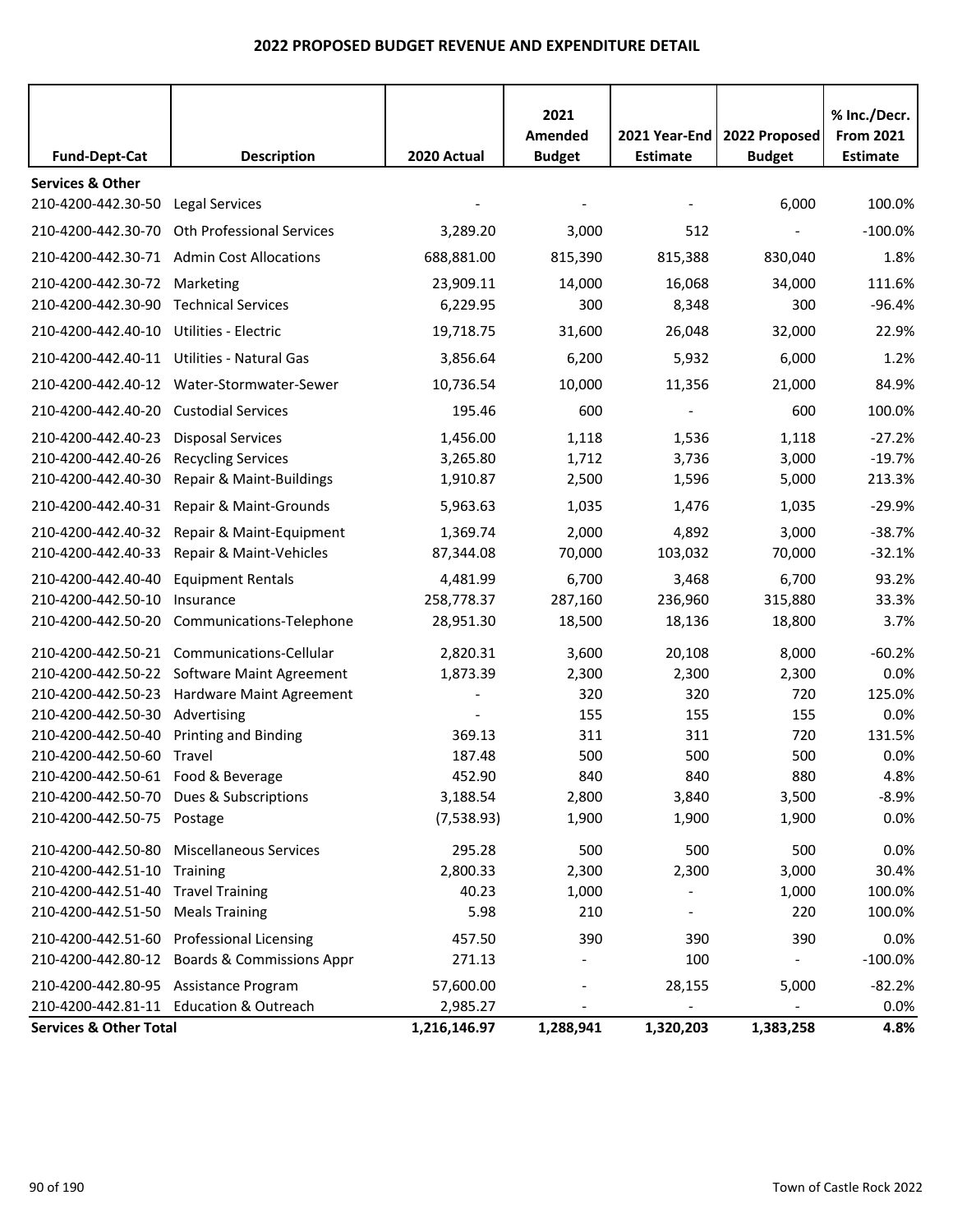|                                                  |                                            |              | 2021          |                 |                               | % Inc./Decr.     |
|--------------------------------------------------|--------------------------------------------|--------------|---------------|-----------------|-------------------------------|------------------|
|                                                  |                                            |              | Amended       |                 | 2021 Year-End   2022 Proposed | <b>From 2021</b> |
| <b>Fund-Dept-Cat</b>                             | <b>Description</b>                         | 2020 Actual  | <b>Budget</b> | <b>Estimate</b> | <b>Budget</b>                 | <b>Estimate</b>  |
| <b>Supplies</b>                                  |                                            |              |               |                 |                               |                  |
| 210-4200-442.61-10                               | <b>Office Supplies</b>                     | 2,225.72     | 2,900         | 2,900           | 2,900                         | 0.0%             |
| 210-4200-442.61-11                               | <b>Books &amp; Publications</b>            | 95.96        | 269           | 269             | 269                           | 0.0%             |
| 210-4200-442.61-12                               | Office Eq-Furn/Noncapital                  |              | 1,500         | 1,500           | 1,600                         | 6.7%             |
| 210-4200-442.61-14                               | Equipment / Noncapital                     |              |               | $\blacksquare$  | 2,000                         | 100.0%           |
| 210-4200-442.61-20                               | <b>Operating Supplies</b>                  | 5,247.86     | 5,341         | 5,341           | 5,300                         | $-0.8%$          |
| 210-4200-442.61-21                               | <b>Cleaning Supplies</b>                   |              | 134           | 134             | 134                           | 0.0%             |
| 210-4200-442.61-22                               | Parts                                      | 312.32       | 50            | 50              | 50                            | 0.0%             |
| 210-4200-442.61-23                               | Gasoline                                   | 33,492.36    | 42,000        | 42,000          | 42,000                        | 0.0%             |
| 210-4200-442.61-27                               | Clothing & Uniforms                        | 241.65       | 200           | 200             | 200                           | 0.0%             |
| 210-4200-442.61-30                               | Computer-Hardware                          | 260.69       | 1,000         | 1,000           | 1,000                         | 0.0%             |
| 210-4200-442.61-31                               | Computer-Software                          | 149.83       | 450           | 2,557           | 450                           | $-82.4%$         |
| 210-4200-442.61-32                               | <b>Telecommunication Eqpmnt</b>            |              | 500           | 500             | 500                           | 0.0%             |
| 210-4200-442.61-37                               | Safety Supplies & Equip                    | 401.62       | 100           | 100             | 100                           | 0.0%             |
| 210-4200-442.61-39                               | <b>Computer Replacement</b>                | 1,693.90     | 5,020         | 2,510           | 720                           | $-71.3%$         |
|                                                  | 210-4200-442.62-20 Concession Merchandise  | 187.29       | 210           | 210             | 210                           | 0.0%             |
| <b>Supplies Total</b>                            |                                            | 44,309.20    | 59,674        | 59,271          | 57,433                        | $-3.1%$          |
| <b>Transfers Out</b>                             |                                            |              |               |                 |                               |                  |
| 210-4200-442.91-80                               | Fleet Fund                                 | 77,250.00    |               |                 |                               | 0.0%             |
|                                                  | 210-4200-442.91-85 Vehicle Replace Program | 261,253.00   | 277,105       | 277,104         | 274,766                       | $-0.8%$          |
| <b>Transfers Out Total</b>                       |                                            | 338,503.00   | 277,105       | 277,104         | 274,766                       | $-0.8%$          |
| <b>Administration Division Expenditure Total</b> |                                            | 1,901,337.69 | 1,921,060     | 1,971,568       | 2,043,477                     | 3.7%             |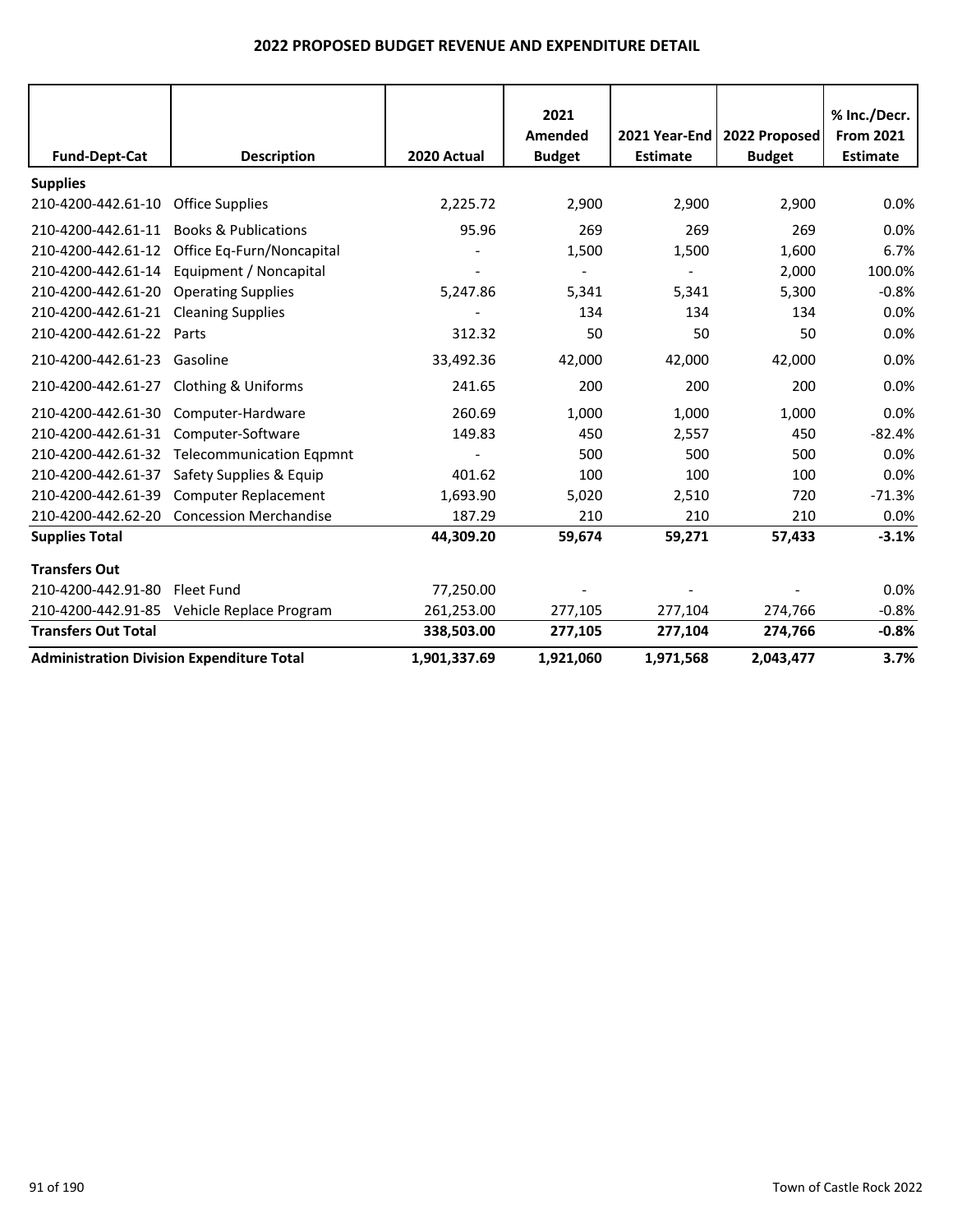|                                                |                                                     |                          | 2021                     |                                  |                                | % Inc./Decr.                        |
|------------------------------------------------|-----------------------------------------------------|--------------------------|--------------------------|----------------------------------|--------------------------------|-------------------------------------|
| <b>Fund-Dept-Cat</b>                           | <b>Description</b>                                  | 2020 Actual              | Amended<br><b>Budget</b> | 2021 Year-End<br><b>Estimate</b> | 2022 Proposed<br><b>Budget</b> | <b>From 2021</b><br><b>Estimate</b> |
| <b>CS - Customer Billing Division Revenues</b> |                                                     |                          |                          |                                  |                                |                                     |
| <b>Fines &amp; Forfeitures</b>                 |                                                     |                          |                          |                                  |                                |                                     |
| 210-4221-351.40-00                             | Late Charges                                        | 35,190.50                | 130,000                  | 66,000                           | 145,000                        | 119.7%                              |
| 210-4221-351.41-00                             | <b>Disconnection Notice</b>                         | 21,780.00                | 125,000                  | 60,000                           | 145,000                        | 141.7%                              |
| 210-4221-351.43-00                             | Lien Administrative Fee                             | 48.47                    | 200                      | 100                              | 200                            | 100.0%                              |
| 210-4221-351.44-00                             | Lien Filing Fee                                     | 117.00                   | 500                      | 250                              | 500                            | 100.0%                              |
| 210-4221-351.47-00 NSF Charge                  |                                                     | 1,740.00                 | 8,000                    | 4,000                            | 9,500                          | 137.5%                              |
| <b>Fines &amp; Forfeitures Total</b>           |                                                     | 58,875.97                | 263,700                  | 130,350                          | 300,200                        | 130.3%                              |
| <b>Investment Earnings</b>                     |                                                     |                          |                          |                                  |                                |                                     |
| 210-4221-361.10-00 Interest                    |                                                     | 3,045.12                 | 800                      | 3,728                            | 800                            | $-78.5%$                            |
| <b>Investment Earnings Total</b>               |                                                     | 3,045.12                 | 800                      | 3,728                            | 800                            | $-78.5%$                            |
|                                                |                                                     |                          |                          |                                  |                                |                                     |
| <b>Other Revenue</b>                           |                                                     |                          |                          |                                  |                                |                                     |
| 210-4221-395.60-00                             | Misc Revenue                                        | 1,233.07                 | 500                      | 537                              | 500                            | $-6.9%$                             |
| <b>Other Revenue Total</b>                     |                                                     | 1,233.07                 | 500                      | 537                              | 500                            | $-6.9%$                             |
|                                                | <b>CS - Customer Billing Division Revenue Total</b> | 63,154.16                | 265,000                  | 134,615                          | 301,500                        | 124.0%                              |
|                                                | <b>CS - Customer Billing Division Expenditures</b>  |                          |                          |                                  |                                |                                     |
| Personnel                                      |                                                     |                          |                          |                                  |                                |                                     |
| 210-4221-442.10-10                             | Regular                                             | 89,469.23                | 99,790                   | 96,920                           | 107,960                        | 11.4%                               |
| 210-4221-442.10-40                             | Overtime                                            | 212.02                   | 500                      | 500                              | 500                            | 0.0%                                |
| 210-4221-442.20-10                             | <b>Social Security</b>                              | 5,366.52                 | 6,223                    | 5,960                            | 6,720                          | 12.8%                               |
| 210-4221-442.20-20                             | Medicare                                            | 1,255.14                 | 1,455                    | 1,390                            | 1,570                          | 13.0%                               |
| 210-4221-442.20-30                             | Unemployment                                        | 270.92                   | 306                      | 290                              | 330                            | 13.8%                               |
|                                                | 210-4221-442.20-40 Workers Compensation             | 33.67                    | 76                       | 70                               | 90                             | 28.6%                               |
| 210-4221-442.20-41                             | <b>Workers Comp Claims</b>                          | $\overline{\phantom{a}}$ | 30                       | 30                               | $\blacksquare$                 | $-100.0%$                           |
| 210-4221-442.20-50                             | Medical & Dental                                    | 24,701.03                | 29,249                   | 27,280                           | 30,420                         | 11.5%                               |
| 210-4221-442.20-55 Vision Benefit              |                                                     | 116.54                   | 142                      | 130                              | 150                            | 15.4%                               |
| 210-4221-442.20-60                             | Life, LTD, AD&D                                     | 453.07                   | 643                      | 510                              | 580                            | 13.7%                               |
| 210-4221-442.20-70                             | Retirement                                          | 6,277.68                 | 2,191                    | 6,820                            | 7,590                          | 11.3%                               |
| 210-4221-442.22-80                             | Rec Center Membership                               | 2,152.20                 | 1,795                    | 1,870                            | 1,980                          | 5.9%                                |
| <b>Personnel Total</b>                         |                                                     | 130,308.02               | 142,400                  | 141,770                          | 157,890                        | 11.4%                               |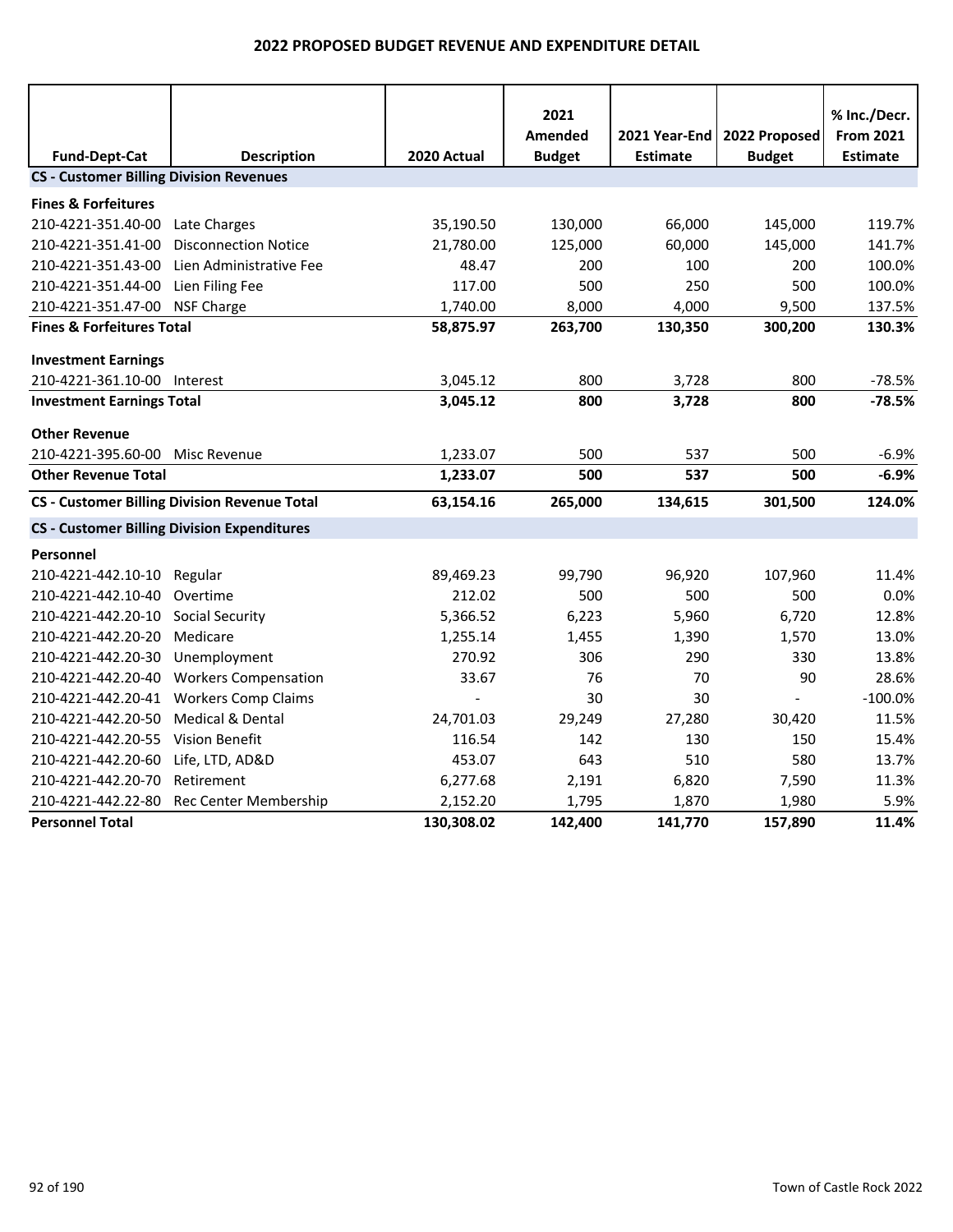|                                       |                                                         |             | 2021          |                 |               | % Inc./Decr.     |
|---------------------------------------|---------------------------------------------------------|-------------|---------------|-----------------|---------------|------------------|
|                                       |                                                         |             | Amended       | 2021 Year-End   | 2022 Proposed | <b>From 2021</b> |
| <b>Fund-Dept-Cat</b>                  | <b>Description</b>                                      | 2020 Actual | <b>Budget</b> | <b>Estimate</b> | <b>Budget</b> | <b>Estimate</b>  |
| <b>Services &amp; Other</b>           |                                                         |             |               |                 |               |                  |
| 210-4221-442.30-90                    | <b>Technical Services</b>                               | 7,080.01    | 40,000        | 10,022          | 15,000        | 49.7%            |
| 210-4221-442.50-21                    | Communications-Cellular                                 | 108.56      | 110           | 108             | 120           | 11.1%            |
|                                       | 210-4221-442.50-22 Software Maint Agreement             | 3,191.22    | 2,500         | 2,994           | 14,478        | 383.6%           |
| 210-4221-442.50-40                    | <b>Printing and Binding</b>                             | 7,075.29    | 7,500         | 7,502           | 7,500         | 0.0%             |
| 210-4221-442.50-50                    | <b>Bank Fee</b>                                         | 94,159.96   | 79,000        | 62,032          | 60,000        | $-3.3%$          |
| 210-4221-442.50-51 Administrative Fee |                                                         | 16,610.52   | 12,672        | 12,184          | 13,172        | 8.1%             |
| 210-4221-442.50-61                    | Food & Beverage                                         |             | 130           | 130             | 130           | 0.0%             |
| 210-4221-442.50-70                    | Dues & Subscriptions                                    |             | 100           | 100             | 100           | 0.0%             |
| 210-4221-442.50-75                    | Postage                                                 | 21,366.37   | 20,500        | 20,814          | 21,000        | 0.9%             |
| 210-4221-442.50-80                    | <b>Miscellaneous Services</b>                           | 351.80      |               |                 |               | 0.0%             |
| 210-4221-442.51-10                    | Training                                                |             | 1,000         | 500             | 1,000         | 100.0%           |
| 210-4221-442.51-40                    | <b>Travel Training</b>                                  |             | 700           | $\blacksquare$  | 500           | 100.0%           |
| 210-4221-442.51-50                    | <b>Meals Training</b>                                   |             | 230           | 230             | 500           | 117.4%           |
| 210-4221-442.80-29                    | <b>Background Checks</b>                                |             | 50            | 100             | 50            | $-50.0%$         |
| 210-4221-442.80-46                    | Lien filing                                             |             | 500           | 500             | 500           | 0.0%             |
| 210-4221-442.80-60                    | <b>Bad Debt Expense</b>                                 | 155.89      | 500           | 196             | 100           | $-49.0%$         |
| <b>Services &amp; Other Total</b>     |                                                         | 150,099.62  | 165,492       | 117,412         | 134,150       | 14.3%            |
| <b>Supplies</b>                       |                                                         |             |               |                 |               |                  |
|                                       | 210-4221-442.61-11 Books & Publications                 |             | 100           |                 | 100           | 100.0%           |
| 210-4221-442.61-27                    | <b>Clothing &amp; Uniforms</b>                          |             | 100           | 140             | 140           | 0.0%             |
| 210-4221-442.61-30                    | Computer-Hardware                                       | 44.75       | 250           | 250             | 250           | 0.0%             |
| 210-4221-442.61-31                    | Computer-Software                                       | 14.18       | 500           | 242             | 250           | 3.3%             |
| 210-4221-442.61-39                    | <b>Computer Replacement</b>                             |             | 670           |                 | 1,268         | 100.0%           |
| <b>Supplies Total</b>                 |                                                         | 58.93       | 1,620         | 632             | 2,008         | 217.7%           |
| Capital                               |                                                         |             |               |                 |               |                  |
| 210-4221-442.70-43 Software           |                                                         |             | 136,250       | 55,000          | 47,500        | $-13.6%$         |
| <b>Capital Total</b>                  |                                                         |             | 136,250       | 55,000          | 47,500        | $-13.6%$         |
|                                       | <b>CS - Customer Billing Division Expenditure Total</b> | 280,466.57  | 445,762       | 314,814         | 341,548       | 8.5%             |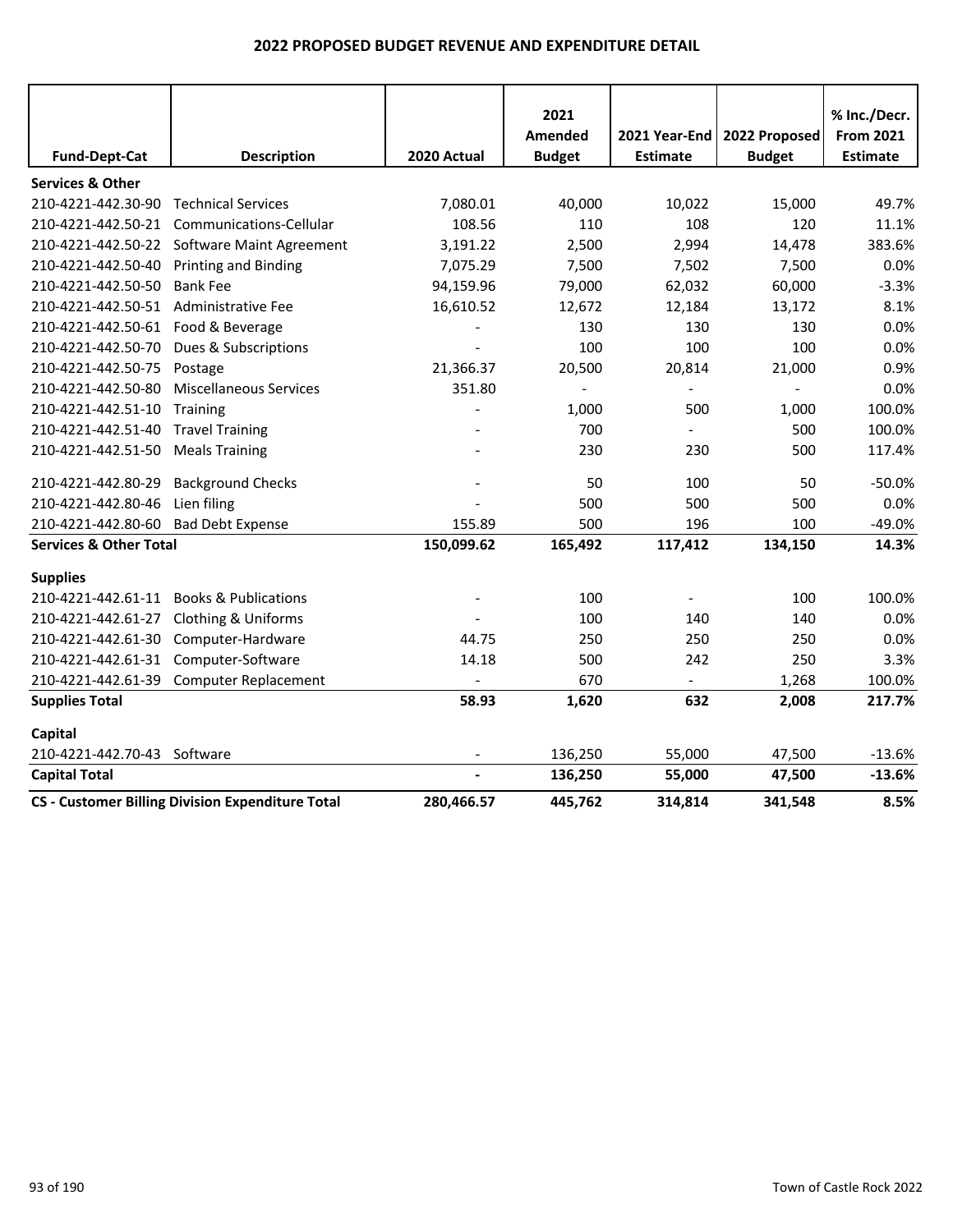|                                              |                                                   |              | 2021                     |                                    |                                | % Inc./Decr.                        |
|----------------------------------------------|---------------------------------------------------|--------------|--------------------------|------------------------------------|--------------------------------|-------------------------------------|
| <b>Fund-Dept-Cat</b>                         | <b>Description</b>                                | 2020 Actual  | Amended<br><b>Budget</b> | 2021 Year-End  <br><b>Estimate</b> | 2022 Proposed<br><b>Budget</b> | <b>From 2021</b><br><b>Estimate</b> |
|                                              |                                                   |              |                          |                                    |                                |                                     |
| <b>CS - Meter Services Division Revenues</b> |                                                   |              |                          |                                    |                                |                                     |
| <b>Intergovernmental Revenue</b>             |                                                   |              |                          |                                    |                                |                                     |
| 210-4223-330.61-00 IGA Revenues              |                                                   | 681,460.00   | 350,000                  | 350,000                            | 150,000                        | $-57.1%$                            |
| <b>Intergovernmental Revenue Total</b>       |                                                   | 681,460.00   | 350,000                  | 350,000                            | 150,000                        | $-57.1%$                            |
| <b>Charges for Service</b>                   |                                                   |              |                          |                                    |                                |                                     |
| 210-4223-341.12-00                           | Replacement-Repair Fee                            | 8,509.23     | 4,000                    | 5,554                              | 5,500                          | $-1.0%$                             |
| 210-4223-341.13-00                           | Meter Test Fee                                    | 42.00        |                          |                                    |                                | 0.0%                                |
| 210-4223-341.14-00                           | Meter Repair                                      | 556.87       |                          | 1,340                              | 1,200                          | $-10.5%$                            |
| 210-4223-341.17-00                           | <b>Bulk Hydrant Meter Read</b>                    | 402.00       | 200                      | 200                                | 200                            | 0.0%                                |
| 210-4223-341.18-00                           | CS Disconnect/Reconnect                           |              | 60                       | 60                                 | 60                             | 0.0%                                |
| 210-4223-341.19-00                           | <b>Water Service Transfer</b>                     | 152,480.00   | 110,000                  | 145,120                            | 145,000                        | $-0.1%$                             |
| 210-4223-341.21-00                           | <b>Blk Hydrant Backflow Insp</b>                  | 3,075.00     | 2,000                    | 2,925                              | 2,200                          | $-24.8%$                            |
| 210-4223-341.22-00                           | <b>Blk Hydrant Meter Calib</b>                    | 7,500.00     | 7,000                    | 7,750                              | 7,000                          | $-9.7%$                             |
| 210-4223-341.23-00                           | <b>Blk Hydrant Meter Repair</b>                   | 15,230.58    | 6,000                    | 5,816                              | 5,500                          | $-5.4%$                             |
| 210-4223-341.24-00                           | <b>Blk Hydrant Permit Fee</b>                     | 155,792.20   | 170,000                  | 178,820                            | 178,000                        | $-0.5%$                             |
| 210-4223-341.84-00                           | <b>Inspection Fee</b>                             | 74,045.00    | 62,000                   | 83,566                             | 80,000                         | $-4.3%$                             |
| 210-4223-341.87-00                           | Re-inspection Fee                                 | 32,950.00    | 22,000                   | 30,100                             | 30,000                         | $-0.3%$                             |
| <b>Charges for Service Total</b>             |                                                   | 450,582.88   | 383,260                  | 461,251                            | 454,660                        | $-1.4%$                             |
| <b>Fines &amp; Forfeitures</b>               |                                                   |              |                          |                                    |                                |                                     |
| 210-4223-351.42-00 Shut Off Fee              |                                                   | 12,485.00    | 40,000                   | 28,200                             | 45,000                         | 59.6%                               |
| <b>Fines &amp; Forfeitures Total</b>         |                                                   | 12,485.00    | 40,000                   | 28,200                             | 45,000                         | 59.6%                               |
| <b>System Development Fees</b>               |                                                   |              |                          |                                    |                                |                                     |
| 210-4223-375.00-00 Tap Fees                  |                                                   | 480,866.40   | 360,000                  | 422,366                            | 529,086                        | 25.3%                               |
|                                              | 210-4223-375.10-00 Irrigation Tap/Meter Fee       | 4,980.39     | 16,000                   | 6,729                              | 6,729                          | $0.0\%$                             |
| <b>System Development Fees Total</b>         |                                                   | 485,846.79   | 376,000                  | 429,095                            | 535,815                        | 24.9%                               |
| <b>Other Revenue</b>                         |                                                   |              |                          |                                    |                                |                                     |
|                                              | 210-4223-395.50-00 Sale of Recycle Materials      | 7,035.88     | 3,000                    | 3,441                              | 3,000                          | $-12.8%$                            |
| <b>Other Revenue Total</b>                   |                                                   | 7,035.88     | 3,000                    | 3,441                              | 3,000                          | $-12.8%$                            |
|                                              | <b>CS - Meter Services Division Revenue Total</b> | 1,637,410.55 | 1,152,260                | 1,271,987                          | 1,188,475                      | $-6.6%$                             |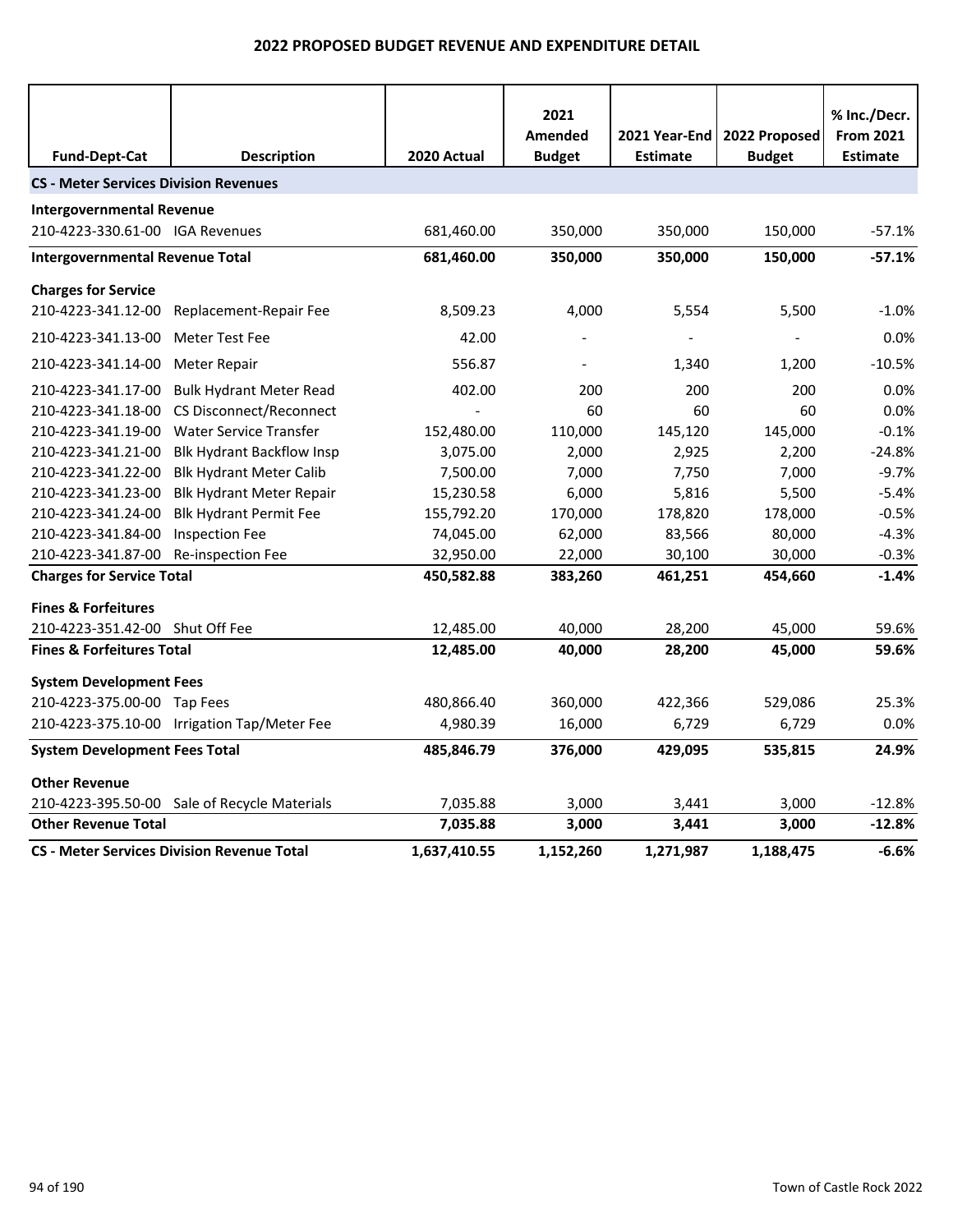|                                                  |                                           |             | 2021          |                 |               | % Inc./Decr.     |  |  |  |
|--------------------------------------------------|-------------------------------------------|-------------|---------------|-----------------|---------------|------------------|--|--|--|
|                                                  |                                           |             | Amended       | 2021 Year-End   | 2022 Proposed | <b>From 2021</b> |  |  |  |
| <b>Fund-Dept-Cat</b>                             | <b>Description</b>                        | 2020 Actual | <b>Budget</b> | <b>Estimate</b> | <b>Budget</b> | <b>Estimate</b>  |  |  |  |
| <b>CS - Meter Services Division Expenditures</b> |                                           |             |               |                 |               |                  |  |  |  |
| Personnel                                        |                                           |             |               |                 |               |                  |  |  |  |
| 210-4223-442.10-10                               | Regular                                   | 315,094.94  | 335,020       | 337,630         | 397,790       | 17.8%            |  |  |  |
| 210-4223-442.10-30                               | Seasonal                                  | 7,741.85    | 23,040        | 23,040          | 23,040        | 0.0%             |  |  |  |
| 210-4223-442.10-40                               | Overtime                                  | 15,601.10   | 29,850        | 29,850          | 29,850        | 0.0%             |  |  |  |
| 210-4223-442.20-10                               | <b>Social Security</b>                    | 20,136.42   | 24,050        | 24,030          | 27,940        | 16.3%            |  |  |  |
| 210-4223-442.20-20                               | Medicare                                  | 4,709.32    | 5,620         | 5,620           | 6,530         | 16.2%            |  |  |  |
| 210-4223-442.20-30                               | Unemployment                              | 1,018.53    | 1,160         | 1,170           | 1,350         | 15.4%            |  |  |  |
| 210-4223-442.20-40                               | <b>Workers Compensation</b>               | 2,124.39    | 4,710         | 4,660           | 6,060         | 30.0%            |  |  |  |
| 210-4223-442.20-41                               | <b>Workers Comp Claims</b>                | 2,338.52    | 2,080         | 8,680           | 11,310        | 30.3%            |  |  |  |
| 210-4223-442.20-50                               | <b>Medical &amp; Dental</b>               | 64,764.50   | 80,540        | 65,160          | 79,730        | 22.4%            |  |  |  |
| 210-4223-442.20-55                               | <b>Vision Benefit</b>                     | 253.53      | 430           | 370             | 510           | 37.8%            |  |  |  |
| 210-4223-442.20-60                               | Life, LTD, AD&D                           | 1,517.72    | 2,330         | 1,740           | 2,120         | 21.8%            |  |  |  |
| 210-4223-442.20-70                               | Retirement                                | 22,335.23   | 25,540        | 25,450          | 29,940        | 17.6%            |  |  |  |
| 210-4223-442.22-80                               | Rec Center Membership                     | 1,394.38    | 1,730         | 1,730           | 2,460         | 42.2%            |  |  |  |
| <b>Personnel Total</b>                           |                                           | 459,030.43  | 536,100       | 529,130         | 618,630       | 16.9%            |  |  |  |
| <b>Services &amp; Other</b>                      |                                           |             |               |                 |               |                  |  |  |  |
| 210-4223-442.30-60                               | <b>Medical Services</b>                   | 286.25      | 750           | 570             | 750           | 31.6%            |  |  |  |
| 210-4223-442.30-70                               | <b>Oth Professional Services</b>          | 356.50      |               |                 |               | 0.0%             |  |  |  |
| 210-4223-442.30-90                               | <b>Technical Services</b>                 |             | 3,000         | 3,000           | 3,000         | 0.0%             |  |  |  |
| 210-4223-442.40-26                               | <b>Recycling Services</b>                 | 50.00       | 750           | 750             | 750           | 0.0%             |  |  |  |
| 210-4223-442.40-32                               | Repair & Maint-Equipment                  | 899.00      | 5,000         | 1,500           | 1,500         | 0.0%             |  |  |  |
| 210-4223-442.50-21                               | Communications-Cellular                   | 3,787.20    | 4,000         | 4,000           | 4,500         | 12.5%            |  |  |  |
| 210-4223-442.50-22                               | Software Maint Agreement                  | 11,437.00   | 2,000         | 3,232           | 3,232         | 0.0%             |  |  |  |
| 210-4223-442.50-40                               | <b>Printing and Binding</b>               | 802.50      | 250           | 250             | 250           | 0.0%             |  |  |  |
| 210-4223-442.50-61 Food & Beverage               |                                           | 357.49      | 250           | 250             | 250           | 0.0%             |  |  |  |
| 210-4223-442.50-70                               | Dues & Subscriptions                      | 400.00      | 200           | 200             | 200           | 0.0%             |  |  |  |
| 210-4223-442.50-75 Postage                       |                                           | 848.50      | 200           | 203             | 500           | 146.3%           |  |  |  |
|                                                  | 210-4223-442.50-80 Miscellaneous Services | 46.75       | 350           | 350             | 350           | 0.0%             |  |  |  |
| 210-4223-442.51-10 Training                      |                                           | 2,367.94    | 2,500         | 2,500           | 5,000         | 100.0%           |  |  |  |
| 210-4223-442.51-40                               | <b>Travel Training</b>                    |             | 500           | 500             | 500           | 0.0%             |  |  |  |
| 210-4223-442.51-50                               | <b>Meals Training</b>                     |             | 500           | 500             | 500           | 0.0%             |  |  |  |
|                                                  | 210-4223-442.51-60 Professional Licensing | 370.74      | 1,500         | 1,500           | 5,000         | 233.3%           |  |  |  |
| 210-4223-442.80-29 Background Checks             |                                           | 150.00      | 150           | 150             | 150           | 0.0%             |  |  |  |
| <b>Services &amp; Other Total</b>                |                                           | 22,159.87   | 21,900        | 19,455          | 26,432        | 35.9%            |  |  |  |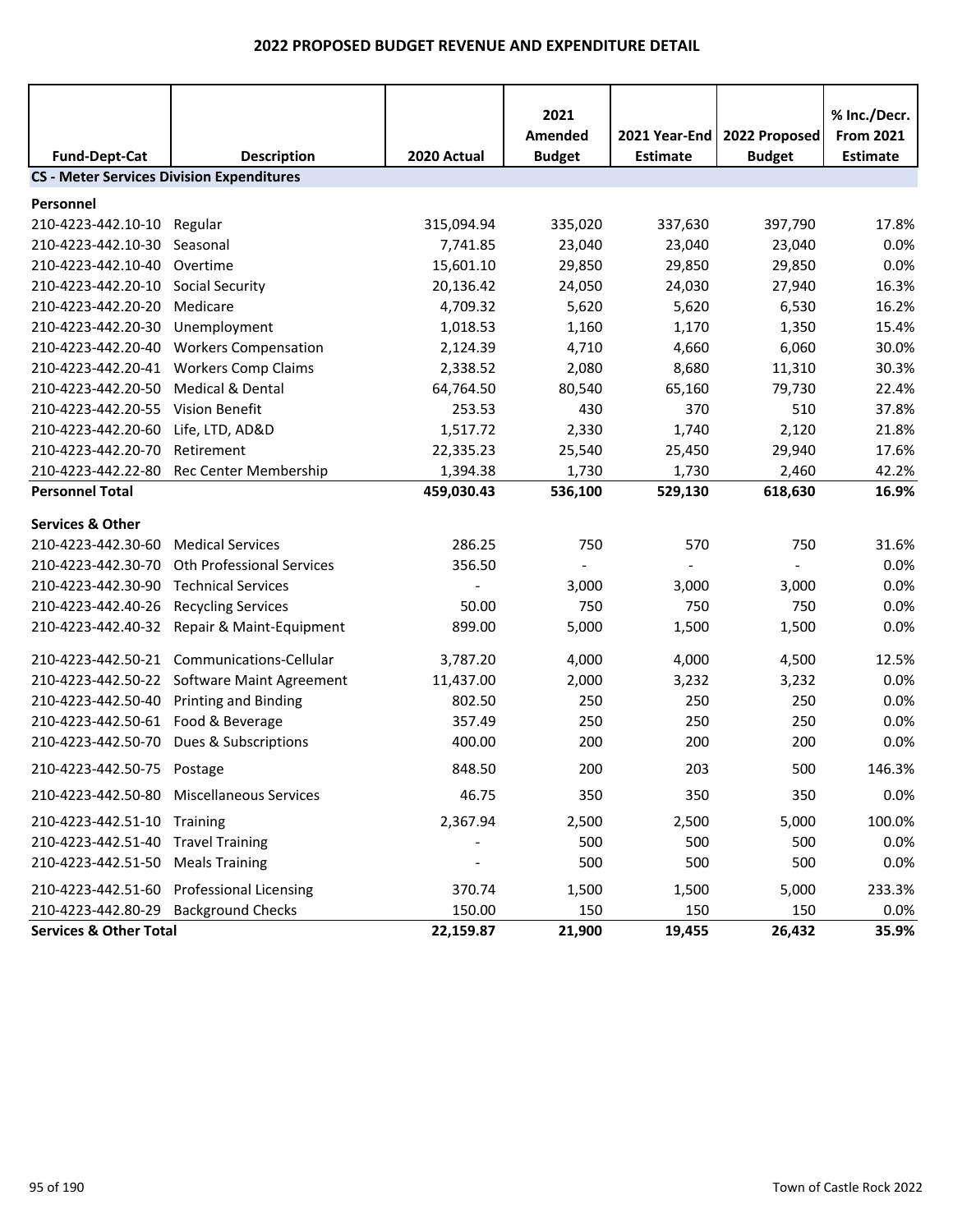|                                          |                                                       |              | 2021<br>Amended          |                 | 2021 Year-End   2022 Proposed | % Inc./Decr.<br><b>From 2021</b> |
|------------------------------------------|-------------------------------------------------------|--------------|--------------------------|-----------------|-------------------------------|----------------------------------|
| <b>Fund-Dept-Cat</b>                     | <b>Description</b>                                    | 2020 Actual  | <b>Budget</b>            | <b>Estimate</b> | <b>Budget</b>                 | <b>Estimate</b>                  |
| <b>Supplies</b>                          |                                                       |              |                          |                 |                               |                                  |
| 210-4223-442.61-10 Office Supplies       |                                                       | 193.96       |                          | 62              |                               | $-100.0\%$                       |
| 210-4223-442.61-11                       | <b>Books &amp; Publications</b>                       |              | 75                       |                 |                               | 0.0%                             |
| 210-4223-442.61-19                       | <b>Bulk Water Supplies</b>                            | 2,198.54     |                          | 15,498          | 43,000                        | 177.5%                           |
| 210-4223-442.61-20 Operating Supplies    |                                                       | 582,082.10   | 568,650                  | 568,479         | 1,104,659                     | 94.3%                            |
| 210-4223-442.61-22                       | Parts                                                 | 9,115.15     | 15,000                   | 14,065          | 15,000                        | 6.7%                             |
| 210-4223-442.61-23                       | Gasoline                                              | 23.80        | $\overline{\phantom{a}}$ | $\overline{a}$  |                               | 0.0%                             |
| 210-4223-442.61-27 Clothing & Uniforms   |                                                       | 2,077.69     | 3,200                    | 2,570           | 3,570                         | 38.9%                            |
| 210-4223-442.61-30                       | Computer-Hardware                                     |              | 2,000                    | 13,340          | 3,000                         | $-77.5%$                         |
| 210-4223-442.61-31 Computer-Software     |                                                       | 299.66       |                          | 129             | 200                           | 55.0%                            |
|                                          | 210-4223-442.61-32 Telecommunication Eqpmnt           | 271.81       | 250                      | 250             | 250                           | 0.0%                             |
| 210-4223-442.61-34 Tools                 |                                                       | 3,225.65     | 5,000                    | 4,122           | 5,000                         | 21.3%                            |
|                                          | 210-4223-442.61-36 Data Communication Eqpmnt          |              | 3,500                    | 3,500           | 5,000                         | 42.9%                            |
|                                          | 210-4223-442.61-37 Safety Supplies & Equip            |              | 2,500                    | 2,500           | 2,500                         | 0.0%                             |
|                                          | 210-4223-442.61-39 Computer Replacement               |              | 670                      |                 | 1,628                         | 100.0%                           |
| <b>Supplies Total</b>                    |                                                       | 599,488.36   | 600,845                  | 624,515         | 1,183,807                     | 89.6%                            |
|                                          | <b>CS - Meter Services Division Expenditure Total</b> | 1,080,678.66 | 1,158,845                | 1,173,100       | 1,828,869                     | 55.9%                            |
| <b>Engineering Division Expenditures</b> |                                                       |              |                          |                 |                               |                                  |
| Personnel                                |                                                       |              |                          |                 |                               |                                  |
| 210-4230-442.10-10 Regular               |                                                       | 347,488.22   | 363,140                  | 343,680         | 355,700                       | 3.5%                             |
| 210-4230-442.10-40 Overtime              |                                                       | 2,396.04     |                          | 1,450           |                               | $-100.0%$                        |
| 210-4230-442.20-10 Social Security       |                                                       | 21,170.18    | 22,510                   | 21,170          | 22,050                        | 4.2%                             |
| 210-4230-442.20-20                       | Medicare                                              | 4,951.32     | 5,270                    | 4,950           | 5,160                         | 4.2%                             |
| 210-4230-442.20-30                       | Unemployment                                          | 1,054.84     | 1,090                    | 1,040           | 1,070                         | 2.9%                             |
|                                          | 210-4230-442.20-40 Workers Compensation               | 1,469.03     | 1,730                    | 1,840           | 2,130                         | 15.8%                            |
|                                          | 210-4230-442.20-41 Workers Comp Claims                |              | 560                      | 560             | $\overline{\phantom{a}}$      | $-100.0%$                        |
| 210-4230-442.20-50 Medical & Dental      |                                                       | 42,450.51    | 41,610                   | 57,140          | 62,260                        | 9.0%                             |
| 210-4230-442.20-55 Vision Benefit        |                                                       | 302.15       | 230                      | 290             | 320                           | 10.3%                            |
| 210-4230-442.20-60                       | Life, LTD, AD&D                                       | 1,725.79     | 2,180                    | 1,880           | 1,860                         | $-1.1%$                          |
| 210-4230-442.20-70                       | Retirement                                            | 24,468.99    | 13,140                   | 24,160          | 24,900                        | 3.1%                             |
| 210-4230-442.22-80                       | Rec Center Membership                                 | 1,334.84     | 1,520                    | 1,640           | 1,770                         | 7.9%                             |
| <b>Personnel Total</b>                   |                                                       | 448,811.91   | 452,980                  | 459,800         | 477,220                       | 3.8%                             |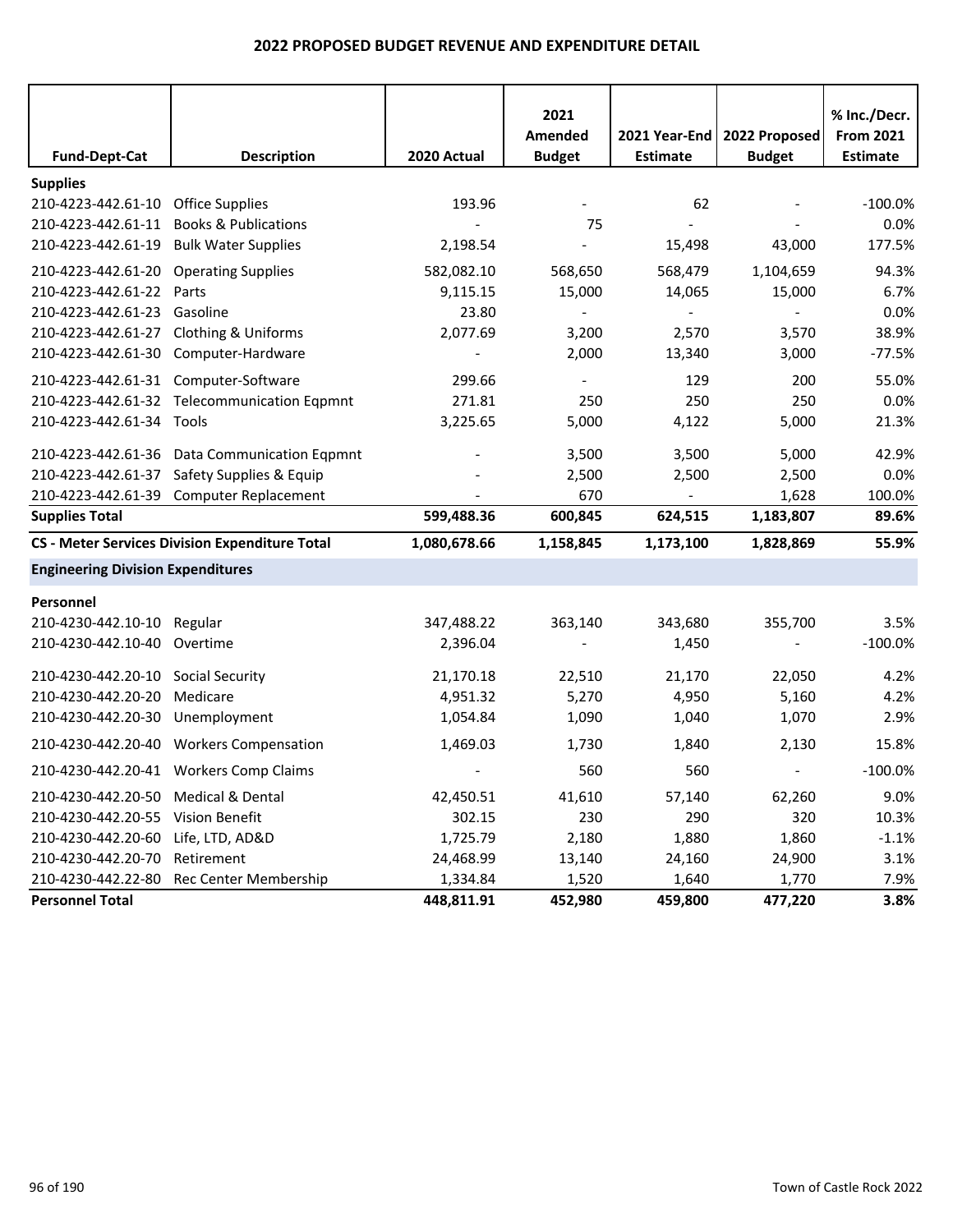|                                               |                                              |                | 2021                     |                 |                          | % Inc./Decr.     |
|-----------------------------------------------|----------------------------------------------|----------------|--------------------------|-----------------|--------------------------|------------------|
|                                               |                                              |                | <b>Amended</b>           | 2021 Year-End   | 2022 Proposed            | <b>From 2021</b> |
| <b>Fund-Dept-Cat</b>                          | <b>Description</b>                           | 2020 Actual    | <b>Budget</b>            | <b>Estimate</b> | <b>Budget</b>            | <b>Estimate</b>  |
| <b>Services &amp; Other</b>                   |                                              |                |                          |                 |                          |                  |
| 210-4230-442.30-40                            | <b>Engineering Services</b>                  | 76,608.54      | 51,505                   | 30,000          | 30,000                   | 0.0%             |
| 210-4230-442.30-90 Technical Services         |                                              |                | 16,820                   | 109             | $\blacksquare$           | $-100.0%$        |
|                                               | 210-4230-442.50-21 Communications-Cellular   | 2,197.13       | 2,100                    | 1,980           | 2,100                    | 6.1%             |
|                                               | 210-4230-442.50-22 Software Maint Agreement  | 14,934.26      | 17,500                   | 17,500          | 17,500                   | 0.0%             |
| 210-4230-442.50-40                            | <b>Printing and Binding</b>                  | 28.17          | 220                      | 220             | 220                      | 0.0%             |
| 210-4230-442.50-60 Travel                     |                                              | 1,227.84       | 1,000                    | 1,000           | 1,000                    | 0.0%             |
| 210-4230-442.50-61 Food & Beverage            |                                              |                | 450                      | 450             | 450                      | 0.0%             |
| 210-4230-442.50-70                            | Dues & Subscriptions                         | 511.30         | 500                      | 500             | 500                      | 0.0%             |
| 210-4230-442.50-75                            | Postage                                      | 407.50         | 400                      | 572             | 400                      | $-30.1%$         |
| 210-4230-442.50-80                            | <b>Miscellaneous Services</b>                | $\overline{a}$ | 20                       | 20              | 20                       | 0.0%             |
| 210-4230-442.51-10                            | Training                                     | 2,552.75       | 2,800                    | 2,800           | 2,800                    | 0.0%             |
| 210-4230-442.51-40                            | <b>Travel Training</b>                       |                | 820                      | 820             | 820                      | 0.0%             |
| 210-4230-442.51-50                            | <b>Meals Training</b>                        |                | 280                      | 280             | 280                      | 0.0%             |
| 210-4230-442.51-60                            | <b>Professional Licensing</b>                | 221.40         | 280                      | 162             | 280                      | 72.8%            |
| 210-4230-442.80-29                            | <b>Background Checks</b>                     | 180.00         | 60                       | $\blacksquare$  | 60                       | 100.0%           |
| <b>Services &amp; Other Total</b>             |                                              | 98,868.89      | 94,755                   | 56,413          | 56,430                   | 0.0%             |
| <b>Supplies</b>                               |                                              |                |                          |                 |                          |                  |
| 210-4230-442.61-10 Office Supplies            |                                              | 52.01          | 40                       | 40              | 40                       | 0.0%             |
|                                               | 210-4230-442.61-11 Books & Publications      |                | 100                      | 100             | 100                      | 0.0%             |
|                                               | 210-4230-442.61-12 Office Eq-Furn/Noncapital | 116.70         | 350                      | 350             | 350                      | 0.0%             |
| 210-4230-442.61-20 Operating Supplies         |                                              | 25.73          | 350                      | 350             | 350                      | 0.0%             |
| 210-4230-442.61-27 Clothing & Uniforms        |                                              | 224.10         | 330                      | 330             | 330                      | 0.0%             |
|                                               | 210-4230-442.61-30 Computer-Hardware         | 431.89         | 2,537                    | 2,537           | 2,537                    | 0.0%             |
| 210-4230-442.61-31 Computer-Software          |                                              | 4,324.94       | 1,800                    | 1,799           | 1,800                    | 0.1%             |
|                                               | 210-4230-442.61-32 Telecommunication Eqpmnt  | 53.19          | 150                      | 150             | 150                      | 0.0%             |
| 210-4230-442.61-34 Tools                      |                                              | 39.97          | $\overline{\phantom{a}}$ |                 | $\overline{\phantom{a}}$ | 0.0%             |
| 210-4230-442.61-37                            | Safety Supplies & Equip                      | 198.35         | 110                      | 110             | 110                      | 0.0%             |
| 210-4230-442.61-39                            | <b>Computer Replacement</b>                  |                | 2,690                    | 12,400          | 2,536                    | $-79.6%$         |
| <b>Supplies Total</b>                         |                                              | 5,466.88       | 8,457                    | 18,166          | 8,303                    | $-54.3%$         |
| <b>Engineering Division Expenditure Total</b> |                                              | 553,147.68     | 556,192                  | 534,379         | 541,953                  | 1.4%             |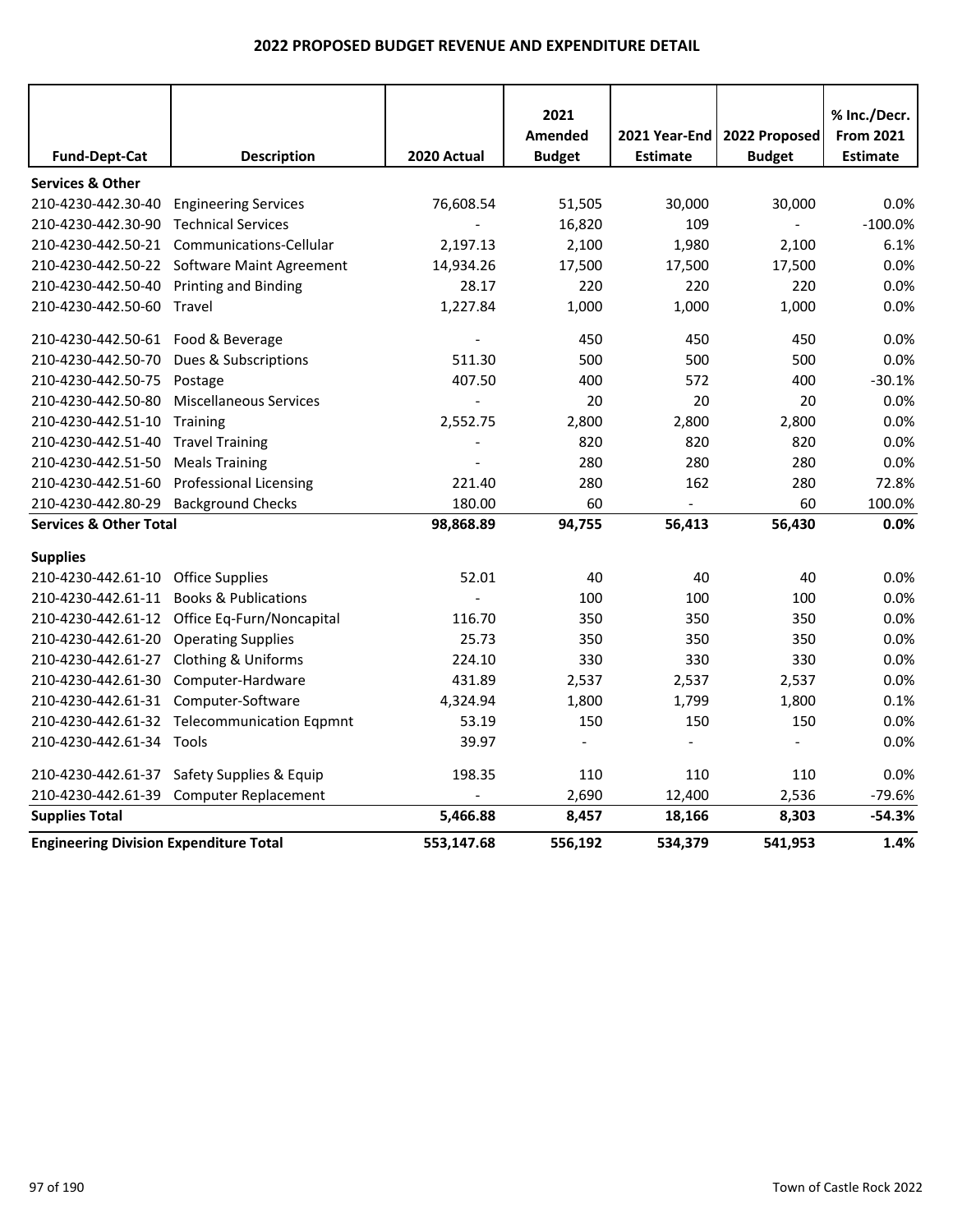|                                                              |                                             |             | 2021                     |                 |               | % Inc./Decr.     |
|--------------------------------------------------------------|---------------------------------------------|-------------|--------------------------|-----------------|---------------|------------------|
|                                                              |                                             |             | Amended                  | 2021 Year-End   | 2022 Proposed | <b>From 2021</b> |
| <b>Fund-Dept-Cat</b><br><b>Mapping Division Expenditures</b> | <b>Description</b>                          | 2020 Actual | <b>Budget</b>            | <b>Estimate</b> | <b>Budget</b> | <b>Estimate</b>  |
|                                                              |                                             |             |                          |                 |               |                  |
| Personnel                                                    |                                             |             |                          |                 |               |                  |
| 210-4235-442.10-10                                           | Regular                                     | 58,783.81   | 60,620                   | 61,280          | 63,430        | 3.5%             |
| 210-4235-442.10-30                                           | Seasonal                                    | 8,279.05    | 12,700                   | 12,700          | 12,700        | 0.0%             |
| 210-4235-442.10-40                                           | Overtime                                    | 1,231.32    | $\blacksquare$           | 200             | $\sim$        | $-100.0%$        |
| 210-4235-442.20-10                                           | <b>Social Security</b>                      | 4,204.95    | 4,550                    | 4,570           | 4,720         | 3.3%             |
| 210-4235-442.20-20                                           | Medicare                                    | 983.67      | 1,060                    | 1,070           | 1,100         | 2.8%             |
| 210-4235-442.20-30                                           | Unemployment                                | 207.15      | 220                      | 220             | 230           | 4.6%             |
| 210-4235-442.20-40                                           | <b>Workers Compensation</b>                 | 339.64      | 700                      | 660             | 750           | 13.6%            |
| 210-4235-442.20-41                                           | <b>Workers Comp Claims</b>                  |             | 120                      | 120             | $\sim$        | $-100.0%$        |
| 210-4235-442.20-50                                           | <b>Medical &amp; Dental</b>                 | 12,810.63   | 13,270                   | 13,090          | 14,070        | 7.5%             |
| 210-4235-442.20-55                                           | <b>Vision Benefit</b>                       | 78.52       | 90                       | 80              | 90            | 12.5%            |
| 210-4235-442.20-60 Life, LTD, AD&D                           |                                             | 159.77      | 360                      | 270             | 340           | 25.9%            |
| 210-4235-442.20-70                                           | Retirement                                  | 4,200.61    | 1,060                    | 4,300           | 4,440         | 3.3%             |
|                                                              | 210-4235-442.22-80 Rec Center Membership    | 569.70      | 490                      | 490             | 490           | 0.0%             |
| <b>Personnel Total</b>                                       |                                             | 91,848.82   | 95,240                   | 99,050          | 102,360       | 3.3%             |
| <b>Services &amp; Other</b>                                  |                                             |             |                          |                 |               |                  |
| 210-4235-442.30-70                                           | Oth Professional Services                   |             | 1,500                    | 1,500           | 1,500         | 0.0%             |
| 210-4235-442.30-90                                           | <b>Technical Services</b>                   | 1,802.48    | 8,000                    |                 | 15,000        | 100.0%           |
| 210-4235-442.40-32                                           | Repair & Maint-Equipment                    | 131.56      | 1,000                    | 1,000           | 1,000         | 0.0%             |
|                                                              | 210-4235-442.50-21 Communications-Cellular  | 7,128.41    | 4,100                    | 4,608           | 4,100         | $-11.0%$         |
|                                                              | 210-4235-442.50-22 Software Maint Agreement | 9,198.66    | 12,900                   | 12,900          | 14,000        | 8.5%             |
| 210-4235-442.50-40                                           | <b>Printing and Binding</b>                 | 16.62       | 20                       | 20              | 20            | 0.0%             |
| 210-4235-442.50-60                                           | Travel                                      | 193.82      | $\overline{\phantom{a}}$ | 200             | $\sim$        | $-100.0%$        |
| 210-4235-442.50-61 Food & Beverage                           |                                             |             | 30                       | 30              | 30            | 0.0%             |
| 210-4235-442.50-70                                           | Dues & Subscriptions                        | 117.50      | 300                      | 300             | 300           | 0.0%             |
| 210-4235-442.50-75 Postage                                   |                                             | 18.75       |                          |                 |               | 0.0%             |
|                                                              | 210-4235-442.50-80 Miscellaneous Services   | 12.75       | 30                       | 30              | 30            | 0.0%             |
| 210-4235-442.51-10                                           | Training                                    | 673.75      | 3,000                    | 3,000           | 3,000         | 0.0%             |
| 210-4235-442.51-40 Travel Training                           |                                             | 231.04      | 500                      | 500             | 500           | 0.0%             |
| 210-4235-442.51-50                                           | <b>Meals Training</b>                       |             | 150                      | 150             | 150           | 0.0%             |
| 210-4235-442.80-29 Background Checks                         |                                             | 335.00      | 60                       | 60              | 60            | 0.0%             |
| <b>Services &amp; Other Total</b>                            |                                             | 19,860.34   | 31,590                   | 24,298          | 39,690        | 63.4%            |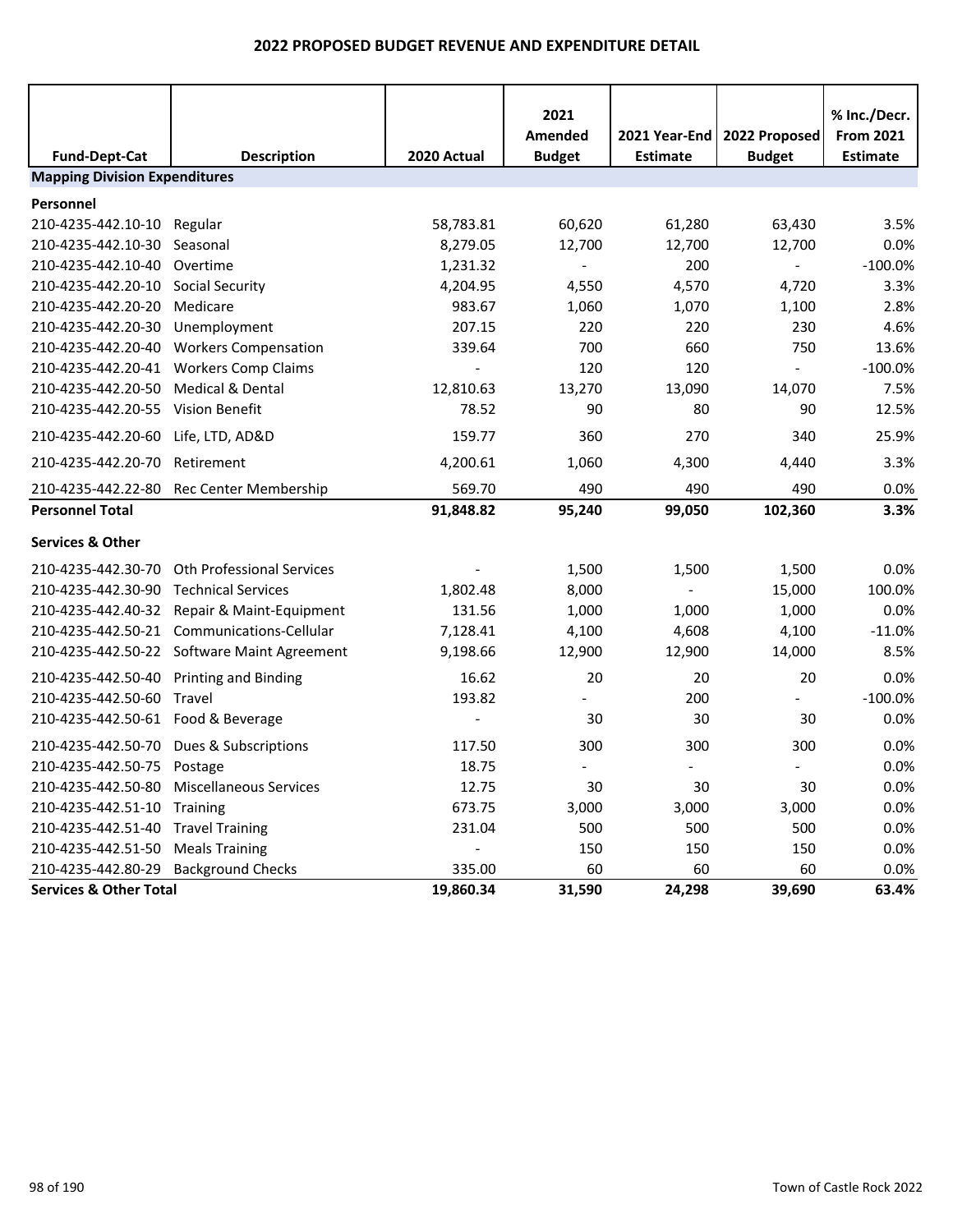| <b>Fund-Dept-Cat</b>                                                | <b>Description</b>                          | 2020 Actual    | 2021<br>Amended<br><b>Budget</b> | 2021 Year-End<br><b>Estimate</b> | 2022 Proposed<br><b>Budget</b> | % Inc./Decr.<br><b>From 2021</b><br><b>Estimate</b> |
|---------------------------------------------------------------------|---------------------------------------------|----------------|----------------------------------|----------------------------------|--------------------------------|-----------------------------------------------------|
|                                                                     |                                             |                |                                  |                                  |                                |                                                     |
| <b>Supplies</b>                                                     |                                             |                |                                  |                                  |                                |                                                     |
| 210-4235-442.61-10 Office Supplies                                  |                                             |                |                                  | 370                              |                                | $-100.0%$                                           |
| 210-4235-442.61-20                                                  | <b>Operating Supplies</b>                   | 2,530.90       | 4,250                            | 6,250                            | 6,250                          | 0.0%                                                |
| 210-4235-442.61-21 Cleaning Supplies<br>210-4235-442.61-23 Gasoline |                                             | 16.97<br>23.76 |                                  |                                  |                                | 0.0%<br>0.0%                                        |
|                                                                     |                                             |                |                                  |                                  |                                |                                                     |
| 210-4235-442.61-27 Clothing & Uniforms                              |                                             | 361.35         | 250                              | 250                              | 500                            | 100.0%                                              |
|                                                                     | 210-4235-442.61-30 Computer-Hardware        | 709.52         | 12,000                           | 10,000                           | 6,882                          | $-31.2%$                                            |
| 210-4235-442.61-31 Computer-Software                                |                                             | 166.37         | 5,500                            | 5,500                            | 5,500                          | 0.0%                                                |
|                                                                     | 210-4235-442.61-32 Telecommunication Eqpmnt | 24.38          | 50                               | 50                               | 50                             | 0.0%                                                |
| 210-4235-442.61-34 Tools                                            |                                             | 22.23          | 100                              | 100                              | 100                            | 0.0%                                                |
|                                                                     | 210-4235-442.61-37 Safety Supplies & Equip  | 94.47          | 100                              | 100                              | 100                            | 0.0%                                                |
|                                                                     | 210-4235-442.61-39 Computer Replacement     |                | 2,580                            | 5,680                            | 7,421                          | 30.7%                                               |
| <b>Supplies Total</b>                                               |                                             | 3,949.95       | 24,830                           | 28,300                           | 26,803                         | $-5.3%$                                             |
| <b>Mapping Division Expenditure Total</b>                           |                                             | 115,659.11     | 151,660                          | 151,648                          | 168,853                        | 11.4%                                               |
| <b>Field Services Division Revenues</b>                             |                                             |                |                                  |                                  |                                |                                                     |
| <b>Charges for Service</b>                                          |                                             |                |                                  |                                  |                                |                                                     |
|                                                                     | 210-4240-341.28-00 Waterline Connection Fee | 4,640.00       | $\overline{\phantom{a}}$         |                                  |                                | 0.0%                                                |
| <b>Charges for Service Total</b>                                    |                                             | 4,640.00       | $\blacksquare$                   | $\blacksquare$                   | $\overline{a}$                 | 0.0%                                                |
| <b>Field Services Division Revenue Total</b>                        |                                             | 4,640.00       | $\overline{\phantom{a}}$         | $\blacksquare$                   | $\overline{\phantom{a}}$       | 0.0%                                                |
| <b>Field Services Division Expenditures</b>                         |                                             |                |                                  |                                  |                                |                                                     |
| Personnel                                                           |                                             |                |                                  |                                  |                                |                                                     |
| 210-4240-442.10-10 Regular                                          |                                             | 578,811.68     | 620,380                          | 696,750                          | 725,410                        | 4.1%                                                |
| 210-4240-442.10-30 Seasonal                                         |                                             | 14,085.50      | 29,500                           | 29,500                           | 29,500                         | 0.0%                                                |
| 210-4240-442.10-40 Overtime                                         |                                             | 30,194.50      | 35,580                           | 35,580                           | 35,580                         | 0.0%                                                |
| 210-4240-442.20-10 Social Security                                  |                                             | 37,895.66      | 42,500                           | 46,910                           | 49,010                         | 4.5%                                                |
| 210-4240-442.20-20 Medicare                                         |                                             | 8,862.76       | 9,940                            | 10,970                           | 11,460                         | 4.5%                                                |
| 210-4240-442.20-30 Unemployment                                     |                                             | 1,873.47       | 2,060                            | 2,290                            | 2,370                          | $3.5\%$                                             |
|                                                                     | 210-4240-442.20-40 Workers Compensation     | 6,677.26       | 11,680                           | 11,060                           | 12,390                         | 12.0%                                               |
|                                                                     | 210-4240-442.20-41 Workers Comp Claims      | 297.24         | 3,320                            | 3,670                            | 1,720                          | $-53.1%$                                            |
| 210-4240-442.20-50 Medical & Dental                                 |                                             | 118,620.36     | 136,680                          | 155,040                          | 171,160                        | 10.4%                                               |
| 210-4240-442.20-55 Vision Benefit                                   |                                             | 621.13         | 830                              | 790                              | 940                            | 19.0%                                               |
| 210-4240-442.20-60                                                  | Life, LTD, AD&D                             | 2,660.55       | 4,110                            | 3,440                            | 3,820                          | 11.1%                                               |
| 210-4240-442.20-70                                                  | Retirement                                  | 40,615.06      | 42,610                           | 50,480                           | 53,270                         | 5.5%                                                |
| 210-4240-442.22-80                                                  | Rec Center Membership                       | 1,895.48       | 4,040                            | 4,530                            | 5,030                          | 11.0%                                               |
| <b>Personnel Total</b>                                              |                                             | 843,110.65     | 943,230                          | 1,051,010                        | 1,101,660                      | 4.8%                                                |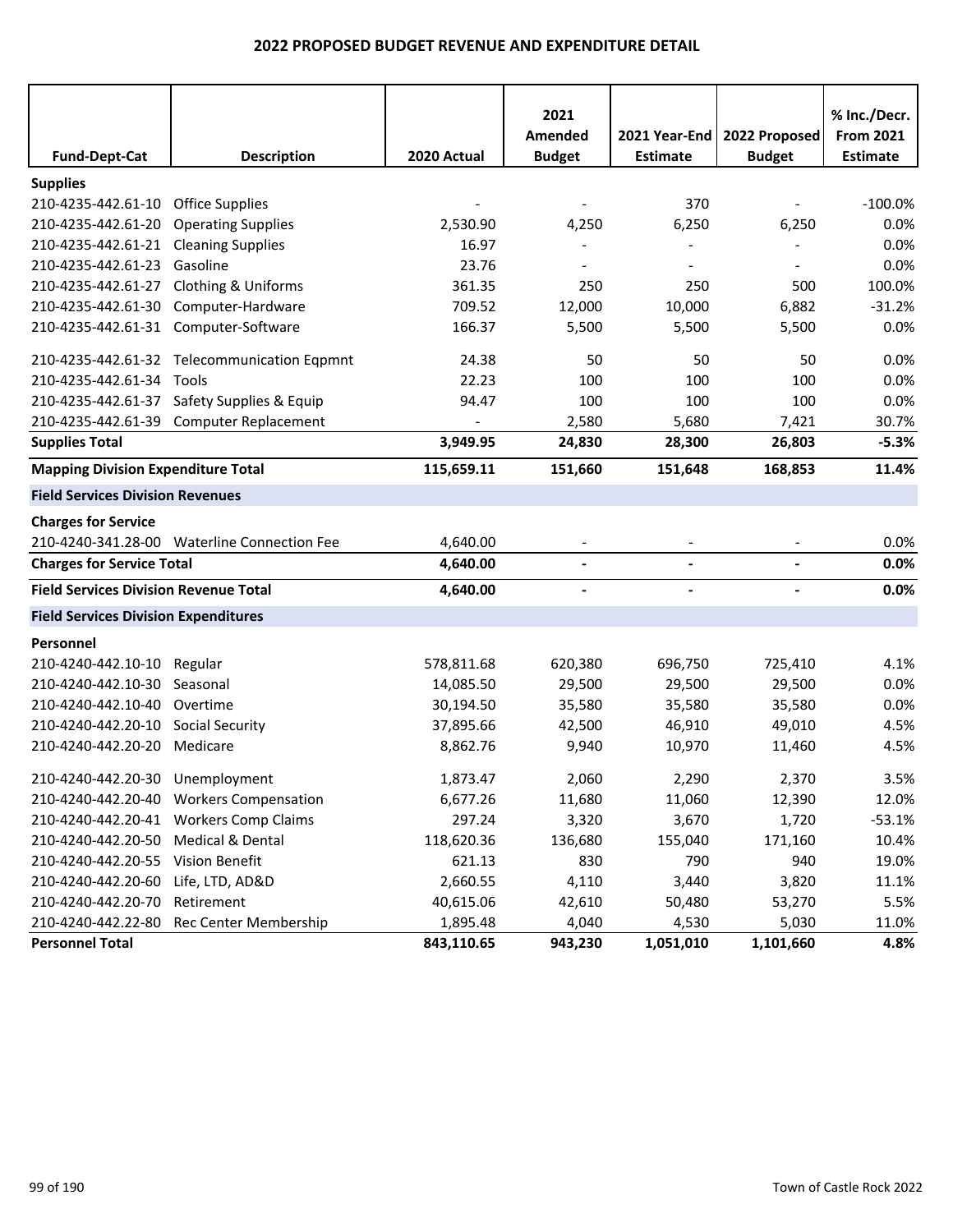|                                                  |                                              |              | 2021                     |                          |                          | % Inc./Decr.     |
|--------------------------------------------------|----------------------------------------------|--------------|--------------------------|--------------------------|--------------------------|------------------|
|                                                  |                                              |              | Amended                  | 2021 Year-End            | 2022 Proposed            | <b>From 2021</b> |
| <b>Fund-Dept-Cat</b>                             | <b>Description</b>                           | 2020 Actual  | <b>Budget</b>            | <b>Estimate</b>          | <b>Budget</b>            | <b>Estimate</b>  |
|                                                  |                                              |              |                          |                          |                          |                  |
| <b>Services &amp; Other</b>                      |                                              |              |                          |                          |                          |                  |
| 210-4240-442.30-60                               | <b>Medical Services</b>                      | 410.00       | 700                      | 700                      | 1,500                    | 114.3%           |
| 210-4240-442.30-70                               | Oth Professional Services                    | 235.00       |                          |                          |                          | 0.0%             |
| 210-4240-442.30-90                               | <b>Technical Services</b>                    | 7,594.02     | 8,000                    | 8,000                    | 8,000                    | 0.0%             |
| 210-4240-442.40-23                               | <b>Disposal Services</b>                     | 828.34       | 1,000                    | 1,000                    | 1,000                    | 0.0%             |
| 210-4240-442.40-27                               | OutsourcedVehicle Washing                    |              | 1,200                    | 1,200                    | 1,200                    | 0.0%             |
| 210-4240-442.40-30                               | Repair & Maint-Buildings                     | 1,690.00     |                          | $\overline{\phantom{a}}$ | $\blacksquare$           | 0.0%             |
| 210-4240-442.40-32                               | Repair & Maint-Equipment                     | 194.95       | 5,000                    | 5,000                    | 5,000                    | 0.0%             |
| 210-4240-442.40-33                               | Repair & Maint-Vehicles                      | 391.24       | $\overline{\phantom{a}}$ |                          | $\blacksquare$           | 0.0%             |
| 210-4240-442.40-38                               | Repair & Maint-Pipelines                     | 37,561.69    | 215,000                  | 215,000                  | 230,000                  | 7.0%             |
| 210-4240-442.40-39                               | Repair & Maint-Hydrants                      |              | 10,000                   | 10,000                   | 10,000                   | 0.0%             |
| 210-4240-442.50-10                               | Insurance                                    |              |                          | 150                      | $\overline{a}$           | $-100.0%$        |
| 210-4240-442.50-21                               | Communications-Cellular                      | 9,448.45     | 10,200                   | 10,200                   | 10,200                   | 0.0%             |
| 210-4240-442.50-40                               | <b>Printing and Binding</b>                  |              | 300                      | 300                      | 300                      | 0.0%             |
| 210-4240-442.50-60                               | Travel                                       | 19.26        | 500                      | 516                      | 500                      | $-3.1%$          |
| 210-4240-442.50-61                               | Food & Beverage                              | 529.25       | 1,200                    | 1,200                    | 1,400                    | 16.7%            |
| 210-4240-442.50-70                               | Dues & Subscriptions                         | 340.35       | 200                      | 200                      | 200                      | 0.0%             |
| 210-4240-442.50-80                               | <b>Miscellaneous Services</b>                | 661.89       |                          | 35                       | $\overline{\phantom{a}}$ | $-100.0%$        |
| 210-4240-442.51-10                               | Training                                     | 3,906.03     | 8,000                    | 8,000                    | 8,000                    | 0.0%             |
| 210-4240-442.51-40                               | <b>Travel Training</b>                       |              | 2,500                    | 2,500                    | 2,500                    | 0.0%             |
| 210-4240-442.51-50                               | <b>Meals Training</b>                        |              | 500                      | 500                      | 500                      | 0.0%             |
|                                                  |                                              |              |                          |                          |                          |                  |
| 210-4240-442.51-60                               | <b>Professional Licensing</b>                | 3,038.70     | 8,000                    | 8,000                    | 8,000                    | 0.0%             |
| 210-4240-442.80-29                               | <b>Background Checks</b>                     | 625.00       | 200                      | 200                      | 200                      | 0.0%             |
| 210-4240-442.80-40                               | Leak Detection Program                       | 19,375.00    | 36,025                   | 29,500                   | 30,500                   | 3.4%             |
| <b>Services &amp; Other Total</b>                |                                              | 86,849.17    | 308,525                  | 302,201                  | 319,000                  | 5.6%             |
| <b>Supplies</b>                                  |                                              |              |                          |                          |                          |                  |
|                                                  | 210-4240-442.61-11 Books & Publications      |              | 500                      | 500                      | 500                      | 0.0%             |
|                                                  | 210-4240-442.61-12 Office Eq-Furn/Noncapital | 71.10        |                          |                          |                          | 0.0%             |
| 210-4240-442.61-20 Operating Supplies            |                                              | 21,218.56    | 25,000                   | 25,000                   | 27,000                   | 8.0%             |
| 210-4240-442.61-22 Parts                         |                                              | 65,386.93    | 56,233                   | 58,233                   | 56,795                   | $-2.5%$          |
| 210-4240-442.61-23 Gasoline                      |                                              | 185.93       | $\blacksquare$           | $\sim$                   | $\blacksquare$           | 0.0%             |
| 210-4240-442.61-27 Clothing & Uniforms           |                                              | 6,235.03     | 6,000                    | 6,000                    | 5,000                    | $-16.7%$         |
|                                                  | 210-4240-442.61-30 Computer-Hardware         | 1,224.75     | 1,357                    | 1,357                    | 1,357                    | 0.0%             |
| 210-4240-442.61-31 Computer-Software             |                                              | 599.32       | $\overline{\phantom{a}}$ | 113                      | $\blacksquare$           | $-100.0\%$       |
|                                                  | 210-4240-442.61-32 Telecommunication Eqpmnt  | 418.40       | 350                      | 350                      | 350                      | 0.0%             |
| 210-4240-442.61-34 Tools                         |                                              | 5,026.66     | 6,000                    | 6,000                    | 6,000                    | 0.0%             |
|                                                  | 210-4240-442.61-37 Safety Supplies & Equip   | 6,011.05     | 8,000                    | 8,000                    | 8,000                    | 0.0%             |
|                                                  |                                              |              |                          |                          |                          |                  |
|                                                  | 210-4240-442.61-39 Computer Replacement      |              | 2,420                    | 10,220                   | 8,689                    | $-15.0%$         |
| <b>Supplies Total</b>                            |                                              | 106,377.73   | 105,860                  | 115,773                  | 113,691                  | $-1.8%$          |
| Capital                                          |                                              |              |                          |                          |                          |                  |
|                                                  | 210-4240-442.70-30 Machinery & Equipment     | 10,000.00    | 10,000                   | 10,000                   | 10,000                   | 0.0%             |
| <b>Capital Total</b>                             |                                              | 10,000.00    | 10,000                   | 10,000                   | 10,000                   | 0.0%             |
| <b>Field Services Division Expenditure Total</b> |                                              | 1,046,337.55 | 1,367,615                | 1,478,984                | 1,544,351                | 4.4%             |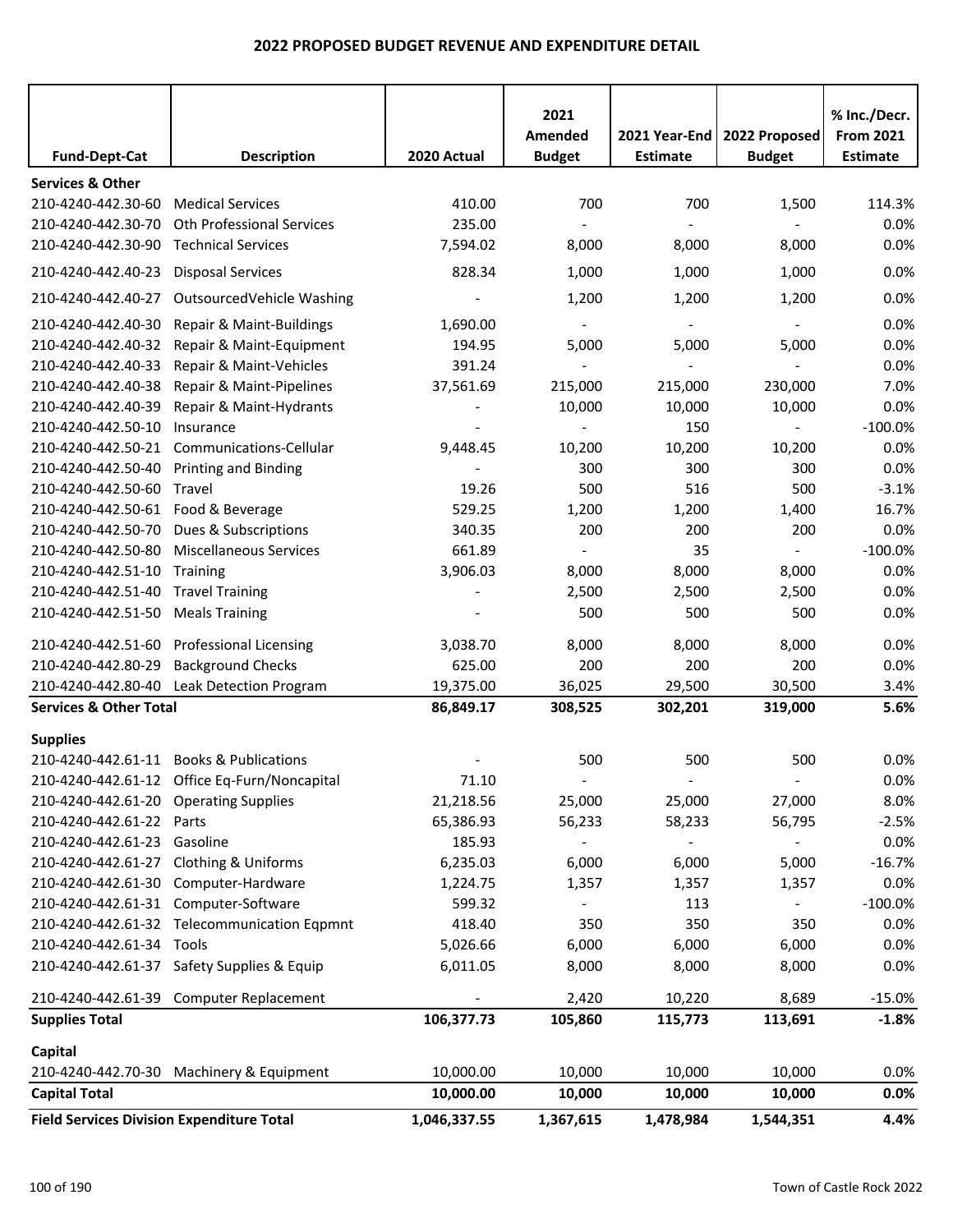|                                                  |                                                                         |                         | 2021<br>Amended          | 2021 Year-End<br><b>Estimate</b> | 2022 Proposed    | % Inc./Decr.<br><b>From 2021</b> |
|--------------------------------------------------|-------------------------------------------------------------------------|-------------------------|--------------------------|----------------------------------|------------------|----------------------------------|
| <b>Fund-Dept-Cat</b>                             | <b>Description</b><br><b>Facility Maintenance Division Expenditures</b> | 2020 Actual             | <b>Budget</b>            |                                  | <b>Budget</b>    | <b>Estimate</b>                  |
|                                                  |                                                                         |                         |                          |                                  |                  |                                  |
| Personnel                                        |                                                                         |                         |                          |                                  |                  |                                  |
| 210-4250-442.10-10 Regular<br>210-4250-442.10-30 | Seasonal                                                                | 308,477.95<br>14,206.22 | 303,240<br>3,380         | 313,770<br>3,380                 | 339,770<br>3,380 | 8.3%<br>0.0%                     |
| 210-4250-442.10-40                               | Overtime                                                                | 5,579.91                | 6,000                    | 6,000                            | 6,000            | 0.0%                             |
| 210-4250-442.20-10 Social Security               |                                                                         | 19,699.16               | 19,380                   | 19,790                           | 21,650           | 9.4%                             |
| 210-4250-442.20-20 Medicare                      |                                                                         | 4,607.18                | 4,530                    | 4,630                            | 5,060            | 9.3%                             |
|                                                  |                                                                         |                         |                          | 970                              |                  |                                  |
| 210-4250-442.20-30 Unemployment                  |                                                                         | 986.93                  | 940                      |                                  | 1,050            | 8.3%                             |
|                                                  | 210-4250-442.20-40 Workers Compensation                                 | 3,344.86                | 4,800                    | 4,920                            | 5,540            | 12.6%                            |
| 210-4250-442.20-41                               | <b>Workers Comp Claims</b>                                              |                         | 1,810                    | 1,810                            | 1,630            | $-9.9%$                          |
| 210-4250-442.20-50 Medical & Dental              |                                                                         | 55,435.16               | 51,630                   | 66,380                           | 73,410           | 10.6%                            |
| 210-4250-442.20-55 Vision Benefit                |                                                                         | 295.90                  | 290                      | 320                              | 370              | 15.6%                            |
| 210-4250-442.20-60 Life, LTD, AD&D               |                                                                         | 1,451.76                | 1,880                    | 1,630                            | 1,800            | 10.4%                            |
| 210-4250-442.20-70 Retirement                    |                                                                         | 21,410.45               | 11,040                   | 22,220                           | 24,200           | 8.9%                             |
|                                                  | 210-4250-442.22-80 Rec Center Membership                                | 958.04                  | 2,460                    | 2,600                            | 2,790            | 7.3%                             |
| <b>Personnel Total</b>                           |                                                                         | 436,453.52              | 411,380                  | 448,420                          | 486,650          | 8.5%                             |
| <b>Services &amp; Other</b>                      |                                                                         |                         |                          |                                  |                  |                                  |
| 210-4250-442.30-60                               | <b>Medical Services</b>                                                 | 170.00                  | 342                      | 342                              | 349              | 2.1%                             |
| 210-4250-442.30-70                               | <b>Oth Professional Services</b>                                        | 1,302.34                | 3,000                    | 3,000                            | 3,000            | 0.0%                             |
| 210-4250-442.40-10                               | Utilities - Electric                                                    | 789.88                  | 1,100                    | 1,100                            | 1,150            | 4.6%                             |
| 210-4250-442.40-30                               | Repair & Maint-Buildings                                                | 49,151.41               | 50,000                   | 50,000                           | 80,000           | 60.0%                            |
| 210-4250-442.40-32                               | Repair & Maint-Equipment                                                | 72,262.76               | 94,667                   | 80,000                           | 80,000           | 0.0%                             |
| 210-4250-442.40-33                               | Repair & Maint-Vehicles                                                 |                         | $\overline{\phantom{0}}$ | 610                              | $\sim$           | $-100.0%$                        |
| 210-4250-442.40-36                               | Repair & Maint- Pumps                                                   | 15,138.08               | 80,000                   | 80,000                           | 80,000           | 0.0%                             |
| 210-4250-442.40-37                               | Repair & Maint-Wells                                                    | 120,685.32              | 80,000                   | 80,000                           | 80,000           | 0.0%                             |
| 210-4250-442.40-40                               | <b>Equipment Rentals</b>                                                | 7,784.26                | 10,000                   | 10,000                           | 10,000           | 0.0%                             |
|                                                  | 210-4250-442.50-21 Communications-Cellular                              | 2,231.79                | 2,500                    | 2,500                            | 2,500            | 0.0%                             |
| 210-4250-442.50-60 Travel                        |                                                                         | 407.72                  | $\overline{\phantom{a}}$ | $\overline{\phantom{a}}$         | $\blacksquare$   | 0.0%                             |
| 210-4250-442.50-61 Food & Beverage               |                                                                         | 120.41                  | 150                      | 150                              | 150              | 0.0%                             |
|                                                  | 210-4250-442.50-70 Dues & Subscriptions                                 |                         | 50                       | 50                               | 50               | 0.0%                             |
| 210-4250-442.50-75 Postage                       |                                                                         | 121.08                  | 150                      | 150                              | 150              | 0.0%                             |
|                                                  | 210-4250-442.50-80 Miscellaneous Services                               | 277.82                  | 140                      | 140                              | 140              | 0.0%                             |
| 210-4250-442.51-10 Training                      |                                                                         | 2,591.44                | 5,000                    | 5,000                            | 5,000            | 0.0%                             |
| 210-4250-442.51-40 Travel Training               |                                                                         |                         | 1,500                    | 1,500                            | 1,500            | 0.0%                             |
| 210-4250-442.51-50 Meals Training                |                                                                         |                         | 270                      | 270                              | 280              | 3.7%                             |
|                                                  | 210-4250-442.51-60 Professional Licensing                               | 321.00                  | 500                      | 500                              | 500              | 0.0%                             |
| 210-4250-442.80-29 Background Checks             |                                                                         |                         | 50                       | 50                               | 50               | 0.0%                             |
| <b>Services &amp; Other Total</b>                |                                                                         | 273,355.31              | 329,419                  | 315,362                          | 344,819          | 9.3%                             |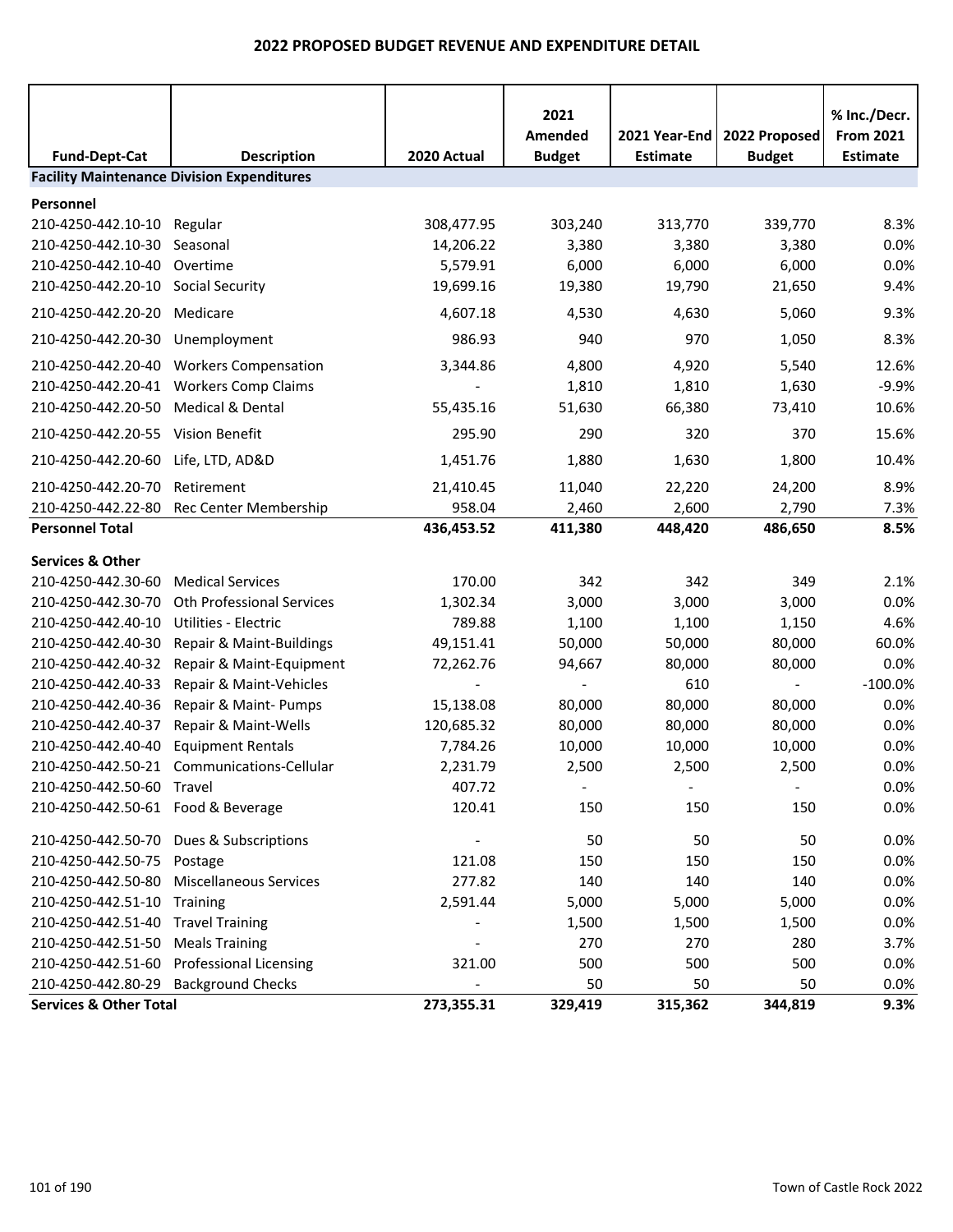|                                               |                                                        |                          | 2021<br>Amended          | 2021 Year-End   | 2022 Proposed            | % Inc./Decr.<br><b>From 2021</b> |
|-----------------------------------------------|--------------------------------------------------------|--------------------------|--------------------------|-----------------|--------------------------|----------------------------------|
| <b>Fund-Dept-Cat</b>                          | <b>Description</b>                                     | 2020 Actual              | <b>Budget</b>            | <b>Estimate</b> | <b>Budget</b>            | <b>Estimate</b>                  |
| <b>Supplies</b>                               |                                                        |                          |                          |                 |                          |                                  |
| 210-4250-442.61-10 Office Supplies            |                                                        | 36.99                    |                          |                 |                          | 0.0%                             |
|                                               | 210-4250-442.61-11 Books & Publications                |                          | 175                      | 175             | 175                      | 0.0%                             |
|                                               | 210-4250-442.61-12 Office Eq-Furn/Noncapital           | 35.55                    |                          |                 |                          | 0.0%                             |
| 210-4250-442.61-20 Operating Supplies         |                                                        | 56,002.95                | 50,000                   | 50,000          | 50,000                   | 0.0%                             |
| 210-4250-442.61-21 Cleaning Supplies          |                                                        | $\overline{\phantom{a}}$ |                          | 42              | $\overline{\phantom{a}}$ | $-100.0%$                        |
| 210-4250-442.61-22 Parts                      |                                                        | 38,654.35                | 115,000                  | 42,885          | 100,000                  | 133.2%                           |
| 210-4250-442.61-23 Gasoline                   |                                                        | 12.00                    |                          | 92              |                          | $-100.0%$                        |
|                                               | 210-4250-442.61-26 Chemicals & Fertilizer              | 3,182.10                 | $\overline{\phantom{a}}$ | 71              | $\blacksquare$           | $-100.0%$                        |
| 210-4250-442.61-27 Clothing & Uniforms        |                                                        | 1,415.46                 | 1,000                    | 1,000           | 1,000                    | 0.0%                             |
| 210-4250-442.61-30 Computer-Hardware          |                                                        | 123.86                   | 340                      | 340             | 340                      | 0.0%                             |
| 210-4250-442.61-31 Computer-Software          |                                                        | 187.65                   |                          |                 |                          | 0.0%                             |
|                                               | 210-4250-442.61-32 Telecommunication Eqpmnt            | 69.09                    | 300                      | 300             | 300                      | 0.0%                             |
| 210-4250-442.61-34 Tools                      |                                                        | 7,304.10                 | 3,000                    | 3,000           | 3,000                    | 0.0%                             |
|                                               | 210-4250-442.61-37 Safety Supplies & Equip             | 2,063.75                 | 5,000                    | 5,000           | 5,000                    | 0.0%                             |
|                                               | 210-4250-442.61-39 Computer Replacement                |                          | 2,320                    | 3,110           | 3,804                    | 22.3%                            |
| <b>Supplies Total</b>                         |                                                        | 109,087.85               | 177,135                  | 106,015         | 163,619                  | 54.3%                            |
| Capital                                       |                                                        |                          |                          |                 |                          |                                  |
|                                               | 210-4250-442.70-30 Machinery & Equipment               | 30,087.90                | 22,920                   | 17,482          | 20,000                   | 14.4%                            |
| <b>Capital Total</b>                          |                                                        | 30,087.90                | 22,920                   | 17,482          | 20,000                   | 14.4%                            |
|                                               | <b>Facility Maintenance Division Expenditure Total</b> | 848,984.58               | 940,854                  | 887,279         | 1,015,088                | 14.4%                            |
| <b>Plant Operations Division Expenditures</b> |                                                        |                          |                          |                 |                          |                                  |
| Personnel                                     |                                                        |                          |                          |                 |                          |                                  |
| 210-4260-442.10-10 Regular                    |                                                        | 627,642.65               | 700,154                  | 655,770         | 742,070                  | 13.2%                            |
| 210-4260-442.10-30 Seasonal                   |                                                        | 4,252.78                 | 3,380                    | 3,380           | 3,380                    | 0.0%                             |
| 210-4260-442.10-40 Overtime                   |                                                        | 47,151.98                | 23,480                   | 23,480          | 23,480                   | 0.0%                             |
| 210-4260-442.20-10 Social Security            |                                                        | 41,619.11                | 44,069                   | 42,080          | 47,670                   | 13.3%                            |
| 210-4260-442.20-20 Medicare                   |                                                        | 9,733.52                 | 10,307                   | 9,840           | 11,150                   | 13.3%                            |
| 210-4260-442.20-30 Unemployment               |                                                        | 2,053.22                 | 2,128                    | 2,050           | 2,310                    | 12.7%                            |
|                                               | 210-4260-442.20-40 Workers Compensation                | 7,296.47                 | 12,218                   | 11,680          | 14,220                   | 21.8%                            |
|                                               | 210-4260-442.20-41 Workers Comp Claims                 |                          | 3,820                    | 3,820           | 130                      | $-96.6%$                         |
| 210-4260-442.20-50 Medical & Dental           |                                                        | 107,586.05               | 141,037                  | 113,920         | 133,390                  | 17.1%                            |
| 210-4260-442.20-55 Vision Benefit             |                                                        | 685.22                   | 858                      | 710             | 870                      | 22.5%                            |
| 210-4260-442.20-60 Life, LTD, AD&D            |                                                        | 2,658.85                 | 4,464                    | 3,230           | 3,920                    | 21.4%                            |
|                                               | 210-4260-442.20-65 Short Term Disability               | 3,678.91                 |                          |                 |                          | 0.0%                             |
| 210-4260-442.20-70 Retirement                 |                                                        | 46,031.76                | 30,249                   | 47,250          | 53,590                   | 13.4%                            |
|                                               | 210-4260-442.22-80 Rec Center Membership               | 1,752.68                 | 5,782                    | 6,140           | 7,100                    | 15.6%                            |
| <b>Personnel Total</b>                        |                                                        | 902,143.20               | 981,946                  | 923,350         | 1,043,280                | 13.0%                            |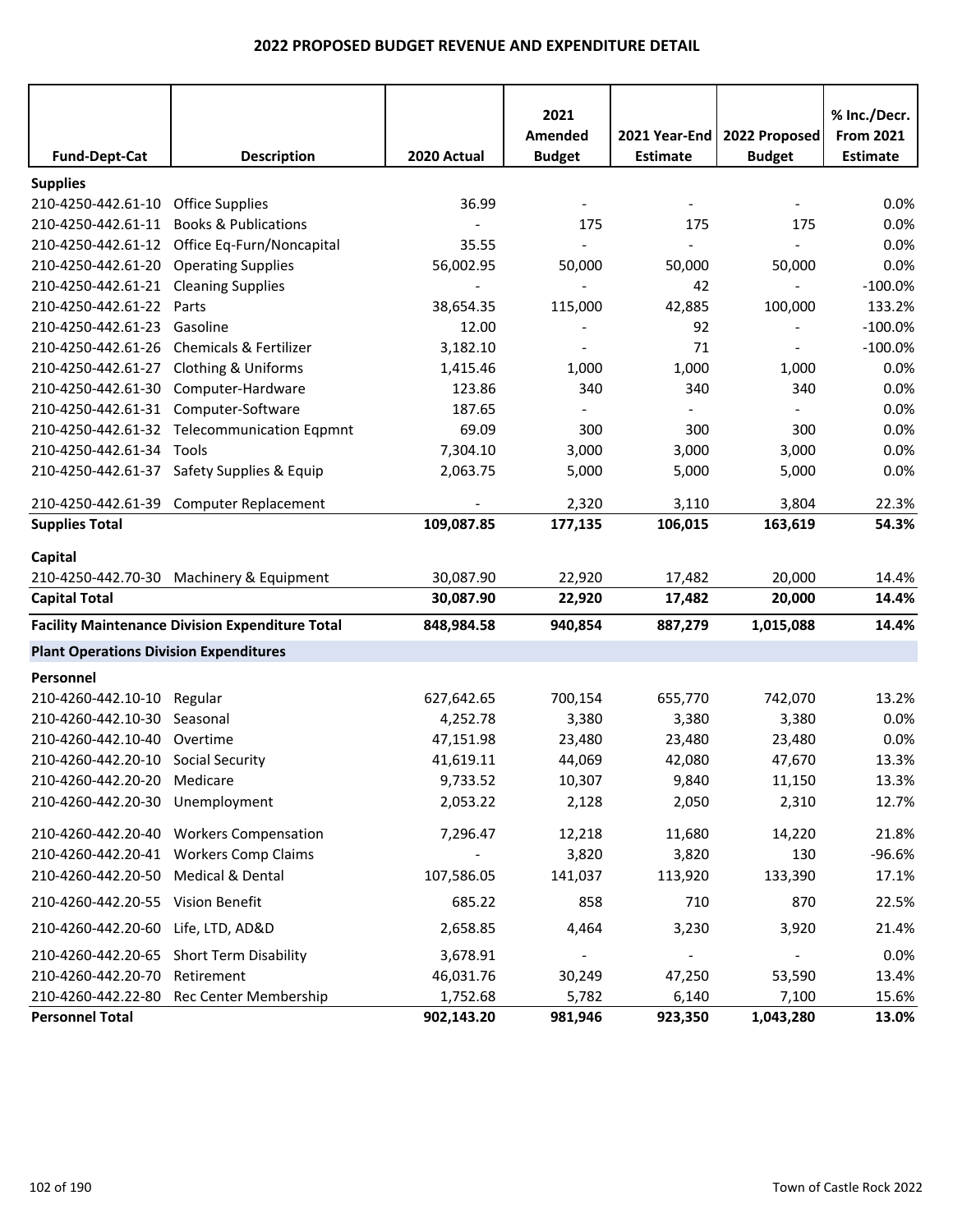|                                       |                                                    |              | 2021<br>Amended | 2021 Year-End   | 2022 Proposed            | % Inc./Decr.<br><b>From 2021</b> |
|---------------------------------------|----------------------------------------------------|--------------|-----------------|-----------------|--------------------------|----------------------------------|
| <b>Fund-Dept-Cat</b>                  | <b>Description</b>                                 | 2020 Actual  | <b>Budget</b>   | <b>Estimate</b> | <b>Budget</b>            | <b>Estimate</b>                  |
| <b>Services &amp; Other</b>           |                                                    |              |                 |                 |                          |                                  |
| 210-4260-442.30-60                    | <b>Medical Services</b>                            | 2,989.32     | 180             | 1,968           | 1,500                    | $-23.8%$                         |
| 210-4260-442.30-70                    | <b>Oth Professional Services</b>                   | 7,848.71     | 22,000          | 22,000          | 10,000                   | $-54.6%$                         |
| 210-4260-442.30-90                    | <b>Technical Services</b>                          | 176.58       | 162             | 219             | 162                      | $-26.0%$                         |
| 210-4260-442.40-10                    | <b>Utilities - Electric</b>                        | 2,628,244.87 | 3,125,000       | 3,125,000       | 3,375,000                | 8.0%                             |
| 210-4260-442.40-11                    | Utilities - Natural Gas                            | 10,906.65    | 17,000          | 17,000          | 17,000                   | 0.0%                             |
| 210-4260-442.40-12                    | Water-Stormwater-Sewer                             | 19,979.73    | 35,000          | 35,000          | 35,000                   | 0.0%                             |
| 210-4260-442.40-21                    | <b>Landscaping Services</b>                        | 30,252.00    | 33,000          | 33,000          | 80,000                   | 142.4%                           |
| 210-4260-442.40-25                    | Portable Restrooms                                 | 1,429.00     |                 | 1,350           | $\overline{\phantom{a}}$ | $-100.0%$                        |
| 210-4260-442.40-32                    | Repair & Maint-Equipment                           | 2,263.49     | 7,957           | 7,957           | 7,957                    | 0.0%                             |
| 210-4260-442.40-40                    | <b>Equipment Rentals</b>                           | 9,996.23     | 5,000           | 5,000           | 5,000                    | 0.0%                             |
| 210-4260-442.50-20                    | Communications-Telephone                           | 3,064.25     | 3,500           | 3,500           | 3,500                    | 0.0%                             |
| 210-4260-442.50-21                    | Communications-Cellular                            | 4,765.12     | 4,200           | 4,200           | 4,200                    | 0.0%                             |
| 210-4260-442.50-60                    | Travel                                             | 19.24        | 500             | 500             | 500                      | 0.0%                             |
| 210-4260-442.50-61 Food & Beverage    |                                                    | 984.87       | 250             | 250             | 250                      | 0.0%                             |
| 210-4260-442.50-70                    | Dues & Subscriptions                               |              | 250             | 250             | 250                      | 0.0%                             |
| 210-4260-442.50-75                    | Postage                                            | 56.62        | 700             | 700             | 700                      | 0.0%                             |
| 210-4260-442.50-80                    | <b>Miscellaneous Services</b>                      | 18,273.84    | 13,000          | 13,000          | 13,000                   | 0.0%                             |
| 210-4260-442.51-10 Training           |                                                    | 4,631.68     | 7,000           | 7,000           | 7,000                    | 0.0%                             |
| 210-4260-442.51-40                    | <b>Travel Training</b>                             | 106.95       | 2,000           | 2,000           | 2,000                    | 0.0%                             |
| 210-4260-442.51-50                    | <b>Meals Training</b>                              |              | 400             | 400             | 400                      | 0.0%                             |
| 210-4260-442.51-60                    | <b>Professional Licensing</b>                      | 3,643.23     | 10,000          | 10,000          | 5,000                    | $-50.0%$                         |
| 210-4260-442.80-29                    | <b>Background Checks</b>                           |              | 50              | 50              | 50                       | 0.0%                             |
|                                       | 210-4260-442.80-50 Cross Connection Program        |              | 1,500           | 1,500           | 1,500                    | 0.0%                             |
| <b>Services &amp; Other Total</b>     |                                                    | 2,749,632.38 | 3,288,649       | 3,291,844       | 3,569,969                | 8.5%                             |
| <b>Supplies</b>                       |                                                    |              |                 |                 |                          |                                  |
| 210-4260-442.61-10 Office Supplies    |                                                    | 242.30       |                 |                 |                          | 0.0%                             |
|                                       | 210-4260-442.61-11 Books & Publications            |              | 500             | 500             | 50                       | $-90.0%$                         |
|                                       | 210-4260-442.61-12 Office Eq-Furn/Noncapital       | 35.55        |                 |                 |                          | 0.0%                             |
| 210-4260-442.61-20 Operating Supplies |                                                    | 44,266.99    | 27,000          | 27,000          | 40,000                   | 48.2%                            |
| 210-4260-442.61-21 Cleaning Supplies  |                                                    |              | 200             | 200             | 200                      | 0.0%                             |
| 210-4260-442.61-22                    | Parts                                              | 6,345.62     | 2,000           | 2,000           | 2,000                    | 0.0%                             |
|                                       | 210-4260-442.61-26 Chemicals & Fertilizer          | 309,806.94   | 210,656         | 210,656         | 275,000                  | 30.5%                            |
|                                       | 210-4260-442.61-27 Clothing & Uniforms             | 5,974.18     | 7,500           | 7,500           | 7,500                    | 0.0%                             |
|                                       | 210-4260-442.61-30 Computer-Hardware               | 407.71       | 4,213           | 4,213           | 4,213                    | 0.0%                             |
| 210-4260-442.61-31 Computer-Software  |                                                    | 149.83       | $\blacksquare$  | 227             | 200                      | $-11.9%$                         |
|                                       | 210-4260-442.61-32 Telecommunication Eqpmnt        | 188.02       | 350             | 350             | 350                      | 0.0%                             |
| 210-4260-442.61-34 Tools              |                                                    | 400.52       |                 | 40              | 40                       | 0.0%                             |
|                                       | 210-4260-442.61-37 Safety Supplies & Equip         | 7,809.66     | 3,600           | 3,600           | 3,600                    | 0.0%                             |
|                                       | 210-4260-442.61-39 Computer Replacement            |              |                 | 13,860          | 17,377                   | 25.4%                            |
| <b>Supplies Total</b>                 |                                                    | 375,627.32   | 256,019         | 270,146         | 350,530                  | 29.8%                            |
|                                       | <b>Plant Operations Division Expenditure Total</b> | 4,027,402.90 | 4,526,614       | 4,485,340       | 4,963,779                | 10.7%                            |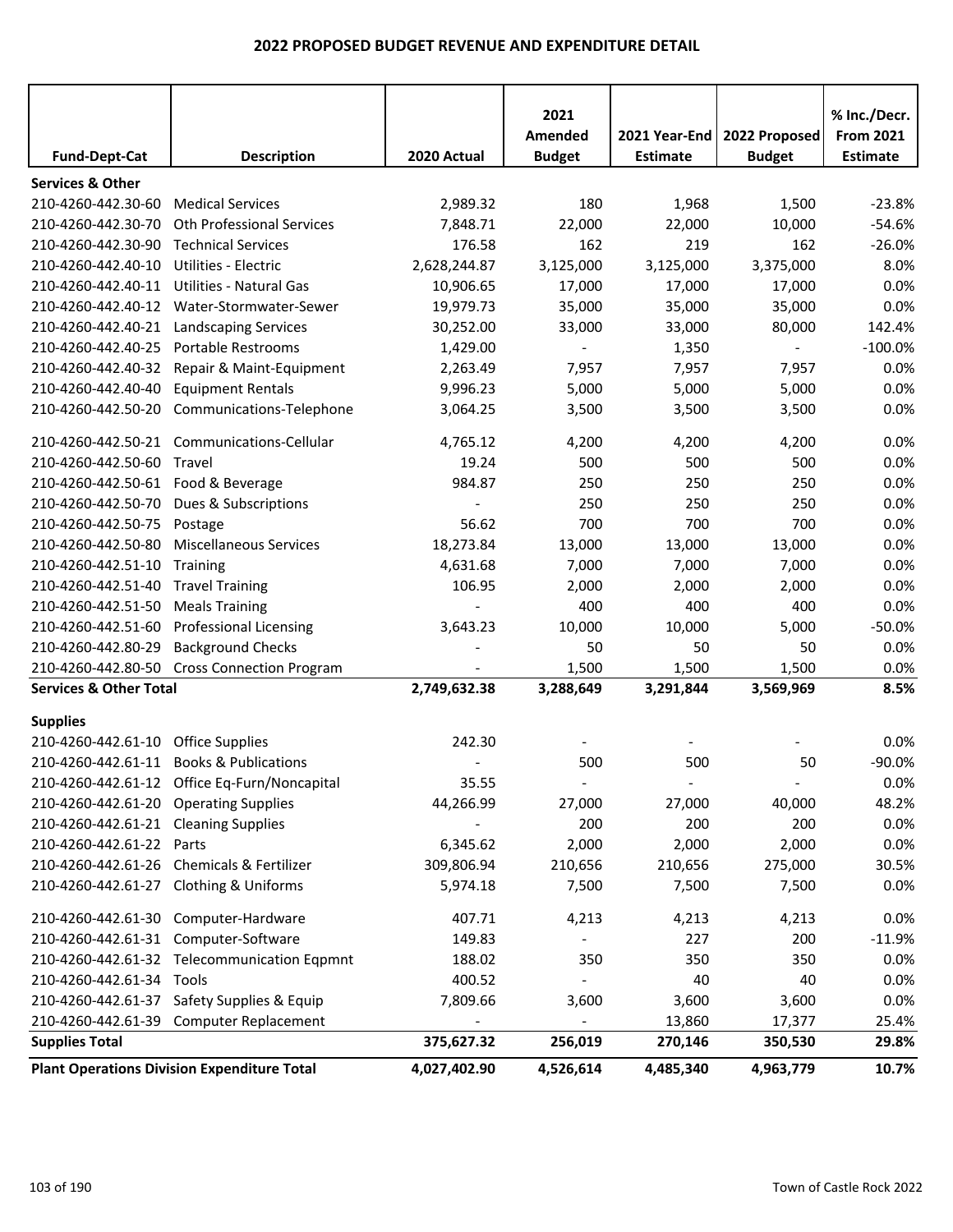|                                         |                                                      |             | 2021<br>Amended | 2021 Year-End   | 2022 Proposed  | % Inc./Decr.<br><b>From 2021</b> |
|-----------------------------------------|------------------------------------------------------|-------------|-----------------|-----------------|----------------|----------------------------------|
| <b>Fund-Dept-Cat</b>                    | <b>Description</b>                                   | 2020 Actual | <b>Budget</b>   | <b>Estimate</b> | <b>Budget</b>  | <b>Estimate</b>                  |
|                                         | <b>Reg &amp; WQ Compliance Division Expenditures</b> |             |                 |                 |                |                                  |
| Personnel                               |                                                      |             |                 |                 |                |                                  |
| 210-4263-442.10-10                      | Regular                                              | 89,674.88   | 66,520          | 127,140         | 131,160        | 3.2%                             |
| 210-4263-442.10-40                      | Overtime                                             | 614.68      | 500             | 500             | 500            | 0.0%                             |
| 210-4263-442.20-10 Social Security      |                                                      | 5,543.81    | 4,150           | 7,880           | 8,160          | 3.6%                             |
| 210-4263-442.20-20                      | Medicare                                             | 1,296.68    | 970             | 1,840           | 1,910          | 3.8%                             |
| 210-4263-442.20-30                      | Unemployment                                         | 272.68      | 200             | 380             | 390            | 2.6%                             |
|                                         | 210-4263-442.20-40 Workers Compensation              | 1,155.47    | 1,160           | 2,310           | 2,410          | 4.3%                             |
|                                         | 210-4263-442.20-41 Workers Comp Claims               |             | 360             | 360             |                | $-100.0%$                        |
| 210-4263-442.20-50                      | <b>Medical &amp; Dental</b>                          | 12,691.31   | 9,230           | 13,830          | 14,800         | 7.0%                             |
| 210-4263-442.20-55 Vision Benefit       |                                                      | 64.30       | 40              | 80              | 90             | 12.5%                            |
| 210-4263-442.20-60                      | Life, LTD, AD&D                                      | 425.23      | 400             | 660             | 700            | 6.1%                             |
| 210-4263-442.20-70 Retirement           |                                                      | 6,320.23    | 2,360           | 8,930           | 9,220          | 3.3%                             |
|                                         | 210-4263-442.22-80 Rec Center Membership             | 1,021.34    |                 | 130             | $\blacksquare$ | $-100.0%$                        |
| <b>Personnel Total</b>                  |                                                      | 119,080.61  | 85,890          | 164,040         | 169,340        | 3.2%                             |
| <b>Services &amp; Other</b>             |                                                      |             |                 |                 |                |                                  |
| 210-4263-442.30-70                      | <b>Oth Professional Services</b>                     | 102,724.28  | 115,600         | 115,600         | 100,500        | $-13.1%$                         |
| 210-4263-442.40-32                      | Repair & Maint-Equipment                             |             | 2,850           | 2,850           | 2,850          | 0.0%                             |
|                                         | 210-4263-442.50-21 Communications-Cellular           | 1,632.17    | 1,200           | 1,200           | 1,200          | 0.0%                             |
| 210-4263-442.50-40 Printing and Binding |                                                      |             | 200             | 200             | 200            | 0.0%                             |
| 210-4263-442.50-60 Travel               |                                                      |             | 300             | 300             | 300            | 0.0%                             |
| 210-4263-442.50-61 Food & Beverage      |                                                      | 18.74       | 100             | 100             | 100            | 0.0%                             |
| 210-4263-442.50-70                      | Dues & Subscriptions                                 | 10.00       | 250             | 250             | 250            | 0.0%                             |
| 210-4263-442.50-75                      | Postage                                              | 118.19      | 600             | 600             | 600            | 0.0%                             |
| 210-4263-442.50-80                      | <b>Miscellaneous Services</b>                        | 8.50        | 50              | 50              | 50             | 0.0%                             |
| 210-4263-442.51-10                      | Training                                             | 45.91       | 1,100           | 1,100           | 1,100          | 0.0%                             |
| 210-4263-442.51-40                      | <b>Travel Training</b>                               |             | 400             | 400             | 400            | 0.0%                             |
| 210-4263-442.51-50                      | <b>Meals Training</b>                                |             | 200             | 200             | 200            | 0.0%                             |
| 210-4263-442.51-60                      | <b>Professional Licensing</b>                        | 445.00      | 550             | 550             | 550            | 0.0%                             |
| 210-4263-442.80-29                      | <b>Background Checks</b>                             | 82.50       | $\overline{a}$  |                 | $\omega$       | 0.0%                             |
| 210-4263-442.80-50                      | <b>Cross Connection Program</b>                      | 28,327.90   | 10,000          |                 | 4,500          | 100.0%                           |
| <b>Services &amp; Other Total</b>       |                                                      | 133,413.19  | 133,400         | 123,400         | 112,800        | $-8.6%$                          |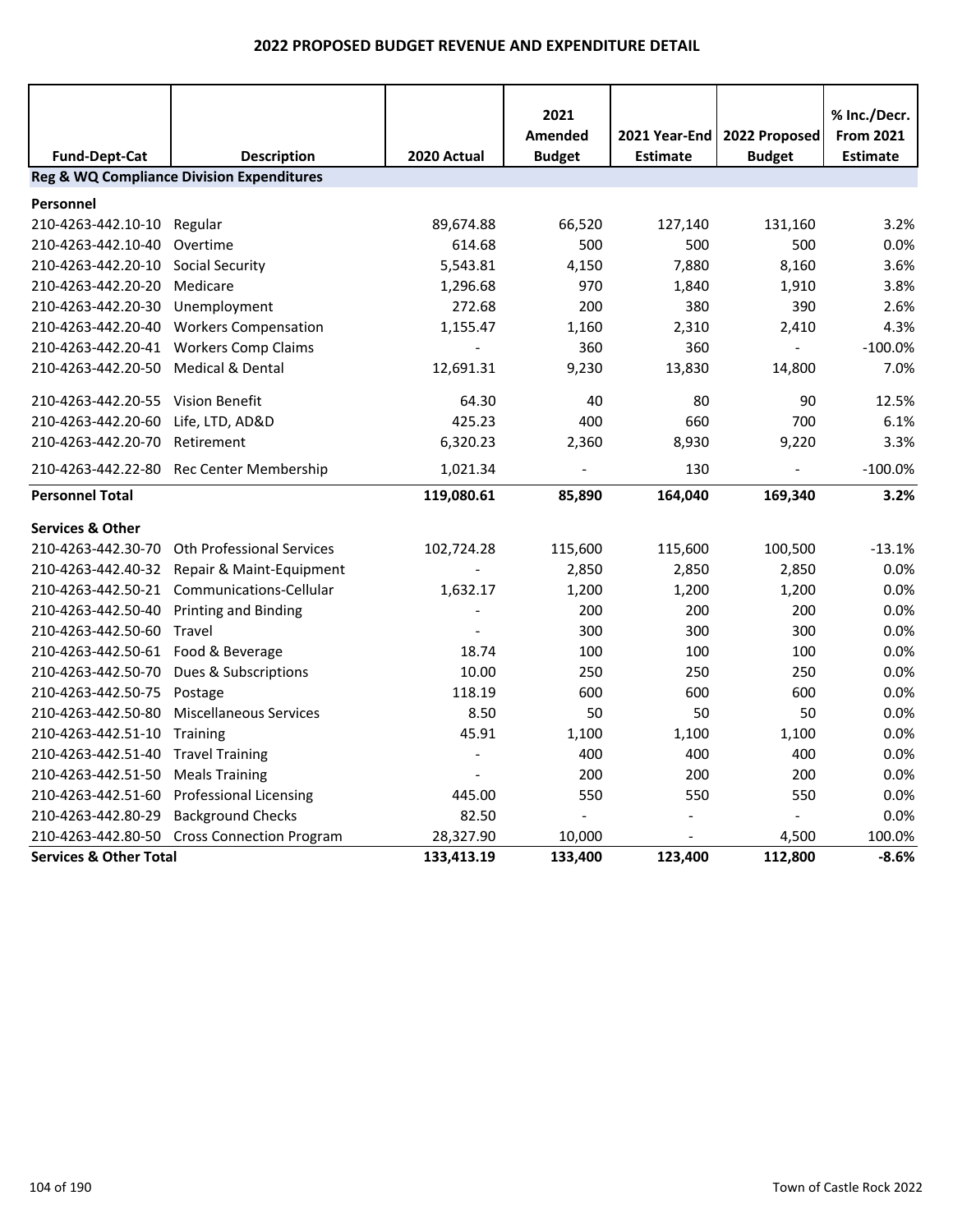|                                       |                                                |             | 2021          |                 |                | % Inc./Decr.     |
|---------------------------------------|------------------------------------------------|-------------|---------------|-----------------|----------------|------------------|
|                                       |                                                |             | Amended       | 2021 Year-End   | 2022 Proposed  | <b>From 2021</b> |
| <b>Fund-Dept-Cat</b>                  | <b>Description</b>                             | 2020 Actual | <b>Budget</b> | <b>Estimate</b> | <b>Budget</b>  | Estimate         |
| <b>Supplies</b>                       |                                                |             |               |                 |                |                  |
| 210-4263-442.61-11                    | <b>Books &amp; Publications</b>                |             | 135           | 135             | 135            | 0.0%             |
| 210-4263-442.61-14                    | Equipment / Noncapital                         |             | 3,065         | 3,065           | 3,065          | 0.0%             |
| 210-4263-442.61-20 Operating Supplies |                                                | 3,178.86    | 4,000         | 4,000           | 4,000          | 0.0%             |
| 210-4263-442.61-27                    | Clothing & Uniforms                            | 179.22      | 500           | 500             | 500            | 0.0%             |
| 210-4263-442.61-30                    | Computer-Hardware                              | 27.99       | 1,000         | 1,000           | 1,000          | 0.0%             |
| 210-4263-442.61-31 Computer-Software  |                                                |             | 2,600         | 2,600           | 3,000          | 15.4%            |
|                                       | 210-4263-442.61-32 Telecommunication Eqpmnt    | 4.88        | 400           | 400             | 400            | 0.0%             |
| 210-4263-442.61-34 Tools              |                                                |             | 100           | 100             | 100            | 0.0%             |
|                                       | 210-4263-442.61-37 Safety Supplies & Equip     |             | 250           | 250             | 250            | 0.0%             |
|                                       | 210-4263-442.61-39 Computer Replacement        |             | 980           |                 |                | 0.0%             |
| <b>Supplies Total</b>                 |                                                | 3,390.95    | 13,030        | 12,050          | 12,450         | 3.3%             |
|                                       | Reg & WQ Compliance Division Expenditure Total | 255,884.75  | 232,320       | 299,490         | 294,590        | $-1.6%$          |
| <b>SCADA Division Expenditures</b>    |                                                |             |               |                 |                |                  |
| Personnel                             |                                                |             |               |                 |                |                  |
| 210-4265-442.10-10                    | Regular                                        | 156,253.43  | 192,100       | 189,260         | 192,570        | 1.8%             |
| 210-4265-442.10-30 Seasonal           |                                                |             | 3,230         | 3,230           | 3,230          | 0.0%             |
| 210-4265-442.10-40 Overtime           |                                                | 4,506.83    | 5,310         | 5,310           | 5,310          | 0.0%             |
| 210-4265-442.20-10                    | <b>Social Security</b>                         | 9,713.36    | 12,440        | 12,180          | 12,470         | 2.4%             |
| 210-4265-442.20-20                    | Medicare                                       | 2,271.85    | 2,910         | 2,850           | 2,920          | 2.5%             |
| 210-4265-442.20-30                    | Unemployment                                   | 482.73      | 600           | 590             | 600            | 1.7%             |
|                                       | 210-4265-442.20-40 Workers Compensation        | 174.35      | 470           | 460             | 510            | 10.9%            |
|                                       | 210-4265-442.20-41 Workers Comp Claims         |             | 160           | 160             | $\blacksquare$ | $-100.0%$        |
| 210-4265-442.20-50                    | <b>Medical &amp; Dental</b>                    | 27,341.63   | 38,820        | 33,990          | 36,540         | 7.5%             |
| 210-4265-442.20-55 Vision Benefit     |                                                | 132.88      | 190           | 170             | 190            | 11.8%            |
| 210-4265-442.20-60                    | Life, LTD, AD&D                                | 709.94      | 1,210         | 960             | 1,010          | 5.2%             |
| 210-4265-442.20-70                    | Retirement                                     | 10,635.88   | 8,340         | 13,420          | 13,850         | 3.2%             |
| 210-4265-442.22-80                    | Rec Center Membership                          | 891.06      | 1,300         | 1,300           | 1,300          | 0.0%             |
| <b>Personnel Total</b>                |                                                | 213,113.94  | 267,080       | 263,880         | 270,500        | 2.5%             |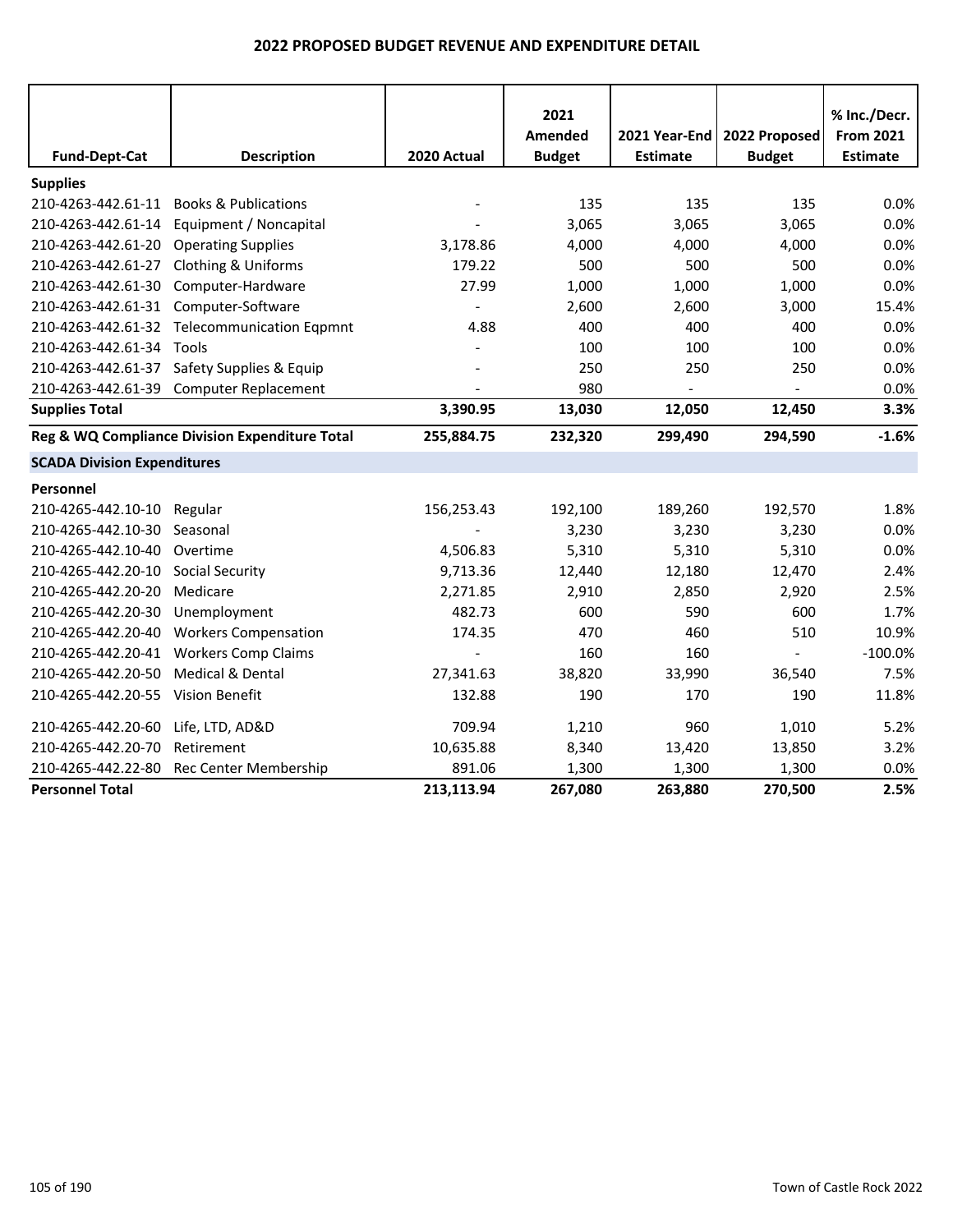|                                         |                                              |             | 2021                     |                                  |                                | % Inc./Decr.                        |
|-----------------------------------------|----------------------------------------------|-------------|--------------------------|----------------------------------|--------------------------------|-------------------------------------|
| <b>Fund-Dept-Cat</b>                    | <b>Description</b>                           | 2020 Actual | Amended<br><b>Budget</b> | 2021 Year-End<br><b>Estimate</b> | 2022 Proposed<br><b>Budget</b> | <b>From 2021</b><br><b>Estimate</b> |
| <b>Services &amp; Other</b>             |                                              |             |                          |                                  |                                |                                     |
| 210-4265-442.30-90                      | <b>Technical Services</b>                    | 22,537.35   | 40,000                   | 40,000                           | 40,000                         | 0.0%                                |
| 210-4265-442.40-32                      | Repair & Maint-Equipment                     | 6,300.00    | 1,600                    | 1,600                            | 1,600                          | 0.0%                                |
| 210-4265-442.40-40                      | <b>Equipment Rentals</b>                     |             | 540                      | 540                              | 540                            | 0.0%                                |
| 210-4265-442.50-20                      | Communications-Telephone                     | 4,050.46    | 5,000                    | 5,000                            | 3,000                          | $-40.0%$                            |
| 210-4265-442.50-21                      | Communications-Cellular                      | 1,727.62    | 1,600                    | 1,600                            | 1,600                          | 0.0%                                |
| 210-4265-442.50-22                      | Software Maint Agreement                     | 38,540.00   | 60,000                   | 60,000                           | 60,000                         | 0.0%                                |
| 210-4265-442.50-70                      | Dues & Subscriptions                         |             | 200                      | 200                              | 200                            | 0.0%                                |
| 210-4265-442.50-75                      | Postage                                      |             | 80                       | 80                               | 80                             | 0.0%                                |
| 210-4265-442.50-80                      | <b>Miscellaneous Services</b>                | 172.46      | 50                       | 108                              | 50                             | $-53.7%$                            |
| 210-4265-442.51-10                      | <b>Training</b>                              | 14,032.50   | 30,000                   | 30,000                           | 25,000                         | $-16.7%$                            |
| 210-4265-442.80-29                      | <b>Background Checks</b>                     | 85.00       | 50                       | 50                               | 50                             | 0.0%                                |
| <b>Services &amp; Other Total</b>       |                                              | 87,445.39   | 139,120                  | 139,178                          | 132,120                        | $-5.1%$                             |
| <b>Supplies</b>                         |                                              |             |                          |                                  |                                |                                     |
| 210-4265-442.61-10                      | <b>Office Supplies</b>                       | 7.79        |                          |                                  |                                | 0.0%                                |
| 210-4265-442.61-11                      | <b>Books &amp; Publications</b>              |             | 30                       | 30                               | 30                             | 0.0%                                |
|                                         | 210-4265-442.61-12 Office Eq-Furn/Noncapital | 57.69       |                          |                                  |                                | 0.0%                                |
| 210-4265-442.61-20                      | <b>Operating Supplies</b>                    | 5,352.19    | 12,000                   | 12,000                           | 12,000                         | 0.0%                                |
| 210-4265-442.61-22                      | Parts                                        | 8,683.39    | 60,000                   | 60,000                           | 60,000                         | 0.0%                                |
| 210-4265-442.61-27                      | <b>Clothing &amp; Uniforms</b>               | 1,133.34    | 2,000                    | 2,000                            | 2,000                          | 0.0%                                |
| 210-4265-442.61-29                      | <b>SCADA System</b>                          | 5,303.50    | 30,000                   | 30,000                           | 30,000                         | 0.0%                                |
| 210-4265-442.61-30                      | Computer-Hardware                            | 3,329.40    | 30,000                   | 30,000                           | 30,000                         | 0.0%                                |
| 210-4265-442.61-31                      | Computer-Software                            | 408.70      | 80,000                   | 80,000                           | 80,000                         | 0.0%                                |
|                                         | 210-4265-442.61-32 Telecommunication Eqpmnt  | 3,360.40    |                          |                                  |                                | 0.0%                                |
| 210-4265-442.61-34                      | Tools                                        | 36.13       | 1,500                    | 1,500                            | 1,500                          | 0.0%                                |
| 210-4265-442.61-36                      | <b>Data Communication Eqpmnt</b>             | 22,926.02   | 25,000                   | 25,000                           | 20,000                         | $-20.0%$                            |
| 210-4265-442.61-37                      | Safety Supplies & Equip                      | 1,051.87    | 750                      | 750                              | 750                            | 0.0%                                |
|                                         | 210-4265-442.61-39 Computer Replacement      |             |                          | 3,110                            | 3,256                          | 4.7%                                |
| <b>Supplies Total</b>                   |                                              | 51,650.42   | 241,280                  | 244,390                          | 239,536                        | $-2.0%$                             |
| Capital                                 |                                              |             |                          |                                  |                                |                                     |
| 210-4265-442.70-43 Software             |                                              |             | 2,000                    | 2,000                            |                                | $-100.0%$                           |
| <b>Capital Total</b>                    |                                              |             | 2,000                    | 2,000                            |                                | $-100.0\%$                          |
| <b>SCADA Division Expenditure Total</b> |                                              | 352,209.75  | 649,480                  | 649,448                          | 642,156                        | $-1.1%$                             |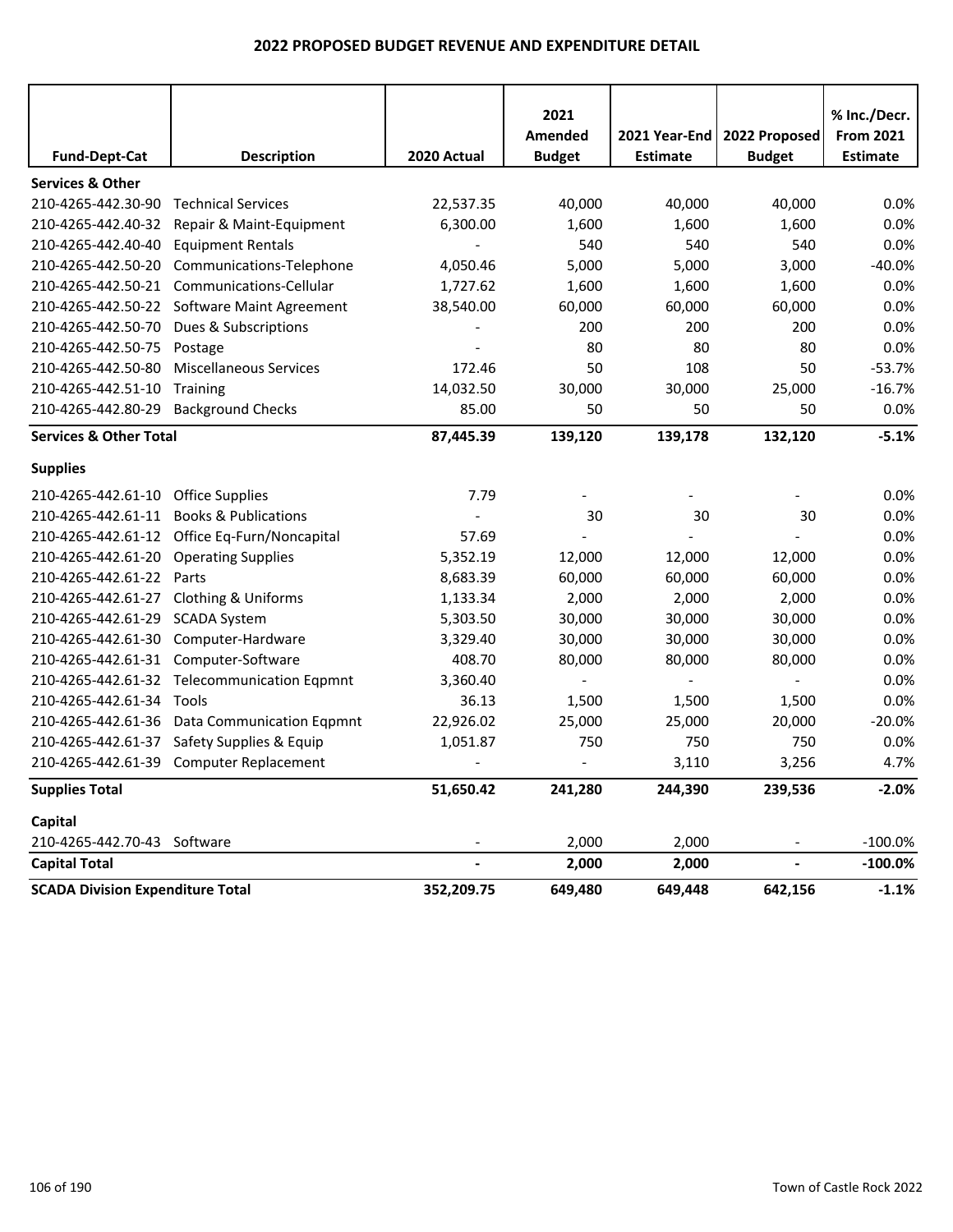|                                                |                                            |              | 2021          |                 |               | % Inc./Decr.     |
|------------------------------------------------|--------------------------------------------|--------------|---------------|-----------------|---------------|------------------|
|                                                |                                            |              | Amended       | 2021 Year-End   | 2022 Proposed | <b>From 2021</b> |
| <b>Fund-Dept-Cat</b>                           | <b>Description</b>                         | 2020 Actual  | <b>Budget</b> | <b>Estimate</b> | <b>Budget</b> | <b>Estimate</b>  |
| <b>Capital Projects Division Revenues</b>      |                                            |              |               |                 |               |                  |
| <b>System Development Fees</b>                 |                                            |              |               |                 |               |                  |
|                                                | 210-4275-340.45-00 Meadows Capl Rsve Admin | 3,729.49     | 3,000         | 3,256           | 3,000         | $-7.9%$          |
|                                                | 210-4275-371.00-00 System Development Fees | 3,060,314.13 | 2,643,950     | 3,520,124       | 3,744,429     | 6.4%             |
| <b>System Development Fees Total</b>           |                                            | 3,064,043.62 | 2,646,950     | 3,523,380       | 3,747,429     | 6.4%             |
| <b>Other Revenue</b>                           |                                            |              |               |                 |               |                  |
| 210-4275-392.10-00                             | Proceeds-Sale of Assets                    | 1,593,400.00 | 1,399,800     | 1,399,800       |               | $-100.0\%$       |
| 210-4275-395.40-00                             | Cash In Lieu                               | 986,640.50   |               |                 |               | 0.0%             |
| <b>Other Revenue Total</b>                     |                                            | 2,580,040.50 | 1,399,800     | 1,399,800       | ٠             | $-100.0\%$       |
| <b>Capital Projects Division Revenue Total</b> |                                            | 5,644,084.12 | 4,046,750     | 4,923,180       | 3,747,429     | $-23.9%$         |
| <b>Capital Projects Division Expenditures</b>  |                                            |              |               |                 |               |                  |
| <b>Services &amp; Other</b>                    |                                            |              |               |                 |               |                  |
| 210-4275-442.40-31                             | Repair & Maint-Grounds                     | 81,281.87    | 50,957        |                 | 51,976        | 100.0%           |
| 210-4275-442.40-32                             | Repair & Maint-Equipment                   | 467,115.03   | 351,000       |                 | 341,000       | 100.0%           |
| 210-4275-442.40-37                             | Repair & Maint-Wells                       | 1,060,987.68 | 1,130,185     |                 | 1,000,000     | 100.0%           |
| 210-4275-442.40-90                             | CIP operations & maintena                  |              | 15,407        |                 | 94,189        | 100.0%           |
| 210-4275-442.50-75                             | Postage                                    | 35.50        | 50            | 50              | 50            | 0.0%             |
| <b>Services &amp; Other Total</b>              |                                            | 1,609,420.08 | 1,547,599     | 50              | 1,487,215     |                  |
| <b>Supplies</b>                                |                                            |              |               |                 |               |                  |
| 210-4275-442.61-14                             | Equipment / Noncapital                     | 10,868.60    |               |                 |               | 0.0%             |
| 210-4275-442.61-20                             | <b>Operating Supplies</b>                  | 2,594.00     |               |                 |               | 0.0%             |
| <b>Supplies Total</b>                          |                                            | 13,462.60    |               |                 |               | 0.0%             |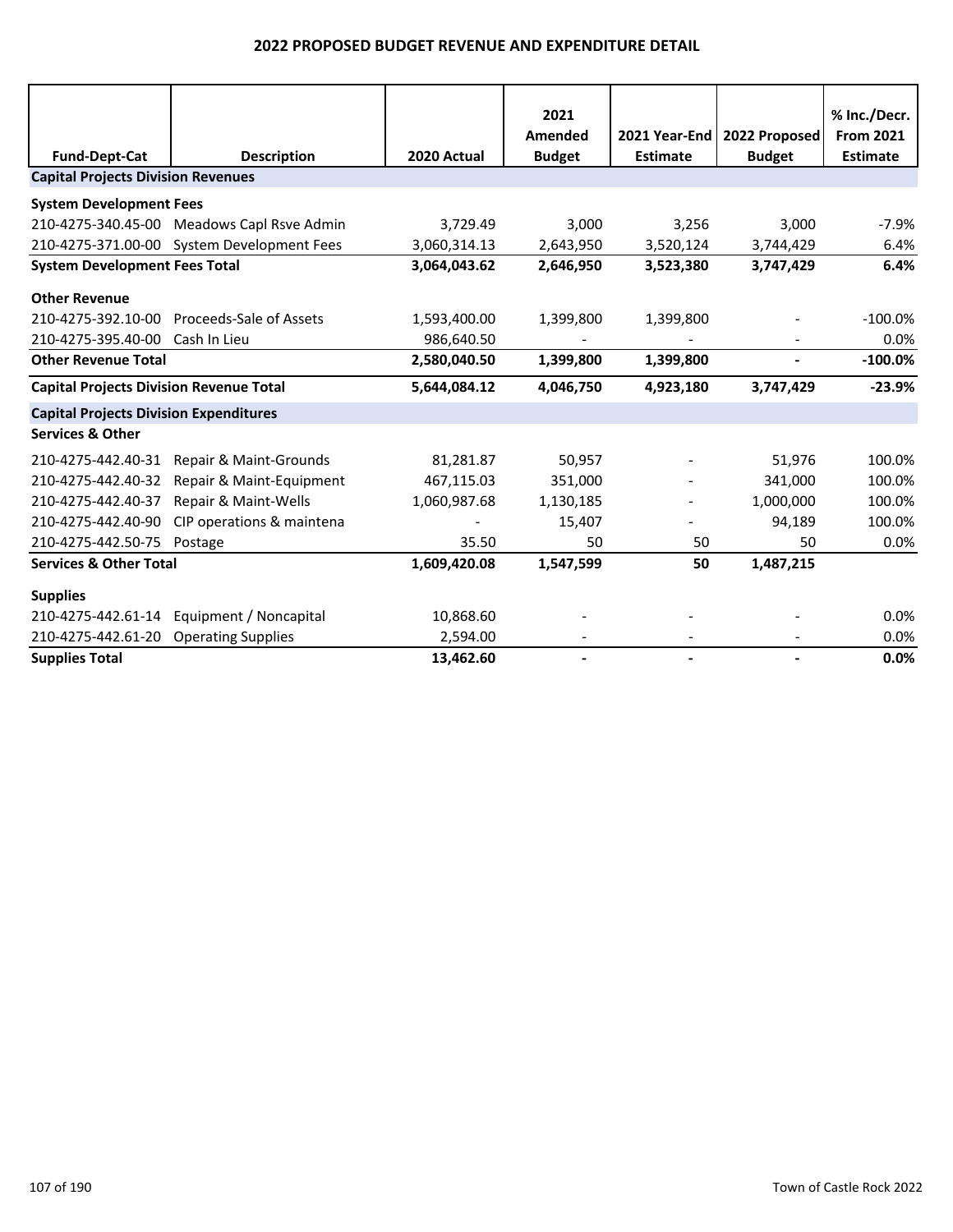|                      |                                                    |                | 2021             |                 |                | % Inc./Decr.     |
|----------------------|----------------------------------------------------|----------------|------------------|-----------------|----------------|------------------|
|                      |                                                    |                | Amended          | 2021 Year-End   | 2022 Proposed  | <b>From 2021</b> |
| <b>Fund-Dept-Cat</b> | <b>Description</b>                                 | 2020 Actual    | <b>Budget</b>    | <b>Estimate</b> | <b>Budget</b>  | <b>Estimate</b>  |
| Capital              |                                                    |                |                  |                 |                |                  |
|                      | 210-4275-442.70-30 Machinery & Equipment           |                |                  |                 | 87,500         | 100.0%           |
| 210-4275-442.75-33   | Tank Rehab and Replacemnt                          |                | 675,000          | 4,800           | 50,000         |                  |
|                      | 210-4275-442.75-35 Waterline Rehab & Replace       | 113,793.77     | 139,104          |                 |                | 0.0%             |
| 210-4275-442.75-36   | Security Improvements                              | 6,000.00       | 44,000           |                 | 25,000         | 100.0%           |
| 210-4275-442.75-37   | <b>General Facilities Upgrad</b>                   | $\blacksquare$ | 75,000           |                 | 75,000         | 100.0%           |
| 210-4275-442.75-38   | Distrib System Upgrades                            | 93,231.22      | 248,475          | 31,740          | 250,000        |                  |
| 210-4275-442.75-39   | New Water Supply Well                              | 3,267,349.87   | 3,234,095        | 722,768         | $\blacksquare$ | $-100.0%$        |
| 210-4275-442.75-41   | <b>SCADA System Improvements</b>                   |                | 1,488,000        | $\blacksquare$  | 2,450,000      | 100.0%           |
| 210-4275-442.75-89   | Liberty Village Yellow Zn                          |                | 3,850,000        | 3,850,000       | 1,927,000      | $-50.0%$         |
| 210-4275-442.76-51   | Craig & Gould N Infra Imp                          | 30,964.77      | 1,312,186        | 683,000         | $\blacksquare$ | $-100.0%$        |
| 210-4275-442.76-53   | <b>Well Redrills</b>                               | 1,929,737.05   | 3,590,743        | 650,884         |                | $-100.0%$        |
| 210-4275-442.77-15   | Adv Metering Inf                                   |                |                  |                 | 402,729        | 100.0%           |
| 210-4275-442.77-44   | Pump Station Equip Replcm                          | 45,256.60      | 50,000           | 50,000          | 50,000         | 0.0%             |
| 210-4275-442.77-48   | Well Equipment Replcment                           | 20,527.00      | 60,000           | 100,000         | 100,000        | 0.0%             |
| 210-4275-442.77-49   | <b>Facilities Capital Replcm</b>                   |                | 75,000           | 75,000          | 75,000         | 0.0%             |
| 210-4275-442.77-57   | Admin/Cust Svc Building                            | 99,105.31      | 2,074,854        | 1,881,314       | $\blacksquare$ | $-100.0%$        |
| 210-4275-442.77-67   | <b>WTP Equip Replcment</b>                         |                | 100,000          | 100,000         | 100,000        | 0.0%             |
| 210-4275-442.77-68   | <b>WTP Facilities Upgrade</b>                      |                | 50,000           | 50,000          | 510,000        |                  |
| 210-4275-442.78-01   | <b>Facilities Paving Program</b>                   |                | 105,000          | 105,000         | 100,000        | $-4.8%$          |
| 210-4275-442.78-23   | Crowfoot Purple Line Upsz                          |                |                  | 310,000         | $\blacksquare$ | $-100.0%$        |
| 210-4275-442.78-24   | <b>Glovers Waterline Repl</b>                      | 25,445.00      | 1,877,700        | 850,000         | 1,699,163      | 99.9%            |
| 210-4275-442.78-26   | <b>Milestone Pump Station</b>                      |                | 100,000          | 100,000         |                | $-100.0%$        |
| 210-4275-442.78-27   | Tank 5                                             |                | 250,000          | 250,000         |                | $-100.0%$        |
| 210-4275-442.78-28   | Well 9                                             |                | 75,000           | 75,000          |                | $-100.0%$        |
| 210-4275-442.78-70   | Diamond Ridge Pump                                 |                | 75,000           | 75,000          |                | $-100.0%$        |
| 210-4275-442.78-80   | WTP Media Replacement                              |                | $\omega_{\rm c}$ | 40,000          |                | $-100.0%$        |
| 210-4275-442.78-81   | <b>VFD Replacement</b>                             | 27,490.99      | 238,000          | 237,816         | 125,000        | $-47.4%$         |
| 210-4275-442.78-97   | Groundwater Rights Purch                           |                | 1,236,641        | 1,236,641       |                | $-100.0%$        |
| 210-4275-442.79-06   | Bell Mtn Infrast & Imprv                           |                |                  |                 | 4,281,000      | 100.0%           |
| <b>Capital Total</b> |                                                    | 5,658,901.58   | 21,023,798       | 11,478,963      | 12,307,392     | 7.2%             |
|                      | <b>Capital Projects Division Expenditure Total</b> | 7,281,784.26   | 22,571,397       | 11,479,013      | 13,794,607     | 20.2%            |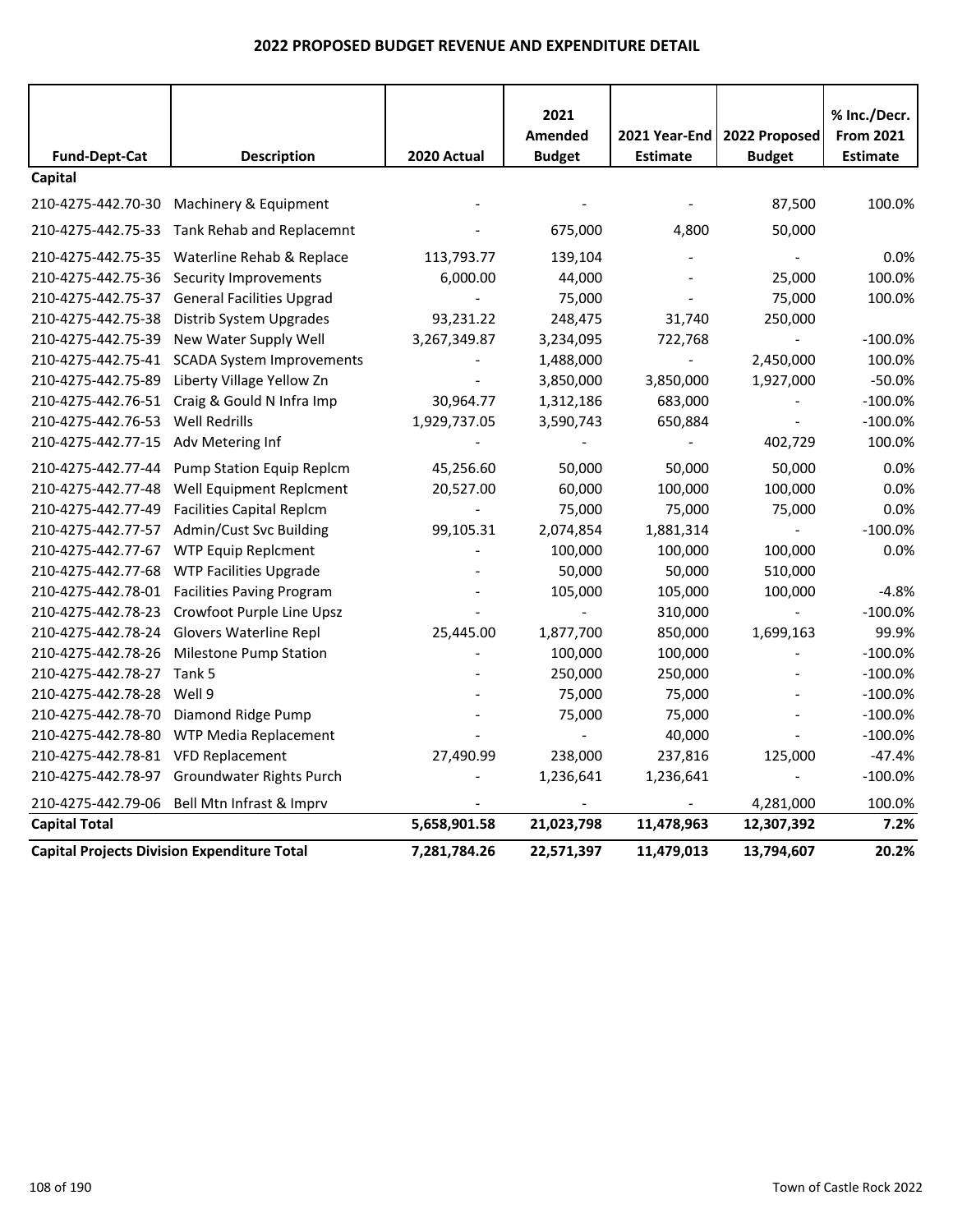|                                                |                                            |               | 2021<br>Amended | 2021 Year-End   | 2022 Proposed            | % Inc./Decr.<br><b>From 2021</b> |
|------------------------------------------------|--------------------------------------------|---------------|-----------------|-----------------|--------------------------|----------------------------------|
| <b>Fund-Dept-Cat</b>                           | <b>Description</b>                         | 2020 Actual   | <b>Budget</b>   | <b>Estimate</b> | <b>Budget</b>            | <b>Estimate</b>                  |
| <b>Debt Service Division Expenditures</b>      |                                            |               |                 |                 |                          |                                  |
| <b>Debt &amp; Financing</b>                    |                                            |               |                 |                 |                          |                                  |
| 210-4280-442.88-17                             | 2012 Bond Principal                        | 896,800.00    | 931,000         | 931,000         | 953,800                  | 2.5%                             |
| 210-4280-442.88-18                             | 2012 Bond Interest                         | 150,251.96    | 125,590         | 125,592         | 97,660                   | $-22.2%$                         |
| 210-4280-442.88-37 2015 Bond Principal         |                                            | 525,000.00    | 535,000         | 535,000         | 555,000                  | 3.7%                             |
| 210-4280-442.88-38                             | 2015 Bond Interest                         | 158,824.96    | 149,200         | 149,196         | 133,150                  | $-10.8%$                         |
| 210-4280-442.88-99 Paying Agent Fees           |                                            | 552.00        | 400             | 552             | 400                      | $-27.5%$                         |
| <b>Debt &amp; Financing Total</b>              |                                            | 1,731,428.92  | 1,741,190       | 1,741,340       | 1,740,010                | $-0.1%$                          |
| <b>Debt Service Division Expenditure Total</b> |                                            | 1,731,428.92  | 1,741,190       | 1,741,340       | 1,740,010                | $-0.1%$                          |
| <b>Transfers Division Revenues</b>             |                                            |               |                 |                 |                          |                                  |
| <b>Transfers In</b>                            |                                            |               |                 |                 |                          |                                  |
|                                                | 210-4290-391.05-00 Interfund Loan Proceeds |               | 3,850,000       |                 |                          | 0.0%                             |
| <b>Transfers In Total</b>                      |                                            |               | 3,850,000       |                 |                          | 0.0%                             |
| <b>Transfers Division Revenue Total</b>        |                                            |               | 3,850,000       |                 |                          | 0.0%                             |
| <b>Transfers Division Expenditures</b>         |                                            |               |                 |                 |                          |                                  |
| <b>Transfers Out</b>                           |                                            |               |                 |                 |                          |                                  |
|                                                | 210-4290-442.91-55 Water Resource Fund     | 1,796,677.75  | 2,409,582       |                 |                          | 0.0%                             |
| 210-4290-442.91-80 Fleet Fund                  |                                            |               | 129,202         | 129,202         |                          | $-100.0%$                        |
| <b>Transfers Out Total</b>                     |                                            | 1,796,677.75  | 2,538,784       | 129,202         | $\overline{\phantom{a}}$ | $-100.0%$                        |
| <b>Transfers Division Expenditure Total</b>    |                                            | 1,796,677.75  | 2,538,784       | 129,202         | $\blacksquare$           | $-100.0%$                        |
| <b>Water Fund Total Revenues</b>               |                                            | 25,113,146.84 | 26,458,474      | 23,826,799      | 23,982,663               | 0.7%                             |
| <b>Total Expenditures</b>                      |                                            |               |                 | 190             | $\blacksquare$           | $-100.0%$                        |
| <b>Water Fund Total Expenditures</b>           |                                            | 21,272,000.17 | 38,801,773      | 25,295,605      | 28,919,281               | 14.3%                            |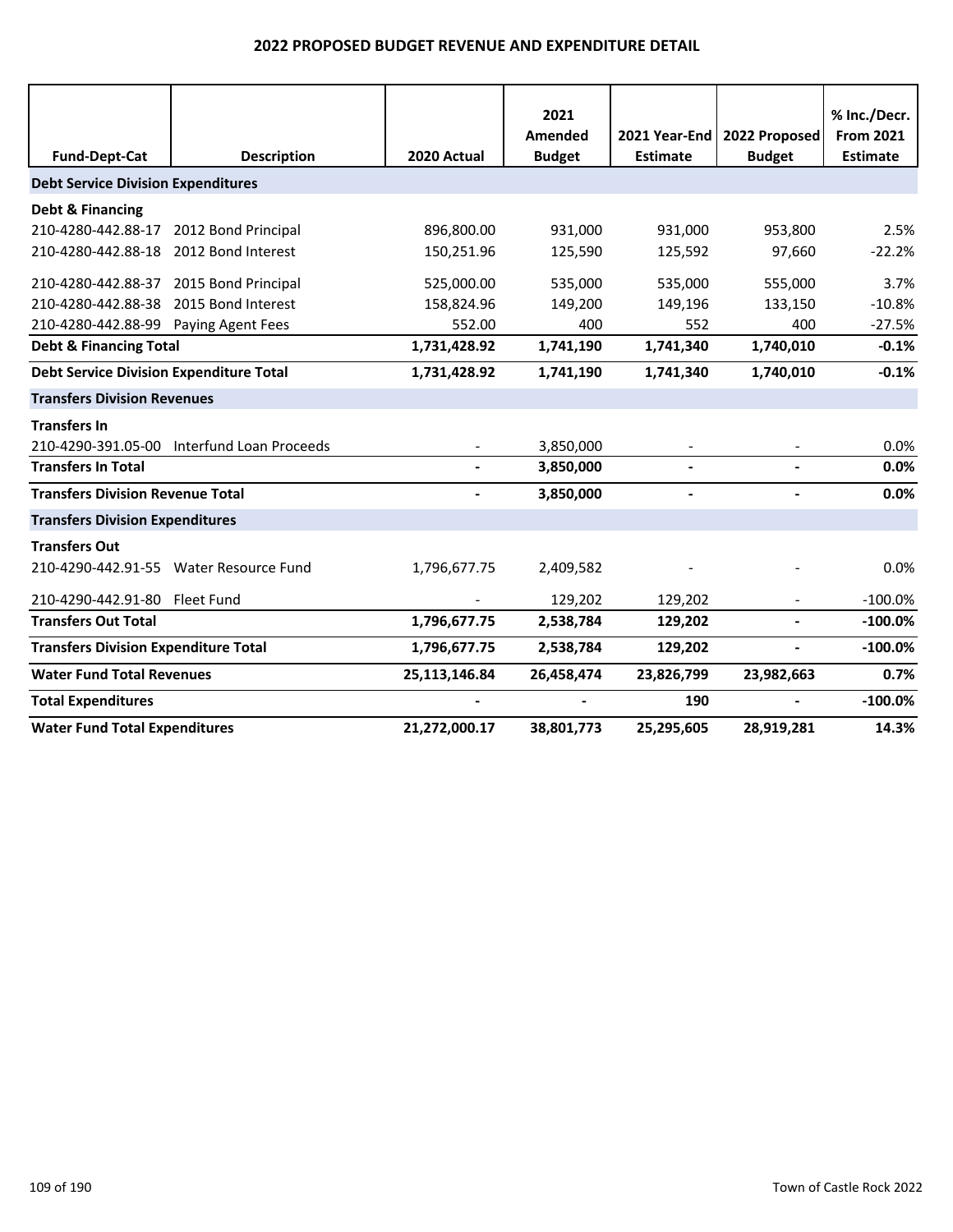| <b>Fund-Dept-Cat</b>                         | <b>Description</b>                         | 2020 Actual              | 2021<br>Amended<br><b>Budget</b> | <b>Estimate</b> | 2021 Year-End   2022 Proposed<br><b>Budget</b> | % Inc./Decr.<br><b>From 2021</b><br><b>Estimate</b> |
|----------------------------------------------|--------------------------------------------|--------------------------|----------------------------------|-----------------|------------------------------------------------|-----------------------------------------------------|
| <b>Water Resources Fund</b>                  |                                            |                          |                                  |                 |                                                |                                                     |
| <b>Administration Division Revenues</b>      |                                            |                          |                                  |                 |                                                |                                                     |
| <b>Intergovernmental Revenue</b>             |                                            |                          |                                  |                 |                                                |                                                     |
| 211-4300-331.10-00 Operating Grants          |                                            | 4,302.44                 |                                  |                 |                                                | 0.0%                                                |
| <b>Intergovernmental Revenue Total</b>       |                                            | 4,302.44                 | $\overline{a}$                   |                 |                                                | 0.0%                                                |
| <b>Charges for Service</b>                   |                                            |                          |                                  |                 |                                                |                                                     |
|                                              | 211-4300-341.20-00 Renewable Water Charges | 10,353,732.66            | 10,681,553                       | 10,361,401      | 10,921,798                                     | 5.4%                                                |
| <b>Charges for Service Total</b>             |                                            | 10,353,732.66            | 10,681,553                       | 10,361,401      | 10,921,798                                     | 5.4%                                                |
|                                              |                                            |                          |                                  |                 |                                                |                                                     |
| <b>Investment Earnings</b>                   |                                            |                          |                                  |                 |                                                |                                                     |
| 211-4300-361.10-00                           | Interest                                   | 1,076,268.09             | 381,952                          | 192,186         | 733,120                                        | 281.5%                                              |
| 211-4300-361.30-00 Market Change             |                                            | 572,916.95               |                                  |                 |                                                | 0.0%                                                |
| <b>Investment Earnings Total</b>             |                                            | 1,649,185.04             | 381,952                          | 192,186         | 733,120                                        | 281.5%                                              |
| <b>Other Revenue</b>                         |                                            |                          |                                  |                 |                                                |                                                     |
| 211-4300-341.60-00                           | <b>Vend Machine Commission</b>             | 219.29                   | 240                              |                 | 240                                            | 100.0%                                              |
| 211-4300-395.60-00                           | Misc Revenue                               | 1,557.75                 | 1,000                            |                 | 1,000                                          | 100.0%                                              |
| <b>Other Revenue Total</b>                   |                                            | 1,777.04                 | 1,240                            | L,              | 1,240                                          | 100.0%                                              |
| <b>Administration Division Revenue Total</b> |                                            | 12,008,997.18            | 11,064,745                       | 10,553,587      | 11,656,158                                     | 10.5%                                               |
| <b>Administration Division Expenditures</b>  |                                            |                          |                                  |                 |                                                |                                                     |
| Personnel                                    |                                            |                          |                                  |                 |                                                |                                                     |
| 211-4300-443.10-10                           | Regular                                    | 203,355.71               | 206,200                          | 207,130         | 215,690                                        | 4.1%                                                |
| 211-4300-443.10-20                           | Part-Time                                  | 45.12                    |                                  | 120             |                                                | $-100.0%$                                           |
| 211-4300-443.10-40 Overtime                  |                                            | 157.20                   | 80                               | 80              | 80                                             | 0.0%                                                |
| 211-4300-443.20-10                           | <b>Social Security</b>                     | 11,572.55                | 12,790                           | 12,750          | 13,380                                         | 4.9%                                                |
| 211-4300-443.20-20                           | Medicare                                   | 2,884.58                 | 2,990                            | 2,980           | 3,130                                          | 5.0%                                                |
| 211-4300-443.20-30                           | Unemployment                               | 618.88                   | 620                              | 620             | 650                                            | 4.8%                                                |
| 211-4300-443.20-40                           | <b>Workers Compensation</b>                | 562.22                   | 720                              | 780             | 810                                            | 3.9%                                                |
|                                              | 211-4300-443.20-41 Workers Comp Claims     | $\overline{\phantom{a}}$ | 250                              | 250             | $\overline{\phantom{a}}$                       | $-100.0%$                                           |
| 211-4300-443.20-50                           | Medical & Dental                           | 38,284.89                | 32,730                           | 39,200          | 42,020                                         | 7.2%                                                |
| 211-4300-443.20-55                           | Vision Benefit                             | 160.68                   | 140                              | 160             | 180                                            | 12.5%                                               |
| 211-4300-443.20-60                           | Life, LTD, AD&D                            | 965.82                   | 1,240                            | 1,050           | 1,130                                          | 7.6%                                                |
| 211-4300-443.20-70                           | Retirement                                 | 13,885.75                | 3,550                            | 14,840          | 15,100                                         | 1.8%                                                |
| 211-4300-443.22-05                           | <b>Other Benefits</b>                      | 2,185.72                 | 2,270                            | 2,270           | 2,270                                          | 0.0%                                                |
| 211-4300-443.22-50                           | <b>Tuition Reimbursement</b>               | 513.99                   |                                  |                 |                                                | 0.0%                                                |
| 211-4300-443.22-60                           | <b>Employee Recognition</b>                | 1,386.33                 | 1,340                            | 1,340           | 1,340                                          | 0.0%                                                |
| 211-4300-443.22-80                           | Rec Center Membership                      |                          | $\overline{\phantom{0}}$         | 20              | 60                                             | 200.0%                                              |
| <b>Personnel Total</b>                       |                                            | 276,579.44               | 264,920                          | 283,590         | 295,840                                        | 4.3%                                                |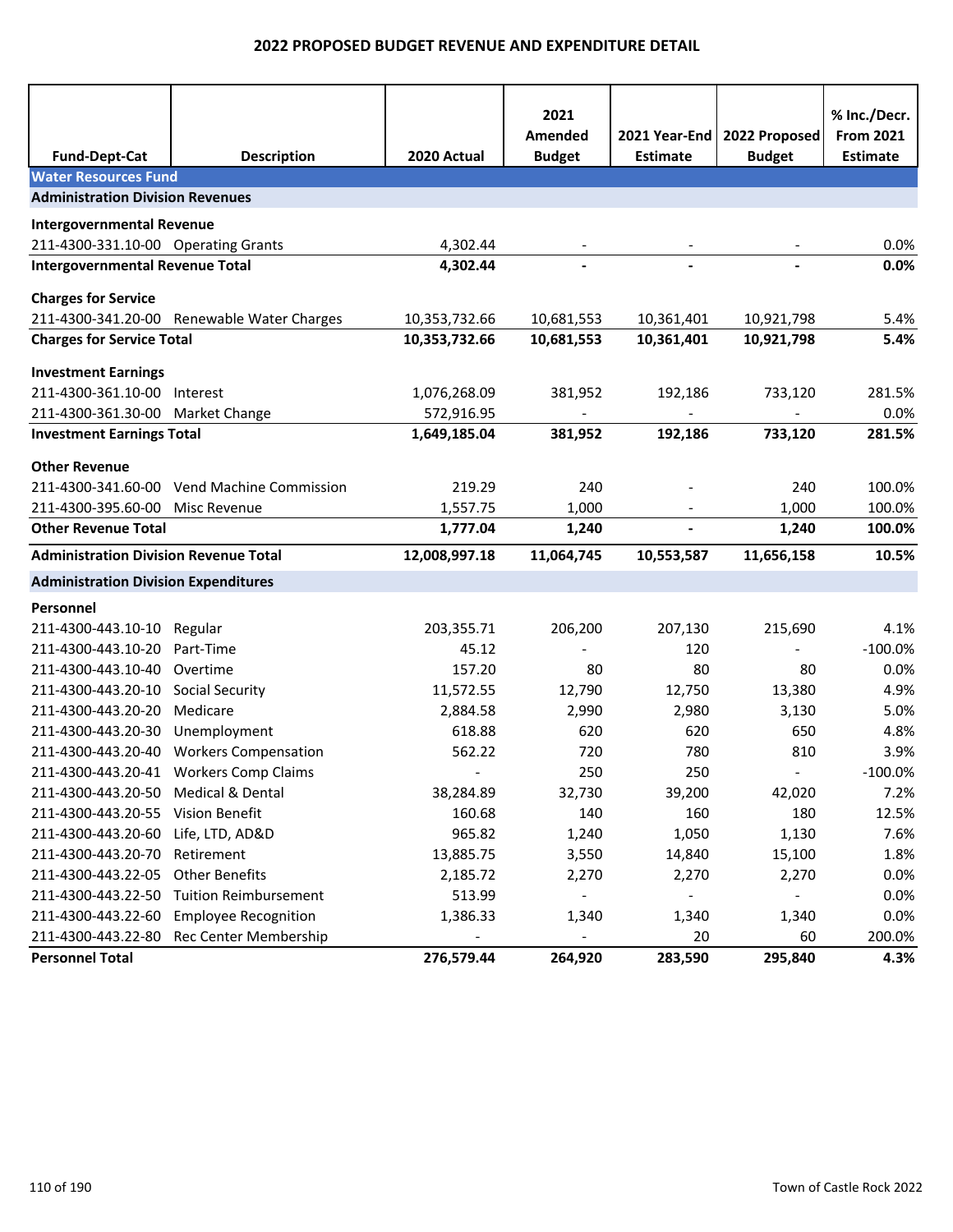|                                    |                                              |             | 2021<br>Amended          | 2021 Year-End   | 2022 Proposed  | % Inc./Decr.<br><b>From 2021</b> |
|------------------------------------|----------------------------------------------|-------------|--------------------------|-----------------|----------------|----------------------------------|
| <b>Fund-Dept-Cat</b>               | <b>Description</b>                           | 2020 Actual | <b>Budget</b>            | <b>Estimate</b> | <b>Budget</b>  | <b>Estimate</b>                  |
| <b>Services &amp; Other</b>        |                                              |             |                          |                 |                |                                  |
| 211-4300-443.30-70                 | <b>Oth Professional Services</b>             | 4,422.53    | 3,000                    | 3,000           |                | $-100.0%$                        |
| 211-4300-443.30-71                 | <b>Admin Cost Allocations</b>                | 218,523.00  | 210,730                  | 210,732         | 258,060        | 22.5%                            |
| 211-4300-443.30-72                 | Marketing                                    | 25,012.81   | 18,000                   | 22,568          | 31,166         | 38.1%                            |
| 211-4300-443.30-90                 | <b>Technical Services</b>                    | 277.95      | 300                      | 300             | 300            | 0.0%                             |
| 211-4300-443.40-10                 | Utilities - Electric                         | 4,469.50    | 6,489                    | 6,489           | 7,154          | 10.3%                            |
| 211-4300-443.40-11                 | Utilities - Natural Gas                      | 865.81      | 1,800                    | 1,800           | 1,800          | 0.0%                             |
| 211-4300-443.40-12                 | Water-Stormwater-Sewer                       | 2,410.25    | 2,200                    | 2,200           | 2,200          | 0.0%                             |
| 211-4300-443.40-20                 | <b>Custodial Services</b>                    | 195.46      | 600                      | 600             | 600            | 0.0%                             |
| 211-4300-443.40-23                 | <b>Disposal Services</b>                     | 326.82      | 241                      | 241             | 241            | 0.0%                             |
| 211-4300-443.40-26                 | <b>Recycling Services</b>                    | 733.13      | 550                      | 550             | 600            | 9.1%                             |
| 211-4300-443.40-30                 | Repair & Maint-Buildings                     | 1,910.87    | 2,500                    | 2,500           | 4,000          | 60.0%                            |
| 211-4300-443.40-31                 | Repair & Maint-Grounds                       | 5,963.63    | 1,035                    | 1,035           | 1,035          | 0.0%                             |
| 211-4300-443.40-32                 | Repair & Maint-Equipment                     | 1,369.74    | 2,000                    | 2,000           | 3,000          | 50.0%                            |
| 211-4300-443.40-33                 | Repair & Maint-Vehicles                      |             | 15,000                   | 15,000          | 15,000         | 0.0%                             |
| 211-4300-443.40-40                 | <b>Equipment Rentals</b>                     | 4,287.49    | 5,900                    | 5,900           | 5,900          | 0.0%                             |
| 211-4300-443.40-45                 | <b>Property Taxes</b>                        | 12,737.30   | 25,000                   | 25,000          | 25,000         | 0.0%                             |
| 211-4300-443.50-10                 | Insurance                                    | 20,626.54   | 44,980                   | 44,980          | 49,480         | 10.0%                            |
| 211-4300-443.50-20                 | Communications-Telephone                     | 9,468.53    | 5,304                    | 5,304           | 5,569          | 5.0%                             |
|                                    | 211-4300-443.50-21 Communications-Cellular   | 4,225.79    | 6,500                    | 6,500           | 7,500          | 15.4%                            |
|                                    | 211-4300-443.50-22 Software Maint Agreement  | 676.39      | 2,300                    | 2,300           | 2,300          | 0.0%                             |
| 211-4300-443.50-23                 | Hardware Maint Agreement                     |             | 320                      | 320             | 720            | 125.0%                           |
| 211-4300-443.50-30                 | Advertising                                  |             | 155                      | 155             | 155            | 0.0%                             |
| 211-4300-443.50-40                 | Printing and Binding                         | 369.13      | 155                      | 1,160           | 720            | $-37.9%$                         |
| 211-4300-443.50-60                 | Travel                                       | 38.16       | 720                      | 720             | 720            | 0.0%                             |
| 211-4300-443.50-61 Food & Beverage |                                              | 212.43      | 790                      | 790             | 790            | 0.0%                             |
|                                    | 211-4300-443.50-70 Dues & Subscriptions      | 2,759.55    | 2,000                    | 2,000           | 2,500          | 25.0%                            |
| 211-4300-443.50-75 Postage         |                                              | 787.77      | 2,500                    | 2,500           | 2,500          | 0.0%                             |
|                                    | 211-4300-443.50-80 Miscellaneous Services    | 295.28      | 500                      | 500             | 500            | 0.0%                             |
| 211-4300-443.51-10 Training        |                                              | 2,737.83    | 2,200                    | 2,200           | 3,000          | 36.4%                            |
| 211-4300-443.51-40 Travel Training |                                              | 40.23       | 300                      | 300             | 300            | 0.0%                             |
| 211-4300-443.51-50 Meals Training  |                                              | 5.98        | 250                      | 250             | 260            | 4.0%                             |
|                                    | 211-4300-443.51-60 Professional Licensing    | 457.50      | 390                      | 390             | 390            | 0.0%                             |
|                                    | 211-4300-443.80-12 Boards & Commissions Appr | 271.13      | $\overline{\phantom{a}}$ | 80              | $\blacksquare$ | $-100.0\%$                       |
| <b>Services &amp; Other Total</b>  |                                              | 326,478.53  | 364,709                  | 370,364         | 433,460        | 17.0%                            |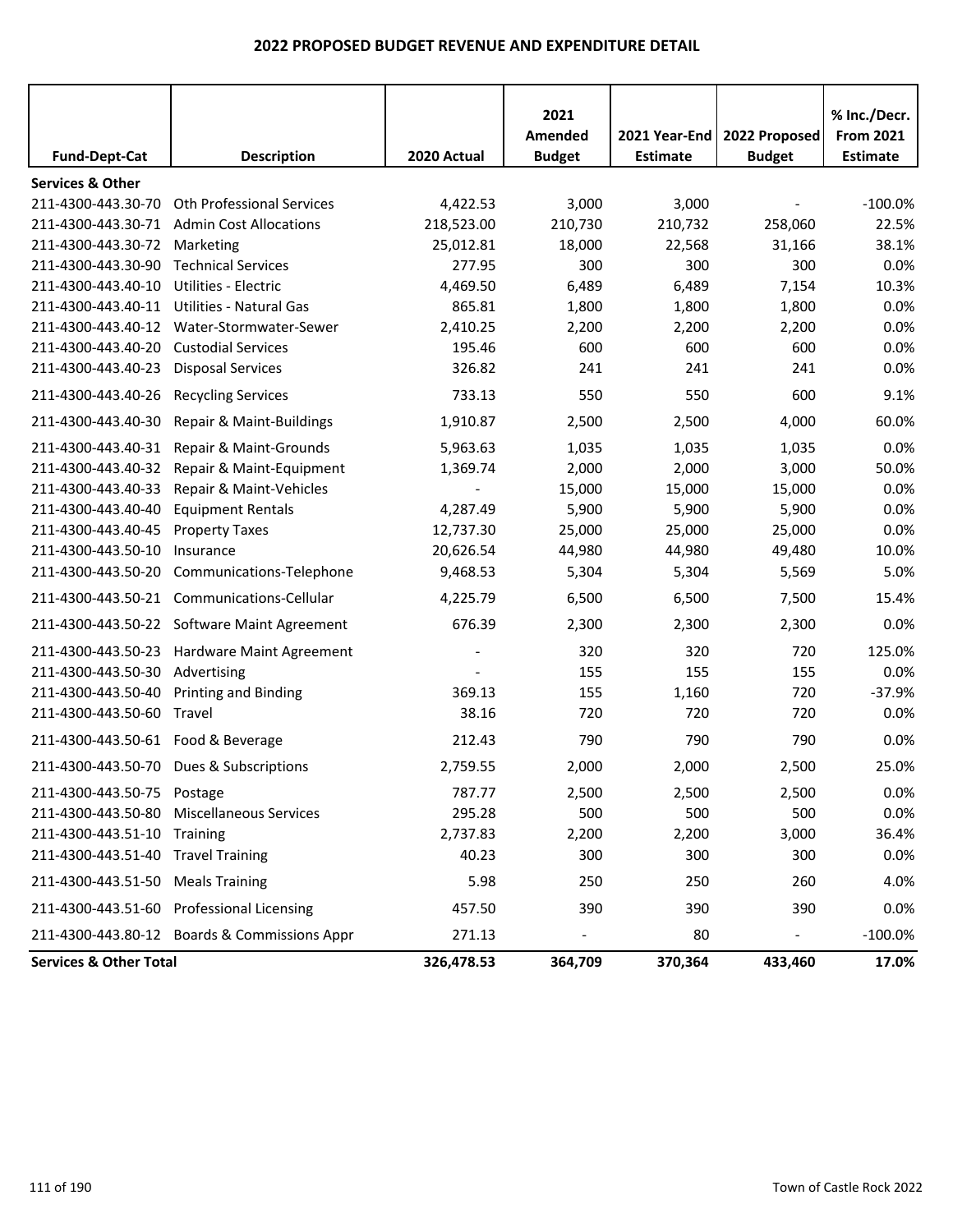|                                                  |                                                     |             | 2021                     |                 |               | % Inc./Decr.     |
|--------------------------------------------------|-----------------------------------------------------|-------------|--------------------------|-----------------|---------------|------------------|
|                                                  |                                                     |             | Amended                  | 2021 Year-End   | 2022 Proposed | <b>From 2021</b> |
| <b>Fund-Dept-Cat</b>                             | <b>Description</b>                                  | 2020 Actual | <b>Budget</b>            | <b>Estimate</b> | <b>Budget</b> | <b>Estimate</b>  |
| <b>Supplies</b>                                  |                                                     |             |                          |                 |               |                  |
| 211-4300-443.61-10 Office Supplies               |                                                     | 2,102.57    | 920                      | 920             | 920           | 0.0%             |
| 211-4300-443.61-11 Books & Publications          |                                                     | 25.05       | 165                      | 165             | 165           | 0.0%             |
|                                                  | 211-4300-443.61-12 Office Eq-Furn/Noncapital        |             | 1,500                    | 1,500           | 1,600         | 6.7%             |
|                                                  | 211-4300-443.61-14 Equipment / Noncapital           |             | $\overline{\phantom{a}}$ | $\blacksquare$  | 2,000         | 100.0%           |
| 211-4300-443.61-20 Operating Supplies            |                                                     | 7,919.47    | 5,030                    | 5,030           | 5,000         | $-0.6%$          |
| 211-4300-443.61-21 Cleaning Supplies             |                                                     |             | 59                       | 59              | 59            | 0.0%             |
| 211-4300-443.61-22 Parts                         |                                                     | 312.32      | 50                       | 50              | 50            | 0.0%             |
| 211-4300-443.61-23 Gasoline                      |                                                     |             | 11,356                   | 11,356          | 11,356        | 0.0%             |
| 211-4300-443.61-27 Clothing & Uniforms           |                                                     |             | 100                      | 100             | 100           | 0.0%             |
| 211-4300-443.61-30 Computer-Hardware             |                                                     | 782.07      | 213                      | 213             | 213           | 0.0%             |
| 211-4300-443.61-31 Computer-Software             |                                                     |             | 353                      | 353             | 353           | 0.0%             |
|                                                  | 211-4300-443.61-32 Telecommunication Eqpmnt         |             | 75                       | 75              | 75            | 0.0%             |
|                                                  | 211-4300-443.61-37 Safety Supplies & Equip          | 166.19      | 100                      | 100             | 100           | 0.0%             |
|                                                  | 211-4300-443.62-20 Concession Merchandise           | 187.27      | 210                      | 210             | 210           | 0.0%             |
| <b>Supplies Total</b>                            |                                                     | 11,494.94   | 20,131                   | 20,131          | 22,201        | 10.3%            |
| <b>Administration Division Expenditure Total</b> |                                                     | 614,552.91  | 649,760                  | 674,085         | 751,501       | 11.5%            |
| <b>CS - Customer Billing Division Revenues</b>   |                                                     |             |                          |                 |               |                  |
| <b>Fines &amp; Forfeitures</b>                   |                                                     |             |                          |                 |               |                  |
|                                                  | 211-4321-351.43-00 Lien Administrative Fee          | 132.84      | 500                      | 250             | 500           | 100.0%           |
| <b>Fines &amp; Forfeitures Total</b>             |                                                     | 132.84      | 500                      | 250             | 500           | 100.0%           |
|                                                  | <b>CS - Customer Billing Division Revenue Total</b> | 132.84      | 500                      | 250             | 500           | 100.0%           |
|                                                  | <b>CS - Customer Billing Division Expenditures</b>  |             |                          |                 |               |                  |
| Personnel                                        |                                                     |             |                          |                 |               |                  |
| 211-4321-443.10-10 Regular                       |                                                     | 89,469.23   | 99,790                   | 96,920          | 107,960       | 11.4%            |
| 211-4321-443.10-40 Overtime                      |                                                     | 212.02      | 500                      | 500             | 500           | 0.0%             |
| 211-4321-443.20-10 Social Security               |                                                     | 5,366.52    | 6,223                    | 5,960           | 6,720         | 12.8%            |
| 211-4321-443.20-20 Medicare                      |                                                     | 1,255.14    | 1,455                    | 1,390           | 1,570         | 13.0%            |
| 211-4321-443.20-30 Unemployment                  |                                                     | 270.92      | 306                      | 290             | 330           | 13.8%            |
|                                                  | 211-4321-443.20-40 Workers Compensation             | 33.67       | 76                       | 70              | 90            | 28.6%            |
|                                                  | 211-4321-443.20-41 Workers Comp Claims              |             | 30                       | 30              |               | $-100.0%$        |
| 211-4321-443.20-50                               | <b>Medical &amp; Dental</b>                         | 24,701.03   | 29,249                   | 27,280          | 30,420        | 11.5%            |
| 211-4321-443.20-55 Vision Benefit                |                                                     | 116.54      | 142                      | 130             | 150           | 15.4%            |
| 211-4321-443.20-60 Life, LTD, AD&D               |                                                     | 453.07      | 643                      | 510             | 580           | 13.7%            |
| 211-4321-443.20-70 Retirement                    |                                                     | 6,277.68    | 2,191                    | 6,820           | 7,590         | 11.3%            |
|                                                  | 211-4321-443.22-80 Rec Center Membership            |             | 105                      | 180             | 290           | 61.1%            |
| <b>Personnel Total</b>                           |                                                     | 128,155.82  | 140,710                  | 140,080         | 156,200       | 11.5%            |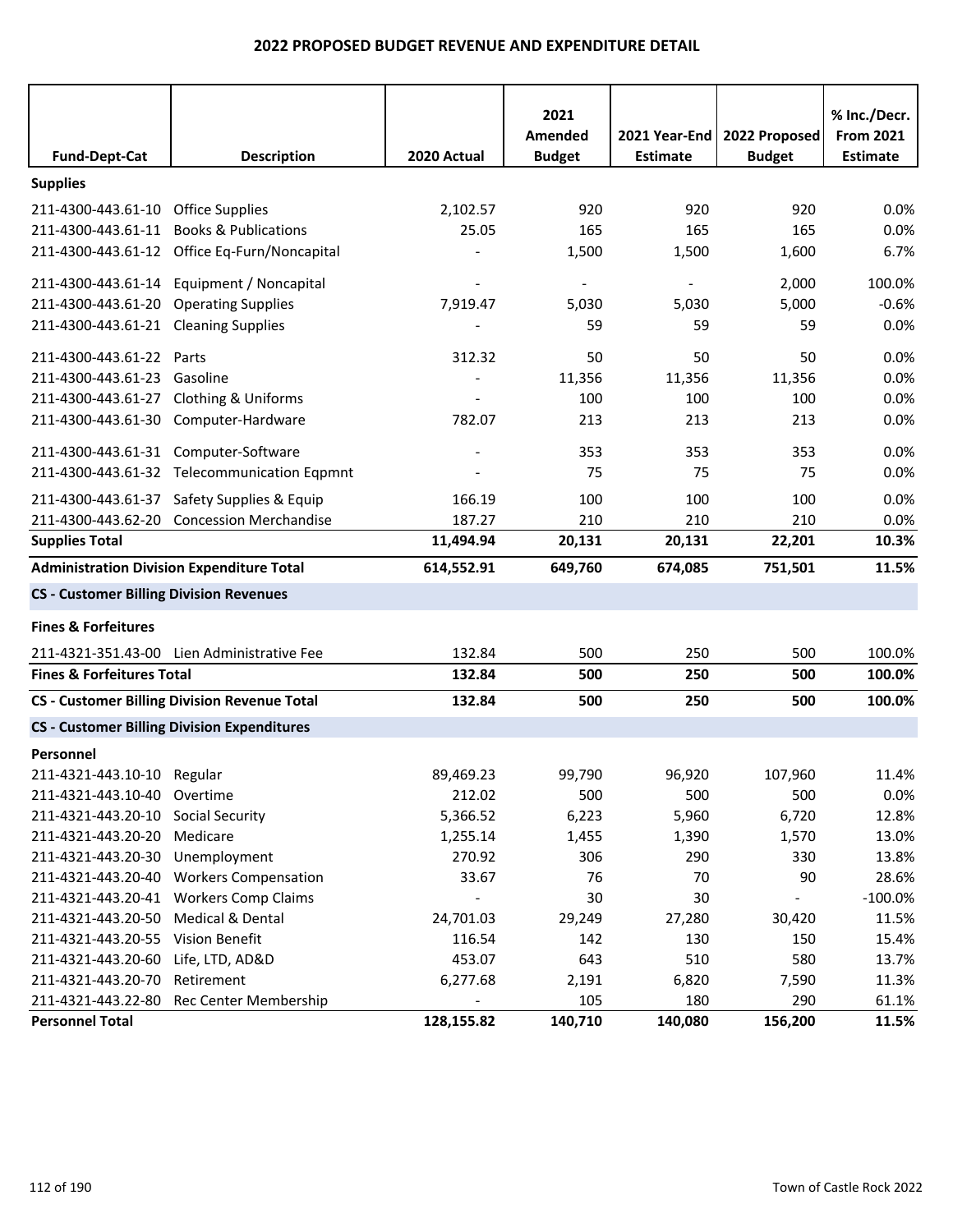| <b>Fund-Dept-Cat</b>                  | <b>Description</b>                                      | 2020 Actual              | 2021<br>Amended<br><b>Budget</b> | 2021 Year-End<br><b>Estimate</b> | 2022 Proposed<br><b>Budget</b> | % Inc./Decr.<br><b>From 2021</b><br><b>Estimate</b> |
|---------------------------------------|---------------------------------------------------------|--------------------------|----------------------------------|----------------------------------|--------------------------------|-----------------------------------------------------|
| <b>Services &amp; Other</b>           |                                                         |                          |                                  |                                  |                                |                                                     |
| 211-4321-443.30-90                    | <b>Technical Services</b>                               | 7,080.00                 | 40,000                           | 10,022                           | 15,000                         | 49.7%                                               |
| 211-4321-443.50-21                    | Communications-Cellular                                 | 108.56                   | 110                              | 108                              | 120                            | 11.1%                                               |
| 211-4321-443.50-22                    | <b>Software Maint Agreement</b>                         | 2,951.82                 | 2,500                            | 2,994                            | 14,478                         | 383.6%                                              |
| 211-4321-443.50-40                    | <b>Printing and Binding</b>                             | 7,075.29                 | 7,500                            | 7,502                            | 7,500                          | 0.0%                                                |
| 211-4321-443.50-50                    | <b>Bank Fee</b>                                         | 51,421.47                | 71,000                           | 66,388                           | 60,000                         | $-9.6%$                                             |
| 211-4321-443.50-51                    | <b>Administrative Fee</b>                               | 16,610.52                | 12,672                           | 12,184                           | 13,172                         | 8.1%                                                |
| 211-4321-443.50-60                    | Travel                                                  |                          | 500                              |                                  | 125                            | 100.0%                                              |
| 211-4321-443.50-61                    | Food & Beverage                                         |                          | 130                              | 130                              | 130                            | 0.0%                                                |
| 211-4321-443.50-70                    | Dues & Subscriptions                                    |                          | 100                              | 100                              | 100                            | 0.0%                                                |
| 211-4321-443.50-75                    | Postage                                                 | 21,312.37                | 20,500                           | 20,814                           | 21,000                         | 0.9%                                                |
| 211-4321-443.50-80                    | <b>Miscellaneous Services</b>                           | 44.75                    | $\overline{\phantom{a}}$         |                                  |                                | 0.0%                                                |
| 211-4321-443.51-10                    | Training                                                |                          | 1,000                            | 500                              | 1,000                          | 100.0%                                              |
| 211-4321-443.51-40                    | <b>Travel Training</b>                                  |                          | 700                              |                                  | 500                            | 100.0%                                              |
| 211-4321-443.51-50                    | <b>Meals Training</b>                                   |                          | 230                              | 230                              | 500                            | 117.4%                                              |
| 211-4321-443.80-29                    | <b>Background Checks</b>                                |                          | 50                               | 100                              | 50                             | $-50.0%$                                            |
| 211-4321-443.80-60                    | <b>Bad Debt Expense</b>                                 | 239.86                   | 500                              | 173                              | 100                            | $-42.2%$                                            |
| <b>Services &amp; Other Total</b>     |                                                         | 106,844.64               | 157,492                          | 121,245                          | 133,775                        | 10.3%                                               |
|                                       |                                                         |                          |                                  |                                  |                                |                                                     |
| <b>Supplies</b><br>211-4321-443.61-11 | <b>Books &amp; Publications</b>                         |                          | 100                              |                                  | 100                            | 100.0%                                              |
| 211-4321-443.61-27                    | Clothing & Uniforms                                     |                          | 100                              | 140                              | 140                            | 0.0%                                                |
| 211-4321-443.61-30                    | Computer-Hardware                                       | 44.75                    | 250                              | 250                              | 250                            | 0.0%                                                |
| 211-4321-443.61-31 Computer-Software  |                                                         | 14.18                    | 500                              | 250                              | 250                            | 0.0%                                                |
| <b>Supplies Total</b>                 |                                                         |                          |                                  | 640                              |                                |                                                     |
|                                       |                                                         | 58.93                    | 950                              |                                  | 740                            | 15.6%                                               |
| Capital                               |                                                         |                          |                                  |                                  |                                |                                                     |
| 211-4321-443.70-43 Software           |                                                         | $\overline{\phantom{a}}$ | 136,250                          | 55,000                           | 47,500                         | $-13.6%$                                            |
| <b>Capital Total</b>                  |                                                         |                          | 136,250                          | 55,000                           | 47,500                         | $-13.6%$                                            |
|                                       | <b>CS - Customer Billing Division Expenditure Total</b> | 235,059.39               | 435,402                          | 316,965                          | 338,215                        | 6.7%                                                |
| <b>Conservation Division Revenues</b> |                                                         |                          |                                  |                                  |                                |                                                     |
| <b>Licenses &amp; Permits</b>         |                                                         |                          |                                  |                                  |                                |                                                     |
|                                       | 211-4330-321.60-00 Landscaper Registration              |                          | 12,000                           | 10,000                           | 8,000                          | $-20.0%$                                            |
| <b>Licenses &amp; Permits Total</b>   |                                                         |                          | 12,000                           | 10,000                           | 8,000                          | $-20.0%$                                            |
| <b>Charges for Service</b>            |                                                         |                          |                                  |                                  |                                |                                                     |
| 211-4330-341.26-00                    | <b>Irrigation Permit Fees</b>                           | 64,176.00                | 15,000                           | 34,015                           | 18,000                         | $-47.1%$                                            |
| 211-4330-341.27-00 Sod Exemption      |                                                         | 8,536.00                 | 5,000                            | 5,000                            | 7,000                          | 40.0%                                               |
| <b>Charges for Service Total</b>      |                                                         | 72,712.00                | 20,000                           | 39,015                           | 25,000                         | $-35.9%$                                            |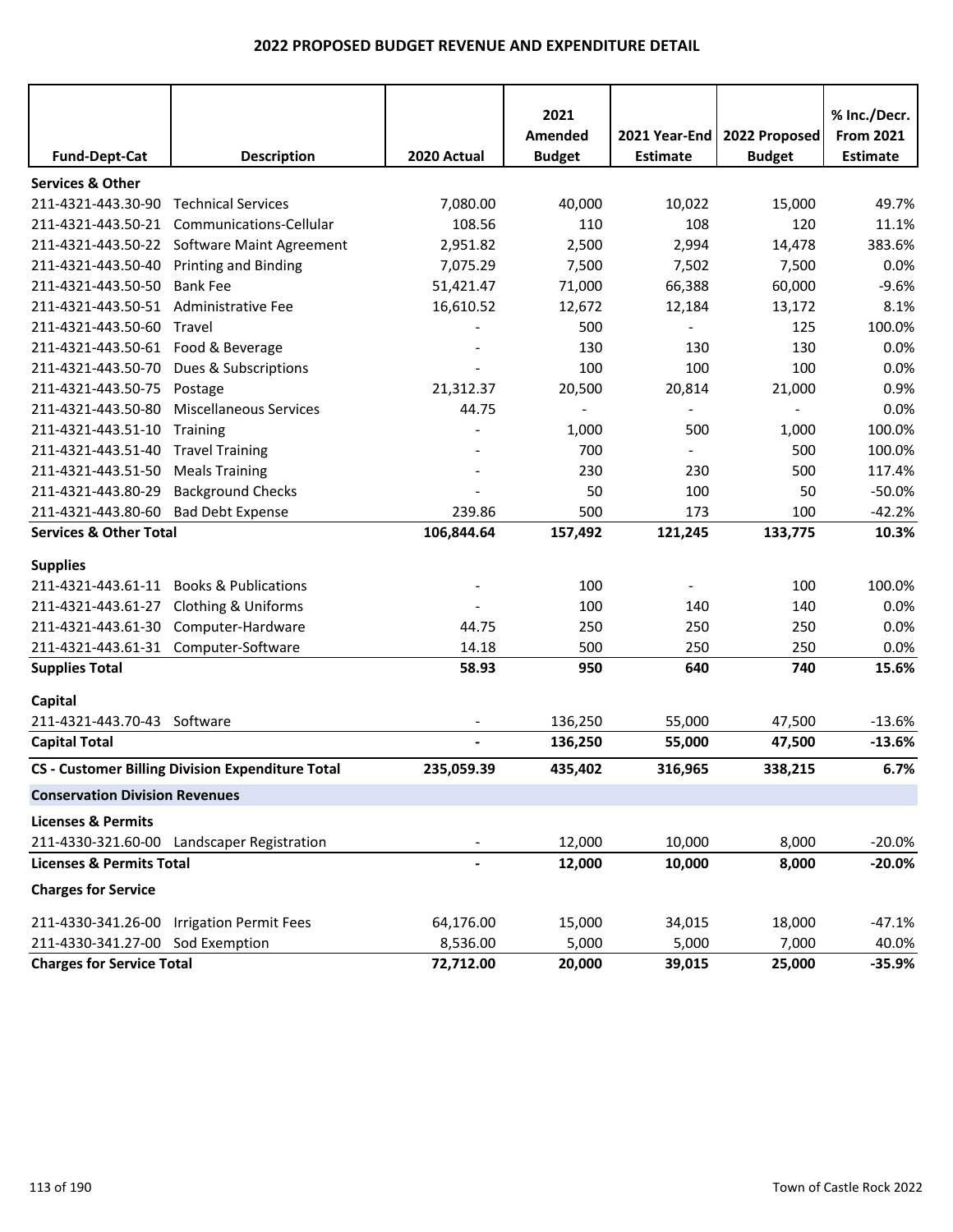|                                            |                                         |             | 2021          |                 |                          | % Inc./Decr.     |
|--------------------------------------------|-----------------------------------------|-------------|---------------|-----------------|--------------------------|------------------|
|                                            |                                         |             | Amended       | 2021 Year-End   | 2022 Proposed            | <b>From 2021</b> |
| <b>Fund-Dept-Cat</b>                       | <b>Description</b>                      | 2020 Actual | <b>Budget</b> | <b>Estimate</b> | <b>Budget</b>            | <b>Estimate</b>  |
| <b>Fines &amp; Forfeitures</b>             |                                         |             |               |                 |                          |                  |
| 211-4330-351.50-00 Water Surcharge         |                                         | 97,733.91   | 75,000        | 74,310          | 80,000                   | 7.7%             |
| 211-4330-351.51-00 Watering Violation      |                                         | 100,975.00  | 15,000        | 69,925          | 75,000                   | 7.3%             |
| <b>Fines &amp; Forfeitures Total</b>       |                                         | 198,708.91  | 90,000        | 144,235         | 155,000                  | 7.5%             |
| <b>Other Revenue</b>                       |                                         |             |               |                 |                          |                  |
| 211-4330-395.60-00                         | Misc Revenue                            | (747.50)    | 2,000         | 925             | 2,500                    | 170.3%           |
| <b>Other Revenue Total</b>                 |                                         | (747.50)    | 2,000         | 925             | 2,500                    | 170.3%           |
| <b>Conservation Division Revenue Total</b> |                                         | 270,673.41  | 124,000       | 194,175         | 190,500                  | $-1.9%$          |
| <b>Conservation Division Expenditures</b>  |                                         |             |               |                 |                          |                  |
| Personnel                                  |                                         |             |               |                 |                          |                  |
| 211-4330-443.10-10 Regular                 |                                         | 166,740.47  | 167,990       | 170,620         | 176,500                  | 3.5%             |
| 211-4330-443.10-30 Seasonal                |                                         | 56,185.02   | 48,770        | 48,770          | 48,770                   | 0.0%             |
| 211-4330-443.10-40                         | Overtime                                | 4,702.75    | 1,000         | 1,000           | 1,000                    | 0.0%             |
| 211-4330-443.20-10 Social Security         |                                         | 13,762.41   | 13,500        | 13,540          | 14,030                   | 3.6%             |
| 211-4330-443.20-20                         | Medicare                                | 3,218.75    | 3,160         | 3,170           | 3,280                    | 3.5%             |
| 211-4330-443.20-30                         | Unemployment                            | 685.92      | 650           | 660             | 680                      | 3.0%             |
|                                            | 211-4330-443.20-40 Workers Compensation | 1,408.34    | 2,490         | 2,480           | 2,630                    | 6.1%             |
|                                            | 211-4330-443.20-41 Workers Comp Claims  |             | 870           | 870             | $\overline{\phantom{a}}$ | $-100.0%$        |
| 211-4330-443.20-50                         | Medical & Dental                        | 29,426.13   | 29,120        | 28,910          | 30,940                   | 7.0%             |
| 211-4330-443.20-55                         | <b>Vision Benefit</b>                   | 131.75      | 130           | 120             | 130                      | 8.3%             |
| 211-4330-443.20-60                         | Life, LTD, AD&D                         | 576.31      | 1,020         | 790             | 930                      | 17.7%            |
| 211-4330-443.20-70                         | Retirement                              | 12,378.73   | 10,580        | 12,000          | 12,420                   | 3.5%             |
| 211-4330-443.22-60                         | <b>Employee Recognition</b>             | 62.50       |               |                 |                          | 0.0%             |
| 211-4330-443.22-80                         | <b>Rec Center Membership</b>            | 1,033.14    | 1,930         | 1,930           | 1,930                    | 0.0%             |
| <b>Personnel Total</b>                     |                                         | 290,312.22  | 281,210       | 284,860         | 293,240                  | 2.9%             |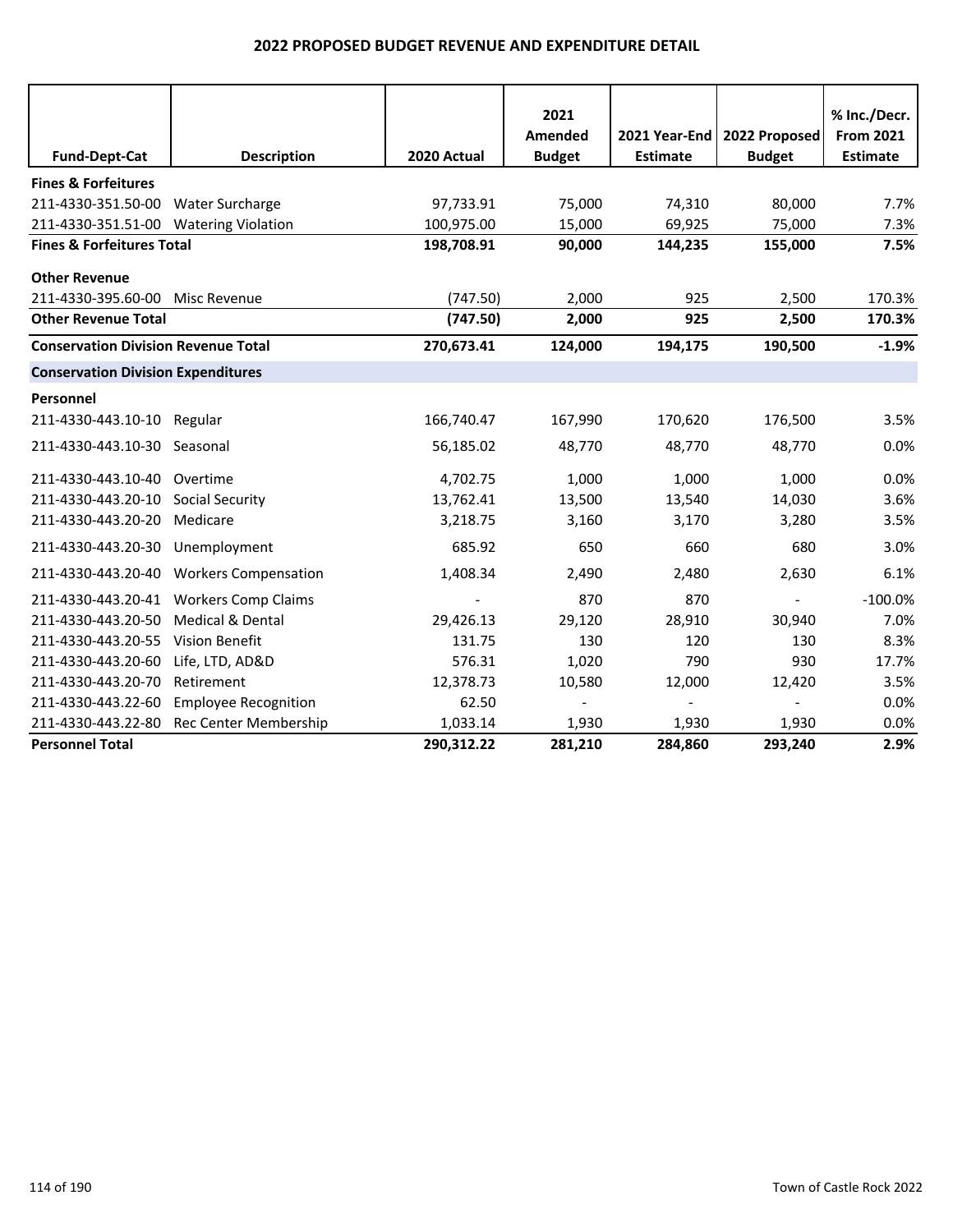|                                                |                                             |             | 2021<br>Amended | 2021 Year-End   | 2022 Proposed | % Inc./Decr.<br><b>From 2021</b> |
|------------------------------------------------|---------------------------------------------|-------------|-----------------|-----------------|---------------|----------------------------------|
| <b>Fund-Dept-Cat</b>                           | <b>Description</b>                          | 2020 Actual | <b>Budget</b>   | <b>Estimate</b> | <b>Budget</b> | <b>Estimate</b>                  |
| <b>Services &amp; Other</b>                    |                                             |             |                 |                 |               |                                  |
| 211-4330-443.30-70                             | <b>Oth Professional Services</b>            | 114.20      | 7,500           | 6,575           | 7,500         | 14.1%                            |
| 211-4330-443.30-80                             | <b>Planning Services</b>                    |             | 10,000          | 9,900           | 25,000        | 152.5%                           |
| 211-4330-443.30-90                             | <b>Technical Services</b>                   | 3,788.64    | 5,000           | 4,975           | 5,000         | 0.5%                             |
| 211-4330-443.40-32                             | Repair & Maint-Equipment                    |             | 1,500           | 1,494           | 1,500         | 0.4%                             |
| 211-4330-443.40-41 Facility Rental             |                                             |             | 530             | 522             | 600           | 14.9%                            |
|                                                | 211-4330-443.50-21 Communications-Cellular  | 1,274.71    | 1,200           | 1,164           | 1,300         | 11.7%                            |
|                                                | 211-4330-443.50-22 Software Maint Agreement | 1,796.57    | 1,800           | 1,635           | 1,800         | 10.1%                            |
| 211-4330-443.50-40                             | <b>Printing and Binding</b>                 | 4,622.00    | 10,000          | 9,000           | 8,000         | $-11.1%$                         |
| 211-4330-443.50-60                             | Travel                                      | 377.17      | 150             | 144             | 150           | 4.2%                             |
| 211-4330-443.50-61                             | Food & Beverage                             | 36.15       | 230             | 225             | 230           | 2.2%                             |
| 211-4330-443.50-70                             | Dues & Subscriptions                        | 1,394.00    | 12,000          | 14,000          | 15,000        | 7.1%                             |
| 211-4330-443.50-75                             | Postage                                     | 6,000.00    | 9,000           | 9,000           | 9,000         | 0.0%                             |
| 211-4330-443.50-80                             | <b>Miscellaneous Services</b>               | 50.00       | 50              | 45              | 50            | 11.1%                            |
| 211-4330-443.51-10                             | Training                                    | 837.50      | 2,000           | 1,998           | 2,000         | 0.1%                             |
| 211-4330-443.51-40                             | <b>Travel Training</b>                      | 50.00       | 650             | 648             | 250           | $-61.4%$                         |
| 211-4330-443.51-50                             | <b>Meals Training</b>                       | 86.00       | 300             | 297             | 200           | $-32.7%$                         |
| 211-4330-443.51-60                             | <b>Professional Licensing</b>               |             | 350             | 342             | 350           | 2.3%                             |
| 211-4330-443.81-10                             | <b>Conservation Rebates</b>                 | 106,013.50  | 183,986         | 144,998         | 145,000       | 0.0%                             |
|                                                | 211-4330-443.81-11 Education & Outreach     | 7,529.24    | 15,000          | 14,996          | 15,000        | 0.0%                             |
| <b>Services &amp; Other Total</b>              |                                             | 133,969.68  | 261,246         | 221,958         | 237,930       | 7.2%                             |
| <b>Supplies</b>                                |                                             |             |                 |                 |               |                                  |
| 211-4330-443.61-10                             | <b>Office Supplies</b>                      | 445.85      | 100             | 99              | 100           | 1.0%                             |
| 211-4330-443.61-11                             | <b>Books &amp; Publications</b>             |             | 215             | 207             | 150           | $-27.5%$                         |
| 211-4330-443.61-14                             | Equipment / Noncapital                      |             | 2,500           | 2,493           | 2,500         | 0.3%                             |
| 211-4330-443.61-20                             | <b>Operating Supplies</b>                   | 228.38      | 1,000           | 999             | 600           | $-39.9%$                         |
| 211-4330-443.61-27                             | <b>Clothing &amp; Uniforms</b>              | 213.76      | 500             | 495             | 750           | 51.5%                            |
|                                                | 211-4330-443.61-30 Computer-Hardware        | 273.89      | 3,700           | 3,699           | 3,700         | 0.0%                             |
| 211-4330-443.61-31 Computer-Software           |                                             | 3,182.02    | 250             | 1,996           | 2,000         | 0.2%                             |
|                                                | 211-4330-443.61-32 Telecommunication Eqpmnt | 124.04      | 350             | 342             | 350           | 2.3%                             |
| 211-4330-443.61-34 Tools                       |                                             | 97.92       | 100             | 99              | 200           | 102.0%                           |
|                                                | 211-4330-443.61-37 Safety Supplies & Equip  |             | 150             | 144             | 150           | 4.2%                             |
|                                                | 211-4330-443.61-39 Computer Replacement     | 252.79      | 670             |                 | 6,701         | 100.0%                           |
| <b>Supplies Total</b>                          |                                             | 4,818.65    | 9,535           | 10,573          | 17,201        | 62.7%                            |
| <b>Conservation Division Expenditure Total</b> |                                             | 429,100.55  | 551,991         | 517,391         | 548,371       | 6.0%                             |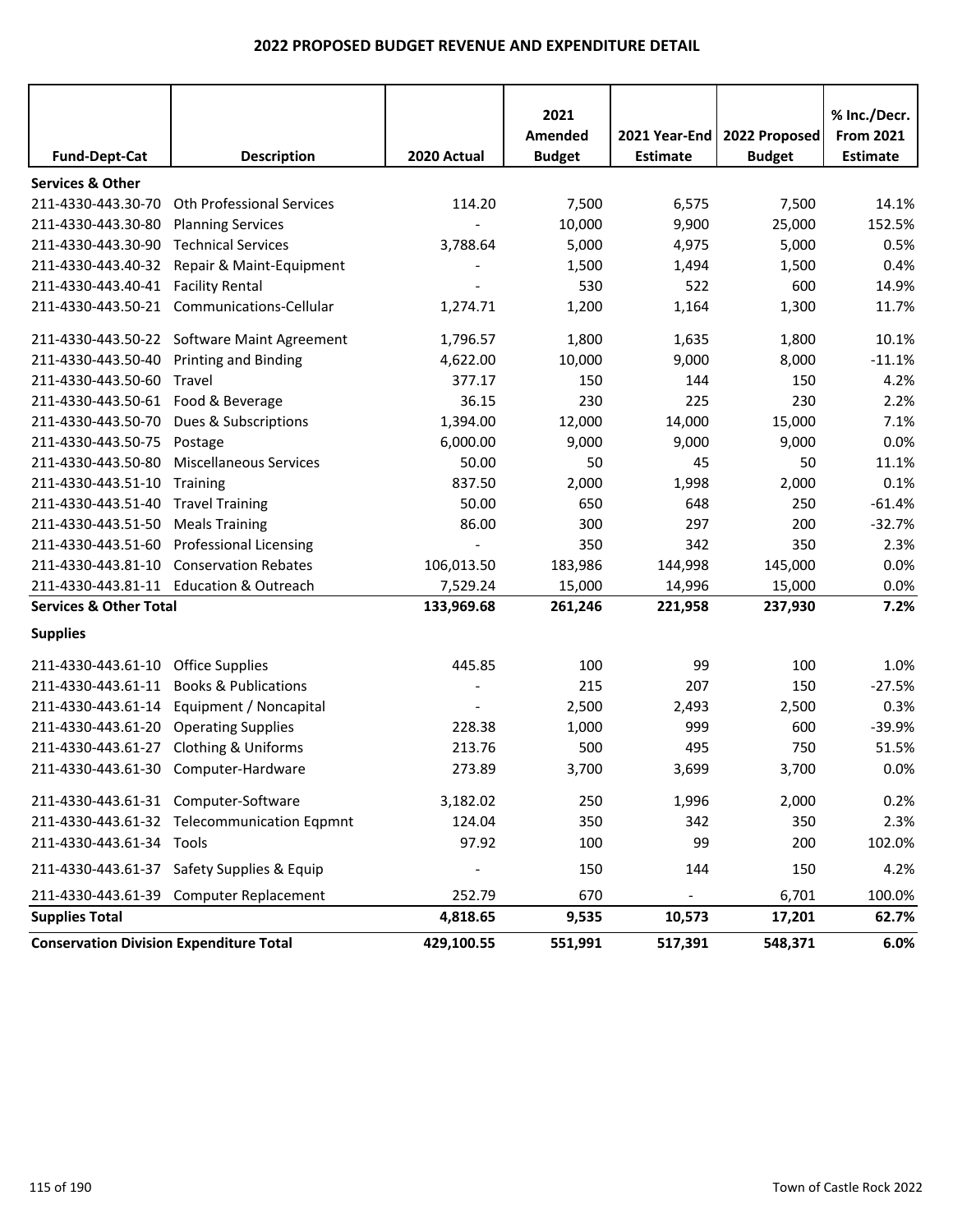|                                           |                                              |                          | 2021                     |                 |                | % Inc./Decr.     |  |  |
|-------------------------------------------|----------------------------------------------|--------------------------|--------------------------|-----------------|----------------|------------------|--|--|
|                                           |                                              |                          | Amended                  | 2021 Year-End   | 2022 Proposed  | <b>From 2021</b> |  |  |
| <b>Fund-Dept-Cat</b>                      | <b>Description</b>                           | 2020 Actual              | <b>Budget</b>            | <b>Estimate</b> | <b>Budget</b>  | <b>Estimate</b>  |  |  |
| <b>Mapping Division Expenditures</b>      |                                              |                          |                          |                 |                |                  |  |  |
| Personnel                                 |                                              |                          |                          |                 |                |                  |  |  |
| 211-4335-443.10-10 Regular                |                                              | 58,783.81                | 60,620                   | 61,280          | 63,430         | 3.5%             |  |  |
| 211-4335-443.10-30 Seasonal               |                                              | 8,279.05                 | 12,710                   | 12,710          | 12,710         | 0.0%             |  |  |
| 211-4335-443.10-40 Overtime               |                                              | 1,231.32                 | $\blacksquare$           | 200             | $\omega$       | $-100.0%$        |  |  |
| 211-4335-443.20-10 Social Security        |                                              | 4,187.53                 | 4,550                    | 4,570           | 4,720          | 3.3%             |  |  |
| 211-4335-443.20-20                        | Medicare                                     | 979.60                   | 1,060                    | 1,070           | 1,100          | 2.8%             |  |  |
| 211-4335-443.20-30 Unemployment           |                                              | 206.25                   | 220                      | 220             | 230            | 4.6%             |  |  |
|                                           | 211-4335-443.20-40 Workers Compensation      | 336.98                   | 700                      | 660             | 750            | 13.6%            |  |  |
|                                           | 211-4335-443.20-41 Workers Comp Claims       |                          | 120                      | 120             |                | $-100.0%$        |  |  |
| 211-4335-443.20-50                        | <b>Medical &amp; Dental</b>                  | 12,656.80                | 13,270                   | 13,090          | 14,070         | 7.5%             |  |  |
| 211-4335-443.20-55 Vision Benefit         |                                              | 78.16                    | 90                       | 80              | 90             | 12.5%            |  |  |
| 211-4335-443.20-60 Life, LTD, AD&D        |                                              | 156.79                   | 360                      | 270             | 340            | 25.9%            |  |  |
| 211-4335-443.20-70                        | Retirement                                   | 4,179.51                 | 1,060                    | 4,300           | 4,440          | 3.3%             |  |  |
| <b>Personnel Total</b>                    |                                              | 91,075.80                | 94,760                   | 98,570          | 101,880        | 3.4%             |  |  |
| <b>Services &amp; Other</b>               |                                              |                          |                          |                 |                |                  |  |  |
|                                           | 211-4335-443.30-70 Oth Professional Services |                          | 1,500                    | 1,500           | 1,500          | 0.0%             |  |  |
| 211-4335-443.30-90 Technical Services     |                                              |                          |                          | $\blacksquare$  | 15,000         | 100.0%           |  |  |
|                                           | 211-4335-443.40-32 Repair & Maint-Equipment  | 131.56                   | 1,000                    | 1,000           | 1,000          | 0.0%             |  |  |
|                                           | 211-4335-443.50-21 Communications-Cellular   | 5,806.04                 | 4,500                    | 2,088           | 4,500          | 115.5%           |  |  |
|                                           | 211-4335-443.50-22 Software Maint Agreement  | 9,289.37                 | 11,900                   | 11,900          | 12,900         | 8.4%             |  |  |
| 211-4335-443.50-40 Printing and Binding   |                                              | 16.62                    | 20                       | 20              | 20             | 0.0%             |  |  |
| 211-4335-443.50-60 Travel                 |                                              | 193.82                   | $\blacksquare$           | 200             | $\sim$         | $-100.0%$        |  |  |
| 211-4335-443.50-70                        | Dues & Subscriptions                         | 117.50                   | 300                      | 300             | 300            | 0.0%             |  |  |
| 211-4335-443.50-75 Postage                |                                              | 18.75                    |                          |                 |                | 0.0%             |  |  |
| 211-4335-443.51-10 Training               |                                              | 673.75                   | 3,000                    | 2,100           | 3,000          | 42.9%            |  |  |
| 211-4335-443.51-40 Travel Training        |                                              | 120.04                   | 350                      | 35              | 400            |                  |  |  |
| 211-4335-443.51-50 Meals Training         |                                              |                          | 150                      | 150             | 150            | 0.0%             |  |  |
| 211-4335-443.80-29 Background Checks      |                                              |                          | 30                       | 30              | 30             | 0.0%             |  |  |
| <b>Services &amp; Other Total</b>         |                                              | 16,367.45                | 22,750                   | 19,323          | 38,800         | 100.8%           |  |  |
| <b>Supplies</b>                           |                                              |                          |                          |                 |                |                  |  |  |
| 211-4335-443.61-10 Office Supplies        |                                              | $\overline{\phantom{a}}$ | $\overline{\phantom{a}}$ | 370             | $\blacksquare$ | $-100.0\%$       |  |  |
| 211-4335-443.61-20 Operating Supplies     |                                              | 2,536.81                 | 4,250                    | 6,590           | 6,250          | $-5.2%$          |  |  |
| 211-4335-443.61-23 Gasoline               |                                              | 23.77                    |                          |                 |                | 0.0%             |  |  |
|                                           | 211-4335-443.61-27 Clothing & Uniforms       | 361.33                   | 250                      | 250             | 500            | 100.0%           |  |  |
|                                           | 211-4335-443.61-30 Computer-Hardware         | 206.26                   | 9,500                    | 362             | 3,500          |                  |  |  |
| 211-4335-443.61-31 Computer-Software      |                                              | 16.57                    | 500                      | 500             | 500            | 0.0%             |  |  |
|                                           | 211-4335-443.61-32 Telecommunication Eqpmnt  | 64.51                    | 50                       | 50              | 50             | 0.0%             |  |  |
| 211-4335-443.61-34 Tools                  |                                              | 22.23                    | 25                       | 25              | 25             | 0.0%             |  |  |
|                                           | 211-4335-443.61-37 Safety Supplies & Equip   | 94.47                    | 100                      | 100             | 100            | 0.0%             |  |  |
| <b>Supplies Total</b>                     |                                              | 3,325.95                 | 14,675                   | 8,247           | 10,925         | 32.5%            |  |  |
| <b>Mapping Division Expenditure Total</b> |                                              | 110,769.20               | 132,185                  | 126,140         | 151,605        | 20.2%            |  |  |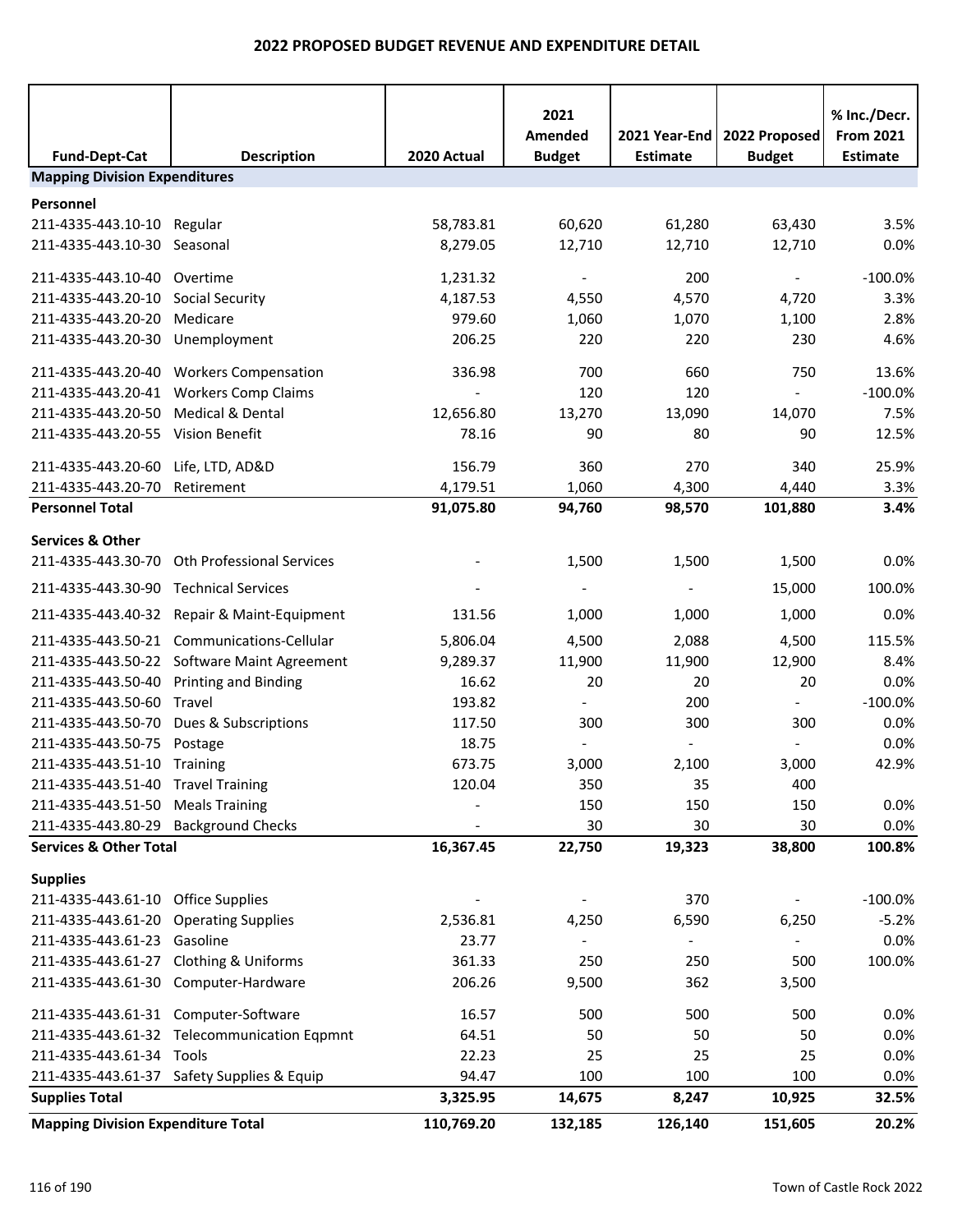|                                           |                                        |             | 2021                     |                 |               | % Inc./Decr.     |
|-------------------------------------------|----------------------------------------|-------------|--------------------------|-----------------|---------------|------------------|
|                                           |                                        |             | Amended                  | 2021 Year-End   | 2022 Proposed | <b>From 2021</b> |
| <b>Fund-Dept-Cat</b>                      | <b>Description</b>                     | 2020 Actual | <b>Budget</b>            | <b>Estimate</b> | <b>Budget</b> | <b>Estimate</b>  |
| <b>Engineering Division Revenues</b>      |                                        |             |                          |                 |               |                  |
| <b>Intergovernmental Revenue</b>          |                                        |             |                          |                 |               |                  |
| 211-4340-334.20-00 Capital Grants         |                                        | 235,473.67  | $\overline{\phantom{a}}$ |                 |               | 0.0%             |
| <b>Intergovernmental Revenue Total</b>    |                                        | 235,473.67  |                          |                 |               | 0.0%             |
| <b>Other Revenue</b>                      |                                        |             |                          |                 |               |                  |
| 211-4340-395.10-00                        | Reimbursements                         | 264,931.45  |                          | 10,312          | 270,000       |                  |
| <b>Other Revenue Total</b>                |                                        | 264,931.45  | $\blacksquare$           | 10,312          | 270,000       |                  |
| <b>Engineering Division Revenue Total</b> |                                        | 500,405.12  | $\overline{\phantom{a}}$ | 10,312          | 270,000       |                  |
| <b>Engineering Division Expenditures</b>  |                                        |             |                          |                 |               |                  |
| Personnel                                 |                                        |             |                          |                 |               |                  |
| 211-4340-443.10-10                        | Regular                                | 405,360.36  | 418,190                  | 450,300         | 467,460       | 3.8%             |
| 211-4340-443.10-40                        | Overtime                               | 5.14        | 3,000                    | 3,000           | 3,000         | 0.0%             |
| 211-4340-443.20-10 Social Security        |                                        | 23,913.56   | 26,110                   | 27,680          | 29,170        | 5.4%             |
| 211-4340-443.20-20                        | Medicare                               | 5,592.53    | 6,110                    | 6,470           | 6,820         | 5.4%             |
| 211-4340-443.20-30                        | Unemployment                           | 1,220.29    | 1,260                    | 1,360           | 1,410         | 3.7%             |
| 211-4340-443.20-40                        | <b>Workers Compensation</b>            | 1,031.53    | 1,280                    | 1,830           | 2,140         | 16.9%            |
|                                           | 211-4340-443.20-41 Workers Comp Claims |             | 410                      | 410             | 120           | $-70.7%$         |
| 211-4340-443.20-50                        | <b>Medical &amp; Dental</b>            | 71,912.07   | 73,550                   | 88,570          | 95,870        | 8.2%             |
| 211-4340-443.20-55                        | <b>Vision Benefit</b>                  | 330.66      | 310                      | 360             | 390           | 8.3%             |
| 211-4340-443.20-60                        | Life, LTD, AD&D                        | 2,018.97    | 2,540                    | 2,420           | 2,440         | 0.8%             |
| 211-4340-443.20-70                        | Retirement                             | 28,371.61   | 19,520                   | 31,730          | 32,930        | 3.8%             |
| 211-4340-443.22-80                        | Rec Center Membership                  | 1,262.48    | 1,260                    | 1,380           | 1,500         | 8.7%             |
| <b>Personnel Total</b>                    |                                        | 541,019.20  | 553,540                  | 615,510         | 643,250       | 4.5%             |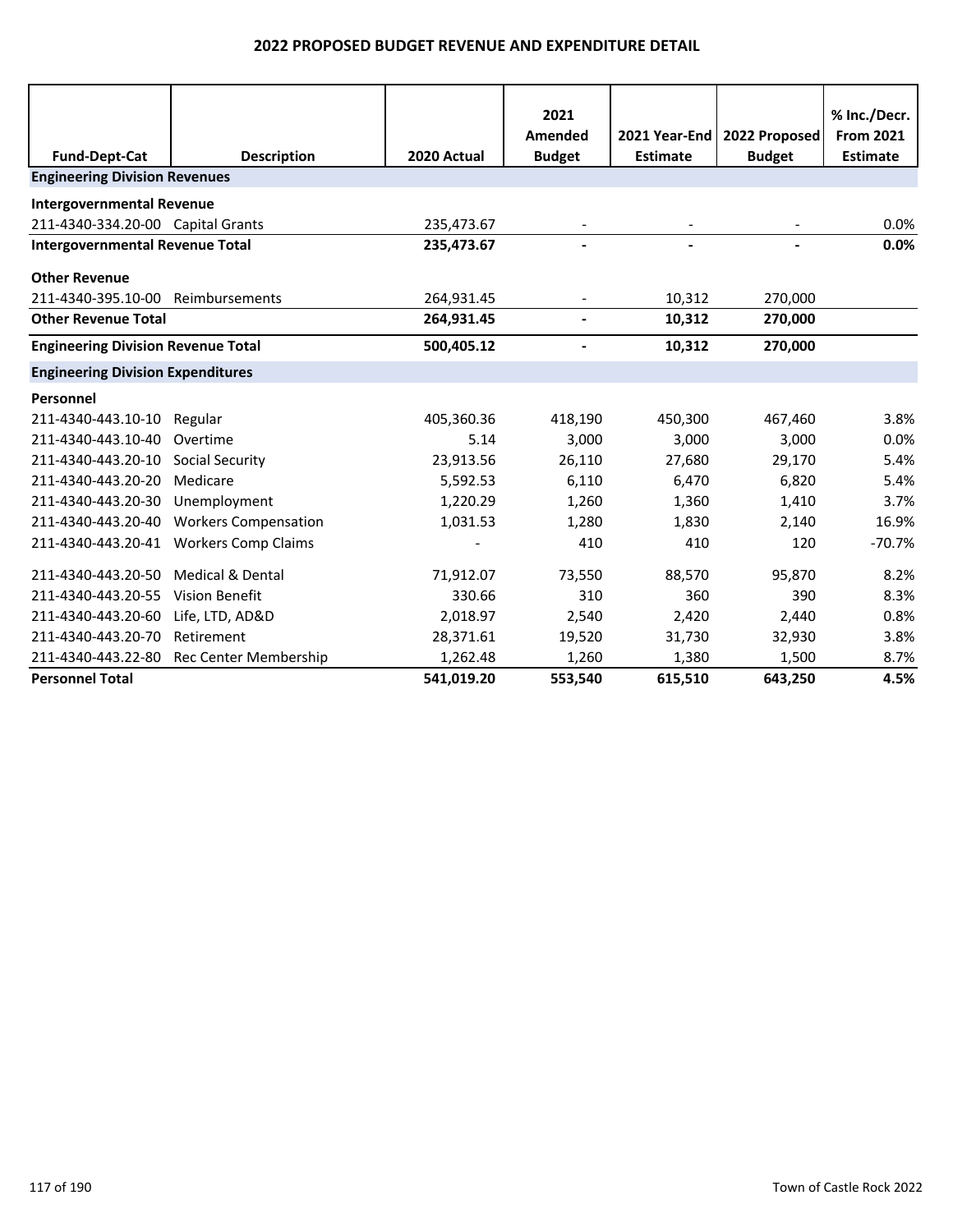|                                               |                                              |              | 2021          |                 |               | % Inc./Decr.     |
|-----------------------------------------------|----------------------------------------------|--------------|---------------|-----------------|---------------|------------------|
|                                               |                                              |              | Amended       | 2021 Year-End   | 2022 Proposed | <b>From 2021</b> |
| <b>Fund-Dept-Cat</b>                          | <b>Description</b>                           | 2020 Actual  | <b>Budget</b> | <b>Estimate</b> | <b>Budget</b> | <b>Estimate</b>  |
| <b>Services &amp; Other</b>                   |                                              |              |               |                 |               |                  |
| 211-4340-443.30-10                            | <b>Assessment Services</b>                   | 9,000.00     | 20,000        | 19,998          | 20,000        | 0.0%             |
| 211-4340-443.30-40                            | <b>Engineering Services</b>                  | 155,609.25   | 459,985       | 209,999         | 250,000       | 19.1%            |
| 211-4340-443.30-42                            | <b>PWSD CC Diversion Fees</b>                |              | 4,500         | 4,500           | 4,500         | 0.0%             |
| 211-4340-443.30-50                            | <b>Legal Services</b>                        | 218,966.24   | 149,157       | 129,998         | 200,000       | 53.9%            |
| 211-4340-443.30-70                            | Oth Professional Services                    | 2,879,982.42 | 3,223,549     | 3,335,294       | 4,080,000     | 22.3%            |
| 211-4340-443.30-80                            | <b>Planning Services</b>                     | 11,879.25    | 292,970       | 292,950         | 25,000        | $-91.5%$         |
| 211-4340-443.30-90                            | <b>Technical Services</b>                    | 15,000.00    | 20,000        | 19,980          | 20,000        | 0.1%             |
| 211-4340-443.40-10                            | Utilities - Electric                         | (280.26)     | 7,212         | 7,067           | 7,300         | 3.3%             |
| 211-4340-443.40-30                            | Repair & Maint-Buildings                     |              | 15,000        | 14,994          | 15,000        | 0.0%             |
| 211-4340-443.40-33                            | Repair & Maint-Vehicles                      | 4,856.31     | 3,200         | 3,195           | 4,500         | 40.9%            |
| 211-4340-443.50-21                            | Communications-Cellular                      | 3,494.46     | 3,500         | 3,513           | 3,900         | 11.0%            |
| 211-4340-443.50-22                            | Software Maint Agreement                     | 478.80       | 8,030         | 8,028           | 1,000         | $-87.5%$         |
| 211-4340-443.50-40                            | <b>Printing and Binding</b>                  | 11.17        | 250           | 243             | 250           | 2.9%             |
| 211-4340-443.50-60                            | Travel                                       | 946.12       | 2,500         | 2,474           | 1,750         | $-29.3%$         |
| 211-4340-443.50-61 Food & Beverage            |                                              | 27.51        | 220           | 216             | 125           | $-42.1%$         |
| 211-4340-443.50-70                            | Dues & Subscriptions                         | 19,100.10    | 20,000        | 20,130          | 22,000        | 9.3%             |
| 211-4340-443.50-75                            | Postage                                      | 126.38       | 150           | 142             | 150           | 5.6%             |
| 211-4340-443.51-10                            | Training                                     | 1,867.25     | 3,600         | 3,589           | 2,300         | $-35.9%$         |
| 211-4340-443.51-40                            | <b>Travel Training</b>                       | 15.00        | 800           | 792             | 675           | $-14.8%$         |
| 211-4340-443.51-50                            | <b>Meals Training</b>                        |              | 220           | 216             | 125           | $-42.1%$         |
| 211-4340-443.51-60                            | <b>Professional Licensing</b>                | 220.55       | 400           | 495             | 400           | $-19.2%$         |
|                                               | 211-4340-443.80-51 S Metro Water Sply Author | 78,333.33    | 120,000       | 119,992         | 100,000       | $-16.7%$         |
|                                               | 211-4340-443.80-61 CC Project Water Author   |              | 74,869        |                 |               | 0.0%             |
| <b>Services &amp; Other Total</b>             |                                              | 3,399,633.88 | 4,430,112     | 4,197,805       | 4,758,975     | 13.4%            |
| <b>Supplies</b>                               |                                              |              |               |                 |               |                  |
| 211-4340-443.61-10                            | <b>Office Supplies</b>                       |              | 30            | 27              | 30            | 11.1%            |
|                                               | 211-4340-443.61-12 Office Eq-Furn/Noncapital | 116.67       | 125           | 117             | 125           | 6.8%             |
| 211-4340-443.61-20 Operating Supplies         |                                              | 8,088.85     | 270           | 735             | 750           | 2.0%             |
| 211-4340-443.61-23 Gasoline                   |                                              | 1,431.55     | 1,250         | 1,264           | 1,500         | 18.7%            |
| 211-4340-443.61-27 Clothing & Uniforms        |                                              | 308.62       | 300           | 297             | 300           | 1.0%             |
|                                               | 211-4340-443.61-30 Computer-Hardware         | 470.54       | 1,300         | 1,296           | 500           | $-61.4%$         |
| 211-4340-443.61-31 Computer-Software          |                                              |              | 1,500         | 1,494           | 1,500         | 0.4%             |
|                                               | 211-4340-443.61-32 Telecommunication Eqpmnt  | 11.38        | 100           | 99              | 50            | $-49.5%$         |
| 211-4340-443.61-34 Tools                      |                                              | 75.43        | 100           | 99              | 67            | $-32.3%$         |
|                                               | 211-4340-443.61-37 Safety Supplies & Equip   | 112.99       | 200           | 198             | 125           | $-36.9%$         |
|                                               | 211-4340-443.61-39 Computer Replacement      |              | 3,900         | 1,950           |               | $-100.0\%$       |
| <b>Supplies Total</b>                         |                                              | 10,616.03    | 9,075         | 7,576           | 4,947         | $-34.7%$         |
|                                               |                                              |              |               |                 |               |                  |
| <b>Transfers Out</b>                          |                                              |              |               |                 |               |                  |
|                                               | 211-4340-443.91-85 Vehicle Replace Program   | 5,790.00     | 5,978         | 5,978           | 5,618         | $-6.0%$          |
| <b>Transfers Out Total</b>                    |                                              | 5,790.00     | 5,978         | 5,978           | 5,618         | $-6.0\%$         |
| <b>Engineering Division Expenditure Total</b> |                                              | 3,957,059.11 | 4,998,705     | 4,826,869       | 5,412,790     | 12.1%            |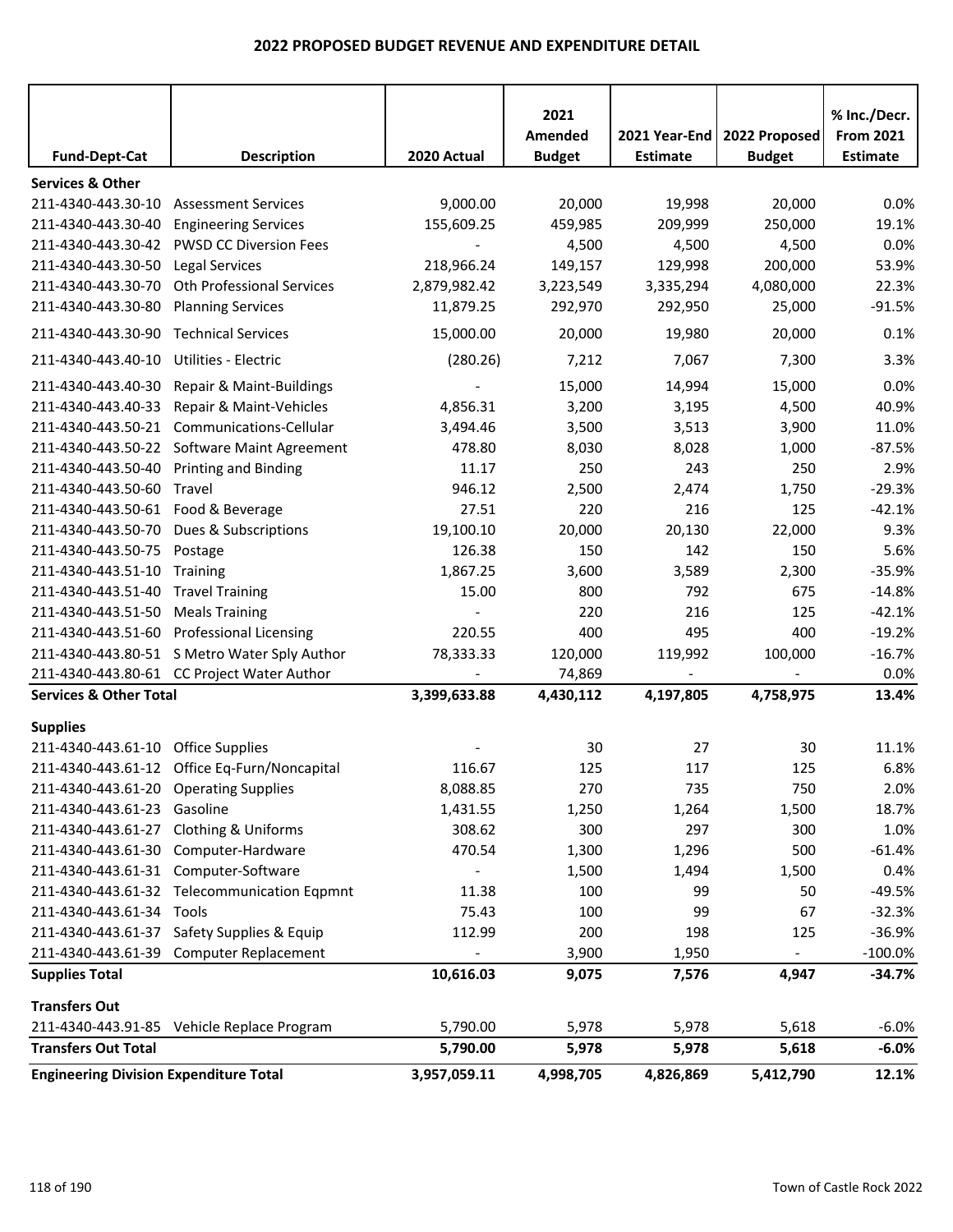|                                                  |                                                   |                          | 2021          |                 |               | % Inc./Decr.     |
|--------------------------------------------------|---------------------------------------------------|--------------------------|---------------|-----------------|---------------|------------------|
|                                                  |                                                   |                          | Amended       | 2021 Year-End   | 2022 Proposed | <b>From 2021</b> |
| <b>Fund-Dept-Cat</b>                             | <b>Description</b>                                | 2020 Actual              | <b>Budget</b> | <b>Estimate</b> | <b>Budget</b> | <b>Estimate</b>  |
| <b>Field Services Division Expenditures</b>      |                                                   |                          |               |                 |               |                  |
| Personnel                                        |                                                   |                          |               |                 |               |                  |
| 211-4345-443.10-30 Seasonal                      |                                                   |                          | 5,510         | 5,510           | 5,510         | 0.0%             |
| 211-4345-443.10-40 Overtime                      |                                                   |                          | 150           | 150             | 150           | 0.0%             |
| 211-4345-443.20-10 Social Security               |                                                   |                          | 350           | 350             | 350           | 0.0%             |
| 211-4345-443.20-20 Medicare                      |                                                   |                          | 80            | 80              | 80            | 0.0%             |
| 211-4345-443.20-30 Unemployment                  |                                                   |                          | 20            | 20              | 20            | 0.0%             |
|                                                  | 211-4345-443.20-40 Workers Compensation           |                          | 120           | 120             | 120           | 0.0%             |
|                                                  | 211-4345-443.20-41 Workers Comp Claims            |                          | 350           | 350             | 3,260         |                  |
| 211-4345-443.20-70 Retirement                    |                                                   |                          | 10            | 10              | 10            | 0.0%             |
| <b>Personnel Total</b>                           |                                                   | $\overline{\phantom{0}}$ | 6,590         | 6,590           | 9,500         | 44.2%            |
| <b>Services &amp; Other</b>                      |                                                   |                          |               |                 |               |                  |
| 211-4345-443.30-60 Medical Services              |                                                   | 255.00                   |               |                 |               | 0.0%             |
|                                                  | 211-4345-443.40-38 Repair & Maint-Pipelines       | 78,328.16                | 250,000       | 250,000         | 250,000       | 0.0%             |
| <b>Services &amp; Other Total</b>                |                                                   | 78,583.16                | 250,000       | 250,000         | 250,000       | 0.0%             |
| <b>Supplies</b>                                  |                                                   |                          |               |                 |               |                  |
| 211-4345-443.61-20 Operating Supplies            |                                                   |                          | 430           | 430             | 430           | 0.0%             |
| 211-4345-443.61-27 Clothing & Uniforms           |                                                   |                          | 100           | 100             | 100           | 0.0%             |
| <b>Supplies Total</b>                            |                                                   |                          | 530           | 530             | 530           | 0.0%             |
| <b>Field Services Division Expenditure Total</b> |                                                   | 78,583.16                | 257,120       | 257,120         | 260,030       | 1.1%             |
|                                                  | <b>Facility Maintenance Division Expenditures</b> |                          |               |                 |               |                  |
| Personnel                                        |                                                   |                          |               |                 |               |                  |
| 211-4350-443.10-10 Regular                       |                                                   | 85,990.84                | 97,200        | 88,190          | 98,290        | 11.5%            |
| 211-4350-443.10-30 Seasonal                      |                                                   |                          | 3,380         | 3,380           | 3,380         | 0.0%             |
| 211-4350-443.10-40 Overtime                      |                                                   | 1,925.76                 | 2,100         | 2,100           | 2,100         | 0.0%             |
| 211-4350-443.20-10 Social Security               |                                                   | 5,279.28                 | 6,370         | 5,750           | 6,430         | 11.8%            |
| 211-4350-443.20-20 Medicare                      |                                                   | 1,234.66                 | 1,490         | 1,340           | 1,500         | 11.9%            |
| 211-4350-443.20-30 Unemployment                  |                                                   | 264.15                   | 310           | 280             | 310           | 10.7%            |
|                                                  | 211-4350-443.20-40 Workers Compensation           | 836.71                   | 1,630         | 1,440           | 1,670         | 16.0%            |
|                                                  | 211-4350-443.20-41 Workers Comp Claims            |                          | 520           | 520             |               | $-100.0%$        |
| 211-4350-443.20-50 Medical & Dental              |                                                   | 14,145.63                | 16,170        | 18,020          | 20,310        | 12.7%            |
| 211-4350-443.20-55 Vision Benefit                |                                                   | 82.95                    | 90            | 90              | 110           | 22.2%            |
| 211-4350-443.20-60 Life, LTD, AD&D               |                                                   | 397.13                   | 610           | 460             | 520           | 13.0%            |
| 211-4350-443.20-70                               | Retirement                                        | 5,950.72                 | 2,240         | 6,260           | 7,030         | 12.3%            |
|                                                  | 211-4350-443.22-80 Rec Center Membership          |                          | 150           | 210             | 300           | 42.9%            |
| <b>Personnel Total</b>                           |                                                   | 116,107.83               | 132,260       | 128,040         | 141,950       | 10.9%            |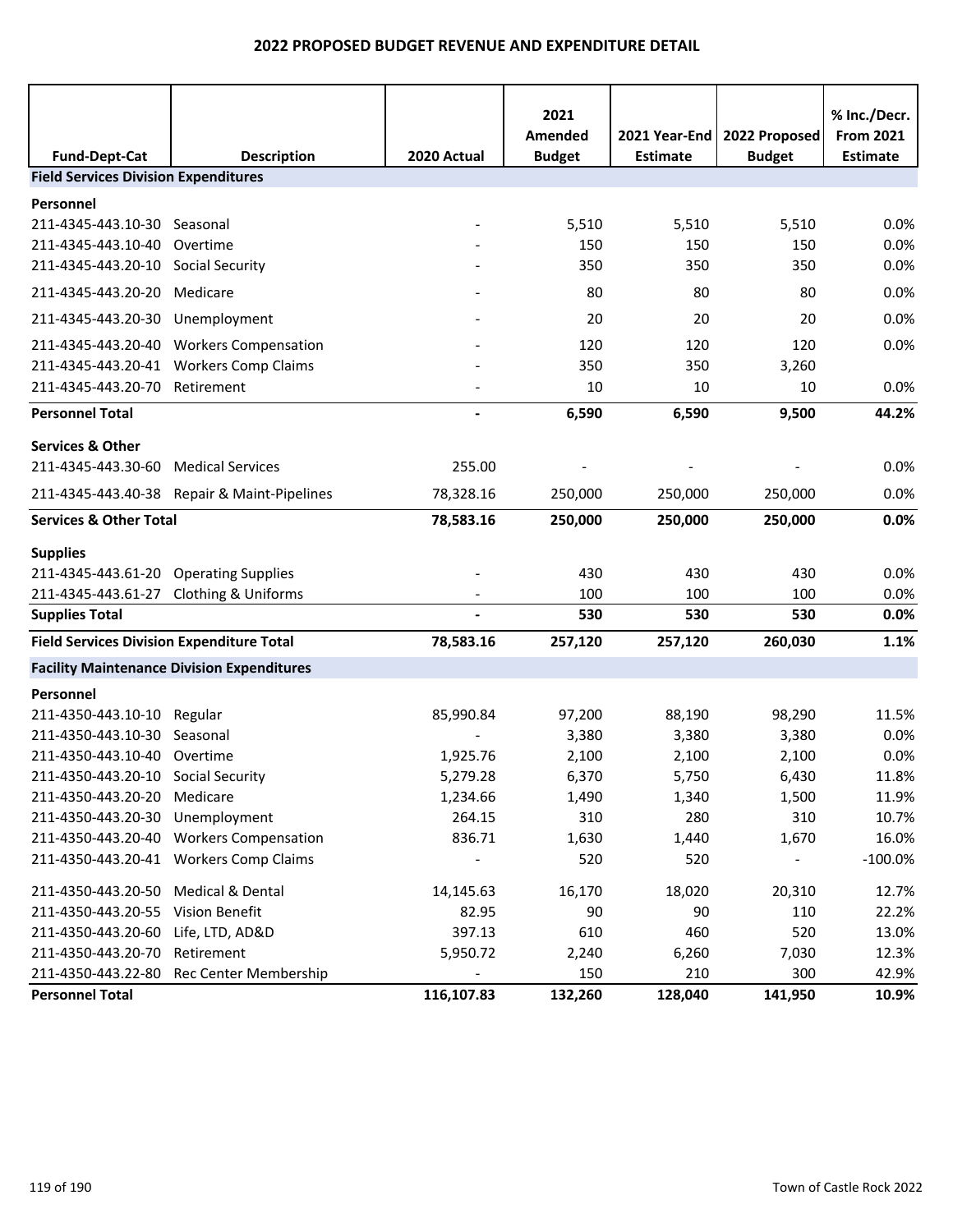|                                        |                                                        |             | 2021           |                 |                | % Inc./Decr.     |
|----------------------------------------|--------------------------------------------------------|-------------|----------------|-----------------|----------------|------------------|
|                                        |                                                        |             | <b>Amended</b> | 2021 Year-End   | 2022 Proposed  | <b>From 2021</b> |
| <b>Fund-Dept-Cat</b>                   | <b>Description</b>                                     | 2020 Actual | <b>Budget</b>  | <b>Estimate</b> | <b>Budget</b>  | <b>Estimate</b>  |
| <b>Services &amp; Other</b>            |                                                        |             |                |                 |                |                  |
| 211-4350-443.30-60                     | <b>Medical Services</b>                                |             | 50             | 50              | 50             | 0.0%             |
| 211-4350-443.30-70                     | <b>Oth Professional Services</b>                       | 1,685.12    | 500            | 500             | 40,000         |                  |
| 211-4350-443.40-10                     | Utilities - Electric                                   | (3.30)      | 100            | 98              | 100            | 2.0%             |
| 211-4350-443.40-30                     | Repair & Maint-Buildings                               | 81,088.60   | 10,000         | 10,000          | 20,000         | 100.0%           |
| 211-4350-443.40-31                     | Repair & Maint-Grounds                                 | 3,300.00    | 10,000         | 10,000          | 2,000          | $-80.0%$         |
| 211-4350-443.40-32                     | Repair & Maint-Equipment                               | 13,730.00   | 50,000         | 50,000          | 100,000        | 100.0%           |
| 211-4350-443.40-36                     | Repair & Maint- Pumps                                  | 52,753.00   | 50,000         | 50,000          | 100,000        | 100.0%           |
| 211-4350-443.40-37                     | Repair & Maint-Wells                                   | 33,265.30   | 30,004         | 20,000          | 50,000         | 150.0%           |
| 211-4350-443.40-40                     | <b>Equipment Rentals</b>                               | 1,091.59    | 40,000         | 40,000          | 40,000         | 0.0%             |
| 211-4350-443.50-21                     | Communications-Cellular                                | 626.37      | 1,100          | 612             | 1,100          | 79.7%            |
| 211-4350-443.50-60 Travel              |                                                        | 26.75       | 300            | 300             | 300            | 0.0%             |
| 211-4350-443.50-61 Food & Beverage     |                                                        |             | 100            | 100             | 100            | 0.0%             |
| 211-4350-443.50-75                     | Postage                                                |             | $\Box$         | 14              | $\blacksquare$ | $-100.0%$        |
| 211-4350-443.50-80                     | Miscellaneous Services                                 |             | 100            | 100             | 100            | 0.0%             |
| 211-4350-443.51-10                     | Training                                               | 1,319.75    | 3,000          | 3,000           | 3,000          | 0.0%             |
| 211-4350-443.51-40                     | <b>Travel Training</b>                                 |             | 130            | 130             | 130            | 0.0%             |
| 211-4350-443.51-50                     | <b>Meals Training</b>                                  |             | 150            | 150             | 150            | 0.0%             |
| 211-4350-443.51-60                     | <b>Professional Licensing</b>                          |             | 300            | 300             | 300            | 0.0%             |
| <b>Services &amp; Other Total</b>      |                                                        | 188,883.18  | 195,834        | 185,354         | 357,330        | 92.8%            |
|                                        |                                                        |             |                |                 |                |                  |
| <b>Supplies</b><br>211-4350-443.61-11  | <b>Books &amp; Publications</b>                        |             | 70             | 70              | 70             | 0.0%             |
| 211-4350-443.61-20                     | <b>Operating Supplies</b>                              | 19,006.63   | 25,000         | 25,000          | 25,000         | 0.0%             |
| 211-4350-443.61-22                     | Parts                                                  | 10,267.75   | 77,500         | 27,500          | 30,000         | 9.1%             |
|                                        | 211-4350-443.61-26 Chemicals & Fertilizer              | 148.91      |                |                 |                | 0.0%             |
| 211-4350-443.61-27 Clothing & Uniforms |                                                        |             | 350            | 350             | 360            | 2.9%             |
| 211-4350-443.61-34 Tools               |                                                        |             | 500            | 500             | 500            | 0.0%             |
|                                        | 211-4350-443.61-37 Safety Supplies & Equip             |             | 75             | 75              | 75             | 0.0%             |
| <b>Supplies Total</b>                  |                                                        | 29,423.29   | 103,495        | 53,495          | 56,005         | 4.7%             |
|                                        |                                                        |             |                |                 |                |                  |
| Capital                                |                                                        |             |                |                 |                |                  |
|                                        | 211-4350-443.70-30 Machinery & Equipment               | 20,616.00   | 16,000         | 16,000          | 40,000         | 150.0%           |
| <b>Capital Total</b>                   |                                                        | 20,616.00   | 16,000         | 16,000          | 40,000         | 150.0%           |
|                                        | <b>Facility Maintenance Division Expenditure Total</b> | 355,030.30  | 447,589        | 382,889         | 595,285        | 55.5%            |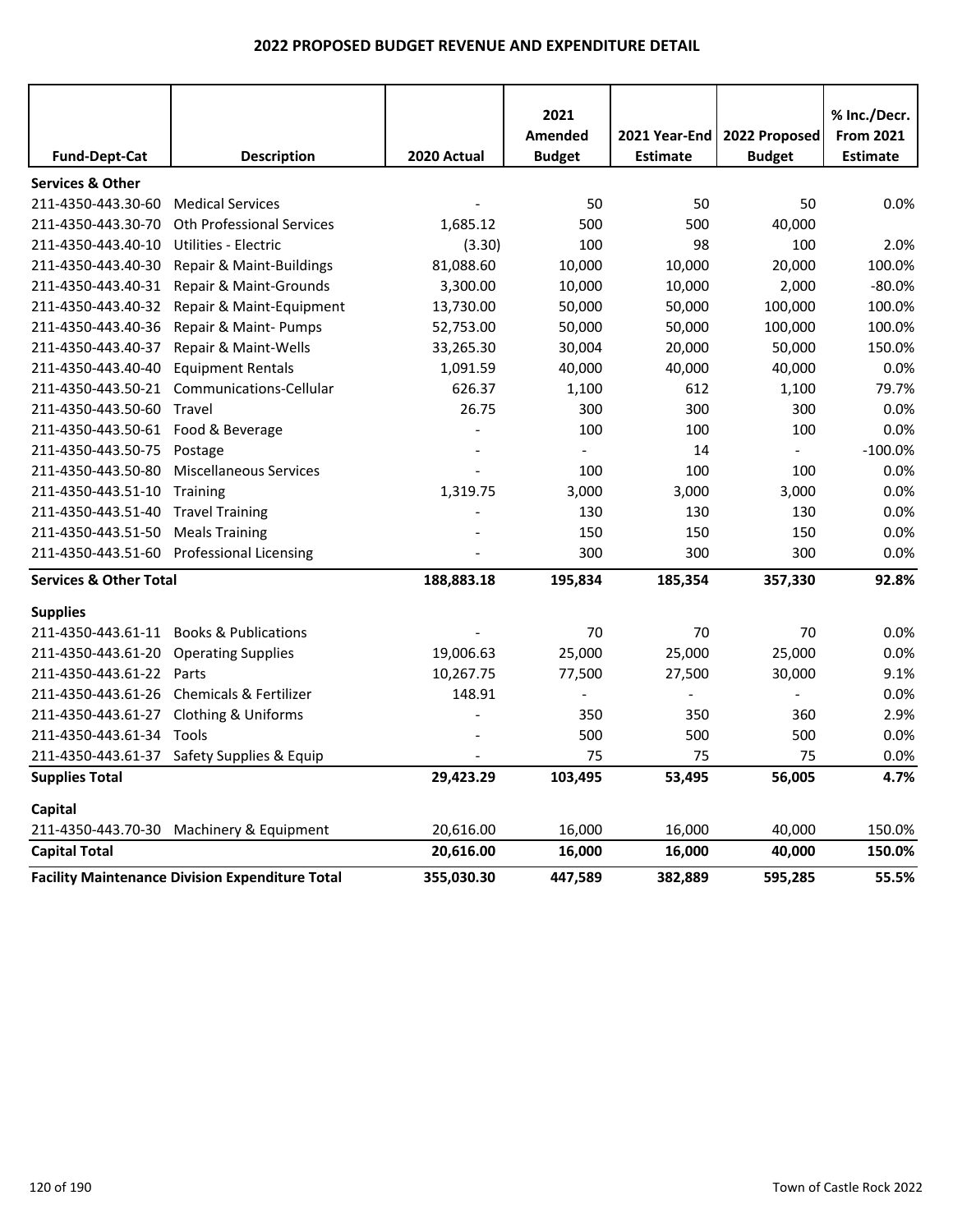|                                               |                                              |                          | 2021<br>Amended | 2021 Year-End            | 2022 Proposed | % Inc./Decr.<br><b>From 2021</b> |
|-----------------------------------------------|----------------------------------------------|--------------------------|-----------------|--------------------------|---------------|----------------------------------|
| <b>Fund-Dept-Cat</b>                          | <b>Description</b>                           | 2020 Actual              | <b>Budget</b>   | <b>Estimate</b>          | <b>Budget</b> | <b>Estimate</b>                  |
| <b>Plant Operations Division Expenditures</b> |                                              |                          |                 |                          |               |                                  |
| Personnel                                     |                                              |                          |                 |                          |               |                                  |
| 211-4360-443.10-10 Regular                    |                                              | 425,331.97               | 453,152         | 444,170                  | 501,980       | 13.0%                            |
| 211-4360-443.10-20 Part-Time                  |                                              | 304.00                   |                 | $\overline{\phantom{a}}$ |               | 0.0%                             |
| 211-4360-443.10-30 Seasonal                   |                                              | 3,534.53                 | 3,380           | 3,380                    | 3,380         | 0.0%                             |
| 211-4360-443.10-40 Overtime                   |                                              | 31,441.25                | 16,440          | 16,440                   | 16,440        | 0.0%                             |
| 211-4360-443.20-10 Social Security            |                                              | 28,207.02                | 28,653          | 28,590                   | 32,350        | 13.2%                            |
| 211-4360-443.20-20                            | Medicare                                     | 6,597.01                 | 6,698           | 6,690                    | 7,570         | 13.2%                            |
| 211-4360-443.20-30                            | Unemployment                                 | 1,392.59                 | 1,385           | 1,390                    | 1,570         | 13.0%                            |
| 211-4360-443.20-40                            | <b>Workers Compensation</b>                  | 5,080.61                 | 7,962           | 7,960                    | 9,670         | 21.5%                            |
|                                               | 211-4360-443.20-41 Workers Comp Claims       | $\overline{\phantom{a}}$ | 2,790           | 2,790                    | $\sim$        | $-100.0%$                        |
| 211-4360-443.20-50                            | Medical & Dental                             | 73,282.59                | 90,148          | 77,480                   | 90,560        | 16.9%                            |
| 211-4360-443.20-55                            | Vision Benefit                               | 460.88                   | 552             | 480                      | 580           | 20.8%                            |
| 211-4360-443.20-60                            | Life, LTD, AD&D                              | 1,806.97                 | 2,902           | 2,190                    | 2,650         | 21.0%                            |
| 211-4360-443.20-65                            | <b>Short Term Disability</b>                 | 2,452.73                 | $\blacksquare$  | $\overline{\phantom{a}}$ | $\sim$        | 0.0%                             |
| 211-4360-443.20-70 Retirement                 |                                              | 31,170.86                | 13,483          | 32,050                   | 36,290        | 13.2%                            |
|                                               | 211-4360-443.22-80 Rec Center Membership     |                          | 1,688           | 1,930                    | 2,570         | 33.2%                            |
| <b>Personnel Total</b>                        |                                              | 611,063.01               | 629,233         | 625,540                  | 705,610       | 12.8%                            |
| <b>Services &amp; Other</b>                   |                                              |                          |                 |                          |               |                                  |
| 211-4360-443.30-60                            | <b>Medical Services</b>                      | 12.88                    | 150             | 651                      | 150           | $-77.0%$                         |
|                                               |                                              |                          |                 |                          |               |                                  |
|                                               | 211-4360-443.30-70 Oth Professional Services | 2,320.75                 | 7,000           | 7,000                    | 7,000         | 0.0%                             |
| 211-4360-443.30-90 Technical Services         |                                              | 1,276.58                 | 162             | 419                      | 162           | $-61.3%$                         |
| 211-4360-443.40-10                            | Utilities - Electric                         | 281,383.08               | 270,000         | 270,000                  | 300,000       | 11.1%                            |
|                                               | 211-4360-443.40-11 Utilities - Natural Gas   | 11,044.30                | 15,000          | 15,000                   | 15,450        | 3.0%                             |
|                                               | 211-4360-443.40-12 Water-Stormwater-Sewer    | 20,434.83                | 18,000          | 18,000                   | 20,000        | 11.1%                            |
|                                               | 211-4360-443.40-21 Landscaping Services      | 15,875.98                | 18,000          | 18,000                   | 19,000        | 5.6%                             |
| 211-4360-443.40-23                            | <b>Disposal Services</b>                     | 19,080.46                | 25,000          | 25,000                   | 25,000        | 0.0%                             |
| 211-4360-443.40-25                            | Portable Restrooms                           | 1,342.00                 |                 | 1,010                    |               | $-100.0%$                        |
| 211-4360-443.40-30                            | Repair & Maint-Buildings                     |                          | 1,000           | 1,000                    | 1,000         | 0.0%                             |
| 211-4360-443.40-32                            | Repair & Maint-Equipment                     | 6,934.83                 | 10,652          | 3,279                    | 3,279         | 0.0%                             |
| 211-4360-443.40-40                            | <b>Equipment Rentals</b>                     |                          | 240             | 240                      | 30,000        |                                  |
| 211-4360-443.50-21                            | Communications-Cellular                      | 6,349.90                 | 4,900           | 4,900                    | 4,900         | 0.0%                             |
| 211-4360-443.50-61 Food & Beverage            |                                              | 616.25                   | 100             | 100                      | 100           | 0.0%                             |
| 211-4360-443.50-83                            | Hazardous Waste Disposal                     |                          | 7,163           | 7,163                    | 7,377         | 3.0%                             |
| 211-4360-443.51-10                            | Training                                     | 3,642.25                 | 10,000          | 10,000                   | 10,000        | 0.0%                             |
| 211-4360-443.51-40                            | <b>Travel Training</b>                       |                          | 500             | 500                      | 500           | 0.0%                             |
| 211-4360-443.51-50                            | <b>Meals Training</b>                        |                          | 250             | 250                      | 250           | 0.0%                             |
| 211-4360-443.51-60                            | <b>Professional Licensing</b>                | 702.45                   | 1,500           | 1,500                    | 1,500         | 0.0%                             |
| 211-4360-443.80-29                            | <b>Background Checks</b>                     |                          | 50              | 50                       | 50            | 0.0%                             |
| <b>Services &amp; Other Total</b>             |                                              | 371,016.54               | 389,667         | 384,062                  | 445,718       | 16.1%                            |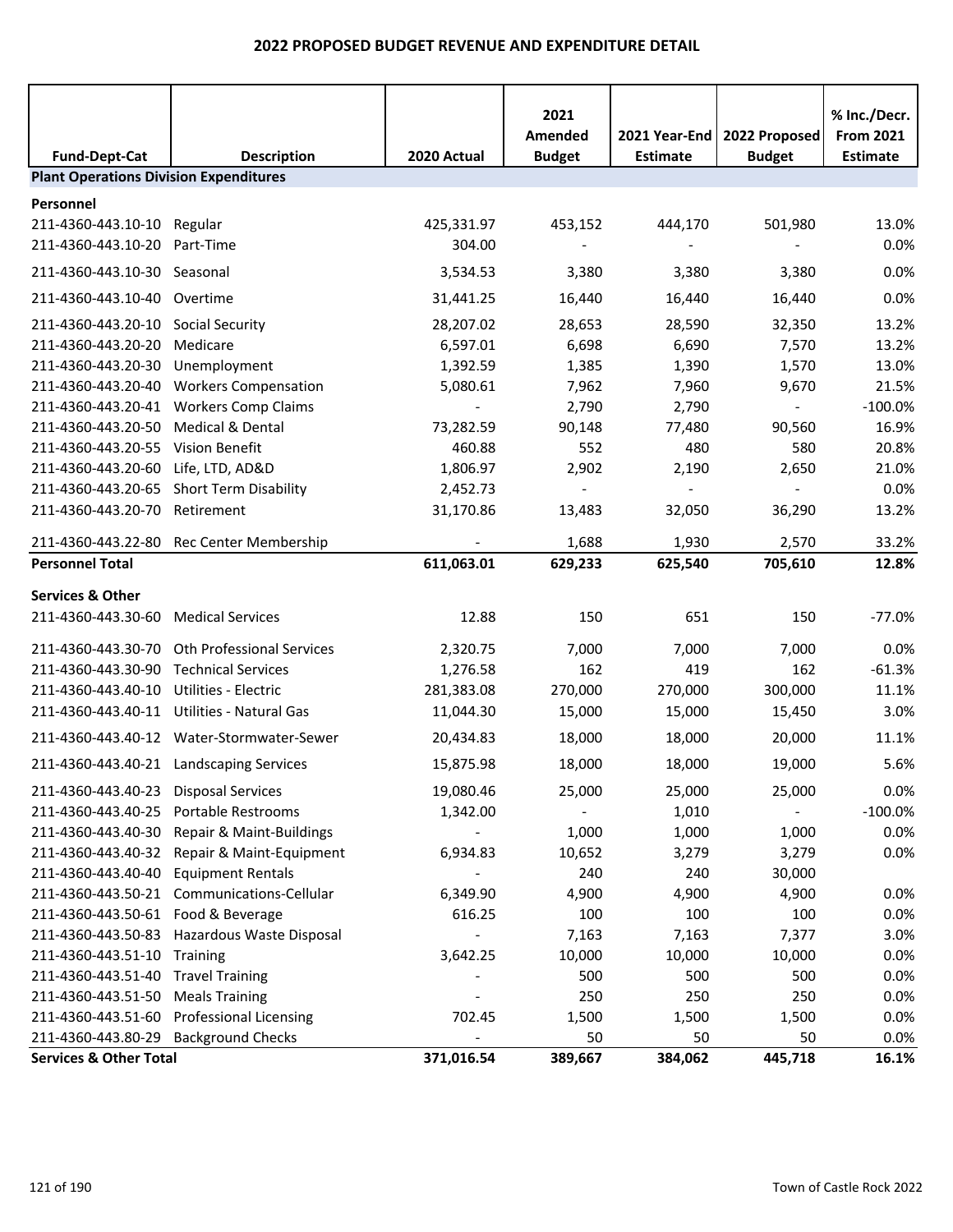|                                         |                                                      |              | 2021                     |                 |                | % Inc./Decr.     |
|-----------------------------------------|------------------------------------------------------|--------------|--------------------------|-----------------|----------------|------------------|
|                                         |                                                      |              | Amended                  | 2021 Year-End   | 2022 Proposed  | <b>From 2021</b> |
| <b>Fund-Dept-Cat</b>                    | <b>Description</b>                                   | 2020 Actual  | <b>Budget</b>            | <b>Estimate</b> | <b>Budget</b>  | <b>Estimate</b>  |
| <b>Supplies</b>                         |                                                      |              |                          |                 |                |                  |
| 211-4360-443.61-11 Books & Publications |                                                      |              | 300                      | 300             | 300            | 0.0%             |
|                                         | 211-4360-443.61-12 Office Eq-Furn/Noncapital         | 35.55        |                          |                 |                | 0.0%             |
| 211-4360-443.61-20 Operating Supplies   |                                                      | 38,062.27    | 25,000                   | 25,000          | 35,000         | 40.0%            |
| 211-4360-443.61-21 Cleaning Supplies    |                                                      |              | 250                      | 250             | 250            | 0.0%             |
| 211-4360-443.61-22                      | Parts                                                | 10,117.92    | 126,504                  | 5,000           | 10,000         | 100.0%           |
| 211-4360-443.61-26                      | Chemicals & Fertilizer                               | 167,105.15   | 375,000                  | 375,000         | 400,000        | 6.7%             |
| 211-4360-443.61-27                      | <b>Clothing &amp; Uniforms</b>                       |              | 350                      | 350             | 350            | 0.0%             |
| 211-4360-443.61-30                      | Computer-Hardware                                    | 432.70       |                          |                 |                | 0.0%             |
| 211-4360-443.61-34 Tools                |                                                      | 132.80       |                          | 1,650           |                | $-100.0%$        |
|                                         | 211-4360-443.61-37 Safety Supplies & Equip           | 2,075.61     | 5,000                    | 5,000           | 5,000          | 0.0%             |
| <b>Supplies Total</b>                   |                                                      | 217,962.00   | 532,404                  | 412,550         | 450,900        | 9.3%             |
|                                         | <b>Plant Operations Division Expenditure Total</b>   | 1,200,041.55 | 1,551,304                | 1,422,152       | 1,602,228      | 12.7%            |
|                                         | <b>Reg &amp; WQ Compliance Division Expenditures</b> |              |                          |                 |                |                  |
| Personnel                               |                                                      |              |                          |                 |                |                  |
| 211-4363-443.10-10                      | Regular                                              | 88,536.12    | 66,520                   | 60,660          | 62,350         | 2.8%             |
| 211-4363-443.10-40                      | Overtime                                             | 614.62       | 1,680                    | 1,680           | 1,680          | 0.0%             |
| 211-4363-443.20-10 Social Security      |                                                      | 5,473.09     | 4,230                    | 3,830           | 3,970          | 3.7%             |
| 211-4363-443.20-20                      | Medicare                                             | 1,279.79     | 990                      | 900             | 930            | 3.3%             |
| 211-4363-443.20-30                      | Unemployment                                         | 269.03       | 200                      | 190             | 190            | 0.0%             |
| 211-4363-443.20-40                      | <b>Workers Compensation</b>                          | 1,134.34     | 1,190                    | 1,130           | 1,180          | 4.4%             |
| 211-4363-443.20-41                      | <b>Workers Comp Claims</b>                           |              | 370                      | 370             | $\blacksquare$ | $-100.0%$        |
| 211-4363-443.20-50                      | <b>Medical &amp; Dental</b>                          | 12,690.81    | 9,230                    | 13,830          | 14,800         | 7.0%             |
| 211-4363-443.20-55                      | <b>Vision Benefit</b>                                | 64.31        | 40                       | 80              | 90             | 12.5%            |
| 211-4363-443.20-60                      | Life, LTD, AD&D                                      | 424.70       | 420                      | 310             | 330            | 6.5%             |
| 211-4363-443.20-70                      | Retirement                                           | 6,240.48     | 2,450                    | 4,360           | 4,480          | 2.8%             |
| <b>Personnel Total</b>                  |                                                      | 116,727.29   | 87,320                   | 87,340          | 90,000         | 3.1%             |
|                                         |                                                      |              |                          |                 |                |                  |
| <b>Services &amp; Other</b>             |                                                      |              |                          |                 |                |                  |
|                                         | 211-4363-443.30-70 Oth Professional Services         | 159,546.34   | 308,300                  | 90,600          | 200,500        | 121.3%           |
|                                         | 211-4363-443.40-32 Repair & Maint-Equipment          |              | 2,850                    | 2,850           | 2,850          | 0.0%             |
|                                         | 211-4363-443.50-21 Communications-Cellular           | 1,479.62     | 1,200                    | 1,200           | 1,200          | 0.0%             |
| 211-4363-443.50-40 Printing and Binding |                                                      |              | 200                      | 200             | 200            | 0.0%             |
| 211-4363-443.50-60 Travel               |                                                      |              | 300                      | 300             | 300            | 0.0%             |
| 211-4363-443.50-61 Food & Beverage      |                                                      | 18.74        | 100                      | 100             | 100            | 0.0%             |
|                                         | 211-4363-443.50-70 Dues & Subscriptions              |              | 300                      | 300             | 300            | 0.0%             |
| 211-4363-443.50-75                      | Postage                                              | 157.18       | 600                      | 600             | 600            | 0.0%             |
| 211-4363-443.50-80                      | <b>Miscellaneous Services</b>                        |              | 7,600                    | 7,600           | 90             | $-98.8%$         |
| 211-4363-443.51-10 Training             |                                                      | 45.91        | 1,100                    | 1,100           | 1,100          | 0.0%             |
| 211-4363-443.51-40 Travel Training      |                                                      |              | 400                      | 400             | 400            | 0.0%             |
| 211-4363-443.51-50                      | <b>Meals Training</b>                                |              | 200                      | 200             | 200            | 0.0%             |
| 211-4363-443.51-60                      | <b>Professional Licensing</b>                        | 175.00       | 550                      | 277             | 550            | 98.6%            |
| 211-4363-443.80-29                      | <b>Background Checks</b>                             | 82.50        | $\overline{\phantom{a}}$ |                 | $\blacksquare$ | 0.0%             |
| <b>Services &amp; Other Total</b>       |                                                      | 161,505.29   | 323,700                  | 105,727         | 208,390        | 97.1%            |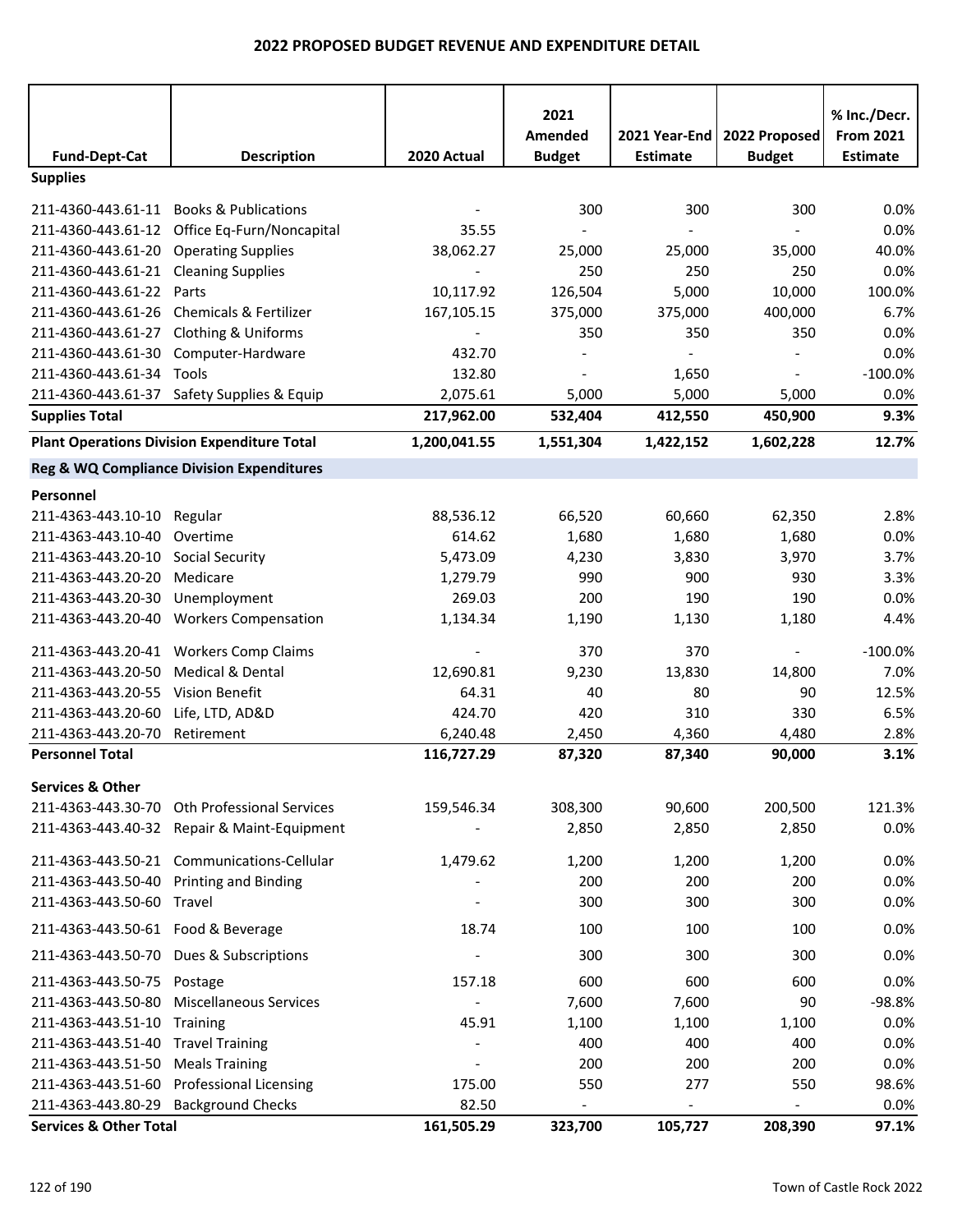| <b>Fund-Dept-Cat</b>                  | <b>Description</b>                             | 2020 Actual | 2021<br>Amended<br><b>Budget</b> | 2021 Year-End<br><b>Estimate</b> | 2022 Proposed<br><b>Budget</b> | % Inc./Decr.<br><b>From 2021</b><br><b>Estimate</b> |
|---------------------------------------|------------------------------------------------|-------------|----------------------------------|----------------------------------|--------------------------------|-----------------------------------------------------|
| <b>Supplies</b>                       |                                                |             |                                  |                                  |                                |                                                     |
| 211-4363-443.61-11                    | <b>Books &amp; Publications</b>                |             | 135                              | 135                              | 135                            | 0.0%                                                |
| 211-4363-443.61-14                    | Equipment / Noncapital                         |             | 9,715                            | 3,065                            | 3,065                          | 0.0%                                                |
| 211-4363-443.61-20                    | <b>Operating Supplies</b>                      | 3,002.96    | 4,000                            | 4,000                            | 4,000                          | 0.0%                                                |
| 211-4363-443.61-27                    | <b>Clothing &amp; Uniforms</b>                 | 174.97      | 500                              | 500                              | 500                            | 0.0%                                                |
| 211-4363-443.61-30                    | Computer-Hardware                              |             | 250                              | 250                              | 250                            | 0.0%                                                |
| 211-4363-443.61-31 Computer-Software  |                                                |             | 200                              | 200                              | 200                            | 0.0%                                                |
|                                       | 211-4363-443.61-32 Telecommunication Eqpmnt    |             | 400                              | 400                              | 400                            | 0.0%                                                |
| 211-4363-443.61-34 Tools              |                                                |             | 100                              | 100                              | 100                            | 0.0%                                                |
|                                       | 211-4363-443.61-37 Safety Supplies & Equip     |             | 250                              | 250                              | 250                            | 0.0%                                                |
| <b>Supplies Total</b>                 |                                                | 3,177.93    | 15,550                           | 8,900                            | 8,900                          | 0.0%                                                |
|                                       | Reg & WQ Compliance Division Expenditure Total | 281,410.51  | 426,570                          | 201,967                          | 307,290                        | 52.2%                                               |
| <b>SCADA Division Expenditures</b>    |                                                |             |                                  |                                  |                                |                                                     |
| Personnel                             |                                                |             |                                  |                                  |                                |                                                     |
| 211-4365-443.10-10 Regular            |                                                | 70,050.78   | 87,790                           | 86,270                           | 87,700                         | 1.7%                                                |
| 211-4365-443.10-30                    | Seasonal                                       |             | 1,620                            | 1,620                            | 1,620                          | 0.0%                                                |
| 211-4365-443.10-40 Overtime           |                                                | 2,247.22    | 2,200                            | 2,200                            | 2,200                          | 0.0%                                                |
| 211-4365-443.20-10                    | <b>Social Security</b>                         | 4,366.32    | 5,680                            | 5,550                            | 5,670                          | 2.2%                                                |
| 211-4365-443.20-20                    | Medicare                                       | 1,021.23    | 1,330                            | 1,300                            | 1,330                          | 2.3%                                                |
| 211-4365-443.20-30                    | Unemployment                                   | 217.01      | 280                              | 270                              | 270                            | 0.0%                                                |
| 211-4365-443.20-40                    | <b>Workers Compensation</b>                    | 22.68       | 130                              | 120                              | 140                            | 16.7%                                               |
| 211-4365-443.20-41                    | <b>Workers Comp Claims</b>                     |             | 40                               | 40                               | $\overline{\phantom{a}}$       | $-100.0%$                                           |
| 211-4365-443.20-50                    | Medical & Dental                               | 12,103.72   | 17,740                           | 15,330                           | 16,490                         | 7.6%                                                |
| 211-4365-443.20-55 Vision Benefit     |                                                | 59.43       | 90                               | 80                               | 90                             | 12.5%                                               |
| 211-4365-443.20-60                    | Life, LTD, AD&D                                | 314.46      | 550                              | 440                              | 460                            | 4.6%                                                |
| 211-4365-443.20-70                    | Retirement                                     | 4,752.17    | 2,980                            | 6,090                            | 6,290                          | 3.3%                                                |
| 211-4365-443.22-80                    | Rec Center Membership                          |             | 180                              | 180                              | 180                            | 0.0%                                                |
| <b>Personnel Total</b>                |                                                | 95,155.02   | 120,610                          | 119,490                          | 122,440                        | 2.5%                                                |
| <b>Services &amp; Other</b>           |                                                |             |                                  |                                  |                                |                                                     |
| 211-4365-443.30-90 Technical Services |                                                | 39,665.63   | 12,000                           | 10,819                           | 12,000                         | 10.9%                                               |
|                                       | 211-4365-443.40-32 Repair & Maint-Equipment    |             | 400                              | 400                              | 400                            | 0.0%                                                |
|                                       | 211-4365-443.50-21 Communications-Cellular     | 1,670.19    | 1,600                            | 1,940                            | 1,600                          | $-17.5%$                                            |
|                                       | 211-4365-443.50-22 Software Maint Agreement    | 2,141.00    | 2,800                            | 2,800                            | 2,800                          | 0.0%                                                |
|                                       | 211-4365-443.50-70 Dues & Subscriptions        |             | 60                               | 60                               | 60                             | 0.0%                                                |
| 211-4365-443.51-10 Training           |                                                | 3,873.00    | 15,000                           | 15,000                           | 10,000                         | $-33.3%$                                            |
| <b>Services &amp; Other Total</b>     |                                                | 47,349.82   | 31,860                           | 31,019                           | 26,860                         | $-13.4%$                                            |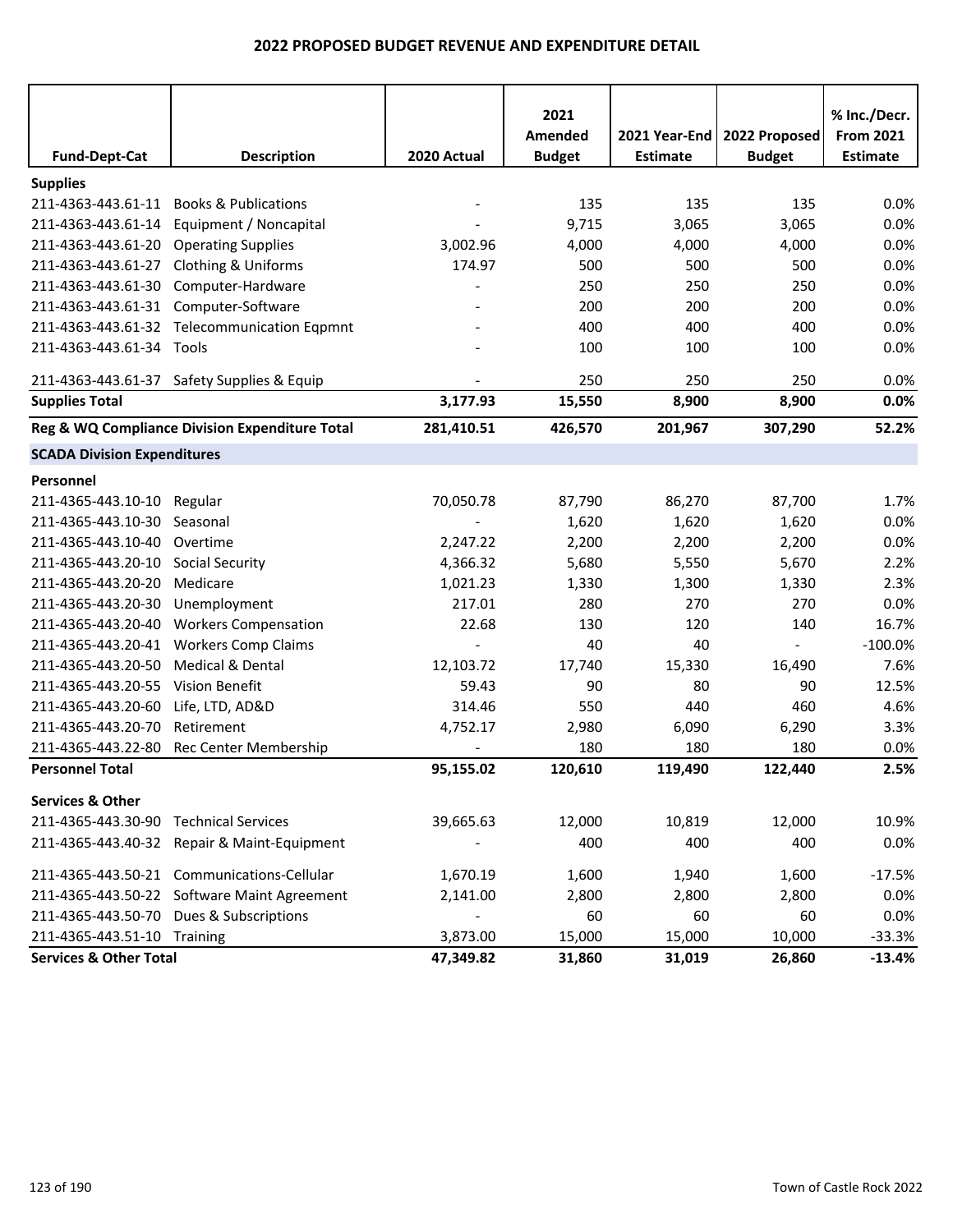| <b>Fund-Dept-Cat</b>                           | <b>Description</b>                           | 2020 Actual   | 2021<br>Amended<br><b>Budget</b> | 2021 Year-End<br><b>Estimate</b> | 2022 Proposed<br><b>Budget</b> | % Inc./Decr.<br><b>From 2021</b><br><b>Estimate</b> |
|------------------------------------------------|----------------------------------------------|---------------|----------------------------------|----------------------------------|--------------------------------|-----------------------------------------------------|
| <b>Supplies</b>                                |                                              |               |                                  |                                  |                                |                                                     |
| 211-4365-443.61-20 Operating Supplies          |                                              | 6,207.20      | 2,900                            | 2,900                            | 5,000                          | 72.4%                                               |
| 211-4365-443.61-22                             | Parts                                        | 9,895.39      | 42,000                           | 42,000                           | 42,000                         | 0.0%                                                |
| 211-4365-443.61-27 Clothing & Uniforms         |                                              | 118.05        |                                  |                                  | $\overline{\phantom{a}}$       | 0.0%                                                |
|                                                | 211-4365-443.61-29 Systems Control Hardware  | 2,262.64      | 24,200                           | 24,200                           | 24,200                         | 0.0%                                                |
| 211-4365-443.61-30 Computer-Hardware           |                                              | 277.32        | 20,000                           | 20,000                           | 20,000                         | 0.0%                                                |
| 211-4365-443.61-31 Computer-Software           |                                              |               | 25,000                           | 25,000                           | 25,000                         | 0.0%                                                |
|                                                | 211-4365-443.61-32 Telecommunication Eqpmnt  | 1,052.40      |                                  |                                  |                                | 0.0%                                                |
| 211-4365-443.61-34 Tools                       |                                              |               | 100                              | 100                              | 100                            | 0.0%                                                |
|                                                | 211-4365-443.61-36 Data Communication Eqpmnt | 704.90        | 17,500                           | 17,500                           | 15,000                         | $-14.3%$                                            |
|                                                | 211-4365-443.61-37 Safety Supplies & Equip   |               | 500                              | 500                              | 500                            | 0.0%                                                |
| <b>Supplies Total</b>                          |                                              | 20,517.90     | 132,200                          | 132,200                          | 131,800                        | $-0.3%$                                             |
| Capital                                        |                                              |               |                                  |                                  |                                |                                                     |
| 211-4365-443.70-43 Software                    |                                              |               | 1,000                            | 1,000                            |                                | $-100.0%$                                           |
| <b>Capital Total</b>                           |                                              |               | 1,000                            | 1,000                            |                                | $-100.0\%$                                          |
| <b>SCADA Division Expenditure Total</b>        |                                              | 163,022.74    | 285,670                          | 283,709                          | 281,100                        | $-0.9%$                                             |
|                                                |                                              |               |                                  |                                  |                                |                                                     |
| <b>Capital Projects Division Revenues</b>      |                                              |               |                                  |                                  |                                |                                                     |
| <b>System Development Fees</b>                 |                                              |               |                                  |                                  |                                |                                                     |
| 211-4375-374.00-00 Water Resource Fee          |                                              | 18,940,568.21 | 16,500,000                       | 20,782,253                       | 22,107,234                     | 6.4%                                                |
| <b>System Development Fees Total</b>           |                                              | 18,940,568.21 | 16,500,000                       | 20,782,253                       | 22,107,234                     | 6.4%                                                |
| <b>Other Revenue</b>                           |                                              |               |                                  |                                  |                                |                                                     |
| 211-4375-393.70-00 Capital Leases              |                                              | 1,902,588.22  | 2,357,145                        | 1,864,593                        | 457,798                        | $-75.5%$                                            |
| 211-4375-395.10-00 Reimbursements              |                                              | 377,103.04    |                                  |                                  |                                | 0.0%                                                |
| <b>Other Revenue Total</b>                     |                                              | 2,279,691.26  | 2,357,145                        | 1,864,593                        | 457,798                        | $-75.5%$                                            |
| <b>Capital Projects Division Revenue Total</b> |                                              | 21,220,259.47 | 18,857,145                       | 22,646,846                       | 22,565,032                     | $-0.4%$                                             |
| <b>Capital Projects Division Expenditures</b>  |                                              |               |                                  |                                  |                                |                                                     |
| <b>Services &amp; Other</b>                    |                                              |               |                                  |                                  |                                |                                                     |
| 211-4375-443.30-70                             | Oth Professional Services                    | 27,660.00     | 334,508                          | 123,698                          | 135,950                        | 9.9%                                                |
| 211-4375-443.40-31                             | Repair & Maint-Grounds                       |               | 23,000                           | 22,995                           | 23,000                         | 0.0%                                                |
| 211-4375-443.40-32                             | Repair & Maint-Equipment                     | 36,667.00     | 50,000                           | 49,995                           | 50,000                         | 0.0%                                                |
| 211-4375-443.40-37                             | Repair & Maint-Wells                         | 593,586.26    | 328,446                          | 149,993                          | 365,000                        | 143.3%                                              |
| 211-4375-443.40-90                             | CIP operations & maintena                    | 55,850.25     | 862,465                          | 1,552,503                        | 960,000                        | $-38.2%$                                            |
| <b>Services &amp; Other Total</b>              |                                              | 713,763.51    | 1,598,419                        | 1,899,184                        | 1,533,950                      | $-19.2%$                                            |
| <b>Supplies</b>                                |                                              |               |                                  |                                  |                                |                                                     |
|                                                | 211-4375-443.61-12 Office Eq-Furn/Noncapital |               | 10,555                           |                                  |                                | 0.0%                                                |
| 211-4375-443.61-14                             | Equipment / Noncapital                       | 4,076.00      |                                  |                                  |                                | 0.0%                                                |
| 211-4375-443.61-20 Operating Supplies          |                                              | 1,353.00      |                                  |                                  |                                | 0.0%                                                |
| <b>Supplies Total</b>                          |                                              | 5,429.00      | 10,555                           |                                  |                                | 0.0%                                                |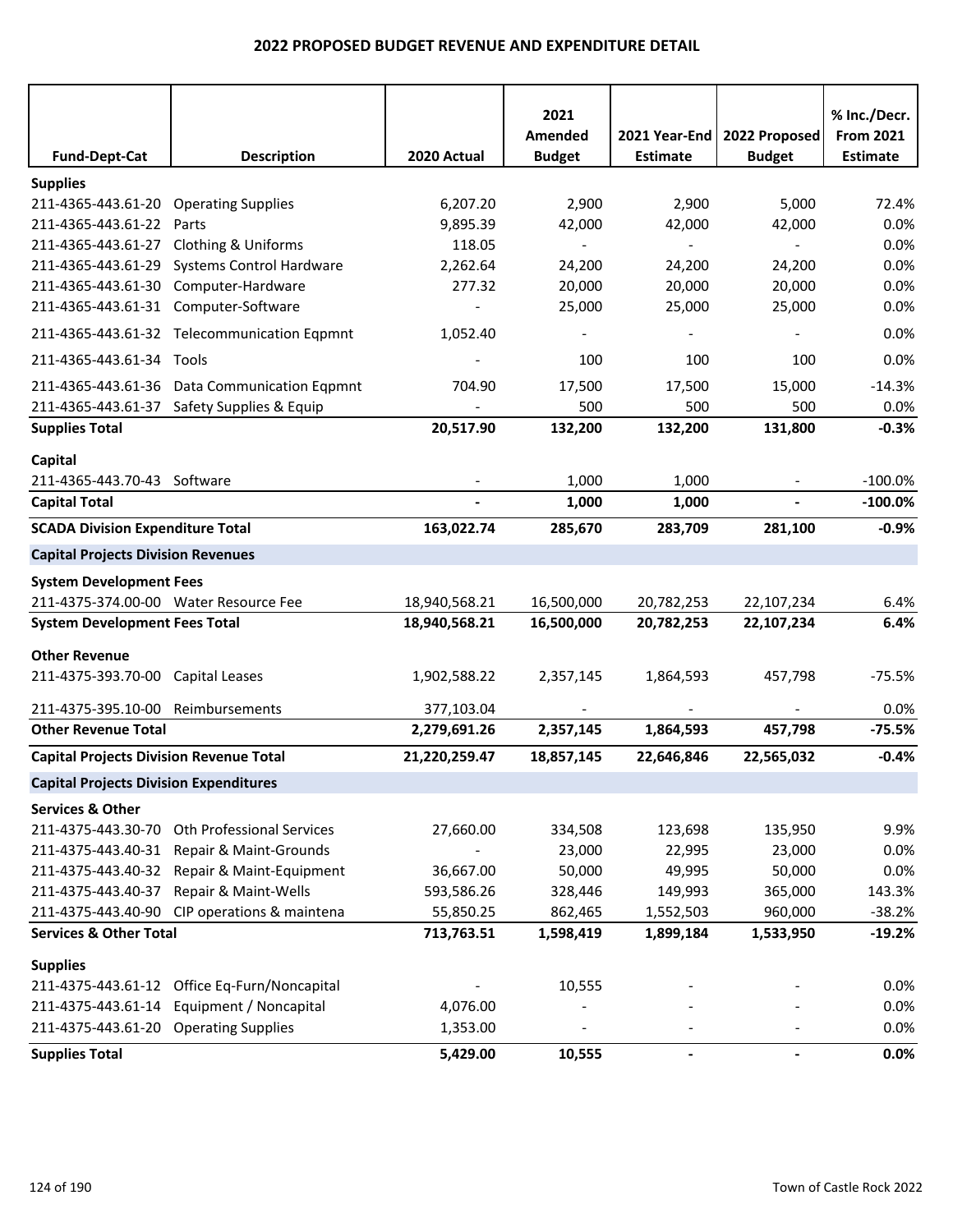|                      |                                                    |               | 2021                     |                                  |                                | % Inc./Decr.                        |
|----------------------|----------------------------------------------------|---------------|--------------------------|----------------------------------|--------------------------------|-------------------------------------|
| <b>Fund-Dept-Cat</b> | <b>Description</b>                                 | 2020 Actual   | Amended<br><b>Budget</b> | 2021 Year-End<br><b>Estimate</b> | 2022 Proposed<br><b>Budget</b> | <b>From 2021</b><br><b>Estimate</b> |
|                      |                                                    |               |                          |                                  |                                |                                     |
| Capital              |                                                    |               |                          |                                  |                                |                                     |
| 211-4375-443.70-30   | Machinery & Equipment                              |               | 90,225                   |                                  | 87,500                         | 100.0%                              |
| 211-4375-443.75-41   | <b>SCADA System Improvements</b>                   |               | 361,417                  |                                  |                                | 0.0%                                |
| 211-4375-443.75-46   | <b>ECCV N-S Pipeline Capacty</b>                   | 1,184,673.22  |                          |                                  | 1,307,941                      | 100.0%                              |
| 211-4375-443.75-47   | <b>Water Rights Acquisition</b>                    |               | 4,088,390                | 4,163,257                        | 6,620,000                      | 59.0%                               |
| 211-4375-443.75-84   | Aquifer Storage & Recover                          | 18,011.20     | 1,675,817                | 1,675,817                        | 325,000                        | $-80.6%$                            |
| 211-4375-443.76-99   | <b>Red Hawk Reuse Line</b>                         | 324,825.39    |                          |                                  |                                | 0.0%                                |
| 211-4375-443.77-15   | Adv Metering Inf                                   |               |                          |                                  | 201,364                        | 100.0%                              |
| 211-4375-443.77-29   | <b>Chatfield Reallocation</b>                      | 1,072,325.13  |                          |                                  | 1,097,596                      | 100.0%                              |
| 211-4375-443.77-30   | Alternty Source of Supply                          | 603,013.29    | 4,787,607                | 4,787,601                        | 1,600,000                      | $-66.6%$                            |
| 211-4375-443.77-54   | Plum Crk Diversion Strctr                          | 7,980,263.29  | 857,439                  | 857,439                          |                                | $-100.0%$                           |
| 211-4375-443.77-57   | Admin/Cust Svc Building                            | 11,334.15     | 928,627                  | 928,627                          |                                | $-100.0%$                           |
| 211-4375-443.77-72   | <b>WISE Infrastructure</b>                         | 9,111,383.09  | 3,703,460                | 3,703,460                        | 14,192,473                     | 283.2%                              |
| 211-4375-443.77-75   | <b>Advanced Oxidation Facity</b>                   | 16,563,907.96 | 1,510,000                | 1,509,994                        |                                | $-100.0%$                           |
| 211-4375-443.78-03   | Chatfield West Alt Proj                            |               |                          |                                  | 400,000                        | 100.0%                              |
| 211-4375-443.78-04   | Newlin Gulch PL & PS                               | 604.50        | 500,000                  | 220,689                          | 10,000,000                     |                                     |
| 211-4375-443.79-09   | <b>Stream Gage</b>                                 |               | 155,405                  | 249,993                          | 100,000                        | $-60.0%$                            |
| 211-4375-443.79-15   | <b>Reservoir Upgrades</b>                          | 90,094.10     | 7,301,175                |                                  | 6,780,000                      | 100.0%                              |
| 211-4375-443.79-16   | <b>CR-1 Diversion</b>                              | 34,783.59     | 790,216                  | 790,220                          |                                | $-100.0%$                           |
| 211-4375-443.79-17   | CC Basin Infrastructure                            |               | 250,000                  |                                  | 3,000,000                      | 100.0%                              |
| <b>Capital Total</b> |                                                    | 36,995,218.91 | 26,999,778               | 18,887,097                       | 45,711,874                     | 142.0%                              |
|                      | <b>Capital Projects Division Expenditure Total</b> | 37,714,411.42 | 28,608,752               | 20,786,281                       | 47,245,824                     | 127.3%                              |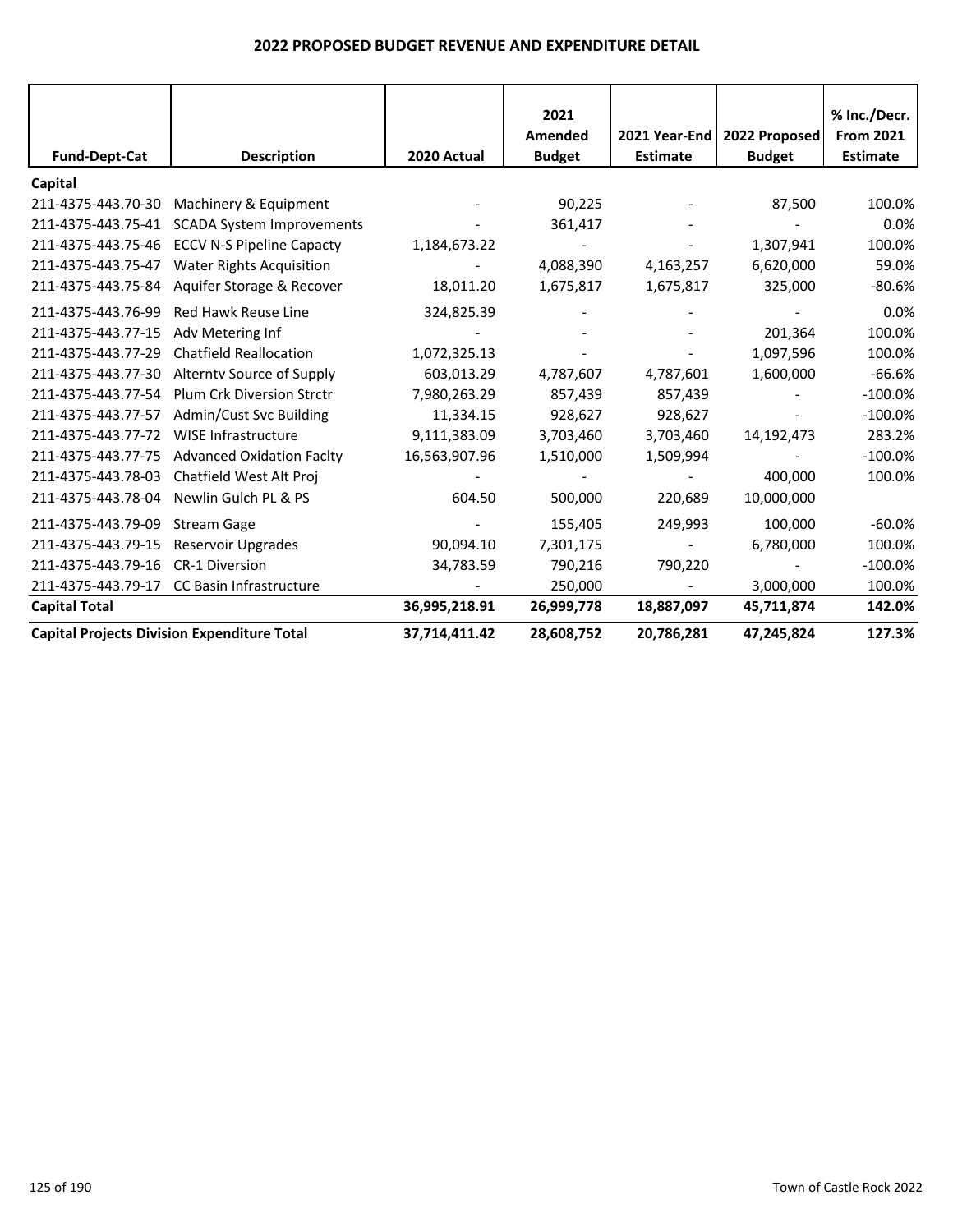| <b>Fund-Dept-Cat</b>                           | <b>Description</b>                         | 2020 Actual    | 2021<br>Amended<br><b>Budget</b> | 2021 Year-End<br><b>Estimate</b> | 2022 Proposed<br><b>Budget</b> | % Inc./Decr.<br><b>From 2021</b><br><b>Estimate</b> |
|------------------------------------------------|--------------------------------------------|----------------|----------------------------------|----------------------------------|--------------------------------|-----------------------------------------------------|
| <b>Debt Service Division Expenditures</b>      |                                            |                |                                  |                                  |                                |                                                     |
| <b>Debt &amp; Financing</b>                    |                                            |                |                                  |                                  |                                |                                                     |
| 211-4380-443.88-51 2016 Bond Principal         |                                            | 1,925,000.00   | 2,015,000                        | 2,015,000                        | 2,070,000                      | 2.7%                                                |
| 211-4380-443.88-52 2016 Bond Interest          |                                            | 1,797,558.33   | 1,726,975                        | 1,726,980                        | 1,696,750                      | $-1.8%$                                             |
| 211-4380-443.88-99 Paying Agent Fees           |                                            | 300.00         |                                  |                                  |                                | 0.0%                                                |
| <b>Debt &amp; Financing Total</b>              |                                            | 3,722,858.33   | 3,741,975                        | 3,741,980                        | 3,766,750                      | 0.7%                                                |
| <b>Debt Service Division Expenditure Total</b> |                                            | 3,722,858.33   | 3,741,975                        | 3,741,980                        | 3,766,750                      | 0.7%                                                |
| <b>Transfers Division Revenues</b>             |                                            |                |                                  |                                  |                                |                                                     |
| <b>Transfers In</b>                            |                                            |                |                                  |                                  |                                |                                                     |
|                                                | 211-4390-391.30-05 Trans From General Fund | 60,395.00      |                                  |                                  |                                | 0.0%                                                |
| 211-4390-391.30-50 From Water Fund             |                                            | 1,796,677.75   | 2,409,582                        |                                  |                                | 0.0%                                                |
| 211-4390-391.40-10 Interfund Princ-110         |                                            | 154,581.95     | 45,651                           | 45,651                           | 46,336                         | 1.5%                                                |
| 211-4390-391.40-59 Interfund Int-110           |                                            | 19,024.00      | 18,349                           | 18,348                           | 17,664                         | $-3.7%$                                             |
| <b>Transfers In Total</b>                      |                                            | 2,030,678.70   | 2,473,582                        | 63,999                           | 64,000                         | 0.0%                                                |
| <b>Transfers Division Revenue Total</b>        |                                            | 2,030,678.70   | 2,473,582                        | 63,999                           | 64,000                         | 0.0%                                                |
| <b>Transfers Division Expenditures</b>         |                                            |                |                                  |                                  |                                |                                                     |
| <b>Transfers Out</b>                           |                                            |                |                                  |                                  |                                |                                                     |
| 211-4390-443.91-05 General Fund                |                                            |                | 49,210                           |                                  | 49,210                         | 100.0%                                              |
| <b>Transfers Out Total</b>                     |                                            | $\blacksquare$ | 49,210                           | $\overline{\phantom{a}}$         | 49,210                         | 100.0%                                              |
| <b>Transfers Division Expenditure Total</b>    |                                            | $\blacksquare$ | 49,210                           | $\overline{\phantom{a}}$         | 49,210                         | 100.0%                                              |
| <b>Water Resources Fund Total Revenues</b>     |                                            | 36,031,146.72  | 32,519,972                       | 33,469,169                       | 34,746,190                     | 3.8%                                                |
| <b>Water Resources Fund Total Expenditures</b> |                                            | 48,861,899.17  | 42,136,233                       | 33,537,548                       | 61,310,199                     | 82.8%                                               |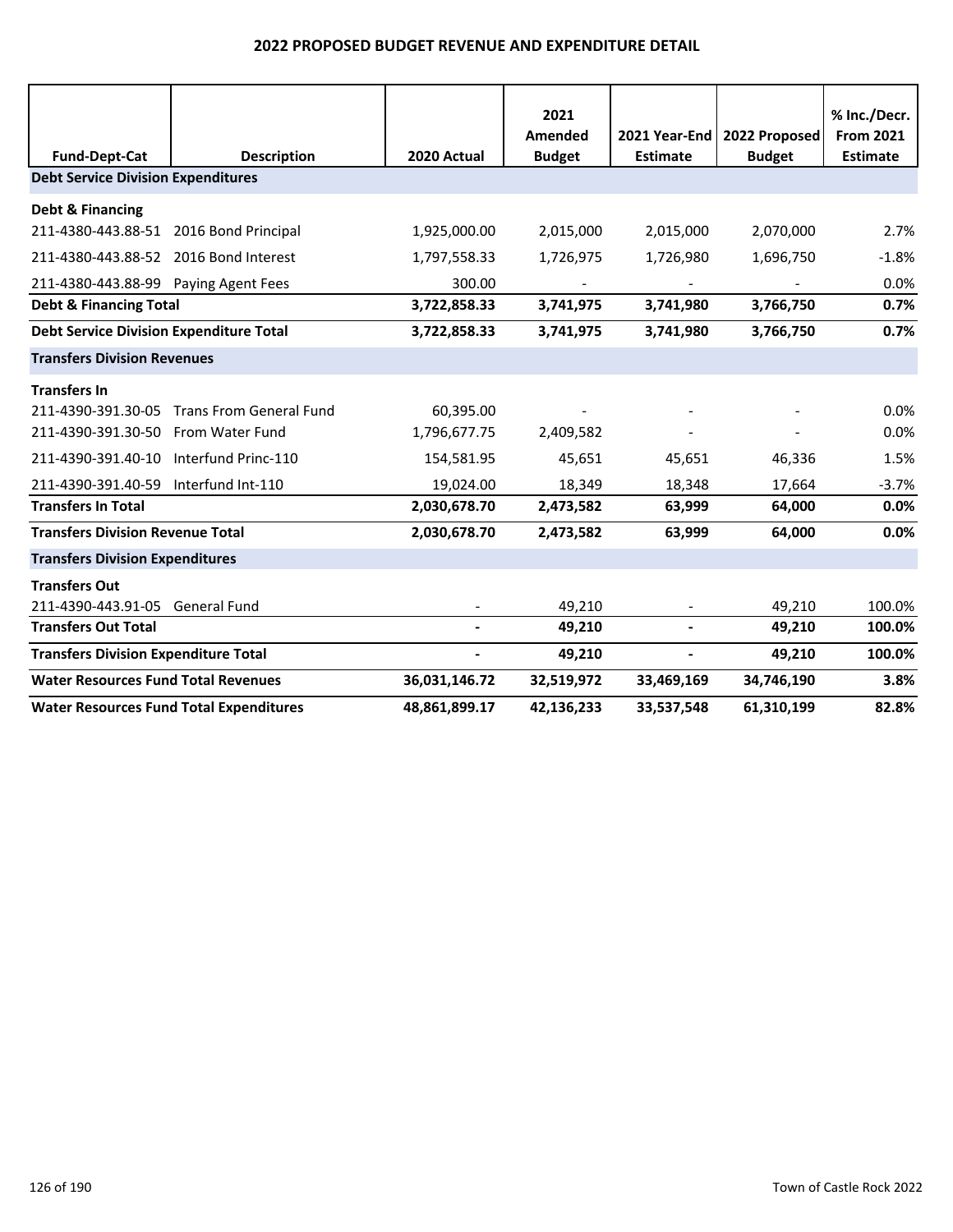| <b>Fund-Dept-Cat</b>                         | <b>Description</b>                                        | 2020 Actual      | 2021<br>Amended<br><b>Budget</b> | 2021 Year-End<br><b>Estimate</b> | 2022 Proposed<br><b>Budget</b> | % Inc./Decr.<br><b>From 2021</b><br><b>Estimate</b> |
|----------------------------------------------|-----------------------------------------------------------|------------------|----------------------------------|----------------------------------|--------------------------------|-----------------------------------------------------|
| <b>Stormwater Fund</b>                       |                                                           |                  |                                  |                                  |                                |                                                     |
| <b>Administration Division Revenues</b>      |                                                           |                  |                                  |                                  |                                |                                                     |
| <b>Intergovernmental Revenue</b>             |                                                           |                  |                                  |                                  |                                |                                                     |
| 212-4400-331.10-00 Operating Grants          |                                                           | 4,716.54         |                                  |                                  |                                | 0.0%                                                |
| <b>Intergovernmental Revenue Total</b>       |                                                           | 4,716.54         |                                  |                                  |                                | 0.0%                                                |
|                                              |                                                           |                  |                                  |                                  |                                |                                                     |
| <b>Charges for Service</b>                   | 212-4400-341.30-00 Stormwater Charges                     | 3,232,992.78     | 3,300,000                        | 3,347,305                        | 3,547,831                      | 6.0%                                                |
| <b>Charges for Service Total</b>             |                                                           | 3,232,992.78     | 3,300,000                        | 3,347,305                        | 3,547,831                      | 6.0%                                                |
|                                              |                                                           |                  |                                  |                                  |                                |                                                     |
| <b>Investment Earnings</b>                   |                                                           |                  |                                  |                                  |                                |                                                     |
| 212-4400-361.10-00 Interest                  |                                                           | 104,759.32       | 19,769                           | 54,904                           | 37,272                         | $-32.1%$                                            |
| 212-4400-361.30-00 Market Change             |                                                           | 1,564.11         |                                  |                                  |                                | 0.0%                                                |
| <b>Investment Earnings Total</b>             |                                                           | 106,323.43       | 19,769                           | 54,904                           | 37,272                         | $-32.1%$                                            |
| <b>Contributions &amp; Donations</b>         |                                                           |                  |                                  |                                  |                                |                                                     |
|                                              | 212-4400-380.20-00 Developer Contributions                | 2,315.00         | 2,315                            | 2,315                            | 2,315                          | 0.0%                                                |
| <b>Contributions &amp; Donations Total</b>   |                                                           | 2,315.00         | 2,315                            | 2,315                            | 2,315                          | 0.0%                                                |
| <b>Other Revenue</b>                         |                                                           |                  |                                  |                                  |                                |                                                     |
|                                              | 212-4400-341.60-00 Vend Machine Commission                | 219.29           | 240                              |                                  | 240                            | 100.0%                                              |
| 212-4400-395.10-00                           | Reimbursements                                            | 238.75           |                                  |                                  |                                | 0.0%                                                |
| 212-4400-395.60-00                           | Misc Revenue                                              | 495.32           | 400                              |                                  | 400                            | 100.0%                                              |
| <b>Other Revenue Total</b>                   |                                                           | 953.36           | 640                              |                                  | 640                            | 100.0%                                              |
| <b>Administration Division Revenue Total</b> |                                                           | 3,347,301.11     | 3,322,724                        | 3,404,524                        | 3,588,058                      | 5.4%                                                |
|                                              |                                                           |                  |                                  |                                  |                                |                                                     |
| <b>Administration Division Expenditures</b>  |                                                           |                  |                                  |                                  |                                |                                                     |
| Personnel                                    |                                                           |                  |                                  |                                  |                                |                                                     |
| 212-4400-444.10-10 Regular                   |                                                           | 214,920.05       | 218,080                          | 219,090                          | 279,350                        | 27.5%                                               |
| 212-4400-444.10-20 Part-Time                 |                                                           | 45.12            |                                  | 120                              |                                | $-100.0%$                                           |
| 212-4400-444.10-40 Overtime                  |                                                           | 157.20           | 80                               | 80                               | 80                             | 0.0%                                                |
| 212-4400-444.20-10 Social Security           |                                                           | 12,271.09        | 13,530                           | 13,490                           | 17,330                         | 28.5%                                               |
| 212-4400-444.20-20                           | Medicare                                                  | 3,047.92         | 3,160                            | 3,150                            | 4,050                          | 28.6%                                               |
| 212-4400-444.20-30<br>212-4400-444.20-40     | Unemployment                                              | 653.62<br>638.07 | 650                              | 660<br>890                       | 840                            | 27.3%<br>122.5%                                     |
| 212-4400-444.20-41                           | <b>Workers Compensation</b><br><b>Workers Comp Claims</b> |                  | 830<br>300                       | 300                              | 1,980                          | $-100.0%$                                           |
| 212-4400-444.20-50                           | Medical & Dental                                          | 40,058.31        | 34,580                           | 41,020                           | 43,960                         | 7.2%                                                |
| 212-4400-444.20-55                           | Vision Benefit                                            | 168.48           | 140                              | 170                              | 270                            | 58.8%                                               |
| 212-4400-444.20-60                           | Life, LTD, AD&D                                           | 1,023.84         | 1,310                            | 1,110                            | 1,460                          | 31.5%                                               |
| 212-4400-444.20-70                           | Retirement                                                | 14,695.17        | 3,630                            | 15,680                           | 19,560                         | 24.7%                                               |
| 212-4400-444.22-05                           | <b>Other Benefits</b>                                     | 2,185.72         | 2,270                            | 2,270                            | 2,270                          | 0.0%                                                |
| 212-4400-444.22-60                           | <b>Employee Recognition</b>                               | 1,436.09         | 1,600                            | 1,600                            | 1,600                          | 0.0%                                                |
| 212-4400-444.22-80                           | Rec Center Membership                                     |                  |                                  | 20                               | 790                            |                                                     |
| <b>Personnel Total</b>                       |                                                           | 291,300.68       | 280,160                          | 299,650                          | 373,540                        | 24.7%                                               |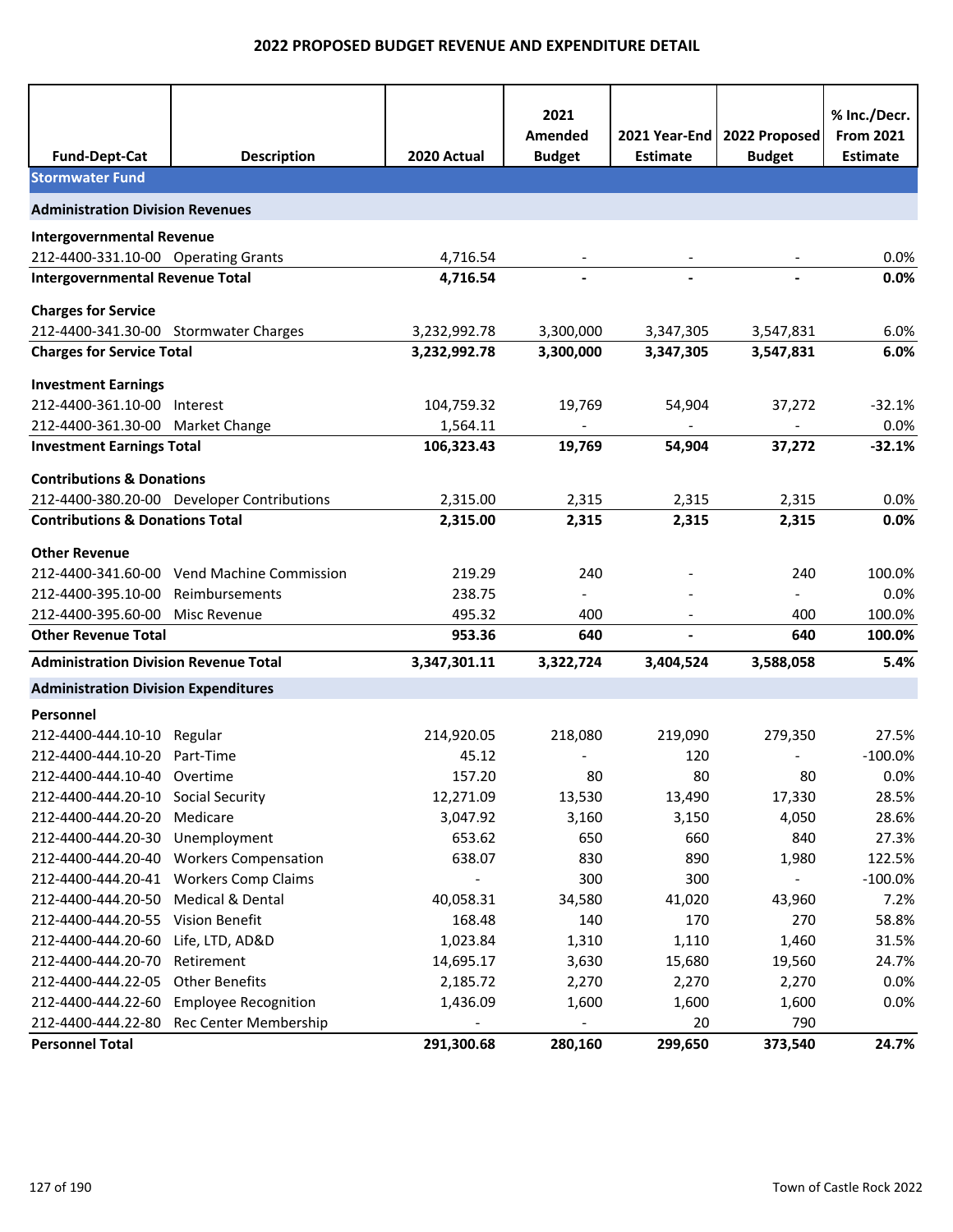| <b>Fund-Dept-Cat</b>               | <b>Description</b>                           | 2020 Actual | 2021<br>Amended<br><b>Budget</b> | <b>Estimate</b> | 2021 Year-End   2022 Proposed<br><b>Budget</b> | % Inc./Decr.<br><b>From 2021</b><br><b>Estimate</b> |
|------------------------------------|----------------------------------------------|-------------|----------------------------------|-----------------|------------------------------------------------|-----------------------------------------------------|
| <b>Services &amp; Other</b>        |                                              |             |                                  |                 |                                                |                                                     |
| 212-4400-444.30-70                 | <b>Oth Professional Services</b>             | 127.93      |                                  | 128             |                                                | $-100.0%$                                           |
|                                    | 212-4400-444.30-71 Admin Cost Allocations    | 156,956.00  | 127,320                          | 127,320         | 175,110                                        | 37.5%                                               |
| 212-4400-444.30-72 Marketing       |                                              | 3,912.79    | 14,000                           | 14,000          | 9,916                                          | $-29.2%$                                            |
| 212-4400-444.30-90                 | <b>Technical Services</b>                    | 277.95      | 300                              | 320             | 300                                            | $-6.3%$                                             |
| 212-4400-444.40-10                 | Utilities - Electric                         | 6,165.86    | 8,933                            | 8,933           | 9,849                                          | 10.3%                                               |
| 212-4400-444.40-11                 | Utilities - Natural Gas                      | 1,180.53    | 2,500                            | 2,500           | 2,500                                          | 0.0%                                                |
| 212-4400-444.40-12                 | Water-Stormwater-Sewer                       | 3,286.74    | 3,000                            | 3,000           | 3,000                                          | 0.0%                                                |
| 212-4400-444.40-20                 | <b>Custodial Services</b>                    | 195.44      | 600                              | 600             | 600                                            | 0.0%                                                |
| 212-4400-444.40-23                 |                                              |             |                                  |                 |                                                | 0.0%                                                |
|                                    | <b>Disposal Services</b>                     | 445.70      | 344                              | 344             | 344                                            |                                                     |
| 212-4400-444.40-26                 | <b>Recycling Services</b>                    | 999.74      | 750                              | 750             | 750                                            | 0.0%                                                |
| 212-4400-444.40-30                 | Repair & Maint-Buildings                     | 1,910.86    | 2,500                            | 2,500           | 4,000                                          | 60.0%                                               |
| 212-4400-444.40-31                 | Repair & Maint-Grounds                       | 5,963.62    | 1,035                            | 1,035           | 1,035                                          | 0.0%                                                |
| 212-4400-444.40-32                 | Repair & Maint-Equipment                     | 1,369.74    | 2,000                            | 2,000           | 3,000                                          | 50.0%                                               |
| 212-4400-444.40-33                 | Repair & Maint-Vehicles                      | 48,378.53   | 46,000                           | 46,000          | 46,000                                         | 0.0%                                                |
| 212-4400-444.40-40                 | <b>Equipment Rentals</b>                     | 4,308.37    | 5,900                            | 5,900           | 5,900                                          | 0.0%                                                |
| 212-4400-444.50-10                 | Insurance                                    | 8,621.32    | 12,640                           | 12,640          | 13,900                                         | 10.0%                                               |
| 212-4400-444.50-20                 | Communications-Telephone                     | 8,398.34    | 5,404                            | 5,404           | 5,675                                          | 5.0%                                                |
|                                    | 212-4400-444.50-21 Communications-Cellular   | 2,820.05    | 2,800                            | 2,800           | 6,500                                          | 132.1%                                              |
|                                    | 212-4400-444.50-22 Software Maint Agreement  | 676.38      | 2,300                            | 2,300           | 2,300                                          | 0.0%                                                |
|                                    | 212-4400-444.50-23 Hardware Maint Agreement  |             | 320                              | 320             | 720                                            | 125.0%                                              |
| 212-4400-444.50-30                 | Advertising                                  |             | 155                              | 155             | 155                                            | 0.0%                                                |
| 212-4400-444.50-40                 | <b>Printing and Binding</b>                  | 369.12      | 311                              | 311             | 720                                            | 131.5%                                              |
| 212-4400-444.50-60                 | Travel                                       | 35.92       | 720                              | 720             | 720                                            | 0.0%                                                |
| 212-4400-444.50-61 Food & Beverage |                                              | 233.13      | 640                              | 640             | 640                                            | 0.0%                                                |
| 212-4400-444.50-70                 | Dues & Subscriptions                         | 1,990.88    | 1,500                            | 1,500           | 1,500                                          | 0.0%                                                |
| 212-4400-444.50-75                 | Postage                                      | 841.77      | 1,300                            | 1,300           | 1,300                                          | 0.0%                                                |
|                                    | 212-4400-444.50-80 Miscellaneous Services    | 295.28      | 500                              | 500             | 500                                            | 0.0%                                                |
| 212-4400-444.51-10 Training        |                                              | 3,157.83    | 2,100                            | 2,100           | 3,000                                          | 42.9%                                               |
| 212-4400-444.51-40 Travel Training |                                              | 41.90       | 300                              | 300             | 300                                            | 0.0%                                                |
| 212-4400-444.51-50                 | <b>Meals Training</b>                        | 5.98        | 150                              | 150             | 160                                            | 6.7%                                                |
| 212-4400-444.51-60                 | <b>Professional Licensing</b>                |             | 200                              | 200             | 200                                            | 0.0%                                                |
|                                    | 212-4400-444.80-12 Boards & Commissions Appr | 271.13      | $\overline{\phantom{a}}$         | 80              | ÷,                                             | $-100.0%$                                           |
| <b>Services &amp; Other Total</b>  |                                              | 263,238.83  | 246,522                          | 246,750         | 300,594                                        | 21.8%                                               |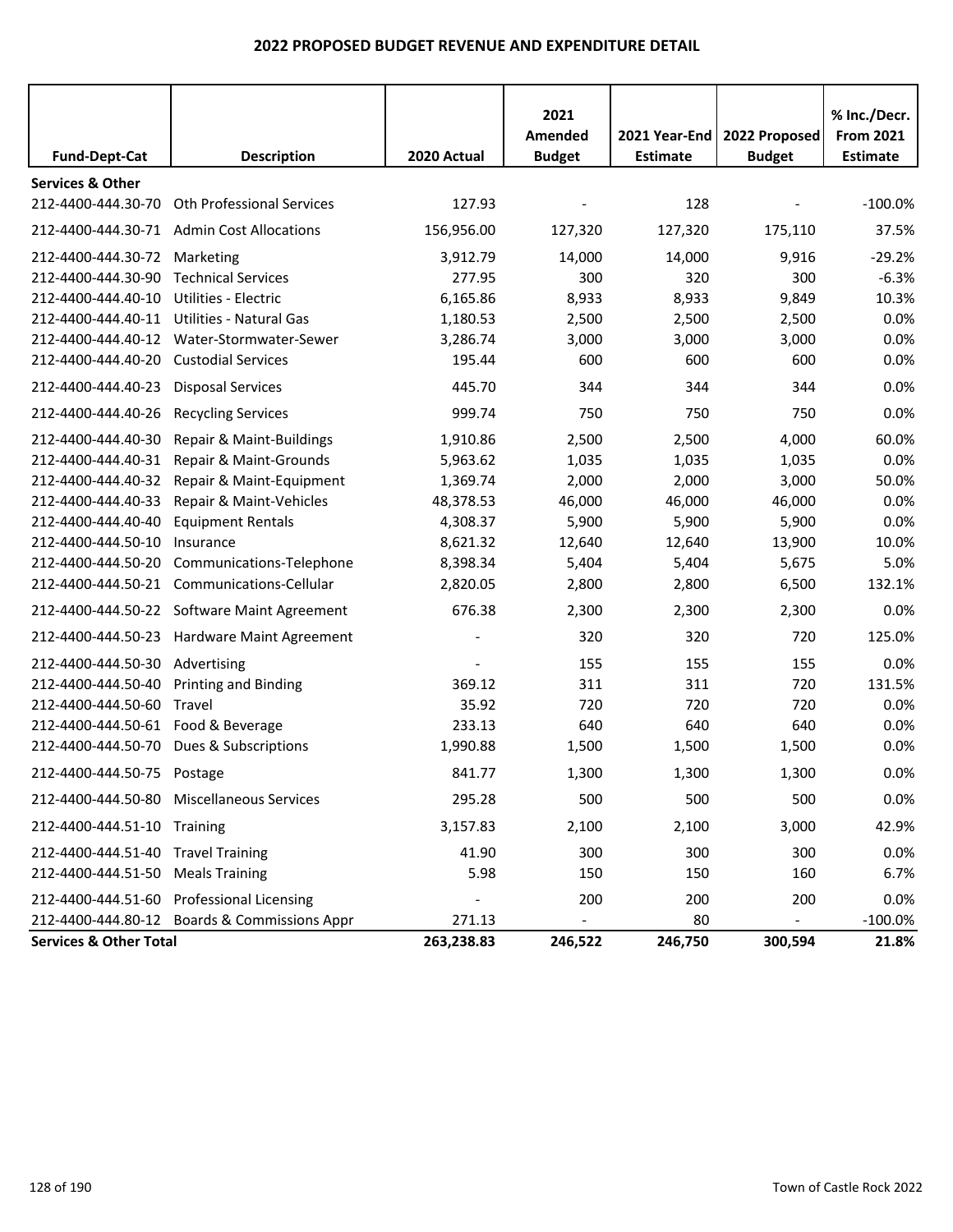|                                                  |                                                     |             | 2021          |                 |                               | % Inc./Decr.     |
|--------------------------------------------------|-----------------------------------------------------|-------------|---------------|-----------------|-------------------------------|------------------|
|                                                  |                                                     |             | Amended       |                 | 2021 Year-End   2022 Proposed | <b>From 2021</b> |
| <b>Fund-Dept-Cat</b>                             | <b>Description</b>                                  | 2020 Actual | <b>Budget</b> | <b>Estimate</b> | <b>Budget</b>                 | <b>Estimate</b>  |
| <b>Supplies</b>                                  |                                                     |             |               |                 |                               |                  |
| 212-4400-444.61-10 Office Supplies               |                                                     | 2,105.34    | 950           | 950             | 950                           | 0.0%             |
| 212-4400-444.61-11 Books & Publications          |                                                     | 23.21       | 328           | 328             | 328                           | 0.0%             |
|                                                  | 212-4400-444.61-12 Office Eq-Furn/Noncapital        |             | 1,500         | 1,500           | 1,600                         | 6.7%             |
|                                                  | 212-4400-444.61-14 Equipment / Noncapital           |             |               |                 | 2,000                         | 100.0%           |
| 212-4400-444.61-20 Operating Supplies            |                                                     | 4,903.66    | 5,100         | 5,100           | 5,100                         | 0.0%             |
| 212-4400-444.61-21 Cleaning Supplies             |                                                     |             | 78            | 78              | 78                            | 0.0%             |
| 212-4400-444.61-22 Parts                         |                                                     | 312.33      | 50            | 50              | 50                            | 0.0%             |
| 212-4400-444.61-23 Gasoline                      |                                                     | 9,065.98    | 11,739        | 11,739          | 11,739                        | 0.0%             |
| 212-4400-444.61-27 Clothing & Uniforms           |                                                     |             | 100           | 100             | 100                           | 0.0%             |
| 212-4400-444.61-30 Computer-Hardware             |                                                     | 67.99       | 528           | 528             | 528                           | 0.0%             |
| 212-4400-444.61-31 Computer-Software             |                                                     |             | 353           | 353             | 353                           | 0.0%             |
|                                                  | 212-4400-444.61-32 Telecommunication Eqpmnt         |             | 75            | 75              | 75                            | 0.0%             |
|                                                  | 212-4400-444.61-37 Safety Supplies & Equip          | 166.19      | 100           | 100             | 100                           | 0.0%             |
|                                                  | 212-4400-444.61-39 Computer Replacement             |             | 1,340         |                 |                               | 0.0%             |
|                                                  | 212-4400-444.62-20 Concession Merchandise           | 187.27      | 210           | 210             | 210                           | 0.0%             |
| <b>Supplies Total</b>                            |                                                     | 16,831.97   | 22,451        | 21,111          | 23,211                        | 10.0%            |
| <b>Transfers Out</b>                             |                                                     |             |               |                 |                               |                  |
|                                                  | 212-4400-444.91-85 Vehicle Replace Program          | 135,700.00  | 137,100       | 137,100         | 119,024                       | $-13.2%$         |
| <b>Transfers Out Total</b>                       |                                                     | 135,700.00  | 137,100       | 137,100         | 119,024                       | $-13.2%$         |
| <b>Administration Division Expenditure Total</b> |                                                     | 707,071.48  | 686,233       | 704,611         | 816,369                       | 15.9%            |
| <b>CS - Customer Billing Division Revenues</b>   |                                                     |             |               |                 |                               |                  |
| <b>Fines &amp; Forfeitures</b>                   |                                                     |             |               |                 |                               |                  |
|                                                  | 212-4421-351.43-00 Lien Administrative Fee          | 36.15       | 150           | 75              | 150                           | 100.0%           |
| <b>Fines &amp; Forfeitures Total</b>             |                                                     | 36.15       | 150           | 75              | 150                           | 100.0%           |
|                                                  | <b>CS - Customer Billing Division Revenue Total</b> | 36.15       | 150           | 75              | 150                           | 100.0%           |
|                                                  | <b>CS - Customer Billing Division Expenditures</b>  |             |               |                 |                               |                  |
| Personnel                                        |                                                     |             |               |                 |                               |                  |
| 212-4421-444.10-10 Regular                       |                                                     | 89,469.23   | 99,790        | 96,920          | 107,960                       | 11.4%            |
| 212-4421-444.10-40                               | Overtime                                            | 212.02      | 500           | 500             | 500                           | 0.0%             |
| 212-4421-444.20-10 Social Security               |                                                     | 5,366.52    | 6,223         | 5,960           | 6,720                         | 12.8%            |
| 212-4421-444.20-20                               | Medicare                                            | 1,255.14    | 1,455         | 1,390           | 1,570                         | 13.0%            |
| 212-4421-444.20-30                               | Unemployment                                        | 270.92      | 306           | 290             | 330                           | 13.8%            |
| 212-4421-444.20-40                               | <b>Workers Compensation</b>                         | 33.67       | 76            | 70              | 90                            | 28.6%            |
| 212-4421-444.20-41                               | <b>Workers Comp Claims</b>                          |             | 30            | 30              |                               | $-100.0%$        |
| 212-4421-444.20-50                               | Medical & Dental                                    | 24,701.03   | 29,249        | 27,280          | 30,420                        | 11.5%            |
| 212-4421-444.20-55 Vision Benefit                |                                                     | 116.54      | 142           | 130             | 150                           | 15.4%            |
| 212-4421-444.20-60                               | Life, LTD, AD&D                                     | 453.07      | 643           | 510             | 580                           | 13.7%            |
| 212-4421-444.20-70                               | Retirement                                          | 6,277.68    | 2,191         | 6,820           | 7,590                         | 11.3%            |
| 212-4421-444.22-80                               | Rec Center Membership                               |             | 105           | 180             | 290                           | 61.1%            |
| <b>Personnel Total</b>                           |                                                     | 128,155.82  | 140,710       | 140,080         | 156,200                       | 11.5%            |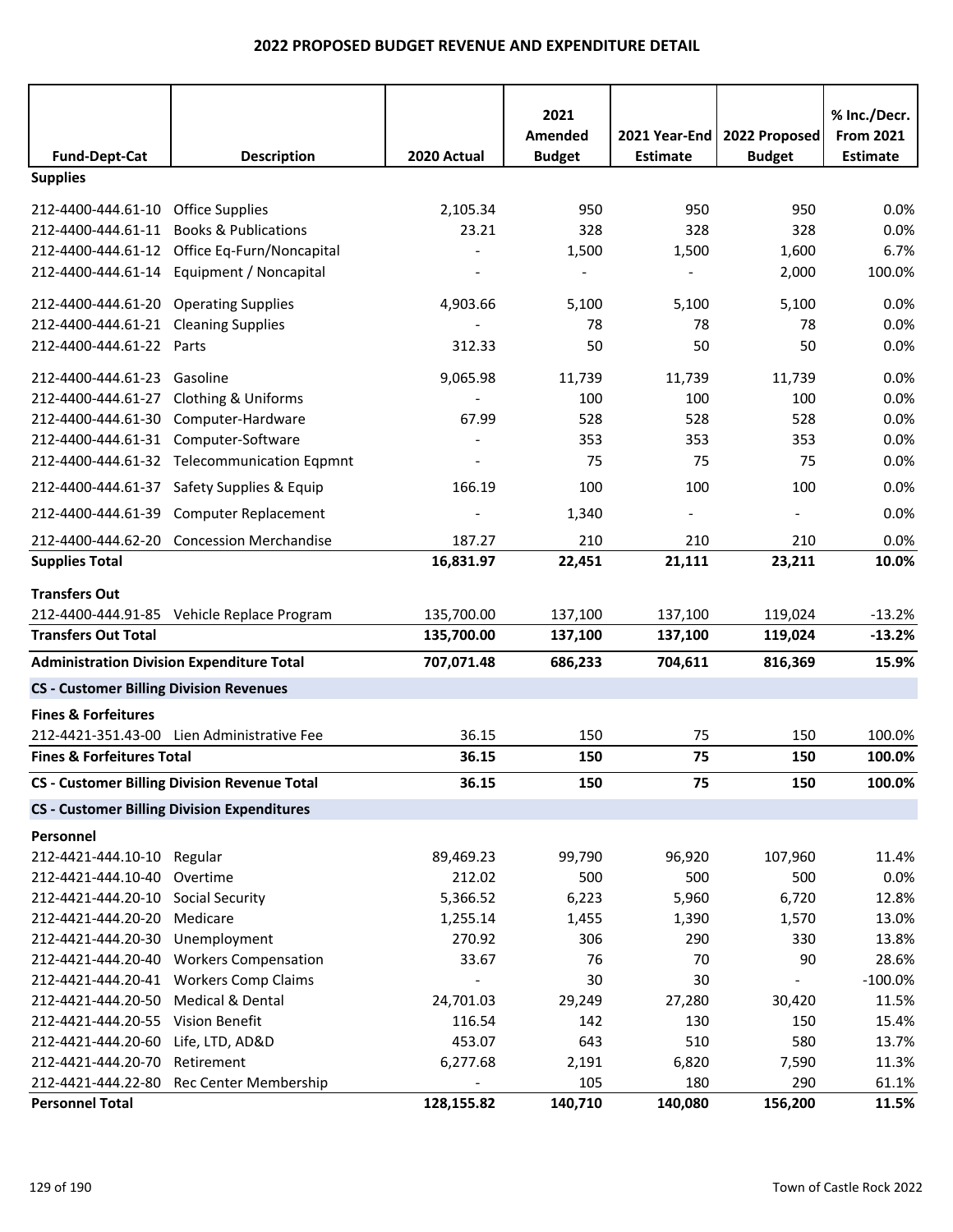|                                           |                                                         |                          | 2021           |                 |                | % Inc./Decr.     |
|-------------------------------------------|---------------------------------------------------------|--------------------------|----------------|-----------------|----------------|------------------|
|                                           |                                                         |                          | Amended        | 2021 Year-End   | 2022 Proposed  | <b>From 2021</b> |
| <b>Fund-Dept-Cat</b>                      | <b>Description</b>                                      | 2020 Actual              | <b>Budget</b>  | <b>Estimate</b> | <b>Budget</b>  | <b>Estimate</b>  |
| <b>Services &amp; Other</b>               |                                                         |                          |                |                 |                |                  |
| 212-4421-444.30-90                        | <b>Technical Services</b>                               | 7,079.99                 | 40,000         | 10,022          | 15,000         | 49.7%            |
| 212-4421-444.50-21                        | Communications-Cellular                                 | 108.56                   | 110            | 108             | 120            | 11.1%            |
| 212-4421-444.50-22                        | Software Maint Agreement                                | 2,951.82                 | 2,500          | 2,994           | 14,478         | 383.6%           |
| 212-4421-444.50-40                        | <b>Printing and Binding</b>                             | 7,075.29                 | 7,500          | 7,502           | 7,500          | 0.0%             |
| 212-4421-444.50-50                        | <b>Bank Fee</b>                                         | 17,122.47                | 63,000         | 22,424          | 60,000         | 167.6%           |
| 212-4421-444.50-51                        | Administrative Fee                                      | 16,610.52                | 12,672         | 12,184          | 13,172         | 8.1%             |
| 212-4421-444.50-61                        | Food & Beverage                                         | $\overline{\phantom{a}}$ | 130            | 130             | 130            | 0.0%             |
| 212-4421-444.50-70                        | Dues & Subscriptions                                    |                          | 100            | 100             | 100            | 0.0%             |
| 212-4421-444.50-75                        | Postage                                                 | 21,312.38                | 20,500         | 20,814          | 21,000         | 0.9%             |
| 212-4421-444.50-80                        | <b>Miscellaneous Services</b>                           | 44.75                    | $\overline{a}$ |                 | $\blacksquare$ | 0.0%             |
| 212-4421-444.51-10                        | Training                                                |                          | 1,000          | 500             | 1,000          | 100.0%           |
| 212-4421-444.51-40                        | <b>Travel Training</b>                                  |                          | 700            |                 | 500            | 100.0%           |
| 212-4421-444.51-50                        | <b>Meals Training</b>                                   |                          | 230            | 230             | 500            | 117.4%           |
| 212-4421-444.80-29                        | <b>Background Checks</b>                                |                          | 50             | 100             | 50             | $-50.0%$         |
| 212-4421-444.80-60                        | <b>Bad Debt Expense</b>                                 |                          | 500            | 4               | 100            |                  |
| <b>Services &amp; Other Total</b>         |                                                         | 72,305.78                | 148,992        | 77,112          | 133,650        | 73.3%            |
| <b>Supplies</b>                           |                                                         |                          |                |                 |                |                  |
| 212-4421-444.61-11                        | <b>Books &amp; Publications</b>                         |                          | 100            | $\blacksquare$  | 100            | 100.0%           |
| 212-4421-444.61-27                        | <b>Clothing &amp; Uniforms</b>                          |                          | 100            | 140             | 140            | 0.0%             |
| 212-4421-444.61-30                        | Computer-Hardware                                       | 44.75                    | 250            | 250             | 250            | 0.0%             |
| 212-4421-444.61-31 Computer-Software      |                                                         | 14.18                    | 500            | 250             | 250            | 0.0%             |
| <b>Supplies Total</b>                     |                                                         | 58.93                    | 950            | 640             | 740            | 15.6%            |
| Capital                                   |                                                         |                          |                |                 |                |                  |
| 212-4421-444.70-43 Software               |                                                         |                          | 136,250        | 55,000          | 47,500         | $-13.6%$         |
| <b>Capital Total</b>                      |                                                         |                          | 136,250        | 55,000          | 47,500         | $-13.6%$         |
|                                           | <b>CS - Customer Billing Division Expenditure Total</b> | 200,520.53               | 426,902        | 272,832         | 338,090        | 23.9%            |
| <b>Engineering Division Revenues</b>      |                                                         |                          |                |                 |                |                  |
| <b>Other Revenue</b>                      |                                                         |                          |                |                 |                |                  |
| 212-4430-395.10-00 Reimbursements         |                                                         | 2,979.00                 | 4,000          | 2,500           | 5,000          | 100.0%           |
| <b>Other Revenue Total</b>                |                                                         | 2,979.00                 | 4,000          | 2,500           | 5,000          | 100.0%           |
| <b>Engineering Division Revenue Total</b> |                                                         | 2,979.00                 | 4,000          | 2,500           | 5,000          | 100.0%           |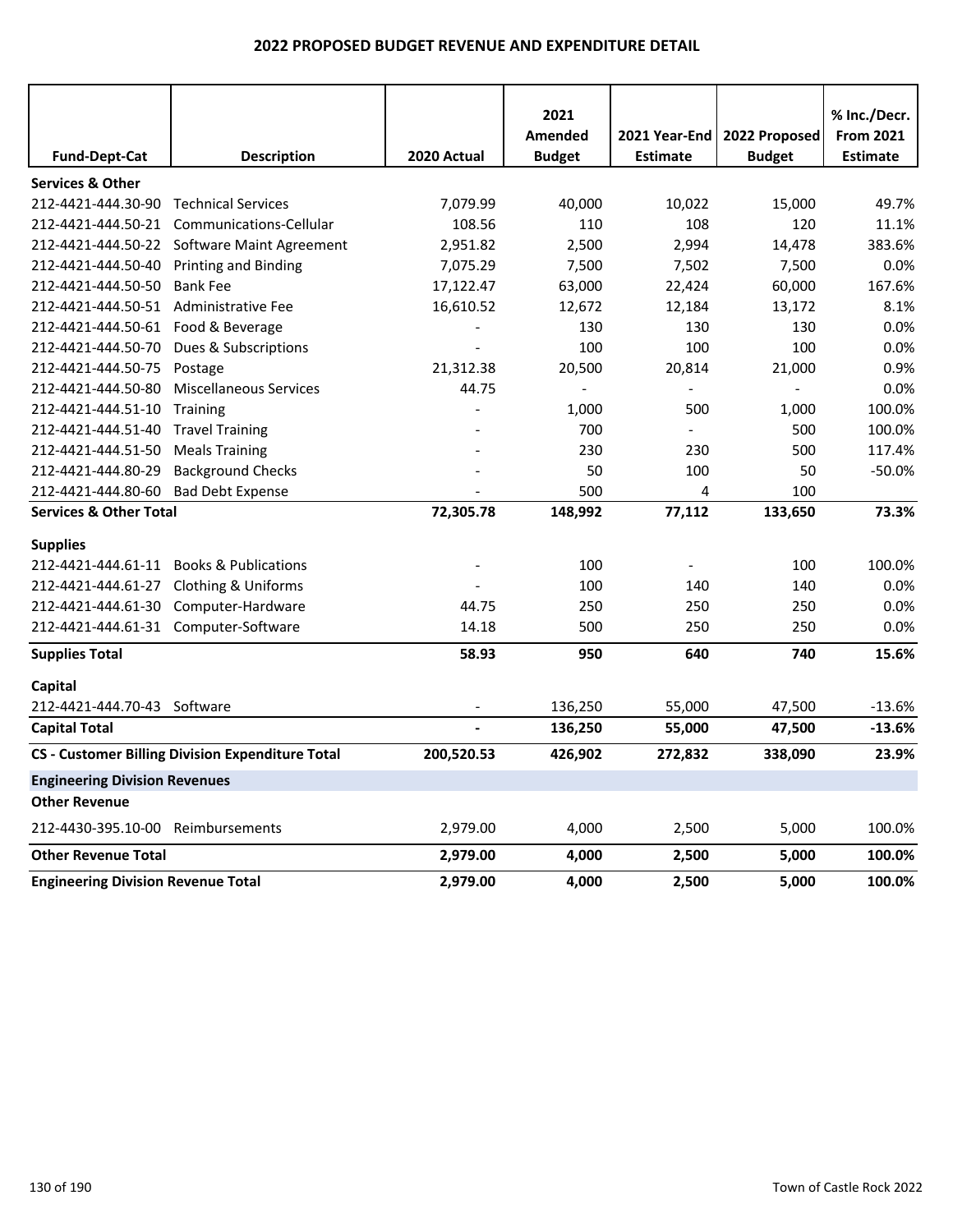|                                               |                                              |                          | 2021<br>Amended | 2021 Year-End   | 2022 Proposed  | % Inc./Decr.<br><b>From 2021</b> |
|-----------------------------------------------|----------------------------------------------|--------------------------|-----------------|-----------------|----------------|----------------------------------|
| <b>Fund-Dept-Cat</b>                          | <b>Description</b>                           | 2020 Actual              | <b>Budget</b>   | <b>Estimate</b> | <b>Budget</b>  | <b>Estimate</b>                  |
| <b>Engineering Division Expenditures</b>      |                                              |                          |                 |                 |                |                                  |
| Personnel                                     |                                              |                          |                 |                 |                |                                  |
| 212-4430-444.10-10 Regular                    |                                              | 413,246.25               | 423,480         | 425,890         | 440,960        | 3.5%                             |
| 212-4430-444.10-40                            | Overtime                                     | 130.15                   | 8,500           | 8,500           | 8,500          | 0.0%                             |
| 212-4430-444.20-10                            | Social Security                              | 24,730.41                | 26,780          | 26,550          | 27,870         | 5.0%                             |
| 212-4430-444.20-20                            | Medicare                                     | 5,783.63                 | 6,260           | 6,210           | 6,520          | 5.0%                             |
| 212-4430-444.20-30                            | Unemployment                                 | 1,244.91                 | 1,300           | 1,300           | 1,350          | 3.9%                             |
|                                               | 212-4430-444.20-40 Workers Compensation      | 3,080.66                 | 3,780           | 4,010           | 4,190          | 4.5%                             |
|                                               | 212-4430-444.20-41 Workers Comp Claims       |                          | 1,320           | 1,320           | $\blacksquare$ | $-100.0%$                        |
| 212-4430-444.20-50                            | Medical & Dental                             | 63,335.60                | 62,710          | 70,250          | 75,580         | 7.6%                             |
| 212-4430-444.20-55                            | Vision Benefit                               | 348.53                   | 330             | 350             | 390            | 11.4%                            |
| 212-4430-444.20-60                            | Life, LTD, AD&D                              | 2,067.30                 | 2,630           | 2,210           | 2,300          | 4.1%                             |
| 212-4430-444.20-70                            | Retirement                                   | 28,931.81                | 24,660          | 30,410          | 31,460         | 3.5%                             |
| 212-4430-444.22-80                            | Rec Center Membership                        | 1,899.00                 | 2,320           | 2,320           | 2,320          | 0.0%                             |
| <b>Personnel Total</b>                        |                                              | 544,798.25               | 564,070         | 579,320         | 601,440        | 3.8%                             |
| <b>Services &amp; Other</b>                   |                                              |                          |                 |                 |                |                                  |
| 212-4430-444.30-40                            | <b>Engineering Services</b>                  | 120,272.50               | 149,000         | 145,000         | 75,000         | $-48.3%$                         |
|                                               | 212-4430-444.30-70 Oth Professional Services | 5,431.00                 |                 |                 |                | 0.0%                             |
| 212-4430-444.40-25                            | Portable Restrooms                           |                          | 225             | 225             | 225            | 0.0%                             |
| 212-4430-444.50-21                            | Communications-Cellular                      | 2,179.68                 | 2,300           | 2,300           | 2,300          | 0.0%                             |
|                                               | 212-4430-444.50-22 Software Maint Agreement  | 239.40                   | 5,000           | 5,000           | 5,000          | 0.0%                             |
| 212-4430-444.50-40                            | <b>Printing and Binding</b>                  |                          | 1,000           | 1,000           | 1,000          | 0.0%                             |
| 212-4430-444.50-60                            | Travel                                       |                          | 500             | 500             | 500            | 0.0%                             |
| 212-4430-444.50-61 Food & Beverage            |                                              |                          | 200             | 200             | 200            | 0.0%                             |
| 212-4430-444.50-70                            | Dues & Subscriptions                         | 2,649.61                 | 3,600           | 3,600           | 3,600          | 0.0%                             |
| 212-4430-444.50-75                            | Postage                                      | 758.75                   | 300             | 300             | 300            | 0.0%                             |
| 212-4430-444.51-10                            | Training                                     | 112.25                   | 2,500           | 2,500           | 2,500          | 0.0%                             |
| 212-4430-444.51-40 Travel Training            |                                              |                          | 300             | 300             | 300            | 0.0%                             |
| 212-4430-444.51-50 Meals Training             |                                              | $\overline{\phantom{m}}$ | 100             | 100             | 100            | 0.0%                             |
|                                               | 212-4430-444.51-60 Professional Licensing    | 660.00                   | 500             | 500             | 500            | 0.0%                             |
| <b>Services &amp; Other Total</b>             |                                              | 132,303.19               | 165,525         | 161,525         | 91,525         | $-43.3%$                         |
|                                               |                                              |                          |                 |                 |                |                                  |
| <b>Supplies</b>                               |                                              |                          |                 |                 |                |                                  |
|                                               | 212-4430-444.61-12 Office Eq-Furn/Noncapital |                          | 150             | 150             | 300            | 100.0%                           |
| 212-4430-444.61-20 Operating Supplies         |                                              | 1,113.23                 | 2,500           | 2,500           | 2,500          | 0.0%                             |
| 212-4430-444.61-27 Clothing & Uniforms        |                                              |                          | 130             | 130             | 130            | 0.0%                             |
|                                               | 212-4430-444.61-30 Computer-Hardware         | 72.97                    | 1,300           | 1,300           | 1,300          | 0.0%                             |
| 212-4430-444.61-31 Computer-Software          |                                              | 5,466.46                 | 500             | 500             | 500            | 0.0%                             |
|                                               | 212-4430-444.61-32 Telecommunication Eqpmnt  | 25.98                    | 60              | 60              | 60             | 0.0%                             |
|                                               | 212-4430-444.61-37 Safety Supplies & Equip   |                          | 100             | 100             | 100            | 0.0%                             |
|                                               | 212-4430-444.61-39 Computer Replacement      |                          | 1,340           | 1,640           | 2,896          | 76.6%                            |
| <b>Supplies Total</b>                         |                                              | 6,678.64                 | 6,080           | 6,380           | 7,786          | 22.0%                            |
| <b>Engineering Division Expenditure Total</b> |                                              | 683,780.08               | 735,675         | 747,225         | 700,751        | $-6.2%$                          |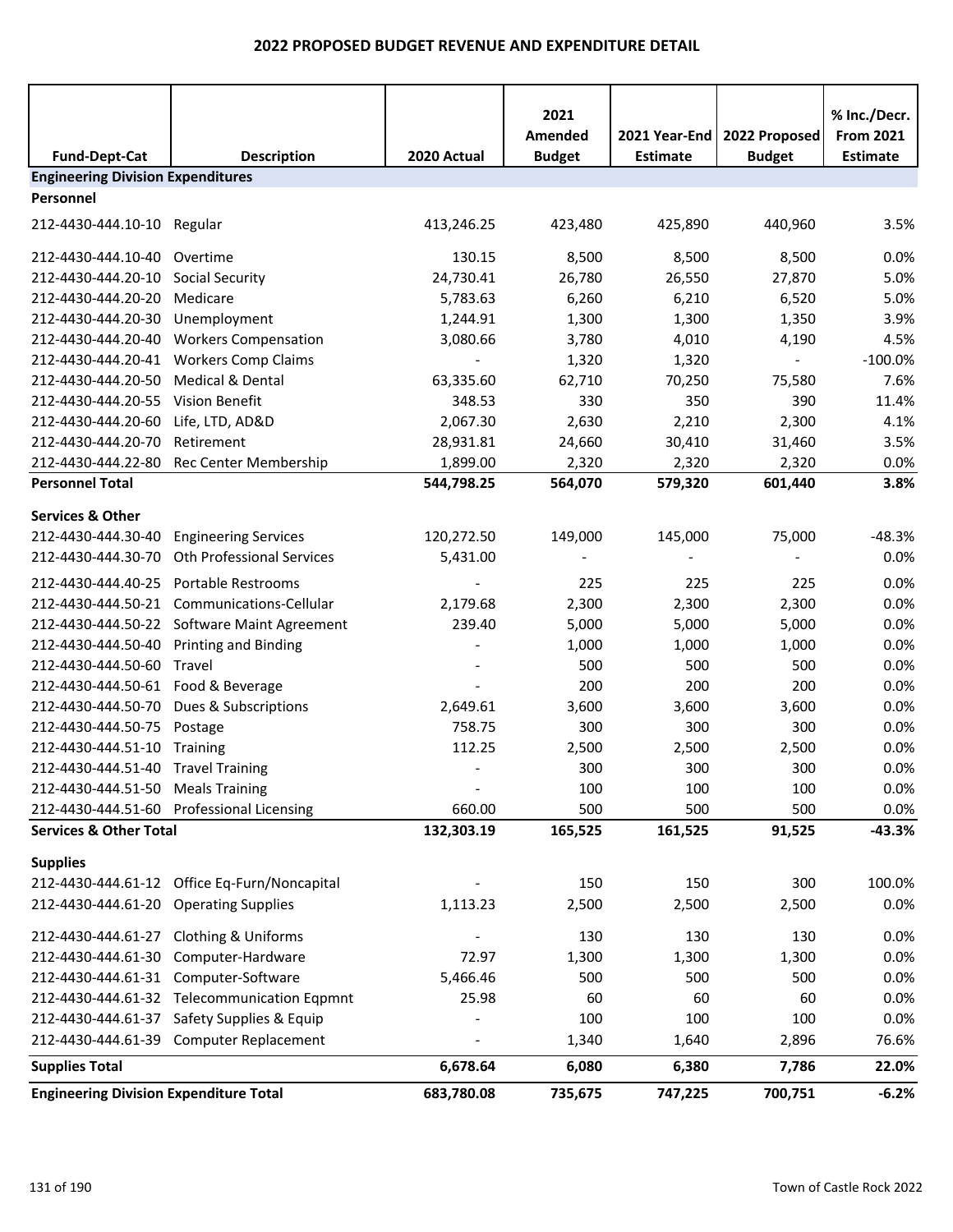|                                           |                                             |                          | 2021           |                 |                          | % Inc./Decr.     |  |  |
|-------------------------------------------|---------------------------------------------|--------------------------|----------------|-----------------|--------------------------|------------------|--|--|
|                                           |                                             |                          | Amended        | 2021 Year-End   | 2022 Proposed            | <b>From 2021</b> |  |  |
| <b>Fund-Dept-Cat</b>                      | <b>Description</b>                          | 2020 Actual              | <b>Budget</b>  | <b>Estimate</b> | <b>Budget</b>            | <b>Estimate</b>  |  |  |
| <b>Mapping Division Expenditures</b>      |                                             |                          |                |                 |                          |                  |  |  |
| Personnel                                 |                                             |                          |                |                 |                          |                  |  |  |
| 212-4435-444.10-10 Regular                |                                             | 58,783.81                | 60,620         | 61,280          | 63,430                   | 3.5%             |  |  |
| 212-4435-444.10-30                        | Seasonal                                    | 8,279.05                 | 12,710         | 12,710          | 12,710                   | 0.0%             |  |  |
| 212-4435-444.10-40                        | Overtime                                    | 1,231.32                 | $\blacksquare$ | 200             | $\sim$                   | $-100.0%$        |  |  |
| 212-4435-444.20-10 Social Security        |                                             | 4,187.53                 | 4,550          | 4,570           | 4,720                    | 3.3%             |  |  |
| 212-4435-444.20-20                        | Medicare                                    | 979.60                   | 1,060          | 1,070           | 1,100                    | 2.8%             |  |  |
| 212-4435-444.20-30                        | Unemployment                                | 206.25                   | 220            | 220             | 230                      | 4.6%             |  |  |
| 212-4435-444.20-40                        | <b>Workers Compensation</b>                 | 336.98                   | 700            | 660             | 750                      | 13.6%            |  |  |
| 212-4435-444.20-41                        | <b>Workers Comp Claims</b>                  | $\overline{\phantom{a}}$ | 120            | 120             | $\sim$                   | $-100.0%$        |  |  |
| 212-4435-444.20-50                        | Medical & Dental                            | 12,656.80                | 13,270         | 13,090          | 14,070                   | 7.5%             |  |  |
| 212-4435-444.20-55 Vision Benefit         |                                             | 78.16                    | 90             | 80              | 90                       | 12.5%            |  |  |
| 212-4435-444.20-60 Life, LTD, AD&D        |                                             | 156.79                   | 360            | 270             | 340                      | 25.9%            |  |  |
| 212-4435-444.20-70                        | Retirement                                  | 4,179.51                 | 1,060          | 4,300           | 4,440                    | 3.3%             |  |  |
| <b>Personnel Total</b>                    |                                             | 91,075.80                | 94,760         | 98,570          | 101,880                  | 3.4%             |  |  |
| <b>Services &amp; Other</b>               |                                             |                          |                |                 |                          |                  |  |  |
| 212-4435-444.30-70                        | <b>Oth Professional Services</b>            |                          | 1,500          | 1,500           | 1,500                    | 0.0%             |  |  |
| 212-4435-444.30-90 Technical Services     |                                             | 7,508.95                 | 43,000         |                 | 15,000                   | 100.0%           |  |  |
|                                           | 212-4435-444.40-32 Repair & Maint-Equipment | 131.56                   | 1,000          | 1,000           | 1,000                    | 0.0%             |  |  |
| 212-4435-444.50-21                        | Communications-Cellular                     | 5,276.47                 | 3,600          | 1,848           | 3,600                    | 94.8%            |  |  |
|                                           | 212-4435-444.50-22 Software Maint Agreement | 9,289.37                 | 9,800          | 9,900           | 10,700                   | 8.1%             |  |  |
| 212-4435-444.50-40 Printing and Binding   |                                             | 16.62                    | 20             | 20              | 20                       | 0.0%             |  |  |
| 212-4435-444.50-60 Travel                 |                                             | 193.79                   |                | 200             | $\overline{\phantom{a}}$ | $-100.0%$        |  |  |
|                                           | 212-4435-444.50-70 Dues & Subscriptions     | 86.25                    | 300            | 300             | 300                      | 0.0%             |  |  |
| 212-4435-444.50-75 Postage                |                                             | 18.75                    |                |                 |                          | 0.0%             |  |  |
| 212-4435-444.51-10 Training               |                                             | 673.75                   | 3,000          | 3,000           | 3,000                    | 0.0%             |  |  |
| 212-4435-444.51-40 Travel Training        |                                             | 120.04                   | 650            | 650             | 700                      | 7.7%             |  |  |
| 212-4435-444.51-50 Meals Training         |                                             |                          | 150            | 150             | 150                      | 0.0%             |  |  |
| 212-4435-444.80-29 Background Checks      |                                             |                          | 30             | 30              | 30                       | 0.0%             |  |  |
| <b>Services &amp; Other Total</b>         |                                             | 23,315.55                | 63,050         | 18,598          | 36,000                   | 93.6%            |  |  |
| <b>Supplies</b>                           |                                             |                          |                |                 |                          |                  |  |  |
| 212-4435-444.61-10 Office Supplies        |                                             |                          |                | 370             | $\blacksquare$           | $-100.0%$        |  |  |
| 212-4435-444.61-20 Operating Supplies     |                                             | 2,360.40                 | 4,250          | 6,250           | 6,250                    | 0.0%             |  |  |
| 212-4435-444.61-23 Gasoline               |                                             | 21.26                    |                |                 |                          | 0.0%             |  |  |
|                                           | 212-4435-444.61-27 Clothing & Uniforms      | 444.19                   | 250            | 250             | 500                      | 100.0%           |  |  |
|                                           | 212-4435-444.61-30 Computer-Hardware        | 402.64                   | 9,500          | 7,500           | 3,500                    | $-53.3%$         |  |  |
| 212-4435-444.61-31 Computer-Software      |                                             | 16.54                    | 1,500          | 1,500           | 1,500                    | 0.0%             |  |  |
|                                           | 212-4435-444.61-32 Telecommunication Eqpmnt | 125.32                   | 50             | 50              | 50                       | 0.0%             |  |  |
| 212-4435-444.61-34 Tools                  |                                             | 34.21                    | 25             | 25              | 25                       | 0.0%             |  |  |
|                                           | 212-4435-444.61-37 Safety Supplies & Equip  | 94.47                    | 100            | 100             | 100                      | 0.0%             |  |  |
| <b>Supplies Total</b>                     |                                             | 3,499.03                 | 15,675         | 16,045          | 11,925                   | $-25.7%$         |  |  |
| <b>Mapping Division Expenditure Total</b> |                                             | 117,890.38               | 173,485        | 133,213         | 149,805                  | 12.5%            |  |  |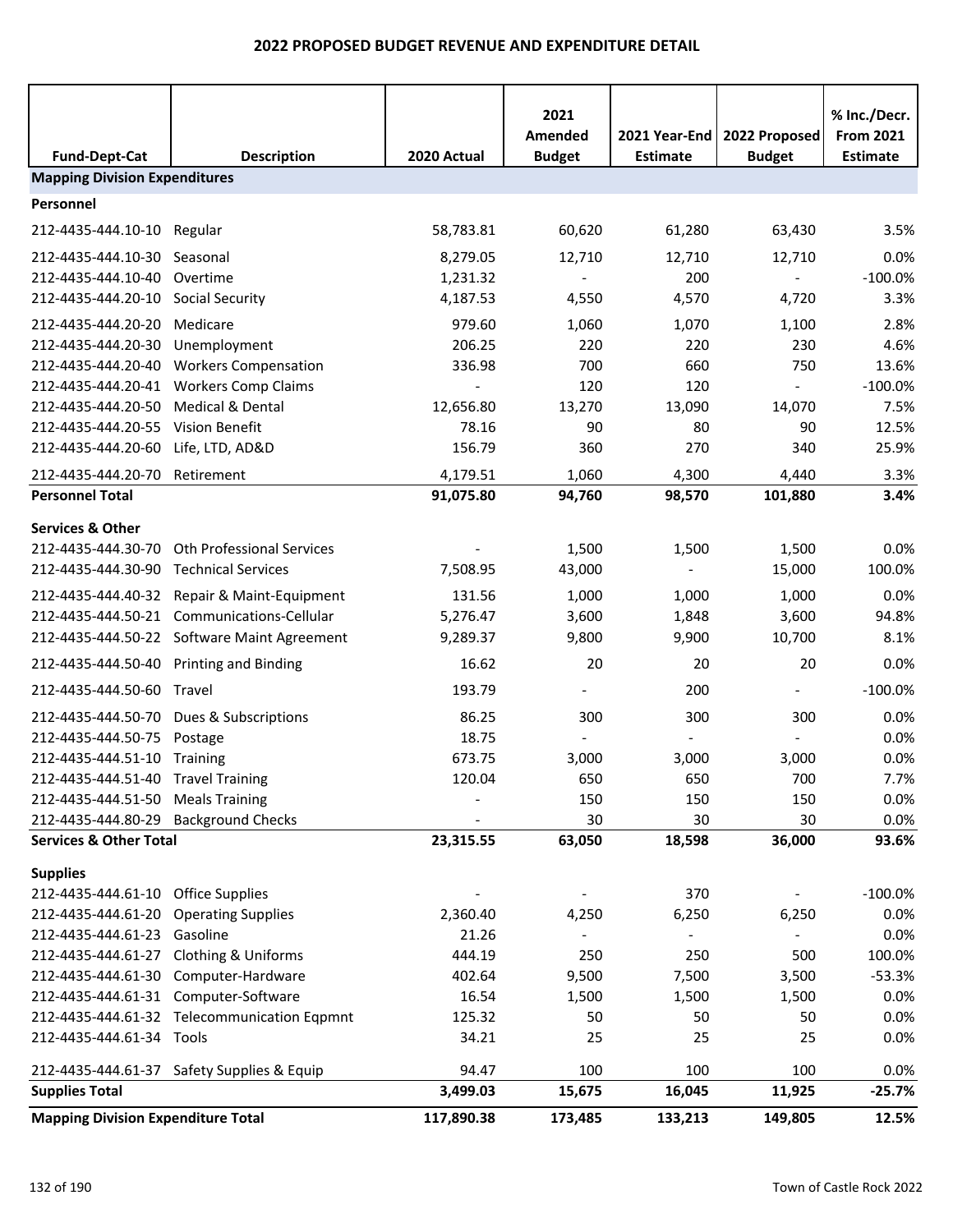| <b>Fund-Dept-Cat</b><br><b>Field Services Division Revenues</b> | <b>Description</b>           | 2020 Actual | 2021<br>Amended<br><b>Budget</b> | 2021 Year-End<br><b>Estimate</b> | 2022 Proposed<br><b>Budget</b> | % Inc./Decr.<br><b>From 2021</b><br><b>Estimate</b> |
|-----------------------------------------------------------------|------------------------------|-------------|----------------------------------|----------------------------------|--------------------------------|-----------------------------------------------------|
|                                                                 |                              |             |                                  |                                  |                                |                                                     |
| <b>Other Revenue</b>                                            |                              |             |                                  |                                  |                                |                                                     |
| 212-4440-395.60-00                                              | Misc Revenue                 |             |                                  | 278                              |                                | $-100.0\%$                                          |
| <b>Other Revenue Total</b>                                      |                              |             |                                  | 278                              |                                | $-100.0\%$                                          |
| <b>Field Services Division Revenue Total</b>                    |                              |             |                                  | 278                              |                                | $-100.0%$                                           |
| <b>Field Services Division Expenditures</b>                     |                              |             |                                  |                                  |                                |                                                     |
| Personnel                                                       |                              |             |                                  |                                  |                                |                                                     |
| 212-4440-444.10-10                                              | Regular                      | 292,475.30  | 230,120                          | 321,440                          | 341,870                        | 6.4%                                                |
| 212-4440-444.10-30                                              | Seasonal                     |             | 13,540                           | 13,540                           | 13,540                         | 0.0%                                                |
| 212-4440-444.10-40                                              | Overtime                     | 4,852.17    | 21,030                           | 21,030                           | 21,030                         | 0.0%                                                |
| 212-4440-444.20-10                                              | Social Security              | 17,380.85   | 16,410                           | 21,670                           | 23,340                         | 7.7%                                                |
| 212-4440-444.20-20                                              | Medicare                     | 4,064.90    | 3,840                            | 5,070                            | 5,460                          | 7.7%                                                |
| 212-4440-444.20-30                                              | Unemployment                 | 892.63      | 790                              | 1,070                            | 1,130                          | 5.6%                                                |
| 212-4440-444.20-40                                              | <b>Workers Compensation</b>  | 2,762.12    | 4,360                            | 6,080                            | 6,680                          | 9.9%                                                |
| 212-4440-444.20-41                                              | <b>Workers Comp Claims</b>   |             | 2,240                            | 2,240                            | 380                            | $-83.0%$                                            |
| 212-4440-444.20-50                                              | Medical & Dental             | 86,521.88   | 74,450                           | 103,840                          | 122,860                        | 18.3%                                               |
| 212-4440-444.20-55                                              | <b>Vision Benefit</b>        | 262.07      | 300                              | 370                              | 410                            | 10.8%                                               |
| 212-4440-444.20-60                                              | Life, LTD, AD&D              | 1,422.37    | 1,610                            | 1,630                            | 1,790                          | 9.8%                                                |
| 212-4440-444.20-70                                              | Retirement                   | 19,923.62   | 14,680                           | 23,680                           | 25,400                         | 7.3%                                                |
| 212-4440-444.22-60                                              | <b>Employee Recognition</b>  | 12.74       |                                  |                                  |                                | 0.0%                                                |
| 212-4440-444.22-80                                              | <b>Rec Center Membership</b> | 379.80      | 1,390                            | 1,500                            | 1,610                          | 7.3%                                                |
| <b>Personnel Total</b>                                          |                              | 430,950.45  | 384,760                          | 523,160                          | 565,500                        | 8.1%                                                |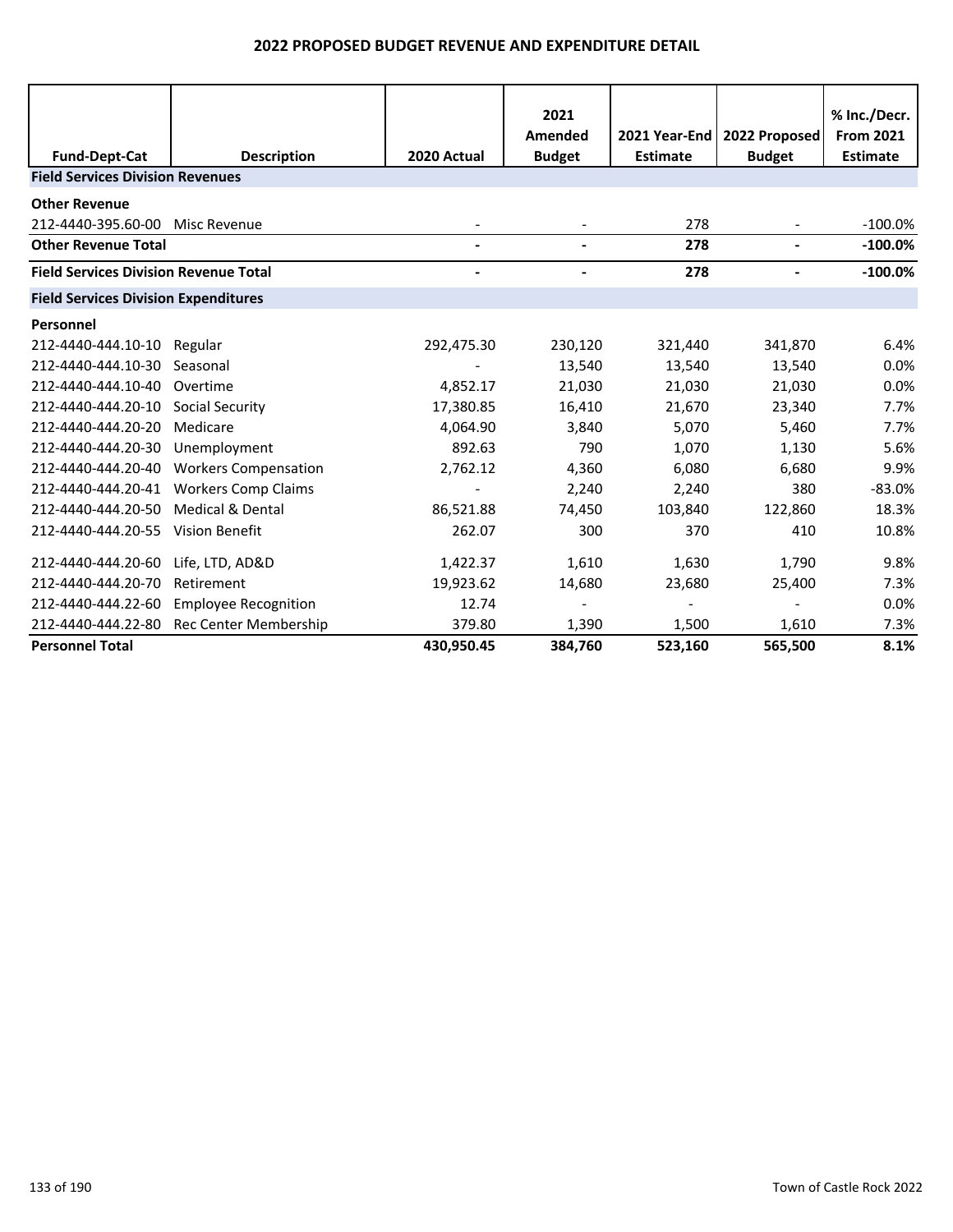| <b>Fund-Dept-Cat</b>                             | <b>Description</b>                                   | 2020 Actual           | 2021<br>Amended<br><b>Budget</b> | 2021 Year-End<br><b>Estimate</b> | 2022 Proposed<br><b>Budget</b> | % Inc./Decr.<br><b>From 2021</b><br><b>Estimate</b> |
|--------------------------------------------------|------------------------------------------------------|-----------------------|----------------------------------|----------------------------------|--------------------------------|-----------------------------------------------------|
|                                                  |                                                      |                       |                                  |                                  |                                |                                                     |
| <b>Services &amp; Other</b>                      |                                                      |                       |                                  |                                  |                                |                                                     |
| 212-4440-444.30-60                               | <b>Medical Services</b><br>Oth Professional Services | 85.00                 | 500                              | 500                              | 500                            | 0.0%                                                |
| 212-4440-444.30-70<br>212-4440-444.30-90         | <b>Technical Services</b>                            | 27,294.50<br>7,594.05 | 29,375<br>8,000                  | 29,375<br>8,000                  | 30,110<br>138,000              | 2.5%                                                |
| 212-4440-444.40-21                               |                                                      |                       |                                  |                                  |                                |                                                     |
|                                                  | <b>Landscaping Services</b>                          | 21,456.00             | 30,153                           | 30,153                           | 30,756                         | 2.0%                                                |
| 212-4440-444.40-23                               | <b>Disposal Services</b>                             | 1,003.43              | 3,000                            | 3,000                            | 3,000                          | 0.0%                                                |
| 212-4440-444.40-25                               | Portable Restrooms                                   |                       | 600                              | 600                              | 600                            | 0.0%                                                |
| 212-4440-444.40-31                               | Repair & Maint-Grounds                               |                       | 37,761                           | 37,761                           | 38,516                         | 2.0%                                                |
|                                                  | 212-4440-444.40-32 Repair & Maint-Equipment          | 170.00                | 5,000                            | 5,000                            | 5,000                          | 0.0%                                                |
| 212-4440-444.40-38                               | Repair & Maint-Pipelines                             |                       | 10,000                           | 10,000                           | 10,000                         | 0.0%                                                |
| 212-4440-444.40-40                               | <b>Equipment Rentals</b>                             |                       | 10,000                           | 10,000                           | 10,000                         | 0.0%                                                |
| 212-4440-444.50-10                               | Insurance                                            |                       | 580                              | 580                              | 640                            | 10.3%                                               |
| 212-4440-444.50-21                               | Communications-Cellular                              | 1,634.47              | 1,800                            | 2,700                            | 2,000                          | $-25.9%$                                            |
| 212-4440-444.50-60                               | Travel                                               | 139.26                | 750                              | 750                              | 750                            | 0.0%                                                |
| 212-4440-444.50-61                               | Food & Beverage                                      | 13.18                 |                                  |                                  |                                | 0.0%                                                |
| 212-4440-444.50-70                               | Dues & Subscriptions                                 | 31.25                 | $\overline{\phantom{a}}$         |                                  |                                | 0.0%                                                |
| 212-4440-444.50-75                               | Postage                                              |                       | 100                              | 100                              | 100                            | 0.0%                                                |
| 212-4440-444.50-80                               | <b>Miscellaneous Services</b>                        | 193.71                | 1,000                            | 1,000                            | 1,000                          | 0.0%                                                |
| 212-4440-444.51-10                               | <b>Training</b>                                      | 882.05                | 2,500                            | 2,500                            | 2,500                          | 0.0%                                                |
| 212-4440-444.51-40                               | <b>Travel Training</b>                               |                       | 1,000                            | 1,000                            | 1,000                          | 0.0%                                                |
| 212-4440-444.51-50                               | <b>Meals Training</b>                                |                       | 350                              | 350                              | 350                            | 0.0%                                                |
| 212-4440-444.51-60                               | <b>Professional Licensing</b>                        | 550.50                | 1,000                            | 1,000                            | 1,000                          | 0.0%                                                |
| 212-4440-444.80-29 Background Checks             |                                                      |                       | 50                               | 50                               | 50                             | 0.0%                                                |
| <b>Services &amp; Other Total</b>                |                                                      | 61,047.40             | 143,519                          | 144,419                          | 275,872                        | 91.0%                                               |
| <b>Supplies</b>                                  |                                                      |                       |                                  |                                  |                                |                                                     |
|                                                  | 212-4440-444.61-12 Office Eq-Furn/Noncapital         | 35.55                 |                                  |                                  |                                | 0.0%                                                |
| 212-4440-444.61-20 Operating Supplies            |                                                      | 19,457.64             | 36,700                           | 36,700                           | 37,000                         | 0.8%                                                |
| 212-4440-444.61-22 Parts                         |                                                      | 15,028.06             | 30,000                           | 298                              |                                | $-100.0\%$                                          |
| 212-4440-444.61-27 Clothing & Uniforms           |                                                      | 1,716.89              | 3,000                            | 3,000                            | 3,000                          | 0.0%                                                |
|                                                  | 212-4440-444.61-30 Computer-Hardware                 | 92.74                 | 2,382                            | 2,382                            | 2,382                          | 0.0%                                                |
| 212-4440-444.61-31 Computer-Software             |                                                      | 339.00                |                                  |                                  |                                | 0.0%                                                |
|                                                  | 212-4440-444.61-32 Telecommunication Eqpmnt          | 13.74                 | 50                               | 50                               | 50                             | 0.0%                                                |
| 212-4440-444.61-34 Tools                         |                                                      | 764.23                | 3,000                            | 3,000                            | 3,000                          | 0.0%                                                |
|                                                  | 212-4440-444.61-37 Safety Supplies & Equip           | 1,623.71              | 1,600                            | 1,600                            | 1,600                          | 0.0%                                                |
|                                                  | 212-4440-444.61-39 Computer Replacement              |                       |                                  | 3,110                            | 2,536                          | $-18.5%$                                            |
| <b>Supplies Total</b>                            |                                                      | 39,071.56             | 76,732                           | 50,140                           | 49,568                         | $-1.1%$                                             |
| Capital                                          |                                                      |                       |                                  |                                  |                                |                                                     |
|                                                  | 212-4440-444.70-30 Machinery & Equipment             | 4,462.00              | 10,000                           | 10,000                           | 10,000                         | 0.0%                                                |
| <b>Capital Total</b>                             |                                                      | 4,462.00              | 10,000                           | 10,000                           | 10,000                         | 0.0%                                                |
| <b>Field Services Division Expenditure Total</b> |                                                      | 535,531.41            | 615,011                          | 727,719                          | 900,940                        | 23.8%                                               |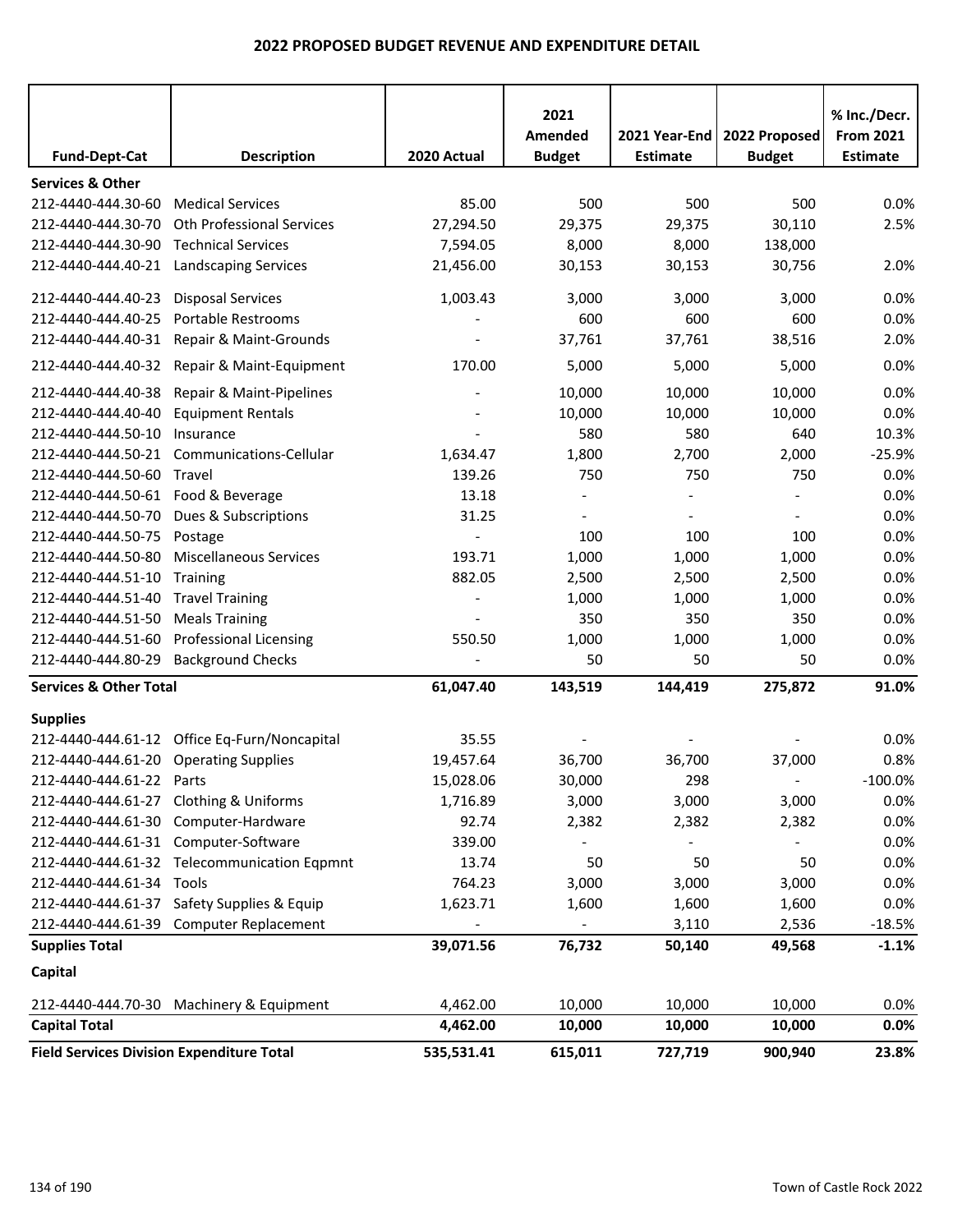|                                        |                                            |             | 2021                     |                                  |                                | % Inc./Decr.                        |
|----------------------------------------|--------------------------------------------|-------------|--------------------------|----------------------------------|--------------------------------|-------------------------------------|
| <b>Fund-Dept-Cat</b>                   | <b>Description</b>                         | 2020 Actual | Amended<br><b>Budget</b> | 2021 Year-End<br><b>Estimate</b> | 2022 Proposed<br><b>Budget</b> | <b>From 2021</b><br><b>Estimate</b> |
| <b>DESC Division Revenues</b>          |                                            |             |                          |                                  |                                |                                     |
| <b>Charges for Service</b>             |                                            |             |                          |                                  |                                |                                     |
| 212-4470-341.31-00 DESC Inspection Fee |                                            | 391,495.00  | 250,000                  | 243,570                          | 250,000                        | 2.6%                                |
| 212-4470-341.87-00 Re-inspection Fee   |                                            | 7,215.00    | 40,000                   | 43,295                           | 45,000                         | 3.9%                                |
| <b>Charges for Service Total</b>       |                                            | 398,710.00  | 290,000                  | 286,865                          | 295,000                        | 2.8%                                |
| <b>DESC Division Revenue Total</b>     |                                            | 398,710.00  | 290,000                  | 286,865                          | 295,000                        | 2.8%                                |
| <b>DESC Division Expenditures</b>      |                                            |             |                          |                                  |                                |                                     |
| Personnel                              |                                            |             |                          |                                  |                                |                                     |
| 212-4470-444.10-10 Regular             |                                            | 74,904.84   | 74,890                   | 74,660                           | 77,670                         | 4.0%                                |
| 212-4470-444.10-40                     | Overtime                                   | 259.97      | 680                      | 680                              | 680                            | 0.0%                                |
| 212-4470-444.20-10 Social Security     |                                            | 4,428.36    | 4,690                    | 4,590                            | 4,860                          | 5.9%                                |
| 212-4470-444.20-20                     | Medicare                                   | 1,035.66    | 1,100                    | 1,070                            | 1,140                          | 6.5%                                |
| 212-4470-444.20-30 Unemployment        |                                            | 226.54      | 230                      | 230                              | 240                            | 4.4%                                |
|                                        | 212-4470-444.20-40 Workers Compensation    | 531.75      | 670                      | 710                              | 740                            | 4.2%                                |
|                                        | 212-4470-444.20-41 Workers Comp Claims     |             | 300                      | 300                              | $\blacksquare$                 | $-100.0%$                           |
| 212-4470-444.20-50                     | Medical & Dental                           | 17,232.71   | 15,750                   | 16,810                           | 18,180                         | 8.2%                                |
| 212-4470-444.20-55                     | Vision Benefit                             | 82.32       | 80                       | 80                               | 90                             | 12.5%                               |
| 212-4470-444.20-60                     | Life, LTD, AD&D                            | 365.86      | 460                      | 390                              | 410                            | 5.1%                                |
| 212-4470-444.20-70                     | Retirement                                 | 5,258.97    | 1,480                    | 5,270                            | 5,480                          | 4.0%                                |
|                                        | 212-4470-444.22-80 Rec Center Membership   | 1,907.42    | 800                      | 800                              | 800                            | 0.0%                                |
| <b>Personnel Total</b>                 |                                            | 106,234.40  | 101,130                  | 105,590                          | 110,290                        | 4.5%                                |
| <b>Services &amp; Other</b>            |                                            |             |                          |                                  |                                |                                     |
| 212-4470-444.30-60 Medical Services    |                                            |             | 70                       |                                  | 70                             | 100.0%                              |
|                                        | 212-4470-444.50-21 Communications-Cellular | 1,745.16    | 2,000                    | 1,680                            | 2,000                          | 19.1%                               |
| 212-4470-444.50-60 Travel              |                                            |             | 50                       | $\overline{\phantom{a}}$         | 50                             | 100.0%                              |
| 212-4470-444.51-10 Training            |                                            | 25.00       | 900                      | 1,000                            | 600                            | $-40.0%$                            |
| 212-4470-444.51-40 Travel Training     |                                            |             | 50                       |                                  | 50                             | 100.0%                              |
| 212-4470-444.51-50 Meals Training      |                                            |             | 50                       |                                  | 50                             | 100.0%                              |
| <b>Services &amp; Other Total</b>      |                                            | 1,770.16    | 3,120                    | 2,680                            | 2,820                          | 5.2%                                |
| <b>Supplies</b>                        |                                            |             |                          |                                  |                                |                                     |
| 212-4470-444.61-10                     | <b>Office Supplies</b>                     |             | 50                       | 50                               | 50                             | 0.0%                                |
| 212-4470-444.61-12                     | Office Eq-Furn/Noncapital                  |             | 100                      | 100                              | 100                            | 0.0%                                |
| 212-4470-444.61-20                     | <b>Operating Supplies</b>                  | 7.28        | 100                      | 100                              | 100                            | 0.0%                                |
| 212-4470-444.61-27                     | Clothing & Uniforms                        |             | 250                      | 250                              | 250                            | 0.0%                                |
| 212-4470-444.61-30                     | Computer-Hardware                          |             | 750                      | 750                              | 750                            | 0.0%                                |
| 212-4470-444.61-37                     | Safety Supplies & Equip                    |             | 50                       | 50                               | 50                             | 0.0%                                |
| 212-4470-444.61-39                     | <b>Computer Replacement</b>                |             | 670                      |                                  | 2,536                          | 100.0%                              |
| <b>Supplies Total</b>                  |                                            | 7.28        | 1,970                    | 1,300                            | 3,836                          | 195.1%                              |
| <b>DESC Division Expenditure Total</b> |                                            | 108,011.84  | 106,220                  | 109,570                          | 116,946                        | 6.7%                                |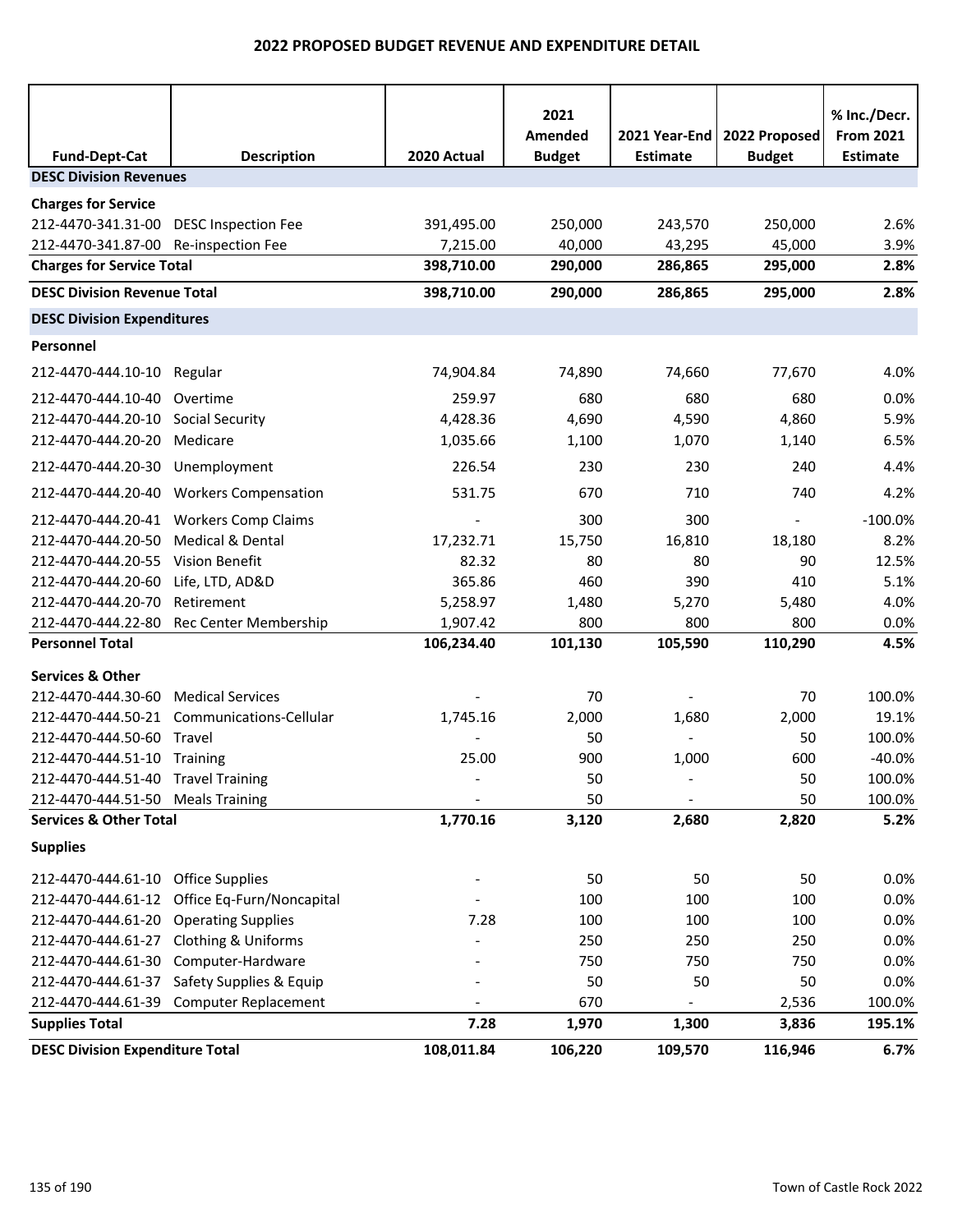| <b>Fund-Dept-Cat</b>                   | <b>Description</b>                           | 2020 Actual | 2021<br>Amended<br><b>Budget</b> | 2021 Year-End<br><b>Estimate</b> | 2022 Proposed<br><b>Budget</b> | % Inc./Decr.<br><b>From 2021</b><br><b>Estimate</b> |
|----------------------------------------|----------------------------------------------|-------------|----------------------------------|----------------------------------|--------------------------------|-----------------------------------------------------|
| <b>GESC Division Revenues</b>          |                                              |             |                                  |                                  |                                |                                                     |
| <b>Charges for Service</b>             |                                              |             |                                  |                                  |                                |                                                     |
| 212-4471-341.32-00 GESC Plan Check Fee |                                              | 30,445.50   | 35,000                           | 35,538                           | 35,000                         | $-1.5%$                                             |
| 212-4471-341.33-00 GESC Inspection Fee |                                              | 35,420.00   | 88,000                           | 79,110                           | 88,000                         | 11.2%                                               |
| <b>Charges for Service Total</b>       |                                              | 65,865.50   | 123,000                          | 114,648                          | 123,000                        | 7.3%                                                |
| <b>GESC Division Revenue Total</b>     |                                              | 65,865.50   | 123,000                          | 114,648                          | 123,000                        | 7.3%                                                |
| <b>GESC Division Expenditures</b>      |                                              |             |                                  |                                  |                                |                                                     |
| Personnel                              |                                              |             |                                  |                                  |                                |                                                     |
| 212-4471-444.10-10                     | Regular                                      | 119,847.34  | 126,360                          | 125,870                          | 131,020                        | 4.1%                                                |
| 212-4471-444.10-40                     | Overtime                                     | 443.47      | 220                              | 480                              | 220                            | $-54.2%$                                            |
| 212-4471-444.20-10                     | Social Security                              | 7,093.73    | 7,850                            | 7,710                            | 8,140                          | 5.6%                                                |
| 212-4471-444.20-20                     | Medicare                                     | 1,659.06    | 1,840                            | 1,800                            | 1,900                          | 5.6%                                                |
| 212-4471-444.20-30                     | Unemployment                                 | 362.61      | 380                              | 380                              | 390                            | 2.6%                                                |
| 212-4471-444.20-40                     | <b>Workers Compensation</b>                  | 993.99      | 1,120                            | 1,170                            | 1,240                          | 6.0%                                                |
| 212-4471-444.20-41                     | <b>Workers Comp Claims</b>                   |             | 300                              | 300                              | $\blacksquare$                 | $-100.0%$                                           |
| 212-4471-444.20-50                     | <b>Medical &amp; Dental</b>                  | 26,566.59   | 28,870                           | 29.690                           | 32,140                         | 8.3%                                                |
| 212-4471-444.20-55                     | Vision Benefit                               | 134.06      | 140                              | 140                              | 150                            | 7.1%                                                |
| 212-4471-444.20-60                     | Life, LTD, AD&D                              | 597.66      | 760                              | 660                              | 700                            | 6.1%                                                |
| 212-4471-444.20-70                     | Retirement                                   | 8,417.93    | 4,510                            | 8,840                            | 9,190                          | 4.0%                                                |
| <b>Personnel Total</b>                 |                                              | 166,116.44  | 172,350                          | 177,040                          | 185,090                        | 4.6%                                                |
| <b>Services &amp; Other</b>            |                                              |             |                                  |                                  |                                |                                                     |
| 212-4471-444.30-60                     | <b>Medical Services</b>                      | 85.00       |                                  |                                  |                                | 0.0%                                                |
|                                        | 212-4471-444.50-21 Communications-Cellular   | 1,027.39    | 1,100                            | 1,008                            | 1,100                          | 9.1%                                                |
| 212-4471-444.51-10 Training            |                                              | 25.00       | 150                              | 250                              | 600                            | 140.0%                                              |
| 212-4471-444.51-40                     | <b>Travel Training</b>                       |             | 50                               |                                  | 50                             | 100.0%                                              |
| 212-4471-444.51-50 Meals Training      |                                              |             | 50                               |                                  | 50                             | 100.0%                                              |
| <b>Services &amp; Other Total</b>      |                                              | 1,137.39    | 1,350                            | 1,258                            | 1,800                          | 43.1%                                               |
| <b>Supplies</b>                        |                                              |             |                                  |                                  |                                |                                                     |
|                                        | 212-4471-444.61-12 Office Eq-Furn/Noncapital |             | 80                               | 80                               | 80                             | 0.0%                                                |
| 212-4471-444.61-20 Operating Supplies  |                                              |             | 80                               | 80                               | 80                             | 0.0%                                                |
| 212-4471-444.61-27 Clothing & Uniforms |                                              |             | 100                              | 100                              | 100                            | 0.0%                                                |
| 212-4471-444.61-30 Computer-Hardware   |                                              |             | 500                              | 500                              | 500                            | 0.0%                                                |
|                                        | 212-4471-444.61-37 Safety Supplies & Equip   |             | 124                              | 124                              | 124                            | 0.0%                                                |
| <b>Supplies Total</b>                  |                                              |             | 884                              | 884                              | 884                            | 0.0%                                                |
| <b>GESC Division Expenditure Total</b> |                                              | 167,253.83  | 174,584                          | 179,182                          | 187,774                        | 4.8%                                                |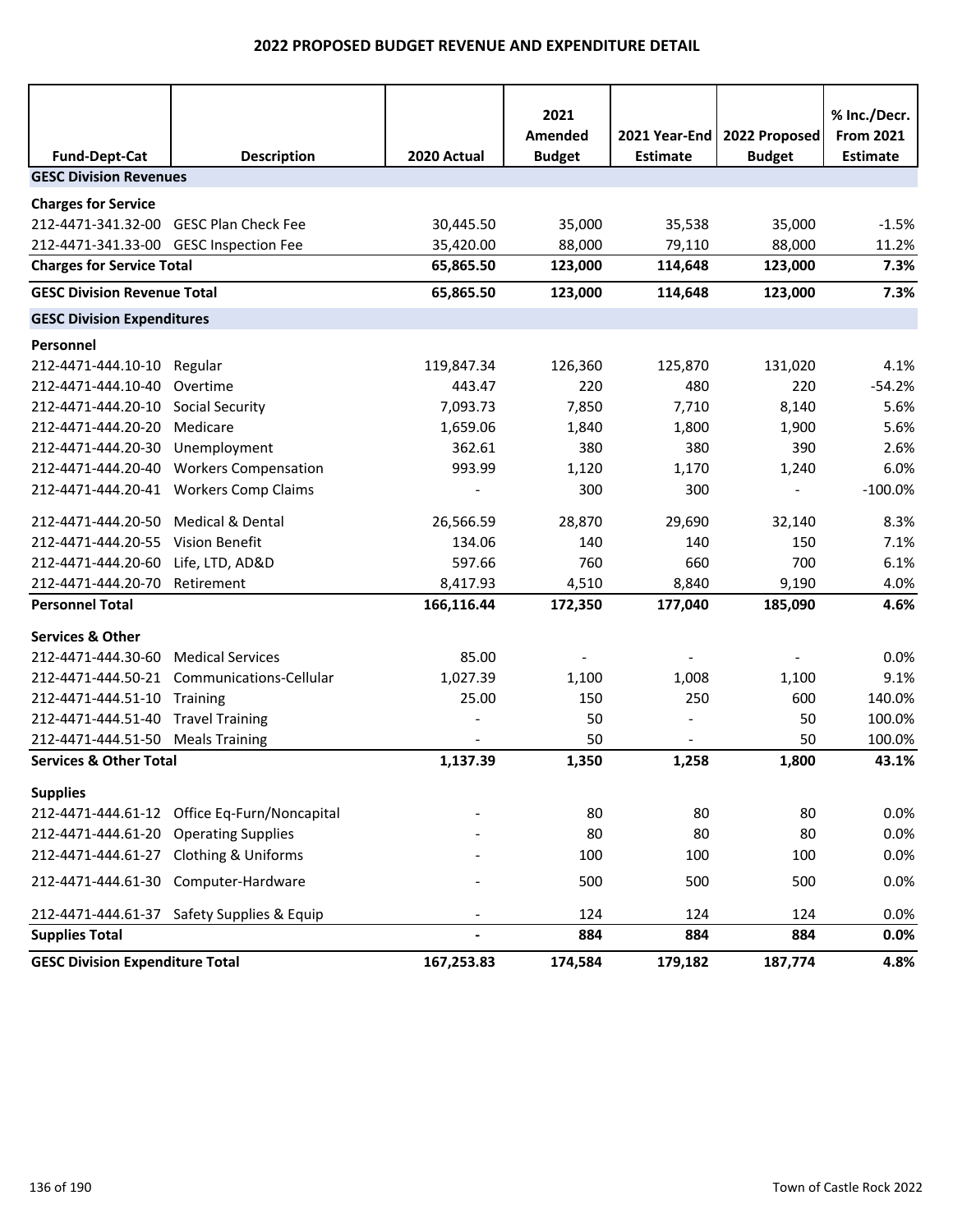|                                                |                                            |              | 2021          |                 |               | % Inc./Decr.     |
|------------------------------------------------|--------------------------------------------|--------------|---------------|-----------------|---------------|------------------|
|                                                |                                            |              | Amended       | 2021 Year-End   | 2022 Proposed | <b>From 2021</b> |
| <b>Fund-Dept-Cat</b>                           | <b>Description</b>                         | 2020 Actual  | <b>Budget</b> | <b>Estimate</b> | <b>Budget</b> | <b>Estimate</b>  |
| <b>Capital Projects Division Revenues</b>      |                                            |              |               |                 |               |                  |
| <b>System Development Fees</b>                 |                                            |              |               |                 |               |                  |
| 212-4475-372.20-00 Cherry Creek Basin          |                                            | 271,082.00   | 318,121       | 320,002         | 318,234       | $-0.6%$          |
| 212-4475-372.30-00 Plum Creek Basin            |                                            | 1,237,491.79 | 819,040       | 1,358,001       | 1,452,741     | 7.0%             |
| <b>System Development Fees Total</b>           |                                            | 1,508,573.79 | 1,137,161     | 1,678,003       | 1,770,975     | 5.5%             |
| <b>Contributions &amp; Donations</b>           |                                            |              |               |                 |               |                  |
|                                                | 212-4475-380.20-00 Developer Contributions |              |               | 540,000         | 395,100       | $-26.8%$         |
| <b>Contributions &amp; Donations Total</b>     |                                            |              |               | 540,000         | 395,100       | $-26.8%$         |
| <b>Other Revenue</b>                           |                                            |              |               |                 |               |                  |
| 212-4475-395.10-00                             | Reimbursements                             | 75,400.00    |               | 800             |               | $-100.0%$        |
| 212-4475-395.60-00                             | Misc Revenue                               | 1,600.00     |               |                 |               | 0.0%             |
| <b>Other Revenue Total</b>                     |                                            | 77,000.00    |               | 800             |               | $-100.0%$        |
| <b>Transfers In</b>                            |                                            |              |               |                 |               |                  |
| 212-4475-391.30-08                             | From ED Fund                               | 100,000.00   |               |                 |               | 0.0%             |
| 212-4475-391.30-09 From Parking Fund           |                                            | 93,000.00    |               |                 |               | 0.0%             |
| <b>Transfers In Total</b>                      |                                            | 193,000.00   |               |                 |               | 0.0%             |
| <b>Capital Projects Division Revenue Total</b> |                                            | 1,778,573.79 | 1,137,161     | 2,218,803       | 2,166,075     | $-2.4%$          |
| <b>Capital Projects Division Expenditures</b>  |                                            |              |               |                 |               |                  |
| <b>Services &amp; Other</b>                    |                                            |              |               |                 |               |                  |
|                                                | 212-4475-444.40-31 Repair & Maint-Grounds  |              | 22,921        |                 | 23,379        | 100.0%           |
| <b>Services &amp; Other Total</b>              |                                            |              | 22,921        |                 | 23,379        | 100.0%           |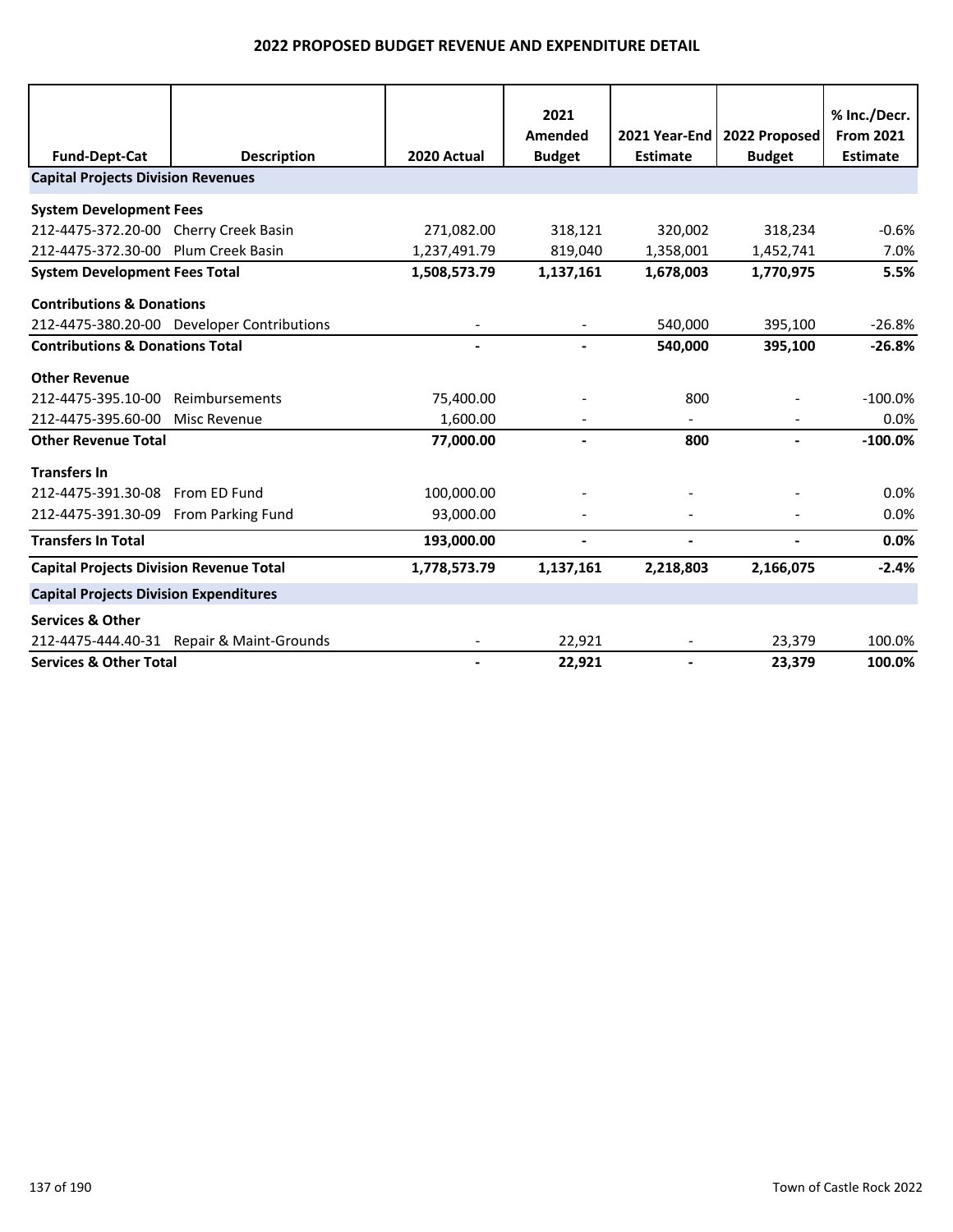|                                                |                                                    |               | 2021          |                 |                | % Inc./Decr.     |
|------------------------------------------------|----------------------------------------------------|---------------|---------------|-----------------|----------------|------------------|
|                                                |                                                    |               | Amended       | 2021 Year-End   | 2022 Proposed  | <b>From 2021</b> |
| <b>Fund-Dept-Cat</b>                           | <b>Description</b>                                 | 2020 Actual   | <b>Budget</b> | <b>Estimate</b> | <b>Budget</b>  | <b>Estimate</b>  |
| Capital                                        |                                                    |               |               |                 |                |                  |
| 212-4475-444.70-10                             | Site Improvements                                  | 16,490.00     | 400,000       |                 |                | 0.0%             |
| 212-4475-444.70-30                             | Machinery & Equipment                              |               |               |                 | 87,500         | 100.0%           |
| 212-4475-444.75-20                             | Village North Imprvmts                             | 48,977.49     | 1,310,450     | 1,310,450       |                | $-100.0%$        |
| 212-4475-444.75-51                             | McMurdo Gulch Stream Stab                          | 1,705,723.34  | 2,686,040     | 2,686,040       | 680,483        | $-74.7%$         |
| 212-4475-444.75-52                             | 6400 E Trib Stabilization                          | 96,397.32     | 270,000       | 270,000         |                | $-100.0%$        |
| 212-4475-444.75-57                             | Industrial Trib Stabiliza                          | 1,267,311.68  |               | 29              |                | $-100.0%$        |
| 212-4475-444.75-67                             | <b>Chase Drain Installations</b>                   |               |               | 30,000          | 200,000        |                  |
| 212-4475-444.75-76                             | Omni Trib Stabiliztn                               | 147,006.98    | 30,568        | 30,568          | 784,000        |                  |
| 212-4475-444.75-77                             | Parkview Trib Stabiliztn                           | 43,872.31     | 1,189,307     | 1,189,307       |                | $-100.0%$        |
| 212-4475-444.76-37                             | <b>EPC Stream Stabilization</b>                    | 239,316.48    | 484,492       | 484,492         |                | $-100.0%$        |
| 212-4475-444.76-51                             | Craig & Gould N Infra Imp                          | 111,807.04    | 1,279,212     | 1,279,212       |                | $-100.0%$        |
| 212-4475-444.76-92                             | Hngmns Gulch Stream Stblz                          | 437,335.71    | 766,180       | 766,180         |                | $-100.0%$        |
| 212-4475-444.77-13                             | Douglas Lane Trib Stblz                            | 1,981.70      |               |                 |                | 0.0%             |
| 212-4475-444.77-18                             | <b>Detention Pond Retrofits</b>                    | 2,325.00      | 1,189,974     | 939,974         | 61,463         | $-93.5%$         |
| 212-4475-444.77-28                             | 6400 S. Trib Stbl Phs II                           | 220,023.08    | 1,521,931     | 1,584,931       |                | $-100.0%$        |
| 212-4475-444.77-57                             | Admin/Cust Svc Building                            | 11,598.04     | 951,438       | 951,438         |                | $-100.0%$        |
| 212-4475-444.78-02                             | Drainageway Stblztn-PC                             | 390,451.24    | 118,573       | 118,572         | 104,093        | $-12.2%$         |
| 212-4475-444.78-21                             | EPC Stab at South WF                               | 2,506.71      |               |                 |                | 0.0%             |
|                                                | 212-4475-444.78-31 Young American Storm Sew        | 398,594.69    | 63,000        |                 |                | 0.0%             |
| 212-4475-444.78-73                             | <b>CMP Rehabilitation</b>                          |               |               |                 | 295,021        | 100.0%           |
| 212-4475-444.78-74                             | Watershed Master Plan                              |               |               |                 | 307,313        | 100.0%           |
| 212-4475-444.78-90                             | Drainageway Stblztn-CC                             |               | 83,897        | 83,897          | 86,834         | 3.5%             |
| 212-4475-444.79-19                             | Storm Sewer Rehab                                  | 159,009.44    | 297,174       | 547,170         |                | $-100.0%$        |
| <b>Capital Total</b>                           |                                                    | 5,300,728.25  | 12,642,236    | 12,272,260      | 2,606,707      | $-78.8%$         |
|                                                | <b>Capital Projects Division Expenditure Total</b> | 5,300,728.25  | 12,665,157    | 12,272,260      | 2,630,086      | $-78.6%$         |
| <b>Debt Service Division Revenues</b>          |                                                    |               |               |                 |                |                  |
| <b>Other Revenue</b>                           |                                                    |               |               |                 |                |                  |
| 212-4480-393.50-10 Loan Proceeds               |                                                    | 4,500,000.00  | 500,000       | 500,000         |                | $-100.0\%$       |
| <b>Other Revenue Total</b>                     |                                                    | 4,500,000.00  | 500,000       | 500,000         | $\blacksquare$ | $-100.0%$        |
| <b>Debt Service Division Revenue Total</b>     |                                                    | 4,500,000.00  | 500,000       | 500,000         | $\blacksquare$ | $-100.0%$        |
| <b>Debt Service Division Expenditures</b>      |                                                    |               |               |                 |                |                  |
| Debt & Financing                               |                                                    |               |               |                 |                |                  |
| 212-4480-444.88-64 2019 Note Principal         |                                                    |               |               |                 | 900,000        | 100.0%           |
| 212-4480-444.88-65 2019 Note Interest          |                                                    | 107,440.00    | 187,440       | 187,440         | 182,400        | $-2.7%$          |
| <b>Debt &amp; Financing Total</b>              |                                                    | 107,440.00    | 187,440       | 187,440         | 1,082,400      | 477.5%           |
| <b>Debt Service Division Expenditure Total</b> |                                                    | 107,440.00    | 187,440       | 187,440         | 1,082,400      | 477.5%           |
| <b>Stormwater Fund Total Revenues</b>          |                                                    | 10,093,465.55 | 5,377,035     | 6,527,693       | 6,177,283      | $-5.4%$          |
| <b>Stormwater Fund Total Expenditures</b>      |                                                    | 7,928,227.80  | 15,770,707    | 15,334,052      | 6,923,161      | $-54.9%$         |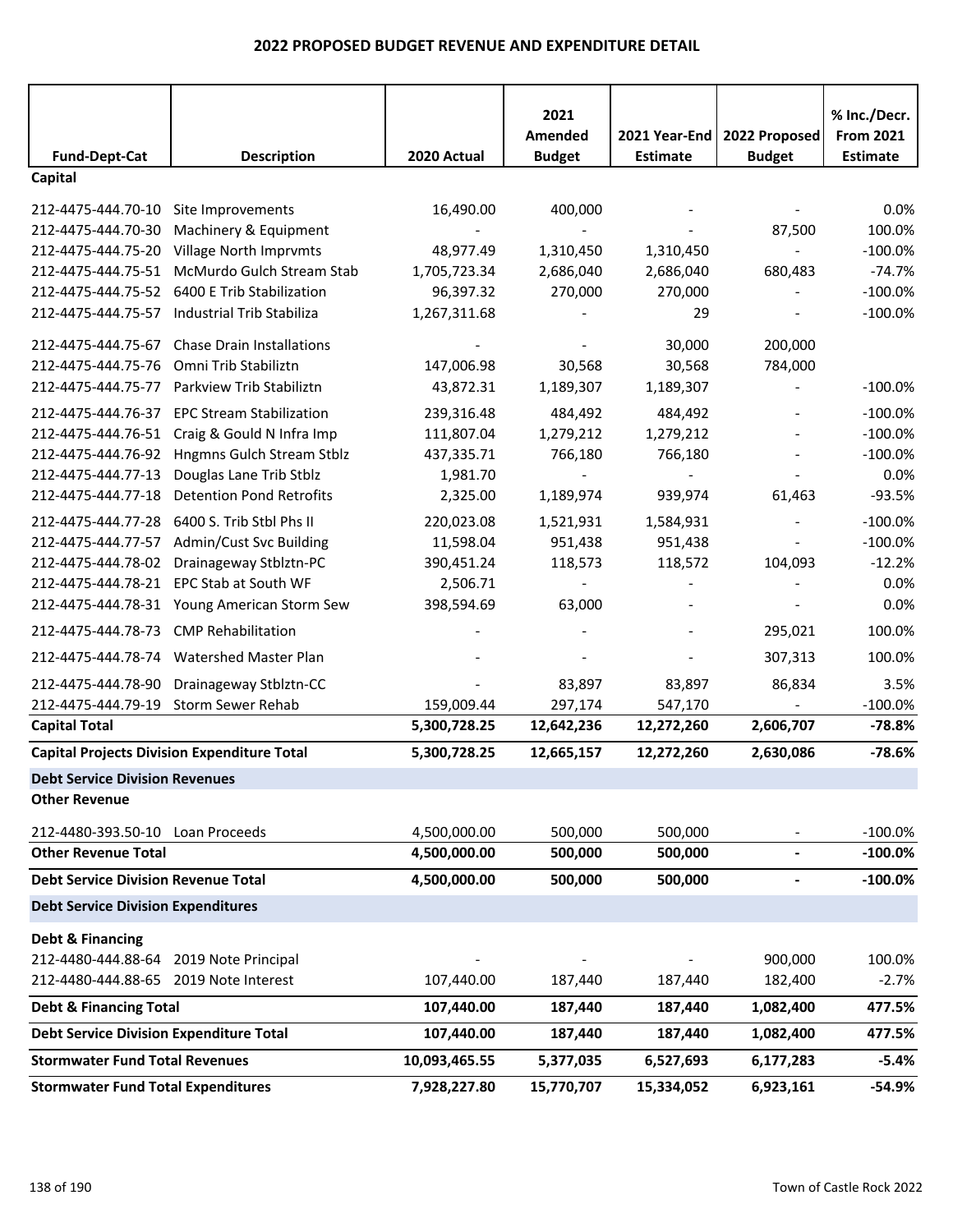|                                              |                                            |               | 2021           |                 |                          | % Inc./Decr.     |
|----------------------------------------------|--------------------------------------------|---------------|----------------|-----------------|--------------------------|------------------|
|                                              |                                            |               | Amended        | 2021 Year-End   | 2022 Proposed            | <b>From 2021</b> |
| <b>Fund-Dept-Cat</b>                         | <b>Description</b>                         | 2020 Actual   | <b>Budget</b>  | <b>Estimate</b> | <b>Budget</b>            | <b>Estimate</b>  |
| <b>Wastewater Fund</b>                       |                                            |               |                |                 |                          |                  |
| <b>Inactive Division Expenditures</b>        |                                            |               |                |                 |                          |                  |
| <b>Supplies</b>                              |                                            |               |                |                 |                          |                  |
| 213-4400-444.61-20 Operating Supplies        |                                            | 31.50         |                |                 |                          | 0.0%             |
| <b>Supplies Total</b>                        |                                            | 31.50         | $\blacksquare$ | $\blacksquare$  | $\blacksquare$           | 0.0%             |
| <b>Inactive Division Expenditure Total</b>   |                                            | 31.50         | $\blacksquare$ | $\blacksquare$  | $\overline{\phantom{a}}$ | 0.0%             |
| <b>Administration Division Revenues</b>      |                                            |               |                |                 |                          |                  |
| <b>Intergovernmental Revenue</b>             |                                            |               |                |                 |                          |                  |
| 213-4500-331.10-00 Operating Grants          |                                            | 5,242.58      |                |                 |                          | 0.0%             |
| <b>Intergovernmental Revenue Total</b>       |                                            | 5,242.58      |                |                 |                          | 0.0%             |
| <b>Charges for Service</b>                   |                                            |               |                |                 |                          |                  |
| 213-4500-341.40-00 Wastewater Charges        |                                            | 11,147,106.12 | 11,300,000     | 11,665,730      | 12,006,523               | 2.9%             |
| <b>Charges for Service Total</b>             |                                            | 11,147,106.12 | 11,300,000     | 11,665,730      | 12,006,523               | 2.9%             |
| <b>Investment Earnings</b>                   |                                            |               |                |                 |                          |                  |
| 213-4500-361.10-00 Interest                  |                                            | 56,184.07     | 26,372         | 42,300          | 63,290                   | 49.6%            |
| 213-4500-361.30-00 Market Change             |                                            | (15, 545.62)  |                |                 |                          | 0.0%             |
| <b>Investment Earnings Total</b>             |                                            | 40,638.45     | 26,372         | 42,300          | 63,290                   | 49.6%            |
| <b>Contributions &amp; Donations</b>         |                                            |               |                |                 |                          |                  |
|                                              | 213-4500-380.20-00 Developer Contributions | 21,469.15     | 21,469         | 21,469          | 21,469                   | 0.0%             |
| <b>Contributions &amp; Donations Total</b>   |                                            | 21,469.15     | 21,469         | 21,469          | 21,469                   | 0.0%             |
| <b>Other Revenue</b>                         |                                            |               |                |                 |                          |                  |
|                                              | 213-4500-341.60-00 Vend Machine Commission | 219.30        | 240            | 240             | 240                      | 0.0%             |
| 213-4500-395.10-00                           | Reimbursements                             | 1,300.00      | 1,400          | 1,400           | 1,400                    | 0.0%             |
| 213-4500-395.60-00                           | Misc Revenue                               | 5,189.00      | 1,000          | 1,278           | 1,000                    | $-21.8%$         |
| <b>Other Revenue Total</b>                   |                                            | 6,708.30      | 2,640          | 2,918           | 2,640                    | $-9.5%$          |
| <b>Administration Division Revenue Total</b> |                                            | 11,221,164.60 | 11,350,481     | 11,732,417      | 12,093,922               | 3.1%             |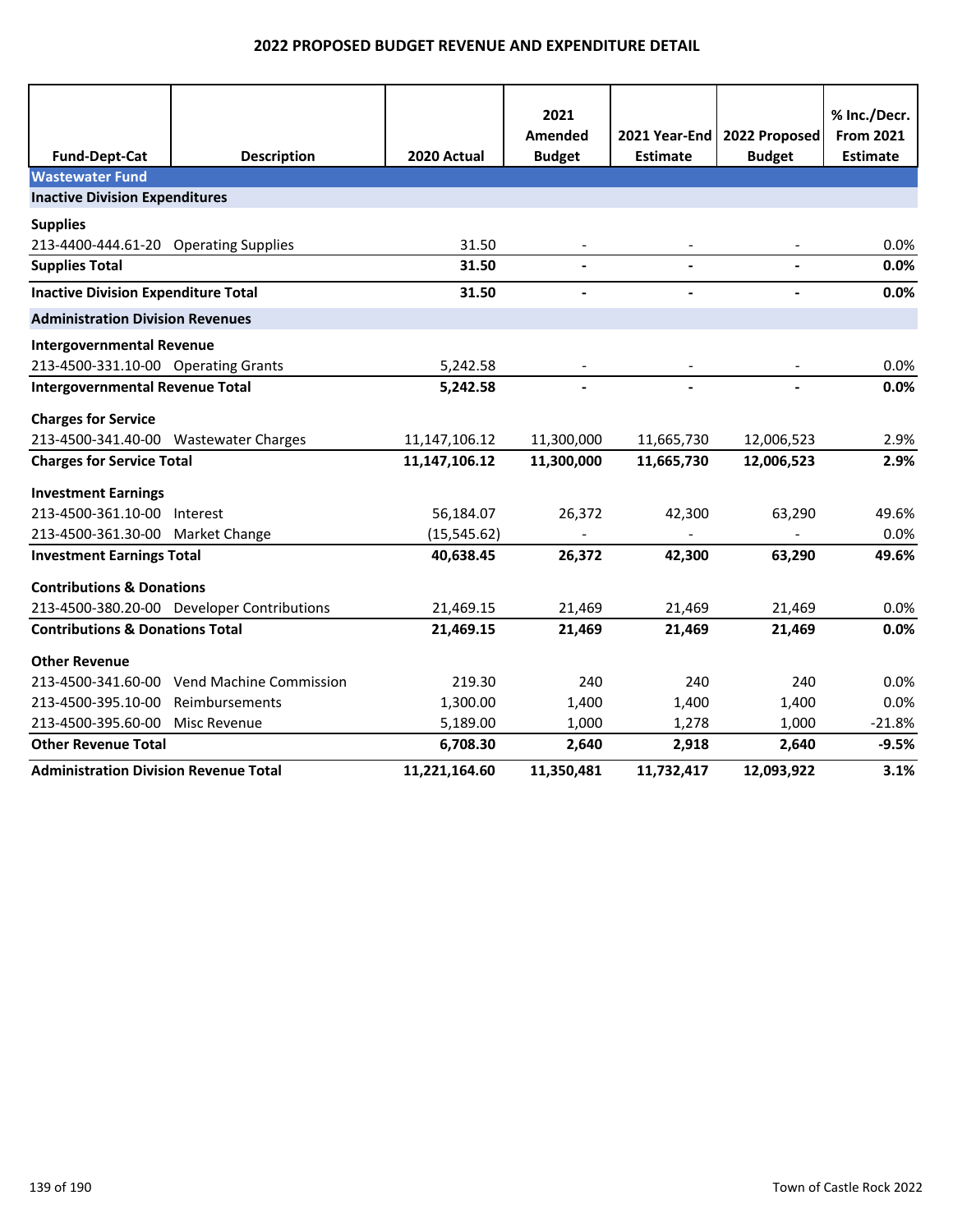|                                             |                             |             | 2021<br>Amended | 2021 Year-End I | 2022 Proposed            | % Inc./Decr.<br><b>From 2021</b> |  |
|---------------------------------------------|-----------------------------|-------------|-----------------|-----------------|--------------------------|----------------------------------|--|
| <b>Fund-Dept-Cat</b>                        | <b>Description</b>          | 2020 Actual | <b>Budget</b>   | <b>Estimate</b> | <b>Budget</b>            | <b>Estimate</b>                  |  |
| <b>Administration Division Expenditures</b> |                             |             |                 |                 |                          |                                  |  |
| Personnel                                   |                             |             |                 |                 |                          |                                  |  |
| 213-4500-445.10-10                          | Regular                     | 203,344.20  | 206,200         | 207,120         | 215,690                  | 4.1%                             |  |
| 213-4500-445.10-20                          | Part-Time                   | 45.12       |                 | 120             |                          | $-100.0\%$                       |  |
| 213-4500-445.10-40                          | Overtime                    | 157.14      | 80              | 80              | 80                       | 0.0%                             |  |
| 213-4500-445.20-10                          | Social Security             | 11,571.82   | 12,790          | 12,750          | 13,380                   | 4.9%                             |  |
| 213-4500-445.20-20                          | Medicare                    | 2,883.89    | 2,990           | 2,980           | 3,130                    | 5.0%                             |  |
| 213-4500-445.20-30                          | Unemployment                | 617.71      | 620             | 620             | 650                      | 4.8%                             |  |
| 213-4500-445.20-40                          | <b>Workers Compensation</b> | 513.66      | 720             | 780             | 810                      | 3.9%                             |  |
| 213-4500-445.20-41                          | <b>Workers Comp Claims</b>  |             | 310             | 310             | $\overline{\phantom{a}}$ | $-100.0\%$                       |  |
| 213-4500-445.20-50                          | Medical & Dental            | 38,514.70   | 32,730          | 39,200          | 42,020                   | 7.2%                             |  |
| 213-4500-445.20-55                          | Vision Benefit              | 160.56      | 140             | 160             | 180                      | 12.5%                            |  |
| 213-4500-445.20-60                          | Life, LTD, AD&D             | 965.44      | 1,240           | 1,050           | 1,130                    | 7.6%                             |  |
| 213-4500-445.20-70                          | Retirement                  | 13,884.55   | 3,550           | 14,840          | 15,100                   | 1.8%                             |  |
| 213-4500-445.22-05                          | <b>Other Benefits</b>       | 2,185.15    | 2,270           | 2,270           | 2,270                    | 0.0%                             |  |
| 213-4500-445.22-60                          | <b>Employee Recognition</b> | 1,313.94    | 2,000           | 2,000           | 2,000                    | 0.0%                             |  |
| 213-4500-445.22-80                          | Rec Center Membership       |             |                 | 20              | 60                       | 200.0%                           |  |
| <b>Personnel Total</b>                      |                             | 276,157.88  | 265,640         | 284,300         | 296,500                  | 4.3%                             |  |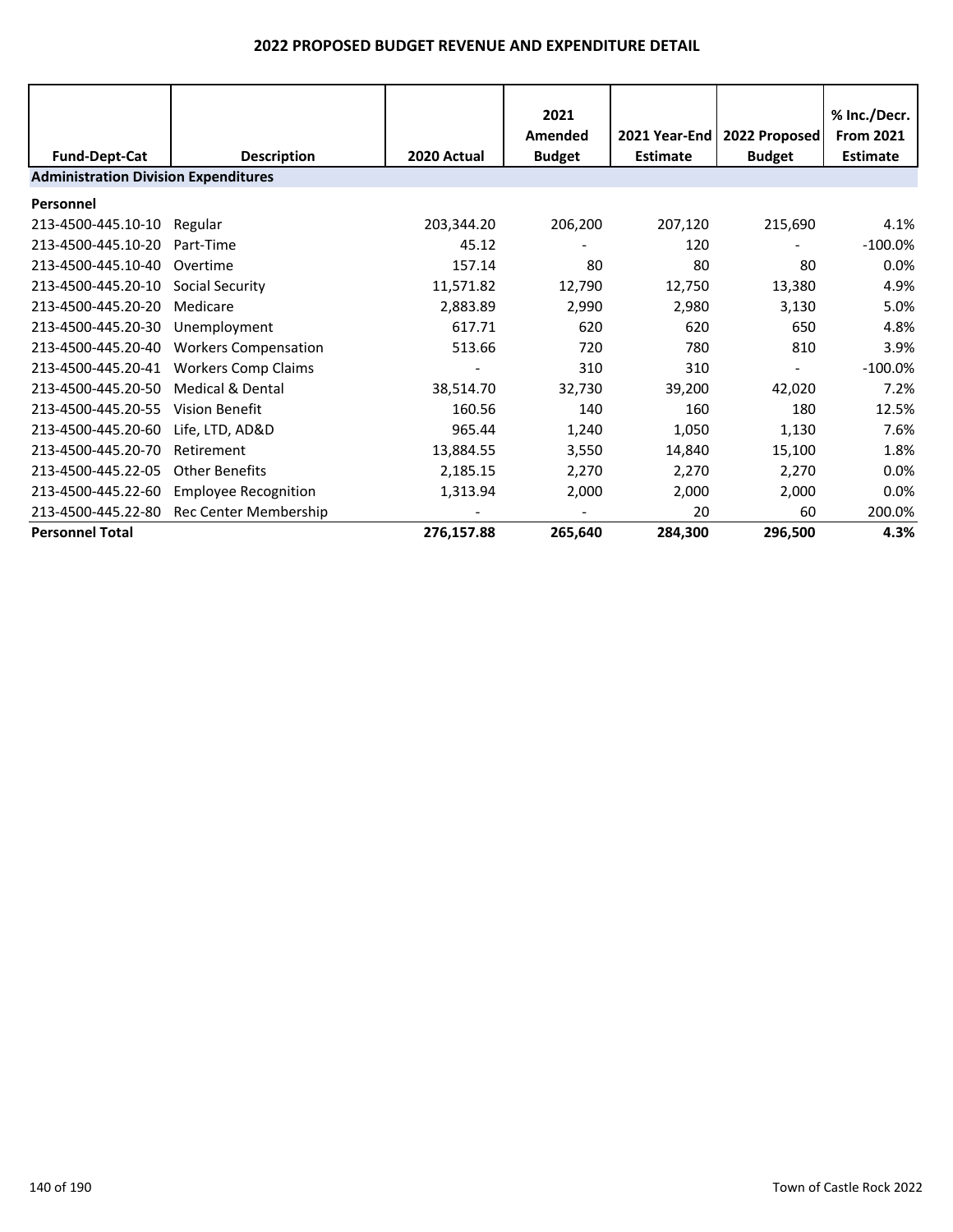|                                         |                                              |                | 2021<br>Amended |                 | 2021 Year-End   2022 Proposed | % Inc./Decr.<br><b>From 2021</b> |
|-----------------------------------------|----------------------------------------------|----------------|-----------------|-----------------|-------------------------------|----------------------------------|
| <b>Fund-Dept-Cat</b>                    | <b>Description</b>                           | 2020 Actual    | <b>Budget</b>   | <b>Estimate</b> | <b>Budget</b>                 | <b>Estimate</b>                  |
| <b>Services &amp; Other</b>             |                                              |                |                 |                 |                               |                                  |
| 213-4500-445.30-70                      | <b>Oth Professional Services</b>             | 127.96         |                 | 128             |                               | $-100.0\%$                       |
|                                         | 213-4500-445.30-71 Admin Cost Allocations    | 467,344.00     | 427,090         | 427,090         | 291,050                       | $-31.9%$                         |
| 213-4500-445.30-72 Marketing            |                                              | 3,912.82       | 14,000          | 14,000          | 9,916                         | $-29.2%$                         |
| 213-4500-445.30-90                      | <b>Technical Services</b>                    | 277.95         | 300             | 300             | 300                           | 0.0%                             |
| 213-4500-445.40-10                      | Utilities - Electric                         | 9,985.21       | 15,719          | 15,719          | 16,000                        | 1.8%                             |
|                                         | 213-4500-445.40-11 Utilities - Natural Gas   | 1,967.80       | 4,000           | 4,000           | 4,000                         | 0.0%                             |
|                                         | 213-4500-445.40-12 Water-Stormwater-Sewer    | 5,477.87       | 5,000           | 5,000           | 5,000                         | 0.0%                             |
| 213-4500-445.40-20                      | <b>Custodial Services</b>                    | 195.44         | 600             | 600             | 600                           | 0.0%                             |
| 213-4500-445.40-23                      | <b>Disposal Services</b>                     | 742.82         | 518             | 518             | 518                           | 0.0%                             |
| 213-4500-445.40-24                      | <b>Wastewater Treatment-PC</b>               | (1,056,612.00) |                 |                 |                               | 0.0%                             |
| 213-4500-445.40-26                      | <b>Recycling Services</b>                    | 1,666.22       | 1,225           | 1,225           | 1,225                         | 0.0%                             |
| 213-4500-445.40-30                      | Repair & Maint-Buildings                     | 1,910.88       | 2,500           | 2,500           | 4,000                         | 60.0%                            |
| 213-4500-445.40-31                      | Repair & Maint-Grounds                       | 5,963.62       | 1,035           | 1,035           | 1,035                         | 0.0%                             |
| 213-4500-445.40-32                      | Repair & Maint-Equipment                     | 1,369.74       | 2,000           | 2,000           | 3,000                         | 50.0%                            |
| 213-4500-445.40-33                      | Repair & Maint-Vehicles                      | 37,009.36      | 32,179          | 32,179          | 32,179                        | 0.0%                             |
| 213-4500-445.40-40                      | <b>Equipment Rentals</b>                     | 4,350.15       | 5,900           | 5,900           | 5,900                         | 0.0%                             |
| 213-4500-445.50-10                      | Insurance                                    | 22,685.48      | 40,160          | 40,160          | 44,180                        | 10.0%                            |
| 213-4500-445.50-20                      | Communications-Telephone                     | 15,368.28      | 9,321           | 9,321           | 9,787                         | 5.0%                             |
|                                         | 213-4500-445.50-21 Communications-Cellular   | 2,820.11       | 5,600           | 5,600           | 6,500                         | 16.1%                            |
|                                         | 213-4500-445.50-22 Software Maint Agreement  | 676.38         | 2,300           | 2,300           | 2,300                         | 0.0%                             |
| 213-4500-445.50-23                      | Hardware Maint Agreement                     |                | 320             | 320             | 720                           | 125.0%                           |
| 213-4500-445.50-30                      | Advertising                                  |                | 155             | 155             | 155                           | 0.0%                             |
| 213-4500-445.50-40 Printing and Binding |                                              | 369.12         | 160             | 160             | 720                           | 350.0%                           |
| 213-4500-445.50-60                      | Travel                                       | 36.46          | 720             | 720             | 720                           | 0.0%                             |
| 213-4500-445.50-61 Food & Beverage      |                                              | 258.18         | 840             | 840             | 840                           | 0.0%                             |
|                                         | 213-4500-445.50-70 Dues & Subscriptions      | 65,605.56      | 65,000          | 65,000          | 66,950                        | 3.0%                             |
| 213-4500-445.50-75 Postage              |                                              | 787.76         | 2,500           | 2,500           | 2,500                         | 0.0%                             |
|                                         | 213-4500-445.50-80 Miscellaneous Services    | 295.28         | 500             | 500             | 500                           | 0.0%                             |
| 213-4500-445.51-10 Training             |                                              | 2,737.86       | 2,200           | 2,200           | 3,000                         | 36.4%                            |
| 213-4500-445.51-40                      | <b>Travel Training</b>                       | 41.93          | 200             | 200             | 200                           | 0.0%                             |
| 213-4500-445.51-50 Meals Training       |                                              | 6.01           | 210             | 210             | 220                           | 4.8%                             |
|                                         | 213-4500-445.51-60 Professional Licensing    |                | 100             | 100             | 100                           | 0.0%                             |
|                                         | 213-4500-445.80-12 Boards & Commissions Appr | 271.18         |                 | 80              |                               | $-100.0\%$                       |
|                                         | 213-4500-445.80-97 Grant/Loan Programs       |                | 40,000          |                 |                               | 0.0%                             |
| <b>Services &amp; Other Total</b>       |                                              | (402, 350.57)  | 682,352         | 642,560         | 514,115                       | $-20.0%$                         |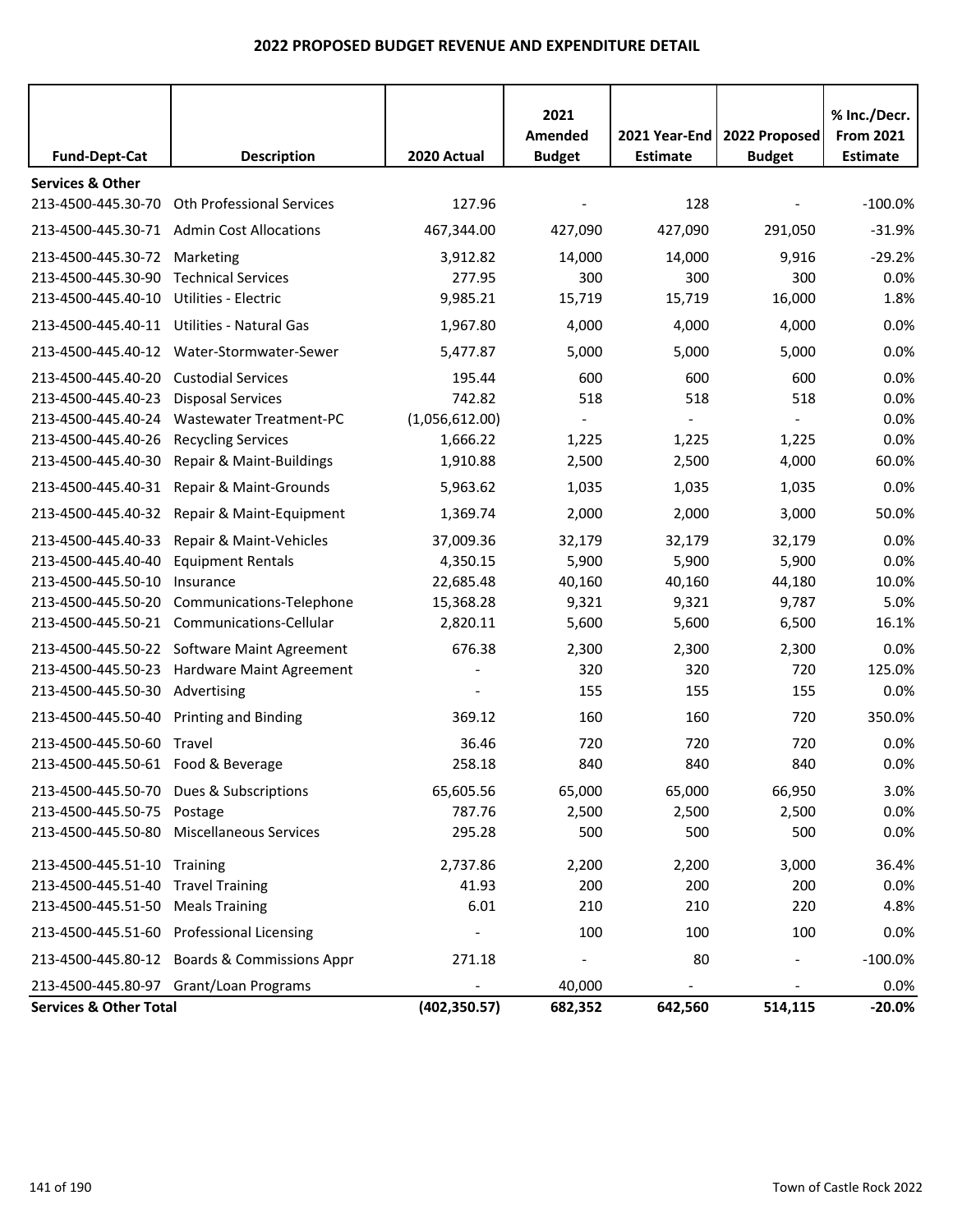|                                                |                                                     |             | 2021           |                          |                               | % Inc./Decr.     |
|------------------------------------------------|-----------------------------------------------------|-------------|----------------|--------------------------|-------------------------------|------------------|
|                                                |                                                     |             | Amended        |                          | 2021 Year-End   2022 Proposed | <b>From 2021</b> |
| <b>Fund-Dept-Cat</b>                           | <b>Description</b>                                  | 2020 Actual | <b>Budget</b>  | <b>Estimate</b>          | <b>Budget</b>                 | <b>Estimate</b>  |
| <b>Supplies</b>                                |                                                     |             |                |                          |                               |                  |
| 213-4500-443.61-10 Office Supplies             |                                                     |             |                | 10                       |                               | $-100.0%$        |
| 213-4500-445.61-10                             | <b>Office Supplies</b>                              | 2,064.58    | 1,050          | 1,050                    | 1,000                         | $-4.8%$          |
|                                                | 213-4500-445.61-11 Books & Publications             | 44.80       | 165            | 165                      | 165                           | 0.0%             |
|                                                | 213-4500-445.61-12 Office Eq-Furn/Noncapital        |             | 1,500          | 1,500                    | 1,600                         | 6.7%             |
|                                                | 213-4500-445.61-14 Equipment / Noncapital           |             | $\blacksquare$ | $\overline{\phantom{a}}$ | 2,000                         | 100.0%           |
| 213-4500-445.61-20                             | <b>Operating Supplies</b>                           | 4,913.27    | 5,400          | 5,400                    | 5,400                         | 0.0%             |
| 213-4500-445.61-21 Cleaning Supplies           |                                                     |             | 59             | 59                       | 59                            | 0.0%             |
| 213-4500-445.61-22 Parts                       |                                                     | 312.33      | 50             | 50                       | 50                            | 0.0%             |
| 213-4500-445.61-23 Gasoline                    |                                                     | 8,474.26    | 11,356         | 11,356                   | 11,356                        | 0.0%             |
| 213-4500-445.61-27 Clothing & Uniforms         |                                                     |             | 100            | 100                      | 100                           | 0.0%             |
|                                                | 213-4500-445.61-30 Computer-Hardware                |             | 518            | 518                      | 518                           | 0.0%             |
| 213-4500-445.61-31 Computer-Software           |                                                     |             | 336            | 336                      | 336                           | 0.0%             |
|                                                | 213-4500-445.61-32 Telecommunication Eqpmnt         |             | 200            | 200                      | 200                           | 0.0%             |
|                                                | 213-4500-445.61-37 Safety Supplies & Equip          | 166.19      | 100            | 100                      | 100                           | 0.0%             |
|                                                | 213-4500-445.62-20 Concession Merchandise           | 187.27      | 210            | 210                      | 210                           | 0.0%             |
| <b>Supplies Total</b>                          |                                                     | 16,162.70   | 21,044         | 21,054                   | 23,094                        | 9.7%             |
| <b>Transfers Out</b>                           |                                                     |             |                |                          |                               |                  |
|                                                | 213-4500-445.91-85 Vehicle Replace Program          | 144,481.00  | 150,541        | 150,541                  | 145,940                       | $-3.1%$          |
| <b>Transfers Out Total</b>                     |                                                     | 144,481.00  | 150,541        | 150,541                  | 145,940                       | $-3.1%$          |
|                                                | <b>Administration Division Expenditure Total</b>    | 34,451.01   | 1,119,577      | 1,098,455                | 979,649                       | $-10.8%$         |
| <b>CS - Customer Billing Division Revenues</b> |                                                     |             |                |                          |                               |                  |
| <b>Fines &amp; Forfeitures</b>                 |                                                     |             |                |                          |                               |                  |
| 213-4521-351.43-00                             | Lien Administrative Fee                             | 46.54       | 100            | 50                       | 100                           | 100.0%           |
| <b>Fines &amp; Forfeitures Total</b>           |                                                     | 46.54       | 100            | 50                       | 100                           | 100.0%           |
|                                                | <b>CS - Customer Billing Division Revenue Total</b> | 46.54       | 100            | 50                       | 100                           | 100.0%           |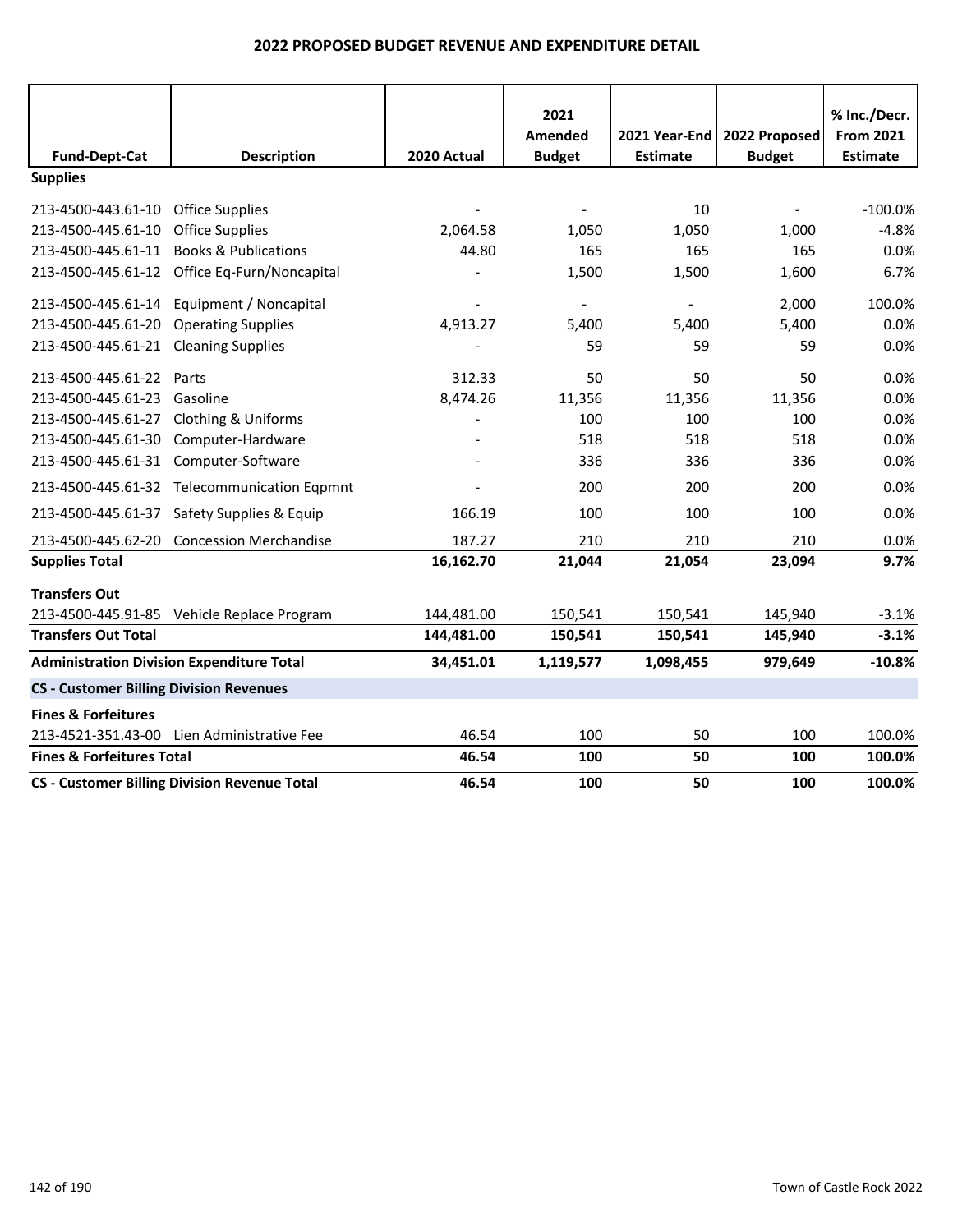|                                                     |                                                                          |                          | 2021               |                  |                          | % Inc./Decr.         |
|-----------------------------------------------------|--------------------------------------------------------------------------|--------------------------|--------------------|------------------|--------------------------|----------------------|
|                                                     |                                                                          |                          | Amended            | 2021 Year-End    | 2022 Proposed            | <b>From 2021</b>     |
| <b>Fund-Dept-Cat</b>                                | <b>Description</b><br><b>CS - Customer Billing Division Expenditures</b> | 2020 Actual              | <b>Budget</b>      | <b>Estimate</b>  | <b>Budget</b>            | <b>Estimate</b>      |
|                                                     |                                                                          |                          |                    |                  |                          |                      |
| Personnel                                           |                                                                          |                          |                    |                  |                          |                      |
| 213-4521-445.10-10 Regular                          |                                                                          | 89,462.89                | 99,790             | 96,920           | 107,960                  | 11.4%                |
| 213-4521-445.10-40                                  | Overtime                                                                 | 211.82                   | 500                | 500              | 500                      | 0.0%                 |
| 213-4521-445.20-10 Social Security                  |                                                                          | 5,365.87                 | 6,223              | 5,960            | 6,720                    | 12.8%                |
| 213-4521-445.20-20                                  | Medicare                                                                 | 1,254.70                 | 1,455              | 1,390            | 1,570                    | 13.0%                |
| 213-4521-445.20-30                                  | Unemployment                                                             | 269.09                   | 306                | 290              | 330                      | 13.8%                |
| 213-4521-445.20-40                                  | <b>Workers Compensation</b>                                              | 33.53                    | 76                 | 70               | 90                       | 28.6%                |
| 213-4521-445.20-41                                  | <b>Workers Comp Claims</b>                                               | $\overline{\phantom{a}}$ | 30                 | 30               | $\frac{1}{2}$            | $-100.0%$            |
| 213-4521-445.20-50                                  | <b>Medical &amp; Dental</b>                                              | 24,699.63                | 29,249             | 27,280           | 30,420                   | 11.5%                |
| 213-4521-445.20-55 Vision Benefit                   |                                                                          | 116.54                   | 142                | 130              | 150                      | 15.4%                |
| 213-4521-445.20-60                                  | Life, LTD, AD&D                                                          | 452.07                   | 643                | 510              | 580                      | 13.7%                |
| 213-4521-445.20-70                                  | Retirement                                                               | 6,277.16                 | 2,191              | 6,820            | 7,590                    | 11.3%                |
| 213-4521-445.22-80                                  | Rec Center Membership                                                    |                          | 105                | 180              | 290                      | 61.1%                |
| <b>Personnel Total</b>                              |                                                                          | 128,143.30               | 140,710            | 140,080          | 156,200                  | 11.5%                |
| <b>Services &amp; Other</b>                         |                                                                          |                          |                    |                  |                          |                      |
| 213-4521-445.30-90 Technical Services               |                                                                          | 7,080.00                 | 40,000             | 10,022           | 15,000                   | 49.7%                |
|                                                     | 213-4521-445.50-21 Communications-Cellular                               | 108.56                   | 110                | 108              | 120                      | 11.1%                |
|                                                     | 213-4521-445.50-22 Software Maint Agreement                              | 2,951.82                 | 2,500              | 2,994            | 14,478                   | 383.6%               |
| 213-4521-445.50-40 Printing and Binding             |                                                                          | 7,075.29                 | 7,500              | 7,502            | 7,500                    | 0.0%                 |
| 213-4521-445.50-50                                  | <b>Bank Fee</b>                                                          | 59,154.31                | 71,000             | 78,172           | 60,000                   | $-23.3%$             |
| 213-4521-445.50-51 Administrative Fee               |                                                                          | 16,610.52                | 12,672             | 12,184           | 13,172                   | 8.1%                 |
| 213-4521-445.50-61 Food & Beverage                  |                                                                          |                          | 130                | 130              | 130                      | 0.0%                 |
|                                                     | 213-4521-445.50-70 Dues & Subscriptions                                  |                          | 100                | 100              | 100                      | 0.0%                 |
| 213-4521-445.50-75                                  | Postage                                                                  | 21,366.30                | 20,500             | 20,814           | 21,000                   | 0.9%                 |
| 213-4521-445.50-80                                  | <b>Miscellaneous Services</b>                                            | 44.75                    |                    |                  | $\overline{\phantom{a}}$ | 0.0%                 |
| 213-4521-445.51-10 Training                         |                                                                          |                          | 1,000              | 500              | 1,000                    | 100.0%               |
| 213-4521-445.51-40 Travel Training                  |                                                                          |                          | 700                |                  | 500                      | 100.0%               |
| 213-4521-445.51-50 Meals Training                   |                                                                          |                          | 230                | 230              | 500                      | 117.4%               |
| 213-4521-445.80-29 Background Checks                |                                                                          |                          | 50                 | 100              | 50                       | $-50.0%$             |
| 213-4521-445.80-60 Bad Debt Expense                 |                                                                          |                          | 500                | 13               | 100                      |                      |
| <b>Services &amp; Other Total</b>                   |                                                                          | 114,391.55               | 156,992            | 132,869          | 133,650                  | 0.6%                 |
| <b>Supplies</b>                                     |                                                                          |                          |                    |                  |                          |                      |
|                                                     | 213-4521-445.61-11 Books & Publications                                  |                          | 100                |                  | 100                      | 100.0%               |
| 213-4521-445.61-30 Computer-Hardware                |                                                                          | 44.75                    | 250                | 250              | 250                      | 0.0%                 |
| 213-4521-445.61-31 Computer-Software                |                                                                          | 14.19                    | 500                | 250              | 250                      | 0.0%                 |
| <b>Supplies Total</b>                               |                                                                          | 58.94                    | 850                | 500              | 600                      | 20.0%                |
|                                                     |                                                                          |                          |                    |                  |                          |                      |
| Capital                                             |                                                                          |                          |                    |                  |                          |                      |
| 213-4521-445.70-43 Software<br><b>Capital Total</b> |                                                                          |                          | 136,250<br>136,250 | 55,000<br>55,000 | 47,500<br>47,500         | $-13.6%$<br>$-13.6%$ |
|                                                     |                                                                          |                          |                    |                  |                          |                      |
|                                                     | <b>CS - Customer Billing Division Expenditure Total</b>                  | 242,593.79               | 434,802            | 328,449          | 337,950                  | 2.9%                 |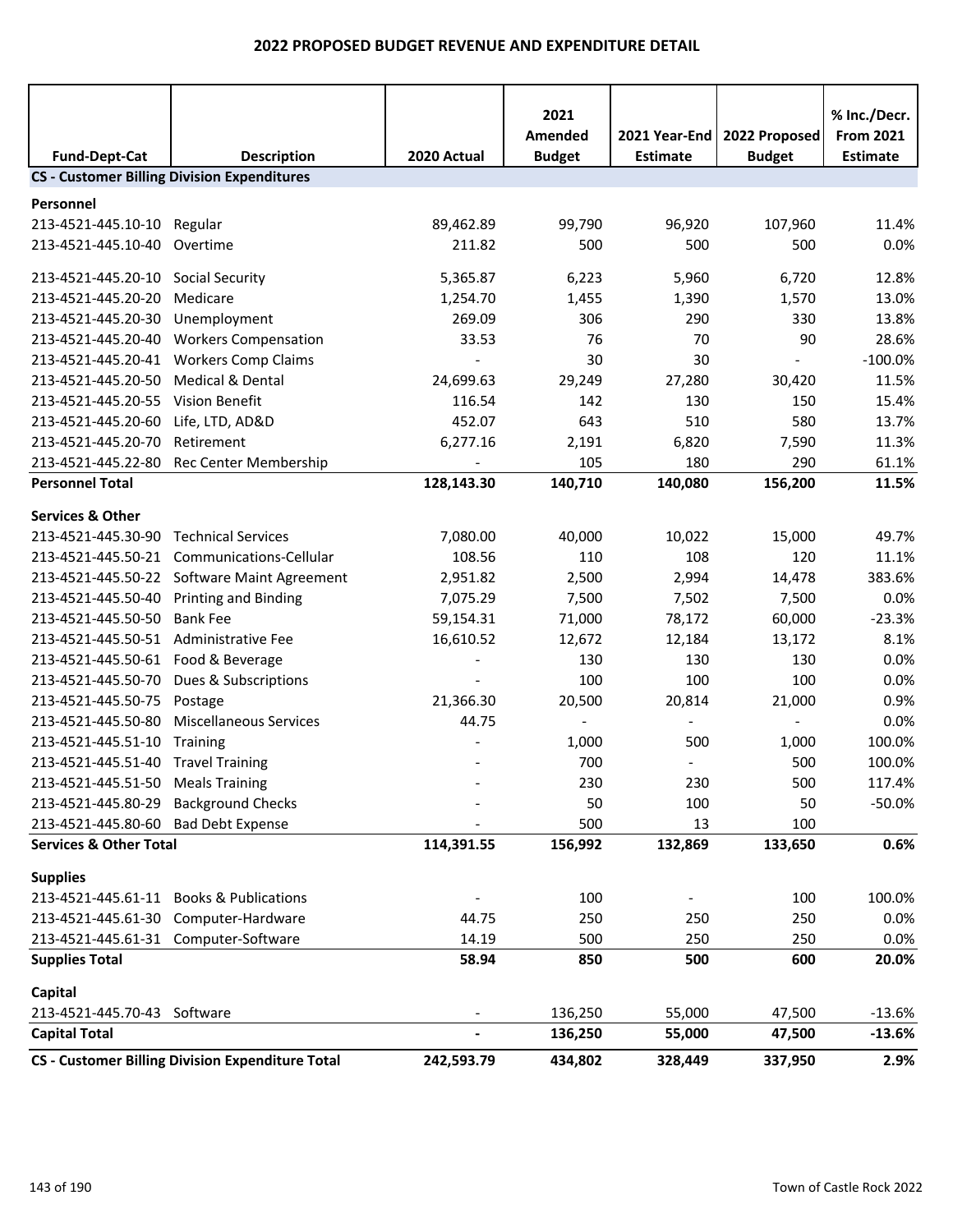| <b>Fund-Dept-Cat</b>                     | <b>Description</b>                          | 2020 Actual | 2021<br>Amended<br><b>Budget</b> | 2021 Year-End<br><b>Estimate</b> | 2022 Proposed<br><b>Budget</b> | % Inc./Decr.<br><b>From 2021</b><br><b>Estimate</b> |
|------------------------------------------|---------------------------------------------|-------------|----------------------------------|----------------------------------|--------------------------------|-----------------------------------------------------|
| <b>Engineering Division Expenditures</b> |                                             |             |                                  |                                  |                                |                                                     |
| Personnel                                |                                             |             |                                  |                                  |                                |                                                     |
| 213-4530-445.10-10                       | Regular                                     | 223,829.54  | 235,600                          | 214,080                          | 221,120                        | 3.3%                                                |
| 213-4530-445.10-40                       | Overtime                                    | 5.13        |                                  | 90                               |                                | $-100.0%$                                           |
| 213-4530-445.20-10 Social Security       |                                             | 13,571.15   | 14,610                           | 13,150                           | 13,710                         | 4.3%                                                |
| 213-4530-445.20-20                       | Medicare                                    | 3,173.72    | 3,420                            | 3,080                            | 3,210                          | 4.2%                                                |
| 213-4530-445.20-30                       | Unemployment                                | 673.48      | 710                              | 640                              | 660                            | 3.1%                                                |
| 213-4530-445.20-40                       | <b>Workers Compensation</b>                 | 1,405.58    | 1,630                            | 1,960                            | 2,230                          | 13.8%                                               |
| 213-4530-445.20-41                       | <b>Workers Comp Claims</b>                  |             | 510                              | 510                              | $\sim$                         | $-100.0%$                                           |
| 213-4530-445.20-50                       | <b>Medical &amp; Dental</b>                 | 21,601.12   | 19,430                           | 34,760                           | 38,270                         | 10.1%                                               |
| 213-4530-445.20-55                       | Vision Benefit                              | 181.95      | 100                              | 170                              | 190                            | 11.8%                                               |
| 213-4530-445.20-60                       | Life, LTD, AD&D                             | 1,111.91    | 1,410                            | 1,210                            | 1,160                          | $-4.1%$                                             |
| 213-4530-445.20-70                       | Retirement                                  | 15,645.30   | 5,960                            | 14,990                           | 15,480                         | 3.3%                                                |
| 213-4530-445.22-80                       | Rec Center Membership                       |             | 730                              | 1,580                            | 1,700                          | 7.6%                                                |
| <b>Personnel Total</b>                   |                                             | 281,198.88  | 284,110                          | 286,220                          | 297,730                        | 4.0%                                                |
| <b>Services &amp; Other</b>              |                                             |             |                                  |                                  |                                |                                                     |
| 213-4530-445.30-40                       | <b>Engineering Services</b>                 | 9,440.00    | $\blacksquare$                   | 2,720                            | 10,000                         | 267.7%                                              |
| 213-4530-445.50-20                       | Communications-Telephone                    | 873.81      | 800                              | 814                              | 800                            | $-1.7%$                                             |
| 213-4530-445.50-21                       | Communications-Cellular                     | 1,178.51    | 1,100                            | 1,092                            | 1,100                          | 0.7%                                                |
|                                          | 213-4530-445.50-22 Software Maint Agreement | 17,500.00   | 18,000                           | 13,500                           | 18,000                         | 33.3%                                               |
| 213-4530-445.50-40 Printing and Binding  |                                             | 28.17       | 100                              | 100                              | 100                            | 0.0%                                                |
| 213-4530-445.50-60 Travel                |                                             | 155.33      | 250                              | 384                              | 250                            | $-34.9%$                                            |
| 213-4530-445.50-61 Food & Beverage       |                                             |             | 100                              | 100                              | 100                            | 0.0%                                                |
| 213-4530-445.50-70                       | Dues & Subscriptions                        |             | 400                              | 1,180                            | 400                            | $-66.1%$                                            |
| 213-4530-445.50-75                       | Postage                                     |             | 20                               | 20                               | 20                             | 0.0%                                                |
| 213-4530-445.50-80                       | <b>Miscellaneous Services</b>               |             | 20                               | 20                               | 20                             | 0.0%                                                |
| 213-4530-445.51-10                       | Training                                    | 2,485.75    | 1,700                            | 1,700                            | 1,700                          | 0.0%                                                |
| 213-4530-445.51-40                       | <b>Travel Training</b>                      |             | 550                              | 100                              | 550                            | 450.0%                                              |
| 213-4530-445.51-50                       | <b>Meals Training</b>                       |             | 200                              | 200                              | 200                            | 0.0%                                                |
| 213-4530-445.51-60                       | <b>Professional Licensing</b>               | 113.05      | 300                              | 176                              | 300                            | 70.5%                                               |
| 213-4530-445.80-29                       | <b>Background Checks</b>                    |             | 90                               | 90                               | 90                             | 0.0%                                                |
| <b>Services &amp; Other Total</b>        |                                             | 31,774.62   | 23,630                           | 22,196                           | 33,630                         | 51.5%                                               |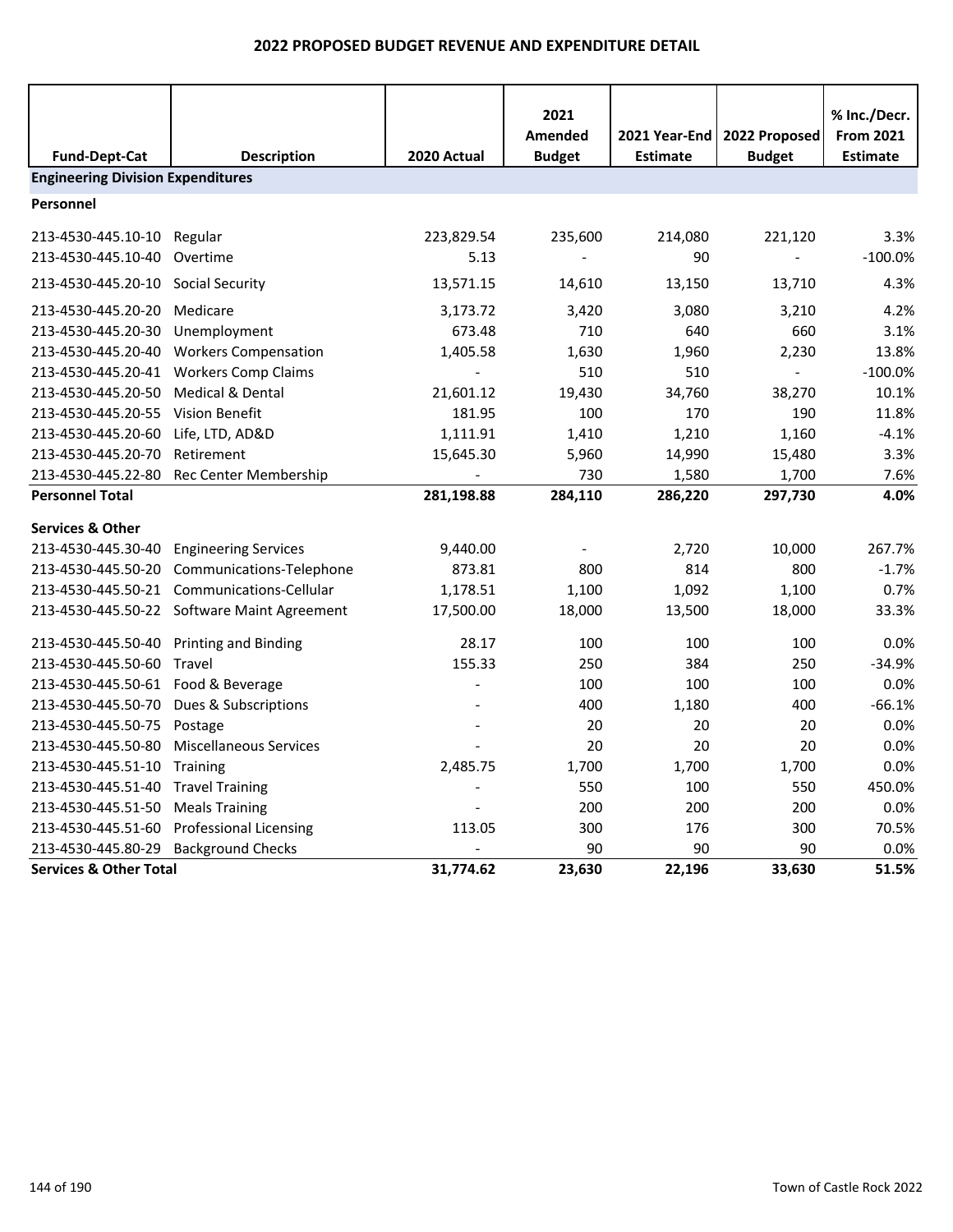|                                               |                                              |             | 2021                     |                          |                          | % Inc./Decr.     |
|-----------------------------------------------|----------------------------------------------|-------------|--------------------------|--------------------------|--------------------------|------------------|
|                                               |                                              |             | Amended                  | 2021 Year-End            | 2022 Proposed            | <b>From 2021</b> |
| <b>Fund-Dept-Cat</b>                          | <b>Description</b>                           | 2020 Actual | <b>Budget</b>            | <b>Estimate</b>          | <b>Budget</b>            | <b>Estimate</b>  |
| <b>Supplies</b>                               |                                              |             |                          |                          |                          |                  |
| 213-4530-445.61-10                            | <b>Office Supplies</b>                       | (10.01)     | $\overline{\phantom{a}}$ | $\overline{\phantom{a}}$ | $\overline{\phantom{a}}$ | 0.0%             |
| 213-4530-445.61-11                            | <b>Books &amp; Publications</b>              |             | 100                      | 100                      | 100                      | 0.0%             |
|                                               | 213-4530-445.61-12 Office Eq-Furn/Noncapital | 128.76      | $\blacksquare$           |                          |                          | 0.0%             |
| 213-4530-445.61-20                            | <b>Operating Supplies</b>                    | 11.85       | 200                      | 277                      | 200                      | $-27.8%$         |
| 213-4530-445.61-27                            | Clothing & Uniforms                          | 209.80      | 280                      | 280                      | 280                      | 0.0%             |
| 213-4530-445.61-30                            | Computer-Hardware                            | 348.65      | 500                      | 500                      | 500                      | 0.0%             |
| 213-4530-445.61-31 Computer-Software          |                                              | 1,142.92    | 2,000                    | 2,000                    | 2,000                    | 0.0%             |
|                                               | 213-4530-445.61-32 Telecommunication Eqpmnt  | 44.02       | 175                      | 175                      | 175                      | 0.0%             |
| 213-4530-445.61-34                            | Tools                                        | 29.99       | $\overline{a}$           |                          |                          | 0.0%             |
|                                               | 213-4530-445.61-37 Safety Supplies & Equip   | 196.51      | 125                      | 125                      | 125                      | 0.0%             |
| <b>Supplies Total</b>                         |                                              | 2,102.49    | 3,380                    | 3,457                    | 3,380                    | $-2.2%$          |
| <b>Engineering Division Expenditure Total</b> |                                              | 315,075.99  | 311,120                  | 311,873                  | 334,740                  | 7.3%             |
| <b>Mapping Division Expenditures</b>          |                                              |             |                          |                          |                          |                  |
| Personnel                                     |                                              |             |                          |                          |                          |                  |
| 213-4535-445.10-10 Regular                    |                                              | 58,778.71   | 60,620                   | 61,280                   | 63,430                   | 3.5%             |
| 213-4535-445.10-30                            | Seasonal                                     | 8,278.70    | 12,710                   | 12,710                   | 12,710                   | 0.0%             |
| 213-4535-445.10-40                            | Overtime                                     | 1,231.04    |                          | 200                      |                          | $-100.0%$        |
| 213-4535-445.20-10 Social Security            |                                              | 4,186.67    | 4,550                    | 4,570                    | 4,720                    | 3.3%             |
| 213-4535-445.20-20                            | Medicare                                     | 978.35      | 1,060                    | 1,070                    | 1,100                    | 2.8%             |
| 213-4535-445.20-30                            | Unemployment                                 | 205.87      | 220                      | 220                      | 230                      | 4.6%             |
| 213-4535-445.20-40                            | <b>Workers Compensation</b>                  | 336.80      | 700                      | 660                      | 750                      | 13.6%            |
| 213-4535-445.20-41                            | <b>Workers Comp Claims</b>                   |             | 120                      | 120                      | $\Box$                   | $-100.0%$        |
| 213-4535-445.20-50                            | Medical & Dental                             | 12,656.34   | 13,270                   | 13,090                   | 14,070                   | 7.5%             |
| 213-4535-445.20-55                            | Vision Benefit                               | 78.16       | 90                       | 80                       | 90                       | 12.5%            |
| 213-4535-445.20-60                            | Life, LTD, AD&D                              | 157.11      | 360                      | 270                      | 340                      | 25.9%            |
| 213-4535-445.20-70                            | Retirement                                   | 4,179.31    | 1,060                    | 4,300                    | 4,440                    | 3.3%             |
| <b>Personnel Total</b>                        |                                              | 91,067.06   | 94,760                   | 98,570                   | 101,880                  | 3.4%             |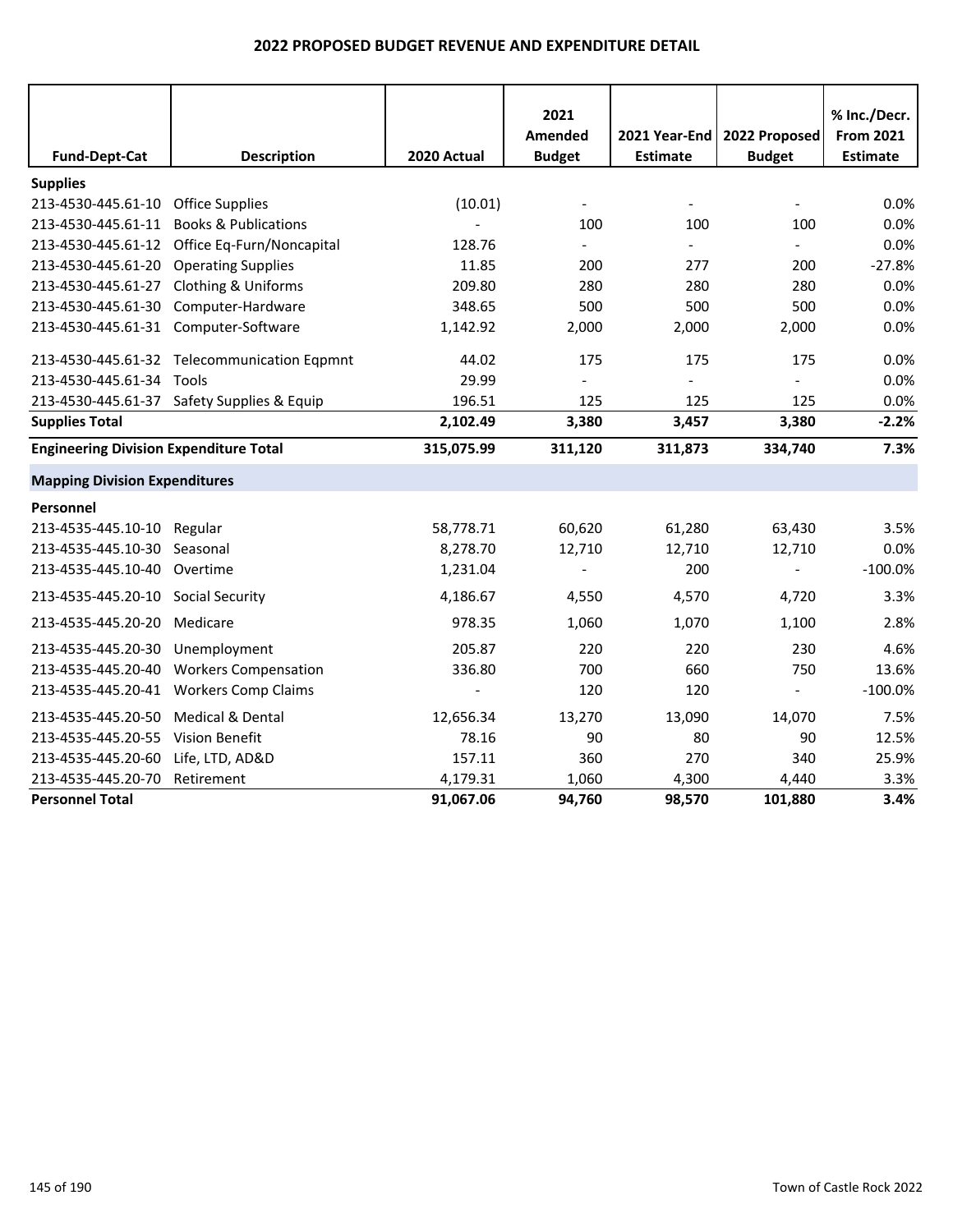|                                           |                                             |             | 2021<br>Amended          | 2021 Year-End   | 2022 Proposed            | % Inc./Decr.<br><b>From 2021</b> |
|-------------------------------------------|---------------------------------------------|-------------|--------------------------|-----------------|--------------------------|----------------------------------|
| <b>Fund-Dept-Cat</b>                      | <b>Description</b>                          | 2020 Actual | <b>Budget</b>            | <b>Estimate</b> | <b>Budget</b>            | <b>Estimate</b>                  |
| <b>Services &amp; Other</b>               |                                             |             |                          |                 |                          |                                  |
| 213-4535-445.30-70                        | <b>Oth Professional Services</b>            |             | 1,500                    | 1,500           | 1,500                    | 0.0%                             |
| 213-4535-445.30-90                        | <b>Technical Services</b>                   | 1,802.48    | 8,000                    |                 | 15,000                   | 100.0%                           |
| 213-4535-445.40-32                        | Repair & Maint-Equipment                    | 131.58      | 1,000                    | 1,000           | 1,000                    | 0.0%                             |
| 213-4535-445.50-21                        | Communications-Cellular                     | 7,349.95    | 3,500                    | 3,636           | 3,500                    | $-3.7%$                          |
|                                           | 213-4535-445.50-22 Software Maint Agreement | 9,289.37    | 9,800                    | 9,800           | 10,700                   | 9.2%                             |
| 213-4535-445.50-40                        | <b>Printing and Binding</b>                 | 16.63       | 22                       | 22              | 25                       | 13.6%                            |
| 213-4535-445.50-60                        | Travel                                      | 193.79      | $\overline{\phantom{a}}$ | 200             | $\overline{\phantom{a}}$ | $-100.0%$                        |
| 213-4535-445.50-70                        | Dues & Subscriptions                        | 86.25       | 300                      | 300             | 300                      | 0.0%                             |
| 213-4535-445.50-75                        | Postage                                     | 18.75       |                          |                 |                          | 0.0%                             |
| 213-4535-445.51-10                        | Training                                    | 673.75      | 3,000                    | 3,000           | 3,000                    | 0.0%                             |
| 213-4535-445.51-40                        | <b>Travel Training</b>                      | 120.04      | 600                      | 600             | 650                      | 8.3%                             |
| 213-4535-445.51-50                        | <b>Meals Training</b>                       |             | 150                      | 150             | 150                      | 0.0%                             |
| 213-4535-445.80-29                        | <b>Background Checks</b>                    |             | 30                       | 30              | 30                       | 0.0%                             |
| <b>Services &amp; Other Total</b>         |                                             | 19,682.59   | 27,902                   | 20,238          | 35,855                   | 77.2%                            |
| <b>Supplies</b>                           |                                             |             |                          |                 |                          |                                  |
| 213-4535-445.61-20                        | <b>Operating Supplies</b>                   | 2,381.89    | 4,250                    | 6,250           | 6,250                    | 0.0%                             |
| 213-4535-445.61-23                        | Gasoline                                    | 21.26       | $\overline{a}$           |                 |                          | 0.0%                             |
| 213-4535-445.61-27                        | <b>Clothing &amp; Uniforms</b>              | 444.32      | 250                      | 250             | 500                      | 100.0%                           |
| 213-4535-445.61-30                        | Computer-Hardware                           | 454.69      | 6,500                    | 4,500           | 3,500                    | $-22.2%$                         |
| 213-4535-445.61-31                        | Computer-Software                           | 16.54       | 500                      | 500             | 500                      | 0.0%                             |
| 213-4535-445.61-32                        | <b>Telecommunication Eqpmnt</b>             | 57.73       | 50                       | 50              | 50                       | 0.0%                             |
| 213-4535-445.61-34                        | Tools                                       | 46.22       | 25                       | 25              | 25                       | 0.0%                             |
|                                           | 213-4535-445.61-37 Safety Supplies & Equip  | 94.47       | 100                      | 100             | 100                      | 0.0%                             |
| <b>Supplies Total</b>                     |                                             | 3,517.12    | 11,675                   | 11,675          | 10,925                   | $-6.4%$                          |
| <b>Mapping Division Expenditure Total</b> |                                             | 114,266.77  | 134,337                  | 130,483         | 148,660                  | 13.9%                            |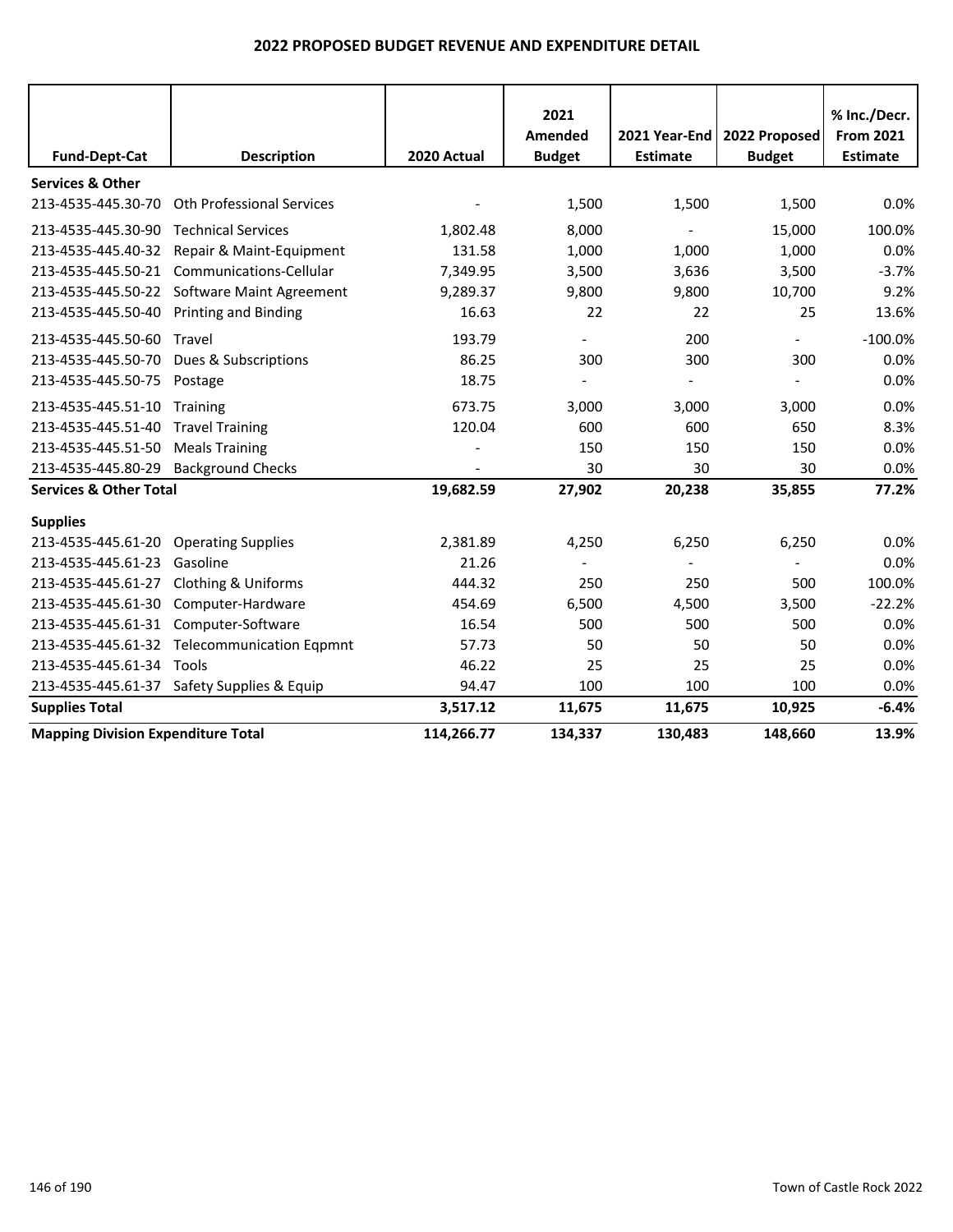|                                                                     |                                           |             | 2021          |                 |               | % Inc./Decr.     |
|---------------------------------------------------------------------|-------------------------------------------|-------------|---------------|-----------------|---------------|------------------|
|                                                                     |                                           |             | Amended       | 2021 Year-End   | 2022 Proposed | <b>From 2021</b> |
| <b>Fund-Dept-Cat</b><br><b>Field Services Division Expenditures</b> | <b>Description</b>                        | 2020 Actual | <b>Budget</b> | <b>Estimate</b> | <b>Budget</b> | <b>Estimate</b>  |
|                                                                     |                                           |             |               |                 |               |                  |
| Personnel                                                           |                                           |             |               |                 |               |                  |
| 213-4540-445.10-10                                                  | Regular                                   | 332,396.92  | 422,810       | 360,930         | 396,130       | 9.8%             |
| 213-4540-445.10-30                                                  | Seasonal                                  | 3,010.00    |               | 7,240           |               | $-100.0%$        |
| 213-4540-445.10-40                                                  | Overtime                                  | 10,743.57   | 23,290        | 23,290          | 23,290        | 0.0%             |
| 213-4540-445.20-10                                                  | <b>Social Security</b>                    | 21,004.41   | 27,660        | 24,170          | 26,000        | 7.6%             |
| 213-4540-445.20-20                                                  | Medicare                                  | 4,912.28    | 6,470         | 5,650           | 6,080         | 7.6%             |
| 213-4540-445.20-30                                                  | Unemployment                              | 1,038.61    | 1,340         | 1,170           | 1,260         | 7.7%             |
| 213-4540-445.20-40                                                  | <b>Workers Compensation</b>               | 3,491.01    | 6,380         | 6,660           | 7,400         | 11.1%            |
| 213-4540-445.20-41                                                  | <b>Workers Comp Claims</b>                | 482.16      | 2,110         | 2,110           | 210           | $-90.1%$         |
| 213-4540-445.20-50                                                  | <b>Medical &amp; Dental</b>               | 71,055.32   | 112,930       | 75,310          | 87,950        | 16.8%            |
| 213-4540-445.20-55                                                  | Vision Benefit                            | 404.83      | 570           | 440             | 510           | 15.9%            |
| 213-4540-445.20-60                                                  | Life, LTD, AD&D                           | 1,565.66    | 2,790         | 1,840           | 2,100         | 14.1%            |
| 213-4540-445.20-70                                                  | Retirement                                | 23,025.59   | 28,100        | 26,600          | 29,360        | 10.4%            |
| 213-4540-445.22-80                                                  | Rec Center Membership                     | 1,591.04    | 2,700         | 2,830           | 2,960         | 4.6%             |
| <b>Personnel Total</b>                                              |                                           | 474,721.40  | 637,150       | 538,240         | 583,250       | 8.4%             |
| <b>Services &amp; Other</b>                                         |                                           |             |               |                 |               |                  |
| 213-4540-445.30-60                                                  | <b>Medical Services</b>                   | 307.00      | 1,000         | 1,000           | 1,000         | 0.0%             |
| 213-4540-445.30-70                                                  | <b>Oth Professional Services</b>          |             | 500           | 500             | 500           | 0.0%             |
| 213-4540-445.30-90                                                  | <b>Technical Services</b>                 | 7,594.03    | 8,000         | 8,000           | 8,000         | 0.0%             |
|                                                                     |                                           |             |               |                 |               |                  |
| 213-4540-445.40-23                                                  | <b>Disposal Services</b>                  | 827.33      |               | 318             |               | $-100.0%$        |
| 213-4540-445.40-32                                                  | Repair & Maint-Equipment                  | 13,134.36   | 15,000        | 15,000          | 15,000        | 0.0%             |
| 213-4540-445.40-38                                                  | Repair & Maint-Pipelines                  | 4,872.50    | 25,000        | 25,000          | 25,000        | 0.0%             |
| 213-4540-445.50-21                                                  | Communications-Cellular                   | 3,979.65    | 5,200         | 5,200           | 5,200         | 0.0%             |
| 213-4540-445.50-22                                                  | Software Maint Agreement                  | 1,895.00    | 3,600         | 3,600           | 3,600         | 0.0%             |
| 213-4540-445.50-40                                                  | <b>Printing and Binding</b>               |             | 200           | 200             | 200           | 0.0%             |
| 213-4540-445.50-60                                                  | Travel                                    | 1,379.16    | 750           | 750             | 750           | 0.0%             |
| 213-4540-445.50-61 Food & Beverage                                  |                                           | 34.86       | 300           | 316             | 300           | $-5.1%$          |
|                                                                     | 213-4540-445.50-70 Dues & Subscriptions   | 31.25       | 150           | 150             | 150           | 0.0%             |
| 213-4540-445.50-75                                                  | Postage                                   | 174.49      |               | 134             |               | $-100.0%$        |
| 213-4540-445.50-80                                                  | <b>Miscellaneous Services</b>             | 193.71      |               |                 |               | 0.0%             |
| 213-4540-445.51-10 Training                                         |                                           | 739.70      | 4,500         | 4,500           | 4,500         | 0.0%             |
| 213-4540-445.51-40 Travel Training                                  |                                           |             | 1,000         | 1,000           | 1,000         | 0.0%             |
| 213-4540-445.51-50                                                  | <b>Meals Training</b>                     |             | 400           | 400             | 400           | 0.0%             |
|                                                                     | 213-4540-445.51-60 Professional Licensing | 5,185.50    | 1,500         | 1,500           | 1,500         | 0.0%             |
| 213-4540-445.80-29 Background Checks                                |                                           |             | 100           | 100             | 100           | 0.0%             |
| <b>Services &amp; Other Total</b>                                   |                                           | 40,348.54   | 67,200        | 67,668          | 67,200        | $-0.7%$          |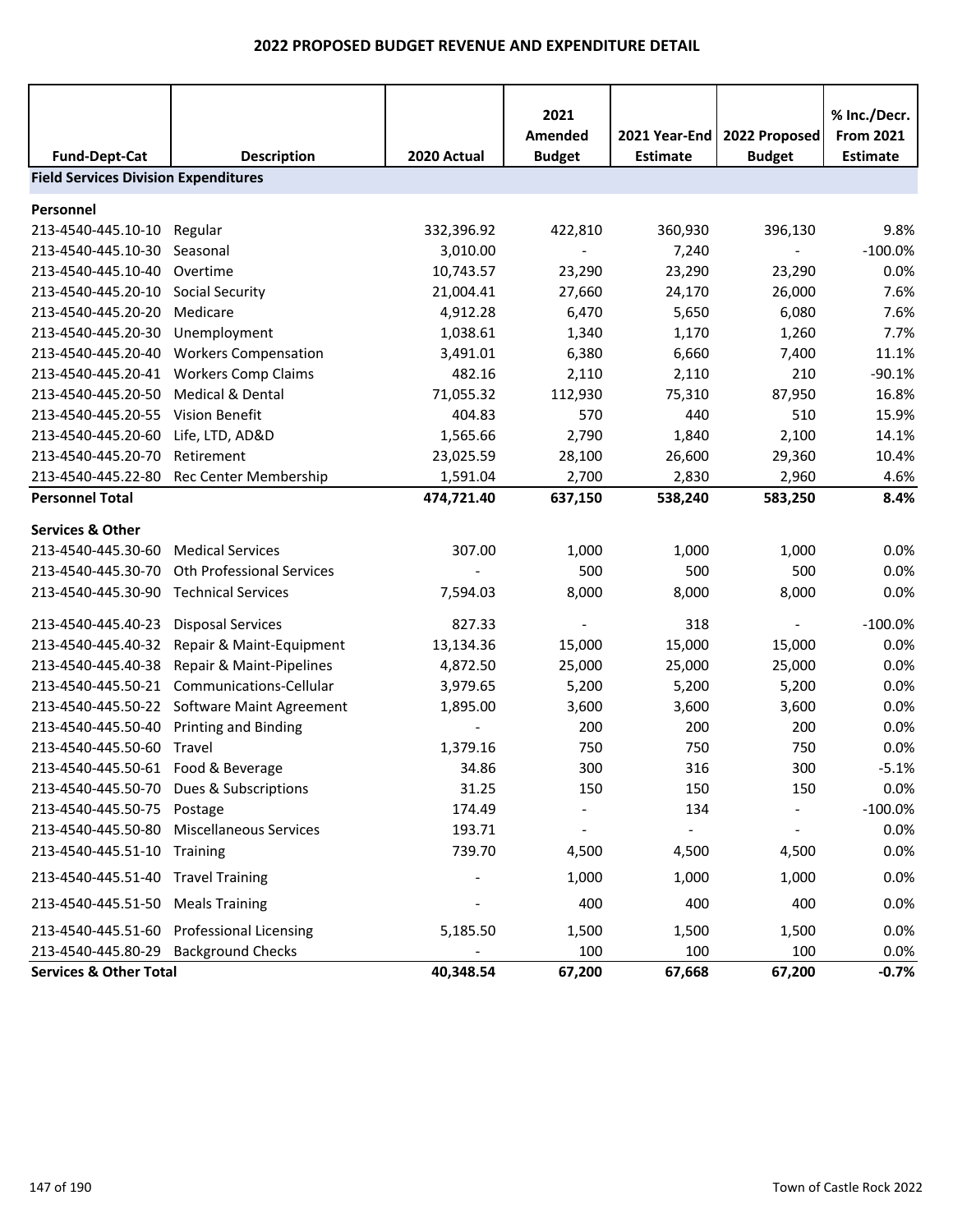|                                                  |                                                   |                          | 2021          |                 |                | % Inc./Decr.     |
|--------------------------------------------------|---------------------------------------------------|--------------------------|---------------|-----------------|----------------|------------------|
|                                                  |                                                   |                          | Amended       | 2021 Year-End   | 2022 Proposed  | <b>From 2021</b> |
| <b>Fund-Dept-Cat</b>                             | <b>Description</b>                                | 2020 Actual              | <b>Budget</b> | <b>Estimate</b> | <b>Budget</b>  | <b>Estimate</b>  |
| <b>Supplies</b>                                  |                                                   |                          |               |                 |                |                  |
|                                                  | 213-4540-445.61-11 Books & Publications           |                          | 500           | 500             | 500            | 0.0%             |
|                                                  | 213-4540-445.61-12 Office Eq-Furn/Noncapital      | 35.55                    |               |                 |                | 0.0%             |
| 213-4540-445.61-20 Operating Supplies            |                                                   | 10,760.10                | 25,000        | 25,000          | 25,000         | 0.0%             |
| 213-4540-445.61-22 Parts                         |                                                   | 8,169.81                 | 8,000         | 8,000           | 8,000          | 0.0%             |
| 213-4540-445.61-23 Gasoline                      |                                                   | $\overline{\phantom{a}}$ | 68            | 68              | 70             | 2.9%             |
|                                                  | 213-4540-445.61-26 Chemicals & Fertilizer         | 285,634.54               | 275,000       | 275,000         | 300,000        | 9.1%             |
| 213-4540-445.61-27 Clothing & Uniforms           |                                                   | 1,044.32                 | 3,500         | 3,500           | 3,500          | 0.0%             |
|                                                  | 213-4540-445.61-30 Computer-Hardware              | 788.01                   | 340           | 340             | 340            | 0.0%             |
|                                                  | 213-4540-445.61-32 Telecommunication Eqpmnt       | 86.03                    | 100           | 100             | 100            | 0.0%             |
| 213-4540-445.61-34 Tools                         |                                                   | 1,939.92                 | 2,000         | 2,000           | 2,000          | 0.0%             |
|                                                  | 213-4540-445.61-37 Safety Supplies & Equip        | 2,306.64                 | 3,200         | 3,200           | 3,200          | 0.0%             |
|                                                  | 213-4540-445.61-39 Computer Replacement           |                          | 980           | 18,400          | 1,268          | $-93.1%$         |
| <b>Supplies Total</b>                            |                                                   | 310,764.92               | 318,688       | 336,108         | 343,978        | 2.3%             |
| Capital                                          |                                                   |                          |               |                 |                |                  |
|                                                  | 213-4540-445.70-30 Machinery & Equipment          | 10,000.00                | 10,000        | 10,000          | 10,000         | 0.0%             |
| <b>Capital Total</b>                             |                                                   | 10,000.00                | 10,000        | 10,000          | 10,000         | 0.0%             |
| <b>Field Services Division Expenditure Total</b> |                                                   | 835,834.86               | 1,033,038     | 952,016         | 1,004,428      | 5.5%             |
|                                                  | <b>Facility Maintenance Division Expenditures</b> |                          |               |                 |                |                  |
| Personnel                                        |                                                   |                          |               |                 |                |                  |
| 213-4550-445.10-10 Regular                       |                                                   | 154,452.76               | 176,670       | 161,360         | 179,900        | 11.5%            |
| 213-4550-445.10-30 Seasonal                      |                                                   |                          | 3,380         | 3,380           | 3,380          | 0.0%             |
| 213-4550-445.10-40 Overtime                      |                                                   | 2,469.69                 | 2,500         | 2,500           | 2,500          | 0.0%             |
| 213-4550-445.20-10 Social Security               |                                                   | 9,391.53                 | 11,320        | 10,240          | 11,520         | 12.5%            |
| 213-4550-445.20-20                               | Medicare                                          | 2,196.10                 | 2,650         | 2,400           | 2,690          | 12.1%            |
| 213-4550-445.20-30                               | Unemployment                                      | 471.01                   | 550           | 500             | 560            | 12.0%            |
|                                                  | 213-4550-445.20-40 Workers Compensation           | 1,591.67                 | 2,870         | 2,600           | 3,020          | 16.2%            |
|                                                  | 213-4550-445.20-41 Workers Comp Claims            |                          | 920           | 920             | $\blacksquare$ | $-100.0\%$       |
| 213-4550-445.20-50 Medical & Dental              |                                                   | 28,714.82                | 34,360        | 34,420          | 38,650         | 12.3%            |
| 213-4550-445.20-55 Vision Benefit                |                                                   | 144.20                   | 180           | 160             | 190            | 18.8%            |
| 213-4550-445.20-60 Life, LTD, AD&D               |                                                   | 731.42                   | 1,090         | 840             | 950            | 13.1%            |
| 213-4550-445.20-70 Retirement                    |                                                   | 10,736.09                | 4,380         | 11,400          | 12,770         | 12.0%            |
|                                                  | 213-4550-445.22-80 Rec Center Membership          | 443.10                   | 260           | 370             | 520            | 40.5%            |
| <b>Personnel Total</b>                           |                                                   | 211,342.39               | 241,130       | 231,090         | 256,650        | 11.1%            |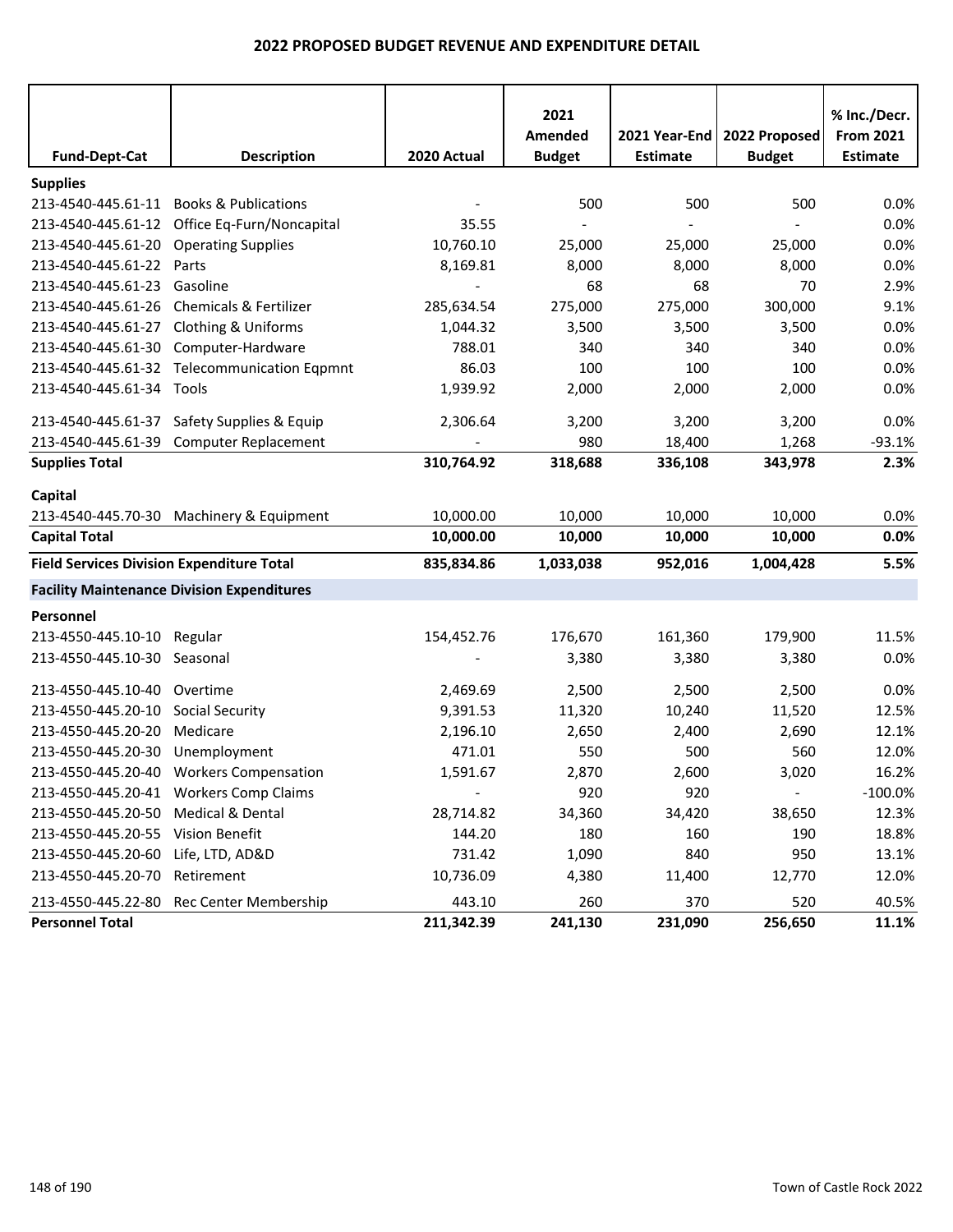| <b>Fund-Dept-Cat</b>                   | <b>Description</b>                                     | 2020 Actual              | 2021<br>Amended<br><b>Budget</b> | 2021 Year-End<br><b>Estimate</b> | 2022 Proposed<br><b>Budget</b> | % Inc./Decr.<br><b>From 2021</b><br>Estimate |
|----------------------------------------|--------------------------------------------------------|--------------------------|----------------------------------|----------------------------------|--------------------------------|----------------------------------------------|
| <b>Services &amp; Other</b>            |                                                        |                          |                                  |                                  |                                |                                              |
| 213-4550-445.30-70                     | Oth Professional Services                              |                          | 900                              | 900                              | 900                            | 0.0%                                         |
| 213-4550-445.40-10                     | Utilities - Electric                                   | 109,989.03               | 100,000                          | 100,000                          | 100,000                        | 0.0%                                         |
|                                        | 213-4550-445.40-11 Utilities - Natural Gas             | 1,509.52                 | 2,000                            | 2,000                            | 2,000                          | 0.0%                                         |
|                                        | 213-4550-445.40-12 Water-Stormwater-Sewer              | 13,436.16                | 15,000                           | 15,000                           | 15,000                         | 0.0%                                         |
|                                        | 213-4550-445.40-21 Landscaping Services                | 716.00                   | 1,756                            | 1,756                            | 1,791                          | 2.0%                                         |
|                                        | 213-4550-445.40-30 Repair & Maint-Buildings            | 3,154.04                 | 11,500                           | 11,500                           | 12,000                         | 4.4%                                         |
| 213-4550-445.40-32                     | Repair & Maint-Equipment                               | 948.18                   | 35,000                           | 35,000                           | 100,000                        | 185.7%                                       |
| 213-4550-445.40-36                     | Repair & Maint- Pumps                                  | 99,449.00                | 25,000                           | 25,000                           | 25,000                         | 0.0%                                         |
| 213-4550-445.40-40                     | <b>Equipment Rentals</b>                               | 325.62                   | $\overline{\phantom{a}}$         | 44                               | $\blacksquare$                 | $-100.0%$                                    |
|                                        | 213-4550-445.50-21 Communications-Cellular             | 2,078.48                 | 2,900                            | 1,848                            | 2,900                          | 56.9%                                        |
| 213-4550-445.50-60                     | Travel                                                 | 26.75                    | 190                              | 190                              | 200                            | 5.3%                                         |
| 213-4550-445.50-61 Food & Beverage     |                                                        |                          | 50                               | 50                               | 50                             | 0.0%                                         |
| 213-4550-445.50-75 Postage             |                                                        |                          | 300                              | 300                              | 300                            | 0.0%                                         |
| 213-4550-445.50-80                     | <b>Miscellaneous Services</b>                          | 226.82                   |                                  |                                  | $\overline{\phantom{a}}$       | 0.0%                                         |
| 213-4550-445.51-10                     | Training                                               | 771.25                   | 3,000                            | 3,000                            | 3,000                          | 0.0%                                         |
| 213-4550-445.51-40 Travel Training     |                                                        |                          | 115                              | 115                              | 120                            | 4.4%                                         |
| 213-4550-445.51-50 Meals Training      |                                                        |                          | 100                              | 100                              | 100                            | 0.0%                                         |
| <b>Services &amp; Other Total</b>      |                                                        | 232,630.85               | 197,811                          | 196,803                          | 263,361                        | 33.8%                                        |
| <b>Supplies</b>                        |                                                        |                          |                                  |                                  |                                |                                              |
|                                        | 213-4550-445.61-11 Books & Publications                |                          | 100                              | 100                              | 100                            | 0.0%                                         |
|                                        | 213-4550-445.61-12 Office Eq-Furn/Noncapital           | 35.55                    |                                  |                                  | $\overline{a}$                 | 0.0%                                         |
| 213-4550-445.61-20 Operating Supplies  |                                                        | 14,179.72                | 12,200                           | 5,509                            | 12,300                         | 123.3%                                       |
| 213-4550-445.61-22 Parts               |                                                        | 42,354.83                | 28,500                           | 20,000                           | 20,000                         | 0.0%                                         |
| 213-4550-445.61-26                     | Chemicals & Fertilizer                                 | 118.26                   | 200                              | 200                              | 200                            | 0.0%                                         |
| 213-4550-445.61-27 Clothing & Uniforms |                                                        | $\overline{\phantom{a}}$ | 420                              | 491                              | 440                            | $-10.4%$                                     |
|                                        | 213-4550-445.61-30 Computer-Hardware                   | 24.03                    |                                  | 5                                | $\overline{\phantom{a}}$       | $-100.0%$                                    |
|                                        | 213-4550-445.61-32 Telecommunication Eqpmnt            | 16.91                    | 50                               | 50                               | 50                             | 0.0%                                         |
| 213-4550-445.61-34 Tools               |                                                        | 45.39                    | $\overline{\phantom{a}}$         | $\overline{\phantom{a}}$         | $\overline{\phantom{a}}$       | 0.0%                                         |
|                                        | 213-4550-445.61-37 Safety Supplies & Equip             | 1,703.90                 | 1,000                            | 1,000                            | 1,000                          | 0.0%                                         |
| <b>Supplies Total</b>                  |                                                        | 58,478.59                | 42,470                           | 27,355                           | 34,090                         | 24.6%                                        |
| Capital                                |                                                        |                          |                                  |                                  |                                |                                              |
|                                        | 213-4550-445.70-30 Machinery & Equipment               | 345.00                   | 45,000                           | 45,000                           | 45,000                         | 0.0%                                         |
| <b>Capital Total</b>                   |                                                        | 345.00                   | 45,000                           | 45,000                           | 45,000                         | 0.0%                                         |
|                                        | <b>Facility Maintenance Division Expenditure Total</b> | 502,796.83               | 526,411                          | 500,248                          | 599,101                        | 19.8%                                        |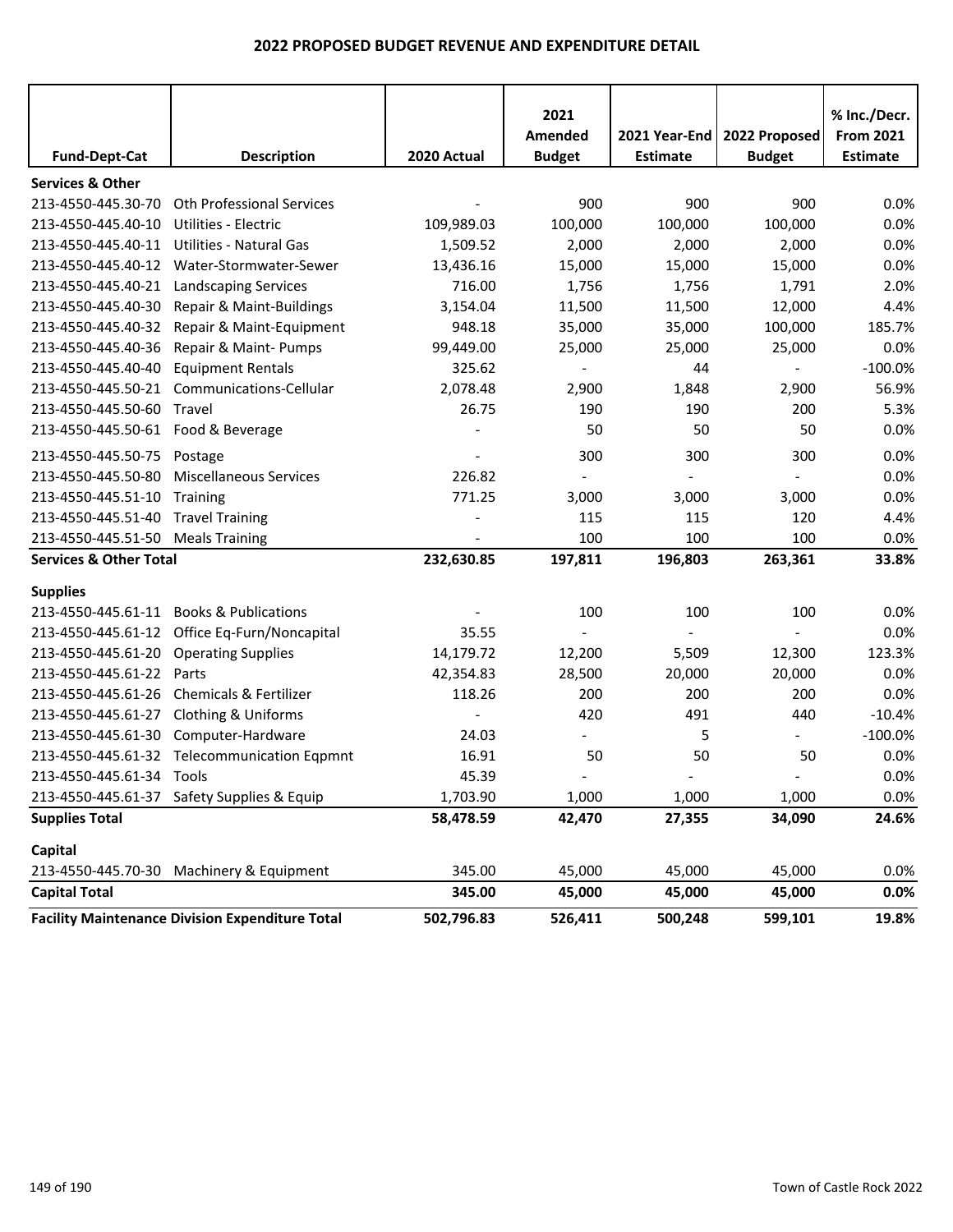|                                               |                                                    |              | 2021          |                 |                | % Inc./Decr.     |
|-----------------------------------------------|----------------------------------------------------|--------------|---------------|-----------------|----------------|------------------|
|                                               |                                                    |              | Amended       | 2021 Year-End   | 2022 Proposed  | <b>From 2021</b> |
| <b>Fund-Dept-Cat</b>                          | <b>Description</b>                                 | 2020 Actual  | <b>Budget</b> | <b>Estimate</b> | <b>Budget</b>  | <b>Estimate</b>  |
| <b>Plant Operations Division Expenditures</b> |                                                    |              |               |                 |                |                  |
| <b>Services &amp; Other</b>                   |                                                    |              |               |                 |                |                  |
|                                               | 213-4560-445.40-24 Wastewater Treatment-PC         | 2,851,131.52 | 2,695,840     | 2,595,840       | 2,900,000      | 11.7%            |
|                                               | 213-4560-445.40-28 Wastewater Treatment-PN         | 172,984.90   | 225,608       | 140,608         | 200,264        | 42.4%            |
| <b>Services &amp; Other Total</b>             |                                                    | 3,024,116.42 | 2,921,448     | 2,736,448       | 3,100,264      | 13.3%            |
|                                               | <b>Plant Operations Division Expenditure Total</b> | 3,024,116.42 | 2,921,448     | 2,736,448       | 3,100,264      | 13.3%            |
| <b>SCADA Division Expenditures</b>            |                                                    |              |               |                 |                |                  |
| Personnel                                     |                                                    |              |               |                 |                |                  |
| 213-4565-445.10-10 Regular                    |                                                    | 70,044.08    | 87,790        | 86,270          | 87,700         | 1.7%             |
| 213-4565-445.10-30 Seasonal                   |                                                    |              | 1,620         | 1,620           | 1,620          | 0.0%             |
| 213-4565-445.10-40 Overtime                   |                                                    | 2,246.72     | 1,680         | 1,680           | 1,680          | 0.0%             |
| 213-4565-445.20-10 Social Security            |                                                    | 4,365.84     | 5,650         | 5,520           | 5,640          | 2.2%             |
| 213-4565-445.20-20 Medicare                   |                                                    | 1,020.83     | 1,320         | 1,290           | 1,320          | 2.3%             |
| 213-4565-445.20-30 Unemployment               |                                                    | 216.63       | 270           | 270             | 270            | 0.0%             |
|                                               | 213-4565-445.20-40 Workers Compensation            | 22.38        | 120           | 110             | 130            | 18.2%            |
|                                               | 213-4565-445.20-41 Workers Comp Claims             |              | 40            | 40              | $\sim$         | $-100.0%$        |
| 213-4565-445.20-50                            | Medical & Dental                                   | 12,103.13    | 17,740        | 15,330          | 16,490         | 7.6%             |
| 213-4565-445.20-55 Vision Benefit             |                                                    | 59.43        | 90            | 80              | 90             | 12.5%            |
| 213-4565-445.20-60 Life, LTD, AD&D            |                                                    | 314.13       | 540           | 440             | 460            | 4.6%             |
| 213-4565-445.20-70                            | Retirement                                         | 4,751.63     | 2,940         | 6,050           | 6,260          | 3.5%             |
|                                               | 213-4565-445.22-80 Rec Center Membership           |              | 180           | 180             | 180            | 0.0%             |
| <b>Personnel Total</b>                        |                                                    | 95,144.80    | 119,980       | 118,880         | 121,840        | 2.5%             |
| <b>Services &amp; Other</b>                   |                                                    |              |               |                 |                |                  |
| 213-4565-445.30-90 Technical Services         |                                                    | 15,813.14    | 9,109         | 9,109           | 9,291          | 2.0%             |
|                                               | 213-4565-445.50-20 Communications-Telephone        | 5,182.55     | 4,326         | 4,326           | 4,477          | 3.5%             |
|                                               | 213-4565-445.50-21 Communications-Cellular         | 1,084.19     | 1,700         | 1,700           | 1,700          | 0.0%             |
|                                               | 213-4565-445.50-22 Software Maint Agreement        | 2,140.99     | 2,800         | 2,800           | 2,800          | 0.0%             |
|                                               | 213-4565-445.50-80 Miscellaneous Services          | 151.21       | $\omega$      | $\blacksquare$  | $\blacksquare$ | 0.0%             |
| 213-4565-445.51-10 Training                   |                                                    | 1,936.50     | 10,000        | 10,000          | 10,000         | 0.0%             |
| <b>Services &amp; Other Total</b>             |                                                    | 26,308.58    | 27,935        | 27,935          | 28,268         | 1.2%             |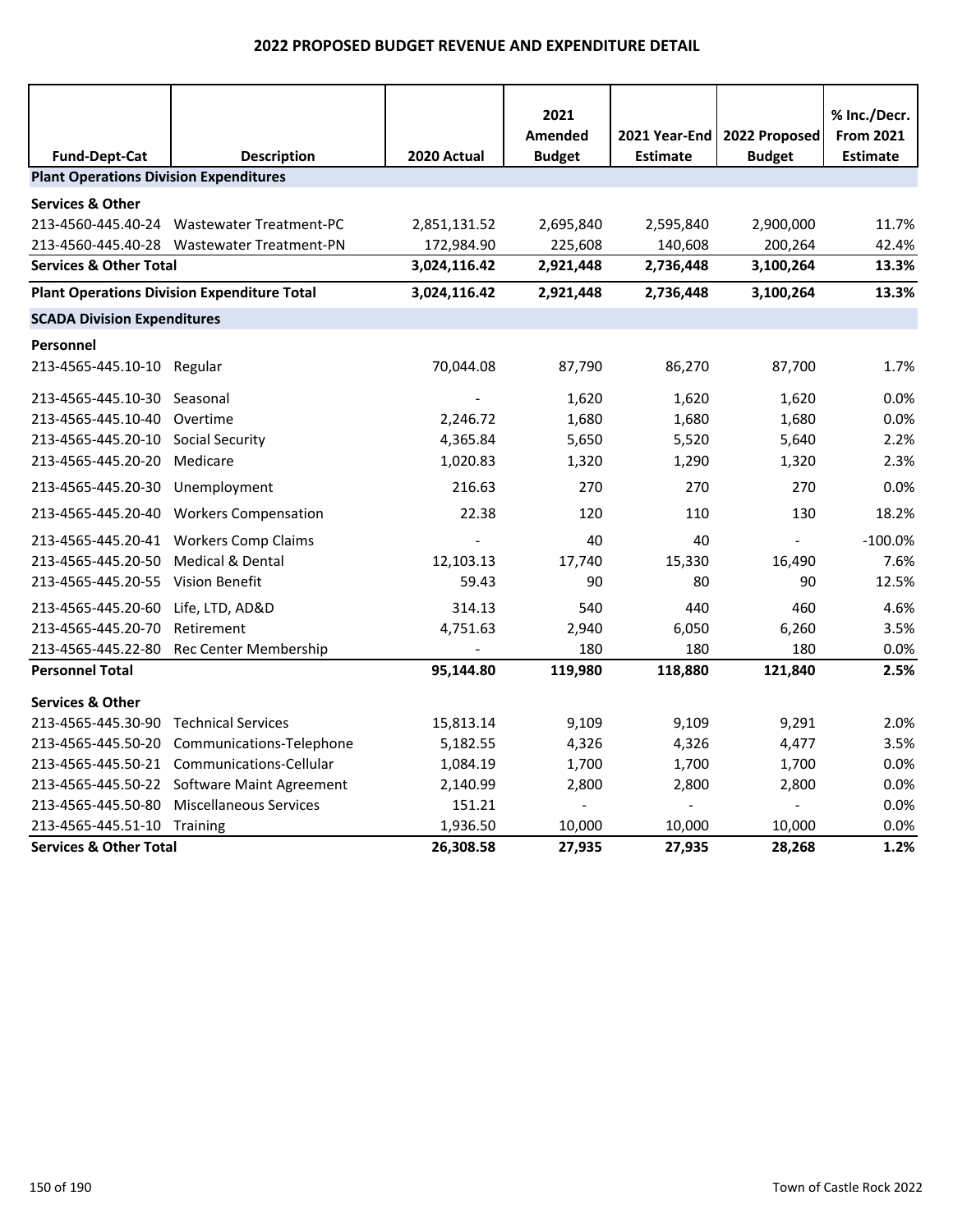|                                                |                                              |              | 2021           |                 |                | % Inc./Decr.     |
|------------------------------------------------|----------------------------------------------|--------------|----------------|-----------------|----------------|------------------|
|                                                |                                              |              | Amended        | 2021 Year-End I | 2022 Proposed  | <b>From 2021</b> |
| <b>Fund-Dept-Cat</b>                           | <b>Description</b>                           | 2020 Actual  | <b>Budget</b>  | <b>Estimate</b> | <b>Budget</b>  | <b>Estimate</b>  |
| <b>Supplies</b>                                |                                              |              |                |                 |                |                  |
|                                                | 213-4565-445.61-12 Office Eq-Furn/Noncapital | 35.55        |                |                 |                | 0.0%             |
| 213-4565-445.61-20 Operating Supplies          |                                              | 1,124.04     | 3,000          | 3,000           | 3,000          | 0.0%             |
| 213-4565-445.61-22 Parts                       |                                              | 1,294.82     | 20,000         | 20,000          | 15,000         | $-25.0%$         |
| 213-4565-445.61-27 Clothing & Uniforms         |                                              | 59.06        | $\blacksquare$ | 343             | 1,500          | 337.3%           |
| 213-4565-445.61-29 SCADA System                |                                              | 651.85       | 20,000         | 20,000          | 20,000         | 0.0%             |
| 213-4565-445.61-30 Computer-Hardware           |                                              | 632.96       | 10,000         | 10,000          | 10,000         | 0.0%             |
| 213-4565-445.61-31 Computer-Software           |                                              |              | 10,000         | 10,000          | 10,000         | 0.0%             |
|                                                | 213-4565-445.61-32 Telecommunication Eqpmnt  | 487.63       |                |                 |                | 0.0%             |
| 213-4565-445.61-34 Tools                       |                                              |              | 35             | 35              | 35             | 0.0%             |
|                                                | 213-4565-445.61-36 Data Communication Eqpmnt | 276.12       | 8,000          | 8,000           | 6,000          | $-25.0%$         |
|                                                | 213-4565-445.61-37 Safety Supplies & Equip   | 882.31       | 500            | 500             | 500            | 0.0%             |
| <b>Supplies Total</b>                          |                                              | 5,444.34     | 71,535         | 71,878          | 66,035         | $-8.1%$          |
| Capital                                        |                                              |              |                |                 |                |                  |
| 213-4565-445.70-43 Software                    |                                              |              | 1,000          | 1,000           |                | $-100.0%$        |
| <b>Capital Total</b>                           |                                              |              | 1,000          | 1,000           | $\overline{a}$ | $-100.0\%$       |
| <b>SCADA Division Expenditure Total</b>        |                                              | 126,897.72   | 220,450        | 219,693         | 216,143        | $-1.6%$          |
| <b>Capital Projects Division Revenues</b>      |                                              |              |                |                 |                |                  |
| <b>System Development Fees</b>                 |                                              |              |                |                 |                |                  |
|                                                | 213-4575-340.45-00 Meadows Capl Rsve Admin   | 278.36       | 260            | 228             | 260            | 14.0%            |
|                                                | 213-4575-371.00-00 System Development Fees   | 3,543,652.77 | 3,000,000      | 3,706,823       | 3,947,627      | 6.5%             |
| <b>System Development Fees Total</b>           |                                              | 3,543,931.13 | 3,000,260      | 3,707,051       | 3,947,887      | 6.5%             |
| <b>Contributions &amp; Donations</b>           |                                              |              |                |                 |                |                  |
|                                                | 213-4575-380.20-00 Developer Contributions   | 8,041.00     | 8,041          | 8,041           | 8,041          | 0.0%             |
| <b>Contributions &amp; Donations Total</b>     |                                              | 8,041.00     | 8,041          | 8,041           | 8,041          | 0.0%             |
| <b>Other Revenue</b>                           |                                              |              |                |                 |                |                  |
| 213-4575-395.10-00                             | Reimbursements                               | 104,206.15   |                |                 |                | 0.0%             |
| <b>Other Revenue Total</b>                     |                                              | 104,206.15   | $\overline{a}$ |                 | $\overline{a}$ | 0.0%             |
| <b>Capital Projects Division Revenue Total</b> |                                              | 3,656,178.28 | 3.008.301      | 3,715,092       | 3,955,928      | 6.5%             |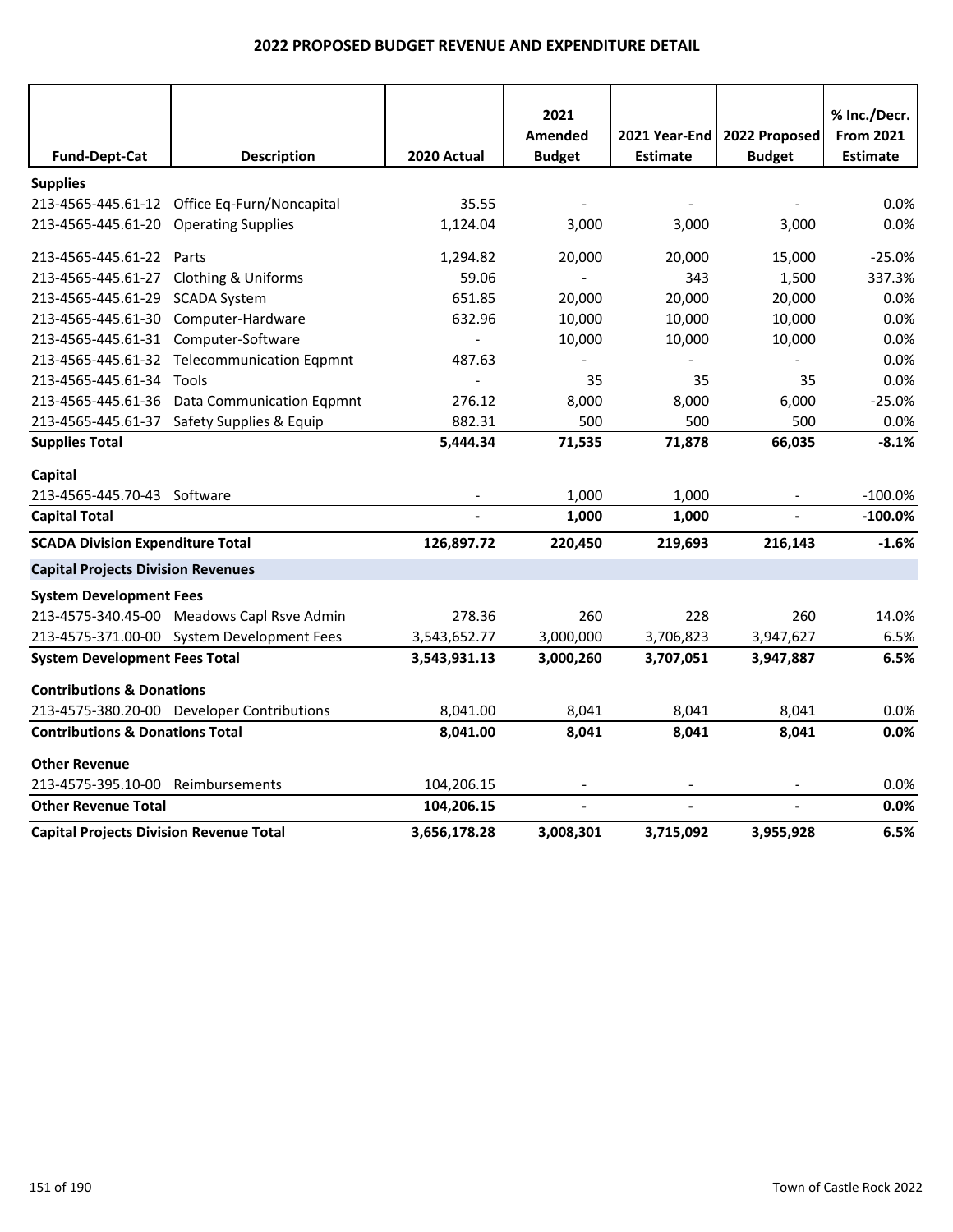| <b>Fund-Dept-Cat</b>                          | <b>Description</b>                                 | 2020 Actual  | 2021<br>Amended<br><b>Budget</b> | 2021 Year-End  <br><b>Estimate</b> | 2022 Proposed<br><b>Budget</b> | % Inc./Decr.<br><b>From 2021</b><br><b>Estimate</b> |
|-----------------------------------------------|----------------------------------------------------|--------------|----------------------------------|------------------------------------|--------------------------------|-----------------------------------------------------|
| <b>Capital Projects Division Expenditures</b> |                                                    |              |                                  |                                    |                                |                                                     |
| <b>Services &amp; Other</b>                   |                                                    |              |                                  |                                    |                                |                                                     |
| 213-4575-445.40-31                            | Repair & Maint-Grounds                             | 7,088.19     | 27,901                           |                                    | 30,000                         | 100.0%                                              |
| 213-4575-445.40-32                            | Repair & Maint-Equipment                           |              | 20,000                           |                                    | 30,000                         | 100.0%                                              |
| 213-4575-445.40-90                            | CIP operations & maintena                          |              | 41,888                           |                                    | 45,116                         | 100.0%                                              |
| 213-4575-445.80-09                            | PCWRA Capital Buy-in                               | 2,463,621.00 | 2,354,649                        | 2,002,060                          | 270,015                        | $-86.5%$                                            |
| <b>Services &amp; Other Total</b>             |                                                    | 2,470,709.19 | 2,444,438                        | 2,002,060                          | 375,131                        | $-81.3%$                                            |
|                                               |                                                    |              |                                  |                                    |                                |                                                     |
| <b>Supplies</b>                               |                                                    |              |                                  |                                    |                                |                                                     |
|                                               | 213-4575-445.61-14 Equipment / Noncapital          | 5,434.00     |                                  |                                    |                                | 0.0%                                                |
| 213-4575-445.61-20 Operating Supplies         |                                                    | 450.00       |                                  |                                    |                                | 0.0%                                                |
| <b>Supplies Total</b>                         |                                                    | 5,884.00     |                                  |                                    |                                | 0.0%                                                |
| Capital                                       |                                                    |              |                                  |                                    |                                |                                                     |
| 213-4575-445.70-30                            | Machinery & Equipment                              |              |                                  |                                    | 87,500                         | 100.0%                                              |
| 213-4575-445.75-20                            | Village North Imprvmts                             | 15,893.35    | 2,936                            | 2,936                              |                                | $-100.0%$                                           |
|                                               | 213-4575-445.75-36 Security Improvements           |              | 25,000                           | 25,000                             | 25,000                         | 0.0%                                                |
|                                               | 213-4575-445.75-41 SCADA System Improvements       |              | 308,000                          | 308,000                            | 14,000                         | $-95.5%$                                            |
| 213-4575-445.75-61                            | <b>Lift Station Upgrades</b>                       |              | 602,000                          | 400,000                            | 50,000                         | $-87.5%$                                            |
| 213-4575-445.75-62                            | Sewer Line Rehab                                   | 443,497.72   | 2,581,879                        | 2,766,006                          | 1,400,000                      | $-49.4%$                                            |
| 213-4575-445.75-92                            | Prairie Hawk Interceptor                           |              | 50,000                           |                                    |                                | 0.0%                                                |
|                                               | 213-4575-445.76-51 Craig & Gould N Infra Imp       | 24,976.52    | 587,285                          | 433,676                            |                                | $-100.0%$                                           |
| 213-4575-445.77-15 Adv Metering Inf           |                                                    |              |                                  |                                    | 201,364                        | 100.0%                                              |
| 213-4575-445.77-57                            | Admin/Cust Svc Building                            | 10,671.35    | 869,993                          | 101,288                            |                                | $-100.0%$                                           |
| 213-4575-445.77-64                            | Plum Crk Intrceptr Upsize                          |              | 1,877,075                        | 1,960,000                          |                                | $-100.0%$                                           |
| 213-4575-445.77-97                            | Lift Station Equip Replcm                          |              | 100,000                          | 100,000                            | 100,000                        | 0.0%                                                |
| 213-4575-445.78-14                            | Mitchell Creek Lift Stat                           |              | 20,000                           | 20,000                             |                                | $-100.0%$                                           |
| 213-4575-445.78-33                            | PCWRA Rehab/Replacement                            |              | 355,000                          | 355,000                            | 400,000                        | 12.7%                                               |
| 213-4575-445.78-34                            | <b>Maher Lift Station</b>                          |              | $\overline{\phantom{a}}$         |                                    | 40,000                         | 100.0%                                              |
|                                               | 213-4575-445.78-75 Lift Station Mixing Impr        | 44,370.95    | 32,000                           | 32,000                             | $\overline{\phantom{a}}$       | $-100.0\%$                                          |
|                                               | 213-4575-445.78-77 WW Facility VFD Repl            |              | 220,000                          | 220,000                            | 220,000                        | 0.0%                                                |
|                                               | 213-4575-445.78-78 Young American/Gordon Dr        | 28,655.75    |                                  |                                    |                                | 0.0%                                                |
|                                               | 213-4575-445.79-08 Malibu Street Upsize            |              | 450,000                          | 447,264                            | 50,000                         | $-88.8%$                                            |
| <b>Capital Total</b>                          |                                                    | 568,065.64   | 8,081,168                        | 7,171,170                          | 2,587,864                      | $-63.9%$                                            |
|                                               | <b>Capital Projects Division Expenditure Total</b> | 3,044,658.83 | 10,525,606                       | 9,173,230                          | 2,962,995                      | $-67.7%$                                            |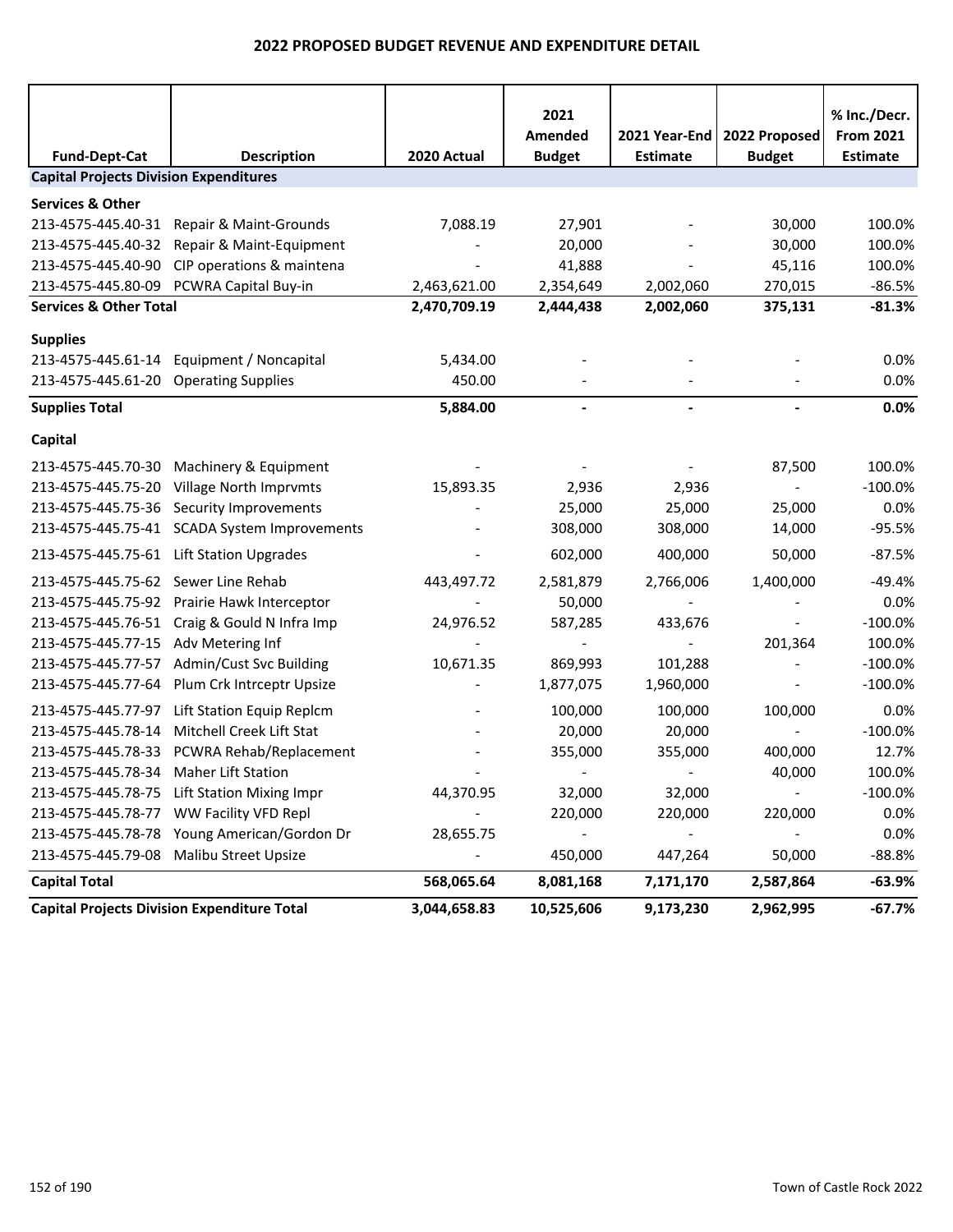|                                                |                     |               | 2021<br>Amended          | 2021 Year-End | 2022 Proposed | % Inc./Decr.<br><b>From 2021</b> |
|------------------------------------------------|---------------------|---------------|--------------------------|---------------|---------------|----------------------------------|
| <b>Fund-Dept-Cat</b>                           | <b>Description</b>  | 2020 Actual   | <b>Budget</b>            | Estimate      | <b>Budget</b> | <b>Estimate</b>                  |
| <b>Debt Service Division Expenditures</b>      |                     |               |                          |               |               |                                  |
| Debt & Financing                               |                     |               |                          |               |               |                                  |
| 213-4580-445.88-17                             | 2012 Bond Principal | 283,200.00    | 294,000                  | 294,000       | 301,200       | 2.5%                             |
| 213-4580-445.88-18                             | 2012 Bond Interest  | 47,448.00     | 39,660                   | 39,660        | 30,840        | $-22.2%$                         |
| 213-4580-445.88-99 Paying Agent Fees           |                     | 48.00         | $\overline{\phantom{a}}$ |               |               | $0.0\%$                          |
| <b>Debt &amp; Financing Total</b>              |                     | 330,696.00    | 333,660                  | 333,660       | 332,040       | $-0.5%$                          |
| <b>Debt Service Division Expenditure Total</b> |                     | 330,696.00    | 333,660                  | 333,660       | 332,040       | $-0.5%$                          |
| <b>Transfers Division Expenditures</b>         |                     |               |                          |               |               |                                  |
| <b>Transfers Out</b>                           |                     |               |                          |               |               |                                  |
| 213-4590-445.90-05                             | Interfund Loan      |               | 3,850,000                |               |               | $0.0\%$                          |
| <b>Transfers Out Total</b>                     |                     |               | 3,850,000                |               |               | 0.0%                             |
| <b>Transfers Division Expenditure Total</b>    |                     |               | 3,850,000                |               |               | 0.0%                             |
| <b>Wastewater Fund Total Revenues</b>          |                     | 14,877,389.42 | 14,358,882               | 15,447,559    | 16,049,950    | 3.9%                             |
| <b>Wastewater Fund Total Expenditures</b>      |                     | 8,571,419.72  | 21,410,449               | 15,784,555    | 10,015,970    | $-36.6%$                         |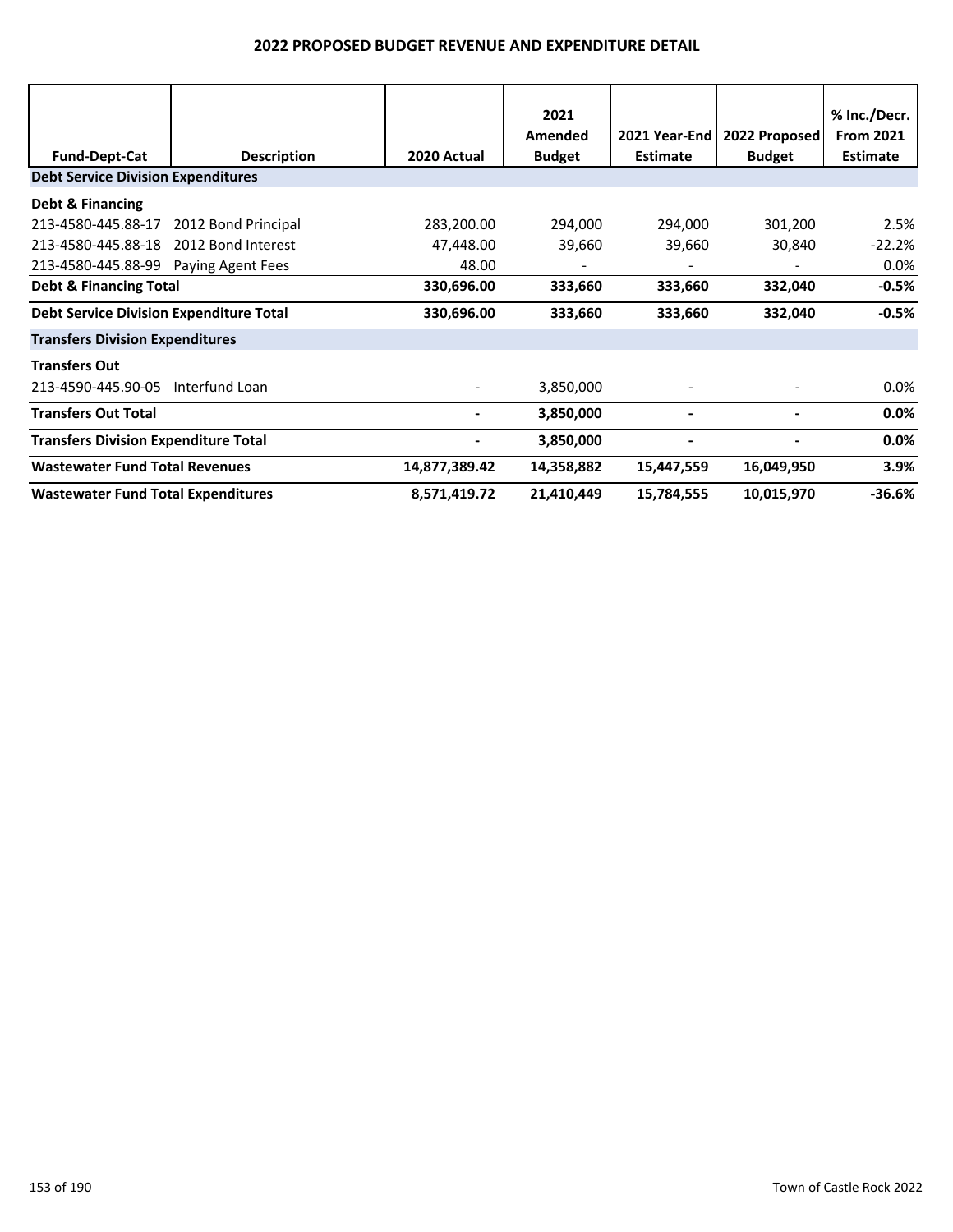|                                              |                                          |              | 2021<br>Amended | 2021 Year-End l | 2022 Proposed | % Inc./Decr.<br><b>From 2021</b> |
|----------------------------------------------|------------------------------------------|--------------|-----------------|-----------------|---------------|----------------------------------|
| <b>Fund-Dept-Cat</b>                         | <b>Description</b>                       | 2020 Actual  | <b>Budget</b>   | <b>Estimate</b> | <b>Budget</b> | <b>Estimate</b>                  |
| <b>Golf Fund</b>                             |                                          |              |                 |                 |               |                                  |
| <b>Administration Division Revenues</b>      |                                          |              |                 |                 |               |                                  |
| <b>Intergovernmental Revenue</b>             |                                          |              |                 |                 |               |                                  |
| 214-5300-331.10-00 Operating Grants          |                                          | 20,075.54    |                 |                 |               | 0.0%                             |
| <b>Intergovernmental Revenue Total</b>       |                                          | 20,075.54    |                 |                 |               | 0.0%                             |
| <b>Charges for Service</b>                   |                                          |              |                 |                 |               |                                  |
| 214-5300-341.50-00                           | Green Fees                               | 2,175,602.83 | 1,978,590       | 1,978,590       | 2,088,724     | 5.6%                             |
| 214-5300-341.51-00                           | <b>Golf Cart Rentals</b>                 | 455,284.00   | 454,404         | 454,404         | 483,128       | 6.3%                             |
| 214-5300-341.52-00                           | <b>Driving Range Fee</b>                 | 215,373.00   | 167,376         | 167,376         | 178,588       | 6.7%                             |
| 214-5300-341.53-00                           | Club Rental Fee                          | 3,349.60     | 12,658          | 12,658          | 13,321        | 5.2%                             |
| 214-5300-341.54-00                           | Handicap Fee                             | 14,625.00    | 15,019          | 15,019          | 15,807        | 5.3%                             |
| 214-5300-341.55-00                           | Pro Shop Sales                           | 229,650.14   | 271,383         | 271,383         | 290,664       | 7.1%                             |
| 214-5300-341.56-00                           | <b>Concession Sales</b>                  | 507,743.32   | 559,236         | 559,236         | 586,479       | 4.9%                             |
| 214-5300-341.57-00 Youth Programs            |                                          | 3,920.00     | 27,851          | 27,851          | 29,312        | 5.3%                             |
| 214-5300-341.58-00                           | Ind Training-Lessons                     | 405.00       | 357             | 357             | 375           | 5.0%                             |
| 214-5300-341.90-00                           | <b>ATM Commission</b>                    | 92.80        | 733             | 733             | 771           | 5.2%                             |
| <b>Charges for Service Total</b>             |                                          | 3,606,045.69 | 3,487,607       | 3,487,607       | 3,687,169     | 5.7%                             |
| <b>Investment Earnings</b>                   |                                          |              |                 |                 |               |                                  |
| 214-5300-361.10-00 Interest                  |                                          | 9,709.06     | 6,209           | 6,209           | 10,745        | 73.1%                            |
| 214-5300-361.30-00 Market Change             |                                          | 2,308.25     |                 |                 |               | 0.0%                             |
| <b>Investment Earnings Total</b>             |                                          | 12,017.31    | 6,209           | 6,209           | 10,745        | 73.1%                            |
| <b>Other Revenue</b>                         |                                          |              |                 |                 |               |                                  |
| 214-5300-395.60-00                           | Misc Revenue                             | 2,238.96     |                 |                 |               | 0.0%                             |
| 214-5300-395.61-00                           | Cash Drawer Recon                        | 833.78       |                 |                 |               | 0.0%                             |
| <b>Other Revenue Total</b>                   |                                          | 3,072.74     |                 |                 |               | 0.0%                             |
| <b>Transfers In</b>                          |                                          |              |                 |                 |               |                                  |
|                                              | 214-5300-391.30-70 From Community Center | 80,000.00    | 80,000          | 80,000          | 80,000        | $0.0\%$                          |
| <b>Transfers In Total</b>                    |                                          | 80,000.00    | 80,000          | 80,000          | 80,000        | 0.0%                             |
| <b>Administration Division Revenue Total</b> |                                          | 3,721,211.28 | 3,573,816       | 3,573,816       | 3,777,914     | 5.7%                             |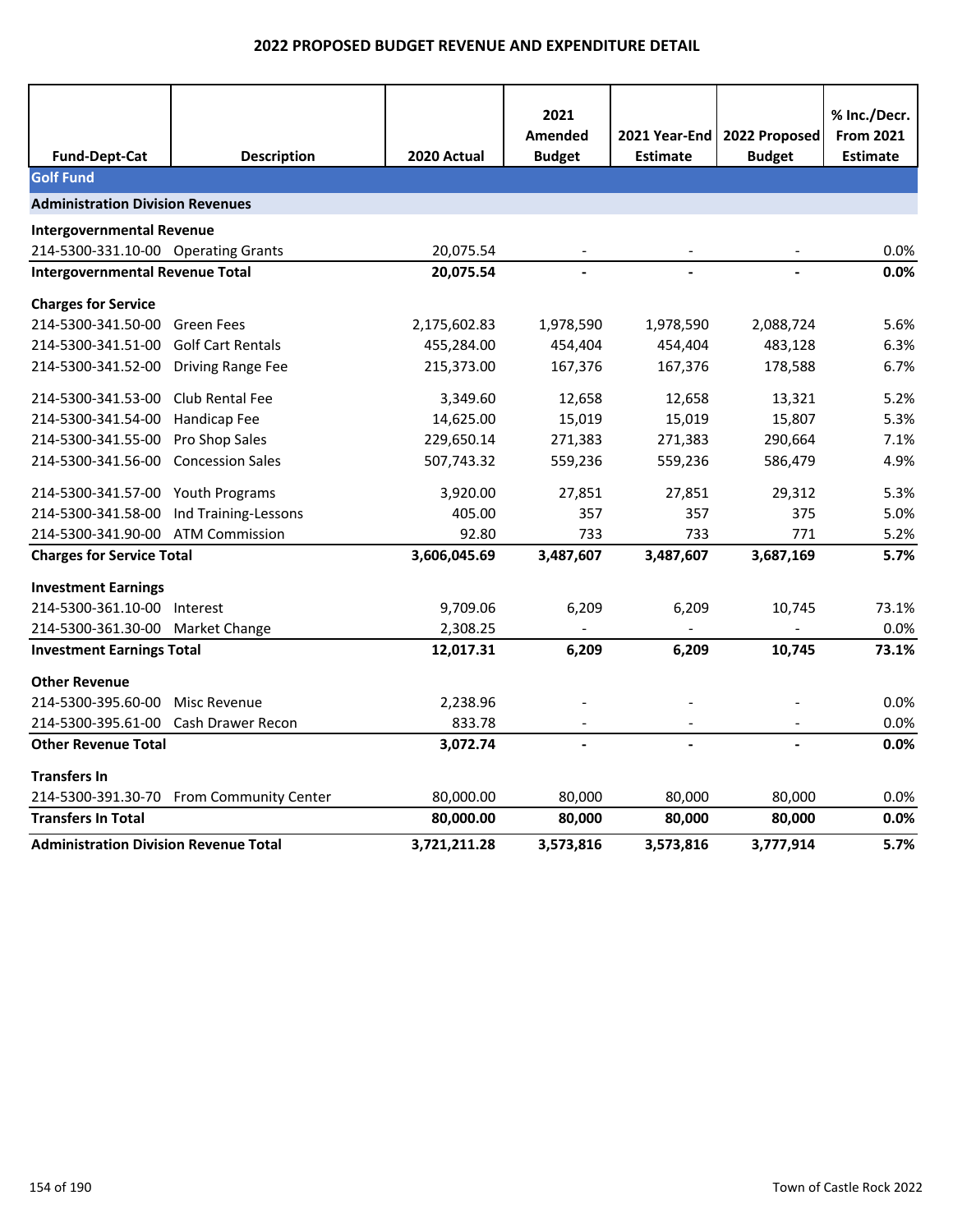| <b>Fund-Dept-Cat</b>                             | <b>Description</b>                          | 2020 Actual | 2021<br>Amended<br><b>Budget</b> | 2021 Year-End<br><b>Estimate</b> | 2022 Proposed<br><b>Budget</b> | % Inc./Decr.<br><b>From 2021</b><br><b>Estimate</b> |
|--------------------------------------------------|---------------------------------------------|-------------|----------------------------------|----------------------------------|--------------------------------|-----------------------------------------------------|
| <b>Administration Division Expenditures</b>      |                                             |             |                                  |                                  |                                |                                                     |
| Personnel                                        |                                             |             |                                  |                                  |                                |                                                     |
| 214-5300-453.10-10 Regular                       |                                             | 33,462.31   | 32,450                           | 33,600                           | 34,260                         | 2.0%                                                |
| 214-5300-453.10-40                               | Overtime                                    | 45.90       |                                  |                                  |                                | 0.0%                                                |
| 214-5300-453.20-10                               | <b>Social Security</b>                      | 1,793.13    | 2,010                            | 2,100                            | 2,120                          | 1.0%                                                |
| 214-5300-453.20-20                               | Medicare                                    | 495.82      | 470                              | 490                              | 500                            | 2.0%                                                |
| 214-5300-453.20-30                               | Unemployment                                | 104.76      | 100                              | 100                              | 100                            | 0.0%                                                |
| 214-5300-453.20-40                               | <b>Workers Compensation</b>                 | 212.87      | 190                              | 200                              | 220                            | 10.0%                                               |
| 214-5300-453.20-41                               | <b>Workers Comp Claims</b>                  |             | 90                               | 90                               | $\sim$                         | $-100.0%$                                           |
| 214-5300-453.20-50                               | <b>Medical &amp; Dental</b>                 | 5,721.83    | 6,460                            | 4,980                            | 5,480                          | 10.0%                                               |
| 214-5300-453.20-55                               | Vision Benefit                              | 25.60       | 30                               | 30                               | 30                             | 0.0%                                                |
| 214-5300-453.20-60                               | Life, LTD, AD&D                             | 110.35      | 190                              | 160                              | 180                            | 12.5%                                               |
| 214-5300-453.20-70                               | Retirement                                  | 2,336.97    | 370                              | 2,350                            | 2,400                          | 2.1%                                                |
| 214-5300-453.22-05 Other Benefits                |                                             | 1,296.92    | 1,360                            | 1,360                            | 1,360                          | 0.0%                                                |
| <b>Personnel Total</b>                           |                                             | 45,606.46   | 43,720                           | 45,460                           | 46,650                         | 2.6%                                                |
| <b>Services &amp; Other</b>                      |                                             |             |                                  |                                  |                                |                                                     |
|                                                  | 214-5300-453.30-71 Admin Cost Allocations   | 186,730.00  | 186,730                          | 186,730                          | 221,010                        | 18.4%                                               |
| 214-5300-453.30-72                               | Marketing                                   | 17,027.01   | 10,400                           | 10,400                           | 10,400                         | 0.0%                                                |
| 214-5300-453.40-40                               | <b>Equipment Rentals</b>                    | 2,786.25    | 6,000                            | 3,200                            | 6,100                          | 90.6%                                               |
| 214-5300-453.50-10                               | Insurance                                   | 10,621.68   | 12,630                           | 15,640                           | 13,890                         | $-11.2%$                                            |
| 214-5300-453.50-20                               | Communications-Telephone                    | 10,235.63   | 12,690                           | 10,620                           | 12,000                         | 13.0%                                               |
|                                                  | 214-5300-453.50-21 Communications-Cellular  |             | $\overline{\phantom{a}}$         | 150                              | $\sim$                         | $-100.0%$                                           |
|                                                  | 214-5300-453.50-22 Software Maint Agreement |             | 2,300                            | $\overline{\phantom{a}}$         | 2,300                          | 100.0%                                              |
| 214-5300-453.50-30 Advertising                   |                                             | 17,131.72   | 26,000                           | 10,000                           | 26,000                         | 160.0%                                              |
| 214-5300-453.50-50                               | <b>Bank Fee</b>                             | 91,199.96   | 56,000                           | 60,000                           | 56,000                         | $-6.7%$                                             |
|                                                  | 214-5300-453.50-70 Dues & Subscriptions     |             |                                  | 790                              |                                | $-100.0%$                                           |
| 214-5300-453.50-75 Postage                       |                                             |             |                                  | 90                               |                                | $-100.0%$                                           |
|                                                  | 214-5300-453.50-80 Miscellaneous Services   | (0.02)      |                                  |                                  |                                | 0.0%                                                |
| <b>Services &amp; Other Total</b>                |                                             | 335,732.23  | 312,750                          | 297,620                          | 347,700                        | 16.8%                                               |
| <b>Supplies</b>                                  |                                             |             |                                  |                                  |                                |                                                     |
| 214-5300-453.61-20 Operating Supplies            |                                             | 15.75       |                                  | 1,500                            |                                | $-100.0%$                                           |
| 214-5300-453.61-21 Cleaning Supplies             |                                             |             |                                  | 1,000                            |                                | $-100.0%$                                           |
| 214-5300-453.61-31 Computer-Software             |                                             |             |                                  | 300                              |                                | $-100.0\%$                                          |
| <b>Supplies Total</b>                            |                                             | 15.75       | $\overline{\phantom{0}}$         | 2,800                            | $\blacksquare$                 | $-100.0%$                                           |
| <b>Administration Division Expenditure Total</b> |                                             | 381,354.44  | 356,470                          | 345,880                          | 394,350                        | 14.0%                                               |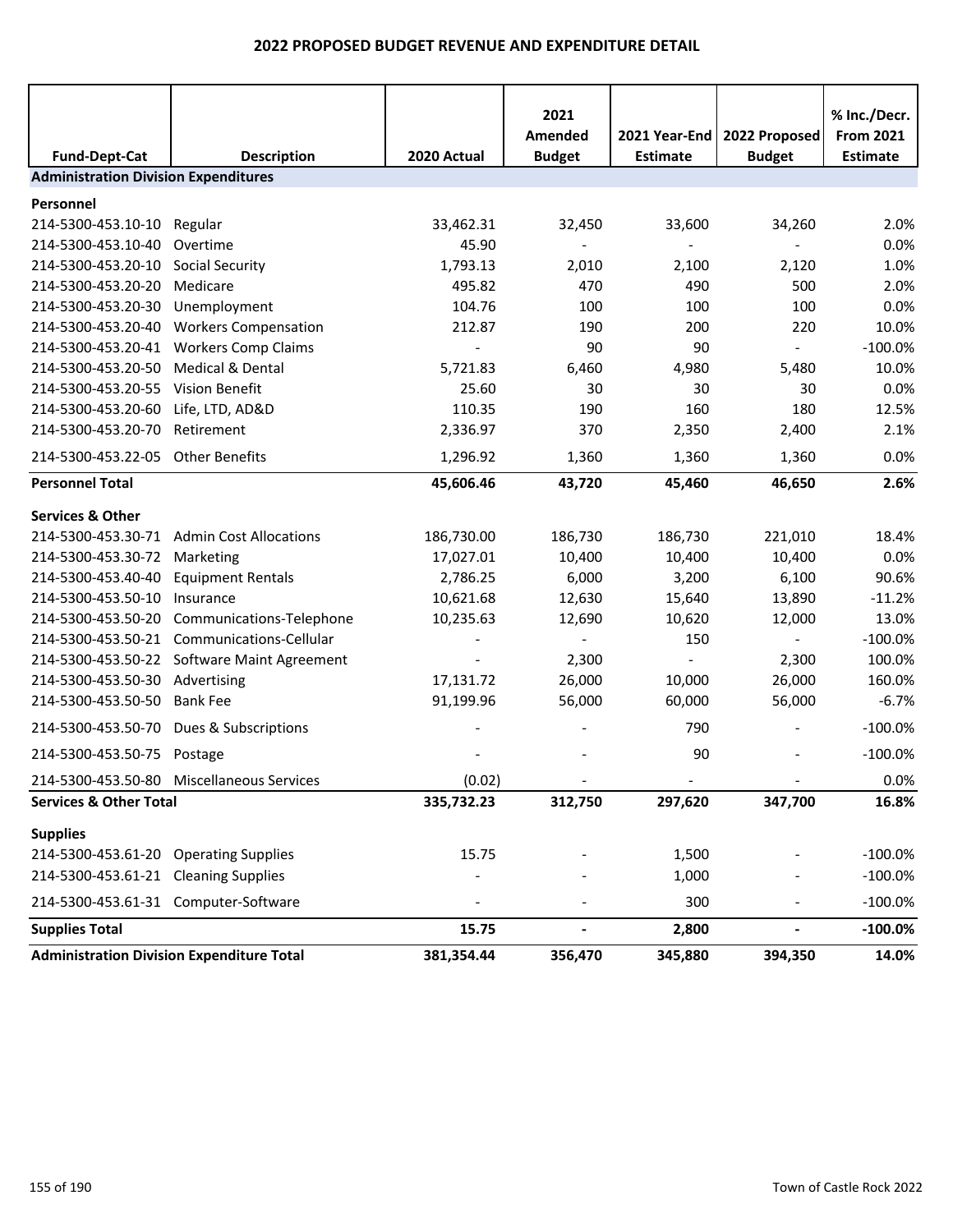| <b>Fund-Dept-Cat</b>                    | <b>Description</b>                          | 2020 Actual | 2021<br>Amended<br><b>Budget</b> | 2021 Year-End<br><b>Estimate</b> | 2022 Proposed<br><b>Budget</b> | % Inc./Decr.<br><b>From 2021</b><br><b>Estimate</b> |
|-----------------------------------------|---------------------------------------------|-------------|----------------------------------|----------------------------------|--------------------------------|-----------------------------------------------------|
| <b>Operations Division Expenditures</b> |                                             |             |                                  |                                  |                                |                                                     |
| Personnel                               |                                             |             |                                  |                                  |                                |                                                     |
| 214-5310-453.10-10 Regular              |                                             | 226,890.08  | 216,040                          | 213,980                          | 219,880                        | 2.8%                                                |
| 214-5310-453.10-20                      | Part-Time                                   | 4,788.08    |                                  |                                  |                                | 0.0%                                                |
| 214-5310-453.10-30 Seasonal             |                                             | 146,584.41  | 153,880                          | 153,880                          | 153,880                        | 0.0%                                                |
| 214-5310-453.20-10                      | Social Security                             | 24,925.35   | 22,930                           | 22,750                           | 23,170                         | 1.9%                                                |
| 214-5310-453.20-20                      | Medicare                                    | 5,829.42    | 5,360                            | 5,320                            | 5,420                          | 1.9%                                                |
| 214-5310-453.20-30                      | Unemployment                                | 1,231.29    | 1,110                            | 1,110                            | 1,120                          | 0.9%                                                |
| 214-5310-453.20-40                      | <b>Workers Compensation</b>                 | 2,789.40    | 5,250                            | 5,230                            | 5,420                          | 3.6%                                                |
|                                         | 214-5310-453.20-41 Workers Comp Claims      | 1,336.61    | 1,710                            | 2,530                            | 3,040                          | 20.2%                                               |
| 214-5310-453.20-50                      | Medical & Dental                            | 51,965.01   | 58,240                           | 51,340                           | 55,820                         | 8.7%                                                |
| 214-5310-453.20-55                      | Vision Benefit                              | 165.44      | 260                              | 230                              | 260                            | 13.0%                                               |
| 214-5310-453.20-60                      | Life, LTD, AD&D                             | 1,029.21    | 1,300                            | 1,060                            | 1,150                          | 8.5%                                                |
| 214-5310-453.20-70                      | Retirement                                  | 16,198.72   | 15,120                           | 14,980                           | 15,390                         | 2.7%                                                |
| 214-5310-453.22-80                      | Rec Center Membership                       | 530.26      | 1,680                            | 1,680                            | 1,680                          | 0.0%                                                |
| <b>Personnel Total</b>                  |                                             | 484,263.28  | 482,880                          | 474,090                          | 486,230                        | 2.6%                                                |
| <b>Services &amp; Other</b>             |                                             |             |                                  |                                  |                                |                                                     |
| 214-5310-453.30-70                      | Oth Professional Services                   | 37,012.38   | 35,000                           | 35,000                           | 35,000                         | 0.0%                                                |
| 214-5310-453.40-10                      | <b>Utilities - Electric</b>                 | 24,419.43   | 33,900                           | 30,000                           | 30,000                         | 0.0%                                                |
| 214-5310-453.40-11                      | Utilities - Natural Gas                     | 2,773.41    | 6,210                            | 5,220                            | 6,000                          | 14.9%                                               |
|                                         |                                             |             |                                  |                                  |                                |                                                     |
| 214-5310-453.40-12                      | Water-Stormwater-Sewer                      | 6,022.07    | 7,540                            | 6,300                            | 7,000                          | 11.1%                                               |
| 214-5310-453.40-23                      | <b>Disposal Services</b>                    | 5,838.84    | 4,690                            | 7,180                            | 4,690                          | $-34.7%$                                            |
| 214-5310-453.40-26                      | <b>Recycling Services</b>                   | 2,950.76    | 3,100                            | 3,100                            | 3,100                          | 0.0%                                                |
| 214-5310-453.40-30                      | Repair & Maint-Buildings                    | 9,692.70    | 7,840                            | 7,000                            | 99,663                         |                                                     |
| 214-5310-453.40-32                      | Repair & Maint-Equipment                    | 9,725.09    | 2,080                            | 860                              | 2,080                          | 141.9%                                              |
| 214-5310-453.40-40                      | <b>Equipment Rentals</b>                    | 16,093.13   |                                  | 5,000                            |                                | $-100.0%$                                           |
|                                         | 214-5310-453.50-20 Communications-Telephone | 114.56      |                                  | 1,120                            |                                | $-100.0%$                                           |
|                                         | 214-5310-453.50-21 Communications-Cellular  | 1,853.99    | 3,510                            | 2,000                            | 2,000                          | 0.0%                                                |
| 214-5310-453.50-30 Advertising          |                                             | 1,498.00    | 80                               | 3,800                            | 80                             | $-97.9%$                                            |
| 214-5310-453.50-40 Printing and Binding |                                             | 131.52      |                                  |                                  |                                | 0.0%                                                |
| 214-5310-453.50-70                      | Dues & Subscriptions                        | 15,111.00   | 12,900                           | 15,000                           | 13,100                         | $-12.7%$                                            |
| 214-5310-453.50-75 Postage              |                                             | 1,168.01    | 850                              | 500                              | 850                            | 70.0%                                               |
| 214-5310-453.50-80                      | <b>Miscellaneous Services</b>               | 2,550.00    | 1,600                            | 1,600                            | 1,600                          | 0.0%                                                |
| 214-5310-453.51-10 Training             |                                             |             | 310                              |                                  | 320                            | 100.0%                                              |
| 214-5310-453.80-29 Background Checks    |                                             |             |                                  | 120                              |                                | $-100.0\%$                                          |
| <b>Services &amp; Other Total</b>       |                                             | 136,954.89  | 119,610                          | 123,800                          | 205,483                        | 66.0%                                               |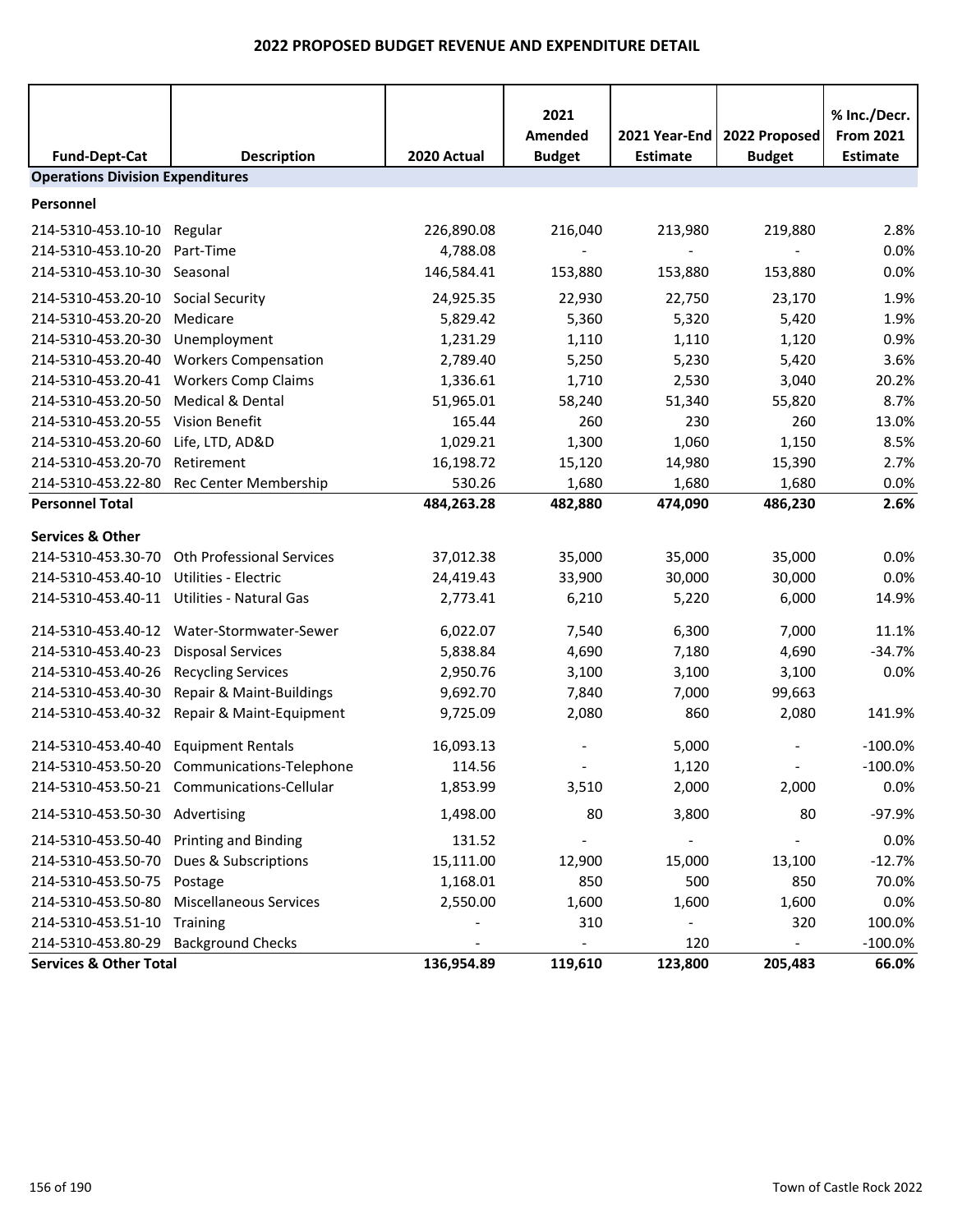| <b>Fund-Dept-Cat</b>                             | <b>Description</b>                          | 2020 Actual | 2021<br>Amended<br><b>Budget</b> | 2021 Year-End<br><b>Estimate</b> | 2022 Proposed<br><b>Budget</b> | % Inc./Decr.<br><b>From 2021</b><br><b>Estimate</b> |
|--------------------------------------------------|---------------------------------------------|-------------|----------------------------------|----------------------------------|--------------------------------|-----------------------------------------------------|
| <b>Supplies</b>                                  |                                             |             |                                  |                                  |                                |                                                     |
| 214-5310-453.61-10 Office Supplies               |                                             | 1,069.37    | 1,300                            | 1,500                            | 1,300                          | $-13.3%$                                            |
| 214-5310-453.61-20                               | <b>Operating Supplies</b>                   | 31,588.08   | 31,900                           | 30,000                           | 32,300                         | 7.7%                                                |
| 214-5310-453.61-21 Cleaning Supplies             |                                             | 442.58      | 4,400                            | 2,070                            | 4,400                          | 112.6%                                              |
| 214-5310-453.61-22                               | Parts                                       | 2,629.50    | 5,100                            | $\overline{\phantom{a}}$         | 5,100                          | 100.0%                                              |
| 214-5310-453.61-27 Clothing & Uniforms           |                                             | 4,671.80    | 2,100                            | 2,100                            | 2,100                          | 0.0%                                                |
| 214-5310-453.61-30                               | Computer-Hardware                           | 32.44       | 515                              | 515                              | 20,515                         |                                                     |
| 214-5310-453.61-31 Computer-Software             |                                             | 24,804.09   | 31,000                           | 32,190                           | 47,700                         | 48.2%                                               |
| 214-5310-453.61-39                               | <b>Computer Replacement</b>                 |             | 2,020                            | 2,930                            | 2,880                          | $-1.7%$                                             |
| 214-5310-453.62-10                               | Pro Shop Merchandise                        | 168,921.43  | 178,700                          | 178,700                          | 184,061                        | 3.0%                                                |
|                                                  | 214-5310-453.62-40 Inventory Adjustment     | (11,072.10) | $\blacksquare$                   |                                  | $\blacksquare$                 | 0.0%                                                |
| <b>Supplies Total</b>                            |                                             | 223,087.19  | 257,035                          | 250,005                          | 300,356                        | 20.1%                                               |
| <b>Operations Division Expenditure Total</b>     |                                             | 844,305.36  | 859,525                          | 847,895                          | 992,069                        | 17.0%                                               |
| <b>Food &amp; Beverage Division Expenditures</b> |                                             |             |                                  |                                  |                                |                                                     |
| Personnel                                        |                                             |             |                                  |                                  |                                |                                                     |
| 214-5320-453.10-10                               | Regular                                     | 118,312.35  | 120,520                          | 121,350                          | 125,360                        | 3.3%                                                |
| 214-5320-453.10-20                               | Part-Time                                   |             |                                  | 60                               | $\blacksquare$                 | $-100.0%$                                           |
| 214-5320-453.10-30 Seasonal                      |                                             | 84,457.83   | 115,410                          | 115,410                          | 115,410                        | 0.0%                                                |
| 214-5320-453.20-10 Social Security               |                                             | 14,805.46   | 14,630                           | 14,510                           | 14,930                         | 2.9%                                                |
| 214-5320-453.20-20                               | Medicare                                    | 3,462.61    | 3,420                            | 3,390                            | 3,490                          | 3.0%                                                |
| 214-5320-453.20-30                               | Unemployment                                | 616.64      | 710                              | 710                              | 720                            | 1.4%                                                |
|                                                  | 214-5320-453.20-40 Workers Compensation     | 1,188.51    | 3,550                            | 3,570                            | 3,670                          | 2.8%                                                |
|                                                  | 214-5320-453.20-41 Workers Comp Claims      | 2,073.89    | 1,240                            | 2,850                            | 1,110                          | $-61.1%$                                            |
| 214-5320-453.20-50                               | Medical & Dental                            | 40,232.48   | 42,920                           | 42,690                           | 45,680                         | 7.0%                                                |
| 214-5320-453.20-55 Vision Benefit                |                                             | 155.22      | 170                              | 160                              | 170                            | 6.3%                                                |
| 214-5320-453.20-60                               | Life, LTD, AD&D                             | 680.91      | 720                              | 640                              | 670                            | 4.7%                                                |
| 214-5320-453.20-70                               | Retirement                                  | 8,347.53    | 8,440                            | 8,500                            | 8,780                          | 3.3%                                                |
|                                                  | 214-5320-453.22-80 Rec Center Membership    | 569.70      | 1,540                            | 1,540                            | 1,540                          | 0.0%                                                |
| <b>Personnel Total</b>                           |                                             | 274,903.13  | 313,270                          | 315,380                          | 321,530                        | 2.0%                                                |
| <b>Services &amp; Other</b>                      |                                             |             |                                  |                                  |                                |                                                     |
| 214-5320-453.30-70                               | Oth Professional Services                   | 1,353.73    | 2,970                            | 2,000                            | 2,970                          | 48.5%                                               |
|                                                  | 214-5320-453.40-30 Repair & Maint-Buildings | 141.84      |                                  |                                  |                                | 0.0%                                                |
|                                                  | 214-5320-453.40-32 Repair & Maint-Equipment | 5,712.39    | 2,380                            | 2,000                            | 2,380                          | 19.0%                                               |
| 214-5320-453.40-40                               | <b>Equipment Rentals</b>                    | 1,527.05    |                                  | 1,720                            | $\overline{a}$                 | $-100.0%$                                           |
| 214-5320-453.50-20                               | Communications-Telephone                    | 101.44      |                                  | 910                              | $\overline{\phantom{0}}$       | $-100.0%$                                           |
|                                                  | 214-5320-453.50-21 Communications-Cellular  | 1,223.40    | 1,550                            | 500                              | 1,550                          | 210.0%                                              |
| 214-5320-453.50-70                               | Dues & Subscriptions                        | 2,578.76    | 2,400                            | 1,050                            | 2,400                          | 128.6%                                              |
|                                                  | 214-5320-453.50-80 Miscellaneous Services   | 100.00      | $\overline{\phantom{a}}$         | $\overline{\phantom{a}}$         | $\overline{\phantom{a}}$       | 0.0%                                                |
| <b>Services &amp; Other Total</b>                |                                             | 12,738.61   | 9,300                            | 8,180                            | 9,300                          | 13.7%                                               |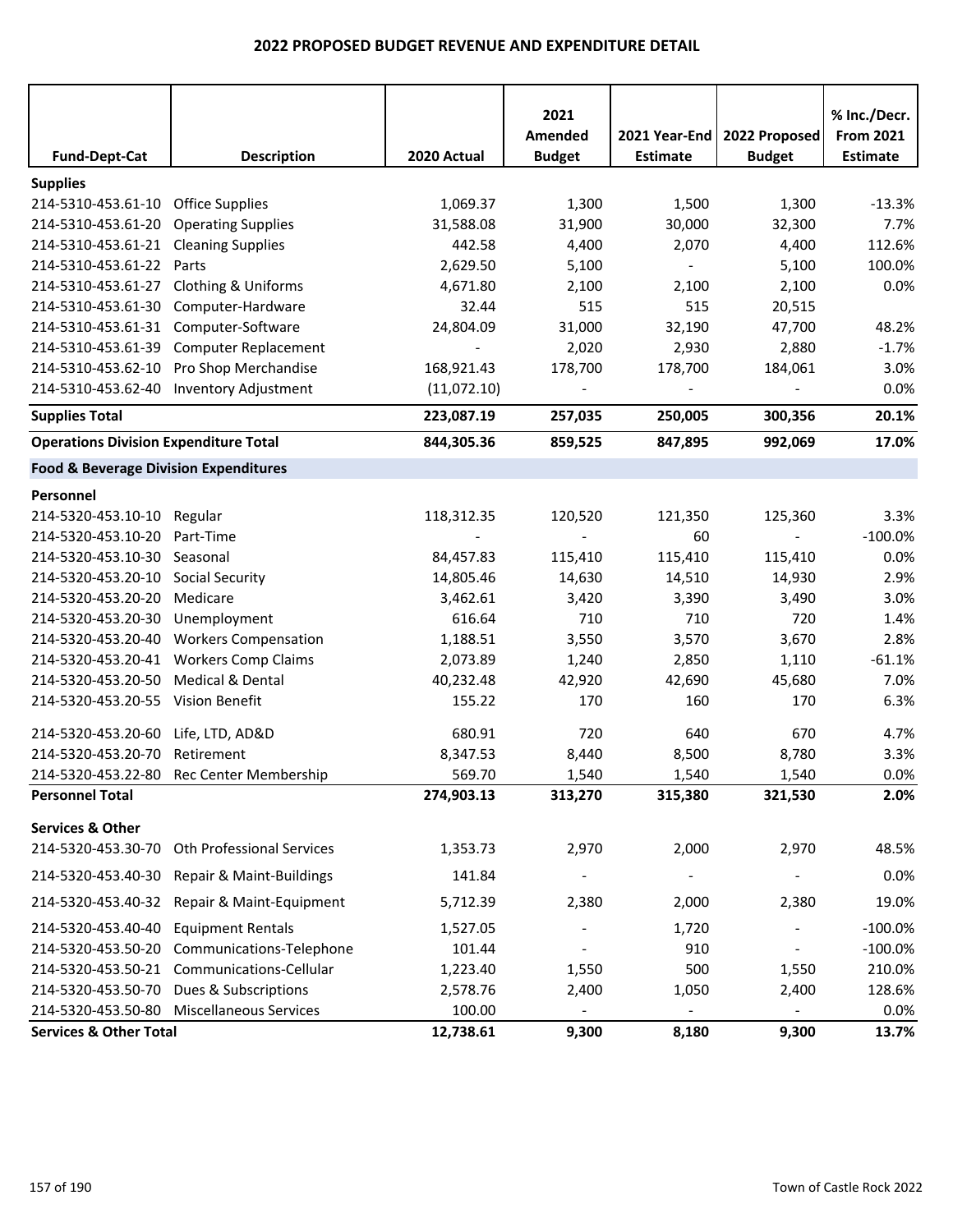|                                      |                                                   |             | 2021                     |                          |                          | % Inc./Decr.     |
|--------------------------------------|---------------------------------------------------|-------------|--------------------------|--------------------------|--------------------------|------------------|
|                                      |                                                   |             | Amended                  | 2021 Year-End            | 2022 Proposed            | <b>From 2021</b> |
| <b>Fund-Dept-Cat</b>                 | <b>Description</b>                                | 2020 Actual | <b>Budget</b>            | <b>Estimate</b>          | <b>Budget</b>            | <b>Estimate</b>  |
| <b>Supplies</b>                      |                                                   |             |                          |                          |                          |                  |
| 214-5320-453.61-10                   | <b>Office Supplies</b>                            | 288.17      | 100                      | 150                      | 100                      | $-33.3%$         |
| 214-5320-453.61-12                   | Office Eq-Furn/Noncapital                         | 95.00       |                          |                          |                          | 0.0%             |
| 214-5320-453.61-14                   | Equipment / Noncapital                            | 12,777.12   |                          | 15,000                   | $\blacksquare$           | $-100.0%$        |
| 214-5320-453.61-20                   | <b>Operating Supplies</b>                         | 15,622.97   | 25,300                   | 20,000                   | 25,500                   | 27.5%            |
| 214-5320-453.61-21 Cleaning Supplies |                                                   | 1,123.51    | 820                      | 1,510                    | 820                      | $-45.7%$         |
| 214-5320-453.61-27                   | Clothing & Uniforms                               | 15.06       | 510                      |                          | 520                      | 100.0%           |
| 214-5320-453.61-39                   | <b>Computer Replacement</b>                       |             | 1,650                    | 1,650                    |                          | $-100.0%$        |
| 214-5320-453.62-20                   | <b>Concession Merchandise</b>                     | 141,948.18  | 164,600                  | 164,600                  | 166,200                  | 1.0%             |
| 214-5320-453.62-40                   | <b>Inventory Adjustment</b>                       | 506.42      |                          |                          |                          | 0.0%             |
| <b>Supplies Total</b>                |                                                   | 172,376.43  | 192,980                  | 202,910                  | 193,140                  | $-4.8%$          |
|                                      | Food & Beverage Division Expenditure Total        | 460,018.17  | 515,550                  | 526,470                  | 523,970                  | $-0.5%$          |
|                                      | <b>Facility Maintenance Division Expenditures</b> |             |                          |                          |                          |                  |
| Personnel                            |                                                   |             |                          |                          |                          |                  |
| 214-5330-453.10-10                   | Regular                                           | 326,229.94  | 331,640                  | 335,460                  | 342,870                  | 2.2%             |
| 214-5330-453.10-30 Seasonal          |                                                   | 126,494.55  | 140,000                  | 140,000                  | 140,000                  | 0.0%             |
| 214-5330-453.20-10 Social Security   |                                                   | 27,052.01   | 29,240                   | 29,090                   | 29,940                   | 2.9%             |
| 214-5330-453.20-20                   | Medicare                                          | 6,326.57    | 6,840                    | 6,800                    | 7,000                    | 2.9%             |
| 214-5330-453.20-30                   | Unemployment                                      | 1,360.63    | 1,410                    | 1,430                    | 1,450                    | 1.4%             |
| 214-5330-453.20-40                   | <b>Workers Compensation</b>                       | 2,678.34    | 6,060                    | 7,140                    | 6,370                    | $-10.8%$         |
| 214-5330-453.20-41                   | <b>Workers Comp Claims</b>                        |             | 2,220                    | 2,220                    | 860                      | $-61.3%$         |
| 214-5330-453.20-50                   | Medical & Dental                                  | 102,316.79  | 110,030                  | 115,120                  | 123,290                  | 7.1%             |
| 214-5330-453.20-55                   | Vision Benefit                                    | 310.29      | 430                      | 370                      | 430                      | 16.2%            |
| 214-5330-453.20-60                   | Life, LTD, AD&D                                   | 1,620.73    | 1,990                    | 1,740                    | 1,820                    | 4.6%             |
| 214-5330-453.20-70                   | Retirement                                        | 22,646.57   | 23,210                   | 23,480                   | 24,000                   | 2.2%             |
| 214-5330-453.22-80                   | Rec Center Membership                             | 2,490.39    | 2,630                    | 2,630                    | 2,630                    | 0.0%             |
| <b>Personnel Total</b>               |                                                   | 619,526.81  | 655,700                  | 665,480                  | 680,660                  | 2.3%             |
| <b>Services &amp; Other</b>          |                                                   |             |                          |                          |                          |                  |
|                                      | 214-5330-453.30-70 Oth Professional Services      | 980.00      | 3,670                    | 1,000                    | 3,670                    | 267.0%           |
| 214-5330-453.40-10                   | Utilities - Electric                              | 42,383.02   | 110,000                  | 5,500                    | 90,000                   |                  |
|                                      | 214-5330-453.40-11 Utilities - Natural Gas        | 1,137.35    | 2,030                    | 2,600                    | 2,000                    | $-23.1%$         |
| 214-5330-453.40-12                   | Water-Stormwater-Sewer                            | 90,862.47   | 36,300                   | 30,000                   | 90,860                   | 202.9%           |
| 214-5330-453.40-30                   | Repair & Maint-Buildings                          | 6,094.76    | 510                      | $\overline{\phantom{a}}$ | 510                      | 100.0%           |
|                                      | 214-5330-453.40-32 Repair & Maint-Equipment       | 2,520.00    | 6,630                    | 3,320                    | 6,630                    | 99.7%            |
| 214-5330-453.40-33                   | Repair & Maint-Vehicles                           | 592.45      | 2,270                    | 1,140                    | 1,500                    | 31.6%            |
| 214-5330-453.40-40                   | <b>Equipment Rentals</b>                          | 5,300.57    | 1,500                    | 750                      | 1,600                    | 113.3%           |
|                                      | 214-5330-453.50-20 Communications-Telephone       | 233.18      | $\overline{\phantom{a}}$ | 3,470                    | $\overline{\phantom{0}}$ | $-100.0%$        |
| 214-5330-453.50-21                   | Communications-Cellular                           | 2,520.67    | 4,230                    | 2,000                    | 2,500                    | 25.0%            |
| 214-5330-453.50-60 Travel            |                                                   | 285.29      | $\overline{\phantom{a}}$ | $\overline{\phantom{a}}$ | $\overline{\phantom{a}}$ | 0.0%             |
| 214-5330-453.50-61 Food & Beverage   |                                                   | 59.16       | $\overline{\phantom{a}}$ |                          |                          | 0.0%             |
| 214-5330-453.50-70                   | Dues & Subscriptions                              | 477.80      | 880                      | 1,560                    | 890                      | $-43.0%$         |
| 214-5330-453.50-80                   | <b>Miscellaneous Services</b>                     | 1,267.01    | 190                      |                          | 200                      | 100.0%           |
| 214-5330-453.51-40 Travel Training   |                                                   | 292.92      |                          |                          |                          | 0.0%             |
| <b>Services &amp; Other Total</b>    |                                                   | 155,006.65  | 168,210                  | 51,340                   | 200,360                  | 290.3%           |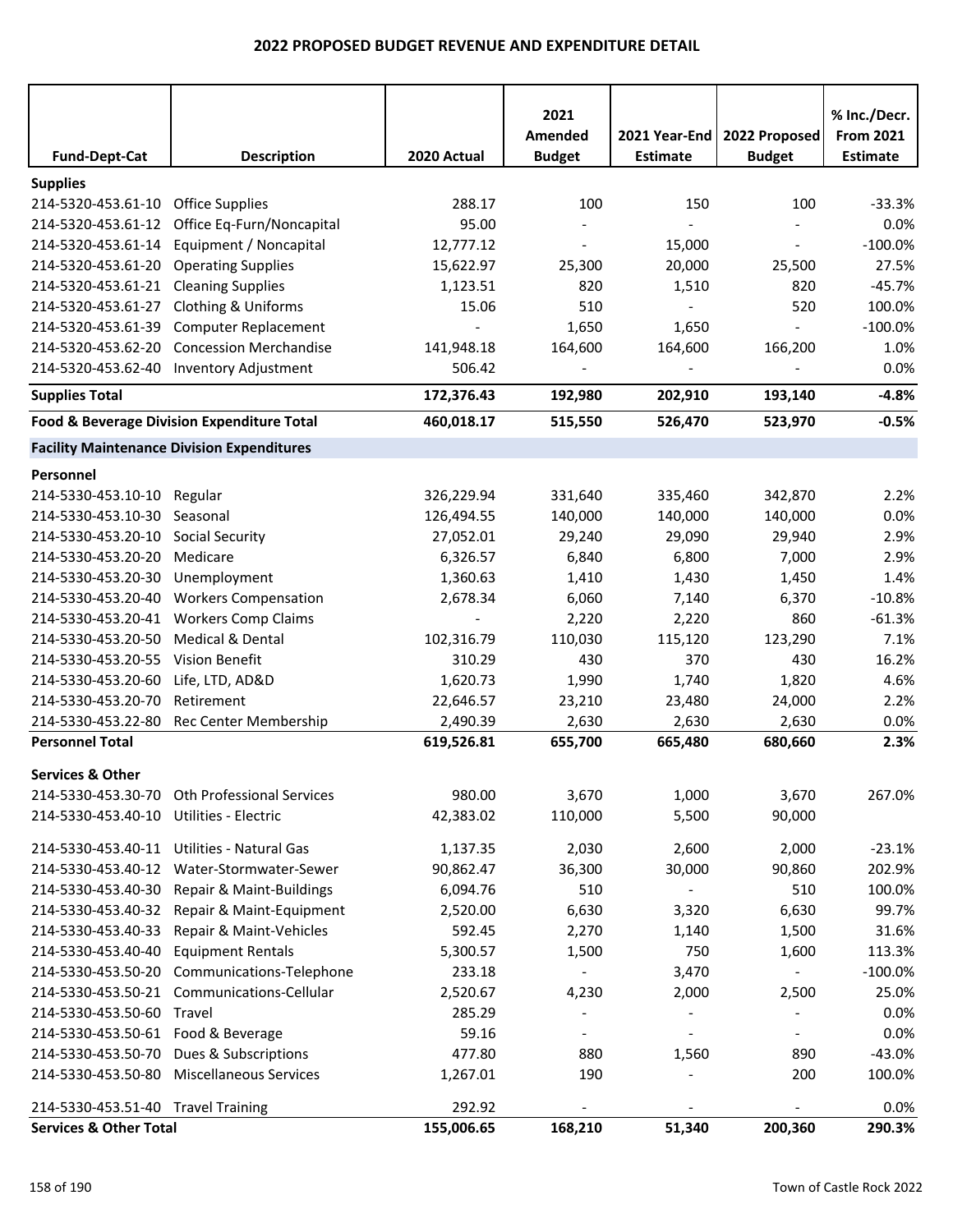|                                               |                                                        |               | 2021                     |                          |                          | % Inc./Decr.     |
|-----------------------------------------------|--------------------------------------------------------|---------------|--------------------------|--------------------------|--------------------------|------------------|
|                                               |                                                        |               | Amended                  | 2021 Year-End            | 2022 Proposed            | <b>From 2021</b> |
| <b>Fund-Dept-Cat</b>                          | <b>Description</b>                                     | 2020 Actual   | <b>Budget</b>            | <b>Estimate</b>          | <b>Budget</b>            | <b>Estimate</b>  |
| <b>Supplies</b>                               |                                                        |               |                          |                          |                          |                  |
| 214-5330-453.61-10 Office Supplies            |                                                        |               | 100                      | 1,000                    | 100                      | $-90.0%$         |
|                                               | 214-5330-453.61-14 Equipment / Noncapital              | 2,915.00      |                          |                          |                          | 0.0%             |
| 214-5330-453.61-20 Operating Supplies         |                                                        | 30,013.55     | 37,100                   | 32,550                   | 37,500                   | 15.2%            |
| 214-5330-453.61-22 Parts                      |                                                        | 63,263.64     | 38,800                   | 41,680                   | 38,800                   | $-6.9%$          |
| 214-5330-453.61-23                            | Gasoline                                               | 14,592.21     | 20,510                   | 12,000                   | 21,000                   | 75.0%            |
|                                               | 214-5330-453.61-26 Chemicals & Fertilizer              | 76,956.48     | 47,400                   | 30,000                   | 47,400                   | 58.0%            |
| 214-5330-453.61-27 Clothing & Uniforms        |                                                        | 8,144.76      | 1,300                    | 1,300                    | 1,300                    | 0.0%             |
| 214-5330-453.61-34 Tools                      |                                                        |               |                          | 3,050                    |                          | $-100.0%$        |
| 214-5330-453.61-35 Vehicle Lubricants         |                                                        |               |                          | 120                      |                          | $-100.0%$        |
|                                               | 214-5330-453.61-39 Computer Replacement                |               |                          | 3,110                    | 2,536                    | $-18.5%$         |
| <b>Supplies Total</b>                         |                                                        | 195,885.64    | 145,210                  | 124,810                  | 148,636                  | 19.1%            |
| Capital                                       |                                                        |               |                          |                          |                          |                  |
|                                               | 214-5330-453.70-30 Machinery & Equipment               | 43,704.92     | $\overline{\phantom{a}}$ | $\overline{\phantom{a}}$ | $\overline{\phantom{a}}$ | 0.0%             |
| <b>Capital Total</b>                          |                                                        | 43,704.92     | $\blacksquare$           |                          |                          | 0.0%             |
| <b>Transfers Out</b>                          |                                                        |               |                          |                          |                          |                  |
|                                               | 214-5330-453.91-85 Vehicle Replace Program             | 3,148.00      | 3,148                    | 3,148                    | 2,644                    | $-16.0%$         |
| <b>Transfers Out Total</b>                    |                                                        | 3,148.00      | 3,148                    | 3,148                    | 2,644                    | $-16.0%$         |
|                                               | <b>Facility Maintenance Division Expenditure Total</b> | 1,017,272.02  | 972,268                  | 844,778                  | 1,032,300                | 22.2%            |
| <b>Capital Projects Division Expenditures</b> |                                                        |               |                          |                          |                          |                  |
| <b>Supplies</b>                               |                                                        |               |                          |                          |                          |                  |
|                                               | 214-5375-453.61-14 Equipment / Noncapital              |               |                          |                          | 77,212                   | 100.0%           |
| <b>Supplies Total</b>                         |                                                        |               |                          |                          | 77,212                   | 100.0%           |
| Capital                                       |                                                        |               |                          |                          |                          |                  |
| 214-5375-453.70-10 Site Improvements          |                                                        |               | 232,793                  | 150,000                  |                          | $-100.0%$        |
| 214-5375-453.70-20                            | <b>Building Improvements</b>                           |               | 54,778                   | 54,780                   |                          | $-100.0%$        |
|                                               | 214-5375-453.70-30 Machinery & Equipment               |               | 50,000                   | 50,000                   | 541,500                  |                  |
| <b>Capital Total</b>                          |                                                        | $\frac{1}{2}$ | 337,571                  | 254,780                  | 541,500                  | 112.5%           |
|                                               | <b>Capital Projects Division Expenditure Total</b>     |               | 337,571                  | 254,780                  | 618,712                  | 142.8%           |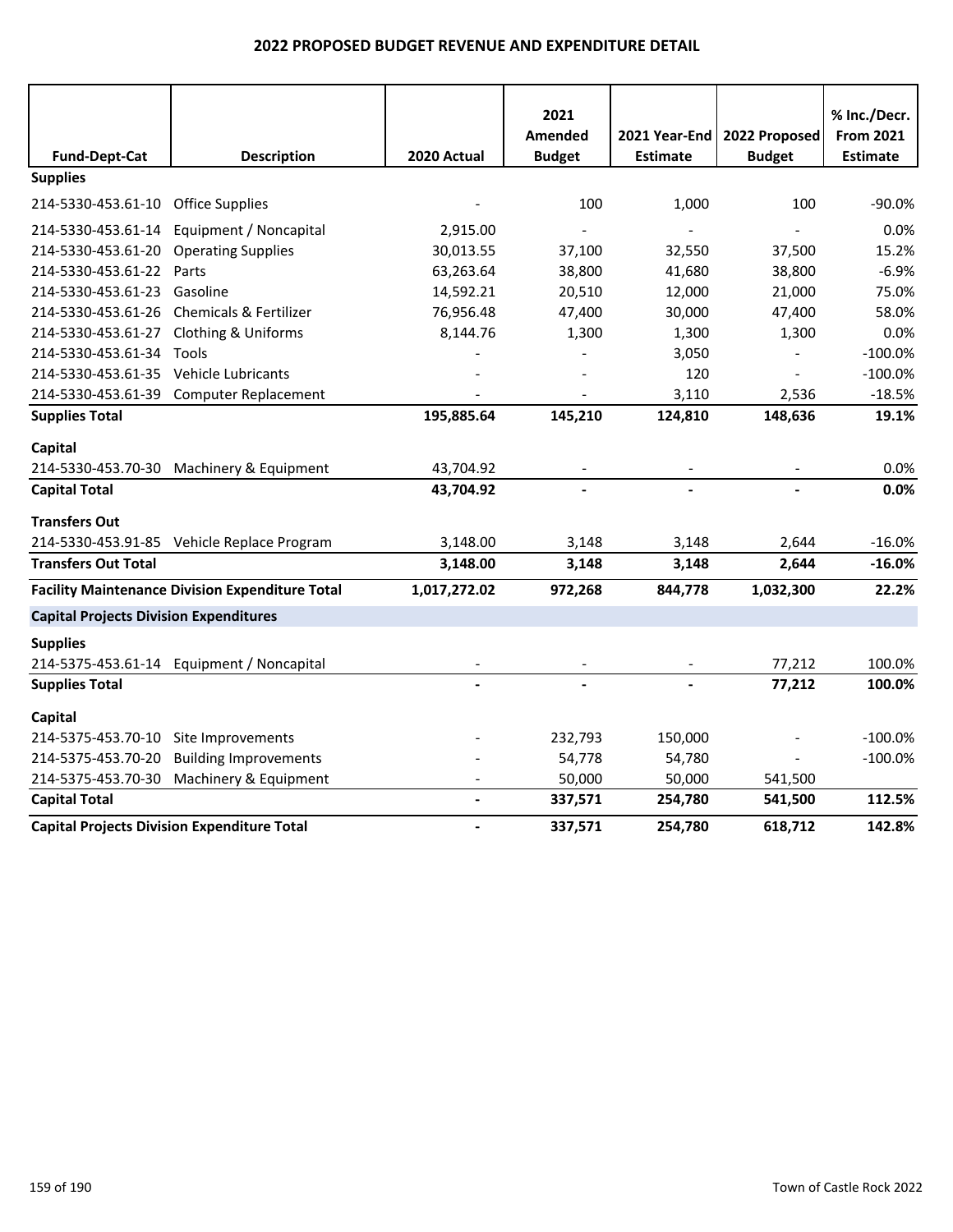|                                                               |                       |              | 2021          |                 |               | % Inc./Decr.     |
|---------------------------------------------------------------|-----------------------|--------------|---------------|-----------------|---------------|------------------|
|                                                               |                       |              | Amended       | 2021 Year-End   | 2022 Proposed | <b>From 2021</b> |
| <b>Fund-Dept-Cat</b><br><b>Debt Service Division Revenues</b> | <b>Description</b>    | 2020 Actual  | <b>Budget</b> | <b>Estimate</b> | <b>Budget</b> | <b>Estimate</b>  |
|                                                               |                       |              |               |                 |               |                  |
| <b>Other Revenue</b>                                          |                       |              |               |                 |               |                  |
| 214-5380-393.70-00 Capital Leases                             |                       |              |               |                 | 541,500       | 100.0%           |
| <b>Other Revenue Total</b>                                    |                       |              |               | $\blacksquare$  | 541,500       | 100.0%           |
| <b>Debt Service Division Revenue Total</b>                    |                       |              |               |                 | 541,500       | 100.0%           |
| <b>Debt Service Division Expenditures</b>                     |                       |              |               |                 |               |                  |
| <b>Services &amp; Other</b>                                   |                       |              |               |                 |               |                  |
| 214-5380-453.40-47 Sales Taxes                                |                       | 12,841.73    |               |                 |               | 0.0%             |
| <b>Services &amp; Other Total</b>                             |                       | 12,841.73    |               |                 |               | 0.0%             |
| <b>Debt &amp; Financing</b>                                   |                       |              |               |                 |               |                  |
| 214-5380-453.88-25                                            | Mower Lease Principal | 62,767.35    | 101,591       | 101,591         | 108,300       | 6.6%             |
| 214-5380-453.88-26                                            | Mower Lease Interest  | 1,744.05     | 8,881         | 8,881           | 11,585        | 30.5%            |
| 214-5380-453.88-29 Golf Cart Principal                        |                       | 101,284.41   | 106,718       | 106,718         | 110,777       | 3.8%             |
| 214-5380-453.88-30 Golf Cart Interest                         |                       | 12,729.50    | 8,055         | 8,055           | 3,996         | $-50.4%$         |
| 214-5380-453.88-35                                            | <b>Bond Principal</b> | 400,000.00   | 410,000       | 410,000         | 420,000       | 2.4%             |
| 214-5380-453.88-36                                            | <b>Bond Interest</b>  | 99,861.67    | 89,375        | 89,375          | 77,649        | $-13.1%$         |
| 214-5380-453.88-99                                            | Paying Agent Fees     | 300.00       | 2,500         |                 | 2,500         | 100.0%           |
| <b>Debt &amp; Financing Total</b>                             |                       | 678,686.98   | 727,120       | 724,620         | 734,807       | 1.4%             |
| <b>Debt Service Division Expenditure Total</b>                |                       | 691,528.71   | 727,120       | 724,620         | 734,807       | 1.4%             |
| <b>Transfers Division Expenditures</b>                        |                       |              |               |                 |               |                  |
| <b>Transfers Out</b>                                          |                       |              |               |                 |               |                  |
| 214-5390-453.90-60 Interfund Int-110                          |                       | 7,512.00     | 7,512         | 7,512           | 7,512         | 0.0%             |
| <b>Transfers Out Total</b>                                    |                       | 7,512.00     | 7,512         | 7,512           | 7,512         | 0.0%             |
| <b>Transfers Division Expenditure Total</b>                   |                       | 7,512.00     | 7,512         | 7,512           | 7,512         | 0.0%             |
| <b>Golf Fund Total Revenues</b>                               |                       | 3,721,211.28 | 3,573,816     | 3,573,816       | 4,319,414     | 20.9%            |
| <b>Golf Fund Total Expenditures</b>                           |                       | 3,401,990.70 | 3,776,016     | 3,551,935       | 4,303,720     | 21.2%            |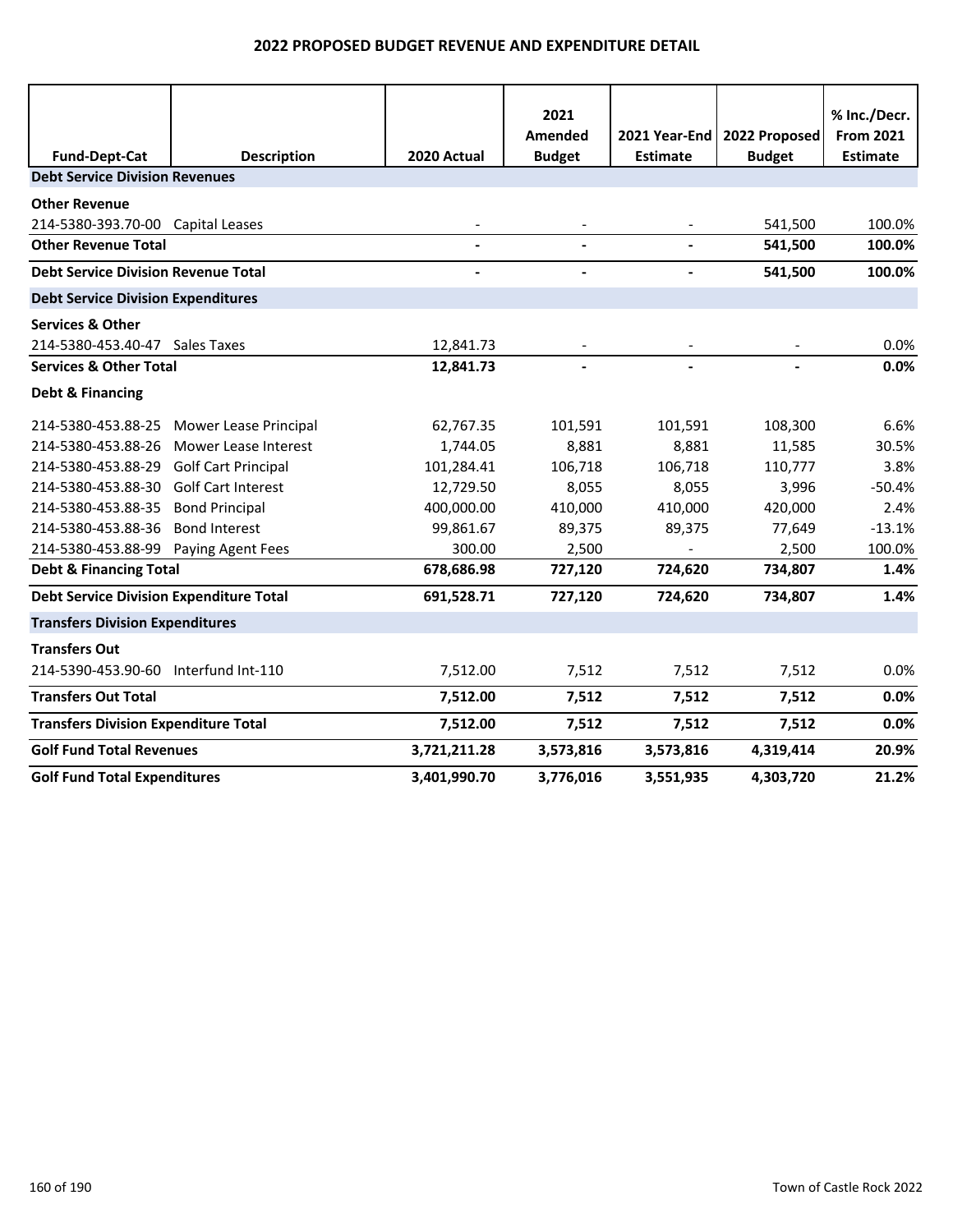|                                              |                                |              | 2021           |                 |                | % Inc./Decr.     |
|----------------------------------------------|--------------------------------|--------------|----------------|-----------------|----------------|------------------|
|                                              |                                |              | Amended        | 2021 Year-End   | 2022 Proposed  | <b>From 2021</b> |
| <b>Fund-Dept-Cat</b>                         | <b>Description</b>             | 2020 Actual  | <b>Budget</b>  | <b>Estimate</b> | <b>Budget</b>  | <b>Estimate</b>  |
| <b>Development Services Fund</b>             |                                |              |                |                 |                |                  |
| <b>Administration Division Revenues</b>      |                                |              |                |                 |                |                  |
| <b>Licenses &amp; Permits</b>                |                                |              |                |                 |                |                  |
| 215-6300-321.40-00                           | Contractor                     | 106,425.00   | 100,000        | 131,355         | 132,391        | 0.8%             |
| 215-6300-322.10-00 Building Permits          |                                | 5,043,356.77 | 5,600,000      | 5,487,714       | 5,530,995      | 0.8%             |
| <b>Licenses &amp; Permits Total</b>          |                                | 5,149,781.77 | 5,700,000      | 5,619,069       | 5,663,386      | 0.8%             |
| <b>Intergovernmental Revenue</b>             |                                |              |                |                 |                |                  |
| 215-6300-331.10-00 Operating Grants          |                                | 54,922.94    |                |                 |                | 0.0%             |
| <b>Intergovernmental Revenue Total</b>       |                                | 54,922.94    | $\sim$         | $\blacksquare$  | $\sim$         | 0.0%             |
| <b>Charges for Service</b>                   |                                |              |                |                 |                |                  |
| 215-6300-341.80-00                           | Fire Plan Review Fees          | 33,575.10    | 60,000         | 54,909          | 55,341         | 0.8%             |
| 215-6300-341.81-00                           | <b>Planning Fees</b>           | 463,360.25   | 160,000        | 289,377         | 291,659        | 0.8%             |
| 215-6300-341.82-00                           | Site Constrct Plan Review      | 510,289.97   | 220,000        | 282,200         | 284,426        | 0.8%             |
| 215-6300-341.83-00                           | <b>Bldg Remodel Plan Check</b> | 596,931.27   | 500,000        | 715,738         | 721,383        | 0.8%             |
| 215-6300-341.84-00                           | <b>Inspection Fee</b>          | 757,639.13   | 500,000        | 976,106         | 986,805        | 1.1%             |
| 215-6300-341.85-00                           | Miscellaneous                  | 7.50         |                |                 |                | 0.0%             |
| <b>Charges for Service Total</b>             |                                | 2,361,803.22 | 1,440,000      | 2,318,330       | 2,339,614      | 0.9%             |
| <b>Investment Earnings</b>                   |                                |              |                |                 |                |                  |
| 215-6300-361.10-00                           | Interest                       | 73,488.64    | 67,441         | 67,441          | 89,946         | 33.4%            |
| 215-6300-361.30-00 Market Change             |                                | 33,901.38    |                |                 |                | 0.0%             |
| <b>Investment Earnings Total</b>             |                                | 107,390.02   | 67,441         | 67,441          | 89,946         | 33.4%            |
| <b>Other Revenue</b>                         |                                |              |                |                 |                |                  |
| 215-6300-395.60-00                           | Misc Revenue                   | 1,229.09     |                |                 |                | 0.0%             |
| <b>Other Revenue Total</b>                   |                                | 1,229.09     | $\blacksquare$ |                 | $\blacksquare$ | 0.0%             |
| <b>Administration Division Revenue Total</b> |                                | 7,675,127.04 | 7,207,441      | 8,004,840       | 8,092,946      | 1.1%             |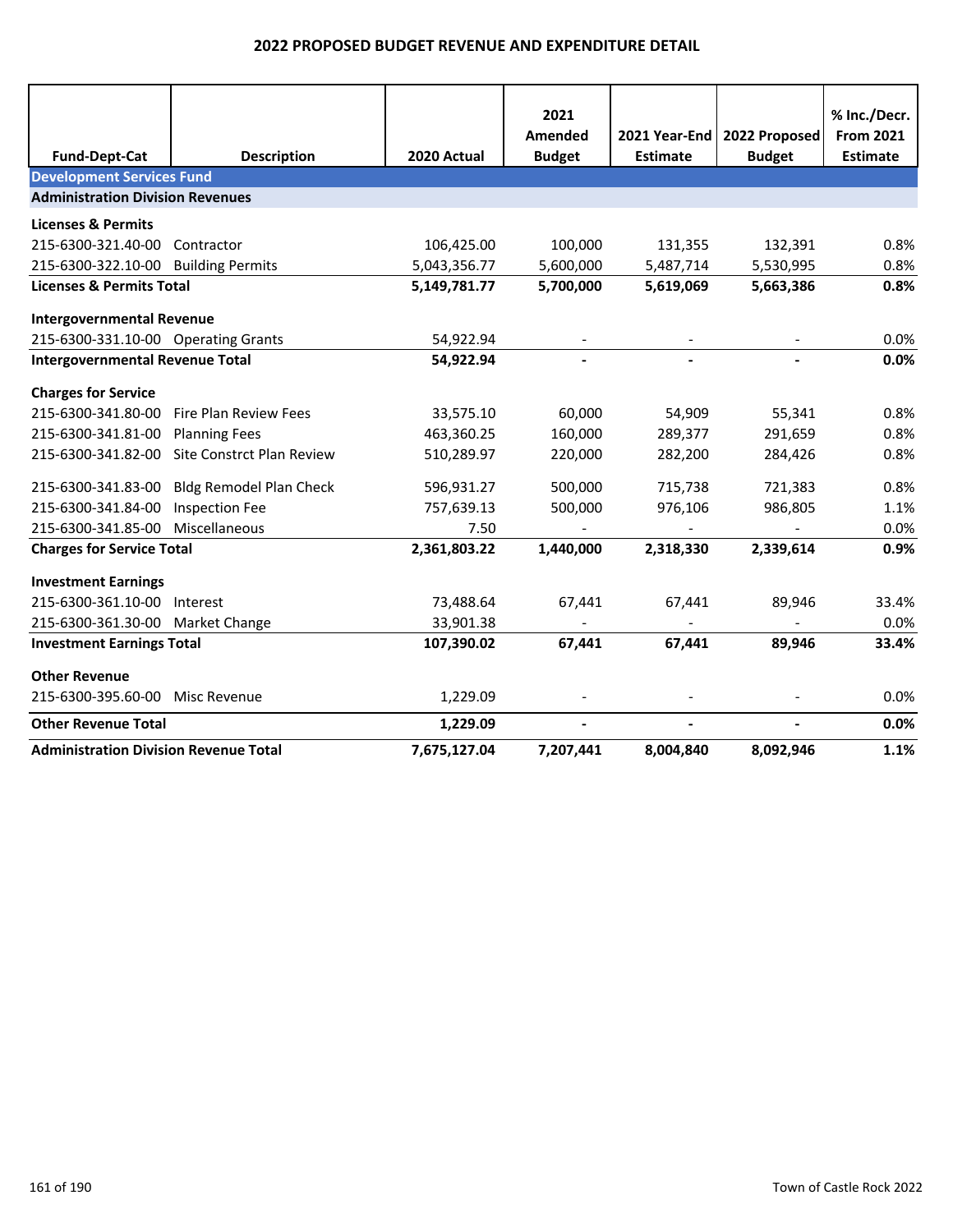| <b>Fund-Dept-Cat</b>                        | <b>Description</b>                          | 2020 Actual | 2021<br>Amended<br><b>Budget</b> | 2021 Year-End<br><b>Estimate</b> | 2022 Proposed<br><b>Budget</b> | % Inc./Decr.<br><b>From 2021</b><br><b>Estimate</b> |  |  |
|---------------------------------------------|---------------------------------------------|-------------|----------------------------------|----------------------------------|--------------------------------|-----------------------------------------------------|--|--|
| <b>Administration Division Expenditures</b> |                                             |             |                                  |                                  |                                |                                                     |  |  |
| Personnel                                   |                                             |             |                                  |                                  |                                |                                                     |  |  |
| 215-6300-463.10-10 Regular                  |                                             | 461,124.43  | 425,666                          | 483,970                          | 630,740                        | 30.3%                                               |  |  |
| 215-6300-463.10-40 Overtime                 |                                             | 74.29       |                                  | 740                              | $\blacksquare$                 | $-100.0%$                                           |  |  |
| 215-6300-463.20-10 Social Security          |                                             | 27,646.92   | 26,392                           | 29,800                           | 39,100                         | 31.2%                                               |  |  |
| 215-6300-463.20-20                          | Medicare                                    | 6,509.74    | 6,175                            | 6,970                            | 9,150                          | 31.3%                                               |  |  |
| 215-6300-463.20-30                          | Unemployment                                | 1,400.22    | 1,273                            | 1,460                            | 1,890                          | 29.5%                                               |  |  |
| 215-6300-463.20-40                          | <b>Workers Compensation</b>                 | 1,273.61    | 2,028                            | 1,270                            | 1,630                          | 28.4%                                               |  |  |
| 215-6300-463.20-41                          | <b>Workers Comp Claims</b>                  | 365.19      | 270                              | 270                              | 160                            | $-40.7%$                                            |  |  |
| 215-6300-463.20-50                          | Medical & Dental                            | 93,309.96   | 99,161                           | 129,250                          | 166,560                        | 28.9%                                               |  |  |
| 215-6300-463.20-55 Vision Benefit           |                                             | 489.02      | 487                              | 540                              | 690                            | 27.8%                                               |  |  |
| 215-6300-463.20-60 Life, LTD, AD&D          |                                             | 2,309.02    | 2,832                            | 2,540                            | 3,320                          | 30.7%                                               |  |  |
| 215-6300-463.20-70                          | Retirement                                  | 32,182.26   | 25,983                           | 33,900                           | 44,150                         | 30.2%                                               |  |  |
| 215-6300-463.22-05                          | <b>Other Benefits</b>                       | 3,261.27    | 3,540                            | 3,540                            | 3,540                          | 0.0%                                                |  |  |
|                                             | 215-6300-463.22-60 Employee Recognition     |             | 1,100                            | 1,100                            | 1,100                          | 0.0%                                                |  |  |
|                                             | 215-6300-463.22-80 Rec Center Membership    | 501.25      | 1,082                            | 2,120                            | 2,990                          | 41.0%                                               |  |  |
| <b>Personnel Total</b>                      |                                             | 630,447.18  | 595,989                          | 697,470                          | 905,020                        | 29.8%                                               |  |  |
| <b>Services &amp; Other</b>                 |                                             |             |                                  |                                  |                                |                                                     |  |  |
| 215-6300-463.40-10                          | <b>Utilities - Electric</b>                 | 8,087.89    | 144,890                          | 9,570                            | 50,000                         | 422.5%                                              |  |  |
| 215-6300-463.40-11                          | Utilities - Natural Gas                     | 1,271.11    | 5,000                            | 3,330                            | 5,000                          | 50.2%                                               |  |  |
| 215-6300-463.40-12                          | Water-Stormwater-Sewer                      | 269.16      | 4,360                            | 260                              | 2,500                          |                                                     |  |  |
| 215-6300-463.40-30                          | Repair & Maint-Buildings                    | 3,097.80    | 2,700                            | 9,600                            | 2,700                          | $-71.9%$                                            |  |  |
| 215-6300-463.40-32                          | Repair & Maint-Equipment                    |             | 2,000                            |                                  | 2,000                          | 100.0%                                              |  |  |
| 215-6300-463.40-40                          | <b>Equipment Rentals</b>                    |             |                                  | 20                               |                                | $-100.0%$                                           |  |  |
| 215-6300-463.50-10                          | Insurance                                   | 15,346.25   | 20,050                           | 21,680                           | 22,060                         | 1.8%                                                |  |  |
| 215-6300-463.50-20                          | Communications-Telephone                    | 2,213.56    | 1,010                            | 2,200                            | 2,210                          | 0.5%                                                |  |  |
|                                             | 215-6300-463.50-21 Communications-Cellular  | 268.87      | 650                              | 220                              | 650                            | 195.5%                                              |  |  |
|                                             | 215-6300-463.50-22 Software Maint Agreement | 1,073.20    |                                  |                                  | 14,649                         | 100.0%                                              |  |  |
| 215-6300-463.50-40 Printing and Binding     |                                             |             | 100                              |                                  | 100                            | 100.0%                                              |  |  |
| 215-6300-463.50-51 Administrative Fee       |                                             |             | 720                              |                                  |                                | 0.0%                                                |  |  |
| 215-6300-463.50-60 Travel                   |                                             | 1,116.29    |                                  |                                  |                                | 0.0%                                                |  |  |
| 215-6300-463.50-61 Food & Beverage          |                                             | 19.99       | 410                              | 80                               | 250                            | 212.5%                                              |  |  |
|                                             | 215-6300-463.50-70 Dues & Subscriptions     | 110.01      | 1,400                            |                                  | 500                            | 100.0%                                              |  |  |
| 215-6300-463.50-75 Postage                  |                                             | 45.01       | 260                              |                                  | 100                            | 100.0%                                              |  |  |
| 215-6300-463.51-10 Training                 |                                             | 104.48      | 4,400                            |                                  | 4,500                          | 100.0%                                              |  |  |
| 215-6300-463.51-40 Travel Training          |                                             |             | 1,000                            |                                  | 1,750                          | 100.0%                                              |  |  |
| <b>Services &amp; Other Total</b>           |                                             | 33,023.62   | 188,950                          | 46,960                           | 108,969                        | 132.1%                                              |  |  |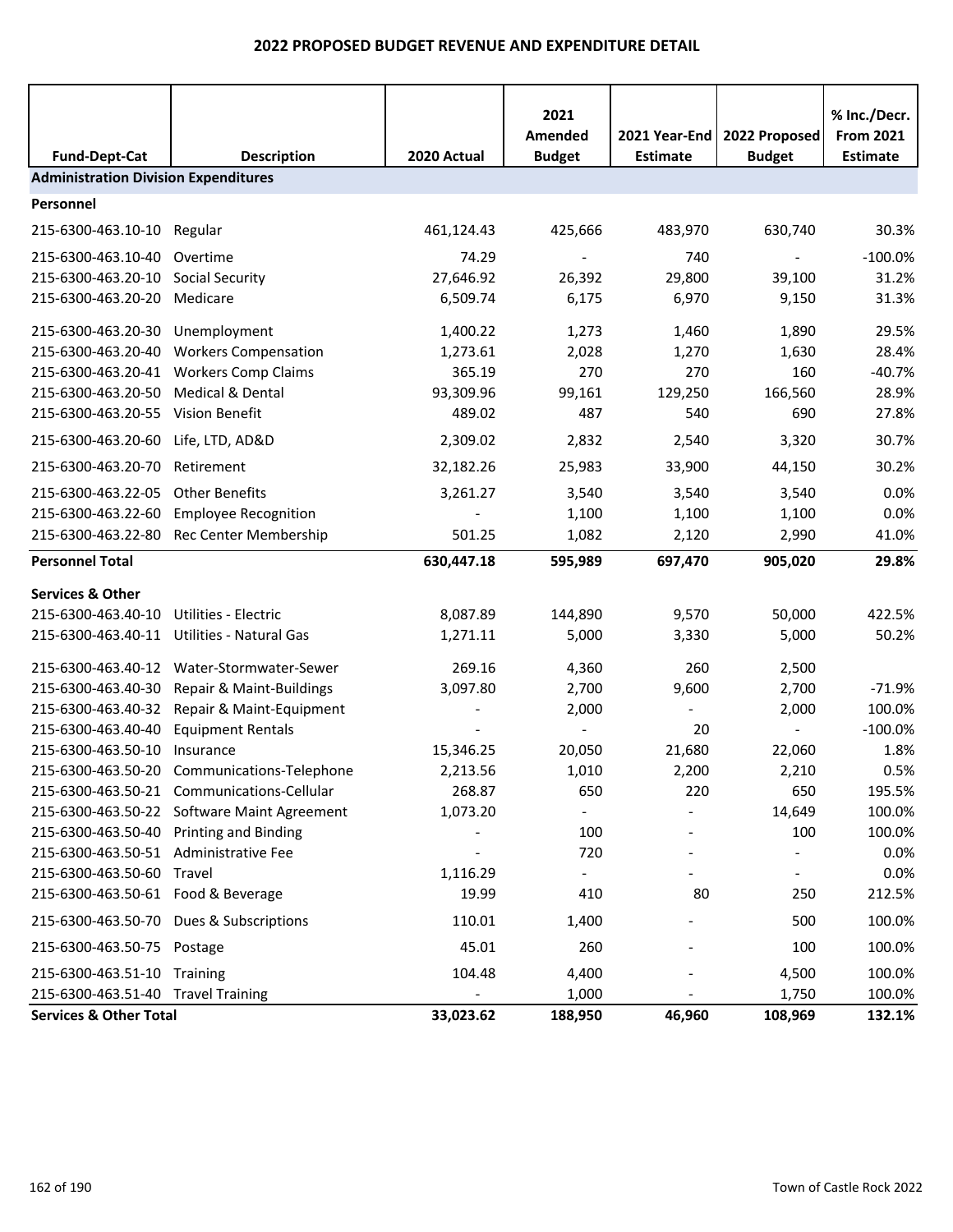|                                                  |                                         |              | 2021                     |                                  |                                | % Inc./Decr.                        |  |  |  |
|--------------------------------------------------|-----------------------------------------|--------------|--------------------------|----------------------------------|--------------------------------|-------------------------------------|--|--|--|
| <b>Fund-Dept-Cat</b>                             | <b>Description</b>                      | 2020 Actual  | Amended<br><b>Budget</b> | 2021 Year-End<br><b>Estimate</b> | 2022 Proposed<br><b>Budget</b> | <b>From 2021</b><br><b>Estimate</b> |  |  |  |
| <b>Supplies</b>                                  |                                         |              |                          |                                  |                                |                                     |  |  |  |
| 215-6300-463.61-10 Office Supplies               |                                         |              | 230                      | 270                              | 230                            | $-14.8%$                            |  |  |  |
| 215-6300-463.61-11 Books & Publications          |                                         | 11.99        | 510                      |                                  | 250                            | 100.0%                              |  |  |  |
| 215-6300-463.61-20 Operating Supplies            |                                         | 237.73       | 1,600                    | 120                              | 1,600                          |                                     |  |  |  |
| 215-6300-463.61-23 Gasoline                      |                                         |              | 40                       |                                  | $\blacksquare$                 | 0.0%                                |  |  |  |
| 215-6300-463.61-30                               | Computer-Hardware                       | 5,548.96     | 1,000                    | 3,220                            | 2,800                          | $-13.0%$                            |  |  |  |
| 215-6300-463.61-31 Computer-Software             |                                         | 7,223.86     | 2,500                    |                                  | 2,800                          | 100.0%                              |  |  |  |
|                                                  | 215-6300-463.61-39 Computer Replacement |              | 2,690                    |                                  |                                | 0.0%                                |  |  |  |
| <b>Supplies Total</b>                            |                                         | 13,022.54    | 8,570                    | 3,610                            | 7,680                          | 112.7%                              |  |  |  |
| <b>Administration Division Expenditure Total</b> |                                         | 676,493.34   | 793,509                  | 748,040                          | 1,021,669                      | 36.6%                               |  |  |  |
|                                                  | <b>Planning Division Expenditures</b>   |              |                          |                                  |                                |                                     |  |  |  |
| Personnel                                        |                                         |              |                          |                                  |                                |                                     |  |  |  |
| 215-6310-463.10-10 Regular                       |                                         | 1,817,026.48 | 2,053,845                | 1,933,170                        | 2,099,960                      | 8.6%                                |  |  |  |
| 215-6310-463.10-20                               | Part-Time                               | 812.50       | $\overline{a}$           | 580                              | $\blacksquare$                 | $-100.0%$                           |  |  |  |
| 215-6310-463.10-40 Overtime                      |                                         | 15,243.50    |                          | 7,580                            |                                | $-100.0%$                           |  |  |  |
| 215-6310-463.20-10                               | Social Security                         | 101,662.92   | 111,169                  | 107,290                          | 118,100                        | 10.1%                               |  |  |  |
| 215-6310-463.20-20                               | Medicare                                | 25,504.63    | 29,777                   | 27,740                           | 30,450                         | 9.8%                                |  |  |  |
| 215-6310-463.20-30                               | Unemployment                            | 5,514.29     | 6,166                    | 5,820                            | 6,300                          | 8.3%                                |  |  |  |
| 215-6310-463.20-40                               | <b>Workers Compensation</b>             | 3,930.17     | 8,178                    | 7,310                            | 8,740                          | 19.6%                               |  |  |  |
|                                                  | 215-6310-463.20-41 Workers Comp Claims  |              | 1,340                    | 1,340                            | $\equiv$                       | $-100.0%$                           |  |  |  |
| 215-6310-463.20-50                               | <b>Medical &amp; Dental</b>             | 276,627.07   | 244,455                  | 304,800                          | 341,870                        | 12.2%                               |  |  |  |
| 215-6310-463.20-55                               | <b>Vision Benefit</b>                   | 1,599.94     | 1,299                    | 1,650                            | 1,860                          | 12.7%                               |  |  |  |
| 215-6310-463.20-60                               | Life, LTD, AD&D                         | 9,001.65     | 12,635                   | 10,030                           | 11,050                         | 10.2%                               |  |  |  |
| 215-6310-463.20-70                               | Retirement                              | 118,349.37   | 115,392                  | 122,150                          | 133,340                        | 9.2%                                |  |  |  |
| 215-6310-463.20-71 FPPA Pension                  |                                         | 15,635.18    | 15,000                   | 20,230                           | 20,490                         | 1.3%                                |  |  |  |
| 215-6310-463.22-20                               | Cell Phone Allowance                    | 155.00       |                          | 100                              |                                | $-100.0%$                           |  |  |  |
| 215-6310-463.22-60                               | <b>Employee Recognition</b>             | 1,313.99     |                          |                                  |                                | 0.0%                                |  |  |  |
| 215-6310-463.22-80                               | Rec Center Membership                   | 3,711.02     | 7,594                    | 7,990                            | 8,330                          | 4.3%                                |  |  |  |
| <b>Personnel Total</b>                           |                                         | 2,396,087.71 | 2,606,850                | 2,557,780                        | 2,780,490                      | 8.7%                                |  |  |  |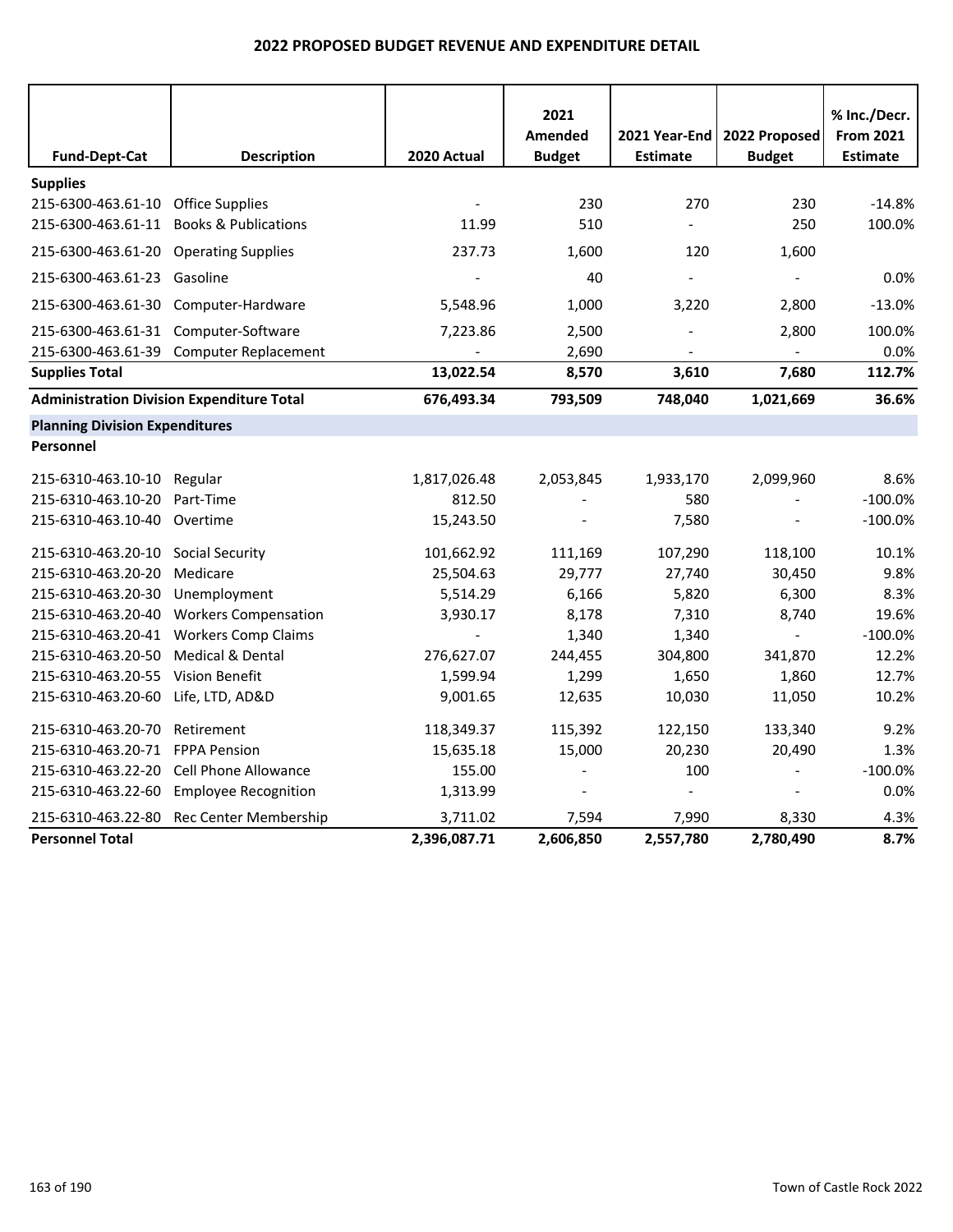|                                        |                                  |             | 2021                            |                                  |                                | % Inc./Decr.                        |
|----------------------------------------|----------------------------------|-------------|---------------------------------|----------------------------------|--------------------------------|-------------------------------------|
| <b>Fund-Dept-Cat</b>                   | <b>Description</b>               | 2020 Actual | <b>Amended</b><br><b>Budget</b> | 2021 Year-End<br><b>Estimate</b> | 2022 Proposed<br><b>Budget</b> | <b>From 2021</b><br><b>Estimate</b> |
| <b>Services &amp; Other</b>            |                                  |             |                                 |                                  |                                |                                     |
| 215-6310-463.30-10 Assessment Services |                                  |             | 55,770                          |                                  |                                | 0.0%                                |
| 215-6310-463.30-40                     | <b>Engineering Services</b>      |             |                                 | 10,650                           |                                | $-100.0%$                           |
| 215-6310-463.30-50                     | Legal Services                   |             |                                 | 970                              |                                | $-100.0%$                           |
| 215-6310-463.30-70                     | <b>Oth Professional Services</b> | 17,147.62   | 513,800                         | 514,760                          | 15,000                         | $-97.1%$                            |
| 215-6310-463.30-71                     | <b>Admin Cost Allocations</b>    | 246,897.00  | 252,980                         | 252,980                          | 231,820                        | $-8.4%$                             |
| 215-6310-463.30-74                     | <b>Contract Labor</b>            | 3,666.00    | $\overline{\phantom{a}}$        |                                  | $\overline{\phantom{a}}$       | 0.0%                                |
| 215-6310-463.30-80                     | <b>Planning Services</b>         |             | 150                             |                                  | 150                            | 100.0%                              |
| 215-6310-463.40-30                     | Repair & Maint-Buildings         | 6,331.00    | 10,000                          | 10,000                           |                                | $-100.0%$                           |
| 215-6310-463.40-31                     | Repair & Maint-Grounds           |             | $\overline{\phantom{0}}$        | 10,820                           | $\blacksquare$                 | $-100.0%$                           |
| 215-6310-463.40-32                     | Repair & Maint-Equipment         | 144.76      |                                 |                                  |                                | 0.0%                                |
| 215-6310-463.40-33                     | Repair & Maint-Vehicles          | 4,167.86    | 3,050                           | 2,000                            | 4,170                          | 108.5%                              |
| 215-6310-463.40-40                     | <b>Equipment Rentals</b>         | 5,456.59    | 25,500                          | 4,970                            | 15,000                         | 201.8%                              |
| 215-6310-463.50-20                     | Communications-Telephone         | 5,577.33    | 7,120                           | 1,860                            | 7,120                          | 282.8%                              |
| 215-6310-463.50-21                     | Communications-Cellular          | 8,032.44    | 15,830                          | 6,830                            | 15,830                         | 131.8%                              |
| 215-6310-463.50-22                     | Software Maint Agreement         | 37,969.35   | 42,989                          | 81,890                           | 42,989                         | $-47.5%$                            |
| 215-6310-463.50-23                     | Hardware Maint Agreement         | 304.18      |                                 |                                  |                                | $0.0\%$                             |
| 215-6310-463.50-30                     | Advertising                      |             | 510                             |                                  | 510                            | 100.0%                              |
| 215-6310-463.50-31                     | <b>Legal Notices</b>             |             | 510                             |                                  |                                | 0.0%                                |
| 215-6310-463.50-40                     | <b>Printing and Binding</b>      | 2,507.63    | 1,000                           | 100                              | 3,000                          |                                     |
| 215-6310-463.50-60                     | Travel                           | (672.39)    | 1,000                           |                                  | 1,000                          | 100.0%                              |
| 215-6310-463.50-61 Food & Beverage     |                                  | 3,487.67    | 3,300                           | 1,890                            | 5,700                          | 201.6%                              |
| 215-6310-463.50-70                     | Dues & Subscriptions             | 1,775.40    | 2,900                           | 6,720                            | 2,500                          | $-62.8%$                            |
| 215-6310-463.50-75 Postage             |                                  | 571.86      | 2,000                           | 940                              | 1,000                          | 6.4%                                |
| 215-6310-463.50-80                     | <b>Miscellaneous Services</b>    | 173.24      | $\overline{\phantom{a}}$        | 20                               | 200                            |                                     |
| 215-6310-463.51-10                     | Training                         | 10,874.08   | 8,000                           | 1,250                            | 8,100                          |                                     |
| 215-6310-463.51-40                     | <b>Travel Training</b>           | 1,347.61    | 100                             |                                  | 2,000                          | 100.0%                              |
| 215-6310-463.51-50                     | <b>Meals Training</b>            |             | 510                             |                                  | 520                            | 100.0%                              |
| 215-6310-463.51-60                     | Professional Licensing           | 350.00      | 910                             |                                  | 500                            | 100.0%                              |
| 215-6310-463.80-29                     | <b>Background Checks</b>         | 87.50       | 400                             |                                  | 400                            | 100.0%                              |
| 215-6310-463.80-31                     | <b>Hist Preservation Grants</b>  |             | 50,000                          |                                  | 35,000                         | 100.0%                              |
| <b>Services &amp; Other Total</b>      |                                  | 356,196.73  | 998,329                         | 908,650                          | 392,509                        | $-56.8%$                            |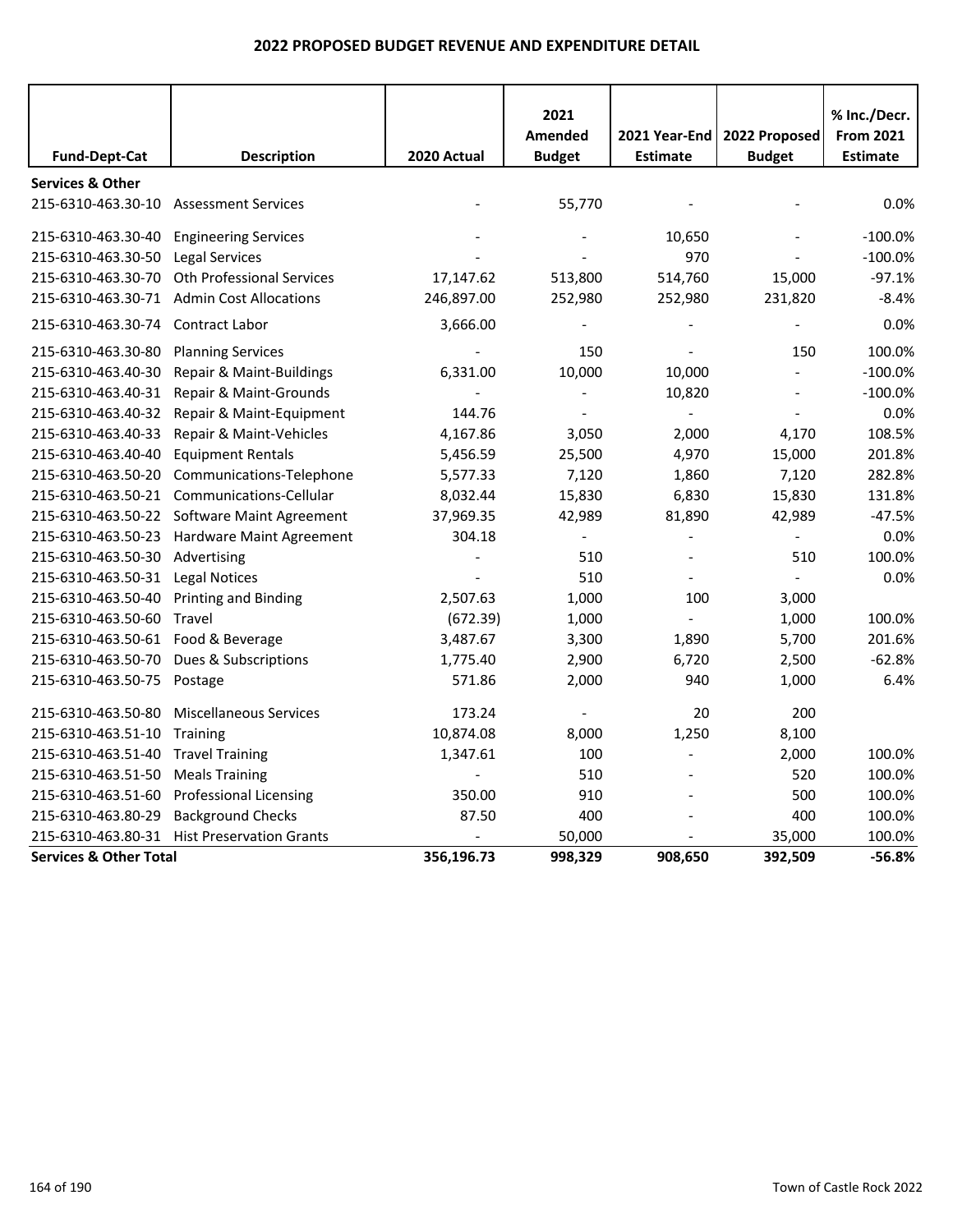| <b>Fund-Dept-Cat</b>                       | <b>Description</b>                                  | 2020 Actual  | 2021<br>Amended<br><b>Budget</b> | 2021 Year-End<br><b>Estimate</b> | 2022 Proposed<br><b>Budget</b> | % Inc./Decr.<br><b>From 2021</b><br><b>Estimate</b> |
|--------------------------------------------|-----------------------------------------------------|--------------|----------------------------------|----------------------------------|--------------------------------|-----------------------------------------------------|
| <b>Supplies</b>                            |                                                     |              |                                  |                                  |                                |                                                     |
| 215-6310-463.61-10 Office Supplies         |                                                     | 7,471.30     | 5,300                            | 1,500                            | 5,400                          | 260.0%                                              |
|                                            | 215-6310-463.61-11 Books & Publications             | 90.19        | 510                              | 410                              | 510                            | 24.4%                                               |
|                                            | 215-6310-463.61-12 Office Eq-Furn/Noncapital        | 23,593.82    | $\overline{\phantom{a}}$         | $\blacksquare$                   | 15,000                         | 100.0%                                              |
| 215-6310-463.61-20                         | <b>Operating Supplies</b>                           | 4,213.53     | 3,200                            | 350                              | 7,000                          |                                                     |
| 215-6310-463.61-23                         | Gasoline                                            | 352.56       | 1,650                            | 130                              | 1,350                          |                                                     |
| 215-6310-463.61-27                         | <b>Clothing &amp; Uniforms</b>                      | 476.27       | 1,500                            | 280                              | 2,800                          |                                                     |
|                                            | 215-6310-463.61-30 Computer-Hardware                | 3,920.67     | 2,782                            | 9,880                            | 15,000                         | 51.8%                                               |
| 215-6310-463.61-31 Computer-Software       |                                                     | 25,774.09    | 17,300                           | 24,770                           | 26,000                         | 5.0%                                                |
|                                            | 215-6310-463.61-32 Communication Equipment          | 108.34       | $\overline{\phantom{a}}$         | $\overline{a}$                   | 500                            | 100.0%                                              |
|                                            | 215-6310-463.61-39 Computer Replacement             |              | 7,220                            | 63,880                           | 7,061                          | $-89.0%$                                            |
| <b>Supplies Total</b>                      |                                                     | 66,000.77    | 39,462                           | 101,200                          | 80,621                         | $-20.3%$                                            |
| Capital                                    |                                                     |              |                                  |                                  |                                |                                                     |
|                                            |                                                     |              |                                  |                                  |                                |                                                     |
|                                            | 215-6310-463.70-20 Building Improvements            |              | 50,000                           | 50,000                           |                                | $-100.0%$                                           |
| <b>Capital Total</b>                       |                                                     |              | 50,000                           | 50,000                           |                                | $-100.0\%$                                          |
| <b>Transfers Out</b>                       |                                                     |              |                                  |                                  |                                |                                                     |
|                                            | 215-6310-463.91-85 Vehicle Replace Program          | 8,368.00     | 8,368                            | 8,368                            | 7,785                          | $-7.0%$                                             |
| <b>Transfers Out Total</b>                 |                                                     | 8,368.00     | 8,368                            | 8,368                            | 7,785                          | $-7.0%$                                             |
| <b>Planning Division Expenditure Total</b> |                                                     | 2,826,653.21 | 3,703,009                        | 3,625,998                        | 3,261,405                      | $-10.1%$                                            |
|                                            | <b>Building / Inspections Division Expenditures</b> |              |                                  |                                  |                                |                                                     |
| Personnel                                  |                                                     |              |                                  |                                  |                                |                                                     |
| 215-6320-463.10-10 Regular                 |                                                     | 1,653,982.81 | 1,884,757                        | 1,786,720                        | 1,953,250                      | 9.3%                                                |
|                                            |                                                     |              |                                  |                                  |                                |                                                     |
| 215-6320-463.10-20 Part-Time               |                                                     | 262.50       |                                  |                                  |                                | 0.0%                                                |
| 215-6320-463.10-30 Seasonal                |                                                     |              | 3,000                            | 3,000                            | 3,000                          | 0.0%                                                |
| 215-6320-463.10-40 Overtime                |                                                     | 19,365.46    |                                  | 7,790                            |                                | $-100.0%$                                           |
| 215-6320-463.20-10 Social Security         |                                                     | 100,304.43   | 117,038                          | 110,130                          | 121,290                        | 10.1%                                               |
| 215-6320-463.20-20 Medicare                |                                                     | 23,458.31    | 27,375                           | 25,760                           | 28,370                         | 10.1%                                               |
| 215-6320-463.20-30 Unemployment            |                                                     | 5,067.54     | 5,663                            | 5,390                            | 5,870                          | 8.9%                                                |
|                                            | 215-6320-463.20-40 Workers Compensation             | 8,300.77     | 11,030                           | 11,220                           | 13,710                         | 22.2%                                               |
|                                            | 215-6320-463.20-41 Workers Comp Claims              | 6,075.74     | 4,160                            | 4,160                            | 17,880                         | 329.8%                                              |
| 215-6320-463.20-50                         | Medical & Dental                                    | 390,571.92   | 449,850                          | 408,530                          | 475,370                        | 16.4%                                               |
| 215-6320-463.20-55                         | Vision Benefit                                      | 1,829.52     | 2,090                            | 1,870                            | 2,160                          | 15.5%                                               |
| 215-6320-463.20-60                         | Life, LTD, AD&D                                     | 8,333.89     | 11,424                           | 9,320                            | 10,310                         | 10.6%                                               |
| 215-6320-463.20-65                         | Short Term Disability                               | 11,529.87    | $\overline{\phantom{a}}$         |                                  |                                | 0.0%                                                |
| 215-6320-463.20-70                         | Retirement                                          | 117,069.25   | 128,160                          | 125,340                          | 136,730                        | 9.1%                                                |
| 215-6320-463.22-60                         | <b>Employee Recognition</b>                         | 1,291.51     |                                  |                                  |                                | 0.0%                                                |
|                                            | 215-6320-463.22-80 Rec Center Membership            | 7,299.79     | 10,040                           | 10,430                           | 11,510                         | 10.4%                                               |
| <b>Personnel Total</b>                     |                                                     | 2,354,743.31 | 2,654,587                        | 2,509,660                        | 2,779,450                      | 10.8%                                               |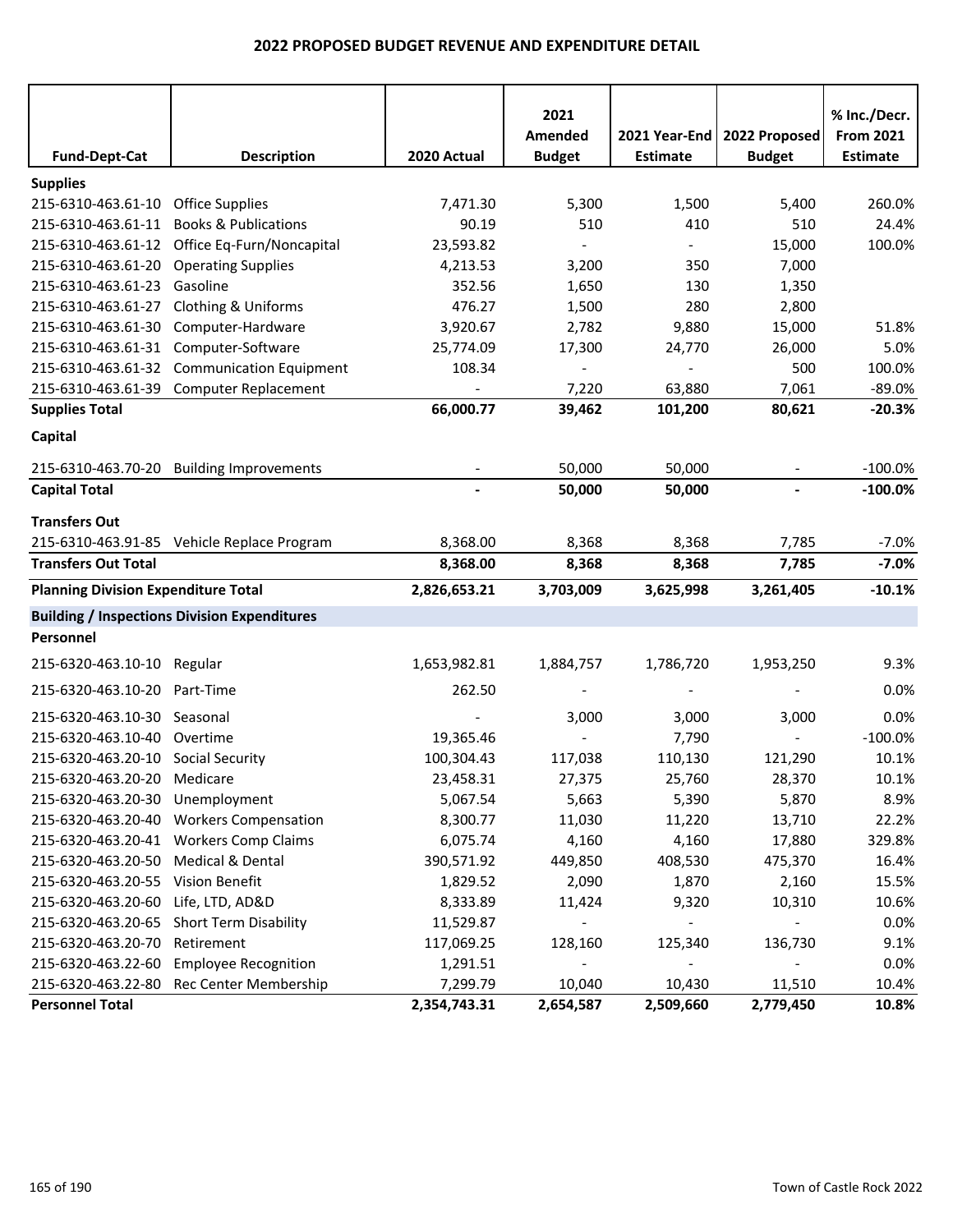|                                                   |                                              | 2020 Actual | 2021<br>Amended          | 2021 Year-End<br><b>Estimate</b> | 2022 Proposed            | % Inc./Decr.<br><b>From 2021</b><br><b>Estimate</b> |
|---------------------------------------------------|----------------------------------------------|-------------|--------------------------|----------------------------------|--------------------------|-----------------------------------------------------|
| <b>Fund-Dept-Cat</b>                              | <b>Description</b>                           |             | <b>Budget</b>            |                                  | <b>Budget</b>            |                                                     |
| <b>Services &amp; Other</b><br>215-6320-463.30-10 | <b>Assessment Services</b>                   |             | 55,770                   |                                  |                          | 0.0%                                                |
| 215-6320-463.30-50 Legal Services                 |                                              |             |                          | 970                              |                          | $-100.0%$                                           |
| 215-6320-463.30-70                                | <b>Oth Professional Services</b>             | 14,499.50   | 30,900                   | 13,700                           | 17,000                   | 24.1%                                               |
| 215-6320-463.30-71                                | <b>Admin Cost Allocations</b>                | 246,897.00  | 252,980                  | 252,980                          | 231,820                  | $-8.4%$                                             |
| 215-6320-463.30-74                                | <b>Contract Labor</b>                        | 92,417.83   | 17,260                   | 42,830                           | 128,800                  | 200.7%                                              |
| 215-6320-463.40-10                                | Utilities - Electric                         |             | 140                      |                                  | 140                      | 100.0%                                              |
| 215-6320-463.40-30                                | Repair & Maint-Buildings                     | 11,007.83   | 10,000                   | 10,000                           | 10,000                   | 0.0%                                                |
| 215-6320-463.40-31                                | Repair & Maint-Grounds                       |             |                          | 10,720                           | $\overline{\phantom{a}}$ | $-100.0%$                                           |
| 215-6320-463.40-32                                | Repair & Maint-Equipment                     | 144.76      |                          |                                  | 250                      | 100.0%                                              |
| 215-6320-463.40-33                                | Repair & Maint-Vehicles                      | 43,042.32   | 36,770                   | 31,050                           | 43,040                   | 38.6%                                               |
| 215-6320-463.40-40                                | <b>Equipment Rentals</b>                     | 7,275.96    | 16,500                   | 5,550                            | 12,500                   | 125.2%                                              |
| 215-6320-463.50-20                                | Communications-Telephone                     | 2,173.59    | 5,330                    | 5,400                            | 5,330                    | $-1.3%$                                             |
| 215-6320-463.50-21                                | Communications-Cellular                      | 17,357.16   | 21,070                   | 17,590                           | 21,970                   | 24.9%                                               |
|                                                   | 215-6320-463.50-22 Software Maint Agreement  | 36,296.51   | 43,888                   | 81,900                           | 38,463                   | $-53.0%$                                            |
| 215-6320-463.50-23                                | Hardware Maint Agreement                     | 304.17      | $\overline{\phantom{a}}$ |                                  | 250                      | 100.0%                                              |
| 215-6320-463.50-40                                | <b>Printing and Binding</b>                  | 744.52      | 920                      | 2,190                            | 1,100                    | $-49.8%$                                            |
| 215-6320-463.50-50                                | <b>Bank Fee</b>                              | 1.50        |                          |                                  | $\blacksquare$           | 0.0%                                                |
| 215-6320-463.50-60                                | Travel                                       | 1,408.00    | 510                      |                                  | 1,800                    | 100.0%                                              |
| 215-6320-463.50-61 Food & Beverage                |                                              | 1,406.17    | 1,000                    | 590                              | 4,500                    |                                                     |
| 215-6320-463.50-70                                | Dues & Subscriptions                         | 3,471.09    | 900                      | 7,010                            | 7,000                    | $-0.1%$                                             |
| 215-6320-463.50-75                                | Postage                                      | 170.10      | 510                      | 50                               | 520                      |                                                     |
| 215-6320-463.50-80                                | <b>Miscellaneous Services</b>                | 48.99       | $\blacksquare$           | 70                               | 1,000                    |                                                     |
| 215-6320-463.51-10                                | Training                                     | 9,403.90    | 14,200                   | 5,960                            | 15,300                   | 156.7%                                              |
| 215-6320-463.51-40                                | <b>Travel Training</b>                       | 981.92      | 2,000                    |                                  | 2,000                    | 100.0%                                              |
| 215-6320-463.51-50                                | <b>Meals Training</b>                        | 159.00      | 510                      |                                  | 520                      | 100.0%                                              |
| 215-6320-463.51-60                                | <b>Professional Licensing</b>                | 535.00      | 12,900                   |                                  | 3,500                    | 100.0%                                              |
| 215-6320-463.80-29                                | <b>Background Checks</b>                     | 440.00      |                          | 780                              | 500                      | $-35.9%$                                            |
| <b>Services &amp; Other Total</b>                 |                                              | 490,186.82  | 524,058                  | 489,340                          | 547,303                  | 11.9%                                               |
| <b>Supplies</b>                                   |                                              |             |                          |                                  |                          |                                                     |
| 215-6320-463.61-10 Office Supplies                |                                              | 4,604.11    | 5,000                    | 3,440                            | 7,000                    | 103.5%                                              |
|                                                   | 215-6320-463.61-11 Books & Publications      | 1,330.13    | 3,000                    | 5,270                            | 3,000                    | $-43.1%$                                            |
|                                                   | 215-6320-463.61-12 Office Eq-Furn/Noncapital | 32,773.01   |                          |                                  | 15,000                   | 100.0%                                              |
| 215-6320-463.61-20 Operating Supplies             |                                              | 12,324.36   | 3,000                    | 15,110                           | 17,000                   | 12.5%                                               |
| 215-6320-463.61-21 Cleaning Supplies              |                                              | 37.88       |                          |                                  |                          | 0.0%                                                |
| 215-6320-463.61-23                                | Gasoline                                     | 14,173.74   | 18,250                   | 7,510                            | 18,250                   | 143.0%                                              |
| 215-6320-463.61-27                                | <b>Clothing &amp; Uniforms</b>               | 12,664.41   | 8,300                    | 1,720                            | 8,300                    | 382.6%                                              |
| 215-6320-463.61-30                                | Computer-Hardware                            | 10,609.86   | 7,700                    | 8,500                            | 21,100                   | 148.2%                                              |
| 215-6320-463.61-31 Computer-Software              |                                              | 26,213.72   | 32,100                   | 25,000                           | 26,000                   | 4.0%                                                |
|                                                   | 215-6320-463.61-32 Communication Equipment   | 502.78      |                          | 530                              | $\blacksquare$           | $-100.0%$                                           |
|                                                   | 215-6320-463.61-39 Computer Replacement      | 1,751.28    | 6,490                    | 10,600                           | 17,189                   | 62.2%                                               |
| <b>Supplies Total</b>                             |                                              | 116,985.28  | 83,840                   | 77,680                           | 132,839                  | 71.0%                                               |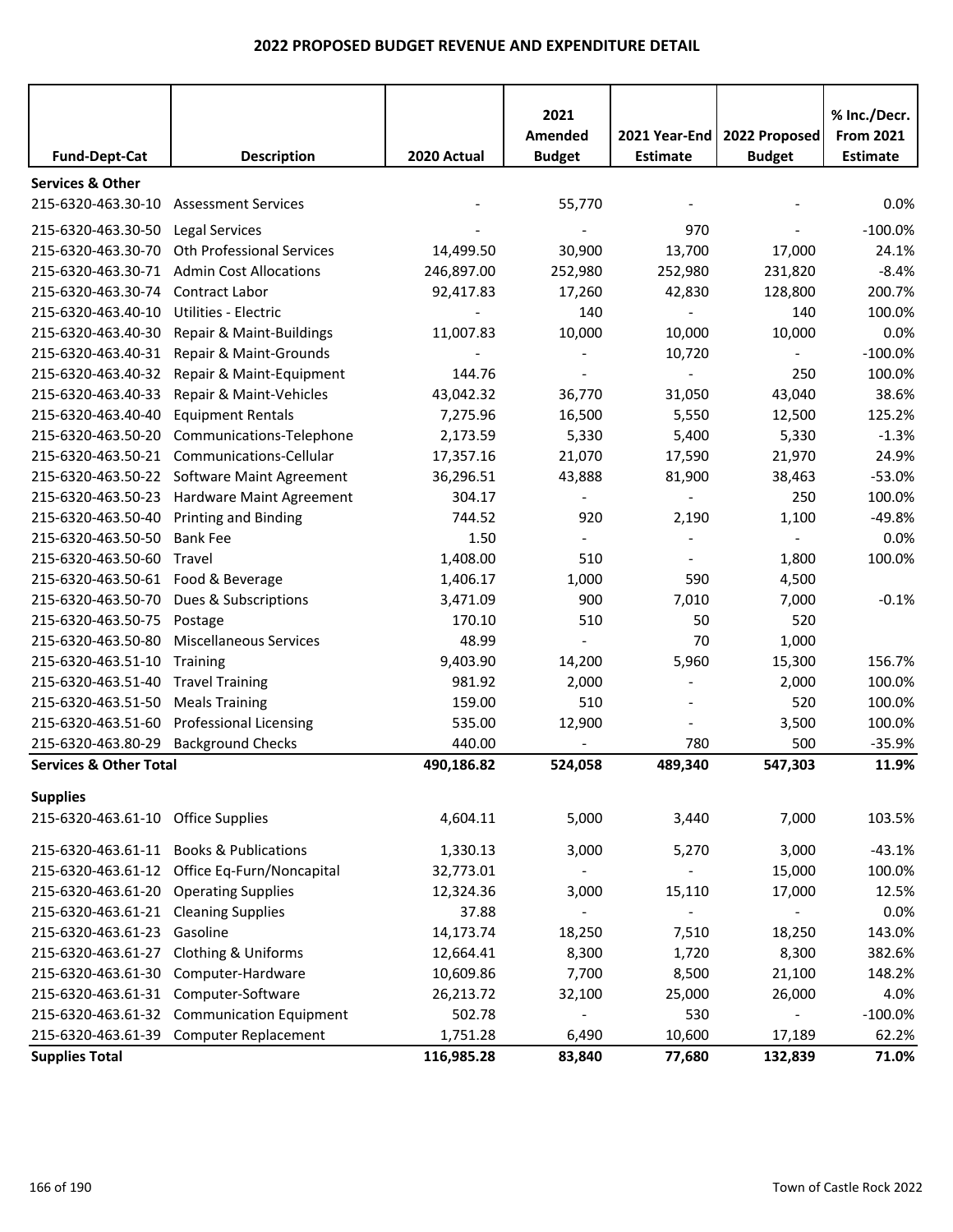| <b>Fund-Dept-Cat</b>                        | <b>Description</b>                                       | 2020 Actual  | 2021<br>Amended<br><b>Budget</b> | 2021 Year-End<br><b>Estimate</b> | 2022 Proposed<br><b>Budget</b> | % Inc./Decr.<br><b>From 2021</b><br><b>Estimate</b> |
|---------------------------------------------|----------------------------------------------------------|--------------|----------------------------------|----------------------------------|--------------------------------|-----------------------------------------------------|
| Capital                                     |                                                          |              |                                  |                                  |                                |                                                     |
| 215-6320-463.70-20                          | <b>Building Improvements</b>                             |              | 50,000                           | 50,000                           |                                | $-100.0\%$                                          |
| <b>Capital Total</b>                        |                                                          |              | 50,000                           | 50,000                           |                                | $-100.0\%$                                          |
| <b>Transfers Out</b>                        |                                                          |              |                                  |                                  |                                |                                                     |
|                                             | 215-6320-463.91-85 Vehicle Replace Program               | 72,764.00    | 77,155                           | 77,155                           | 72,742                         | -5.7%                                               |
| <b>Transfers Out Total</b>                  |                                                          | 72,764.00    | 77,155                           | 77,155                           | 72,742                         | $-5.7\%$                                            |
|                                             | <b>Building / Inspections Division Expenditure Total</b> | 3,034,679.41 | 3,389,640                        | 3,203,835                        | 3,532,334                      | 10.3%                                               |
| <b>Transfers Division Expenditures</b>      |                                                          |              |                                  |                                  |                                |                                                     |
| <b>Transfers Out</b>                        |                                                          |              |                                  |                                  |                                |                                                     |
| 215-6390-463.91-80                          | Fleet Fund                                               |              | 45,000                           | 45,000                           | 45,000                         | $0.0\%$                                             |
| <b>Transfers Out Total</b>                  |                                                          |              | 45,000                           | 45,000                           | 45,000                         | $0.0\%$                                             |
| <b>Transfers Division Expenditure Total</b> |                                                          | ۰            | 45,000                           | 45,000                           | 45,000                         | 0.0%                                                |
|                                             | <b>Development Services Fund Total Revenues</b>          | 7,675,127.04 | 7,207,441                        | 8,004,840                        | 8,092,946                      | 1.1%                                                |
|                                             | <b>Development Services Fund Total Expenditures</b>      | 6,537,825.96 | 7,931,158                        | 7,622,873                        | 7,860,408                      | 3.1%                                                |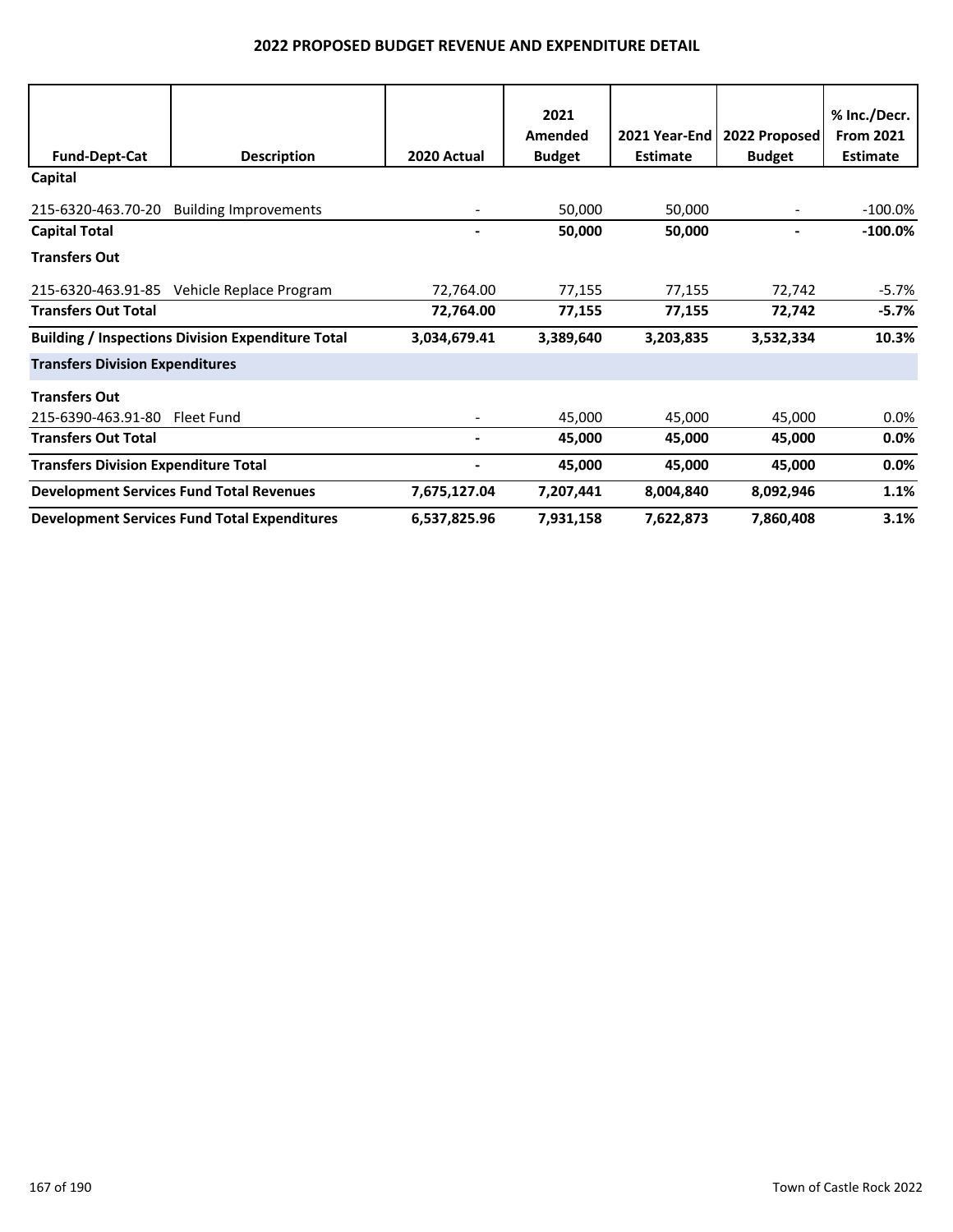| <b>Fund-Dept-Cat</b>                                                | <b>Description</b>                                | 2020 Actual       | 2021<br>Amended<br><b>Budget</b> | <b>Estimate</b>          | 2021 Year-End   2022 Proposed<br><b>Budget</b> | % Inc./Decr.<br><b>From 2021</b><br><b>Estimate</b> |
|---------------------------------------------------------------------|---------------------------------------------------|-------------------|----------------------------------|--------------------------|------------------------------------------------|-----------------------------------------------------|
| <b>Community Center Fund</b>                                        |                                                   |                   |                                  |                          |                                                |                                                     |
| <b>Administration Division Revenues</b>                             |                                                   |                   |                                  |                          |                                                |                                                     |
| <b>Intergovernmental Revenue</b>                                    |                                                   |                   |                                  |                          |                                                |                                                     |
| 216-5100-331.10-00 Operating Grants                                 |                                                   | 35,474.49         |                                  |                          |                                                | 0.0%                                                |
| <b>Intergovernmental Revenue Total</b>                              |                                                   | 35,474.49         | $\blacksquare$                   |                          |                                                | 0.0%                                                |
| <b>Administration Division Revenue Total</b>                        |                                                   | 35,474.49         | $\overline{\phantom{a}}$         | $\overline{\phantom{a}}$ | $\overline{\phantom{a}}$                       | 0.0%                                                |
| <b>Administration Division Expenditures</b>                         |                                                   |                   |                                  |                          |                                                |                                                     |
| Personnel                                                           |                                                   |                   |                                  |                          |                                                |                                                     |
|                                                                     | 216-5100-451.22-60 Employee Recognition           |                   | 1,300                            | 1,300                    | 1,300                                          | 0.0%                                                |
| <b>Personnel Total</b>                                              |                                                   |                   | 1,300                            | 1,300                    | 1,300                                          | 0.0%                                                |
| <b>Services &amp; Other</b>                                         |                                                   |                   |                                  |                          |                                                |                                                     |
|                                                                     | 216-5100-451.30-71 Admin Cost Allocations         | 10,885.00         | 13,230                           | 13,230                   | 11,880                                         | $-10.2%$                                            |
| 216-5100-451.40-40                                                  | <b>Equipment Rentals</b>                          |                   |                                  | 1,360                    |                                                | $-100.0%$                                           |
| 216-5100-451.50-10                                                  | Insurance                                         | 44,899.18         | 53,610                           | 45,000                   | 58,970                                         | 31.0%                                               |
| 216-5100-451.50-60                                                  | Travel                                            |                   | 3,600                            | $\blacksquare$           | 3,600                                          | 100.0%                                              |
| 216-5100-451.50-75 Postage                                          |                                                   |                   | 20,400                           |                          | 20,800                                         | 100.0%                                              |
| <b>Services &amp; Other Total</b>                                   |                                                   | 55,784.18         | 90,840                           | 59,590                   | 95,250                                         | 59.8%                                               |
| <b>Supplies</b>                                                     |                                                   |                   |                                  |                          |                                                |                                                     |
| 216-5100-451.61-20 Operating Supplies                               |                                                   | 20.85             |                                  | 350                      |                                                | $-100.0%$                                           |
| <b>Supplies Total</b>                                               |                                                   | 20.85             |                                  | 350                      | L.                                             | $-100.0\%$                                          |
| <b>Administration Division Expenditure Total</b>                    |                                                   | 55,805.03         | 92,140                           | 61,240                   | 96,550                                         | 57.7%                                               |
| <b>Operations Division Revenues</b>                                 |                                                   |                   |                                  |                          |                                                |                                                     |
|                                                                     |                                                   |                   |                                  |                          |                                                |                                                     |
| <b>Taxes</b>                                                        |                                                   |                   |                                  |                          |                                                |                                                     |
| 216-5110-313.10-00 Sales Tax<br>216-5110-313.11-00 Sales Tax Refund |                                                   | 2,828,798.90      | 2,674,624                        | 3,021,607                | 3,221,905                                      | 6.6%                                                |
|                                                                     | 216-5110-313.20-00 Residential Bldg Use Tax       | 445,713.00        | (2,600)<br>334,764               | (2,600)<br>597,526       | (2,600)<br>433,409                             | 0.0%<br>$-27.5%$                                    |
| 216-5110-313.30-00 Motor Vehicle Tax                                |                                                   | 400,495.69        | 458,716                          | 412,511                  | 424,886                                        | 3.0%                                                |
| <b>Taxes Total</b>                                                  |                                                   | 3,675,007.59      | 3,465,504                        | 4,029,044                | 4,077,600                                      | 1.2%                                                |
|                                                                     |                                                   |                   |                                  |                          |                                                |                                                     |
| <b>Charges for Service</b>                                          |                                                   |                   |                                  |                          |                                                |                                                     |
| 216-5110-341.55-00                                                  | Pro Shop Sales                                    | 5,108.10          | 15,606                           | 15,606                   | 16,093                                         | 3.1%                                                |
| 216-5110-341.56-00                                                  | <b>Concession Sales</b>                           | 1,679.41          | 2,601                            | 2,601                    | 2,682                                          | 3.1%                                                |
| 216-5110-341.61-00                                                  | Daily Admission                                   | 111,561.60        | 357,714                          | 266,105                  | 274,412                                        | 3.1%                                                |
| 216-5110-341.62-00<br>216-5110-341.64-00                            | Pass-Punchcard                                    | 294,775.58        | 967,263                          | 832,066                  | 858,043                                        | 3.1%                                                |
| 216-5110-341.65-00                                                  | <b>Facility Rental</b><br><b>Equipment Rental</b> | 5,457.08<br>37.10 | 31,212<br>520                    | 20,000<br>520            | 20,220<br>535                                  | 1.1%<br>2.9%                                        |
| 216-5110-341.66-00                                                  | Programs                                          | 11,724.00         |                                  |                          |                                                | 0.0%                                                |
| 216-5110-341.72-00                                                  | Pass-Punchcard Empl Ben                           | 163,415.61        | 225,656                          | 191,207                  | 197,176                                        | 3.1%                                                |
| <b>Charges for Service Total</b>                                    |                                                   | 593,758.48        | 1,600,572                        | 1,328,105                | 1,369,161                                      | 3.1%                                                |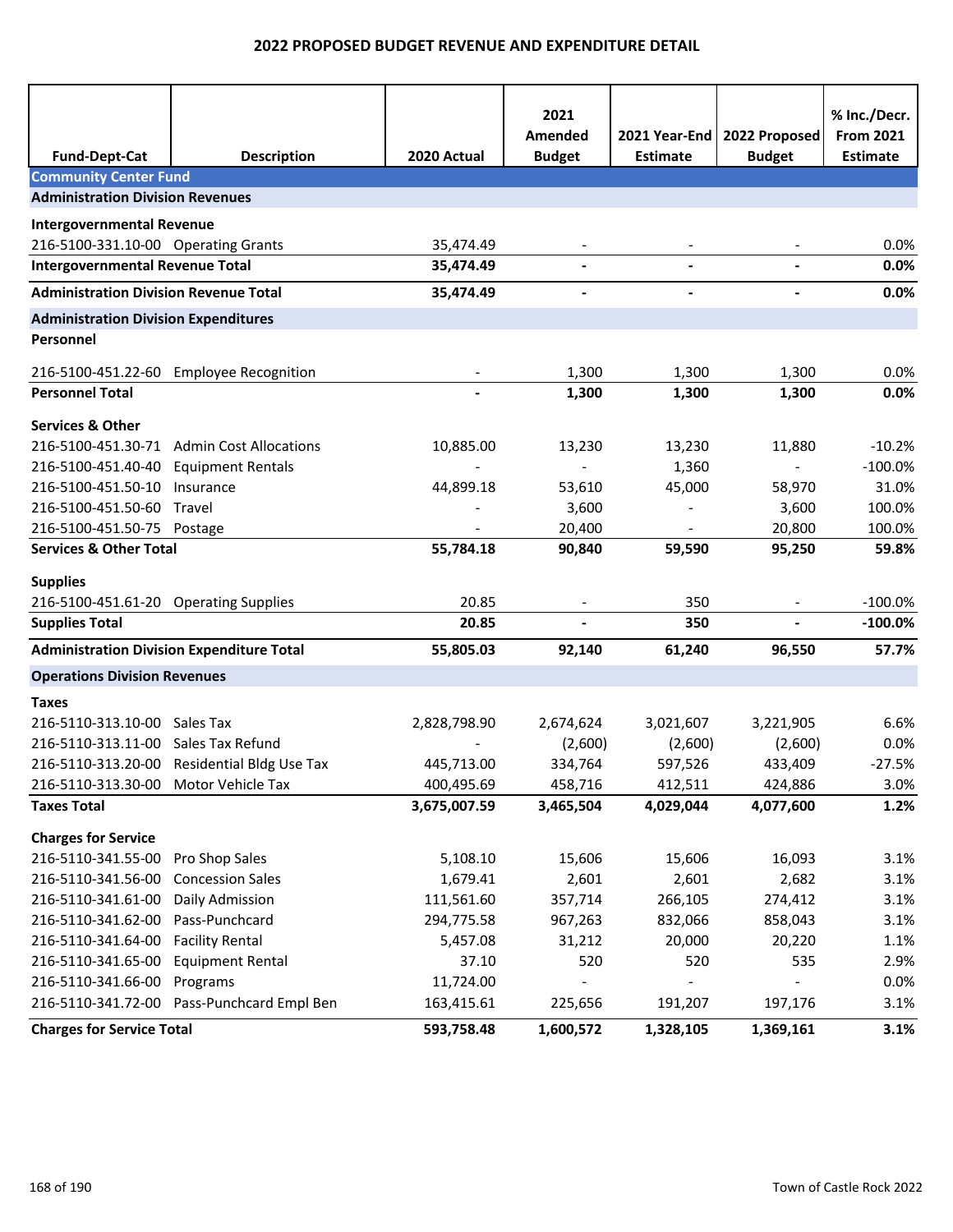|                                            |                                              |              | 2021          |                 |               | % Inc./Decr.     |
|--------------------------------------------|----------------------------------------------|--------------|---------------|-----------------|---------------|------------------|
|                                            |                                              |              | Amended       | 2021 Year-End l | 2022 Proposed | <b>From 2021</b> |
| <b>Fund-Dept-Cat</b>                       | <b>Description</b>                           | 2020 Actual  | <b>Budget</b> | <b>Estimate</b> | <b>Budget</b> | <b>Estimate</b>  |
| <b>Investment Earnings</b>                 |                                              |              |               |                 |               |                  |
| 216-5110-361.10-00 Interest                |                                              | 15,959.41    | 7,704         | 7,704           | 11,903        | 54.5%            |
| 216-5110-361.30-00 Market Change           |                                              | 7,266.08     |               |                 |               | 0.0%             |
| <b>Investment Earnings Total</b>           |                                              | 23,225.49    | 7,704         | 7,704           | 11,903        | 54.5%            |
| <b>Contributions &amp; Donations</b>       |                                              |              |               |                 |               |                  |
|                                            | 216-5110-380.00-00 Contributions & Donations | 1,000.00     |               |                 |               | 0.0%             |
| <b>Contributions &amp; Donations Total</b> |                                              | 1,000.00     |               |                 |               | 0.0%             |
| <b>Other Revenue</b>                       |                                              |              |               |                 |               |                  |
|                                            | 216-5110-341.60-00 Vend Machine Commission   |              | 26,010        |                 |               | 0.0%             |
| 216-5110-395.60-00                         | Misc Revenue                                 | 2,919.51     |               | 2,000           | 2,000         | 0.0%             |
| <b>Other Revenue Total</b>                 |                                              | 2,919.51     | 26,010        | 2,000           | 2,000         | 0.0%             |
| <b>Operations Division Revenue Total</b>   |                                              | 4,295,911.07 | 5,099,790     | 5,366,853       | 5,460,664     | 1.8%             |
| <b>Operations Division Expenditures</b>    |                                              |              |               |                 |               |                  |
| Personnel                                  |                                              |              |               |                 |               |                  |
| 216-5110-451.10-10 Regular                 |                                              | 427,354.04   | 432,120       | 464,850         | 497,580       | 7.0%             |
| 216-5110-451.10-20                         | Part-Time                                    | 193,449.52   | 388,440       | 388,440         | 388,440       | 0.0%             |
| 216-5110-451.10-40                         | Overtime                                     | 3,695.06     | 2,490         | 2,490           | 2,490         | 0.0%             |
| 216-5110-451.20-10 Social Security         |                                              | 38,074.26    | 51,030        | 52,800          | 55,090        | 4.3%             |
| 216-5110-451.20-20                         | Medicare                                     | 9,095.51     | 11,930        | 12,350          | 12,880        | 4.3%             |
| 216-5110-451.20-30                         | Unemployment                                 | 1,925.88     | 2,470         | 2,570           | 2,670         | 3.9%             |
|                                            | 216-5110-451.20-40 Workers Compensation      | 4,833.91     | 12,050        | 10,800          | 11,590        | 7.3%             |
|                                            | 216-5110-451.20-41 Workers Comp Claims       | 406.19       | 4,340         | 4,340           | 180           | -95.9%           |
| 216-5110-451.20-50                         | Medical & Dental                             | 70,561.31    | 75,170        | 95,860          | 115,900       | 20.9%            |
| 216-5110-451.20-55 Vision Benefit          |                                              | 417.58       | 360           | 430             | 510           | 18.6%            |
| 216-5110-451.20-60                         | Life, LTD, AD&D                              | 2,130.40     | 2,590         | 2,320           | 2,460         | 6.0%             |
| 216-5110-451.20-70                         | Retirement                                   | 32,422.41    | 22,110        | 32,460          | 34,830        | 7.3%             |
| 216-5110-451.22-05 Other Benefits          |                                              | 3,241.85     | 3,410         | 3,410           | 3,410         | 0.0%             |
|                                            | 216-5110-451.22-80 Rec Center Membership     | 362.14       | 1,430         | 1,750           | 2,240         | 28.0%            |
| <b>Personnel Total</b>                     |                                              | 787,970.06   | 1,009,940     | 1,074,870       | 1,130,270     | 5.2%             |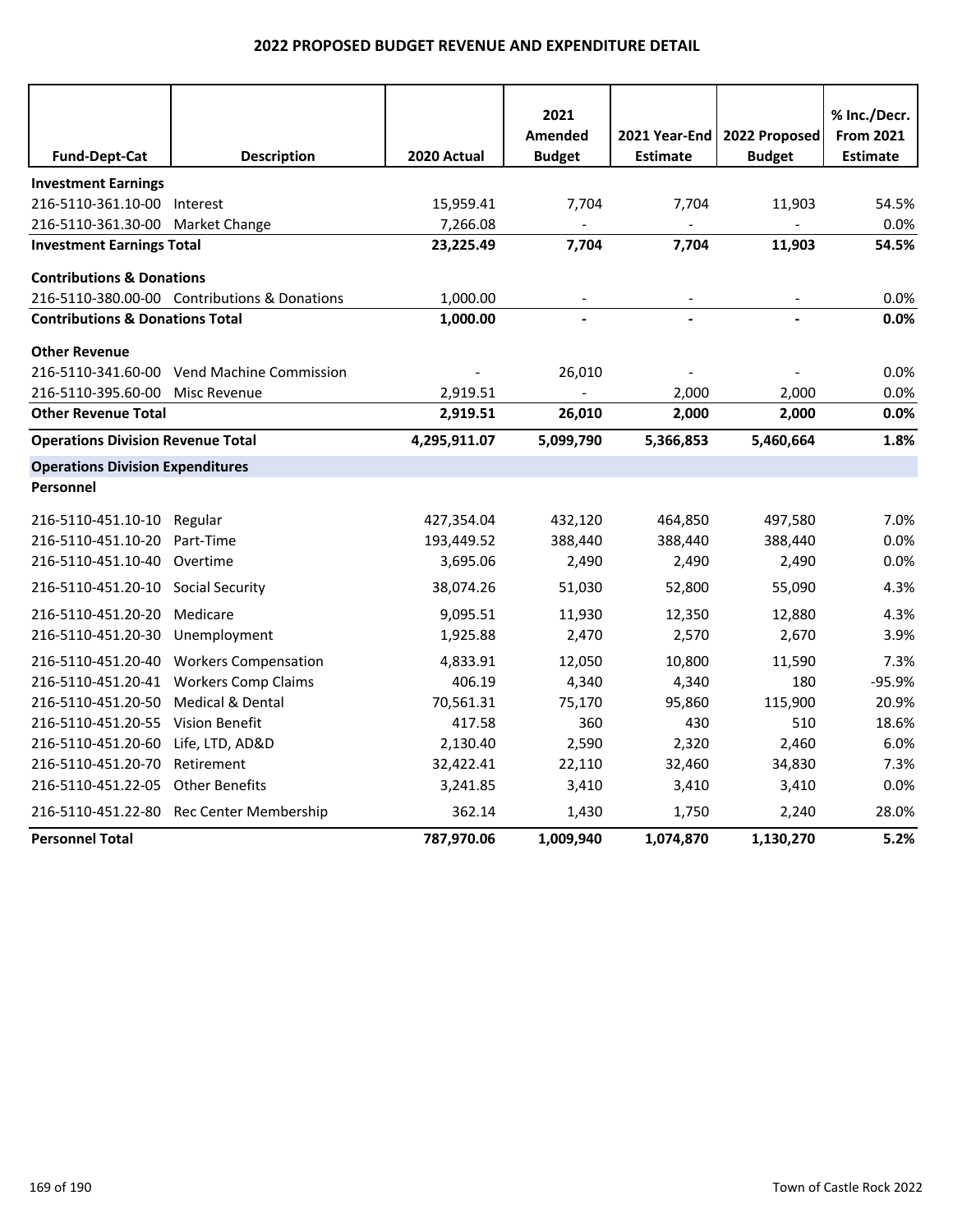|                                       |                                              |             | 2021<br>Amended |                                    |                                | % Inc./Decr.<br><b>From 2021</b> |
|---------------------------------------|----------------------------------------------|-------------|-----------------|------------------------------------|--------------------------------|----------------------------------|
| <b>Fund-Dept-Cat</b>                  | <b>Description</b>                           | 2020 Actual | <b>Budget</b>   | 2021 Year-End  <br><b>Estimate</b> | 2022 Proposed<br><b>Budget</b> | <b>Estimate</b>                  |
| <b>Services &amp; Other</b>           |                                              |             |                 |                                    |                                |                                  |
|                                       | 216-5110-451.30-70 Oth Professional Services | 9,683.01    | 18,710          | 24,921                             | 18,710                         | $-24.9%$                         |
|                                       | 216-5110-451.30-71 Admin Cost Allocations    | 362,334.00  | 149,290         | 149,290                            | 134,000                        | $-10.2%$                         |
| 216-5110-451.30-74 Contract Labor     |                                              | 1,929.50    | 7,140           |                                    | 7,140                          | 100.0%                           |
| 216-5110-451.40-10                    | Utilities - Electric                         | 157,660.83  | 205,700         | 157,770                            | 198,000                        | 25.5%                            |
|                                       | 216-5110-451.40-11 Utilities - Natural Gas   | 39,826.15   | 105,000         | 67,880                             | 90,000                         | 32.6%                            |
|                                       | 216-5110-451.40-12 Water-Stormwater-Sewer    | 42,379.77   | 60,480          | 34,370                             | 55,000                         | 60.0%                            |
| 216-5110-451.40-20                    | <b>Custodial Services</b>                    |             | 950             |                                    | 950                            | 100.0%                           |
| 216-5110-451.40-23                    | <b>Disposal Services</b>                     | 3,398.20    | 5,100           | 4,910                              | 5,100                          | 3.9%                             |
| 216-5110-451.40-26                    | <b>Recycling Services</b>                    | 4,544.85    | 2,040           | 4,360                              | 2,040                          | $-53.2%$                         |
| 216-5110-451.40-30                    | Repair & Maint-Buildings                     | 34,156.70   | 70,380          | 50,940                             | 70,380                         | 38.2%                            |
| 216-5110-451.40-32                    | Repair & Maint-Equipment                     | 9,883.93    | 15,600          | 28,850                             | 15,600                         | $-45.9%$                         |
| 216-5110-451.40-40                    | <b>Equipment Rentals</b>                     | 15,218.37   | 20,400          | 7,710                              | 20,800                         | 169.8%                           |
| 216-5110-451.50-20                    | Communications-Telephone                     | 11,575.01   | 9,250           | 11,270                             | 11,580                         | 2.8%                             |
|                                       | 216-5110-451.50-21 Communications-Cellular   | 15,424.43   | 16,110          | 15,220                             | 16,110                         | 5.9%                             |
|                                       | 216-5110-451.50-22 Software Maint Agreement  | 14,450.62   | 21,700          | 100,000                            | 50,276                         | $-49.7%$                         |
| 216-5110-451.50-40                    | <b>Printing and Binding</b>                  | 25,464.54   | 61,200          | 61,200                             | 61,200                         | 0.0%                             |
| 216-5110-451.50-50                    | <b>Bank Fee</b>                              | 42,217.98   | 45,900          | 61,000                             | 45,900                         | $-24.8%$                         |
| 216-5110-451.50-51 Administrative Fee |                                              | 22,700.17   | 26,511          | 23,126                             | 23,744                         | 2.7%                             |
| 216-5110-451.50-60                    | Travel                                       | 742.19      | 1,000           | 530                                | 1,000                          | 88.7%                            |
| 216-5110-451.50-61 Food & Beverage    |                                              | 908.22      |                 |                                    |                                | 0.0%                             |
|                                       | 216-5110-451.50-70 Dues & Subscriptions      | 2,890.99    | 4,300           | 5,850                              | 4,400                          | $-24.8%$                         |
| 216-5110-451.50-75                    | Postage                                      | 253.05      | 1,000           | 100                                | 1,000                          |                                  |
| 216-5110-451.51-10 Training           |                                              | 775.00      | 4,600           | 480                                | 4,700                          |                                  |
| 216-5110-451.51-40                    | <b>Travel Training</b>                       |             | 2,040           |                                    | 2,040                          | 100.0%                           |
| 216-5110-451.51-50                    | <b>Meals Training</b>                        |             | 500             |                                    | 500                            | 100.0%                           |
| 216-5110-451.80-33                    | Donation                                     |             | 500             |                                    | 500                            | 100.0%                           |
| 216-5110-451.80-60                    | <b>Bad Debt Expense</b>                      | 151.00      |                 |                                    |                                | 0.0%                             |
| <b>Services &amp; Other Total</b>     |                                              | 818,568.51  | 855,401         | 809,777                            | 840,670                        | 3.8%                             |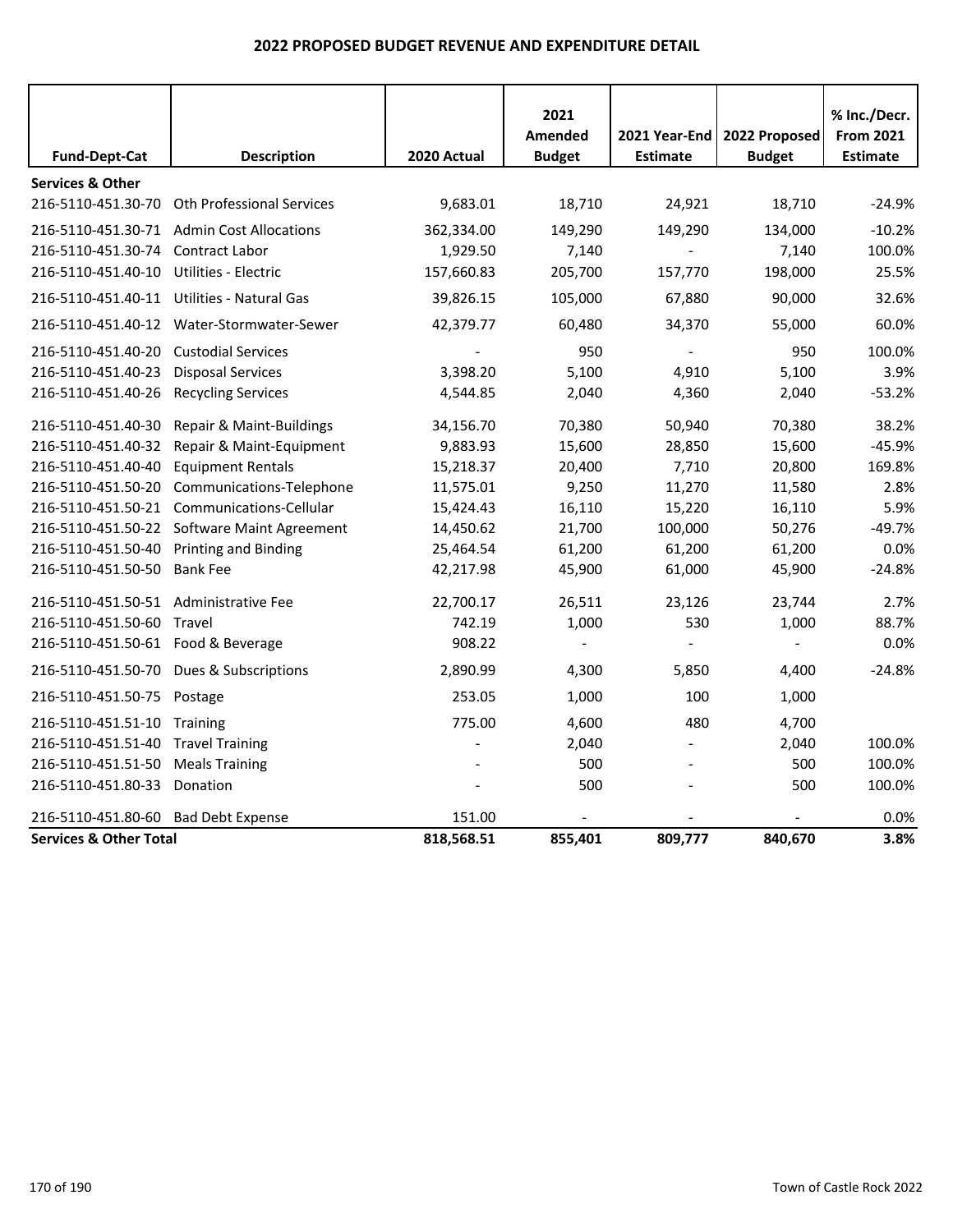|                                                |                                             |              | 2021<br>Amended          | 2021 Year-End            | 2022 Proposed  | % Inc./Decr.<br><b>From 2021</b> |
|------------------------------------------------|---------------------------------------------|--------------|--------------------------|--------------------------|----------------|----------------------------------|
| <b>Fund-Dept-Cat</b>                           | <b>Description</b>                          | 2020 Actual  | <b>Budget</b>            | <b>Estimate</b>          | <b>Budget</b>  | Estimate                         |
| <b>Supplies</b>                                |                                             |              |                          |                          |                |                                  |
| 216-5110-451.61-10 Office Supplies             |                                             | 982.95       | 7,000                    | 2,534                    | 7,000          | 176.2%                           |
| 216-5110-451.61-20 Operating Supplies          |                                             | 73,050.50    | 63,000                   | 45,000                   | 63,600         | 41.3%                            |
| 216-5110-451.61-21 Cleaning Supplies           |                                             | 6,118.79     | 6,560                    | 10,824                   | 6,560          | $-39.4%$                         |
| 216-5110-451.61-23                             | Gasoline                                    | 109.58       |                          | $\overline{\phantom{a}}$ |                | 0.0%                             |
| 216-5110-451.61-27 Clothing & Uniforms         |                                             | 625.95       | 2,600                    | 2,600                    | 2,700          | 3.9%                             |
| 216-5110-451.61-30 Computer-Hardware           |                                             | 11,446.98    | 2,020                    | 4,000                    | 2,020          | $-49.5%$                         |
| 216-5110-451.61-31 Computer-Software           |                                             | 52,702.57    | 63,230                   | 52,700                   | 63,230         | 20.0%                            |
|                                                | 216-5110-451.61-32 Telecommunication Eqpmnt | 17.98        |                          |                          |                | 0.0%                             |
|                                                | 216-5110-451.61-39 Computer Replacement     |              | 6,350                    | 1,036                    | $\blacksquare$ | $-100.0%$                        |
|                                                | 216-5110-451.62-10 Pro Shop Merchandise     | 281.72       |                          | 810                      |                | $-100.0%$                        |
|                                                | 216-5110-451.62-20 Concession Merchandise   | 197.91       | 3,000                    |                          | 3,000          | 100.0%                           |
|                                                | 216-5110-451.62-30 Recreation Merchandise   |              | 10,500                   |                          | 10,500         | 100.0%                           |
| <b>Supplies Total</b>                          |                                             | 145,534.93   | 164,260                  | 119,504                  | 158,610        | 32.7%                            |
| <b>Operations Division Expenditure Total</b>   |                                             | 1,752,073.50 | 2,029,601                | 2,004,151                | 2,129,550      | 6.3%                             |
| <b>Special Programs Division Revenues</b>      |                                             |              |                          |                          |                |                                  |
|                                                |                                             |              |                          |                          |                |                                  |
| <b>Charges for Service</b>                     |                                             |              |                          |                          |                |                                  |
| 216-5111-341.64-00 Facility Rental             |                                             | 50,628.71    | 78,030                   | 78,030                   | 80,466         | 3.1%                             |
| 216-5111-341.66-00 Programs                    |                                             | 55,258.18    | 52,132                   | 52,132                   | 55,341         | 6.2%                             |
| <b>Charges for Service Total</b>               |                                             | 105,886.89   | 130,162                  | 130,162                  | 135,807        | 4.3%                             |
| <b>Special Programs Division Revenue Total</b> |                                             | 105,886.89   | 130,162                  | 130,162                  | 135,807        | 4.3%                             |
| <b>Special Programs Division Expenditures</b>  |                                             |              |                          |                          |                |                                  |
| Personnel                                      |                                             |              |                          |                          |                |                                  |
| 216-5111-451.10-10 Regular                     |                                             | 59,058.88    | 64,820                   | 66,100                   | 68,070         | 3.0%                             |
| 216-5111-451.10-20                             | Part-Time                                   | 70,894.98    | 10,000                   | 10,000                   | 10,000         | 0.0%                             |
| 216-5111-451.10-30 Seasonal                    |                                             | 844.78       | 10,000                   | 10,000                   | 10,000         | 0.0%                             |
| 216-5111-451.10-40 Overtime                    |                                             | 866.67       | $\blacksquare$           | $\blacksquare$           | $\blacksquare$ | 0.0%                             |
| 216-5111-451.20-10 Social Security             |                                             | 8,300.65     | 5,260                    | 5,220                    | 5,460          | 4.6%                             |
| 216-5111-451.20-20 Medicare                    |                                             | 1,941.30     | 1,230                    | 1,220                    | 1,280          | 4.9%                             |
| 216-5111-451.20-30 Unemployment                |                                             | 418.55       | 250                      | 260                      | 260            | 0.0%                             |
|                                                | 216-5111-451.20-40 Workers Compensation     | 1,938.22     | 1,430                    | 1,310                    | 1,540          | 17.6%                            |
|                                                | 216-5111-451.20-41 Workers Comp Claims      |              | 560                      | 560                      | $\sim$         | $-100.0\%$                       |
| 216-5111-451.20-50 Medical & Dental            |                                             | 23,412.70    |                          | 17,260                   | 18,340         | 6.3%                             |
| 216-5111-451.20-55 Vision Benefit              |                                             | 135.13       | $\overline{\phantom{a}}$ | 100                      | 90             | $-10.0%$                         |
| 216-5111-451.20-60 Life, LTD, AD&D             |                                             | 318.91       | 390                      | 340                      | 360            | 5.9%                             |
| 216-5111-451.20-70 Retirement                  |                                             | 5,847.79     | 4,540                    | 5,100                    | 4,770          | $-6.5%$                          |
|                                                | 216-5111-451.22-80 Rec Center Membership    | 736.36       | 60                       | 60                       | 60             | 0.0%                             |
| <b>Personnel Total</b>                         |                                             | 174,714.92   | 98,540                   | 117,530                  | 120,230        | 2.3%                             |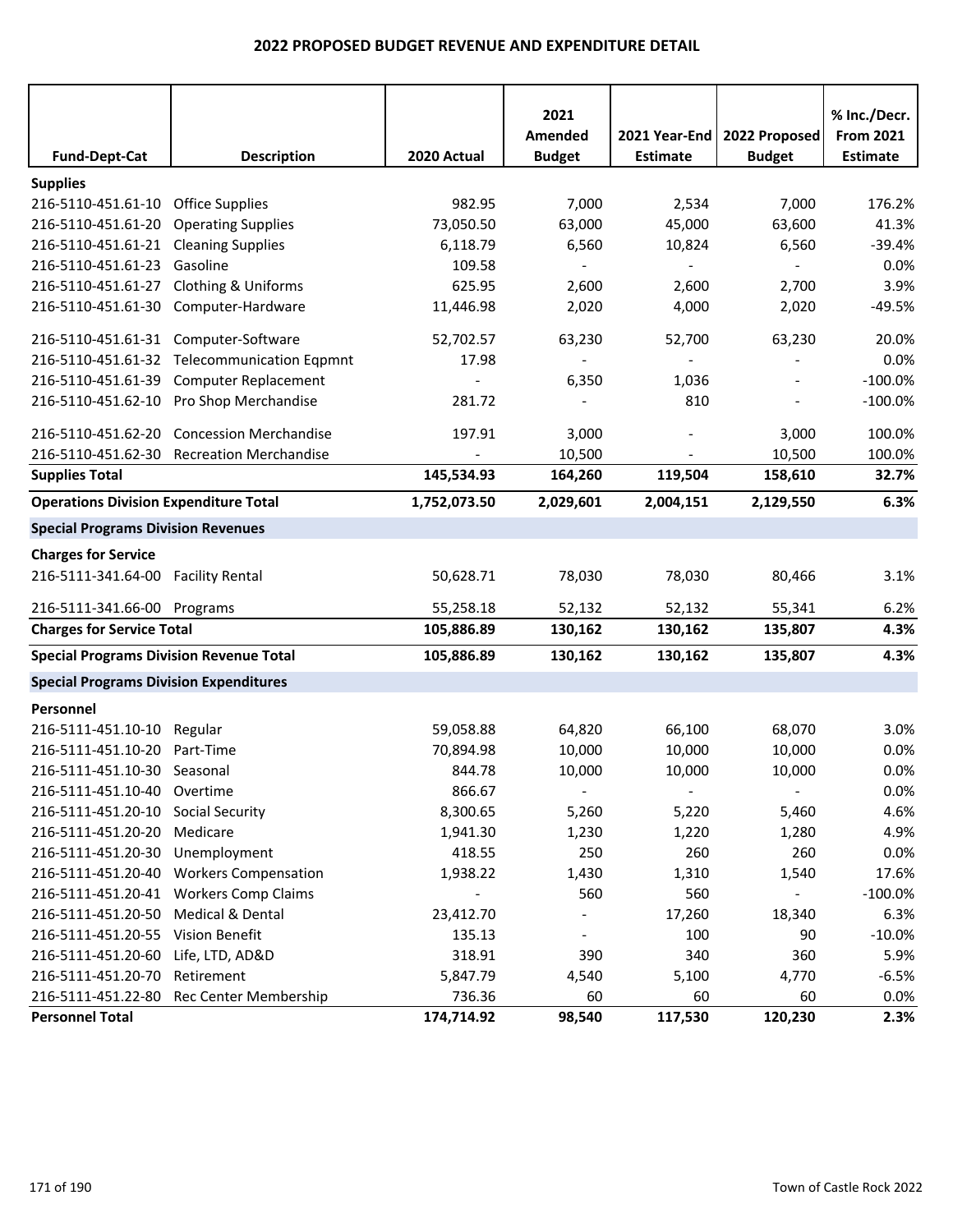|                                    |                                                    |             | 2021           |                          |                          | % Inc./Decr.     |
|------------------------------------|----------------------------------------------------|-------------|----------------|--------------------------|--------------------------|------------------|
|                                    |                                                    |             | <b>Amended</b> | 2021 Year-End            | 2022 Proposed            | <b>From 2021</b> |
| <b>Fund-Dept-Cat</b>               | <b>Description</b>                                 | 2020 Actual | <b>Budget</b>  | <b>Estimate</b>          | <b>Budget</b>            | <b>Estimate</b>  |
| <b>Services &amp; Other</b>        |                                                    |             |                |                          |                          |                  |
| 216-5111-451.30-70                 | Oth Professional Services                          | 60,787.80   | 70,780         | 25,600                   | 70,780                   | 176.5%           |
|                                    | 216-5111-451.30-71 Admin Cost Allocations          | 40,572.00   | 47,560         | 47,560                   | 42,690                   | $-10.2%$         |
| 216-5111-451.30-72                 | Marketing                                          | 500.00      |                |                          |                          | 0.0%             |
| 216-5111-451.30-74                 | Contract Labor                                     | 27,551.00   |                | 14,550                   | $\overline{\phantom{a}}$ | $-100.0%$        |
| 216-5111-451.40-10                 | Utilities - Electric                               | 4,280.19    | 7,000          | 4,700                    | 7,000                    | 48.9%            |
| 216-5111-451.40-12                 | Water-Stormwater-Sewer                             | 12,327.88   | 12,660         | 12,240                   | 12,660                   | 3.4%             |
| 216-5111-451.40-23                 | <b>Disposal Services</b>                           |             | 1,000          |                          | 1,000                    | 100.0%           |
| 216-5111-451.40-25                 | <b>Portable Restrooms</b>                          |             | 5,000          | $\overline{\phantom{a}}$ | 5,000                    | 100.0%           |
| 216-5111-451.40-30                 | Repair & Maint-Buildings                           | 353.16      |                | 1,310                    |                          | $-100.0%$        |
| 216-5111-451.40-40                 | <b>Equipment Rentals</b>                           |             | 750            |                          | 750                      | 100.0%           |
| 216-5111-451.40-41                 | <b>Facility Rental</b>                             |             | 2,000          |                          | 2,000                    | 100.0%           |
| 216-5111-451.50-10                 | Insurance                                          |             | 290            |                          | 320                      | 100.0%           |
| 216-5111-451.50-30                 | Advertising                                        | 232.72      |                | 1,000                    |                          | $-100.0%$        |
| 216-5111-451.50-40                 | Printing and Binding                               | 2,151.25    | 5,000          |                          | 5,000                    | 100.0%           |
| 216-5111-451.50-61 Food & Beverage |                                                    | 308.60      | 11,200         | 1,630                    | 11,500                   |                  |
| 216-5111-451.50-70                 | Dues & Subscriptions                               | 99.00       | 1,000          |                          | 1,000                    | 100.0%           |
| 216-5111-451.51-10                 | Training                                           | 90.00       |                |                          |                          | 0.0%             |
| 216-5111-451.51-40 Travel Training |                                                    | 1,864.75    |                |                          |                          | 0.0%             |
| 216-5111-451.51-50 Meals Training  |                                                    | 162.50      |                |                          |                          | 0.0%             |
| <b>Services &amp; Other Total</b>  |                                                    | 151,280.85  | 164,240        | 108,590                  | 159,700                  | 47.1%            |
| <b>Supplies</b>                    |                                                    |             |                |                          |                          |                  |
| 216-5111-451.61-10                 | <b>Office Supplies</b>                             | 705.76      |                | 200                      |                          | $-100.0%$        |
| 216-5111-451.61-11                 | <b>Books &amp; Publications</b>                    |             |                | 4,290                    |                          | $-100.0%$        |
| 216-5111-451.61-20                 | <b>Operating Supplies</b>                          | 50,934.39   | 35,000         | 53,000                   | 35,400                   | $-33.2%$         |
| 216-5111-451.61-23                 | Gasoline                                           | 25.46       | 140            |                          | 140                      | 100.0%           |
| 216-5111-451.61-27                 | Clothing & Uniforms                                | 388.61      | 2,500          | 4,070                    | 2,600                    | $-36.1%$         |
| 216-5111-451.61-30                 | Computer-Hardware                                  |             |                | 4,780                    |                          | $-100.0%$        |
| 216-5111-451.61-39                 | <b>Computer Replacement</b>                        |             | 2,320          | 3,110                    |                          | $-100.0%$        |
| <b>Supplies Total</b>              |                                                    | 52,054.22   | 39,960         | 69,450                   | 38,140                   | $-45.1%$         |
|                                    | <b>Special Programs Division Expenditure Total</b> | 378,049.99  | 302,740        | 295,570                  | 318,070                  | 7.6%             |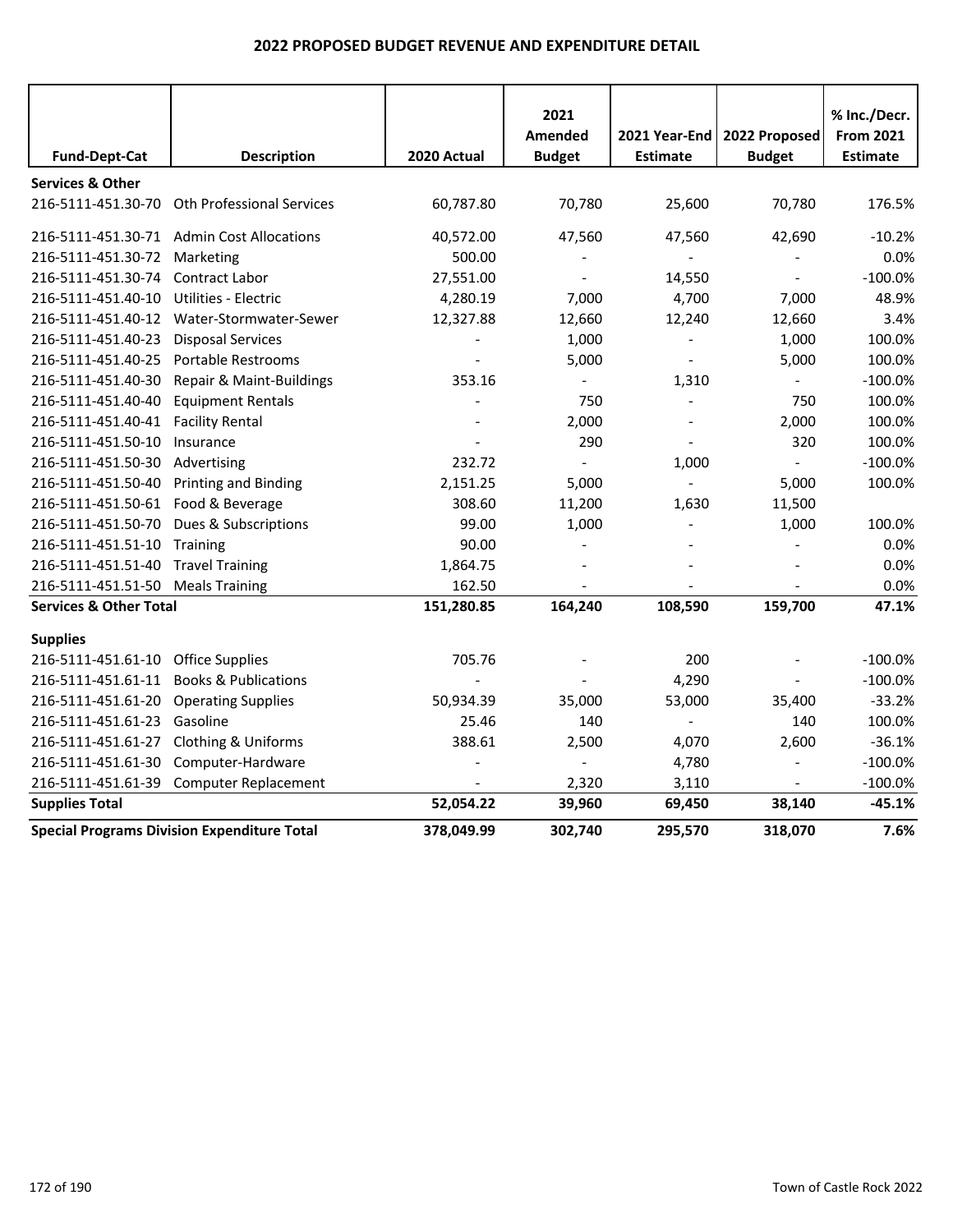| <b>Fund-Dept-Cat</b>                           | <b>Description</b>                                 | 2020 Actual              | 2021<br>Amended<br><b>Budget</b> | 2021 Year-End<br><b>Estimate</b> | 2022 Proposed<br><b>Budget</b> | % Inc./Decr.<br><b>From 2021</b><br><b>Estimate</b> |
|------------------------------------------------|----------------------------------------------------|--------------------------|----------------------------------|----------------------------------|--------------------------------|-----------------------------------------------------|
| <b>Birthday Parties Division Revenues</b>      |                                                    |                          |                                  |                                  |                                |                                                     |
| <b>Charges for Service</b>                     |                                                    |                          |                                  |                                  |                                |                                                     |
| 216-5120-341.66-00 Programs                    |                                                    | 4,089.00                 | 34,755                           | 25,000                           | 25,780                         | 3.1%                                                |
| <b>Charges for Service Total</b>               |                                                    | 4,089.00                 | 34,755                           | 25,000                           | 25,780                         | 3.1%                                                |
| <b>Birthday Parties Division Revenue Total</b> |                                                    | 4,089.00                 | 34,755                           | 25,000                           | 25,780                         | 3.1%                                                |
| <b>Birthday Parties Division Expenditures</b>  |                                                    |                          |                                  |                                  |                                |                                                     |
| Personnel                                      |                                                    |                          |                                  |                                  |                                |                                                     |
| 216-5120-451.10-20 Part-Time                   |                                                    | 4,006.56                 | 35,070                           | 35,070                           | 35,070                         | 0.0%                                                |
| 216-5120-451.20-10 Social Security             |                                                    | 249.25                   | 2,170                            | 2,170                            | 2,170                          | 0.0%                                                |
| 216-5120-451.20-20                             | Medicare                                           | 58.29                    | 510                              | 510                              | 510                            | 0.0%                                                |
| 216-5120-451.20-30                             | Unemployment                                       | 12.02                    | 110                              | 110                              | 110                            | 0.0%                                                |
|                                                | 216-5120-451.20-40 Workers Compensation            | 58.29                    | 730                              | 720                              | 730                            | 1.4%                                                |
|                                                | 216-5120-451.20-41 Workers Comp Claims             | $\overline{\phantom{a}}$ | 220                              | 220                              | $\blacksquare$                 | $-100.0%$                                           |
|                                                | 216-5120-451.22-80 Rec Center Membership           | 126.60                   | 800                              | 800                              | 800                            | 0.0%                                                |
| <b>Personnel Total</b>                         |                                                    | 4,511.01                 | 39,610                           | 39,600                           | 39,390                         | $-0.5%$                                             |
| <b>Services &amp; Other</b>                    |                                                    |                          |                                  |                                  |                                |                                                     |
|                                                | 216-5120-451.30-71 Admin Cost Allocations          | 7,916.00                 | 9,780                            | 9,780                            | 8,770                          | $-10.3%$                                            |
| 216-5120-451.80-29 Background Checks           |                                                    |                          | 250                              |                                  | 250                            | 100.0%                                              |
| <b>Services &amp; Other Total</b>              |                                                    | 7,916.00                 | 10,030                           | 9,780                            | 9,020                          | $-7.8%$                                             |
| <b>Supplies</b>                                |                                                    |                          |                                  |                                  |                                |                                                     |
| 216-5120-451.61-20 Operating Supplies          |                                                    | 24.74                    | 10,000                           |                                  | 10,100                         | 100.0%                                              |
| <b>Supplies Total</b>                          |                                                    | 24.74                    | 10,000                           |                                  | 10,100                         | 100.0%                                              |
|                                                | <b>Birthday Parties Division Expenditure Total</b> | 12,451.75                | 59,640                           | 49,380                           | 58,510                         | 18.5%                                               |
| <b>Aquatics Division Revenues</b>              |                                                    |                          |                                  |                                  |                                |                                                     |
| <b>Charges for Service</b>                     |                                                    |                          |                                  |                                  |                                |                                                     |
| 216-5125-341.56-00 Concession Sales            |                                                    | 6.00                     | 4,162                            | 2,500                            | 2,578                          | 3.1%                                                |
| 216-5125-341.58-00                             | Ind Training-Lessons                               | 1,364.50                 | 15,606                           | 15,606                           | 16,093                         | 3.1%                                                |
| 216-5125-341.64-00                             | <b>Facility Rental</b>                             | 19,058.79                | 36,414                           | 36,414                           | 37,550                         | 3.1%                                                |
| 216-5125-341.66-00                             | Programs                                           | 10,553.77                | 104,475                          | 104,475                          | 110,904                        | 6.2%                                                |
| 216-5125-341.67-00                             | <b>Burgess Pool</b>                                | 97,983.00                | 67,626                           | 67,626                           | 69,737                         | 3.1%                                                |
| 216-5125-341.68-00                             | <b>Butterfield Pool</b>                            |                          | 20,808                           | 20,808                           | 21,457                         | 3.1%                                                |
| 216-5125-341.69-00 Group Lessons               |                                                    | 4,405.84                 | 41,616                           | 41,616                           | 42,914                         | 3.1%                                                |
| <b>Charges for Service Total</b>               |                                                    | 133,371.90               | 290,707                          | 289,045                          | 301,233                        | 4.2%                                                |
| <b>Aquatics Division Revenue Total</b>         |                                                    | 133,371.90               | 290,707                          | 289,045                          | 301,233                        | 4.2%                                                |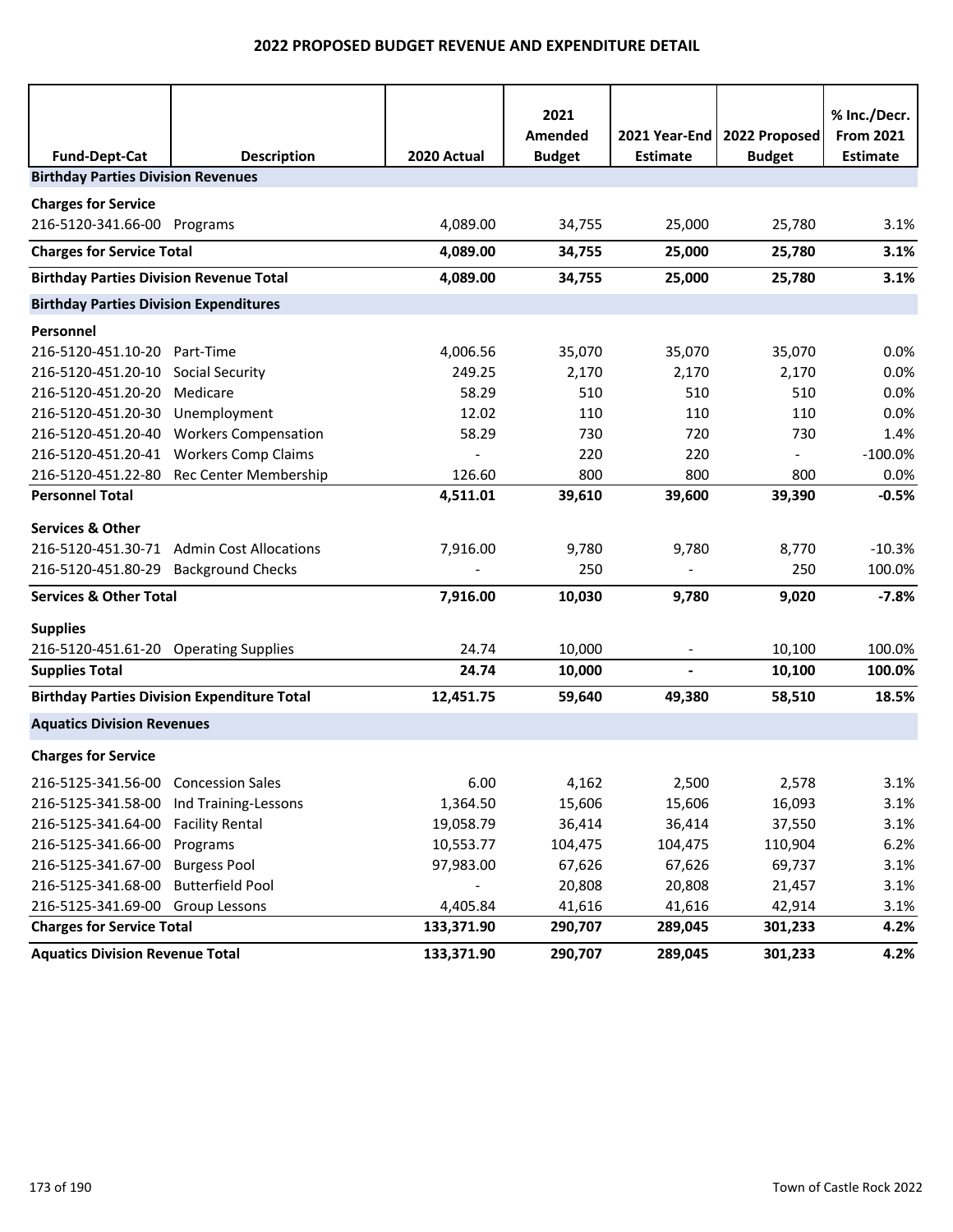| <b>Fund-Dept-Cat</b>                  | <b>Description</b>                          | 2020 Actual | 2021<br>Amended<br><b>Budget</b> | 2021 Year-End<br><b>Estimate</b> | 2022 Proposed<br><b>Budget</b> | % Inc./Decr.<br><b>From 2021</b><br><b>Estimate</b> |
|---------------------------------------|---------------------------------------------|-------------|----------------------------------|----------------------------------|--------------------------------|-----------------------------------------------------|
| <b>Aquatics Division Expenditures</b> |                                             |             |                                  |                                  |                                |                                                     |
|                                       |                                             |             |                                  |                                  |                                |                                                     |
| Personnel                             |                                             |             |                                  |                                  |                                |                                                     |
| 216-5125-451.10-10                    | Regular                                     | 197,511.46  | 206,600<br>630,340               | 210,990<br>630,340               | 213,710                        | 1.3%                                                |
| 216-5125-451.10-20                    | Part-Time                                   | 435,114.08  |                                  |                                  | 630,340                        | 0.0%                                                |
| 216-5125-451.10-30                    | Seasonal                                    | 4,918.01    | 100,090                          | 100,090                          | 100,090                        | 0.0%                                                |
| 216-5125-451.10-40                    | Overtime                                    | 7,695.07    | 5,590                            | 5,590                            | 5,590                          | 0.0%                                                |
| 216-5125-451.20-10 Social Security    |                                             | 40,809.54   | 58,440                           | 58,600                           | 58,880                         | 0.5%                                                |
| 216-5125-451.20-20                    | Medicare                                    | 9,543.33    | 13,670                           | 13,710                           | 13,770                         | 0.4%                                                |
| 216-5125-451.20-30                    | Unemployment                                | 1,974.59    | 2,830                            | 2,840                            | 2,850                          | 0.4%                                                |
| 216-5125-451.20-40                    | <b>Workers Compensation</b>                 | 7,565.04    | 18,530                           | 20,130                           | 20,840                         | 3.5%                                                |
|                                       | 216-5125-451.20-41 Workers Comp Claims      | 183.46      | 5,890                            | 5,890                            | 1,930                          | $-67.2%$                                            |
| 216-5125-451.20-50                    | Medical & Dental                            | 23,585.22   | 14,370                           | 40,310                           | 50,650                         | 25.7%                                               |
| 216-5125-451.20-55 Vision Benefit     |                                             | 271.23      | 130                              | 280                              | 300                            | 7.1%                                                |
| 216-5125-451.20-60                    | Life, LTD, AD&D                             | 984.60      | 1,240                            | 1,080                            | 1,130                          | 4.6%                                                |
| 216-5125-451.20-70                    | Retirement                                  | 14,177.23   | 13,530                           | 14,530                           | 14,960                         | 3.0%                                                |
| 216-5125-451.22-60                    | <b>Employee Recognition</b>                 | 43.00       |                                  |                                  |                                | 0.0%                                                |
| 216-5125-451.22-80                    | Rec Center Membership                       | 13,294.63   | 15,610                           | 15,610                           | 15,610                         | 0.0%                                                |
| <b>Personnel Total</b>                |                                             | 757,670.49  | 1,086,860                        | 1,119,990                        | 1,130,650                      | 1.0%                                                |
| <b>Services &amp; Other</b>           |                                             |             |                                  |                                  |                                |                                                     |
| 216-5125-451.30-70                    | <b>Oth Professional Services</b>            | 700.00      | 10,000                           | 530                              | 10,000                         |                                                     |
|                                       | 216-5125-451.30-71 Admin Cost Allocations   | 190,982.00  | 240,670                          | 240,670                          | 216,010                        | $-10.3%$                                            |
| 216-5125-451.40-10                    | Utilities - Electric                        | 11,901.92   | 25,060                           | 7,350                            | 22,000                         | 199.3%                                              |
|                                       | 216-5125-451.40-11 Utilities - Natural Gas  | 5,601.34    | 24,150                           | 2,410                            | 20,000                         |                                                     |
| 216-5125-451.40-12                    | Water-Stormwater-Sewer                      | 6,222.81    | 12,330                           | 4,660                            | 10,000                         | 114.6%                                              |
| 216-5125-451.40-23                    | <b>Disposal Services</b>                    | 1,386.72    | 1,600                            | 1,470                            | 1,600                          | 8.8%                                                |
| 216-5125-451.40-30                    | Repair & Maint-Buildings                    | 7,336.89    |                                  | 4,430                            |                                | $-100.0%$                                           |
| 216-5125-451.40-32                    | Repair & Maint-Equipment                    | 19,196.41   | 9,200                            | 14,310                           | 9,200                          | $-35.7%$                                            |
|                                       |                                             |             |                                  |                                  |                                |                                                     |
|                                       | 216-5125-451.40-36 Repair & Maint- Pumps    | 932.56      | 4,080                            |                                  | 4,080                          | 100.0%                                              |
|                                       | 216-5125-451.50-20 Communications-Telephone | 3,585.59    | 3,710                            | 3,570                            | 3,710                          | 3.9%                                                |
|                                       | 216-5125-451.50-21 Communications-Cellular  |             | 2,500                            |                                  |                                | 0.0%                                                |
| 216-5125-451.50-60 Travel             |                                             | 2,291.25    | $\blacksquare$                   |                                  | $\overline{a}$                 | 0.0%                                                |
| 216-5125-451.50-61 Food & Beverage    |                                             | 6.04        | 1,500                            |                                  | 1,600                          | 100.0%                                              |
|                                       | 216-5125-451.50-70 Dues & Subscriptions     | 689.00      | 5,100                            | 3,200                            | 5,200                          | 62.5%                                               |
| 216-5125-451.51-10 Training           |                                             | 4,623.08    | 1,100                            | 9,050                            | 1,100                          | $-87.9%$                                            |
| 216-5125-451.51-40 Travel Training    |                                             |             | 1,325                            |                                  | 1,325                          | 100.0%                                              |
| 216-5125-451.51-50                    | <b>Meals Training</b>                       |             | 400                              |                                  | 400                            | 100.0%                                              |
| 216-5125-451.80-29 Background Checks  |                                             |             | 280                              |                                  | 280                            | 100.0%                                              |
| <b>Services &amp; Other Total</b>     |                                             | 255,455.61  | 343,005                          | 291,650                          | 306,505                        | 5.1%                                                |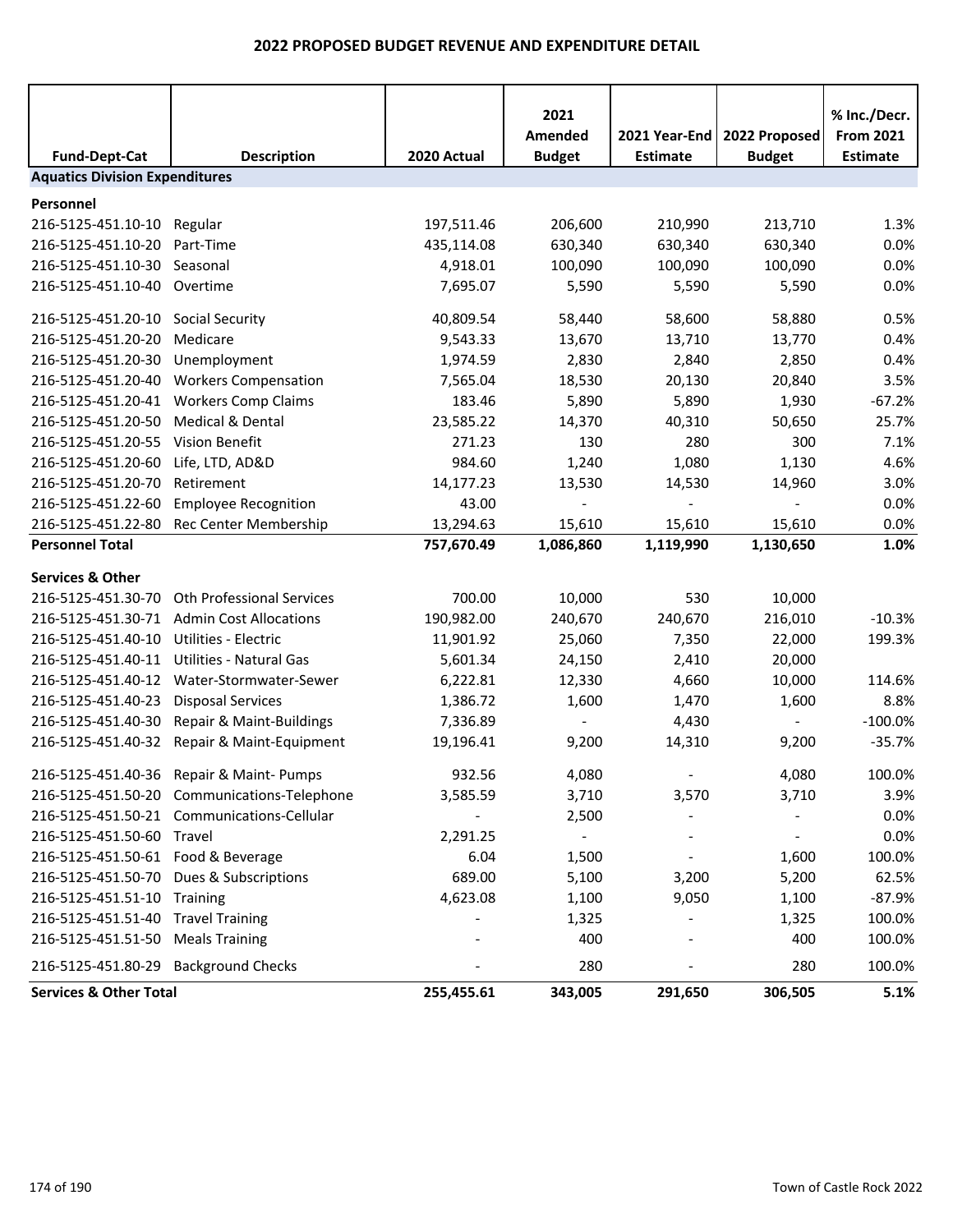|                                            |                                              |              | 2021           |                          |                          | % Inc./Decr.     |
|--------------------------------------------|----------------------------------------------|--------------|----------------|--------------------------|--------------------------|------------------|
|                                            |                                              |              | Amended        | 2021 Year-End            | 2022 Proposed            | <b>From 2021</b> |
| <b>Fund-Dept-Cat</b>                       | <b>Description</b>                           | 2020 Actual  | <b>Budget</b>  | <b>Estimate</b>          | <b>Budget</b>            | <b>Estimate</b>  |
| <b>Supplies</b>                            |                                              |              |                |                          |                          |                  |
| 216-5125-451.61-10 Office Supplies         |                                              | 327.13       | 1,200          | 810                      | 1,200                    | 48.2%            |
| 216-5125-451.61-11 Books & Publications    |                                              |              |                | 150                      |                          | $-100.0%$        |
|                                            | 216-5125-451.61-12 Office Eq-Furn/Noncapital | 845.36       |                |                          |                          | 0.0%             |
|                                            | 216-5125-451.61-14 Equipment / Noncapital    | 4,236.15     | $\overline{a}$ | $\overline{a}$           | $\overline{\phantom{a}}$ | 0.0%             |
| 216-5125-451.61-20 Operating Supplies      |                                              | 11,594.42    | 22,200         | 14,830                   | 22,400                   | 51.1%            |
| 216-5125-451.61-21 Cleaning Supplies       |                                              | 266.76       | 3,000          | 1,600                    | 3,000                    | 87.5%            |
| 216-5125-451.61-22                         | Parts                                        | 966.99       | 15,000         | 1,710                    | 15,000                   |                  |
| 216-5125-451.61-23                         | Gasoline                                     | 16.24        | 100            |                          | 100                      | 100.0%           |
|                                            | 216-5125-451.61-26 Chemicals & Fertilizer    | 46,502.42    | 50,000         | 35,000                   | 50,000                   | 42.9%            |
| 216-5125-451.61-27 Clothing & Uniforms     |                                              | 12,980.46    | 12,000         | 20,140                   | 12,000                   | $-40.4%$         |
| 216-5125-451.61-31 Computer-Software       |                                              | 389.83       |                | 340                      | $\overline{a}$           | $-100.0%$        |
| 216-5125-451.61-34                         | Tools                                        | 397.12       |                | 1,540                    |                          | $-100.0%$        |
|                                            | 216-5125-451.61-39 Computer Replacement      |              | 670            | 3,110                    | 720                      | $-76.9%$         |
|                                            | 216-5125-451.62-20 Concession Merchandise    | 2,011.52     | 2,000          | $\overline{\phantom{a}}$ | 2,000                    | 100.0%           |
| <b>Supplies Total</b>                      |                                              | 80,534.40    | 106,170        | 79,230                   | 106,420                  | 34.3%            |
| <b>Aquatics Division Expenditure Total</b> |                                              | 1,093,660.50 | 1,536,035      | 1,490,870                | 1,543,575                | 3.5%             |
| <b>Athletics Division Revenues</b>         |                                              |              |                |                          |                          |                  |
| <b>Charges for Service</b>                 |                                              |              |                |                          |                          |                  |
| 216-5130-341.57-00 Youth Programs          |                                              | 261,028.45   | 385,875        | 400,000                  | 412,488                  | 3.1%             |
| 216-5130-341.66-00 Programs                |                                              | 33,590.43    | 75,337         | 75,337                   | 79,974                   | 6.2%             |
| <b>Charges for Service Total</b>           |                                              | 294,618.88   | 461,212        | 475,337                  | 492,462                  | 3.6%             |
| <b>Athletics Division Revenue Total</b>    |                                              | 294,618.88   | 461,212        | 475,337                  | 492,462                  | 3.6%             |
| <b>Athletics Division Expenditures</b>     |                                              |              |                |                          |                          |                  |
| Personnel                                  |                                              |              |                |                          |                          |                  |
| 216-5130-415.20-55 Vision Benefit          |                                              |              | 170            |                          |                          | 0.0%             |
| 216-5130-451.10-10 Regular                 |                                              | 171,054.14   | 185,580        | 186,450                  | 190,740                  | 2.3%             |
| 216-5130-451.10-20                         | Part-Time                                    | 142,801.15   | 168,550        | 168,550                  | 168,550                  | 0.0%             |
| 216-5130-451.10-30 Seasonal                |                                              | 8,010.97     | 74,160         | 74,160                   | 74,160                   | 0.0%             |
| 216-5130-451.10-40 Overtime                |                                              | 438.48       |                |                          |                          | 0.0%             |
| 216-5130-451.20-10 Social Security         |                                              | 20,991.55    | 26,550         | 26,500                   | 26,870                   | 1.4%             |
| 216-5130-451.20-20 Medicare                |                                              | 4,909.30     | 6,210          | 6,200                    | 6,290                    | 1.5%             |
| 216-5130-451.20-30 Unemployment            |                                              | 1,016.47     | 1,280          | 1,290                    | 1,300                    | 0.8%             |
|                                            | 216-5130-451.20-40 Workers Compensation      | 5,018.12     | 7,940          | 11,880                   | 10,700                   | $-9.9%$          |
|                                            | 216-5130-451.20-41 Workers Comp Claims       | 4,050.58     | 2,600          | 2,770                    | 1,790                    | $-35.4%$         |
| 216-5130-451.20-50 Medical & Dental        |                                              | 42,992.16    | 33,910         | 36,010                   | 38,620                   | 7.3%             |
| 216-5130-451.20-55 Vision Benefit          |                                              | 177.23       | 170            | 210                      | 260                      | 23.8%            |
| 216-5130-451.20-60 Life, LTD, AD&D         |                                              | 659.77       | 1,110          | 880                      | 1,020                    | 15.9%            |
| 216-5130-451.20-70                         | Retirement                                   | 13,173.47    | 12,990         | 13,030                   | 13,350                   | 2.5%             |
|                                            | 216-5130-451.22-80 Rec Center Membership     | 5,440.72     | 7,230          | 7,230                    | 7,230                    | 0.0%             |
| <b>Personnel Total</b>                     |                                              | 420,734.11   | 528,450        | 535,160                  | 540,880                  | 1.1%             |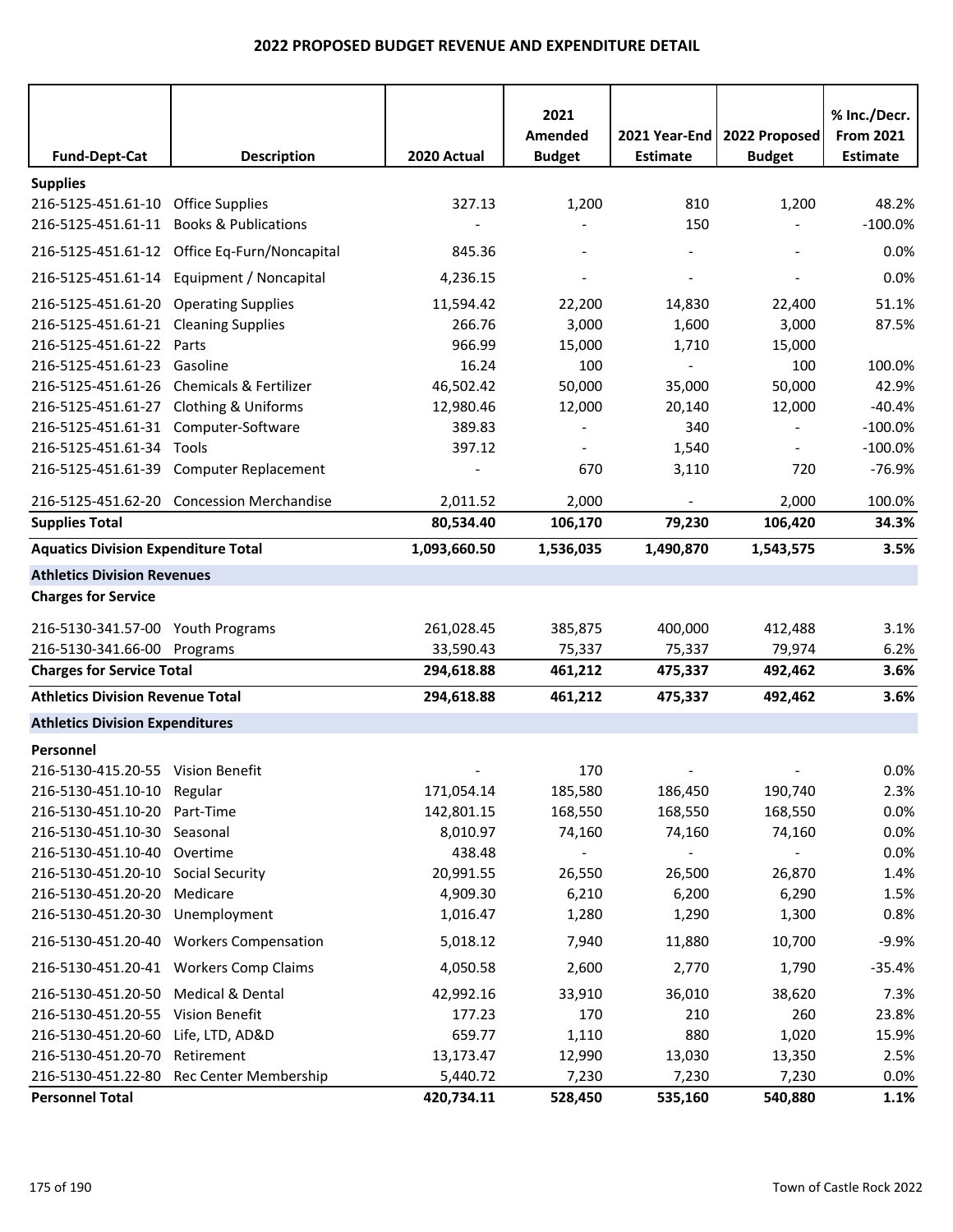| <b>Fund-Dept-Cat</b>                        | <b>Description</b>                           | 2020 Actual | 2021<br>Amended<br><b>Budget</b> | 2021 Year-End<br><b>Estimate</b> | 2022 Proposed<br><b>Budget</b> | % Inc./Decr.<br><b>From 2021</b><br><b>Estimate</b> |
|---------------------------------------------|----------------------------------------------|-------------|----------------------------------|----------------------------------|--------------------------------|-----------------------------------------------------|
| <b>Services &amp; Other</b>                 |                                              |             |                                  |                                  |                                |                                                     |
| 216-5130-451.30-70                          | <b>Oth Professional Services</b>             | 19,261.70   | 8,000                            | 2,690                            | 8,000                          | 197.4%                                              |
|                                             | 216-5130-451.30-71 Admin Cost Allocations    | 92,028.00   | 113,360                          | 113,360                          | 101,750                        | $-10.2%$                                            |
| 216-5130-451.40-27                          | OutsourcedVehicle Washing                    | 4.95        |                                  |                                  |                                | 0.0%                                                |
| 216-5130-451.50-20                          | Communications-Telephone                     |             | 400                              |                                  |                                | 0.0%                                                |
|                                             | 216-5130-451.50-21 Communications-Cellular   | 2,804.83    | 4,190                            | 890                              | 3,000                          | 237.1%                                              |
| 216-5130-451.50-40                          | <b>Printing and Binding</b>                  | 55.56       | $\overline{\phantom{a}}$         |                                  | $\overline{\phantom{a}}$       | 0.0%                                                |
| 216-5130-451.50-60 Travel                   |                                              | 0.50        | $\overline{\phantom{a}}$         |                                  | $\overline{\phantom{a}}$       | 0.0%                                                |
| 216-5130-451.50-61 Food & Beverage          |                                              | 640.32      | 2,500                            | $\overline{\phantom{a}}$         | 2,500                          | 100.0%                                              |
| 216-5130-451.50-70                          | Dues & Subscriptions                         | 382.00      | 100                              | 100                              | 100                            | 0.0%                                                |
| 216-5130-451.51-10 Training                 |                                              | 443.00      | 1,000                            |                                  | 1,000                          | 100.0%                                              |
| 216-5130-451.51-40 Travel Training          |                                              |             | 1,000                            |                                  | 1,000                          | 100.0%                                              |
| 216-5130-451.51-50                          | <b>Meals Training</b>                        |             | 200                              |                                  | 200                            | 100.0%                                              |
| 216-5130-451.80-29                          | <b>Background Checks</b>                     | 1,153.80    | 2,600                            | 2,590                            | 2,600                          | 0.4%                                                |
| <b>Services &amp; Other Total</b>           |                                              | 116,774.66  | 133,350                          | 119,630                          | 120,150                        | 0.4%                                                |
| <b>Supplies</b>                             |                                              |             |                                  |                                  |                                |                                                     |
| 216-5130-451.61-10 Office Supplies          |                                              | 19.36       | 400                              |                                  | 400                            | 100.0%                                              |
| 216-5130-451.61-11                          | <b>Books &amp; Publications</b>              | 5.99        |                                  |                                  |                                | 0.0%                                                |
| 216-5130-451.61-20                          | <b>Operating Supplies</b>                    | 60,630.84   | 69,700                           | 61,000                           | 70,400                         | 15.4%                                               |
| 216-5130-451.61-23 Gasoline                 |                                              | 55.21       |                                  |                                  |                                | 0.0%                                                |
| 216-5130-451.61-27 Clothing & Uniforms      |                                              | 205.47      | 1,700                            | $\overline{\phantom{a}}$         | 1,700                          | 100.0%                                              |
| 216-5130-451.61-31 Computer-Software        |                                              |             |                                  | 340                              | $\overline{\phantom{a}}$       | $-100.0%$                                           |
|                                             | 216-5130-451.61-39 Computer Replacement      |             | 1,340                            |                                  |                                | 0.0%                                                |
| <b>Supplies Total</b>                       |                                              | 60,916.87   | 73,140                           | 61,340                           | 72,500                         | 18.2%                                               |
| <b>Athletics Division Expenditure Total</b> |                                              | 598,425.64  | 734,940                          | 716,130                          | 733,530                        | 2.4%                                                |
| <b>Cultural Arts Division Revenues</b>      |                                              |             |                                  |                                  |                                |                                                     |
| <b>Charges for Service</b>                  |                                              |             |                                  |                                  |                                |                                                     |
| 216-5140-341.66-00 Programs                 |                                              | 29,644.15   | 75,337                           | 75,337                           | 79,974                         | 6.2%                                                |
| <b>Charges for Service Total</b>            |                                              | 29,644.15   | 75,337                           | 75,337                           | 79,974                         | 6.2%                                                |
| <b>Contributions &amp; Donations</b>        |                                              |             |                                  |                                  |                                |                                                     |
|                                             | 216-5140-380.00-00 Contributions & Donations | 2,820.00    |                                  |                                  |                                | 0.0%                                                |
| <b>Contributions &amp; Donations Total</b>  |                                              | 2,820.00    | $\overline{\phantom{a}}$         |                                  | $\overline{\phantom{a}}$       | 0.0%                                                |
| <b>Cultural Arts Division Revenue Total</b> |                                              | 32,464.15   | 75,337                           | 75,337                           | 79,974                         | 6.2%                                                |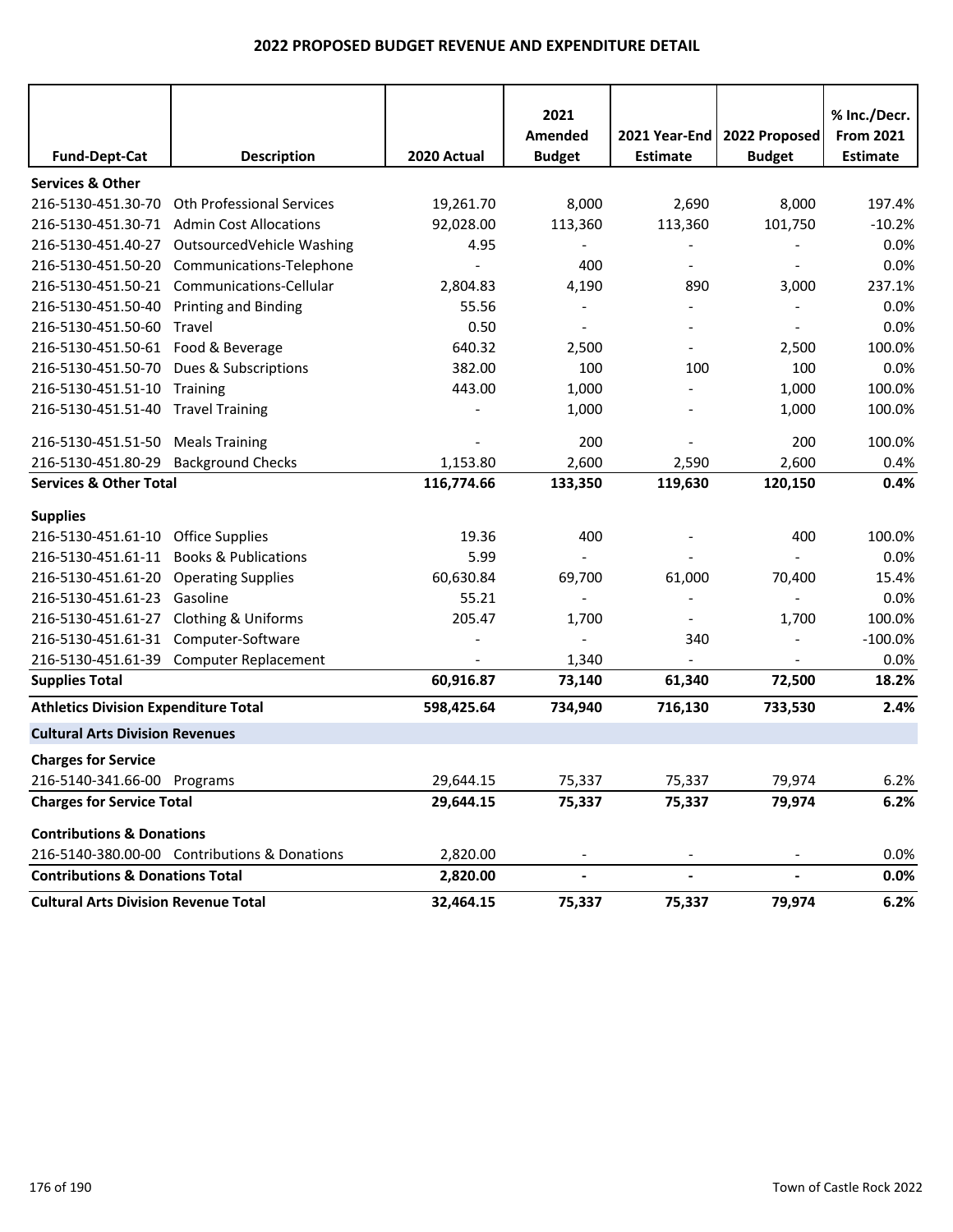| <b>Fund-Dept-Cat</b>                            | <b>Description</b>                          | 2020 Actual | 2021<br>Amended<br><b>Budget</b> | 2021 Year-End<br><b>Estimate</b> | 2022 Proposed<br><b>Budget</b> | % Inc./Decr.<br><b>From 2021</b><br><b>Estimate</b> |
|-------------------------------------------------|---------------------------------------------|-------------|----------------------------------|----------------------------------|--------------------------------|-----------------------------------------------------|
| <b>Cultural Arts Division Expenditures</b>      |                                             |             |                                  |                                  |                                |                                                     |
| Personnel                                       |                                             |             |                                  |                                  |                                |                                                     |
| 216-5140-451.10-10 Regular                      |                                             | 55,578.55   | 109,910                          | 86,080                           | 127,390                        | 48.0%                                               |
| 216-5140-451.10-20 Part-Time                    |                                             | 14,412.79   | 73,480                           | 73,480                           | 73,480                         | 0.0%                                                |
| 216-5140-451.10-40                              | Overtime                                    | 194.21      | $\overline{\phantom{a}}$         |                                  | $\overline{\phantom{a}}$       | 0.0%                                                |
| 216-5140-451.20-10                              | <b>Social Security</b>                      | 4,452.26    | 11,370                           | 9,850                            | 12,450                         | 26.4%                                               |
| 216-5140-451.20-20                              | Medicare                                    | 1,041.27    | 2,660                            | 2,300                            | 2,910                          | 26.5%                                               |
| 216-5140-451.20-30                              | Unemployment                                | 221.93      | 550                              | 480                              | 600                            | 25.0%                                               |
| 216-5140-451.20-40                              | <b>Workers Compensation</b>                 | 1,036.37    | 2,460                            | 3,020                            | 2,430                          | $-19.5%$                                            |
|                                                 | 216-5140-451.20-41 Workers Comp Claims      |             | 1,210                            | 1,210                            | $\sim$                         | $-100.0%$                                           |
| 216-5140-451.20-50                              | <b>Medical &amp; Dental</b>                 | 16,607.17   | 24,250                           | 28,210                           | 41,220                         | 46.1%                                               |
| 216-5140-451.20-55                              | <b>Vision Benefit</b>                       | 78.34       | 80                               | 110                              | 170                            | 54.6%                                               |
| 216-5140-451.20-60                              | Life, LTD, AD&D                             | 274.63      | 660                              | 450                              | 670                            | 48.9%                                               |
| 216-5140-451.20-70                              | Retirement                                  | 4,146.78    | 7,690                            | 6,030                            | 8,920                          | 47.9%                                               |
| 216-5140-451.22-80                              | Rec Center Membership                       | 1,451.30    | 4,450                            | 4,750                            | 5,180                          | 9.1%                                                |
| <b>Personnel Total</b>                          |                                             | 99,495.60   | 238,770                          | 215,970                          | 275,420                        | 27.5%                                               |
| <b>Services &amp; Other</b>                     |                                             |             |                                  |                                  |                                |                                                     |
| 216-5140-451.30-70                              | <b>Oth Professional Services</b>            | 268.50      |                                  |                                  |                                | 0.0%                                                |
|                                                 | 216-5140-451.30-71 Admin Cost Allocations   | 20,781.00   | 21,340                           | 21,340                           | 19,150                         | $-10.3%$                                            |
| 216-5140-451.30-74                              | Contract Labor                              | 12,555.60   | 13,670                           | 7,490                            | 13,670                         | 82.5%                                               |
| 216-5140-451.40-32                              | Repair & Maint-Equipment                    | 295.00      | 1,000                            |                                  | 1,000                          | 100.0%                                              |
| 216-5140-451.40-33                              | Repair & Maint-Vehicles                     |             | 1,100                            |                                  |                                | 0.0%                                                |
|                                                 | 216-5140-451.50-22 Software Maint Agreement |             |                                  | 10                               |                                | $-100.0%$                                           |
| 216-5140-451.50-40                              | <b>Printing and Binding</b>                 |             |                                  | 600                              | $\overline{\phantom{a}}$       | $-100.0%$                                           |
| 216-5140-451.50-60                              | Travel                                      | 40.00       |                                  | $\overline{\phantom{a}}$         |                                | 0.0%                                                |
| 216-5140-451.50-61 Food & Beverage              |                                             | 1,321.03    |                                  | 3,060                            |                                | $-100.0%$                                           |
|                                                 | 216-5140-451.50-70 Dues & Subscriptions     |             |                                  | 410                              |                                | $-100.0%$                                           |
|                                                 | 216-5140-451.50-80 Miscellaneous Services   | 2,575.33    |                                  | 7,540                            |                                | $-100.0%$                                           |
| 216-5140-451.51-10 Training                     |                                             | 105.00      |                                  |                                  |                                | $0.0\%$                                             |
| <b>Services &amp; Other Total</b>               |                                             | 37,941.46   | 37,110                           | 40,450                           | 33,820                         | $-16.4%$                                            |
| <b>Supplies</b>                                 |                                             |             |                                  |                                  |                                |                                                     |
|                                                 | 216-5140-451.61-11 Books & Publications     |             |                                  | 1,250                            |                                | $-100.0%$                                           |
| 216-5140-451.61-20 Operating Supplies           |                                             | 12,623.88   | 15,000                           | 6,160                            | 15,200                         | 146.8%                                              |
| <b>Supplies Total</b>                           |                                             | 12,623.88   | 15,000                           | 7,410                            | 15,200                         | 105.1%                                              |
| <b>Cultural Arts Division Expenditure Total</b> |                                             | 150,060.94  | 290,880                          | 263,830                          | 324,440                        | 23.0%                                               |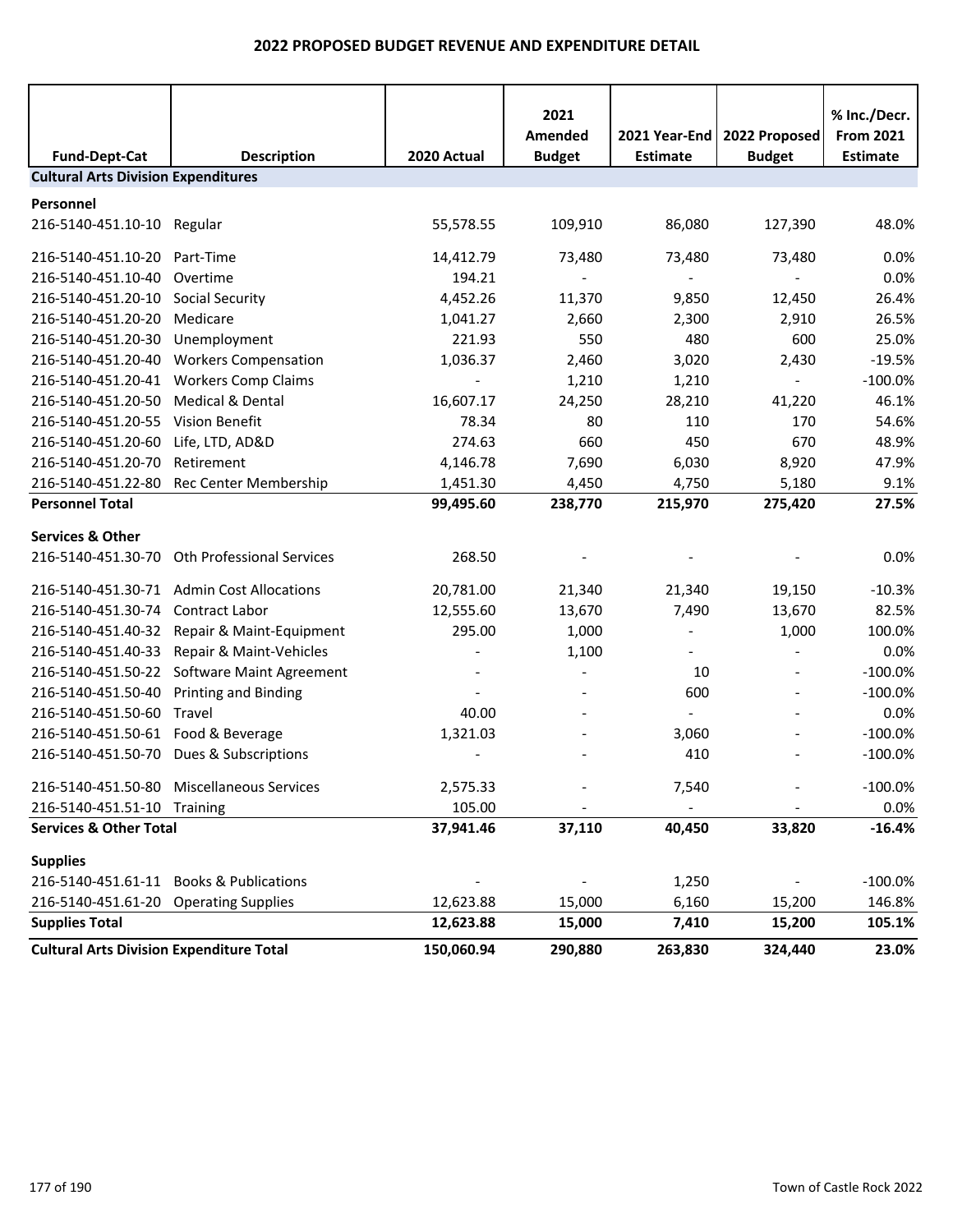|                                           |                                            |             | 2021                     |                                  |                                | % Inc./Decr.                        |
|-------------------------------------------|--------------------------------------------|-------------|--------------------------|----------------------------------|--------------------------------|-------------------------------------|
| <b>Fund-Dept-Cat</b>                      | <b>Description</b>                         | 2020 Actual | Amended<br><b>Budget</b> | 2021 Year-End<br><b>Estimate</b> | 2022 Proposed<br><b>Budget</b> | <b>From 2021</b><br><b>Estimate</b> |
| <b>Fitness Division Revenues</b>          |                                            |             |                          |                                  |                                |                                     |
| <b>Charges for Service</b>                |                                            |             |                          |                                  |                                |                                     |
| 216-5145-341.58-00 Ind Training-Lessons   |                                            | 3,060.40    | 57,222                   | 46,480                           | 47,930                         | 3.1%                                |
| 216-5145-341.66-00 Programs               |                                            | 17,553.00   | 52,132                   | 38,562                           | 39,765                         | 3.1%                                |
| <b>Charges for Service Total</b>          |                                            | 20,613.40   | 109,354                  | 85,042                           | 87,695                         | 3.1%                                |
| <b>Fitness Division Revenue Total</b>     |                                            | 20,613.40   | 109,354                  | 85,042                           | 87,695                         | 3.1%                                |
| <b>Fitness Division Expenditures</b>      |                                            |             |                          |                                  |                                |                                     |
| Personnel                                 |                                            |             |                          |                                  |                                |                                     |
| 216-5145-451.10-10 Regular                |                                            | 61,620.73   | 71,910                   | 72,400                           | 74,790                         | 3.3%                                |
| 216-5145-451.10-20 Part-Time              |                                            | 79,829.55   | 191,730                  | 191,730                          | 191,730                        | 0.0%                                |
| 216-5145-451.10-40 Overtime               |                                            | 116.73      |                          |                                  |                                | 0.0%                                |
| 216-5145-451.20-10 Social Security        |                                            | 9,733.16    | 16,350                   | 16,370                           | 16,520                         | 0.9%                                |
| 216-5145-451.20-20 Medicare               |                                            | 2,276.39    | 3,820                    | 3,830                            | 3,860                          | 0.8%                                |
| 216-5145-451.20-30 Unemployment           |                                            | 459.58      | 790                      | 790                              | 800                            | 1.3%                                |
|                                           | 216-5145-451.20-40 Workers Compensation    | 2,098.95    | 5,110                    | 8,030                            | 5,720                          | $-28.8%$                            |
|                                           | 216-5145-451.20-41 Workers Comp Claims     |             | 1,700                    | 1,700                            | $\blacksquare$                 | $-100.0\%$                          |
| 216-5145-451.20-50 Medical & Dental       |                                            | 22,729.30   | 24,330                   | 18,300                           | 19,460                         | 6.3%                                |
| 216-5145-451.20-55 Vision Benefit         |                                            | 77.61       | 90                       | 80                               | 90                             | 12.5%                               |
| 216-5145-451.20-60 Life, LTD, AD&D        |                                            | 349.74      | 430                      | 380                              | 400                            | 5.3%                                |
| 216-5145-451.20-70                        | Retirement                                 | 4,971.42    | 5,030                    | 5,070                            | 5,240                          | 3.4%                                |
|                                           | 216-5145-451.22-80 Rec Center Membership   | 11,738.35   | 13,460                   | 13,460                           | 13,460                         | 0.0%                                |
| <b>Personnel Total</b>                    |                                            | 196,001.51  | 334,750                  | 332,140                          | 332,070                        | 0.0%                                |
| <b>Services &amp; Other</b>               |                                            |             |                          |                                  |                                |                                     |
|                                           | 216-5145-451.30-71 Admin Cost Allocations  | 58,383.00   | 61,030                   | 61,030                           | 54,780                         | $-10.2%$                            |
| 216-5145-451.30-72 Marketing              |                                            | 4,944.87    | 8,570                    | 3,200                            | 8,570                          | 167.8%                              |
| 216-5145-451.30-74 Contract Labor         |                                            | 11,229.00   | 27,275                   | 11,760                           | 27,275                         | 131.9%                              |
|                                           | 216-5145-451.50-21 Communications-Cellular |             | 390                      |                                  |                                | 0.0%                                |
|                                           | 216-5145-451.50-70 Dues & Subscriptions    |             | 350                      | 350                              | 350                            | 0.0%                                |
| 216-5145-451.51-10 Training               |                                            | 779.00      | 1,200                    | 600                              | 1,300                          | 116.7%                              |
|                                           | 216-5145-451.51-60 Professional Licensing  |             | 1,020                    | $\overline{\phantom{a}}$         | 1,020                          | 100.0%                              |
| <b>Services &amp; Other Total</b>         |                                            | 75,335.87   | 99,835                   | 76,940                           | 93,295                         | 21.3%                               |
| <b>Supplies</b>                           |                                            |             |                          |                                  |                                |                                     |
| 216-5145-451.61-10 Office Supplies        |                                            |             |                          | 90                               |                                | $-100.0%$                           |
| 216-5145-451.61-20 Operating Supplies     |                                            | 5,585.81    | 16,200                   | 10,249                           | 16,300                         | 59.0%                               |
| 216-5145-451.61-27 Clothing & Uniforms    |                                            |             | 760                      |                                  | 770                            | 100.0%                              |
| 216-5145-451.61-31 Computer-Software      |                                            | 750.00      | $\overline{\phantom{a}}$ |                                  |                                | 0.0%                                |
|                                           | 216-5145-451.61-39 Computer Replacement    |             | 1,650                    |                                  | 1,628                          | 100.0%                              |
| <b>Supplies Total</b>                     |                                            | 6,335.81    | 18,610                   | 10,339                           | 18,698                         | 80.9%                               |
| <b>Fitness Division Expenditure Total</b> |                                            | 277,673.19  | 453,195                  | 419,419                          | 444,063                        | 5.9%                                |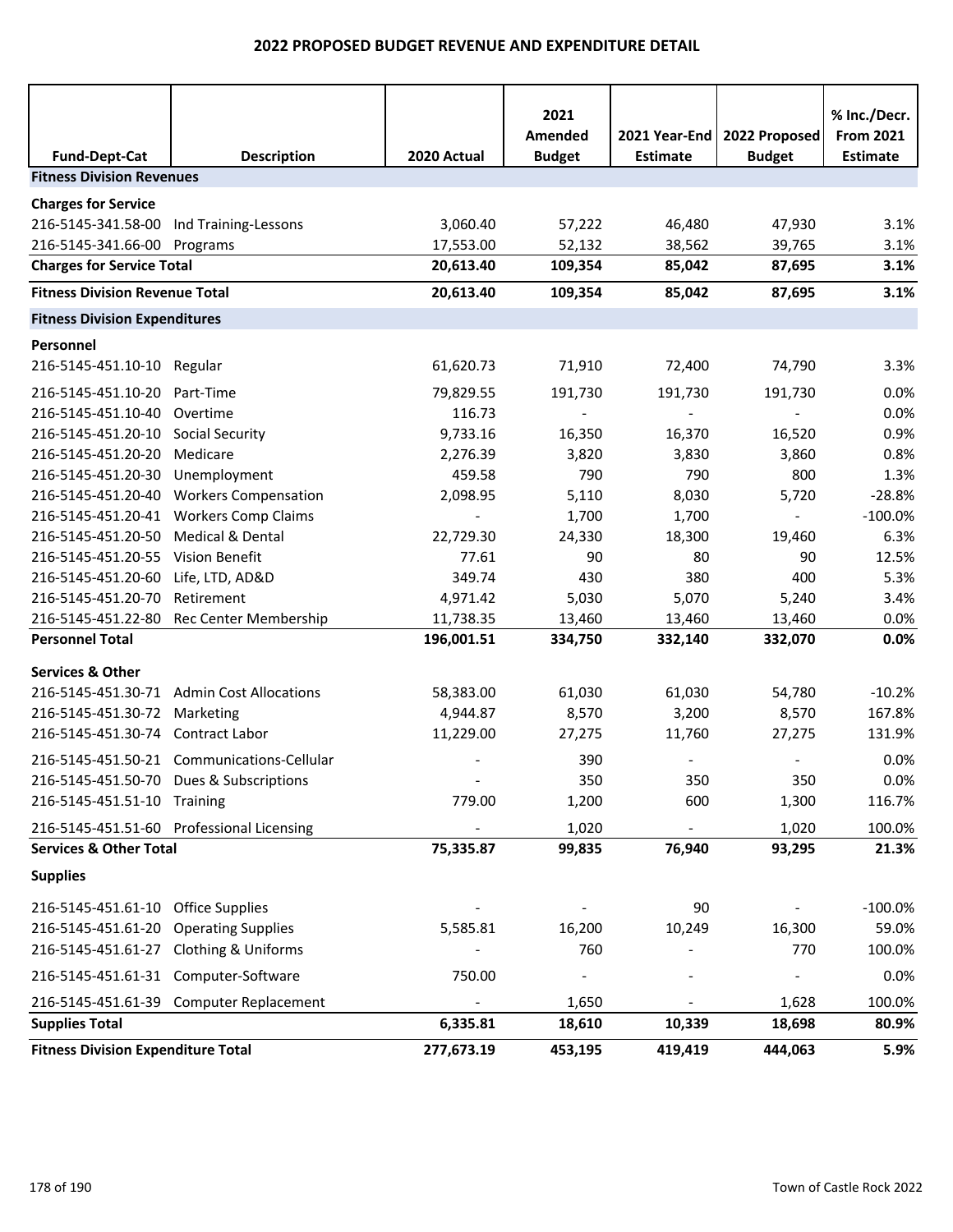|                                     |                               |             | 2021          |                 |               | % Inc./Decr.     |
|-------------------------------------|-------------------------------|-------------|---------------|-----------------|---------------|------------------|
|                                     |                               |             | Amended       | 2021 Year-End   | 2022 Proposed | <b>From 2021</b> |
| <b>Fund-Dept-Cat</b>                | <b>Description</b>            | 2020 Actual | <b>Budget</b> | <b>Estimate</b> | <b>Budget</b> | <b>Estimate</b>  |
| <b>Youth Division Revenues</b>      |                               |             |               |                 |               |                  |
| <b>Charges for Service</b>          |                               |             |               |                 |               |                  |
| 216-5150-341.66-00                  | Programs                      | 208,533.44  | 347,550       | 279,333         | 288,053       | 3.1%             |
| 216-5150-341.70-00 Child Care       |                               | 1,318.00    | 10,404        | 10,404          | 10,728        | 3.1%             |
| <b>Charges for Service Total</b>    |                               | 209,851.44  | 357,954       | 289,737         | 298,781       | 3.1%             |
| <b>Youth Division Revenue Total</b> |                               | 209,851.44  | 357,954       | 289,737         | 298,781       | 3.1%             |
| <b>Youth Division Expenditures</b>  |                               |             |               |                 |               |                  |
| Personnel                           |                               |             |               |                 |               |                  |
| 216-5150-451.10-10                  | Regular                       | 55,635.94   | 107,080       | 106,730         | 125,410       | 17.5%            |
| 216-5150-451.10-20                  | Part-Time                     | 165,615.72  | 254,160       | 254,160         | 254,160       | 0.0%             |
| 216-5150-451.10-30                  | Seasonal                      | 111.00      |               |                 |               | 0.0%             |
| 216-5150-451.10-40                  | Overtime                      | 1,625.04    |               |                 |               | 0.0%             |
| 216-5150-451.20-10 Social Security  |                               | 14,304.85   | 19,410        | 22,290          | 23,530        | 5.6%             |
| 216-5150-451.20-20                  | Medicare                      | 3,345.47    | 4,540         | 5,210           | 5,500         | 5.6%             |
| 216-5150-451.20-30                  | Unemployment                  | 689.41      | 940           | 1,080           | 1,140         | 5.6%             |
| 216-5150-451.20-40                  | <b>Workers Compensation</b>   | 1,394.99    | 5,340         | 5,630           | 3,680         | $-34.6%$         |
| 216-5150-451.20-41                  | <b>Workers Comp Claims</b>    | 358.66      | 1,440         | 1,440           | 400           | $-72.2%$         |
| 216-5150-451.20-50                  | Medical & Dental              | 25,537.26   | 24,330        | 25,430          | 25,870        | 1.7%             |
| 216-5150-451.20-55                  | Vision Benefit                | 309.63      | 90            | 150             | 90            | $-40.0%$         |
| 216-5150-451.20-60                  | Life, LTD, AD&D               | 295.47      | 640           | 370             | 400           | 8.1%             |
| 216-5150-451.20-70                  | Retirement                    | 8,902.02    | 7,500         | 8,960           | 8,780         | $-2.0%$          |
| 216-5150-451.22-80                  | Rec Center Membership         | 10,195.39   | 13,870        | 13,870          | 13,870        | 0.0%             |
| <b>Personnel Total</b>              |                               | 288,320.85  | 439,340       | 445,320         | 462,830       | 3.9%             |
| <b>Services &amp; Other</b>         |                               |             |               |                 |               |                  |
| 216-5150-451.30-70                  | Oth Professional Services     | 2,005.65    | 6,300         | 1,650           | 6,300         | 281.8%           |
| 216-5150-451.30-71                  | <b>Admin Cost Allocations</b> | 64,321.00   | 79,270        | 79,270          | 71,150        | $-10.2%$         |
| 216-5150-451.30-72 Marketing        |                               | 298.00      | 400           | 2,770           | 400           | $-85.6%$         |
| 216-5150-451.30-74 Contract Labor   |                               | 31,615.87   | 30,600        | 15,560          | 30,600        | 96.7%            |
| 216-5150-451.40-33                  | Repair & Maint-Vehicles       | 4,780.07    | 7,680         | 4,120           | 7,680         | 86.4%            |
| 216-5150-451.50-61 Food & Beverage  |                               | 221.20      |               | 200             |               | $-100.0%$        |
| 216-5150-451.50-70                  | Dues & Subscriptions          | 3,035.00    | 800           | 5,580           | 830           | $-85.1%$         |
| 216-5150-451.51-10 Training         |                               | 1,091.00    | 1,200         | 1,590           | 1,300         | $-18.2%$         |
| 216-5150-451.80-29                  | <b>Background Checks</b>      | 379.00      | 440           | 1,200           | 440           | $-63.3%$         |
| <b>Services &amp; Other Total</b>   |                               | 107,746.79  | 126,690       | 111,940         | 118,700       | 6.0%             |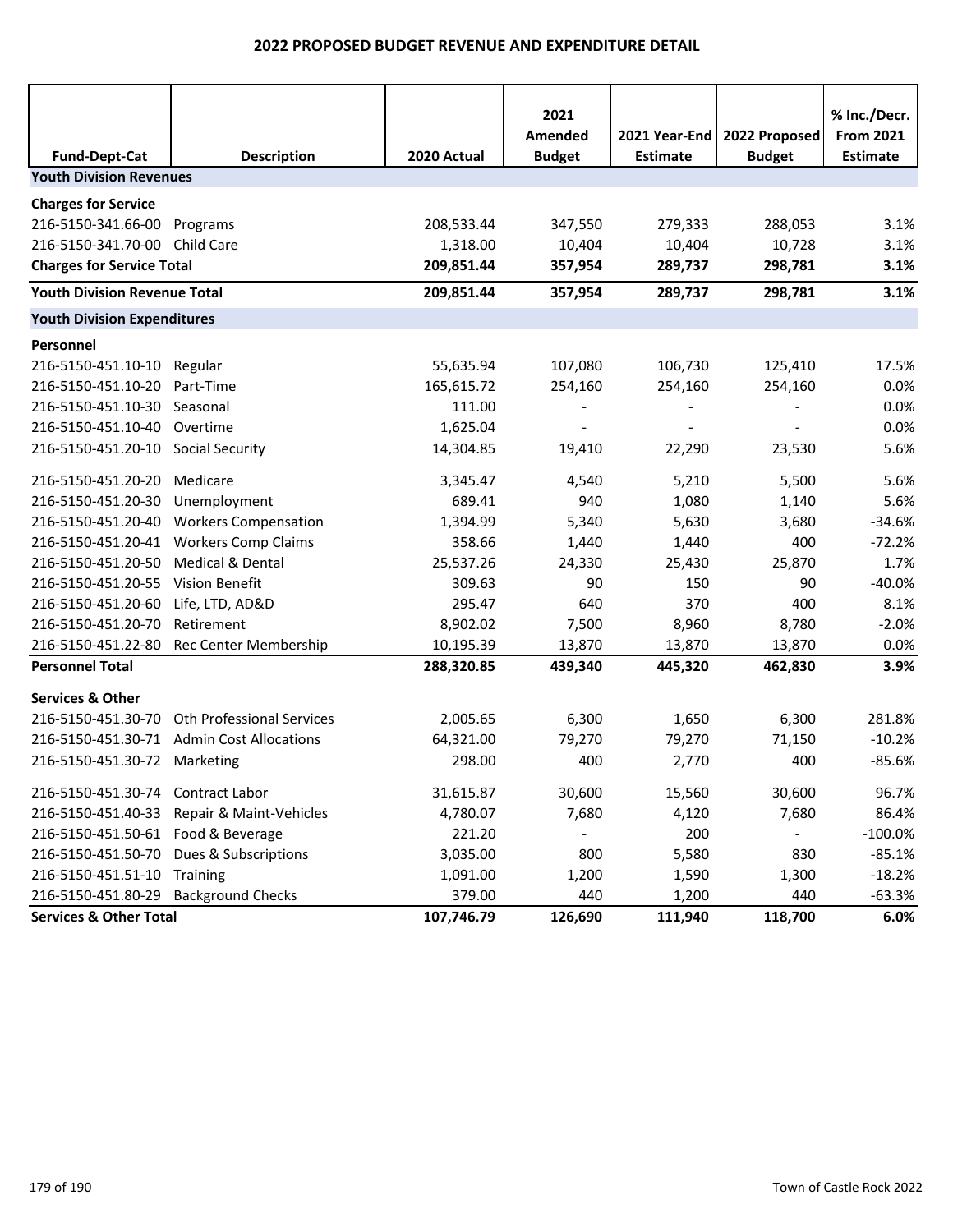|                                                                               |                                            |             | 2021                            |                                  |                                | % Inc./Decr.                        |
|-------------------------------------------------------------------------------|--------------------------------------------|-------------|---------------------------------|----------------------------------|--------------------------------|-------------------------------------|
| <b>Fund-Dept-Cat</b>                                                          | <b>Description</b>                         | 2020 Actual | <b>Amended</b><br><b>Budget</b> | 2021 Year-End<br><b>Estimate</b> | 2022 Proposed<br><b>Budget</b> | <b>From 2021</b><br><b>Estimate</b> |
|                                                                               |                                            |             |                                 |                                  |                                |                                     |
| <b>Supplies</b>                                                               |                                            |             |                                 | 150                              |                                |                                     |
| 216-5150-451.61-10 Office Supplies<br>216-5150-451.61-11 Books & Publications |                                            | 41.98       |                                 | 1,350                            |                                | $-100.0%$<br>$-100.0%$              |
|                                                                               |                                            |             |                                 |                                  |                                |                                     |
| 216-5150-451.61-20 Operating Supplies                                         |                                            | 14,850.37   | 20,200                          | 11,970                           | 20,400                         | 70.4%                               |
| 216-5150-451.61-23 Gasoline                                                   |                                            | 1,071.73    | 7,320                           | 6,500                            | 7,320                          | 12.6%                               |
| 216-5150-451.61-27 Clothing & Uniforms                                        |                                            |             | 500                             |                                  | 500                            | 100.0%                              |
| 216-5150-451.61-31 Computer-Software                                          |                                            |             |                                 | 340                              |                                | $-100.0%$                           |
|                                                                               | 216-5150-451.61-39 Computer Replacement    |             |                                 | 6,220                            | 4,164                          | $-33.1%$                            |
| <b>Supplies Total</b>                                                         |                                            | 15,964.08   | 28,020                          | 26,530                           | 32,384                         | 22.1%                               |
| <b>Transfers Out</b>                                                          |                                            |             |                                 |                                  |                                |                                     |
|                                                                               | 216-5150-451.91-85 Vehicle Replace Program |             | 32,499                          | 32,499                           | 27,538                         | $-15.3%$                            |
| <b>Transfers Out Total</b>                                                    |                                            |             | 32,499                          | 32,499                           | 27,538                         | $-15.3%$                            |
| <b>Youth Division Expenditure Total</b>                                       |                                            | 412,031.72  | 626,549                         | 616,289                          | 641,452                        | 4.1%                                |
| <b>MAC Operations Division Revenues</b>                                       |                                            |             |                                 |                                  |                                |                                     |
| <b>Charges for Service</b>                                                    |                                            |             |                                 |                                  |                                |                                     |
| 216-5160-341.55-00 Pro Shop Sales                                             |                                            | 1,399.76    | 3,121                           | 3,121                            | 3,218                          | 3.1%                                |
| 216-5160-341.61-00 Daily Admission                                            |                                            | 114,838.41  | 643,205                         | 494,837                          | 510,286                        | 3.1%                                |
| 216-5160-341.62-00 Pass-Punchcard                                             |                                            | 86,710.68   | 175,828                         | 207,385                          | 213,859                        | 3.1%                                |
| 216-5160-341.64-00 Facility Rental                                            |                                            | 33,427.84   | 145,656                         | 145,656                          | 150,203                        | 3.1%                                |
| 216-5160-341.66-00 Programs                                                   |                                            | 1,395.00    | 2,310                           | 2,310                            | 2,451                          | 6.1%                                |
| 216-5160-341.69-00                                                            | Group Lessons                              | (605.01)    | $\overline{a}$                  |                                  |                                | 0.0%                                |
|                                                                               | 216-5160-341.72-00 Pass-Punchcard Empl Ben | 8,715.20    | 19,622                          | 19,622                           | 20,420                         | 4.1%                                |
| 216-5160-341.74-00 Birthday Parties                                           |                                            | 16,652.00   | 156,060                         | 102,637                          | 105,841                        | 3.1%                                |
| <b>Charges for Service Total</b>                                              |                                            | 262,533.88  | 1,145,802                       | 975,568                          | 1,006,278                      | 3.2%                                |
| <b>Other Revenue</b>                                                          |                                            |             |                                 |                                  |                                |                                     |
|                                                                               | 216-5160-341.60-00 Vend Machine Commission | 16,159.96   | 15,606                          | 15,606                           | 15,918                         | 2.0%                                |
| 216-5160-395.61-00 Cash Drawer Recon                                          |                                            | (12.50)     |                                 |                                  |                                | 0.0%                                |
| <b>Other Revenue Total</b>                                                    |                                            | 16,147.46   | 15,606                          | 15,606                           | 15,918                         | 2.0%                                |
| <b>MAC Operations Division Revenue Total</b>                                  |                                            | 278,681.34  | 1,161,408                       | 991,174                          | 1,022,196                      | 3.1%                                |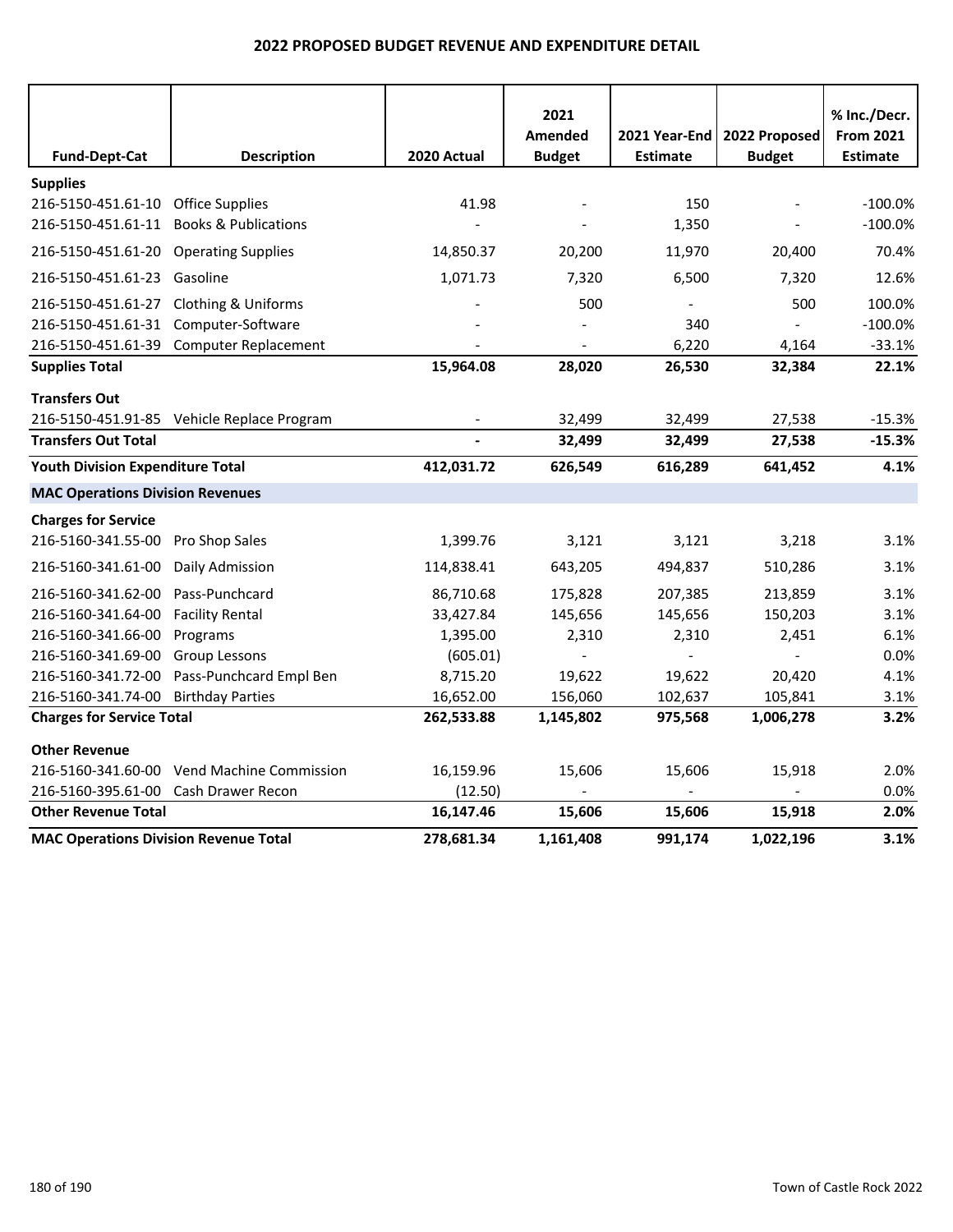| <b>Fund-Dept-Cat</b>                        | <b>Description</b>                          | 2020 Actual | 2021<br>Amended<br><b>Budget</b> | 2021 Year-End<br><b>Estimate</b> | 2022 Proposed<br><b>Budget</b> | % Inc./Decr.<br><b>From 2021</b><br><b>Estimate</b> |
|---------------------------------------------|---------------------------------------------|-------------|----------------------------------|----------------------------------|--------------------------------|-----------------------------------------------------|
| <b>MAC Operations Division Expenditures</b> |                                             |             |                                  |                                  |                                |                                                     |
| Personnel                                   |                                             |             |                                  |                                  |                                |                                                     |
| 216-5160-451.10-10 Regular                  |                                             | 70,168.78   | 65,180                           | 97,880                           | 99,500                         | 1.7%                                                |
| 216-5160-451.10-20 Part-Time                |                                             | 204,603.09  | 280,250                          | 280,250                          | 280,250                        | 0.0%                                                |
| 216-5160-451.10-30                          | Seasonal                                    |             | 10,610                           | 10,610                           | 10,610                         | 0.0%                                                |
| 216-5160-451.10-40                          | Overtime                                    | 8,276.84    |                                  |                                  |                                | 0.0%                                                |
| 216-5160-451.20-10                          | <b>Social Security</b>                      | 18,174.87   | 22,070                           | 23,970                           | 24,200                         | 1.0%                                                |
| 216-5160-451.20-20                          | Medicare                                    | 4,250.58    | 5,160                            | 5,610                            | 5,660                          | 0.9%                                                |
| 216-5160-451.20-30                          | Unemployment                                | 896.58      | 1,070                            | 1,170                            | 1,170                          | 0.0%                                                |
| 216-5160-451.20-40                          | <b>Workers Compensation</b>                 | 4,209.10    | 7,110                            | 10,510                           | 7,860                          | $-25.2%$                                            |
|                                             | 216-5160-451.20-41 Workers Comp Claims      | 1,948.86    | 2,470                            | 2,470                            | 860                            | $-65.2%$                                            |
| 216-5160-451.20-50                          | Medical & Dental                            | 29,162.11   | 28,940                           | 38,630                           | 41,230                         | 6.7%                                                |
| 216-5160-451.20-55 Vision Benefit           |                                             | 93.76       | 110                              | 120                              | 150                            | 25.0%                                               |
| 216-5160-451.20-60                          | Life, LTD, AD&D                             | 58.21       | 390                              | 420                              | 530                            | 26.2%                                               |
| 216-5160-451.20-65                          | <b>Short Term Disability</b>                | 184.52      |                                  |                                  |                                | 0.0%                                                |
| 216-5160-451.20-70                          | Retirement                                  | 5,402.87    | 3,960                            | 6,900                            | 6,970                          | 1.0%                                                |
|                                             | 216-5160-451.22-80 Rec Center Membership    | 1,171.80    | 1,090                            | 1,090                            | 1,090                          | 0.0%                                                |
| <b>Personnel Total</b>                      |                                             | 348,601.97  | 428,410                          | 479,630                          | 480,080                        | 0.1%                                                |
| <b>Services &amp; Other</b>                 |                                             |             |                                  |                                  |                                |                                                     |
|                                             | 216-5160-451.30-71 Admin Cost Allocations   | 114,788.00  | 143,520                          | 143,520                          | 128,810                        | $-10.3%$                                            |
| 216-5160-451.30-74 Contract Labor           |                                             | 21,316.10   | 18,000                           | 6,230                            | 18,000                         | 188.9%                                              |
| 216-5160-451.40-10                          | Utilities - Electric                        | 78,149.55   | 125,590                          | 86,810                           | 112,000                        | 29.0%                                               |
| 216-5160-451.40-11                          | Utilities - Natural Gas                     | 23,595.89   | 55,000                           | 47,280                           | 50,000                         | 5.8%                                                |
|                                             | 216-5160-451.40-12 Water-Stormwater-Sewer   | 23,054.03   | 30,000                           | 22,190                           | 28,000                         | 26.2%                                               |
| 216-5160-451.40-23 Disposal Services        |                                             | 9,532.87    |                                  | 10,970                           | $\blacksquare$                 | $-100.0%$                                           |
| 216-5160-451.40-26                          | <b>Recycling Services</b>                   | 3,177.65    | 5,000                            | 3,660                            | 5,000                          | 36.6%                                               |
|                                             | 216-5160-451.40-30 Repair & Maint-Buildings | 40,873.52   | 15,000                           | 22,000                           | 15,000                         | $-31.8%$                                            |
|                                             | 216-5160-451.40-32 Repair & Maint-Equipment | 3,408.56    | 10,300                           | 8,310                            | 10,300                         | 24.0%                                               |
| 216-5160-451.40-40 Equipment Rentals        |                                             | 4,639.65    | 6,000                            | 3,400                            | 6,100                          | 79.4%                                               |
| 216-5160-451.50-10 Insurance                |                                             | 20,823.40   | 19,490                           | 20,000                           | 21,440                         | 7.2%                                                |
|                                             | 216-5160-451.50-20 Communications-Telephone | 5,038.07    | 4,990                            | 5,200                            | 5,040                          | $-3.1%$                                             |
| 216-5160-451.50-51 Administrative Fee       |                                             | 779.40      | 2,040                            | 420                              | 2,040                          | 385.7%                                              |
| 216-5160-451.50-60 Travel                   |                                             | 678.25      |                                  |                                  |                                | 0.0%                                                |
| 216-5160-451.50-61 Food & Beverage          |                                             | 563.60      | 1,000                            | 80                               | 1,000                          |                                                     |
|                                             | 216-5160-451.50-70 Dues & Subscriptions     |             | 500                              | 300                              | 500                            | 66.7%                                               |
|                                             | 216-5160-451.50-80 Miscellaneous Services   | 425.00      |                                  |                                  |                                | 0.0%                                                |
| 216-5160-451.51-10 Training                 |                                             | 480.00      | 1,000                            | 1,060                            | 1,000                          | $-5.7%$                                             |
| <b>Services &amp; Other Total</b>           |                                             | 351,323.54  | 437,430                          | 381,430                          | 404,230                        | 6.0%                                                |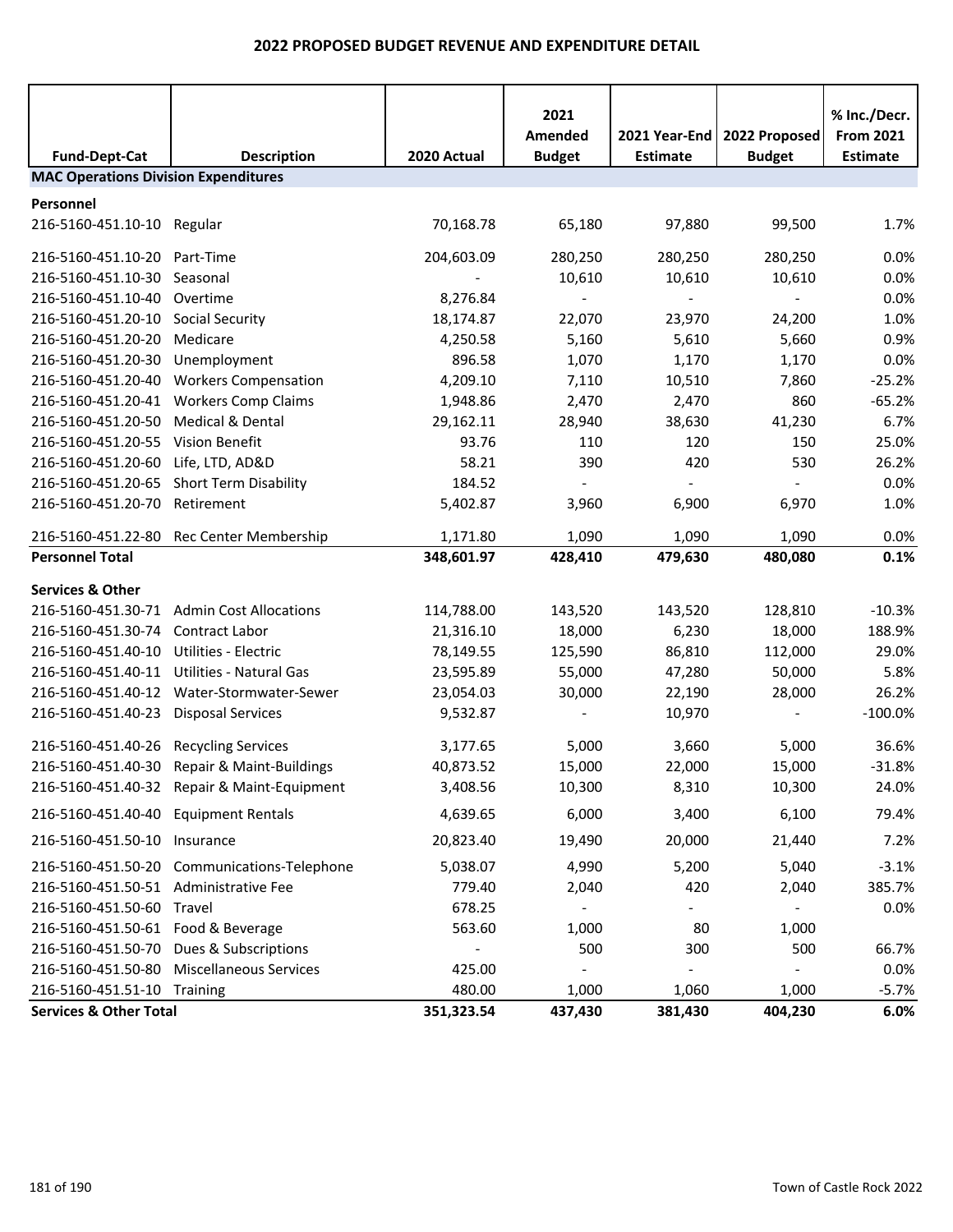| <b>Fund-Dept-Cat</b>                        | <b>Description</b>                               | 2020 Actual | 2021<br>Amended<br><b>Budget</b> | <b>Estimate</b>          | 2021 Year-End   2022 Proposed<br><b>Budget</b> | % Inc./Decr.<br><b>From 2021</b><br><b>Estimate</b> |
|---------------------------------------------|--------------------------------------------------|-------------|----------------------------------|--------------------------|------------------------------------------------|-----------------------------------------------------|
| <b>Supplies</b>                             |                                                  |             |                                  |                          |                                                |                                                     |
| 216-5160-451.61-10 Office Supplies          |                                                  |             | 5,000                            |                          | 5,000                                          | 100.0%                                              |
| 216-5160-451.61-20 Operating Supplies       |                                                  | 36,259.54   | 51,800                           | 39,000                   | 52,300                                         | 34.1%                                               |
| 216-5160-451.61-21 Cleaning Supplies        |                                                  |             | 1,010                            |                          | 1,010                                          | 100.0%                                              |
| 216-5160-451.61-27 Clothing & Uniforms      |                                                  |             | 5,000                            |                          | 5,000                                          | 100.0%                                              |
| 216-5160-451.61-30                          | Computer-Hardware                                |             | 2,020                            | 1,150                    | 2,020                                          | 75.7%                                               |
| 216-5160-451.61-31 Computer-Software        |                                                  |             | $\overline{\phantom{a}}$         | 340                      | $\blacksquare$                                 | $-100.0%$                                           |
|                                             | 216-5160-451.61-32 Telecommunication Eqpmnt      |             | 1,000                            |                          | 1,000                                          | 100.0%                                              |
| 216-5160-451.61-39                          | <b>Computer Replacement</b>                      |             | 2,950                            |                          | $\blacksquare$                                 | 0.0%                                                |
|                                             | 216-5160-451.62-10 Pro Shop Merchandise          | 1,120.31    | 1,000                            | 5,870                    | 1,000                                          | $-83.0%$                                            |
| <b>Supplies Total</b>                       |                                                  | 37,379.85   | 69,780                           | 46,360                   | 67,330                                         | 45.2%                                               |
|                                             | <b>MAC Operations Division Expenditure Total</b> | 737,305.36  | 935,620                          | 907,420                  | 951,640                                        | 4.9%                                                |
| <b>MAC Athletics Division Revenues</b>      |                                                  |             |                                  |                          |                                                |                                                     |
| <b>Charges for Service</b>                  |                                                  |             |                                  |                          |                                                |                                                     |
| 216-5161-341.57-00 Youth Programs           |                                                  | 152,795.02  | 199,225                          | 199,225                  | 206,432                                        | 3.6%                                                |
| 216-5161-341.73-00 Adult Programs           |                                                  | 62,485.43   | 82,688                           | 82,688                   | 87,777                                         | 6.2%                                                |
| <b>Charges for Service Total</b>            |                                                  | 215,280.45  | 281,913                          | 281,913                  | 294,209                                        | 4.4%                                                |
| <b>MAC Athletics Division Revenue Total</b> |                                                  | 215,280.45  | 281,913                          | 281,913                  | 294,209                                        | 4.4%                                                |
| <b>MAC Athletics Division Expenditures</b>  |                                                  |             |                                  |                          |                                                |                                                     |
| Personnel                                   |                                                  |             |                                  |                          |                                                |                                                     |
| 216-5161-451.10-10 Regular                  |                                                  | 90,850.77   | 110,260                          | 81,030                   | 88,010                                         | 8.6%                                                |
| 216-5161-451.10-20                          | Part-Time                                        | 43,550.77   | 23,870                           | 23,870                   | 23,870                                         | 0.0%                                                |
| 216-5161-451.10-30 Seasonal                 |                                                  |             | 2,060                            | 2,060                    | 2,060                                          | 0.0%                                                |
| 216-5161-451.20-10                          | <b>Social Security</b>                           | 8,806.11    | 8,440                            | 6,610                    | 7,060                                          | 6.8%                                                |
| 216-5161-451.20-20                          | Medicare                                         | 2,059.46    | 1,970                            | 1,550                    | 1,650                                          | 6.5%                                                |
| 216-5161-451.20-30                          | Unemployment                                     | 429.43      | 410                              | 320                      | 340                                            | 6.3%                                                |
|                                             | 216-5161-451.20-40 Workers Compensation          | 2,625.38    | 2,410                            | 2,820                    | 2,990                                          | 6.0%                                                |
|                                             | 216-5161-451.20-41 Workers Comp Claims           | $\sim$      | 620                              | 620                      | $\omega_{\rm c}$                               | $-100.0\%$                                          |
| 216-5161-451.20-50 Medical & Dental         |                                                  | 19,144.02   | 23,990                           | 8,950                    | 9,580                                          | 7.0%                                                |
| 216-5161-451.20-55 Vision Benefit           |                                                  | 70.22       | 150                              | 60                       | 90                                             | 50.0%                                               |
| 216-5161-451.20-60 Life, LTD, AD&D          |                                                  | 477.91      | 660                              | 410                      | 460                                            | 12.2%                                               |
| 216-5161-451.20-65 Short Term Disability    |                                                  | 2,444.89    | $\blacksquare$                   | $\overline{\phantom{a}}$ | $\sim$                                         | 0.0%                                                |
| 216-5161-451.20-70 Retirement               |                                                  | 6,592.54    | 7,070                            | 5,670                    | 6,160                                          | 8.6%                                                |
|                                             | 216-5161-451.22-80 Rec Center Membership         | 1,494.14    | $\overline{a}$                   | 20                       | $\overline{\phantom{a}}$                       | $-100.0%$                                           |
| <b>Personnel Total</b>                      |                                                  | 178,545.64  | 181,910                          | 133,990                  | 142,270                                        | 6.2%                                                |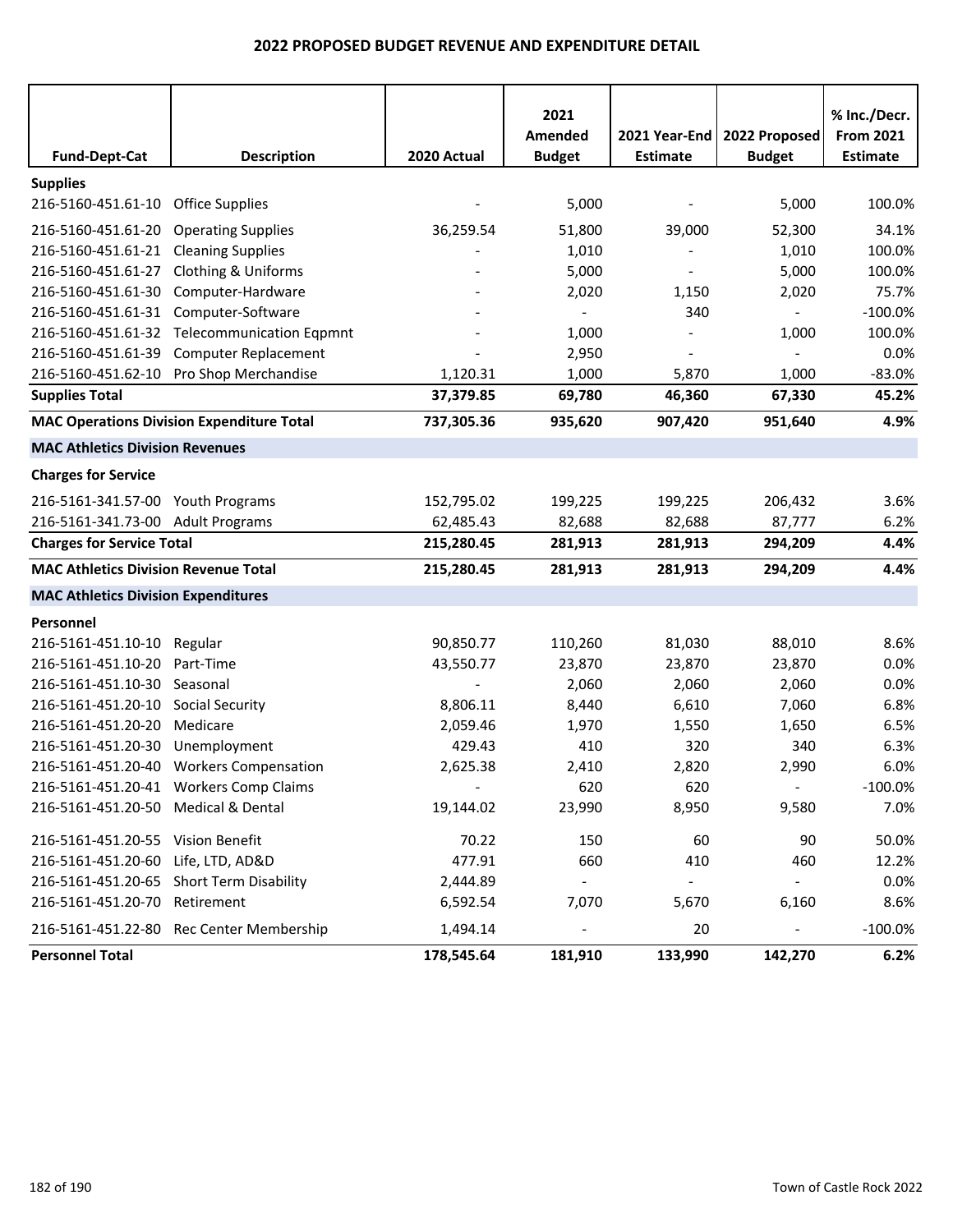| <b>Fund-Dept-Cat</b>                            | <b>Description</b>                        | 2020 Actual | 2021<br>Amended<br><b>Budget</b> | 2021 Year-End<br><b>Estimate</b> | 2022 Proposed<br><b>Budget</b> | % Inc./Decr.<br><b>From 2021</b><br><b>Estimate</b> |
|-------------------------------------------------|-------------------------------------------|-------------|----------------------------------|----------------------------------|--------------------------------|-----------------------------------------------------|
| <b>Services &amp; Other</b>                     |                                           |             |                                  |                                  |                                |                                                     |
| 216-5161-451.30-70                              | <b>Oth Professional Services</b>          | 12.95       |                                  |                                  |                                | 0.0%                                                |
|                                                 | 216-5161-451.30-71 Admin Cost Allocations | 33,645.00   | 43,390                           | 43,390                           | 38,940                         | $-10.3%$                                            |
| 216-5161-451.30-74 Contract Labor               |                                           | 23,588.98   | 86,700                           | 43,350                           | 86,700                         | 100.0%                                              |
| 216-5161-451.50-70                              | Dues & Subscriptions                      | 12.95       |                                  |                                  |                                | 0.0%                                                |
| 216-5161-451.51-50 Meals Training               |                                           | 34.17       |                                  |                                  |                                | 0.0%                                                |
| <b>Services &amp; Other Total</b>               |                                           | 57,294.05   | 130,090                          | 86,740                           | 125,640                        | 44.9%                                               |
|                                                 |                                           |             |                                  |                                  |                                |                                                     |
| <b>Supplies</b>                                 |                                           |             |                                  |                                  |                                |                                                     |
| 216-5161-451.61-20 Operating Supplies           |                                           | 753.41      | 20,600                           | 10,300                           | 20,800                         | 101.9%                                              |
|                                                 | 216-5161-451.61-39 Computer Replacement   | 753.41      | 1,340                            |                                  |                                | 0.0%                                                |
| <b>Supplies Total</b>                           |                                           |             | 21,940                           | 10,300                           | 20,800                         | 101.9%                                              |
| <b>MAC Athletics Division Expenditure Total</b> |                                           | 236,593.10  | 333,940                          | 231,030                          | 288,710                        | 25.0%                                               |
| <b>MAC Aquatics Division Revenues</b>           |                                           |             |                                  |                                  |                                |                                                     |
| <b>Charges for Service</b>                      |                                           |             |                                  |                                  |                                |                                                     |
| 216-5162-341.58-00 Ind Training-Lessons         |                                           | 12,036.00   | 36,414                           | 79,232                           | 81,704                         | 3.1%                                                |
| 216-5162-341.69-00 Group Lessons                |                                           | 22,449.35   | 156,060                          | 115,834                          | 119,449                        | 3.1%                                                |
| <b>Charges for Service Total</b>                |                                           | 34,485.35   | 192,474                          | 195,066                          | 201,153                        | 3.1%                                                |
| <b>MAC Aquatics Division Revenue Total</b>      |                                           | 34,485.35   | 192,474                          | 195,066                          | 201,153                        | 3.1%                                                |
| <b>MAC Aquatics Division Expenditures</b>       |                                           |             |                                  |                                  |                                |                                                     |
| Personnel                                       |                                           |             |                                  |                                  |                                |                                                     |
| 216-5162-451.10-10 Regular                      |                                           | 24,096.59   | 26,740                           | 27,180                           | 28,080                         | 3.3%                                                |
| 216-5162-451.10-20 Part-Time                    |                                           | 28,805.50   | 307,690                          | 307,690                          | 307,690                        | 0.0%                                                |
| 216-5162-451.10-30 Seasonal                     |                                           |             | 17,510                           | 17,510                           | 17,510                         | 0.0%                                                |
| 216-5162-451.10-40 Overtime                     |                                           | 1,771.59    |                                  |                                  |                                | 0.0%                                                |
| 216-5162-451.20-10 Social Security              |                                           | 3,544.25    | 21,820                           | 21,840                           | 21,900                         | 0.3%                                                |
| 216-5162-451.20-20                              | Medicare                                  | 828.96      | 5,100                            | 5,110                            | 5,120                          | 0.2%                                                |
| 216-5162-451.20-30 Unemployment                 |                                           | 171.80      | 1,060                            | 1,060                            | 1,060                          | 0.0%                                                |
|                                                 | 216-5162-451.20-40 Workers Compensation   | 434.83      | 7,180                            | 9,680                            | 5,230                          | $-46.0%$                                            |
|                                                 | 216-5162-451.20-41 Workers Comp Claims    |             | 2,260                            | 2,260                            |                                | $-100.0%$                                           |
| 216-5162-451.20-50 Medical & Dental             |                                           | 4,469.19    | 4,790                            | 4,730                            | 5,070                          | 7.2%                                                |
| 216-5162-451.20-55 Vision Benefit               |                                           | 38.71       | 40                               | 40                               | 40                             | 0.0%                                                |
| 216-5162-451.20-60                              | Life, LTD, AD&D                           | 127.77      | 160                              | 140                              | 150                            | 7.1%                                                |
| 216-5162-451.20-70                              | Retirement                                | 1,899.51    | 940                              | 1,910                            | 1,970                          | 3.1%                                                |
| 216-5162-451.22-80                              | Rec Center Membership                     | 517.16      | 2,650                            | 2,650                            | 2,650                          | 0.0%                                                |
| <b>Personnel Total</b>                          |                                           | 66,705.86   | 397,940                          | 401,800                          | 396,470                        | $-1.3%$                                             |
| <b>Services &amp; Other</b>                     |                                           |             |                                  |                                  |                                |                                                     |
|                                                 | 216-5162-451.30-71 Admin Cost Allocations | 55,415.00   | 67,110                           | 67,110                           | 60,240                         | $-10.2%$                                            |
| <b>Services &amp; Other Total</b>               |                                           | 55,415.00   | 67,110                           | 67,110                           | 60,240                         | $-10.2%$                                            |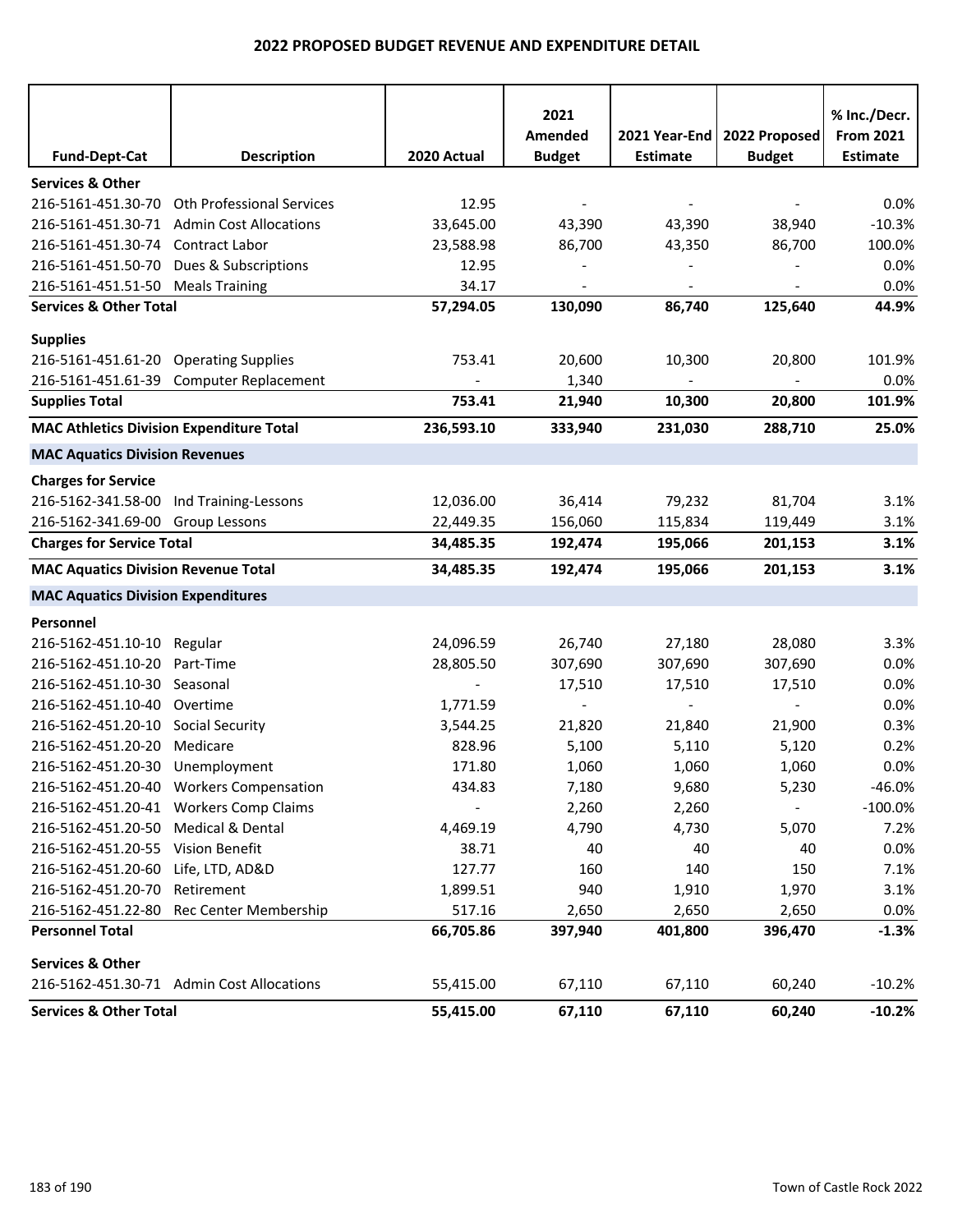|                                                    |                                                 |                | 2021                         |                 |               | % Inc./Decr.     |
|----------------------------------------------------|-------------------------------------------------|----------------|------------------------------|-----------------|---------------|------------------|
|                                                    |                                                 |                | Amended                      | 2021 Year-End   | 2022 Proposed | <b>From 2021</b> |
| <b>Fund-Dept-Cat</b>                               | <b>Description</b>                              | 2020 Actual    | <b>Budget</b>                | <b>Estimate</b> | <b>Budget</b> | <b>Estimate</b>  |
| <b>Supplies</b>                                    |                                                 |                |                              |                 |               |                  |
| 216-5162-451.61-10                                 | <b>Office Supplies</b>                          |                | 220                          |                 | 220           | 100.0%           |
| 216-5162-451.61-20                                 | <b>Operating Supplies</b>                       |                | 10,000                       | 5,000           | 10,000        | 100.0%           |
| 216-5162-451.61-22                                 | Parts                                           |                | 4,000                        | 4,000           | 4,000         | 0.0%             |
| 216-5162-451.61-26                                 | <b>Chemicals &amp; Fertilizer</b>               |                | 14,700                       | 14,700          | 14,700        | 0.0%             |
| 216-5162-451.61-39                                 | <b>Computer Replacement</b>                     |                | $\qquad \qquad \blacksquare$ | $\overline{a}$  | 720           | 100.0%           |
| <b>Supplies Total</b>                              |                                                 |                | 28,920                       | 23,700          | 29,640        | 25.1%            |
| <b>MAC Aquatics Division Expenditure Total</b>     |                                                 | 122,120.86     | 493,970                      | 492,610         | 486,350       | $-1.3%$          |
| <b>Capital Projects Division Expenditures</b>      |                                                 |                |                              |                 |               |                  |
| <b>Services &amp; Other</b>                        |                                                 |                |                              |                 |               |                  |
|                                                    | 216-5175-451.40-30 Repair & Maint-Buildings     |                | 125,000                      | 62,500          |               | $-100.0%$        |
| <b>Services &amp; Other Total</b>                  |                                                 |                | 125,000                      | 62,500          |               | $-100.0%$        |
| <b>Supplies</b>                                    |                                                 |                |                              |                 |               |                  |
|                                                    | 216-5175-451.61-14 Equipment / Noncapital       |                | 100,000                      | 100,000         |               | $-100.0%$        |
| <b>Supplies Total</b>                              |                                                 | $\overline{a}$ | 100,000                      | 100,000         | $\frac{1}{2}$ | $-100.0%$        |
| Capital                                            |                                                 |                |                              |                 |               |                  |
| 216-5175-451.70-10 Site Improvements               |                                                 |                | 225,000                      | 225,000         |               | $-100.0%$        |
|                                                    | 216-5175-451.70-30 Machinery & Equipment        | 462,498.00     | 175,000                      | 175,000         | 350,000       | 100.0%           |
| <b>Capital Total</b>                               |                                                 | 462,498.00     | 400,000                      | 400,000         | 350,000       | $-12.5%$         |
| <b>Capital Projects Division Expenditure Total</b> |                                                 | 462,498.00     | 625,000                      | 562,500         | 350,000       | $-37.8%$         |
| <b>Transfers Division Expenditures</b>             |                                                 |                |                              |                 |               |                  |
| <b>Transfers Out</b>                               |                                                 |                |                              |                 |               |                  |
| 216-5190-451.91-75 Golf Fund                       |                                                 | 80,000.00      | 80,000                       | 80,000          | 80,000        | 0.0%             |
| <b>Transfers Out Total</b>                         |                                                 | 80,000.00      | 80,000                       | 80,000          | 80,000        | 0.0%             |
| <b>Transfers Division Expenditure Total</b>        |                                                 | 80,000.00      | 80,000                       | 80,000          | 80,000        | 0.0%             |
| <b>Community Center Fund Total Revenues</b>        |                                                 | 5,660,728.36   | 8,195,066                    | 8,204,666       | 8,399,954     | 2.4%             |
|                                                    | <b>Community Center Fund Total Expenditures</b> | 6,368,749.58   | 8,594,250                    | 8,190,439       | 8,446,440     | 3.1%             |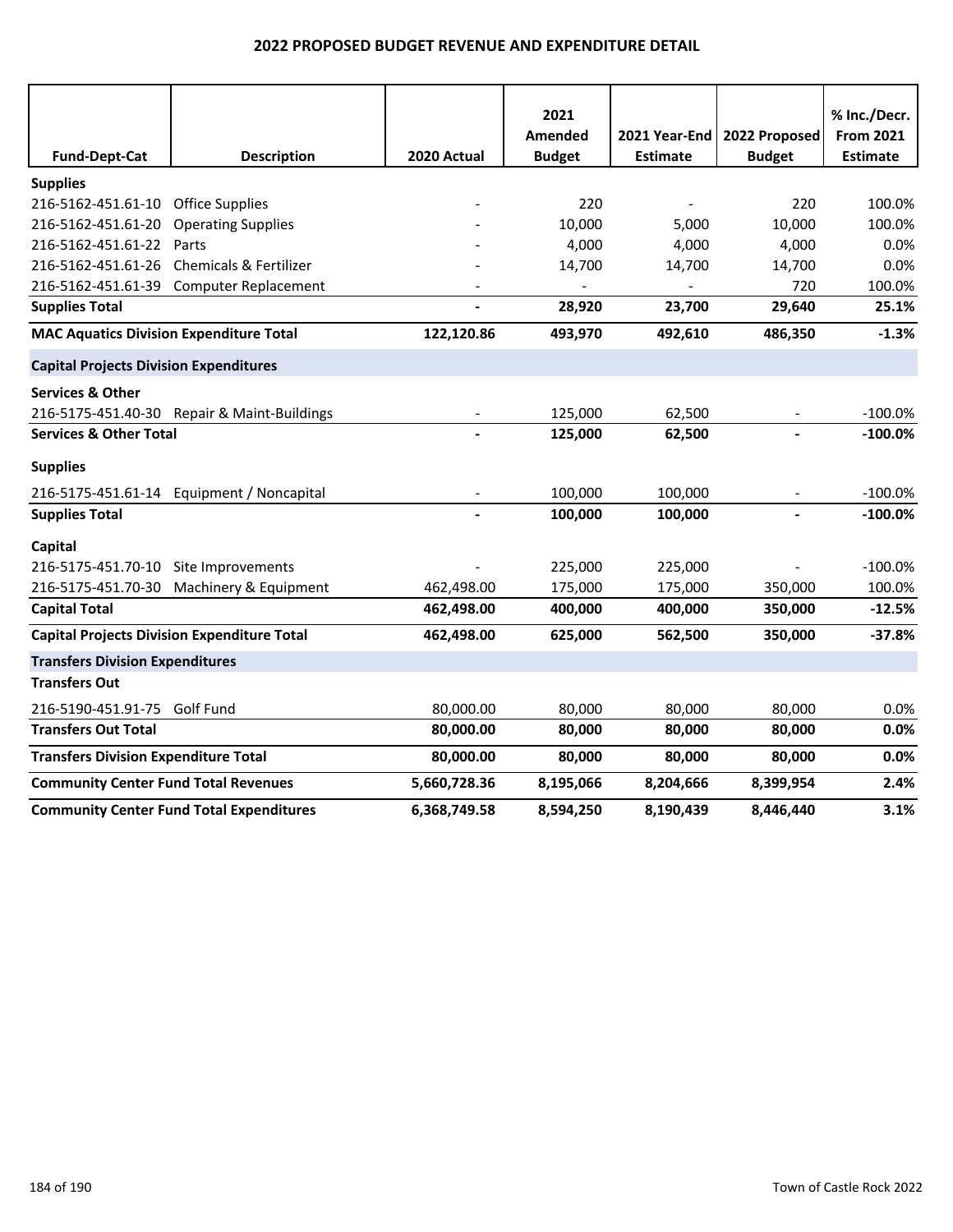|                                         |                                              |              | 2021<br>Amended | 2021 Year-End   | 2022 Proposed | % Inc./Decr.<br><b>From 2021</b> |
|-----------------------------------------|----------------------------------------------|--------------|-----------------|-----------------|---------------|----------------------------------|
| <b>Fund-Dept-Cat</b>                    | <b>Description</b>                           | 2020 Actual  | <b>Budget</b>   | <b>Estimate</b> | <b>Budget</b> | <b>Estimate</b>                  |
| <b>Employee Benefits Fund</b>           |                                              |              |                 |                 |               |                                  |
| <b>Administration Division Revenues</b> |                                              |              |                 |                 |               |                                  |
| <b>Charges for Service</b>              |                                              |              |                 |                 |               |                                  |
| 220-8000-342.10-00 Trans from General   |                                              | 4,314,311.05 | 4,559,200       | 4,799,450       | 5,208,050     | 8.5%                             |
|                                         | 220-8000-342.10-01 Trans from General (V)    | 22,061.87    | 21,820          | 21,720          | 23,810        | 9.6%                             |
| 220-8000-342.12-00 Trans from CTF       |                                              | 16,753.62    | 32,240          | 25,930          | 27,310        | 5.3%                             |
| 220-8000-342.12-01 Trans from CTF (V)   |                                              | 80.08        | 150             | 140             | 150           | 7.1%                             |
|                                         | 220-8000-342.13-00 Trans from PSM Trust      | 18,434.12    | 18,460          | 18,540          | 19,640        | 5.9%                             |
|                                         | 220-8000-342.13-01 Trans from PSM Trust (V)  | 88.49        | 90              | 80              | 90            | 12.5%                            |
|                                         | 220-8000-342.15-00 Trans from Transportation | 675,015.13   | 754,270         | 740,840         | 868,910       | 17.3%                            |
|                                         | 220-8000-342.15-01 Trans from Transp (V)     | 3,201.96     | 3,540           | 3,280           | 3,860         | 17.7%                            |
|                                         | 220-8000-342.20-00 Trans from Water Resource | 284,059.07   | 299,810         | 321,710         | 358,810       | 11.5%                            |
|                                         | 220-8000-342.20-01 Trans from Water Res (V)  | 1,530.01     | 1,540           | 1,580           | 1,810         | 14.6%                            |
|                                         | 220-8000-342.25-00 Trans from Water Fund     | 500,483.90   | 564,310         | 590,120         | 669,420       | 13.4%                            |
|                                         | 220-8000-342.25-01 Trans from Water Fund (V) | 2,798.57     | 3,200           | 3,120           | 3,730         | 19.6%                            |
|                                         | 220-8000-342.30-00 Trans from Stormwater     | 265,856.01   | 255,880         | 301,980         | 340,360       | 12.7%                            |
|                                         | 220-8000-342.30-01 Trans from Stormwater (V) | 1,221.83     | 1,210           | 1,320           | 1,550         | 17.4%                            |
|                                         | 220-8000-342.35-00 Trans from Wastewater     | 205,576.61   | 256,710         | 239,390         | 270,370       | 12.9%                            |
|                                         | 220-8000-342.35-01 Trans from Wastewater (V) | 1,184.98     | 1,300           | 1,220           | 1,400         | 14.8%                            |
|                                         | 220-8000-342.40-00 Trans from Golf Course    | 197,277.99   | 217,650         | 214,130         | 232,430       | 8.6%                             |
| 220-8000-342.40-01 Trans from Golf (V)  |                                              | 681.48       | 890             | 790             | 890           | 12.7%                            |
|                                         | 220-8000-342.41-00 Trans from Public Sfty    |              |                 |                 | 105,684       | 100.0%                           |
|                                         | 220-8000-342.41-01 Trans from Publ Sfty (V)  |              |                 |                 | 516           | 100.0%                           |
| 220-8000-342.43-00 Trans from PR Lodge  |                                              |              |                 |                 | 21,970        | 100.0%                           |
|                                         | 220-8000-342.43-01 Trans From PR Lodge (V)   |              |                 |                 | 80            | 100.0%                           |
|                                         | 220-8000-342.45-00 Trans from Community Ctr  | 274,045.70   | 254,080         | 313,690         | 369,340       | 17.7%                            |
|                                         | 220-8000-342.45-01 Trans from Comm Ctr (V)   | 1,724.61     | 1,390           | 1,750           | 2,050         | 17.1%                            |
|                                         | 220-8000-342.50-00 Trans from Development Sv | 761,025.34   | 728,860         | 856,080         | 984,000       | 14.9%                            |
|                                         | 220-8000-342.50-01 Trans from Dev Sv (V)     | 4,121.71     | 3,620           | 4,060           | 4,650         | 14.5%                            |
|                                         | 220-8000-342.55-00 Trans from Fleet Services | 91,984.88    | 104,780         | 102,120         | 117,290       | 14.9%                            |
| 220-8000-342.55-01 Trans from Fleet (V) |                                              | 560.56       | 520             | 540             | 600           | 11.1%                            |
|                                         | 220-8000-342.75-00 Trans from Empl Benefit   | 6,955.52     | 7,190           | 7,210           | 7,670         | 6.4%                             |
|                                         | 220-8000-342.75-01 Trans from Empl Ben (V)   | 60.06        | 60              | 60              | 60            | 0.0%                             |
| <b>Charges for Service Total</b>        |                                              | 7,651,095.15 | 8,092,770       | 8,570,850       | 9,646,500     | 12.6%                            |
| <b>Investment Earnings</b>              |                                              |              |                 |                 |               |                                  |
| 220-8000-361.10-00 Interest             |                                              | 47,161.02    | 66,709          | 66,709          | 103,384       | 55.0%                            |
| 220-8000-361.30-00 Market Change        |                                              | 21,174.66    |                 |                 |               | 0.0%                             |
| <b>Investment Earnings Total</b>        |                                              | 68,335.68    | 66,709          | 66,709          | 103,384       | 55.0%                            |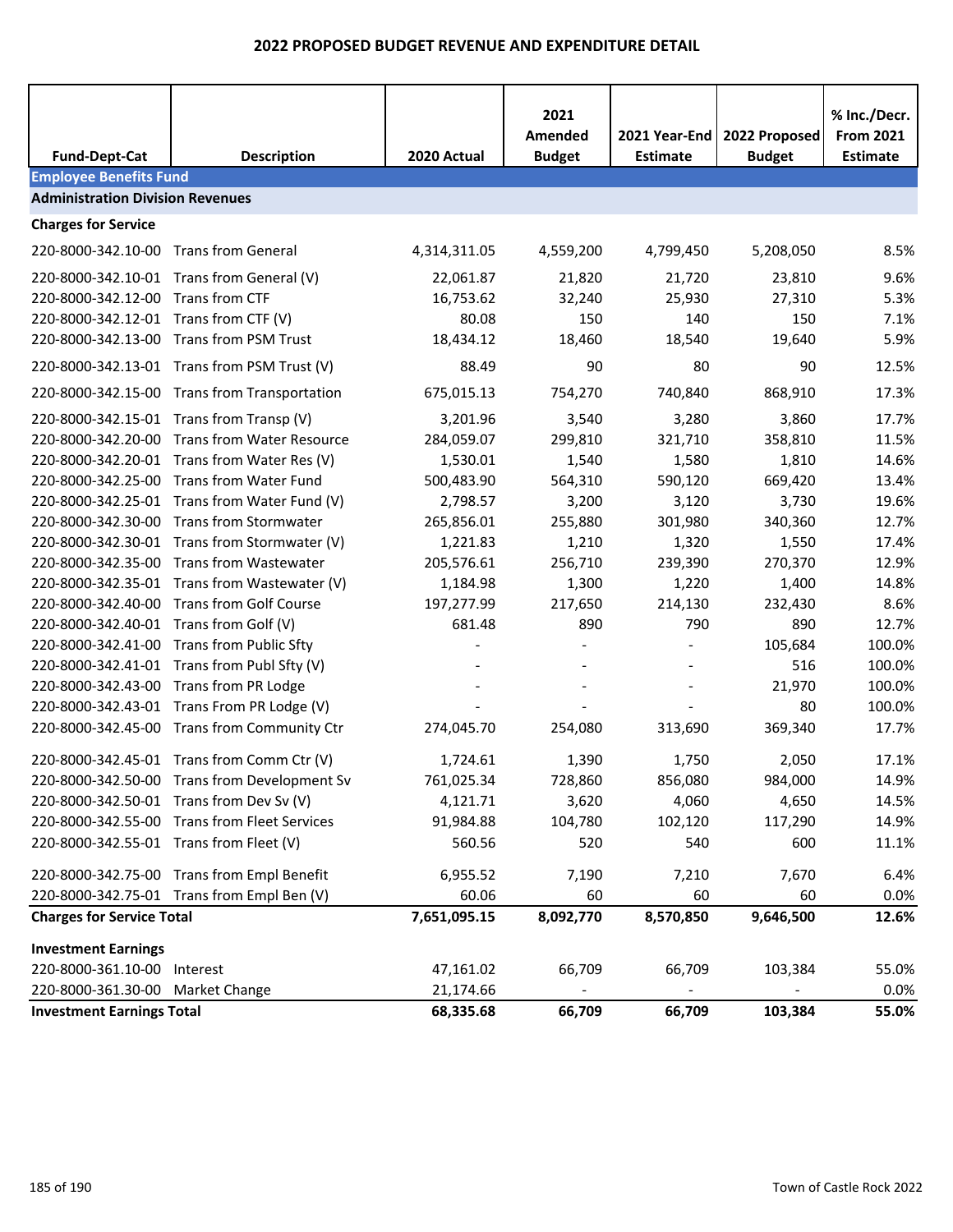| <b>Fund-Dept-Cat</b>                             | <b>Description</b>                           | 2020 Actual  | 2021<br>Amended<br><b>Budget</b> | 2021 Year-End<br><b>Estimate</b> | 2022 Proposed<br><b>Budget</b> | % Inc./Decr.<br><b>From 2021</b><br><b>Estimate</b> |
|--------------------------------------------------|----------------------------------------------|--------------|----------------------------------|----------------------------------|--------------------------------|-----------------------------------------------------|
| <b>Contributions &amp; Donations</b>             |                                              |              |                                  |                                  |                                |                                                     |
| 220-8000-380.30-00 Flex Contributions            |                                              | 417,362.55   | 509,000                          | 539,964                          | 607,730                        | 12.6%                                               |
| 220-8000-380.40-00                               | <b>COBRA Payments</b>                        | 67,234.23    | 42,700                           | 46,600                           | 42,700                         | $-8.4%$                                             |
| 220-8000-380.60-00                               | <b>Employee Medical</b>                      | 1,238,880.52 | 1,389,920                        | 1,457,045                        | 1,639,905                      | 12.6%                                               |
|                                                  | 220-8000-380.60-01 Employee Medical (V)      | 34,792.71    | 36,660                           | 42,854                           | 48,233                         | 12.6%                                               |
| <b>Contributions &amp; Donations Total</b>       |                                              | 1,758,270.01 | 1,978,280                        | 2,086,463                        | 2,338,568                      | 12.1%                                               |
| <b>Other Revenue</b>                             |                                              |              |                                  |                                  |                                |                                                     |
| 220-8000-395.60-00                               | Misc Revenue                                 | 1.31         |                                  |                                  |                                | 0.0%                                                |
| <b>Other Revenue Total</b>                       |                                              | 1.31         | $\overline{\phantom{a}}$         | $\blacksquare$                   | $\overline{\phantom{a}}$       | 0.0%                                                |
| <b>Administration Division Revenue Total</b>     |                                              | 9,477,702.15 | 10,137,759                       | 10,724,022                       | 12,088,452                     | 12.7%                                               |
| <b>Administration Division Expenditures</b>      |                                              |              |                                  |                                  |                                |                                                     |
| Personnel                                        |                                              |              |                                  |                                  |                                |                                                     |
| 220-8000-480.10-10                               | Regular                                      | 53,200.58    | 54,270                           | 54,120                           | 55,910                         | 3.3%                                                |
| 220-8000-480.20-10                               | <b>Social Security</b>                       | 3,208.65     | 3,360                            | 3,330                            | 3,470                          | 4.2%                                                |
| 220-8000-480.20-20                               | Medicare                                     | 750.40       | 790                              | 780                              | 810                            | 3.9%                                                |
| 220-8000-480.20-30                               | Unemployment                                 | 160.75       | 160                              | 160                              | 170                            | 6.3%                                                |
| 220-8000-480.20-40                               | <b>Workers Compensation</b>                  | 22.02        | 30                               | 40                               | 40                             | 0.0%                                                |
| 220-8000-480.20-41                               | <b>Workers Comp Claims</b>                   |              | 20                               | 20                               |                                | $-100.0%$                                           |
| 220-8000-480.20-50                               | <b>Medical &amp; Dental</b>                  | 7,070.34     | 7,190                            | 7,210                            | 7,600                          | 5.4%                                                |
| 220-8000-480.20-55                               | Vision Benefit                               | 58.21        | 60                               | 60                               | 60                             | 0.0%                                                |
| 220-8000-480.20-60                               | Life, LTD, AD&D                              | 266.34       | 330                              | 280                              | 290                            | 3.6%                                                |
| 220-8000-480.20-70                               | Retirement                                   | 3,724.01     | 2,850                            | 3,790                            | 3,910                          | 3.2%                                                |
| <b>Personnel Total</b>                           |                                              | 68,461.30    | 69,060                           | 69,790                           | 72,260                         | 3.5%                                                |
| <b>Services &amp; Other</b>                      |                                              |              |                                  |                                  |                                |                                                     |
| 220-8000-480.30-60                               | <b>Medical Services</b>                      | 2,125,155.03 | 2,014,000                        | 1,760,553                        | 2,356,480                      | 33.9%                                               |
|                                                  | 220-8000-480.30-70 Oth Professional Services | 3,250.00     |                                  |                                  |                                | 0.0%                                                |
| 220-8000-480.50-11 Medical & RX Claims           |                                              | 5,641,737.68 | 6,003,320                        | 6,311,182                        | 7,309,709                      | 15.8%                                               |
| 220-8000-480.50-12 Dental Claims                 |                                              | 465,141.66   | 633,950                          | 552,206                          | 613,169                        | 11.0%                                               |
|                                                  | 220-8000-480.50-13 Flex Payment to Employee  | 411,206.69   | 509,000                          | 539,964                          | 607,730                        | 12.6%                                               |
| 220-8000-480.50-14 Vision Claims                 |                                              | 37,700.70    | 48,040                           | 50,908                           | 59,265                         | 16.4%                                               |
| 220-8000-480.50-15 HSA Contributions             |                                              |              | 50,000                           | 50,000                           | 52,500                         | 5.0%                                                |
|                                                  | 220-8000-480.50-80 Miscellaneous Services    | 35,104.51    | 60,000                           | 43,692                           | 60,000                         | 37.3%                                               |
| <b>Services &amp; Other Total</b>                |                                              | 8,719,296.27 | 9,318,310                        | 9,308,505                        | 11,058,853                     | 18.8%                                               |
| <b>Administration Division Expenditure Total</b> |                                              | 8,787,757.57 | 9,387,370                        | 9,378,295                        | 11,131,113                     | 18.7%                                               |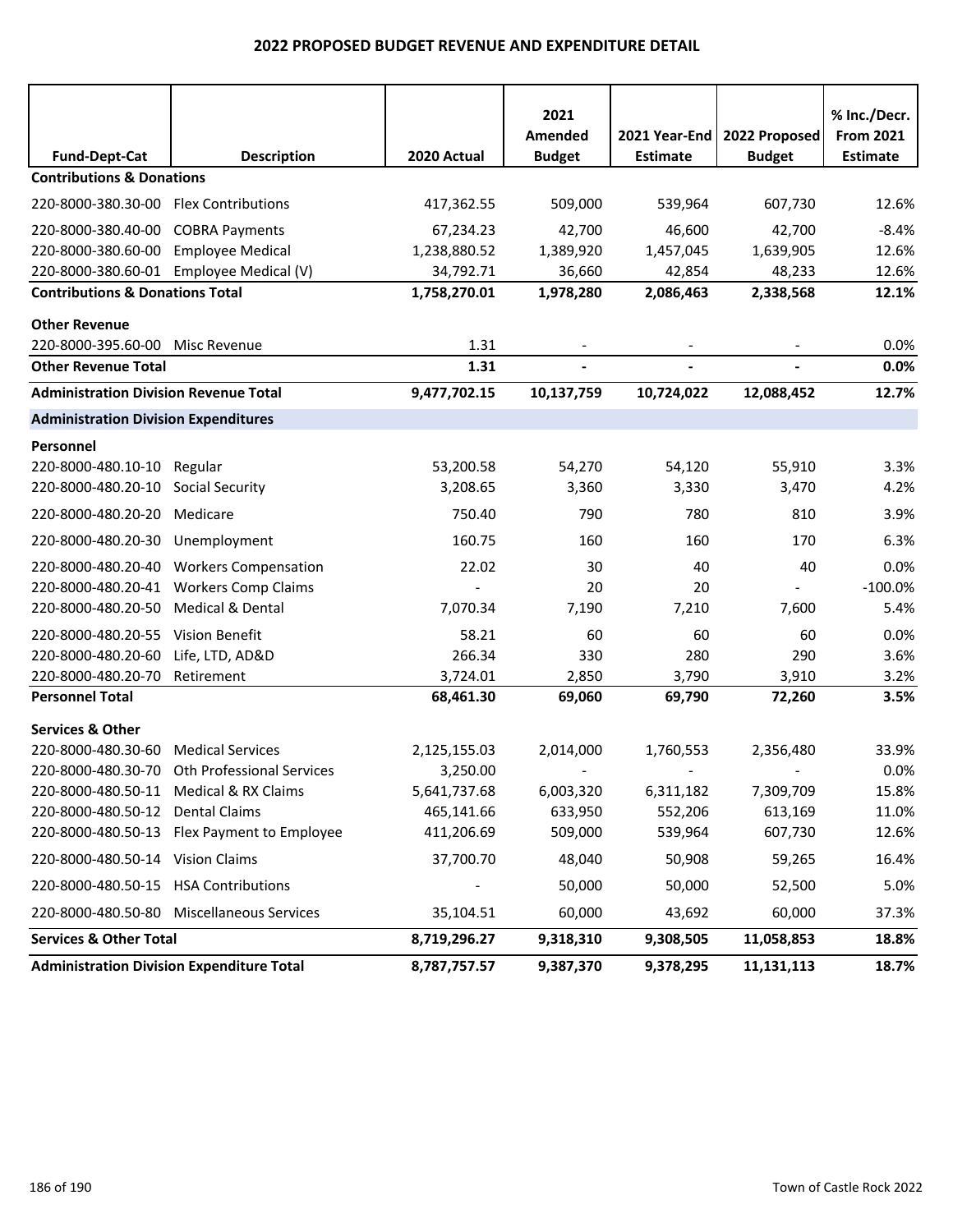|                                               |                                                    |              | 2021          |                 |               | % Inc./Decr.     |
|-----------------------------------------------|----------------------------------------------------|--------------|---------------|-----------------|---------------|------------------|
|                                               |                                                    |              | Amended       | 2021 Year-End   | 2022 Proposed | <b>From 2021</b> |
| <b>Fund-Dept-Cat</b>                          | <b>Description</b>                                 | 2020 Actual  | <b>Budget</b> | <b>Estimate</b> | <b>Budget</b> | <b>Estimate</b>  |
| <b>Wellness Program Division Expenditures</b> |                                                    |              |               |                 |               |                  |
| <b>Services &amp; Other</b>                   |                                                    |              |               |                 |               |                  |
| 220-8010-480.22-60                            | <b>Employee Recognition</b>                        | 110,822.94   | 96,000        | 95,025          | 110,000       | 15.8%            |
| 220-8010-480.30-60                            | <b>Medical Services</b>                            |              | 500           |                 | 500           | 100.0%           |
| 220-8010-480.30-70                            | <b>Oth Professional Services</b>                   | 250.00       | 3,500         | 12,540          | 12,600        | 0.5%             |
| 220-8010-480.50-61                            | Food & Beverage                                    | 132.78       | 1,000         |                 | 500           | 100.0%           |
| <b>Services &amp; Other Total</b>             |                                                    | 111,205.72   | 101,000       | 107,565         | 123,600       | 14.9%            |
| <b>Supplies</b>                               |                                                    |              |               |                 |               |                  |
| 220-8010-480.61-10                            | <b>Office Supplies</b>                             |              | 100           |                 |               | 0.0%             |
| 220-8010-480.61-20                            | <b>Operating Supplies</b>                          |              | 500           |                 | 500           | 100.0%           |
| 220-8010-480.61-27                            | <b>Clothing &amp; Uniforms</b>                     |              | 200           |                 |               | 0.0%             |
| 220-8010-480.61-31 Computer-Software          |                                                    |              | 1,200         |                 |               | 0.0%             |
| <b>Supplies Total</b>                         |                                                    |              | 2,000         | $\overline{a}$  | 500           | 100.0%           |
|                                               | <b>Wellness Program Division Expenditure Total</b> | 111,205.72   | 103,000       | 107,565         | 124,100       | 15.4%            |
| <b>Employee Benefits Fund Total Revenues</b>  |                                                    | 9,477,702.15 | 10,137,759    | 10,724,022      | 12,088,452    | 12.7%            |
|                                               | <b>Employee Benefits Fund Total Expenditures</b>   | 8,898,963.29 | 9,490,370     | 9,485,860       | 11,255,213    | 18.7%            |
| <b>Operations Division Revenues</b>           |                                                    |              |               |                 |               |                  |
| <b>Intergovernmental Revenue</b>              |                                                    |              |               |                 |               |                  |
| 221-8100-331.10-00 Operating Grants           |                                                    | 6,609.76     |               |                 |               | 0.0%             |
| <b>Intergovernmental Revenue Total</b>        |                                                    | 6,609.76     |               |                 |               | 0.0%             |
| <b>Charges for Service</b>                    |                                                    |              |               |                 |               |                  |
| 221-8100-342.60-00 Vehicle Repair-Mtn         |                                                    | 948,319.08   | 801,870       | 880,619         | 898,231       | 2.0%             |
| 221-8100-342.65-00 Vehicle Replacement        |                                                    | 1,321,784.20 | 3,845,868     | 4,098,996       | 3,938,468     | $-3.9%$          |
|                                               | 221-8100-342.70-00 Fleet Management Fee            | 72,715.80    | 155,761       | 155,761         | 155,761       | 0.0%             |
| <b>Charges for Service Total</b>              |                                                    | 2,342,819.08 | 4,803,499     | 5,135,376       | 4,992,460     | $-2.8%$          |
| <b>Investment Earnings</b>                    |                                                    |              |               |                 |               |                  |
| 221-8100-361.10-00 Interest                   |                                                    | 16,537.47    | 28,516        | 28,516          | 21,781        | $-23.6%$         |
| 221-8100-361.30-00 Market Change              |                                                    | 1,454.79     |               |                 |               | 0.0%             |
| <b>Investment Earnings Total</b>              |                                                    | 17,992.26    | 28,516        | 28,516          | 21,781        | $-23.6%$         |
| <b>Other Revenue</b>                          |                                                    |              |               |                 |               |                  |
| 221-8100-392.10-00                            | Proceeds-Sale of Assets                            | 200,301.55   | 254,277       | 254,277         | 287,570       | 13.1%            |
| 221-8100-395.60-00                            | Misc Revenue                                       | 5,143.27     |               |                 |               | 0.0%             |
| <b>Other Revenue Total</b>                    |                                                    | 205,444.82   | 254,277       | 254,277         | 287,570       | 13.1%            |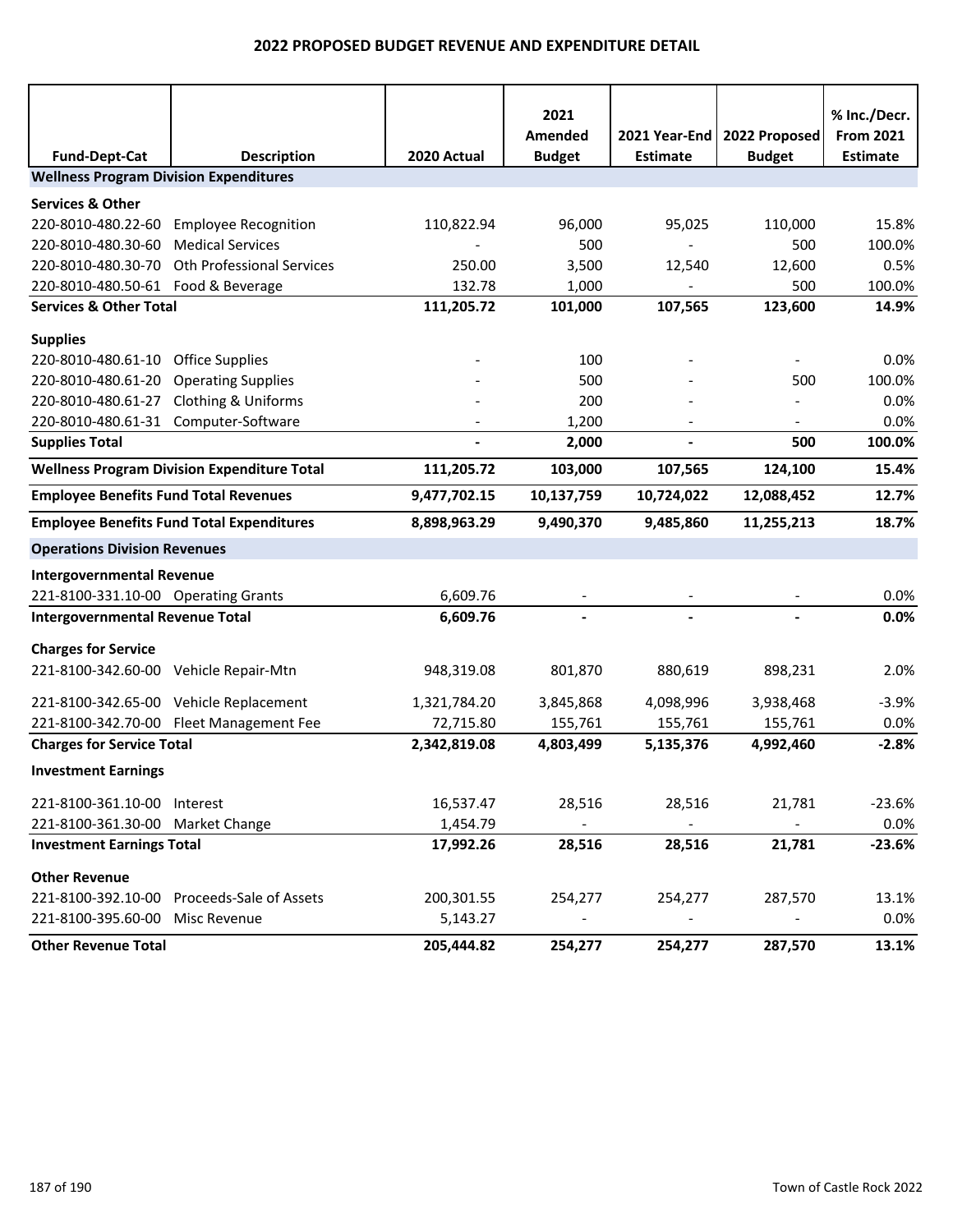| <b>Fund-Dept-Cat</b>                     | <b>Description</b>                          | 2020 Actual  | 2021<br>Amended<br><b>Budget</b> | 2021 Year-End<br><b>Estimate</b> | 2022 Proposed<br><b>Budget</b> | % Inc./Decr.<br><b>From 2021</b><br><b>Estimate</b> |
|------------------------------------------|---------------------------------------------|--------------|----------------------------------|----------------------------------|--------------------------------|-----------------------------------------------------|
| <b>Transfers In</b>                      |                                             |              |                                  |                                  |                                |                                                     |
|                                          | 221-8100-391.30-05 Trans From General Fund  | 3,500.00     |                                  |                                  |                                | 0.0%                                                |
|                                          | 221-8100-391.30-10 From Transportation Fund |              |                                  |                                  | 463,156                        | 100.0%                                              |
| 221-8100-391.30-11 From Transp Capital   |                                             |              | 33,000                           | 33,000                           |                                | $-100.0%$                                           |
|                                          | 221-8100-391.30-30 From Fire Capital Fund   |              |                                  |                                  | 100,000                        | 100.0%                                              |
|                                          | 221-8100-391.30-45 From Police Capital Fund | 119,497.00   |                                  |                                  | 256,668                        | 100.0%                                              |
| 221-8100-391.30-50 From Water Fund       |                                             | 77,250.00    | 129,202                          | 129,202                          | 130,500                        | 1.0%                                                |
| 221-8100-391.30-55                       | From Water Resources Fund                   |              |                                  |                                  | 87,500                         | 100.0%                                              |
| 221-8100-391.30-60                       | From Stormwater Fund                        |              |                                  |                                  | 87,500                         | 100.0%                                              |
| 221-8100-391.30-65                       | From Wastewater Fund                        |              |                                  |                                  | 87,500                         | 100.0%                                              |
| 221-8100-391.30-85                       | <b>Development Services</b>                 |              | 45,000                           | 45,000                           | 45,000                         | 0.0%                                                |
| <b>Transfers In Total</b>                |                                             | 200,247.00   | 207,202                          | 207,202                          | 1,257,824                      |                                                     |
| <b>Operations Division Revenue Total</b> |                                             | 2,773,112.92 | 5,293,494                        | 5,625,371                        | 6,559,635                      | 16.6%                                               |
| <b>Operations Division Expenditures</b>  |                                             |              |                                  |                                  |                                |                                                     |
| Personnel                                |                                             |              |                                  |                                  |                                |                                                     |
| 221-8100-481.10-10 Regular               |                                             | 518,726.62   | 574,300                          | 549,760                          | 594,620                        | 8.2%                                                |
| 221-8100-481.10-40 Overtime              |                                             | 7,538.57     | 10,000                           | 10,000                           | 10,000                         | 0.0%                                                |
| 221-8100-481.20-10                       | Social Security                             | 31,610.82    | 36,230                           | 34,760                           | 37,490                         | 7.9%                                                |
| 221-8100-481.20-20                       | Medicare                                    | 7,392.81     | 8,470                            | 8,130                            | 8,770                          | 7.9%                                                |
| 221-8100-481.20-30                       | Unemployment                                | 1,601.26     | 1,750                            | 1,700                            | 1,810                          | 6.5%                                                |
| 221-8100-481.20-40                       | <b>Workers Compensation</b>                 | 3,912.91     | 6,930                            | 7,180                            | 7,190                          | 0.1%                                                |
| 221-8100-481.20-41                       | <b>Workers Comp Claims</b>                  |              | 2,510                            | 2,510                            | 750                            | $-70.1%$                                            |
| 221-8100-481.20-50                       | Medical & Dental                            | 93,530.83    | 104,780                          | 102,120                          | 116,200                        | 13.8%                                               |
| 221-8100-481.20-55                       | <b>Vision Benefit</b>                       | 543.27       | 520                              | 540                              | 600                            | 11.1%                                               |
| 221-8100-481.20-60                       | Life, LTD, AD&D                             | 2,533.32     | 3,550                            | 2,890                            | 3,150                          | 9.0%                                                |
| 221-8100-481.20-65                       | <b>Short Term Disability</b>                |              | $\blacksquare$                   | 4,510                            | $\omega_{\rm c}$               | $-100.0%$                                           |
| 221-8100-481.20-70                       | Retirement                                  | 35,911.79    | 40,900                           | 38,950                           | 42,320                         | 8.7%                                                |
| 221-8100-481.22-30                       | <b>Tool Allowance</b>                       | 5,413.02     | 5,000                            | 7,400                            | 5,000                          | $-32.4%$                                            |
| 221-8100-481.22-60                       | <b>Employee Recognition</b>                 | 223.28       | 300                              | 300                              | 300                            | 0.0%                                                |
| 221-8100-481.22-80                       | Rec Center Membership                       | 2,060.94     | 3,300                            | 3,720                            | 4,030                          | 8.3%                                                |
| <b>Personnel Total</b>                   |                                             | 710,999.44   | 798,540                          | 774,470                          | 832,230                        | 7.5%                                                |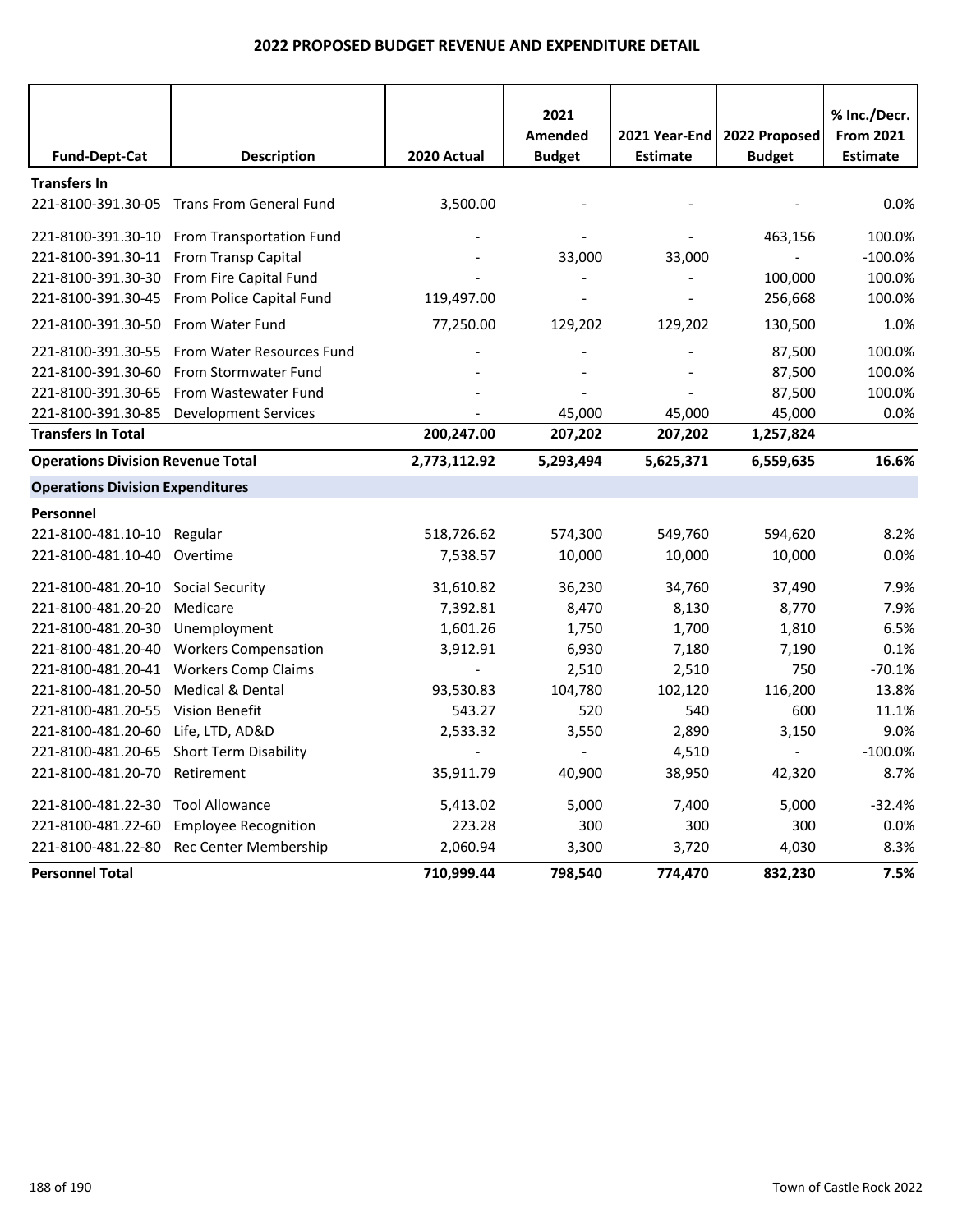|                                                   |                                                     |                      | 2021                     |                 |                          |                                  |
|---------------------------------------------------|-----------------------------------------------------|----------------------|--------------------------|-----------------|--------------------------|----------------------------------|
|                                                   |                                                     |                      | Amended                  | 2021 Year-End   | 2022 Proposed            | % Inc./Decr.<br><b>From 2021</b> |
| <b>Fund-Dept-Cat</b>                              | <b>Description</b>                                  | 2020 Actual          | <b>Budget</b>            | <b>Estimate</b> | <b>Budget</b>            | <b>Estimate</b>                  |
|                                                   |                                                     |                      |                          |                 |                          |                                  |
| <b>Services &amp; Other</b><br>221-8100-481.30-60 | <b>Medical Services</b>                             | 89.00                |                          | 270             |                          | $-100.0%$                        |
| 221-8100-481.30-71                                | <b>Admin Cost Allocations</b>                       | 105,169.00           | 102,420                  | 102,420         | 125,040                  | 22.1%                            |
| 221-8100-481.40-27                                | OutsourcedVehicle Washing                           | 17,381.30            | 22,000                   | 22,000          | 22,000                   | 0.0%                             |
|                                                   |                                                     |                      | 10,000                   | 5,400           | 10,000                   | 85.2%                            |
| 221-8100-481.40-30<br>221-8100-481.40-32          | Repair & Maint-Buildings                            | 1,222.62<br>5,734.58 | 5,000                    | 3,420           | 5,000                    | 46.2%                            |
| 221-8100-481.40-33                                | Repair & Maint-Equipment<br>Repair & Maint-Vehicles | 6,557.01             | 7,500                    | 5,470           | 4,500                    | $-17.7%$                         |
| 221-8100-481.40-34                                |                                                     | 93,913.68            | 82,350                   | 85,000          | 82,350                   | $-3.1%$                          |
|                                                   | Outsourced Vehicle Repair                           |                      |                          |                 |                          | $-100.0%$                        |
| 221-8100-481.40-40                                | <b>Equipment Rentals</b>                            | 2,019.45             | $\overline{\phantom{a}}$ | 1,810           | $\blacksquare$           |                                  |
| 221-8100-481.50-10                                | Insurance                                           | 3,365.62<br>274.76   | 5,290                    | 5,370           | 5,820                    | 8.4%                             |
| 221-8100-481.50-20                                | Communications-Telephone                            |                      | 2,700                    | 280             | 1,000                    | 257.1%                           |
|                                                   | 221-8100-481.50-21 Communications-Cellular          | 4,892.88             | 4,890                    | 3,850           | 4,890                    | 27.0%                            |
|                                                   | 221-8100-481.50-22 Software Maintenance             | 20,868.67            | 22,054                   | 26,550          | 22,054                   | $-16.9%$                         |
| 221-8100-481.50-40                                | <b>Printing and Binding</b>                         |                      | 100                      |                 | 100                      | 100.0%                           |
| 221-8100-481.50-50                                | <b>Bank Fee</b>                                     |                      |                          | 30              |                          | $-100.0%$                        |
| 221-8100-481.50-60                                | Travel                                              | 1,026.05             |                          | 820             |                          | $-100.0%$                        |
| 221-8100-481.50-61 Food & Beverage                |                                                     | 88.49                |                          |                 |                          | 0.0%                             |
| 221-8100-481.50-70                                | Dues & Subscriptions                                | 1,537.88             | 1,300                    | 1,500           | 1,300                    | $-13.3%$                         |
| 221-8100-481.50-75                                | Postage                                             | 143.85               | $\overline{\phantom{a}}$ | 80              | $\overline{\phantom{a}}$ | $-100.0%$                        |
| 221-8100-481.50-80                                | <b>Miscellaneous Services</b>                       | 347.83               | 1,000                    | 530             | 1,000                    | 88.7%                            |
| 221-8100-481.50-83                                | Hazardous Waste Disposal                            | 3,062.88             | 2,000                    | 1,820           | 2,000                    | 9.9%                             |
| 221-8100-481.51-10                                | Training                                            | 4,128.00             | 5,000                    | 6,760           | 5,100                    | $-24.6%$                         |
| 221-8100-481.51-40                                | <b>Travel Training</b>                              | 309.96               | 770                      |                 | 770                      | 100.0%                           |
| 221-8100-481.51-50                                | <b>Meals Training</b>                               | 127.41               | 770                      |                 | 790                      | 100.0%                           |
|                                                   | 221-8100-481.51-60 Professional Licensing           | 401.45               | 500                      | 960             | 500                      | $-47.9%$                         |
| <b>Services &amp; Other Total</b>                 |                                                     | 272,662.37           | 275,644                  | 274,340         | 294,214                  | 7.2%                             |
| <b>Supplies</b>                                   |                                                     |                      |                          |                 |                          |                                  |
| 221-8100-481.61-10 Office Supplies                |                                                     | 403.05               | 1,300                    | 1,480           | 1,300                    | $-12.2%$                         |
|                                                   | 221-8100-481.61-11 Books & Publications             |                      | 500                      |                 | 500                      | 100.0%                           |
|                                                   | 221-8100-481.61-14 Equipment / Noncapital           | 5,590.00             |                          |                 |                          | 0.0%                             |
| 221-8100-481.61-20 Operating Supplies             |                                                     | 17,176.84            | 20,000                   | 12,590          | 20,400                   | 62.0%                            |
| 221-8100-481.61-21 Cleaning Supplies              |                                                     | 413.40               |                          |                 |                          |                                  |
|                                                   |                                                     |                      |                          |                 |                          | 0.0%<br>$-2.9%$                  |
| 221-8100-481.61-22 Parts                          |                                                     | 300,990.42           | 247,500                  | 255,000         | 247,500                  |                                  |
| 221-8100-481.61-23 Gasoline                       |                                                     | 3,382.47             | 6,440                    | 580             | 5,000                    |                                  |
| 221-8100-481.61-27                                | <b>Clothing &amp; Uniforms</b>                      | 3,889.39             | 3,900                    | 3,810           | 4,000                    | 5.0%                             |
|                                                   | 221-8100-481.61-30 Computer-Hardware                | 2,045.14             | 7,040                    | 2,000           | 4,540                    | 127.0%                           |
| 221-8100-481.61-31 Computer-Software              |                                                     | 6,527.94             | 2,500                    | 9,160           | 2,500                    | $-72.7%$                         |
| 221-8100-481.61-34 Tools                          |                                                     | 16,621.29            | 86,850                   | 86,850          | 16,850                   | $-80.6%$                         |
| 221-8100-481.61-35 Vehicle Lubricants             |                                                     | 33,371.28            | 25,750                   | 31,400          | 25,750                   | $-18.0%$                         |
|                                                   | 221-8100-481.61-39 Computer Replacement             | 1,210.81             | 5,550                    | 2,072           | 6,341                    | 206.0%                           |
| <b>Supplies Total</b>                             |                                                     | 391,622.03           | 407,330                  | 404,942         | 334,681                  | $-17.4%$                         |